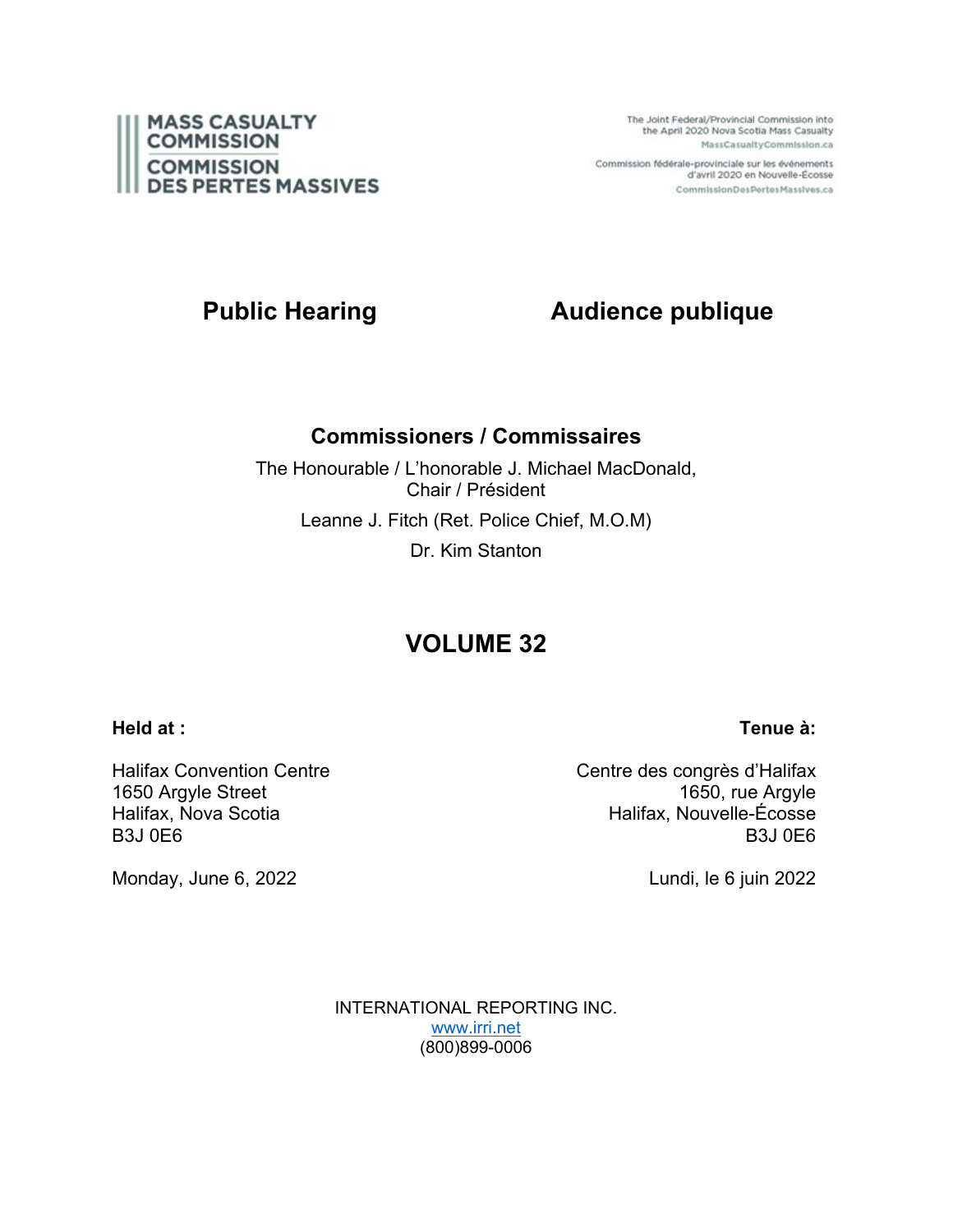### **II Appearances / Comparutions**

Ms. Rachel Young Senior Commission Counsel / Conseillère sénior de la commission Ms. Nasha Nijhawan Counsel / Conseillère Mr. Joshua Bryson Counsel / Conseiller Ms. Tara Miller Counsel / Conseillère Mr. Michael Scott Counsel / Conseiller Ms. Lori Ward **Counsel / Conseillère**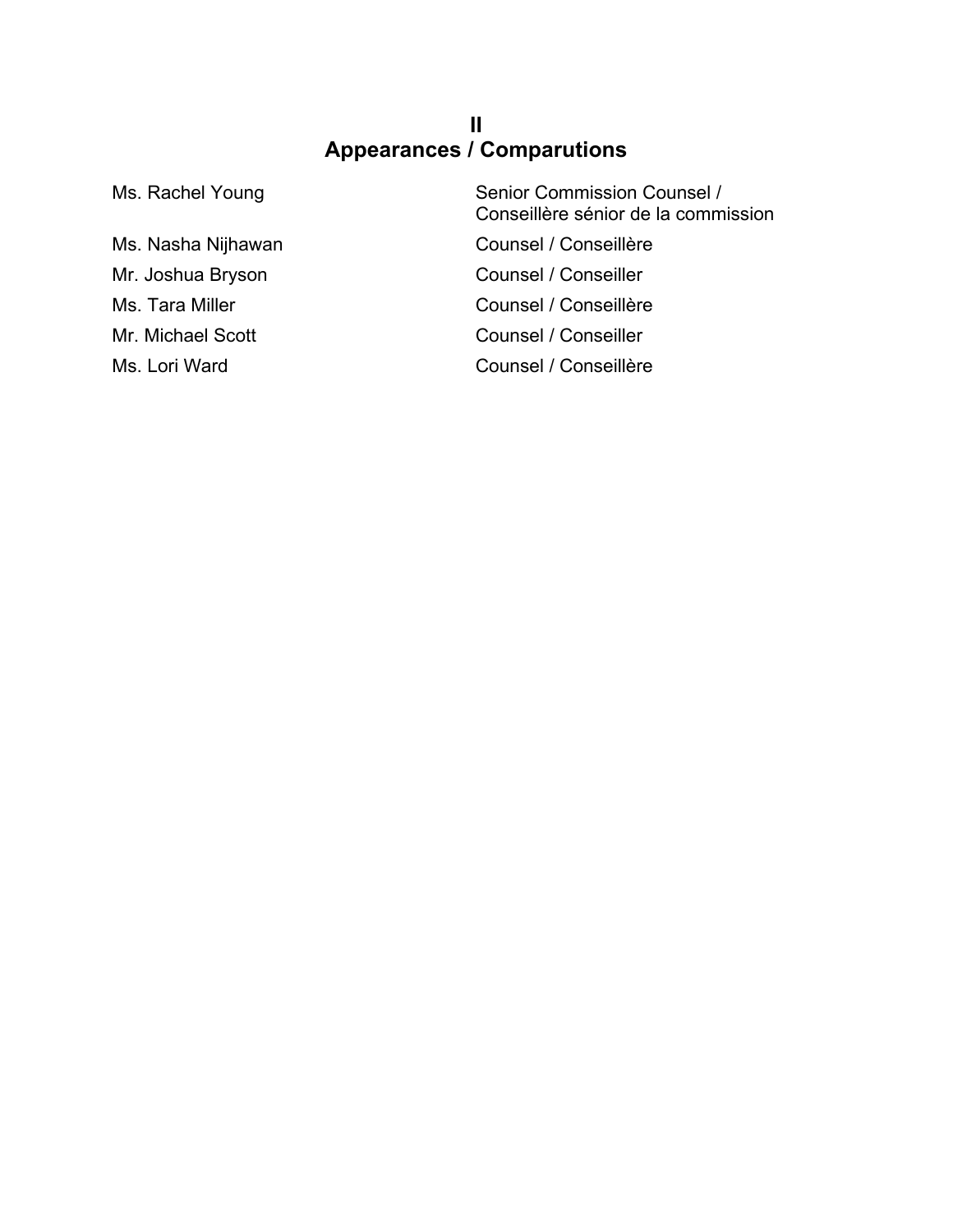| Ш                                                    |             |
|------------------------------------------------------|-------------|
| Table of Content / Table des matières                | <b>PAGE</b> |
| <b>FOUNDATIONAL DOCUMENT : TRURO POLICE SERVICES</b> |             |
| Presentation by Ms. Rachel Young                     | 2           |
|                                                      |             |
| <b>CHIEF DAVE MacNEIL, Sworn</b>                     | 10          |
| Examination in-Chief by Ms. Rachel Young             | 10          |
| Cross-Examination by Ms. Nasha Nijhawan              | 74          |
| Cross-Examination by Mr. Joshua Bryson               | 149         |
| Cross-Examination by Ms. Tara Miller                 | 164         |
| Cross-Examination by Mr. Michael Scott               | 173         |
| Cross-Examination by Ms. Lori Ward                   | 196         |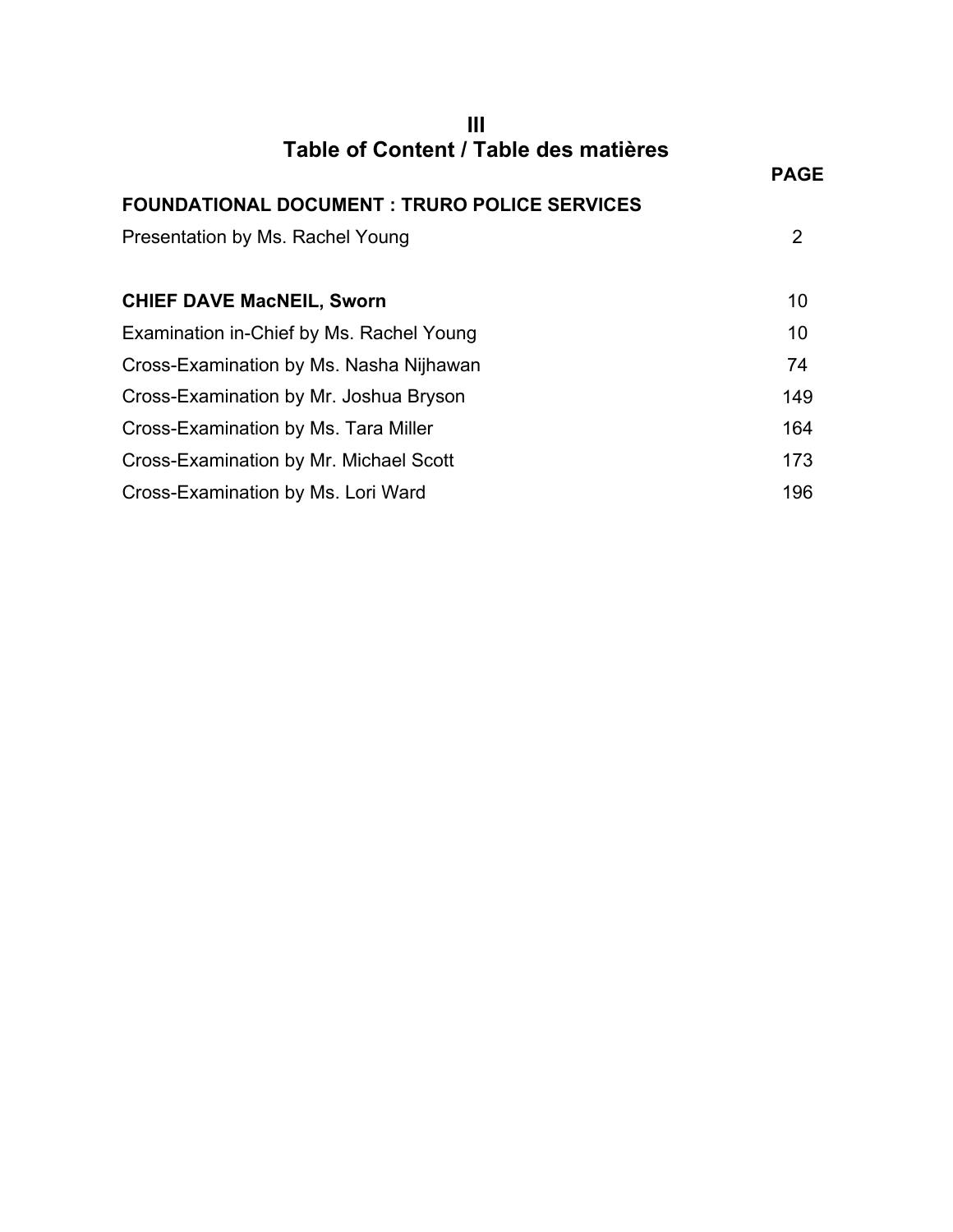#### **IV Exhibit List / Liste des pièces**

| <b>No</b> | <b>DESCRIPTION</b>                                                                                                                                                                                                                                                                                                                      | <b>PAGE</b> |
|-----------|-----------------------------------------------------------------------------------------------------------------------------------------------------------------------------------------------------------------------------------------------------------------------------------------------------------------------------------------|-------------|
| 1919      | Foundational Document Truro Police Service - April 19,<br>2020 and related source materials                                                                                                                                                                                                                                             | 3           |
| 1967      | (COMM0046243) Transcript of Truro Police Service<br>radio transmission                                                                                                                                                                                                                                                                  | 13          |
| 1968      | (COMM0058272) Commission interview of Constable<br><b>Thomas Whidden</b>                                                                                                                                                                                                                                                                | 15          |
| 1969      | (COMM0054260) Document of assistance to the RCMP<br>from 2020 to parts of 2021                                                                                                                                                                                                                                                          | 24          |
| 1970      | (COMM0056372) RCMP Request for Action to<br>Municipal Police Forces for Financial Year 2020-21                                                                                                                                                                                                                                          | 26          |
| 1971      | (COMM0056383) A Briefing Note by Donna Jewers,<br>RCMP Liaison to the Department of Justice of Nova<br>Scotia, approved by Hayley Crichton, Public Safety<br>Division, Department of Justice Nova Scotia, regarding<br>cost recovery for RCMP Services to Municipal Police,<br>dated November 12th, 2020, updated January 19th,<br>2021 | 30          |
| 1972      | (COMM0056366) - A letter from Chris Leather, RCMP<br>Criminal Operations Officer, to Chief Julia Cecchetto,<br>regarding provision of specialized support to Municipal<br>Police Agencies, dated May 27th, 2021                                                                                                                         | 31          |
| 1973      | (COMM0056371) - Email from Chief Scott Feener of<br>Bridgewater, to Hayley Crichton, and copying the<br>Municipal Chiefs of Police, asking for clarification on the<br>letter from Chris Leather the previous day, dated May<br>28th, 2021                                                                                              | 31          |
| 1974      | (COMM0056367) - An email from Trevor Thompson of<br>the Contract Management Committee Secretariat<br>regarding specialized services, dated June 2nd, 2021                                                                                                                                                                               | 31          |
| 1975      | (COMM056370) - A letter from Chief Julia Cecchetto,<br>on behalf of the Municipal Chiefs of Police, to Chris<br>Leather of the RCMP, asking for clarification, dated<br>June 3rd, 2021                                                                                                                                                  | 32          |
| 1976      | (COMM0056365) - A letter from Chris Leather in reply to<br>Chief Julia Cecchetto and the Nova Scotia Chiefs of<br>Police Association, June 11th, 2021                                                                                                                                                                                   | 32          |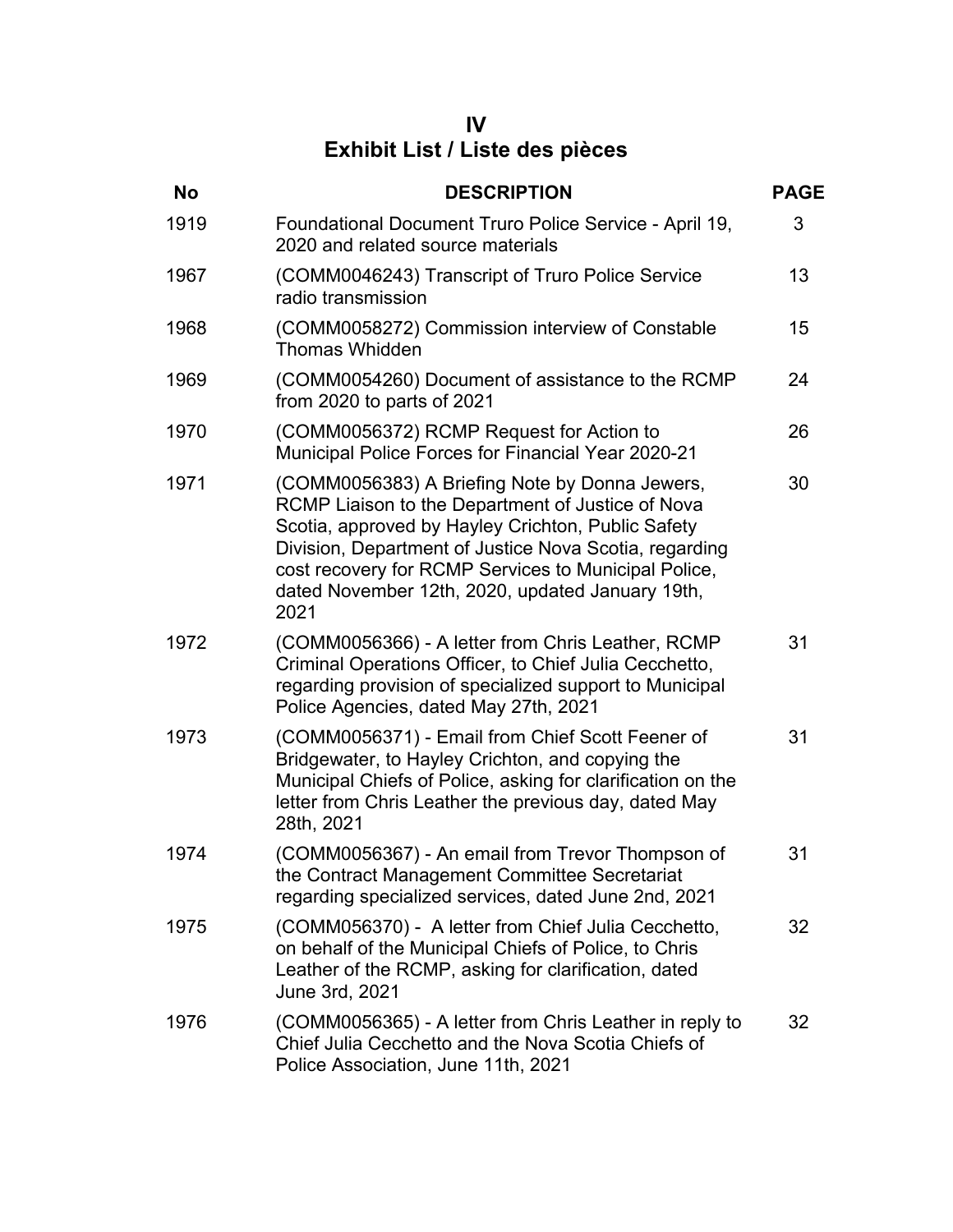#### **V Exhibit List / Liste des pièces**

| <b>No</b> | <b>DESCRIPTION</b>                                                                                                                                                                                | <b>PAGE</b> |
|-----------|---------------------------------------------------------------------------------------------------------------------------------------------------------------------------------------------------|-------------|
| 1977      | (COMM0051428) Commission Interview of Hayley<br>Crichton                                                                                                                                          | 38          |
| 1978      | (COMM0051431) Commission Interview of Sharon<br>Flanagan                                                                                                                                          | 39          |
| 1979      | (COMM005662), Commission Interview of Sharon<br>Flanagan                                                                                                                                          | 39          |
| 1980      | (COMM0043329) - Municipality of Colchester Council<br>minutes on the topic of policing from 2001 to 2021                                                                                          | 52          |
| 1981      | (COMM0043331) Minutes of the Colchester/Stewiacke<br>Police Advisory Board between 2015 and 2021                                                                                                  | 53          |
| 1982      | (COMM0043327) PowerPoint presentation to the<br>Municipality of Colchester/Stewiacke by the Department<br>of Justice Nova Scotia regarding RCMP financial<br>overview, dated September 29th, 2020 | 54          |
| 1983      | (COMM0043328) - PowerPoint presentation to the<br>Municipality of Colchester/Stewiacke by the RCMP re<br>review of policing, dated September 22nd, 2020                                           | 55          |
| 1984      | (COMM0053494) Résumé of Bill Moore                                                                                                                                                                | 55          |
| 1985      | (COMM0053487) Commission interview of Bill Moore                                                                                                                                                  | 56          |
| 1986      | (COMM0053511) Commission interview of Bill Moore                                                                                                                                                  | 56          |
| 1987      | (COMM0053492) Police Service Survey Results<br>prepared by Bill Moore for the Municipality of<br>Colchester, dated November 14th, 2021.                                                           | 56          |
| 1988      | (COMM0053491) Presentation to the Municipality of<br>Colchester by Bill Moore re: Police Review, dated<br>November 25th, 2021.                                                                    | 56          |
| 1989      | (COMM0058841) Amendment to the Nova Scotia Chiefs<br>of Police Association Constitution dated April 1, 2022                                                                                       | 63          |
| 1990      | (COMM0058843)                                                                                                                                                                                     | 63          |
| 1991      | (COMM0058842) letter dated May 4th, 2022 from Chief<br>Robert Walsh re the Constitutional Amendment                                                                                               | 63          |
| 1992      | (COMM0058840) letter dated May 10th, 2022 from<br>Brenda Lucki, Commissioner of the RCMP, to Chief<br><b>Robert Walsh</b>                                                                         | 63          |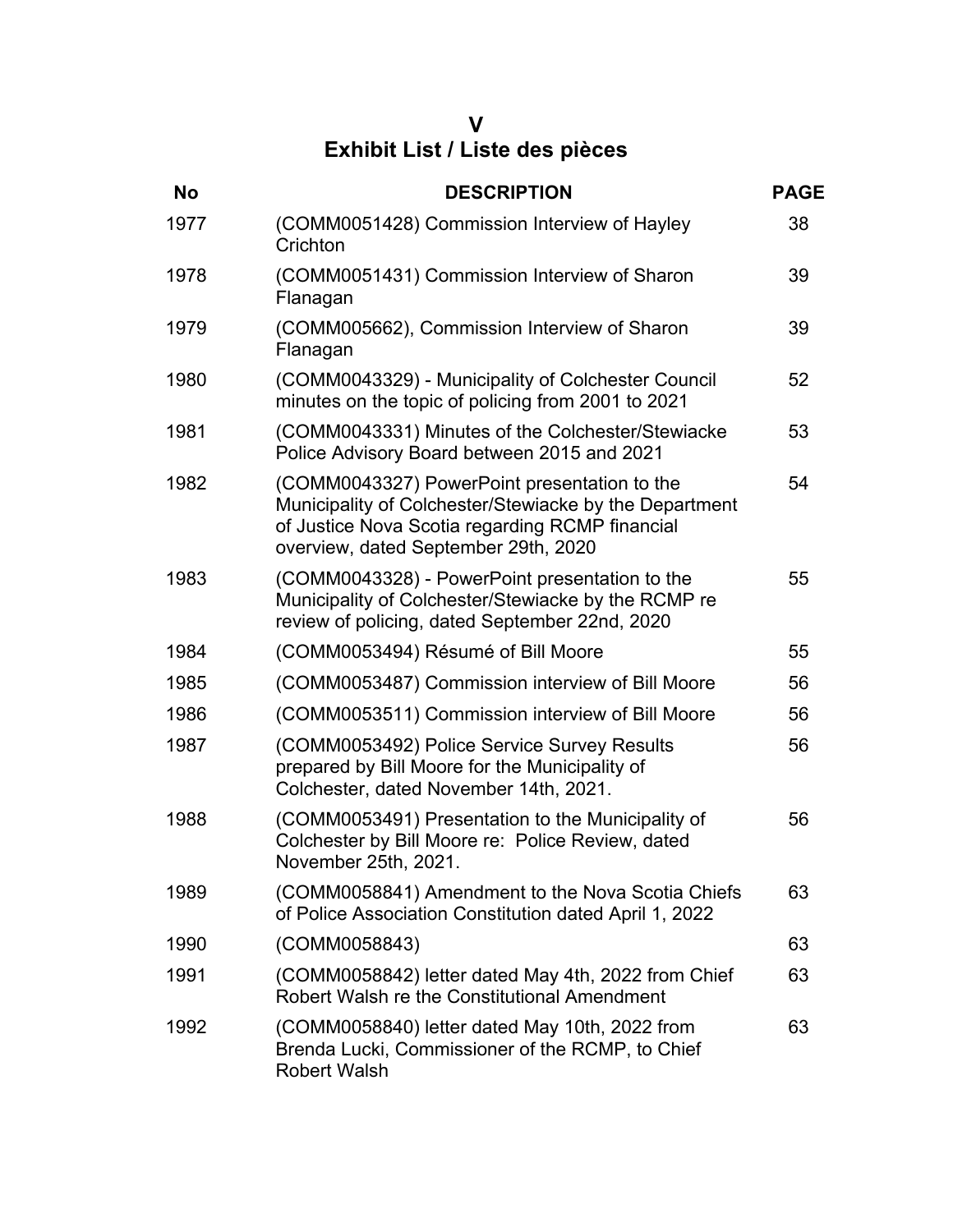#### **VI Exhibit List / Liste des pièces**

| <b>No</b> | <b>DESCRIPTION</b>                                                                                      | <b>PAGE</b> |
|-----------|---------------------------------------------------------------------------------------------------------|-------------|
| 1993      | (COMM0058845) May 10th, 2002 RCMP speaking<br>notes reg Nova Scotia Chiefs of Police Association vote   | 64          |
| 1994      | (COMM0058844) May 13th, 2022 letter re membership<br>status of the Nova Scotia Chiefs of Police         | 64          |
| 1995      | (COMM0058816) Transcript of the Commission<br>interview with Chief Howard Dunbar of Westville           | 72          |
| 1996      | (COMM0058525) Transcript of the Commission<br>interview with Chief Stephen Chisholm from New<br>Glasgow | 72          |
| 1997      | (COMM0056390) Transcript of the Commission<br>interview with Chief Scott Feener of Bridgewater          | 72          |
| 1998      | (COMM0051442) Transcript of the Commission<br>interview with Chief Dwayne Pike of Amherst               | 72          |
| 1999      | (COMM0004025) BOLO - April 19th, 2020 from CPIC                                                         | 153         |
| 2000      | (COMM0001652) Bundle of correspondence                                                                  | 215         |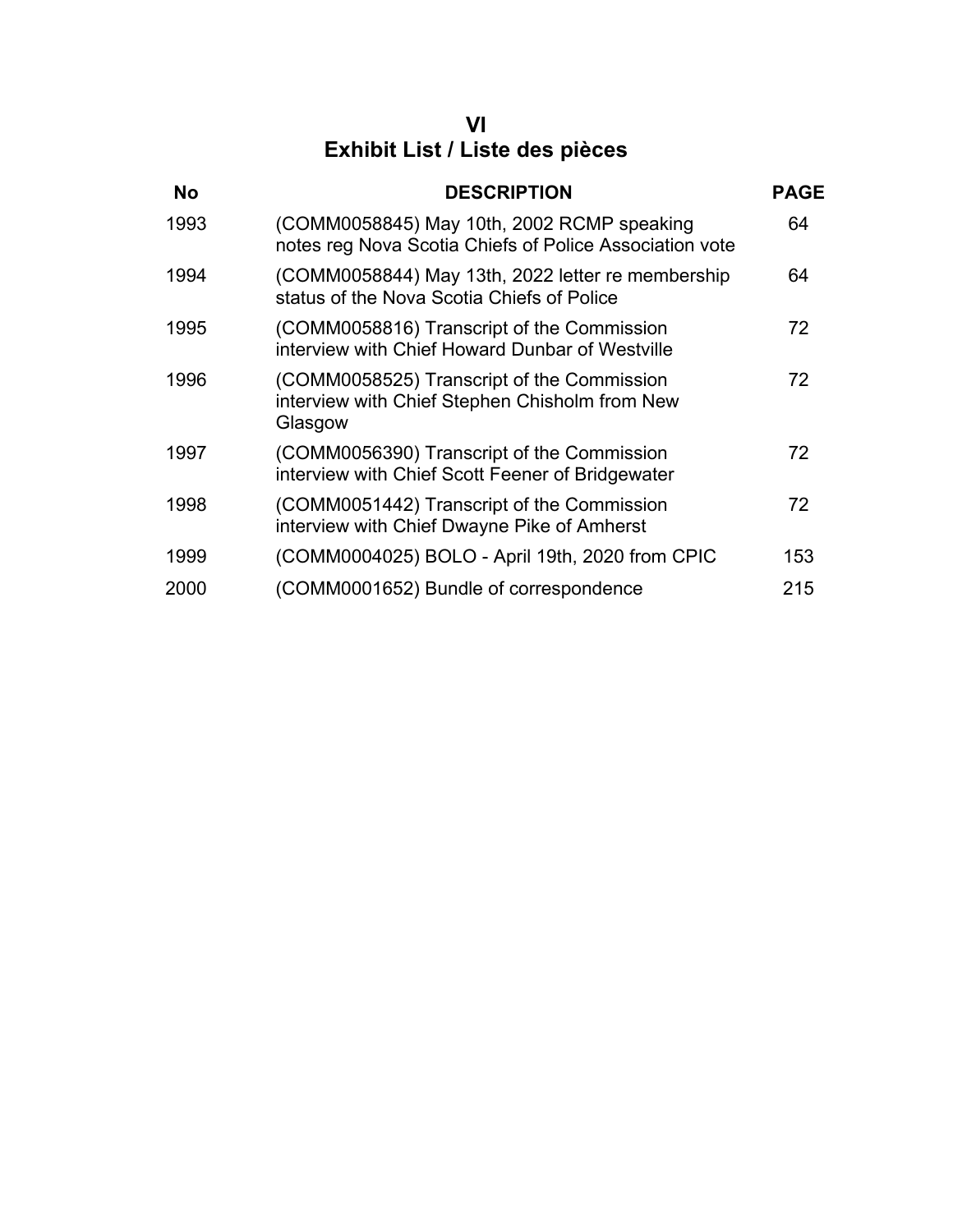| $\mathbf{1}$   | Halifax, Nova Scotia                                                                     |
|----------------|------------------------------------------------------------------------------------------|
| $\overline{2}$ | --- Upon commencing on Monday, June 6, 2022 at 9:33 a.m.                                 |
| 3              | <b>REGISTRAR DARLENE SUTHERLAND:</b> Good morning, the                                   |
| 4              | proceedings of the Mass Casualty Commission are now in session with Commissioner         |
| 5              | Michael MacDonald, Commissioner Leanne Fitch and Commissioner Kim Stanton                |
| 6              | presiding.                                                                               |
| 7              | <b>COMMISSIONER FITCH:</b> Bonjour at bienvenue. Hello, and                              |
| 8              | welcome.                                                                                 |
| 9              | We join you from Mi'gma'gi, the ancestral and unceded territory of                       |
| 10             | the Mi'kmaq.                                                                             |
| 11             | Before we begin today's proceeding, please join us in remembering                        |
| 12             | those whose lives were taken, those who were harmed, their families and all those        |
| 13             | affected by the April 2020 mass casualty in Nova Scotia.                                 |
| 14             | This week we will continue to learn more about what happened,                            |
| 15             | how and why it happened, and how we can help to make our communities safer. Our          |
| 16             | task is broad in focus, so it makes sense for us to use many different ways to get the   |
| 17             | work done and gather information we need.                                                |
| 18             | These approaches include presenting Foundational Documents                               |
| 19             | and key source materials, hearing from witnesses in a variety of ways, holding           |
| 20             | roundtables, sharing research and Commissioned Reports, and hearing participant          |
| 21             | submissions.                                                                             |
| 22             | A reminder that as a public inquiry, everything that we do as                            |
| 23             | Commissioners, along with Commission Counsel who assist us, is in the public interest.   |
| 24             | We are here on behalf of all Canadians to learn in a way that is rigorous, balanced and  |
| 25             | respectful of everyone taking part.                                                      |
| 26             | As always, we welcome everyone who is joining us in person or                            |
| 27             | virtually today and we thank all who are taking time to follow this work and catch up as |
| 28             | you choose through our website.                                                          |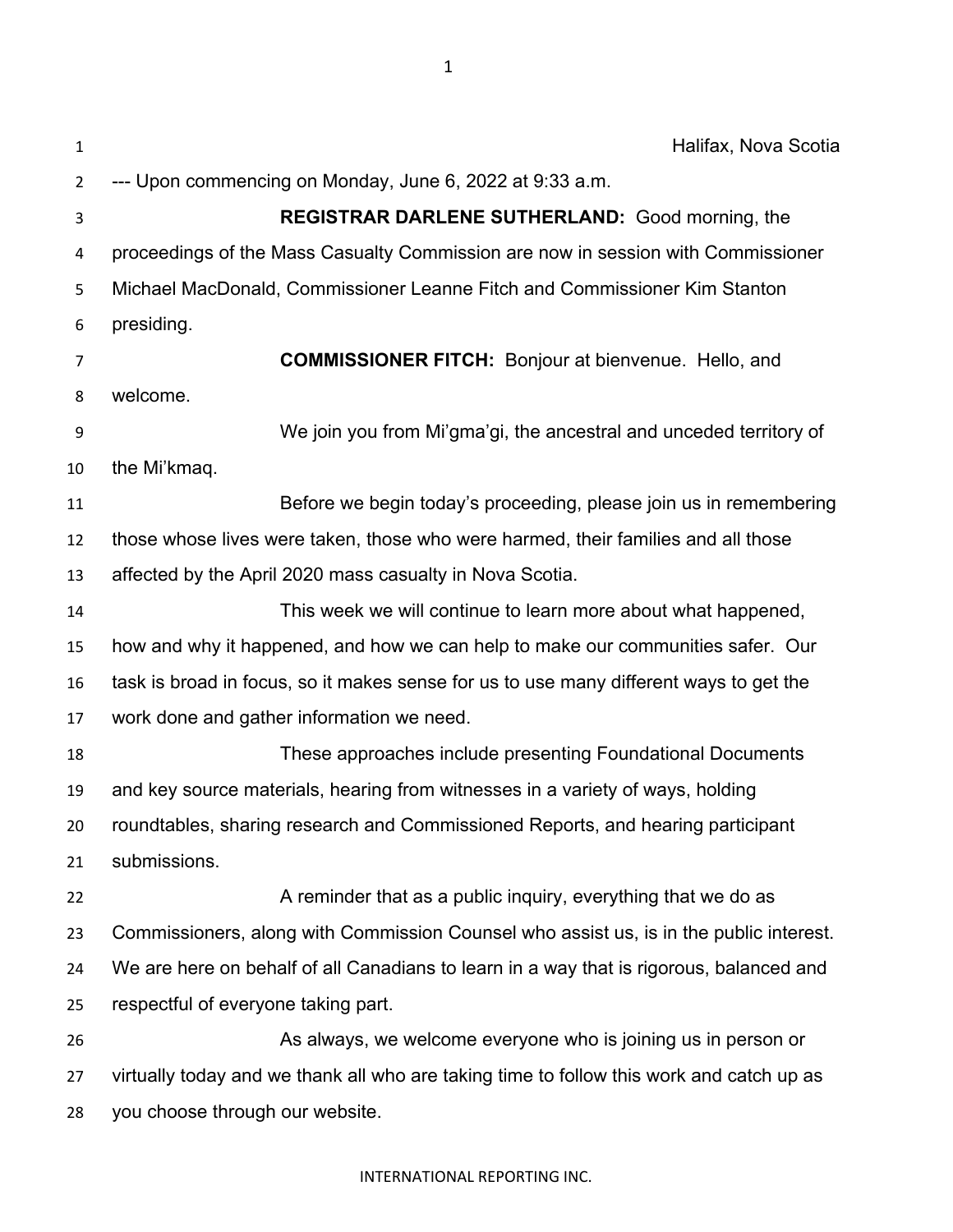1 As you know, the mass casualty took place over a large area of Nova Scotia. While our focus in recent weeks has been on RCMP command decisions, there were other police agencies and emergency service organizations involved in responding. This week we'll be focusing on the interoperability of these organizations, which means how they work with each other to carry out their respective roles in response to a critical incident. Specifically, we will learn more about how the municipal police services in Truro and Halifax responded during the mass casualty. We will also learn more about the actions of the RCMP relating to air support and public communications and how radio communications in Nova Scotia is shared by different organizations. Today, Commission Counsel will present a Foundational Document focused on the Truro Police Service. Then we will hear from Chief Dave MacNeil, who will provide context for Truro Police Services operations during the mass casualty, his role as a municipal Police Chief and the relationship between his force and the Nova Scotia Department of Justice, the Nova Scotia Chiefs of Police and the RCMP. I will now ask Senior Commission Counsel Rachel Young to begin. Ms. Young. **--- FOUNDATIONAL DOCUMENT : TRURO POLICE SERVICES --- PRESENTATION BY MS. RACHEL YOUNG: MS. RACHEL YOUNG:** Good morning, Commissioners, Participants, people of Nova Scotia, Canada and beyond. My name is Rachel Young. I'm one of the Senior Commission Counsel. This morning, as Commissioner Fitch mentioned, I'll be presenting a Foundational Document on the Truro Police Service on April 19th, 2020. Madam Registrar, I would ask that that be made an exhibit, please. **REGISTRAR DARLENE SUTHERLAND:** That's Exhibit 1919. **MS. RACHEL YOUNG:** And all the supporting materials, of course.

INTERNATIONAL REPORTING INC.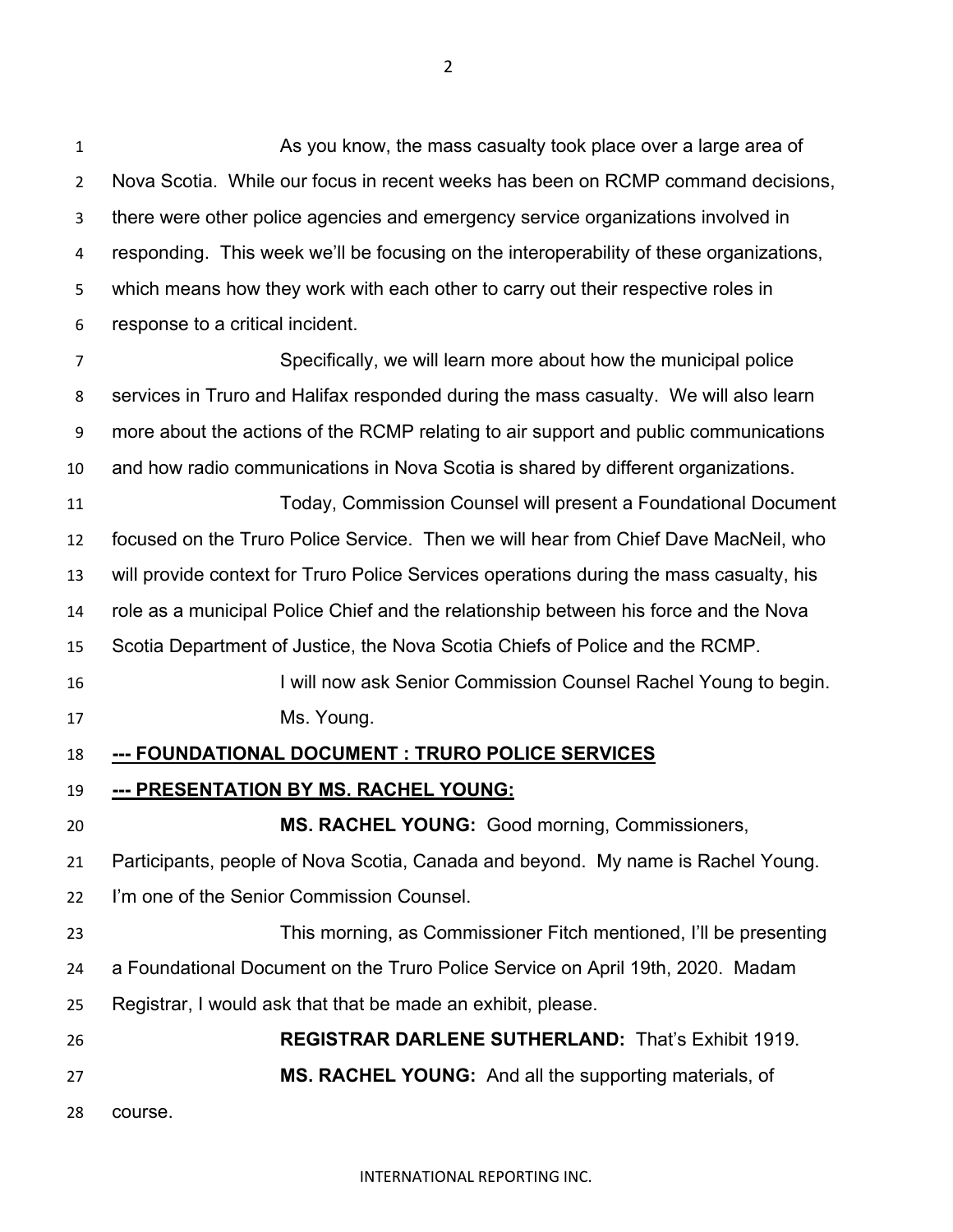| $\mathbf{1}$   | <b>REGISTRAR DARLENE SUTHERLAND: So exhibit.</b>                                           |
|----------------|--------------------------------------------------------------------------------------------|
| $\overline{2}$ | MS. RACHEL YOUNG: Thank you.                                                               |
| 3              | <u>--- EXHIBIT No. 1919:</u>                                                               |
| 4              | Foundational Document Truro Police Service - April 19, 2020                                |
| 5              | and related source materials                                                               |
| 6              | MS. RACHEL YOUNG: So like the other Foundational Documents,                                |
| 7              | this is a summary of the Commission's understanding to date. It's not necessarily          |
| 8              | definitive and final word on what happened on that day.                                    |
| 9              | Just to situate people who are not here with us in Truro, Truro,                           |
| 10             | there's shown on a map here, is south of the Salmon River, which empties into the          |
| 11             | easternmost point of Cobequid Bay. It's bordered by the 102 Highway to the west,           |
| 12             | which proceeds south towards Halifax. Highway 104 to the north of Truro goes east          |
| 13             | towards Cape Breton and west towards New Brunswick, so it's at the intersection of         |
| 14             | those highways, essentially.                                                               |
| 15             | Here you can see where Truro is in relation to other locations that                        |
| 16             | were mentioned in the mass casualty events, so you see Debert and Glenholme to the         |
| 17             | northwest and Bible Hill is to the east of Truro. And you can see where the Salmon         |
| 18             | River is there on that map, with Brookfield to the south.                                  |
| 19             | This initially came to the attention of the Truro Police Service that                      |
| 20             | there was a mass casualty happening shortly after midnight on April 19th, 2020. And so     |
| 21             | the Truro Police dispatcher, Candice Chornoby, answers, and the caller's asking            |
| 22             | whether she knows what's going on. She says no.                                            |
| 23             | And this is on the Foundational Document.                                                  |
| 24             | The dispatcher's told there's been a shooting in Portapique and that                       |
| 25             | the RCMP is out there and, unofficially, there's a patient coming in and it looks like the |
| 26             | gunman had not been captured yet.                                                          |
| 27             | And so here's a timeline showing what happened. So that call was                           |
| 28             | at 12 o'clock and 28 seconds, just after midnight. Then the dispatcher transfers the call  |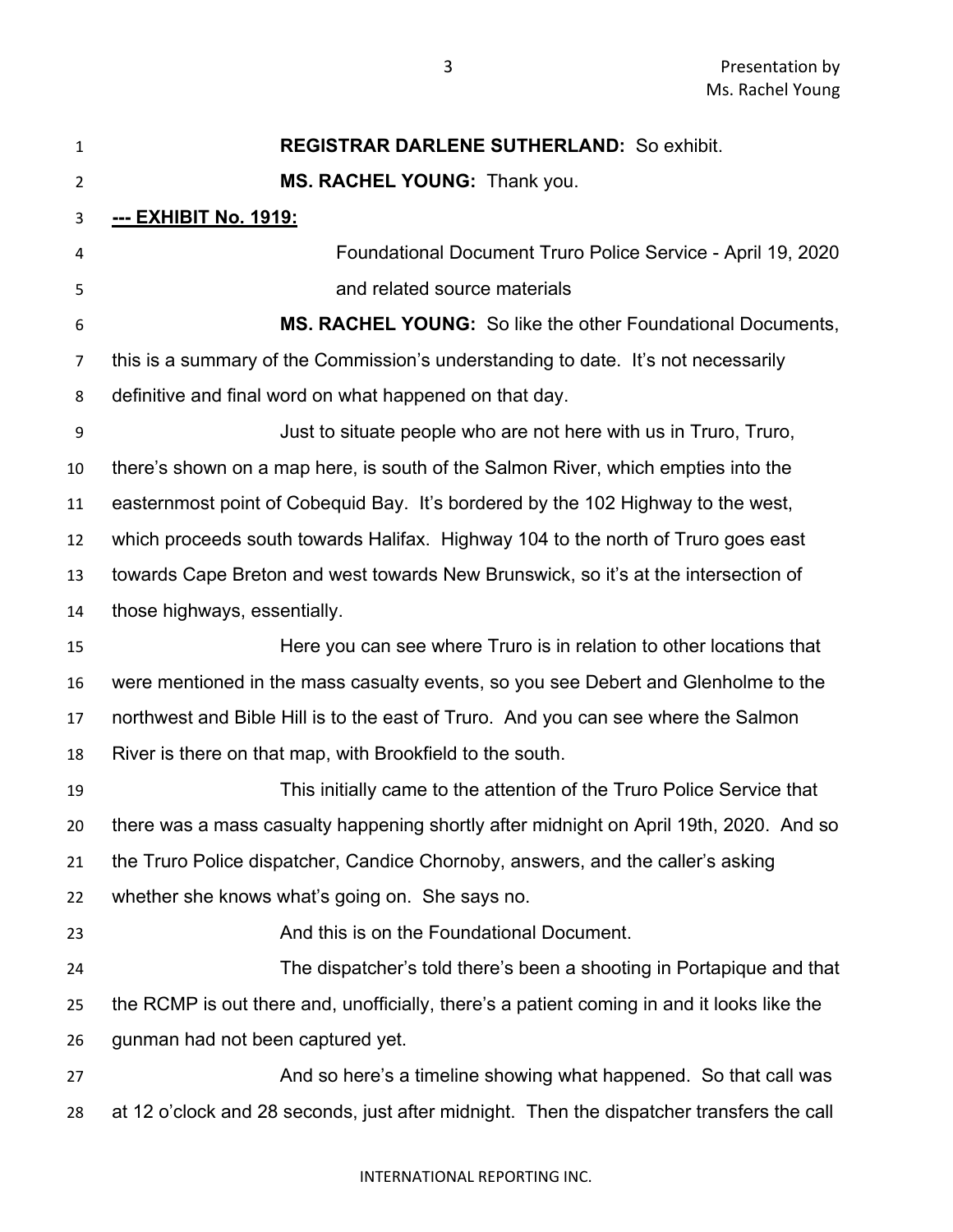to Sergeant Richard Hickox, and he calls Chornoby at 12:04 and asks for Constable Young to go to the hospital, the Truro Hospital because there's -- one of the shooting victims is there. The hospital's asking for a lockdown. And so Constable Young does get there at 10 past 12:00 and stays until he is relieved later by Constable Daniel Taylor. So the first update from the RCMP to Truro Police is at 12:55 a.m. RCMP dispatcher Jennifer MacCallum calls with an update to Truro Police dispatch. She speaks to Ms. Chornoby and says, "I have a possible suspect, possible vehicle information for you to guys to BOLO", which means "be on the lookout". "We're also going to be following this up with a CPIC external message for you." And that's Canadian Police Information Centre. **Example 12** "But I just thought it would be faster at this point." 13 And so the RCMP dispatch says, "The SOC", which is the suspect, is: "…considered armed and dangerous. We're dealing with him treating it as an active shooter investigation…" 17 And she provided the name and the date of birth of the perpetrator. 18 18 18 19 The Mattest We believe that he is very familiar with guns and is possibly associated to…a white Mercedes…" And she gives the licence plate number. So there's some vehicle information there. At 12:58, the call continues. Dispatcher MacCallum says: "…also in that BOLO, just give me a second,… it's not confirmed that he's driving that Mercedes. However, he's known to be associated to a second vehicle, a white and it's been described as a former police car." 27 And she says it seems like it might have a decal on it: "…Canada decal or, you know, one of the former cars…

INTERNATIONAL REPORTING INC.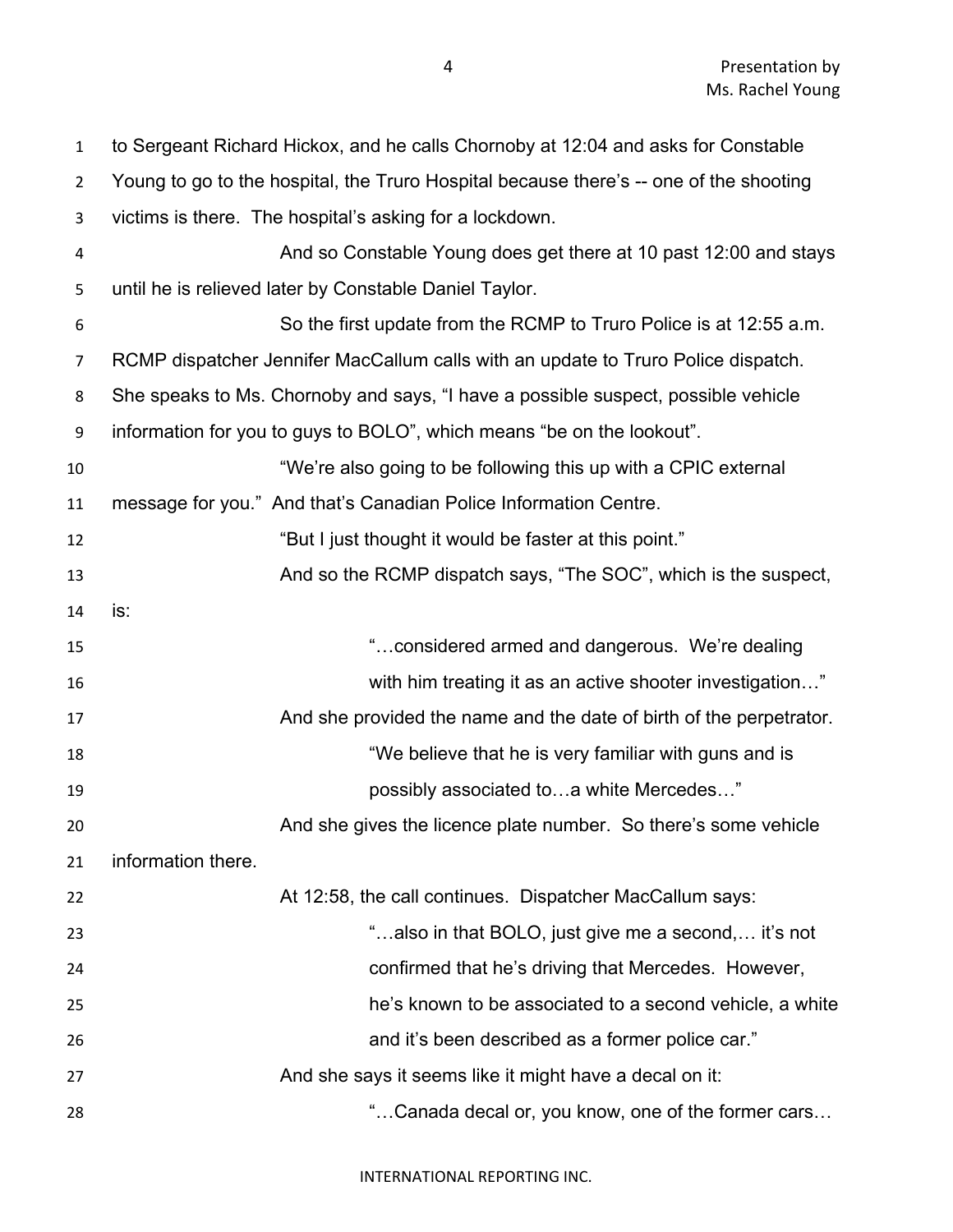| $\mathbf{1}$   | So there's no license plate that we're aware of that's                                        |
|----------------|-----------------------------------------------------------------------------------------------|
| $\overline{2}$ | associated to it. And we have a number of cars that are                                       |
| 3              | burnt at the scenes so we don't know if that's the one                                        |
| 4              | included."                                                                                    |
| 5              | So there was a BOLO issued, be on the lookout, that said the                                  |
| 6              | suspect was arrestable, considered armed and dangerous, believed to be familiar with          |
| 7              | firearms. And the association with the Mercedes was mentioned as well as the                  |
| 8              | perpetrator's name and date of birth, that he was associated with Lisa Banfield, who          |
| 9              | was not currently accounted for.                                                              |
| 10             | There's an update on the perpetrator's vehicle at 4:15 a.m., TPS                              |
| 11             | dispatch Chornoby calls Truro Police units. She says she just got a call from                 |
| 12             | telecomms. That's what they call the OCC -- RCMP OCC. So Chornoby says:                       |
| 13             | "They just passing on two different vehicles, black Jeep                                      |
| 14             | Wrangler and a white grayish colored F-150. Both these                                        |
| 15             | vehicles are associated to SOC, but they have no idea                                         |
| 16             | what vehicle he's driving. I have the plates if you need                                      |
| 17             | them.""                                                                                       |
| 18             | And she provides the licence plate numbers.                                                   |
| 19             | So that was at -- just after four in the morning, then there's a shift                        |
| 20             | change and we see here a list of which officers went off and which ones came on. And          |
| 21             | there's information that continues to be flowing in, but nobody knows where the               |
| 22             | perpetrator is at this point in time.                                                         |
| 23             | There's an updated Be On The Lookout sent to Truro Police at                                  |
| 24             | 8:07:43 a.m., and the text of it is there on the slide. It's an update on the active shooter, |
| 25             | and it provides the name, date of birth, that's he's arrestable for homicide, armed and       |
| 26             | dangerous and very familiar with firearms. This is an update from the RCMP Risk               |
| 27             | Manager Bruce Briers that he is potentially using a fully-marked Ford Taurus car,             |
| 28             | Number -- with the number there, which I have trouble reading, 28B11, I think. Could          |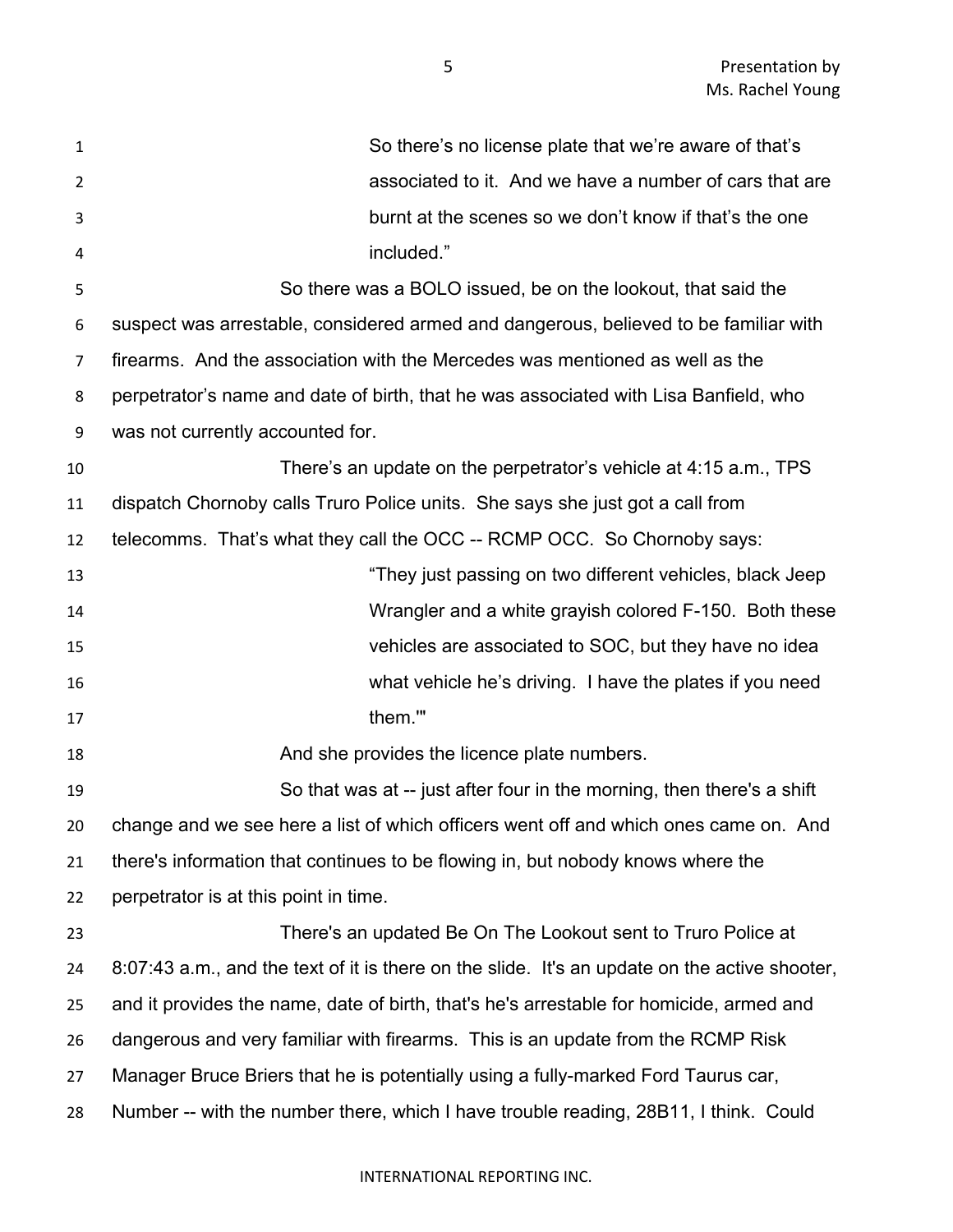be anywhere in the province. The last information given was that the SOC was loading firearms into that vehicle. Vehicle photo coming when available. He's associated to registered his name, and it mentions the Jeep Wrangler and the Ford 150, et cetera. The situation is still in progress, and it mentions that he's associated to an address in Dartmouth. And there's a photo added to PROS, which is the police database. Chief MacNeil of Truro Police, who will be testifying this morning, learned of the mass casualty from his Deputy Chief Robert Hearn. Deputy Hearn called in between 8:30 and 9:00 on the morning of April 19th, and he got a text first. He said -- Deputy Hearn said there was an incident in Portapique and that it was on social media. Chief MacNeil said he hadn't been aware of any information about the active shooter situation before that. Deputy Hearn called the Truro Police station, spoke to Corporal Cormier, who told him that Sergeant Hickox had given him a briefing, that the Truro Hospital is on lockdown and an extra officer had been called in to help with that during the daytime. So Deputy Hearn told Corporal Cormier that he should call the RCMP to find out what was going on. So now, Sergeant Cormier does call Bruce Briers in the RCMP to ask what's happening, and -- so Sergeant Briers said, "I hope you got the updates", and they're talking about possibly seeing someone behind a residence in Portapique, don't know what's happening, and not sure if that was the subject that was being referred to. And so he said he had sent through a photo of the vehicle. Sergeant Briers did say there's a: "'Fully marked, newer model, looks like a Ford Taurus.'" 25 And Cormier says, "Is it a Mountie marked car?" Briers says: "'Yeah, Mountie marked, yeah. If you've got an email address Ed, I'll send it to you.'" **And Briers says:** 

INTERNATIONAL REPORTING INC.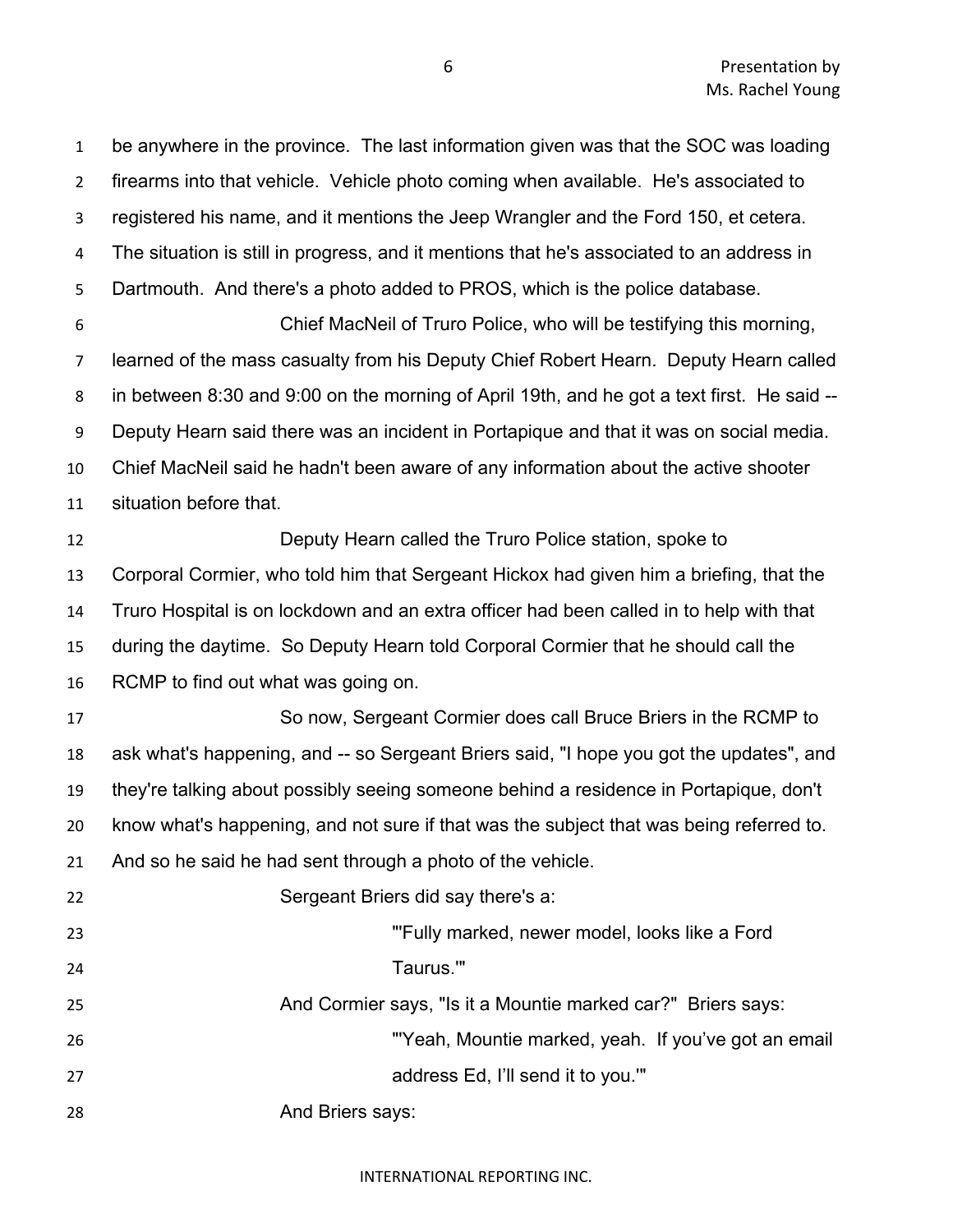"'...so [that's the] vehicle you're going to get a picture of [that] has not been accounted for.'" So they don't actually know still if he's driving it at this point. 8:43, and the call continues. Brier says: "'...we don't know if he's in the area or if he's gone.'" And he describes the situation that there's a BOLO out. So 8:45 a.m., Constable Taylor calls the dispatcher to find out the updated BOLO information, and they have the information: "...the perpetrator was last seen loading firearms into **10 Example 20 EXECUTE:** [the] replica police cruiser [and]...he still [might] be 11 driving it." So it appears that's the information that was received from Lisa Banfield that's being assimilated there: "[8:49 A.M.] Dispatcher Brittanee Steeves updated Cst. Jason Reeves with the same [information]." **And then, 8:51 a.m., Corporal Cormier provides Constable Reeves,**  $\overline{\phantom{a}}$  Taylor, and Whidden with the information received from Briers, and Corporal Cormier called Deputy Chief Hearn to update him. And that includes the information now about the replica cruiser. And so here we have a timeline of, as more information comes in, 9:43, OCC dispatcher is calling Truro Police dispatcher. They advise that there was a woman found dead in Wentworth. The RCMP vehicle is seen leaving the scene headed towards Truro. And Dispatcher Steeves called Constable Taylor and relays this information about the casualty in Wentworth, and the information is passed along. At 9:50 a.m., Chief MacNeil sends an email to RCMP Chief Superintendent Chris Leather and Assistant Commissioner Lee Bergerman, offering the support of Truro Police, what can they do to help, and at 10 o'clock, Chris Leather emails back to say: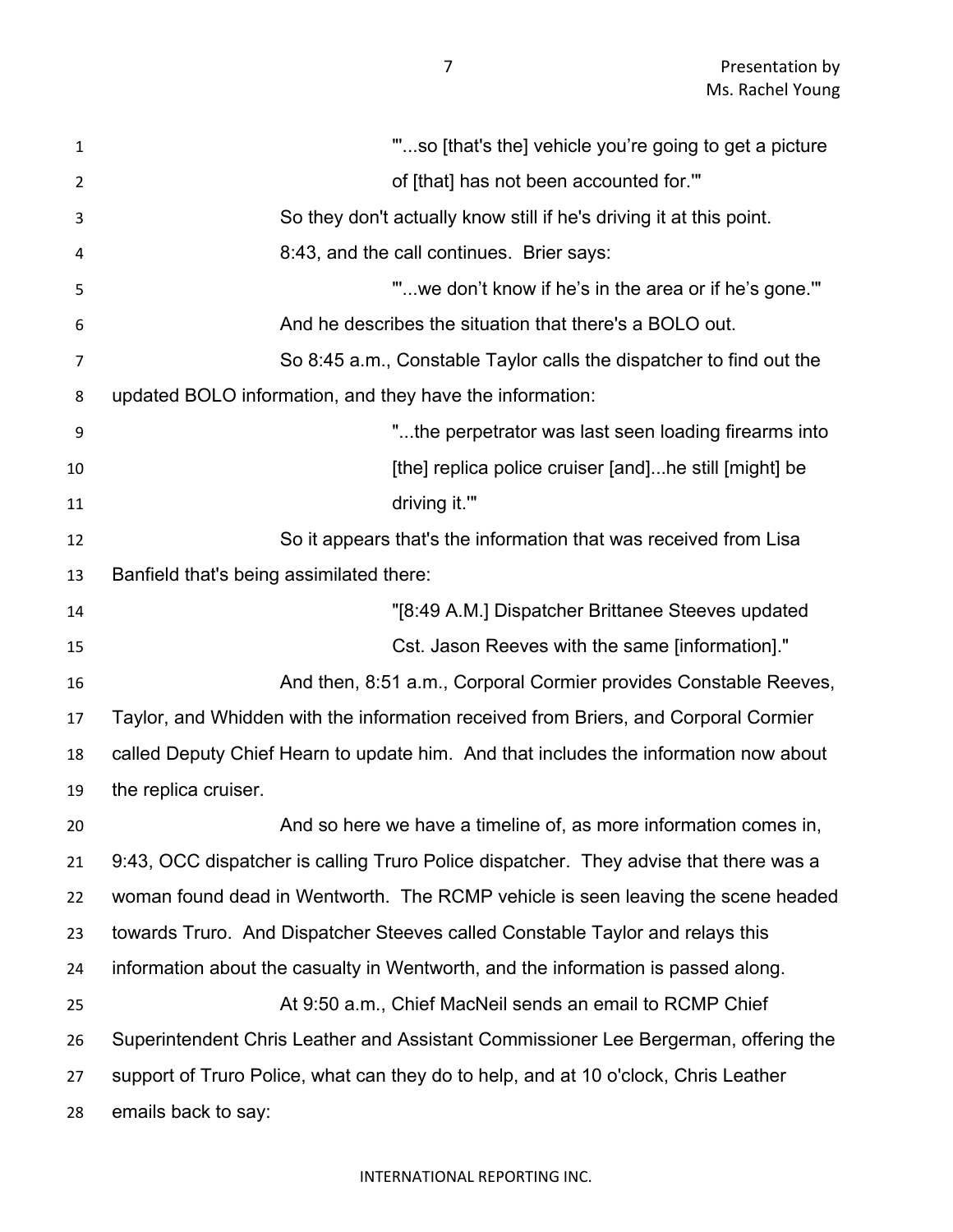| $\mathbf{1}$   | "It sounds like we[have] the suspect pinned down in                                       |
|----------------|-------------------------------------------------------------------------------------------|
| $\overline{2}$ | Wentworth. Will be in touch.""                                                            |
| 3              | 9:53, Corporal Cormier messages Deputy Chief Hearn and relays                             |
| 4              | the information about the Wentworth casualty, says he's believed to be headed towards     |
| 5              | Truro, "are you people ready?" Corporal Cormier said, "They're ready.":                   |
| 6              | "Deputy Hearn advised that Inspector Darrin Smith                                         |
| 7              | would be coming in to assist."                                                            |
| 8              | And there were four Truro Police vehicles patrolling the Town of                          |
| 9              | Truro at 9:53 a.m. on April 19th.                                                         |
| 10             | And so we now know that the perpetrator drove through Truro, and                          |
| 11             | this map shows the perpetrator's route with the red line. The blue star in the middle is  |
| 12             | the Truro Police station, and you can see that he more or less came in from the west      |
| 13             | and headed east and south. There's an arrow at the bottom showing the direction of        |
| 14             | travel. We see where the Best Western is there, and this was reconstructed after the      |
| 15             | events using surveillance videos. And the location of the Truro Police officers is there  |
| 16             | using the GPS information from their cars.                                                |
| 17             | So these are some stills from the surveillance videos that show --                        |
| 18             | you can see the marked replica cruiser there in the -- towards the right hand side of the |
| 19             | frame at the top. And again, this is a camera from Century Honda in Truro. So this is     |
| 20             | 10:15 a.m., and we see on the right hand side the replica cruiser driving through Truro.  |
| 21             | This is Wilson's Gas Stop surveillance camera showing the replica cruiser again at        |
| 22             | approximately 10:15 a.m. As he makes his way through town, this is Dairy Queen at         |
| 23             | 10:16, and then NSCC Truro Campus, 10:19; and this is where we are right now,             |
| 24             | Glengarry Best Western, 10:19 a.m., the perpetrator driving by.                           |
| 25             | And so at 10:22 a.m., OCC dispatch calls and tells Truro Police that                      |
| 26             | there have been more victims, and she is trying to update them on what's happening.       |
| 27             | They don't know where he is, and she said he may be headed towards Truro and that         |
| 28             | she would let the Truro Police dispatcher know as more information came in.               |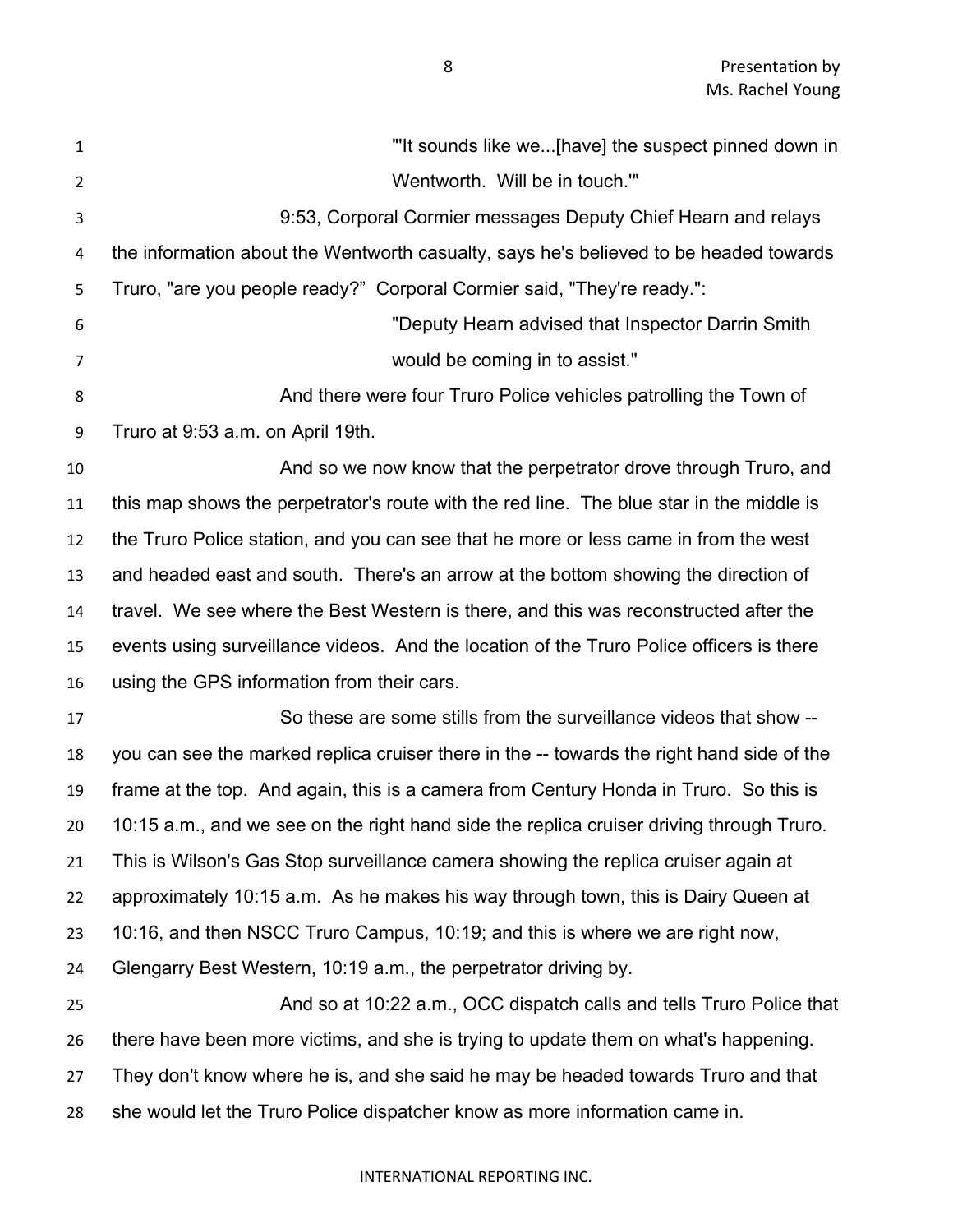| 1              | At 10:37 a.m., the OCC dispatch supervisor, Kirsten Baglee,                              |
|----------------|------------------------------------------------------------------------------------------|
| $\overline{2}$ | phoned at Truro Police. So first, she phoned dispatch, then she got patched through to   |
| 3              | Corporal Cormier and said that the RCMP Risk Manager had asked for them to shut          |
| 4              | down Truro. She said, "There have been multiple shooting victims, and he is in the area  |
| 5              | it seems. The last one was seen in Debert."                                              |
| 6              | <b>Constable Cormier says:</b>                                                           |
| 7              | "'Okay[so] when you say shut down, what do you                                           |
| 8              | mean?"                                                                                   |
| 9              | The OCC dispatch supervisor says:                                                        |
| 10             | "Well I don't know if you need, uh, maybe you can do                                     |
| 11             | some, some road blocks on the main. So we've got                                         |
| 12             | some road blocks on some highways so that he's not                                       |
| 13             | going back and forth and uh, going into different                                        |
| 14             | areas. There's, I mean obviously there's um, a lot of                                    |
| 15             | members out on the road right now."                                                      |
| 16             | That's referring to RCMP members.                                                        |
| 17             | Chief MacNeil went into the Truro Police Headquarters at --                              |
| 18             | between 10:25 a.m. and 11:07 a.m., and this is after he heard from a family member       |
| 19             | that there were gunshots in Onslow.                                                      |
| 20             | He met up with Corporal Cormier, Inspector Darrin Smith. They                            |
| 21             | told him that Truro Police had multiple officers at the hospital overnight and into the  |
| 22             | morning and that information was coming in sporadically from the RCMP.                   |
| 23             | Inspector Smith had told his officers to tell people outside to get                      |
| 24             | back in their cars or to go home. He'd also tasked the Truro Police dispatchers to       |
| 25             | advise Walmart and other businesses that were open that there was an incident going      |
| 26             | on in the county.                                                                        |
| 27             | At 11:10, there was information that the suspect might be at the                         |
| 28             | Sobeys in Lower Truro and Robie Street, and so officers went there to look, but they did |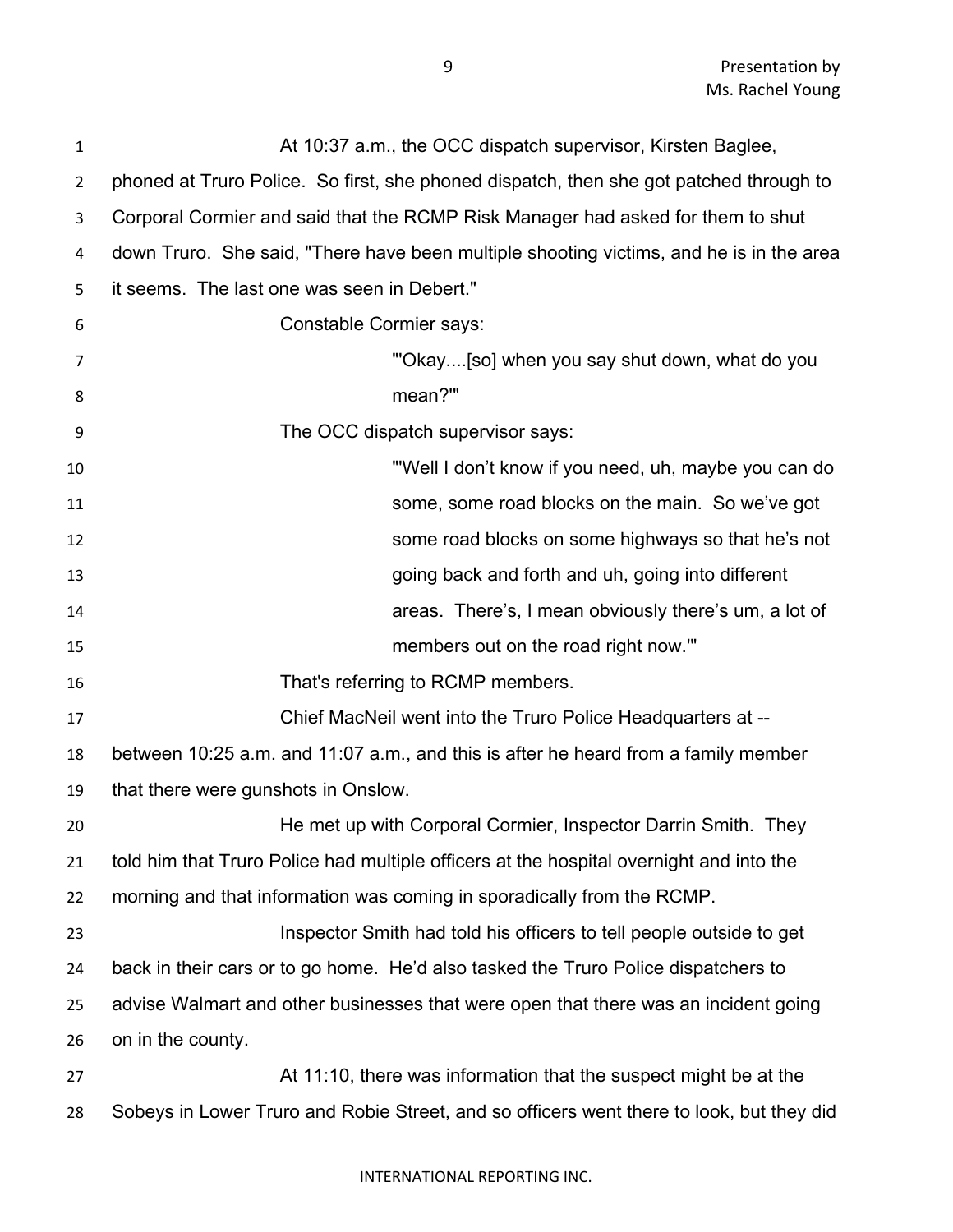Then at 11:29, the OCC called Truro Police dispatch and advised that the suspect was down. 11:31:40 a.m., Inspector Darrin Smith issued a broadcast stating that the suspect was down, and at 12:31 p.m. the RCMP sent a message to Truro Police to cancel the BOLO related to the perpetrator. So Commissioners, that's a summary of what is provided in more detail in the Foundational Document, which is about 74 pages long, but just to give people an idea if they weren't going to read the whole document that those are the highlights of the times and the information that we know at the moment about the Truro Police's involvement on April 19th. **COMMISSIONER MacDONALD:** Thank you so much, Ms. Young. **I understand now we will hear from Chief MacNeil, and there has to**  be some changes to the platform here, so we'll just stay on -- stay where we are and you can arrange to have Chief MacNeil attend to testify. Thank you. **MS. RACHEL YOUNG:** Thank you. **If I might be excused for a moment. COMMISSONER MacDONALD:** Absolutely. **(SHORT PAUSE) MS. RACHEL YOUNG:** Good morning, Chief MacNeil. I understand you wish to be sworn this morning. **CHIEF DAVE MacNEIL:** Yeah, I'll be sworn. --- **CHIEF DAVE MacNEIL, Sworn** --- **EXAMINATION IN-CHIEF BY MS. RACHEL YOUNG: MS. RACHEL YOUNG:** Good morning, Chief MacNeil. **CHIEF DAVE MacNEIL:** Good morning. **MS. RACHEL YOUNG:** You already had a witness interview with the Mass Casualty Commission; right?

not find him there.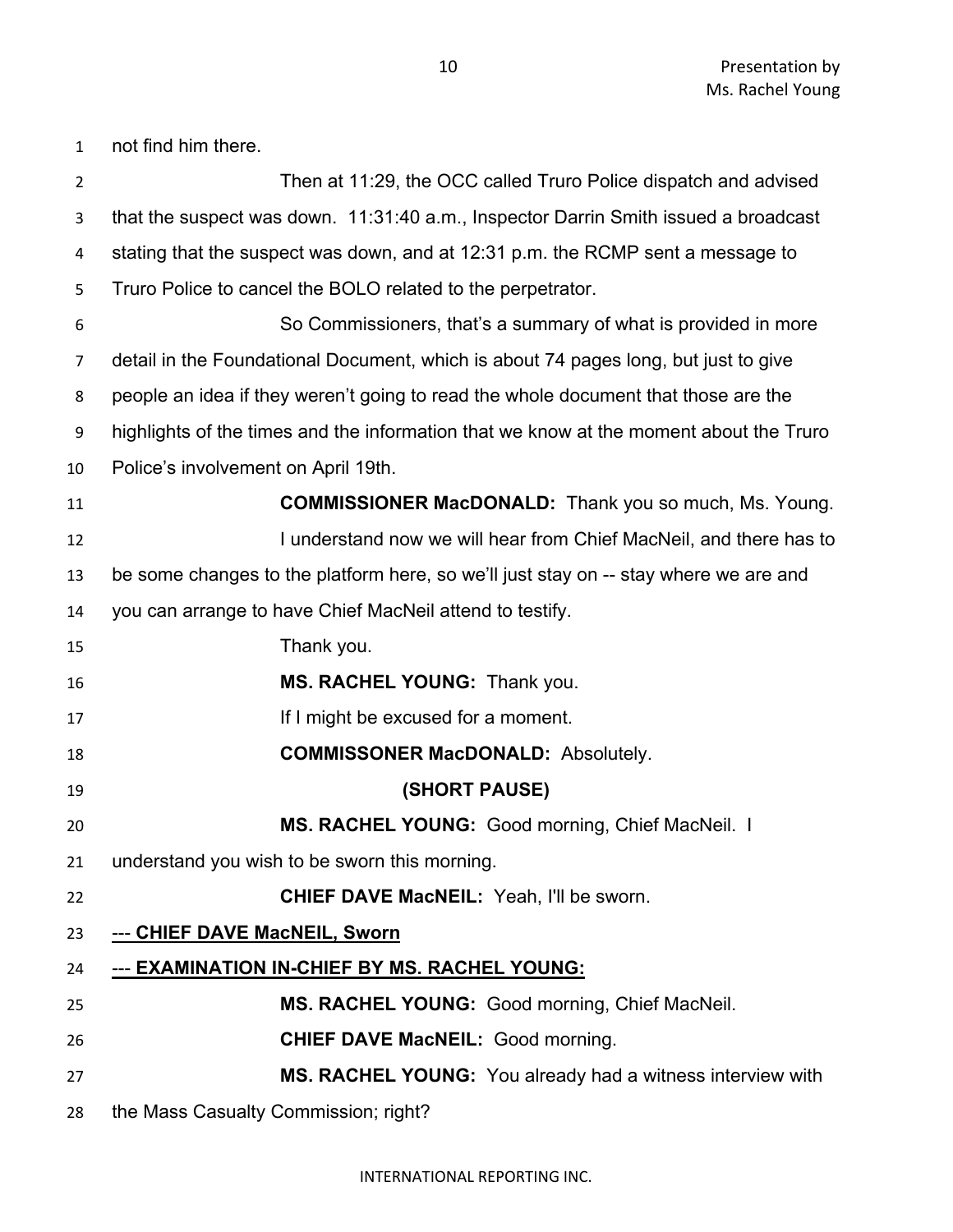| 1  | <b>CHIEF DAVE MacNEIL: Correct.</b>                                                      |
|----|------------------------------------------------------------------------------------------|
| 2  | MS. RACHEL YOUNG: And so that has already been filed as an                               |
| 3  | exhibit, actually, Commissioners. It was COMM0003767. It's Exhibit P-001032, so          |
| 4  | that's in the record.                                                                    |
| 5  | And Chief MacNeil, I don't need to cover the same ground or repeat                       |
| 6  | what was in the Foundational Document that I just presented. What I'm going to do        |
| 7  | today is ask you about several different topics.                                         |
| 8  | First, your direct involvement in or knowledge of the events of April                    |
| 9  | 19th, 2020, but also how your municipal police force interacts on a regular basis with   |
| 10 | the provincial police, the RCMP, and how the Truro police and you as Chief interact with |
| 11 | other law enforcement agencies and organizations in the province and the country just    |
| 12 | to help us situate Truro Police's role with respect to other organizations' roles.       |
| 13 | <b>CHIEF DAVE MacNEIL: Sure.</b>                                                         |
| 14 | MS. RACHEL YOUNG: And starting with your background, how                                 |
| 15 | long have you been Chief of Truro Police Service?                                        |
| 16 | <b>CHIEF DAVE MacNEIL: I've been Chief in Truro since 2008, two -</b>                    |
| 17 | - late 2007, early 2008.                                                                 |
| 18 | MS. RACHEL YOUNG: I understand that makes you the longest-                               |
| 19 | serving police Chief in Nova Scotia. Is that right?                                      |
| 20 | <b>CHIEF DAVE MacNEIL:</b> Currently. There has been longer                              |
| 21 | serving, but I'm currently the longest, correct.                                         |
| 22 | MS. RACHEL YOUNG: And so can you just tell us what the job of                            |
| 23 | a municipal police Chief entails?                                                        |
| 24 | <b>CHIEF DAVE MacNEIL:</b> Sure. It's a little bit of everything.                        |
| 25 | First and foremost, it's public safety and community building. So                        |
| 26 | we deal with a whole host of issues from budgeting to human resources to investigative   |
| 27 | oversight and planning of investigations. Everything.                                    |
| 28 | So it's the day-to-day operations of the police service, making sure                     |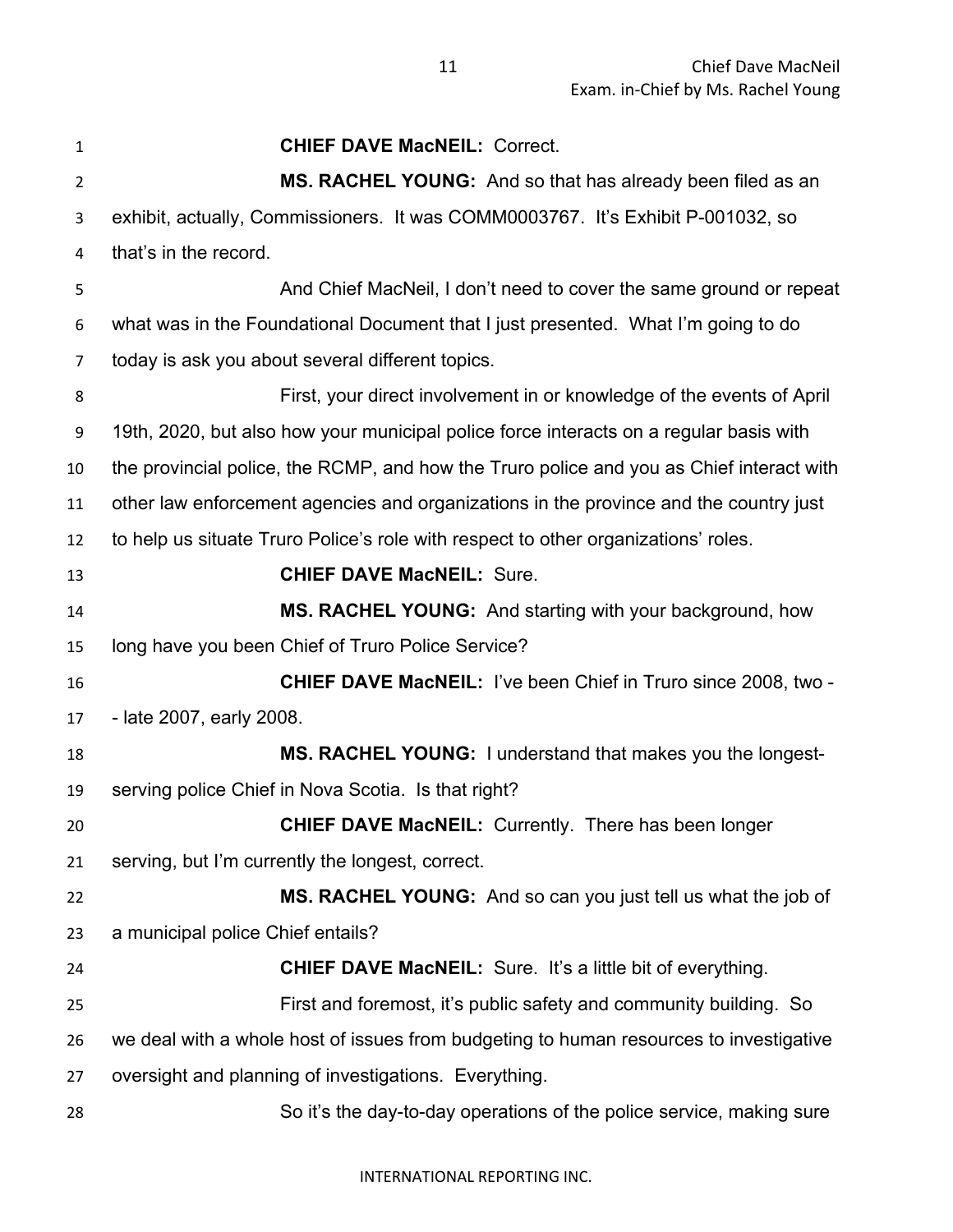Chief Dave MacNeil Exam. in-Chief by Ms. Rachel Young

 things are run smoothly, making sure we're accountable to the community, making sure we're accountable to our Police Board, things of that nature, interacting with other agencies, interacting with government and things of that nature. **MS. RACHEL YOUNG:** And I guess you're the boss of the Truro Police Service, right, so is there kind of a management role, leadership role there --- **CHIEF DAVE MacNEIL:** Yeah. **MS. RACHEL YOUNG:** --- too? **CHIEF DAVE MacNEIL:** Yeah, Correct. Yeah. The Chief is in charge of the budget and the human resources and all those issues that come with that, good and bad. **MS. RACHEL YOUNG:** And do you serve on other Boards and committees outside the Truro Police Service? **CHIEF DAVE MacNEIL:** Yeah, I've been very involved in the community locally for as long -- you know, a long time. I've been a minor hockey coach for 15 years, coach soccer, coach high school basketball. You know, various Boards, the United Way, Colchester Partners. Lots of different community Boards. CMHA, the local mental health Board. There's been lots of community involvement. So the role of the Chief, again, is to be part of this community building and relationship building and giving back to the community and being involved. **MS. RACHEL YOUNG:** And you would be a partner of the Nova Scotia Chief of Polices Association? **CHIEF DAVE MacNEIL:** Yeah, I'm on the professional side I'm a member of Nova Scotia Chiefs of Police Association. I currently represent that association at the national level. I'm on the Board of Directors for the Canadian Association of Chiefs of Police representing Nova Scotia. I'm also a member of the International Association of Chiefs of Police.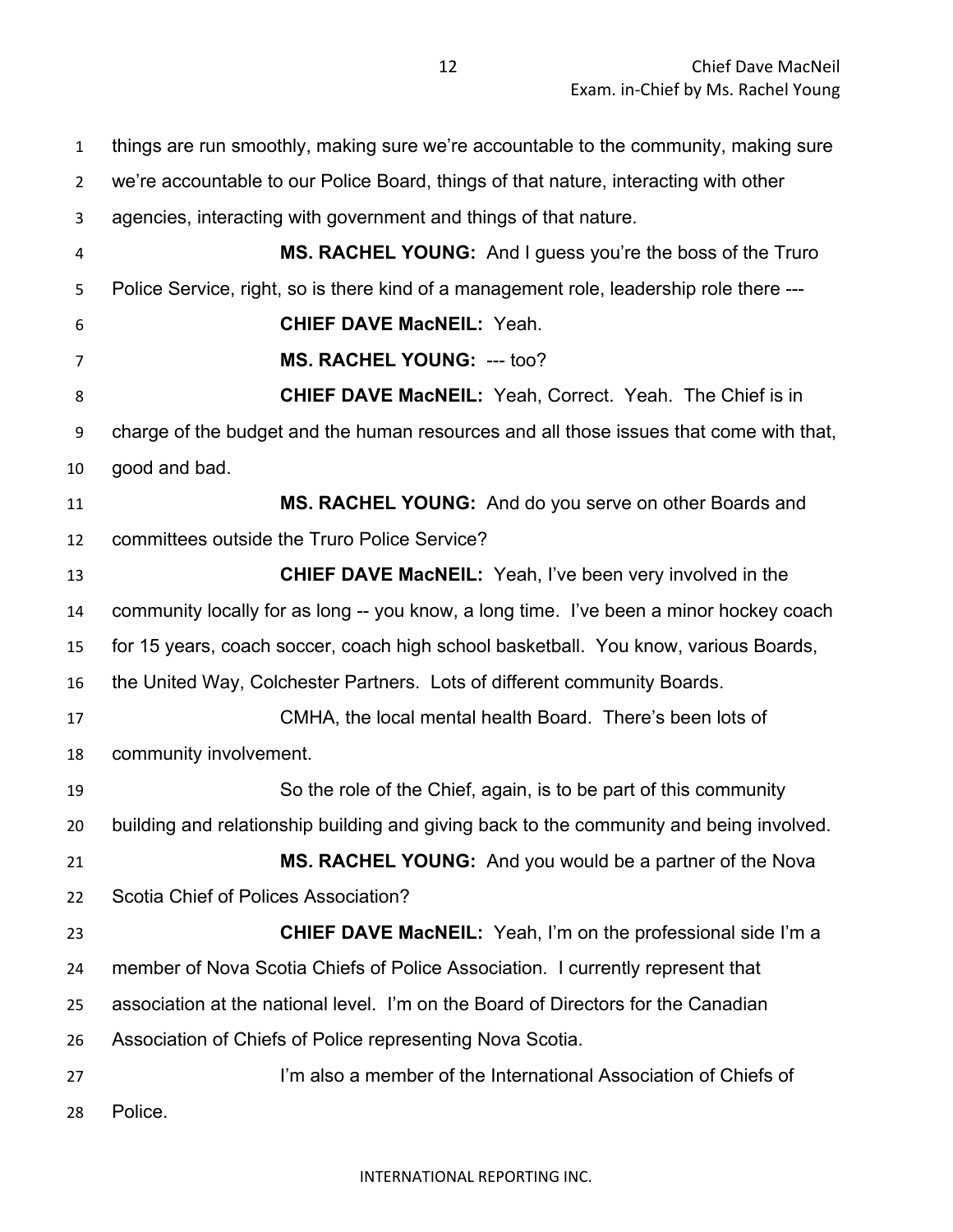| 1  | MS. RACHEL YOUNG: And you're Past President of the Nova                                    |
|----|--------------------------------------------------------------------------------------------|
| 2  | Scotia Chiefs of Police Association as well?                                               |
| 3  | <b>CHIEF DAVE MacNEIL: Correct, I am.</b>                                                  |
| 4  | MS. RACHEL YOUNG: How many officers or employees are there                                 |
| 5  | in the Truro Police Service?                                                               |
| 6  | <b>CHIEF DAVE MacNEIL:</b> We have probably 54 employees. A total                          |
| 7  | of 36 of those are sworn police officers, including myself.                                |
| 8  | MS. RACHEL YOUNG: As you know, after this draft Foundational                               |
| 9  | Document was circulated to Participants, there was some feedback and questions. And        |
| 10 | you provided some written questions -- or answers to those questions last week ---         |
| 11 | <b>CHIEF DAVE MacNEIL: Correct.</b>                                                        |
| 12 | MS. RACHEL YOUNG: --- through your lawyer.                                                 |
| 13 | So that's been provided and, Commissioners, that -- those                                  |
| 14 | questions and answers are in the supporting material for the Foundational Document         |
| 15 | that was just filed. They're COMM No. COMM0058839, so those would already have             |
| 16 | been exhibited as supporting materials.                                                    |
| 17 | It was in the form of a memo from Charles Thompson, who's                                  |
| 18 | counsel for the Toronto [sic] Police Service, to me dated June 1st, 2022. And that was     |
| 19 | mainly in response to questions posed by the NPF.                                          |
| 20 | Commissioners, notice that there was one transcript of police --                           |
| 21 | Truro Police radio transmissions that was not in the supporting materials, so I would like |
| 22 | to file that as an exhibit at this time. It's COMM0046243.                                 |
| 23 | <b>REGISTRAR DARLENE SUTHERLAND: That's Exhibit 1967.</b>                                  |
| 24 | <u>--- ЕХНІВІТ NO. 1967:</u>                                                               |
| 25 | (COMM0046243) - Transcript of Truro Police Service radio                                   |
| 26 | transmissions                                                                              |
| 27 | MS. RACHEL YOUNG: Taking you back to April 19th, 2020, then,                               |
| 28 | Chief MacNeil.                                                                             |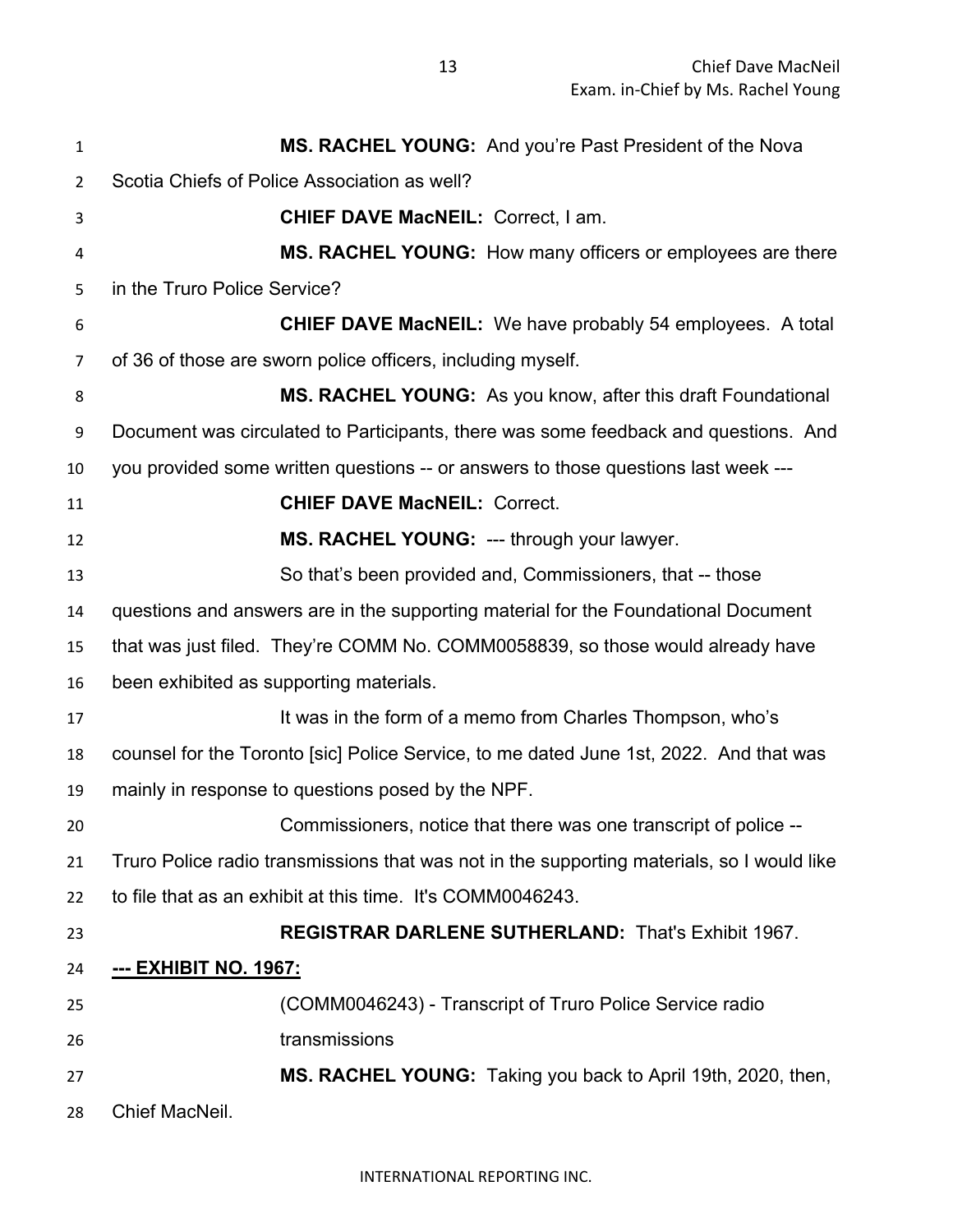**CHIEF DAVID MacNEIL:** Okay. **MS. RACHEL YOUNG:** I'm not going to go over the same ground as in the Foundational Document, but I am going to ask you for a bit of context and for your recollections of why you did and didn't do certain things --- **CHIEF DAVID MacNEIL:** Sure. **MS. RACHEL YOUNG:** --- that we might not be able to tell from the documents. **CHIEF DAVID MacNEIL:** Okay. **MS. RACHEL YOUNG:** It was mentioned in the Foundational Document that you only had three officers on duty the night of April 18th, 19th, 2020, instead of the usual five because of the COVID pandemic. Can you please explain why that is? **CHIEF DAVID MacNEIL:** Sure. So go back to that period of time in 2020, as everyone will recall, Nova Scotia was under a lockdown. There was lots of restrictions in place and very little businesses were open. There wasn't much on the go. So we -- being new in the pandemic, we didn't know really the ramifications to what it was, how it spread, how easily it transmitted, so we wanted to take precautions and make sure we had longevity in our staff. So what would mean was we decided we'd split our shifts in half, and we would put an extra officer on the shift. So we had six officers per shift and we split them in half. So it would give three people on duty for the 12-hour period, while the other three were at home, available to call in if required. So what it did was our officers really worked a four days on, twelve day off cycle to give them more time home with their families and not exposed to potentially the virus. So those officers were to be at home and ready to come into work, not out in the community or anywhere like that they could potentially be exposed, and that was part of our business continuity plan for the pandemic. So for the first few months of the pandemic, that's the shift schedule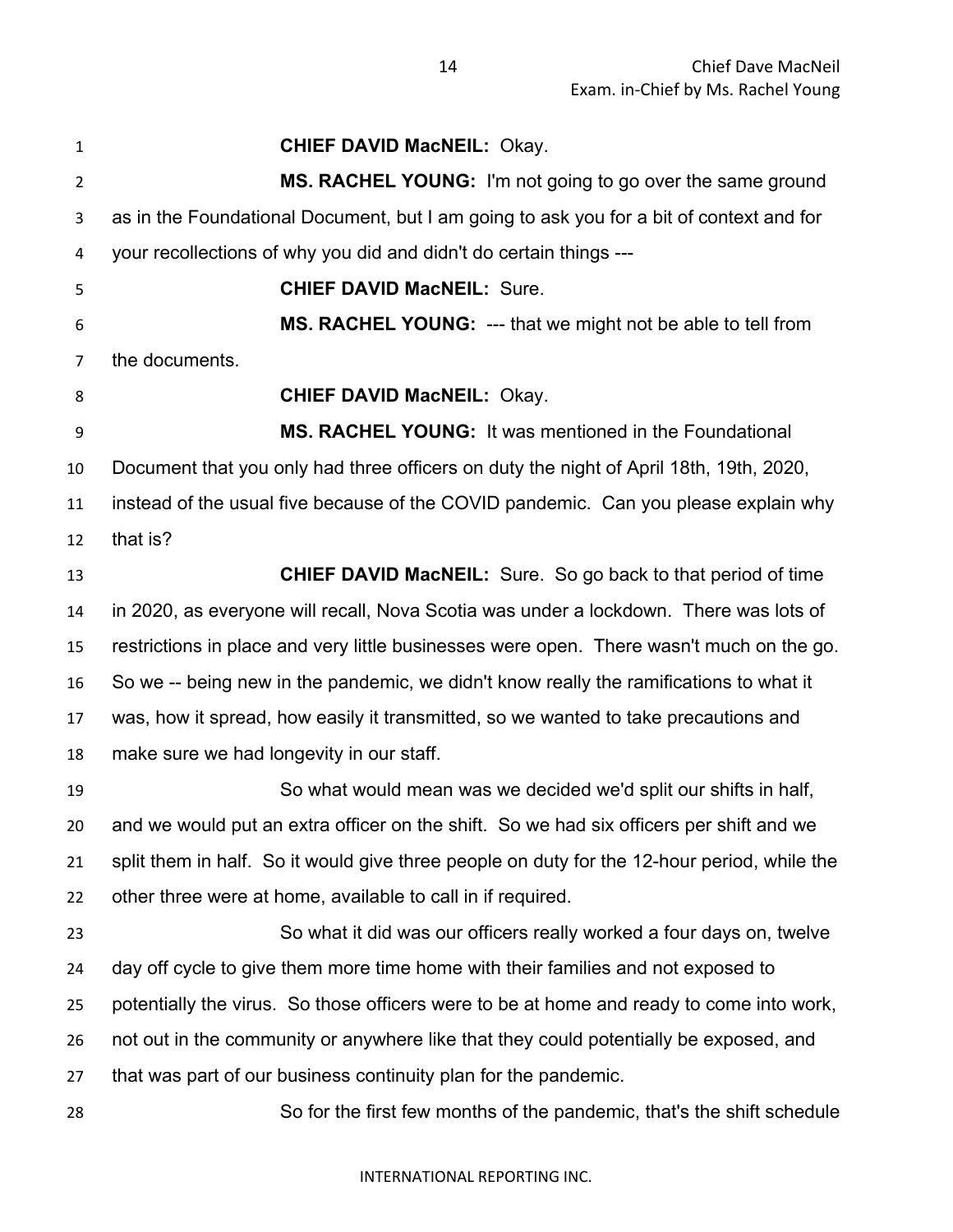that we worked.

| $\overline{2}$ | <b>MS. RACHEL YOUNG: And Commissioners, the Commission</b>                               |
|----------------|------------------------------------------------------------------------------------------|
| 3              | investigators have or will interview all the Toronto Police officers ---                 |
| 4              | <b>CHIEF DAVID MacNEIL: Truro?</b>                                                       |
| 5              | MS. RACHEL YOUNG: Truro. When I see TPS, I think Toronto                                 |
| 6              | Police Service.                                                                          |
| 7              | Truro Police Services officers that were on duty, there was an                           |
| 8              | interview with Sergeant Bruce Lake and Deputy Chief Robert Hearn that has taken          |
| 9              | place but the transcripts haven't yet been completed. So when they are, they will be     |
| 10             | disclosed and filed in evidence. As well, Corporal Edwin Cormier, who has agreed to      |
| 11             | answer written questions to be sent by the Commission.                                   |
| 12             | There is one transcript that is done that was not in the supporting                      |
| 13             | material that I'd like to file now, please. It is the Commission interview of            |
| 14             | Constable Thomas Whidden, W-H-I-D-D-E-N, and that's COMM number                          |
| 15             | COMM0058272. If that could be an exhibit, please, Madam Registrar?                       |
| 16             | <b>REGISTRAR DARLENE SUTHERLAND: That's 1968.</b>                                        |
| 17             | <u>--- ЕХНІВІТ NO. 1968:</u>                                                             |
| 18             | (COMM0058272) - Commission interview of Constable Thomas                                 |
| 19             | Whidden                                                                                  |
| 20             | MS. RACHEL YOUNG: And just to clear something up from the                                |
| 21             | presentation I just did summarising the Foundational Document, I believe I said that the |
| 22             | BOLOs were sent from the RCMP to the Truro Police Service. But were they sent only       |
| 23             | to Truro Police or to all police agencies in Nova Scotia?                                |
| 24             | <b>CHIEF DAVID MacNEIL: It's my understanding any of the CPIC</b>                        |
| 25             | BOLOs that were sent were sent provincially, so they would be sent province-wide to all  |
| 26             | police agencies in the province. Again, that's my understanding of what the BOLO was.    |
| 27             | MS. RACHEL YOUNG: Thank you. And so you're the leader of                                 |
| 28             | the Truro Police. Is there other managers or leaders in the service? Can you describe    |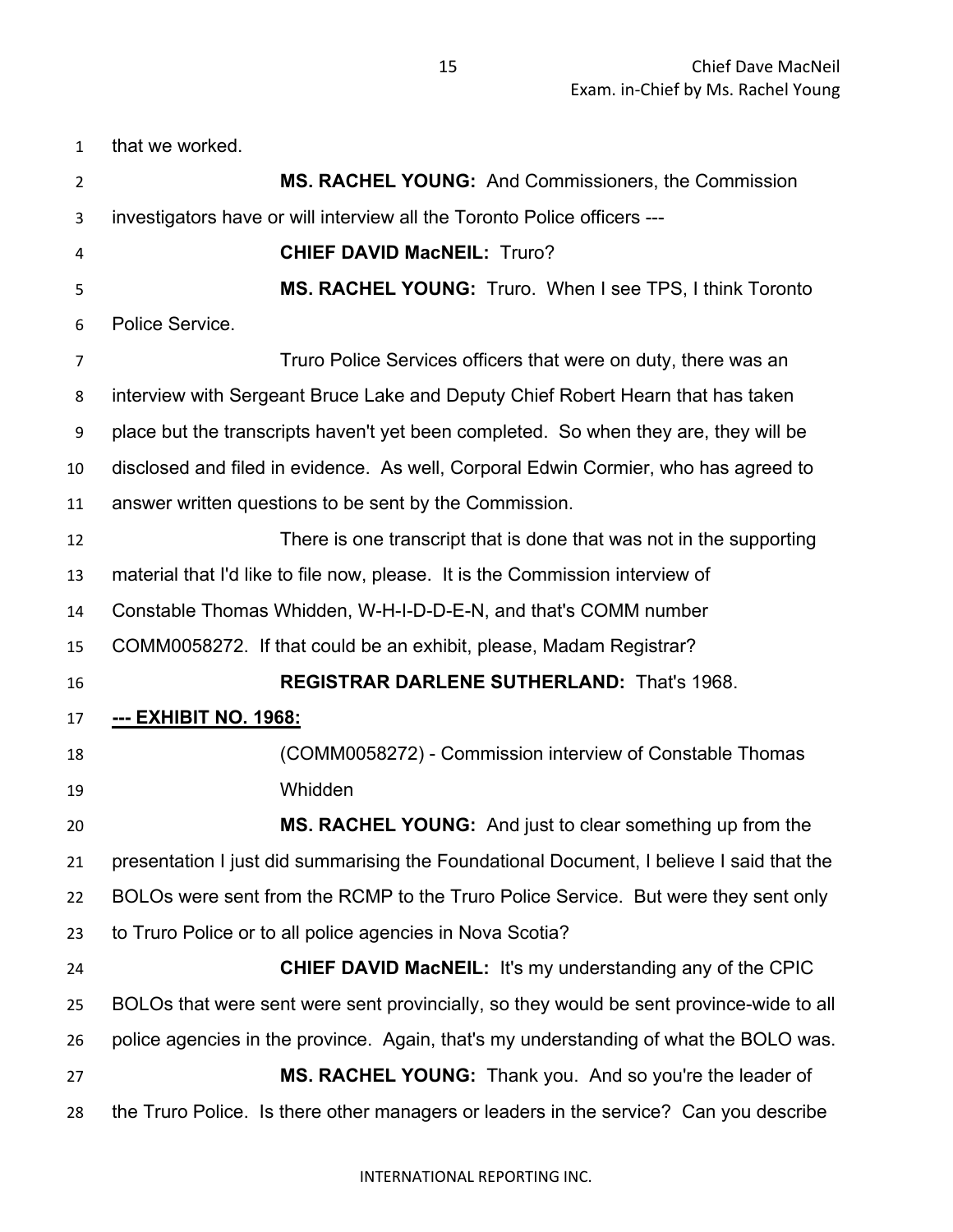| $\mathbf{1}$   | the structure of it ---                                                                      |
|----------------|----------------------------------------------------------------------------------------------|
| $\overline{2}$ | <b>CHIEF DAVID MacNEIL: Yeah.</b>                                                            |
| 3              | MS. RACHEL YOUNG: --- the service?                                                           |
| 4              | <b>CHIEF DAVID MacNEIL:</b> Sure. So our rank structure is the Chief,                        |
| 5              | obviously I'm the Police Chief, so I'm ultimately accountable and responsible for the        |
| 6              | police service and the public safety in Truro. Underneath me, I have a Deputy Chief,         |
| 7              | who is responsible for a whole host of duties, and in the absence of me, if I went away      |
| 8              | or whatever, he would -- he would assume command of the police service. Under the            |
| 9              | Deputy, we have an Inspector.                                                                |
| 10             | So those are the three non -- three -- the three commissioned                                |
| 11             | officers in our service, so it's Chief, Deputy Chief, and Inspector. And the Inspector is in |
| 12             | charge of our patrol operations and our lockup, and dispatch, and those types of things.     |
| 13             | And from there, then we have Detective/Sergeant, which runs our Criminal Investigation       |
| 14             | Section, then we have four watches or platoons with a sergeant on each as a                  |
| 15             | supervisor.                                                                                  |
| 16             | MS. RACHEL YOUNG: And the Deputy Chief of Police is Robert                                   |
| 17             | Hearn ---                                                                                    |
| 18             | <b>CHIEF DAVID MacNEIL: Correct.</b>                                                         |
| 19             | MS. RACHEL YOUNG: --- and the Inspector is Darrin Smith?                                     |
| 20             | <b>CHIEF DAVID MacNEIL: Darrin Smith, correct; yeah.</b>                                     |
| 21             | MS. RACHEL YOUNG: And that's D-A-R-R-I-N?                                                    |
| 22             | <b>CHIEF DAVID MacNEIL: I'm going to say E-N, but ---</b>                                    |
| 23             | MS. RACHEL YOUNG: It goes with E-N?                                                          |
| 24             | <b>CHIEF DAVID MacNEIL: Yeah, I think so ---</b>                                             |
| 25             | <b>MS. RACHEL YOUNG: Okay.</b>                                                               |
| 26             | <b>CHIEF DAVID MacNEIL: --- but I could be wrong. He'll be upset</b>                         |
| 27             | with me if I don't know how to spell his name.                                               |
| 28             | MS. RACHEL YOUNG: And so do you use a duty officer system?                                   |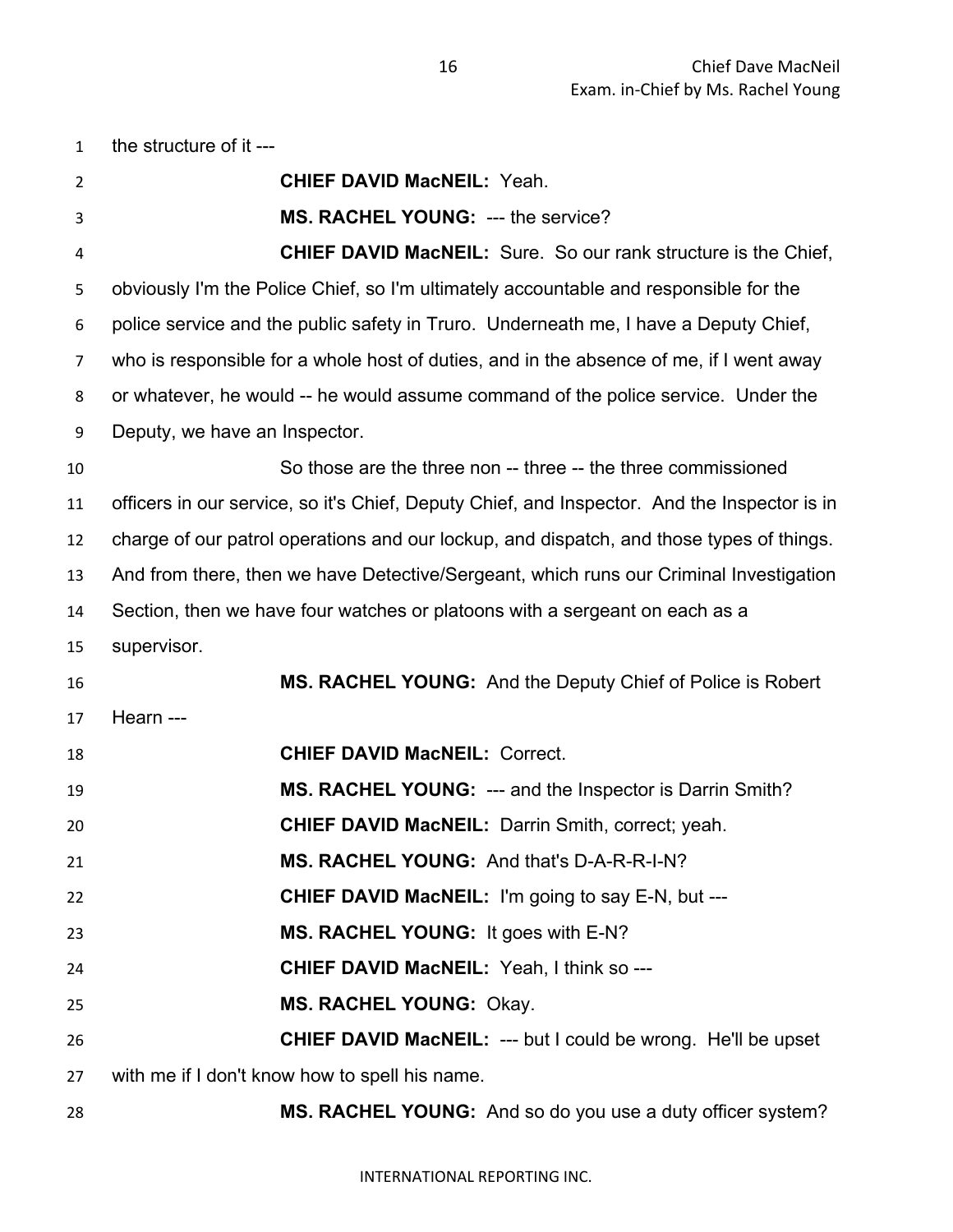| $\mathbf{1}$   | <b>CHIEF DAVID MacNEIL:</b> We don't have a formal duty officer                           |
|----------------|-------------------------------------------------------------------------------------------|
| $\overline{2}$ | system where were are a pretty close knit group, but we do ensure that one of the three   |
| 3              | of us are always available. So what I mean by that, if I were away on a conference on     |
| 4              | vacation, the Deputy Chief or Inspector would be on duty working their regular shifts     |
| 5              | and be available for a call-in after hours. So all three of us wouldn't be out of the     |
| 6              | community at one time, there would always be somebody that would be here to act in        |
| $\overline{7}$ | my absence as the overall boss, if you will.                                              |
| 8              | <b>MS. RACHEL YOUNG:</b> So it's noted in the Foundational                                |
| 9              | Document you weren't on duty on the morning of April 19th, but that you heard about it    |
| 10             | from Deputy Chief Hearn between 8:30 and 9:00 a.m. on the 19th?                           |
| 11             | <b>CHIEF DAVID MacNEIL:</b> Yeah, I'd say closer to 9:00 a.m., but                        |
| 12             | yeah, correct, I was home.                                                                |
| 13             | MS. RACHEL YOUNG: And where -- you were at home, and                                      |
| 14             | where was DC Hearn?                                                                       |
| 15             | <b>CHIEF DAVID MacNEIL:</b> If I recall, the Deputy, he has a cottage in                  |
| 16             | the Tatamagouche area. He was over at the -- on the shore at the time.                    |
| 17             | MS. RACHEL YOUNG: Okay. And so when you heard from him                                    |
| 18             | there was something happening, what did you do?                                           |
| 19             | <b>CHIEF DAVID MacNEIL:</b> Well, it was -- I'd say it was probably                       |
| 20             | closer to 9:00, between 8:30 and 9:00, and it was just a phone call to say, I was out in  |
| 21             | the yard working, and just to say there was something going on in Portapique. Didn't      |
| 22             | have a lot of information other than that, you know, obviously there were some            |
| 23             | casualties and -- but not much information other than just an FYI. So I continued to do - |
| 24             | - to do my yard work at that time.                                                        |
| 25             | MS. RACHEL YOUNG: So why did you not go into the station at                               |
| 26             | that time?                                                                                |
| 27             | <b>CHIEF DAVID MacNEIL:</b> Based on what the Deputy told me, it                          |
| 28             | was something that was going on in Portapique. Obviously, didn't have any idea of the     |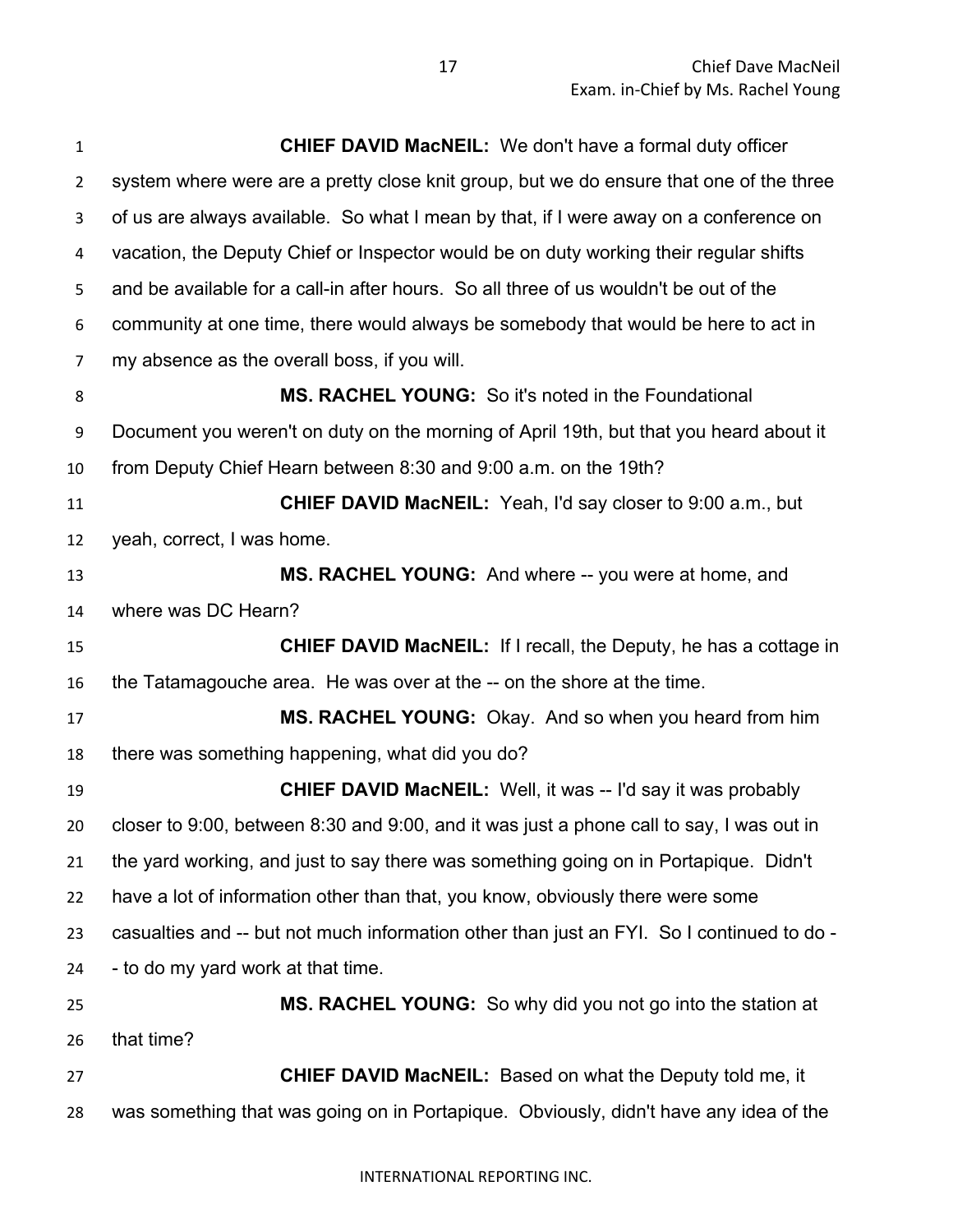on in the RCMP jurisdiction. **MS. RACHEL YOUNG:** We've heard that Inspector Smith was in town, and that he went into work at about 10:25 a.m. That's in paragraph 91 of the Foundational Document. **CHIEF DAVID MacNEIL:** M'hm. **MS. RACHEL YOUNG:** And so he was in at the station from about that time --- **CHIEF DAVID MacNEIL:** Yeah. **MS. RACHEL YOUNG:** --- is your understanding? And you were aware that the RCMP was leading the response; right? **CHIEF DAVID MacNEIL:** Correct. **MS. RACHEL YOUNG:** And so did you know that morning whether Halifax Regional Police was assisting? **CHIEF DAVID MacNEIL:** No, I had no idea of that. **MS. RACHEL YOUNG:** And did an RCMP-led response mean that Toronto, sorry, Truro Police Service was required to or could voluntarily assist the RCMP? **CHIEF DAVID MacNEIL:** Could you just ask that again because...? **MS. RACHEL YOUNG:** So knowing that the RCMP is leading the response, does that --- **CHIEF DAVID MacNEIL:** Right. **MS. RACHEL YOUNG:** --- does that mean that there's a requirement or an option for Truro Police Service to assist them? **CHIEF DAVID MacNEIL:** There wouldn't be a requirement unless we were asked. So typically, police agencies don't insert themselves in other people's jurisdiction unless they're asked and tasked with something. So the offer or option

scope and the severity of the incidence at the time, and it was something that was going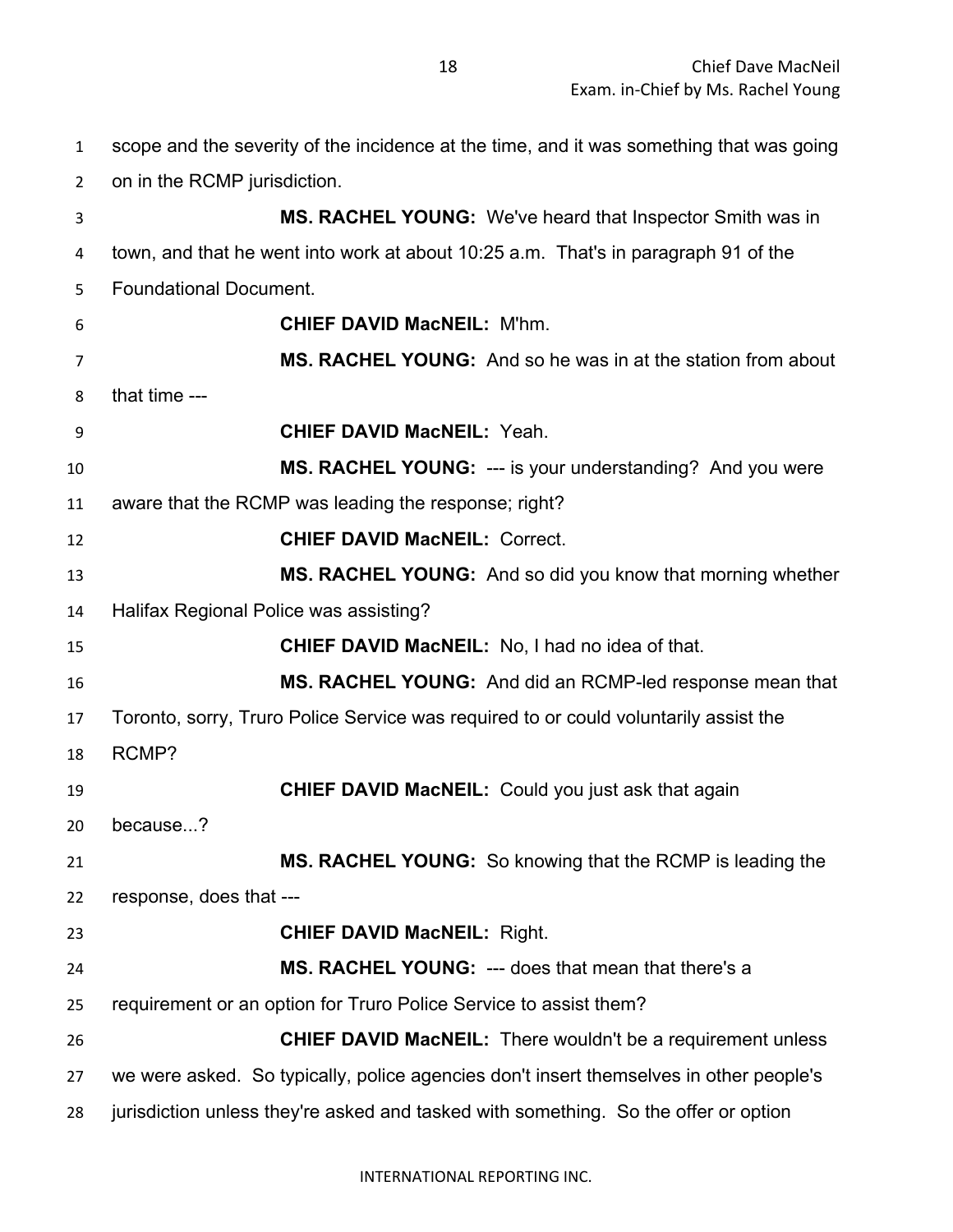would be there. If asked, we would definitely help. **MS. RACHEL YOUNG:** And were you asked to help? **CHIEF DAVID MacNEIL:** No, not at that time. **MS. RACHEL YOUNG:** And -- but you offered to help at a certain point. At 9:50, we heard you emailed Chief Superintendent Chris Leather and Assistant Commissioner Lee Bergerman of the RCMP to offer support? **CHIEF DAVID MacNEIL:** Correct. **MS. RACHEL YOUNG:** And is there a normal way of offering to assist or support? Is there any formal protocol, or are you able to reach out any way that you can get through? **CHIEF DAVID MacNEIL:** Yeah, I would suggest to you any way you can get through. So I opted to do the email to Lee and Chris, A, because I would assume that the local detachment was tied with the situation at hand, and I have a rapport with those two officers through, you know, my dealings provincially, and they're the bosses, so I emailed those two and said if they need locally let us know. **MS. RACHEL YOUNG:** And you did hear back from Chief Superintendent Leather at about 10:00 a.m., so about 10-minutes later. He said it looked they had the suspect pinned down in Wentworth and they'd be in touch; right? **CHIEF DAVID MacNEIL:** Correct. **MS. RACHEL YOUNG:** And did he get back in touch? **CHIEF DAVID MacNEIL:** I didn't hear anything back. **MS. RACHEL YOUNG:** Did you know that day that the perpetrator had passed through Truro at 10:15 a.m.? **CHIEF DAVID MacNEIL:** No idea. **MS. RACHEL YOUNG:** When and how did you find out that the perpetrator had passed through Truro at 10:15 on April 19th? **CHIEF DAVID MacNEIL:** Well, we in fact didn't find out until it was on the news, probably, and I'd be guessing now, a week, five days after the event. No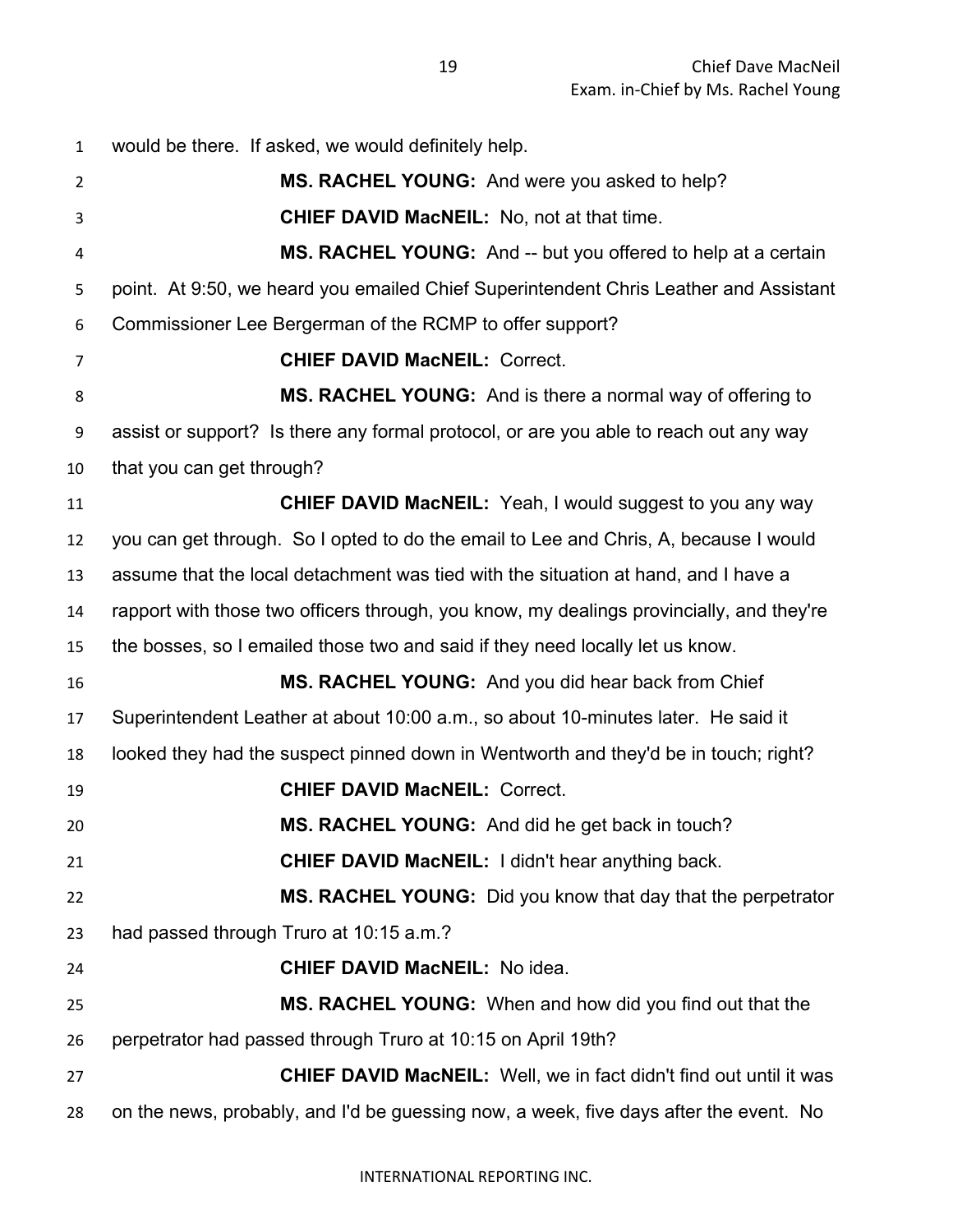one reached out and told us that happened and no one said they were going to release the video. So it caused a bit of concern in the community, you know, citizens were upset, the mayor was being emailed and, of course, and then they were reaching out to me to find out "How did this happen?", you know, "Why didn't you tell us this happened?, and I had no idea. **MS. RACHEL YOUNG:** When you offered support to the RCMP that morning, what did you have in mind? **CHIEF DAVID MacNEIL:** There's several things, probably, but what comes to mind is anything operationally that they needed. Again, not knowing the full scope of what happened or was happening at the time, my intention was more if Colchester needed us to cover calls in their area we could have called extra people in to assist with that. Assuming everyone was tied up at the scene in Portapique, it wouldn't have left anybody to cover the rest of the county. So my intention to reaching out was just that, if you need us to cover calls in the county, let us know. We'll bring some people in and do that for you. **MS. RACHEL YOUNG:** And you did reply back to Chief Superintendent Leather at 10:02 after he emailed you to say, "Thanks, Chris. We can cover local calls if the detachment members are tied up. Just ask"; right? **CHIEF DAVE MacNEIL:** Correct, yeah. **MS. RACHEL YOUNG:** And if you'd been called on to assist with the active shooter, do your members have carbine training? **CHIEF DAVE MacNEIL:** Yes, absolutely. **MS. RACHEL YOUNG:** Have they been trained to deal with active shooters? **CHIEF DAVE MacNEIL:** Yes. **MS. RACHEL YOUNG:** So you were offering assistance, but what about the fact that you had fewer people on than usual because of COVID? **CHIEF DAVE MacNEIL:** Well, we very easily could have had more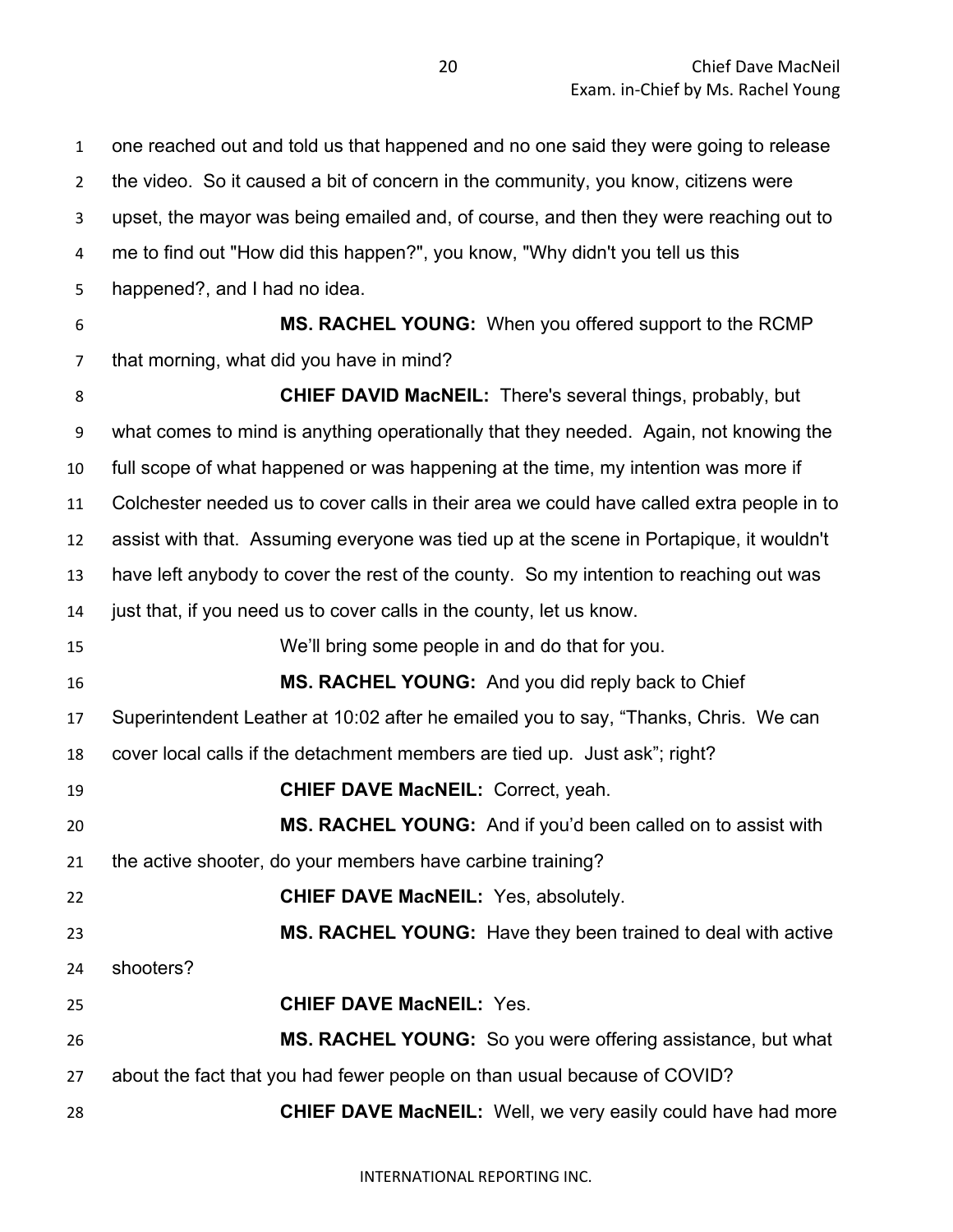people in, so if -- if an offer came in to -- or a tasking came in to do something, then we would have had people called back to work. As I explained earlier, we had -- half the shift was off on call. **MS. RACHEL YOUNG:** And we did see at paragraph 102 of the Foundational Document that three extra Truro Police Service officers did come on shift a little before and after 11:00 a.m. that day. **And so why was it that you were emailing the RCMP at 9:50 a.m. to**  offer support as opposed to right when you first learned that there was something going on? **CHIEF DAVE MacNEIL:** Yeah. As I said earlier, it was probably just around 9 o'clock the Deputy called to tell me there was something going on in Portapique, but the details were fairly limited with the number of casualties, et cetera, so it sounded like an isolated incident in Portapique at that time. Once he had told me that he got Inspector Smith to come into the office, then obviously I thought there may be more to this and I thought at that time I would reach out and offer assistance. **MS. RACHEL YOUNG:** Did the RCMP ever directly tell you why they did not ask Truro Police Service for assistance? **CHIEF DAVE MacNEIL:** No, not directly. No. **MS. RACHEL YOUNG:** If there had been a request from the RCMP to assist, how would you expect it to come? Who would have contacted your service, and how? **CHIEF DAVE MacNEIL:** An official request would probably come from a supervisor, I would hope, someone in charge of the situation that has the authority to task and has a meaningful task, so somebody in a command position. **MS. RACHEL YOUNG:** Is there a formal Memorandum of Understanding between the Truro Police and the RCMP about mutual assistance? **CHIEF DAVE MacNEIL:** Nothing formalized, but we have a long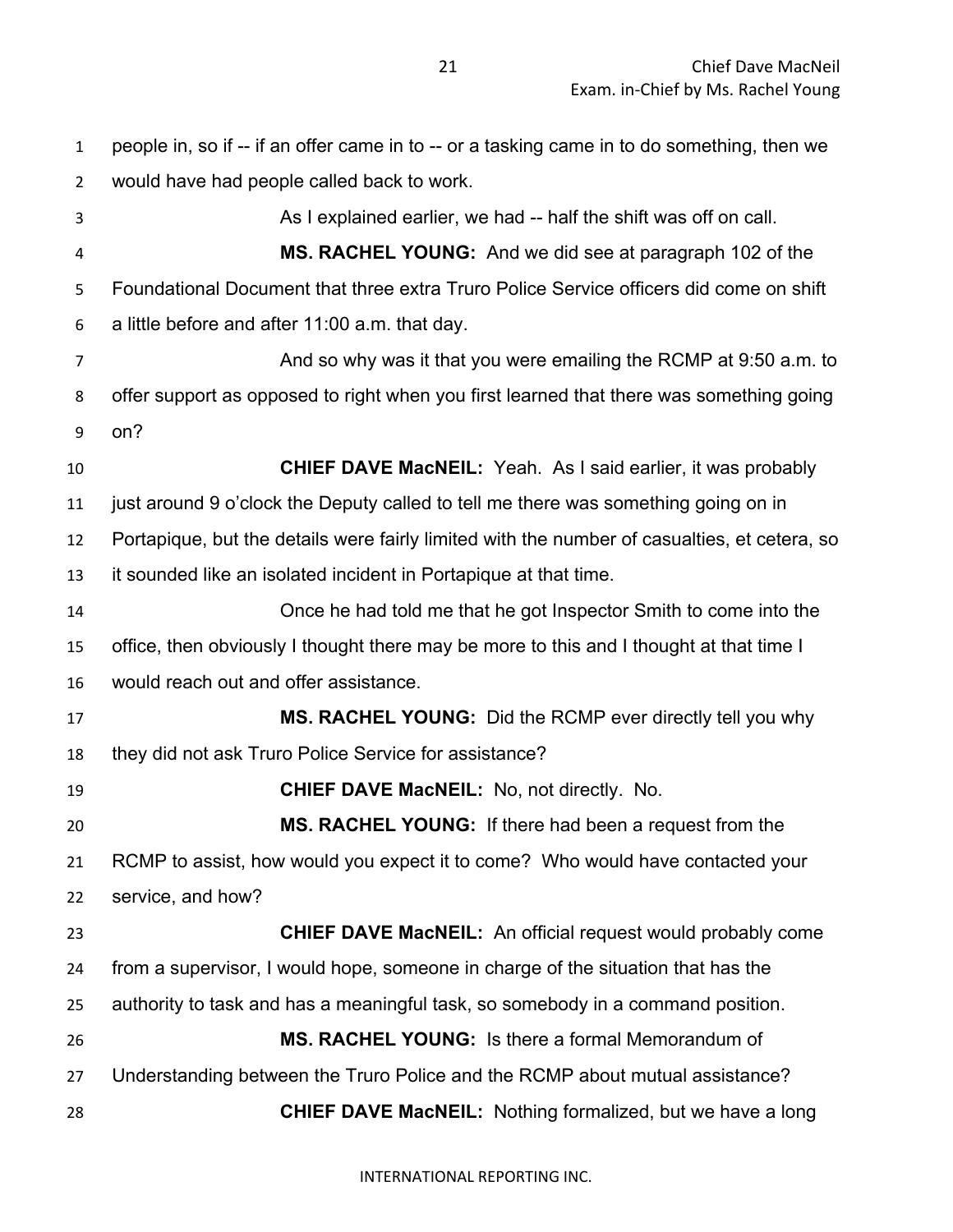history of working together, obviously, provincially and locally, so in a situation that's an emergency, you could pick up the phone and ask for resources and they would come from all over the province.

 **MS. RACHEL YOUNG:** We did hear -- and it's at paragraph 95 of the Foundational Document -- that at 10:37:48 a.m. on April 19th, 2020 OCC Dispatch Supervisor Kristen Bagley called the Truro Police Service dispatcher, Ms. Steeves, on behalf of the RCMP risk manager, Sergeant Briers, to say the risk manager here is asking for us to tell you to lock down your town.

 And then Ms. Steeves broadcast for Corporal Cormier to call her. He spoke directly to Ms. Bagley and she said, as we just heard, "Maybe there could be some roadblocks".

 So when you hear that, what does lock down your town mean to you, if anything?

**CHIEF DAVE MacNEIL:** That's a good question.

Yeah, lock down the town. Good question.

So the hospital was already under lockdown because the hospital

requested that the night before. That could mean a whole lot of things and, really,

coming from a dispatcher, we weren't sure exactly what that meant.

 So if there was a formal ask from the Staff Sergeant to Inspector Smith, it may have been a little bit more clear and more concise, more direct. If they requested, you know, roadblocks in certain areas, certain places, whatever, that would be something that would be a bit more actionable than "lock down your town".

That's a pretty wide-open statement.

 **MS. RACHEL YOUNG:** And so would a request like this, whether from a dispatcher or the RCMP risk manager, would that be received by Truro Police as a request or an order? What does it mean on your intake side?

 **CHIEF DAVE MacNEIL:** I wouldn't suggest it was an order. I think it was a request, possibly, but again, it was very vague and kind of time sensitive. It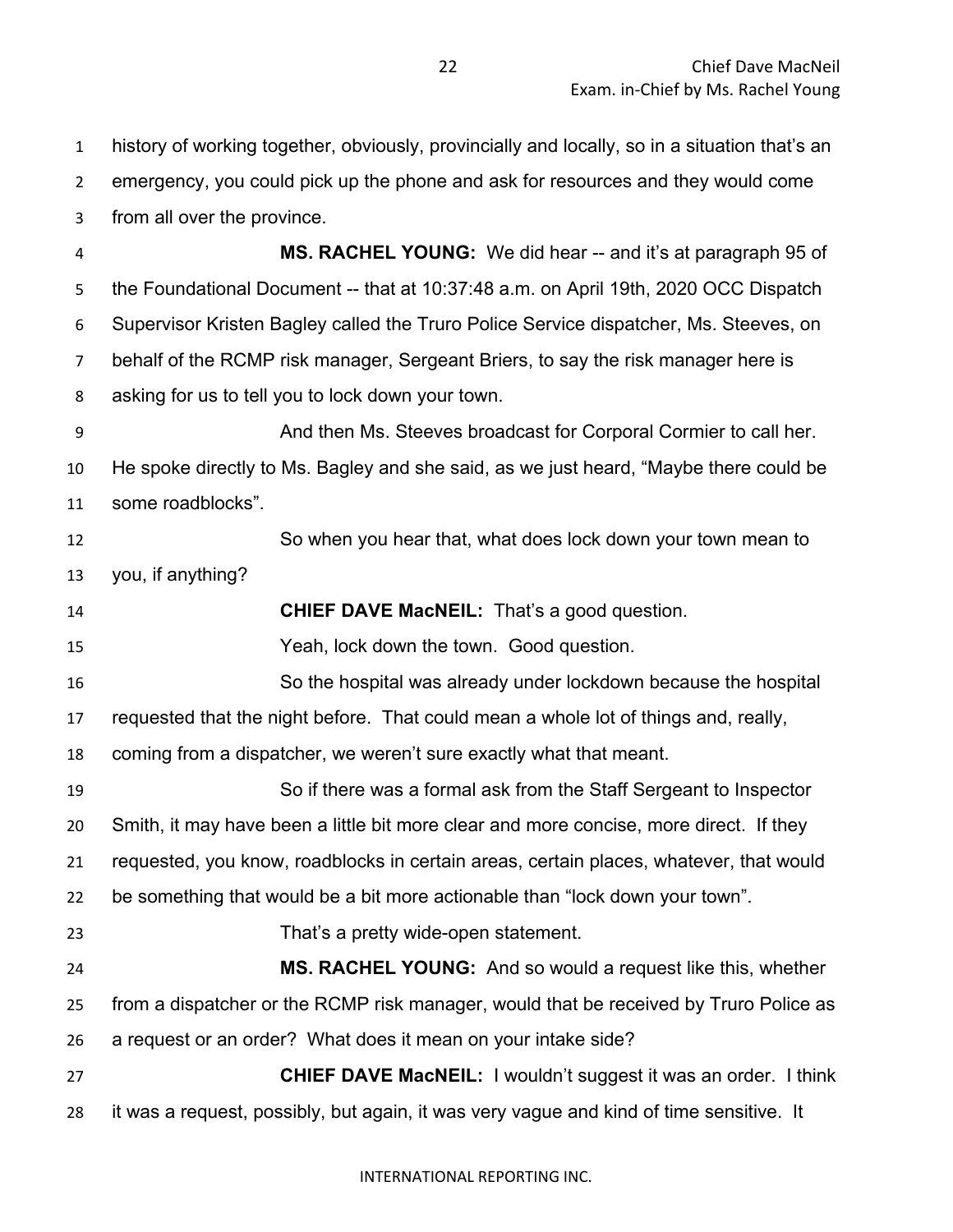takes some time to lock down a community, so it's a little bit of a last-minute hail Mary type of a thing, I think. **MS. RACHEL YOUNG:** And did that message get through to you, this lockdown request, at the time? **CHIEF DAVE MacNEIL:** I came in to the office some time between 10:30 and 11-ish, and no, I didn't know that until later on. **MS. RACHEL YOUNG:** Is it possible to lock down Truro? **CHIEF DAVE MacNEIL:** Yeah, it's possible. Absolutely. Roadways, it would be. We have -- we have already, you know, pre-planning around what roads would be blocked and things of that nature, but it would require resources to do that and it would require some time to do it. **MS. RACHEL YOUNG:** So Truro, there's two major highways near the -- that intersect near the town, or --- **CHIEF DAVE MacNEIL:** Well, there's -- yeah. There's two TransCanada Highways, two 100 series highways, and then there's a whole host of secondary highways as well. **MS. RACHEL YOUNG:** We heard that Inspector Smith did have officers telling people to go home and he told dispatch to tell some businesses to close. So when you came in to the station, were you then assuming command of Truro Police's response or was Inspector Smith carrying on as dealing with it at that time? **CHIEF DAVE MacNEIL:** Yeah, at that time, Inspector Smith was still in charge. Like I say, I wasn't in the office long and then things seemed to end quickly. But yeah, I mean, I'm the boss, so the buck stops at me, so once I came in, if there was decisions that needed to be made, then I would make them. **MS. RACHEL YOUNG:** Has Truro Police assisted the RCMP in the past with emergencies or investigations?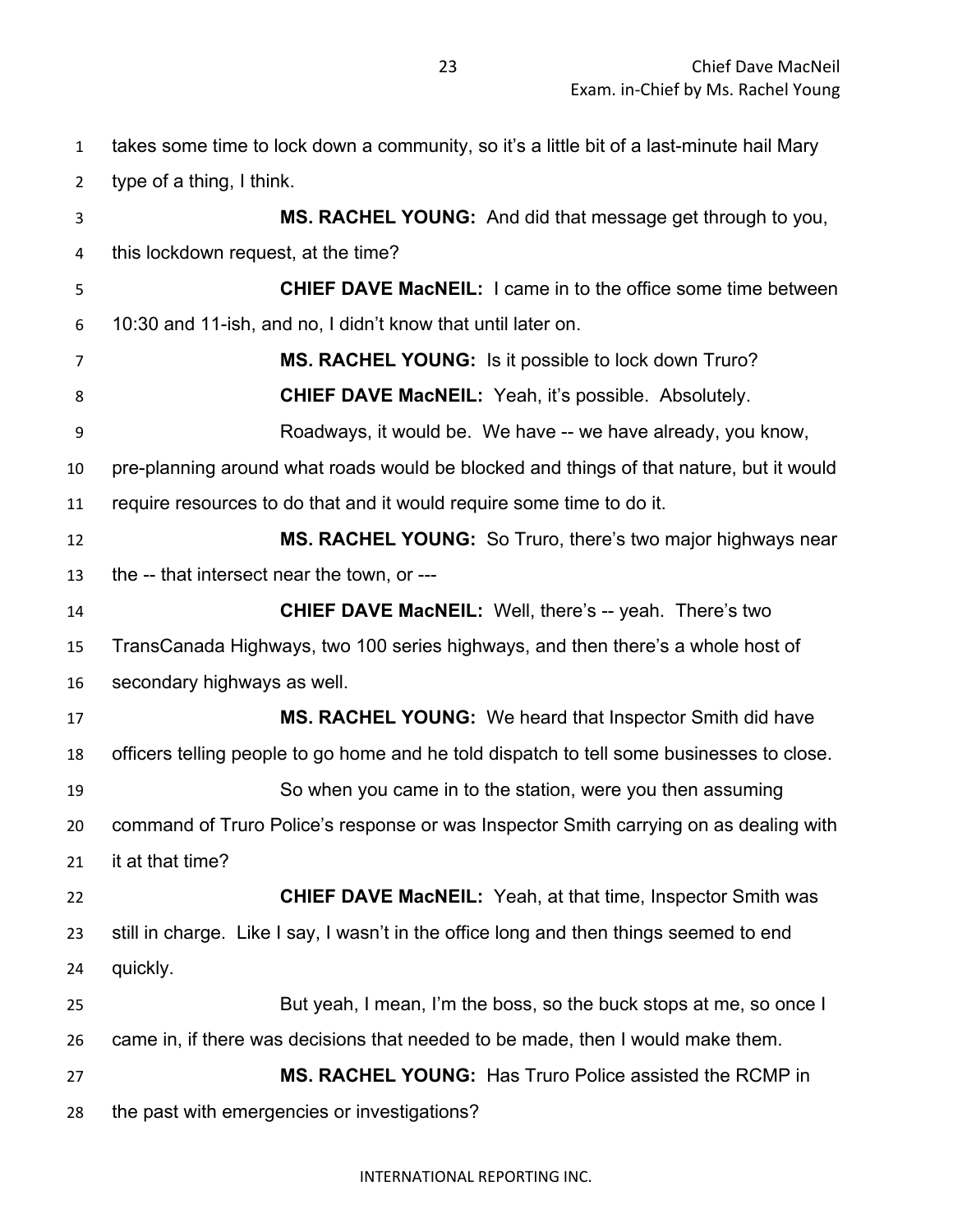| $\mathbf{1}$   | <b>CHIEF DAVE MacNEIL:</b> Yeah, on a routinely basis. Yeah.                              |
|----------------|-------------------------------------------------------------------------------------------|
| $\overline{2}$ | MS. RACHEL YOUNG: Madam Registrar, could you please pull                                  |
| 3              | up COMM0054260?                                                                           |
| 4              | And if this could be made an exhibit, please.                                             |
| 5              | <b>REGISTRAR DARLENE SUTHERLAND: Exhibit 1969.</b>                                        |
| 6              | <u>--- EXHIBIT No. 1969:</u>                                                              |
| 7              | (COMM0054260) Document of assistance to the RCMP from                                     |
| 8              | 2020 to parts of 2021                                                                     |
| 9              | MS. RACHEL YOUNG: Chief MacNeil, what is this document?                                   |
| 10             | <b>CHIEF DAVE MacNEIL:</b> That appears to be a document of                               |
| 11             | assistance to the RCMP from 2020 till -- and I don't see it on front of me when it ended, |
| 12             | but it was a document that we produced for 2020 and parts of 2021.                        |
| 13             | MS. RACHEL YOUNG: And who prepared it?                                                    |
| 14             | <b>CHIEF DAVE MacNEIL: Deputy Chief Hearn, I believe.</b>                                 |
| 15             | <b>MS. RACHEL YOUNG: Why?</b>                                                             |
| 16             | <b>CHIEF DAVE MacNEIL:</b> Well, there was -- there was some                              |
| 17             | narrative that was being circulated, I would suggest a false narrative, that there was an |
| 18             | issue with Truro Police interacting with the RCMP or assisting the RCMP, and that         |
| 19             | absolutely isn't true, so a document was produced to kind of put some reference to        |
| 20             | those innuendos, I suppose.                                                               |
| 21             | <b>MS. RACHEL YOUNG:</b> What do you mean? What was the                                   |
| 22             | content of the innuendos that you were trying to dispel?                                  |
| 23             | <b>CHIEF DAVE MacNEIL:</b> There might have been a narrative that                         |
| 24             | was being put forward that we don't have a relationship working with the RCMP or          |
| 25             | assisting them when called and, in fact, we do, and we always have.                       |
| 26             | There was some -- CBC Radio had a program here in the last few                            |
| 27             | months where an academic had made some allegations that one of the reasons the            |
| 28             | RCMP may not have called Truro is because we're not trained, we don't have the            |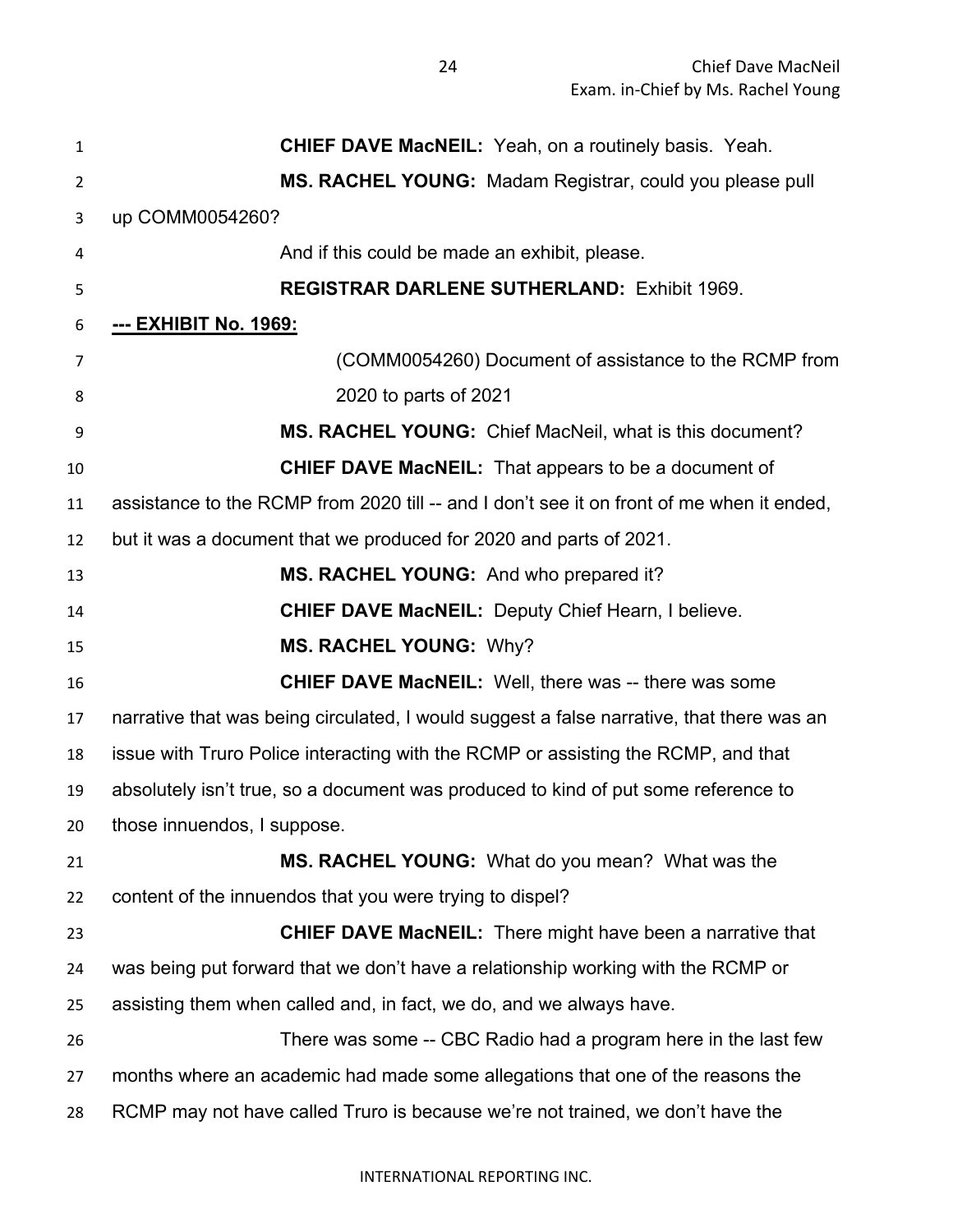equipment, those types of things, we can't talk on our radios interoperably, all sorts of things, and that just isn't true. So the document was created more for the Commission's benefit to suggest that that narrative that may have been put out there is inaccurate. **MS. RACHEL YOUNG:** Did you follow up with that academic about that --- **CHIEF DAVE MacNEIL:** I did, yeah. **MS. RACHEL YOUNG:** --- to correct the record? **CHIEF DAVE MacNEIL:** Correct. **MS. RACHEL YOUNG:** And so when the Truro Police has offered assistance to the RCMP, has that included assistance involving the use of -- potential use of carbines? **CHIEF DAVE MacNEIL:** Yeah. There's a couple of incidents in that document, I believe, in, I think, maybe 2016 or '17 and '18 that we were asked specifically to assist because of our capacity with carbines and our containment ability. And it's a two-way street, so we -- we get assistance from the RCMP, they get assistance from us on a regular basis. **MS. RACHEL YOUNG:** The RCMP assists Truro Police and other municipal police forces when they need help with specialized services and back-up, for example; right? **CHIEF DAVE MacNEIL:** Correct. **MS. RACHEL YOUNG:** So if there's specially-trained officers, equipment or testing or things like that that municipal police services can ask that the provincial police help out with that and help on investigations? **CHIEF DAVE MacNEIL:** Yeah. **MS. RACHEL YOUNG:** Okay. And so on that note, Madam Registrar, I'd ask that that document be exhibited, COMM0056372. **REGISTRAR DARLENE SUTHERLAND:** 1970.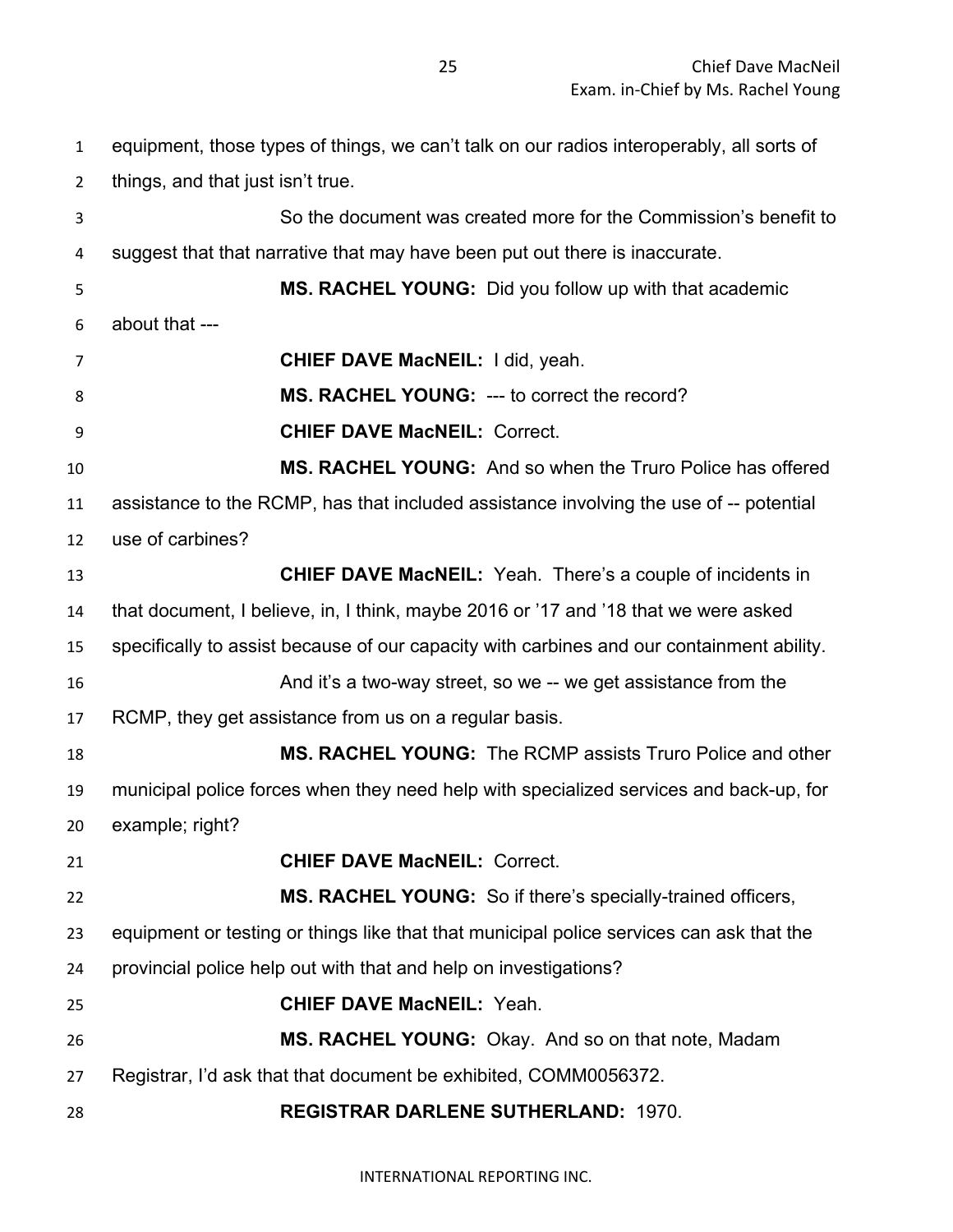# **--- EXHIBIT No. 1970:**  (COMM0056372) RCMP Request for Action to Municipal Police Forces for Financial Year 2020-21 **MS. RACHEL YOUNG:** And that's RCMP Request for Action to Municipal Police Forces for Financial Year 2020-21. So that's listing times that the provincial police, the RCMP, has assisted municipal forces, and there would be other witnesses that can provide the context for that document. Commissioners, I'm now moving away from the events of April 19th, 2020. It's 10:20. I'm happy to continue or I don't know if you wish to take a morning break now. **COMMISSIONER MacDONALD:** I think -- it's only 10:20. Why don't you keep going till maybe around 11:00 or so, whenever you're switching sub- topics. Thank you. **MS. RACHEL YOUNG:** Will do. Leaving aside the mass casualty events, Chief MacNeil, can you please describe before -- starting before the events, what the ongoing working relationship is like between Truro Police and the RCMP? **CHIEF DAVID MacNEIL:** Sure. So I think I would probably categorise that into two relationships. So locally, with the Colchester detachment, we have a strong working relationship with that detachment for years. We're integrated in a couple of different sections. We have a Criminal Intelligence Service of Nova Scotia, there's a Truro officer and an RCMP officer that work in the Truro Police station responsible for gathering intelligence for Colchester/Cumberland/East Hants. We also have a Integrated Street Crime Enforcement Unit, since 2007 or '08. It's a Colchester RCMP officer and a Truro officer that work in that unit. For 10-years, we had an officer seconded to the Northeast Nova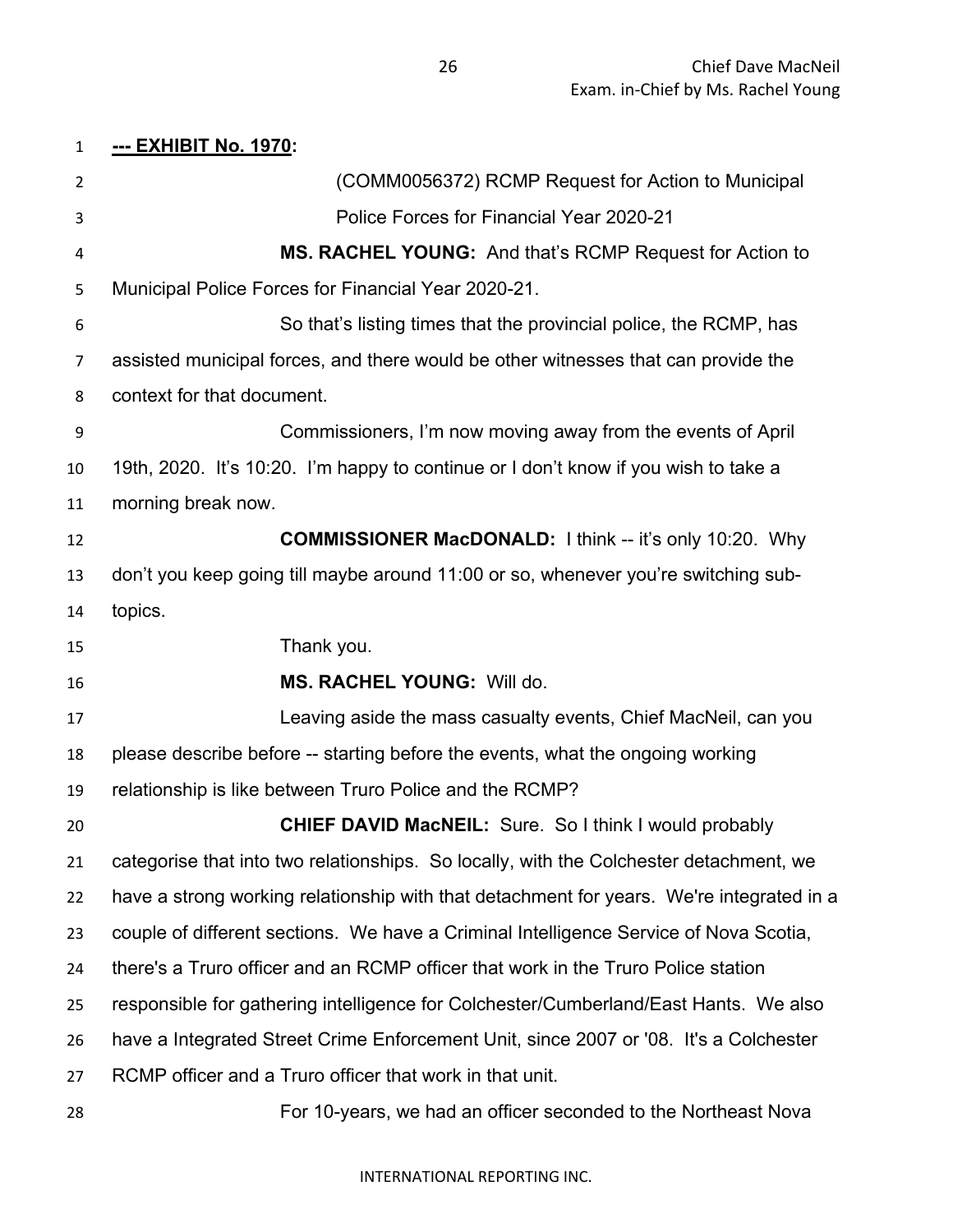Major Crime Unit with the RCMP. So one of our officers worked on major crime files all across Nova Scotia with the RCMP. Prior to that, in the early nineties and into the mid two-thousands, we had a Joint Forces officer with the Northeast Nova Drug Section, a federal drug section that was here in this area until it was relocated to their headquarters in Dartmouth, but we had an officer in there fore years. Worked on many projects, continued to work on projects. And on a day-to-day basis, you know, routinely we get asked to go to their lockup with a female officer to search a female prisoner. There's different things back and forth all the time. Speaking of lockup, for about 15-years, we housed all the RCMP prisoners at our police station, which was a -- kind of a good setup because the RCMP were in our building on a daily basis, so the frontline officers, we were talking with them all the time, they were using our computers for paperwork, things of that nature. So that stopped, I think, in about 2017, when they had some renovations done to their building. But we have a long relationship working back and forth in public safety and different things, investigations. **MS. RACHEL YOUNG:** I'm just going to remind you, like I always have to remind myself, to speak slowly because we have --- **CHIEF DAVID MacNEIL:** Sure. **MS. RACHEL YOUNG:** --- accessibility partners trying to --- **CHIEF DAVID MacNEIL:** Okay. Sorry. **MS. RACHEL YOUNG:** --- keep a record. **CHIEF DAVID MacNEIL:** I have a bad habit of speaking fast. I'm sorry. **MS. RACHEL YOUNG:** That's okay. And so for example, as well, if Truro Police were pursuing a suspect and the suspect crossed some kind of boundary, municipal boundary, I take it that on a daily basis officers would help each other to continue pursuits and things like that? **CHIEF DAVID MacNEIL:** Yeah, there's protocols for that. I mean,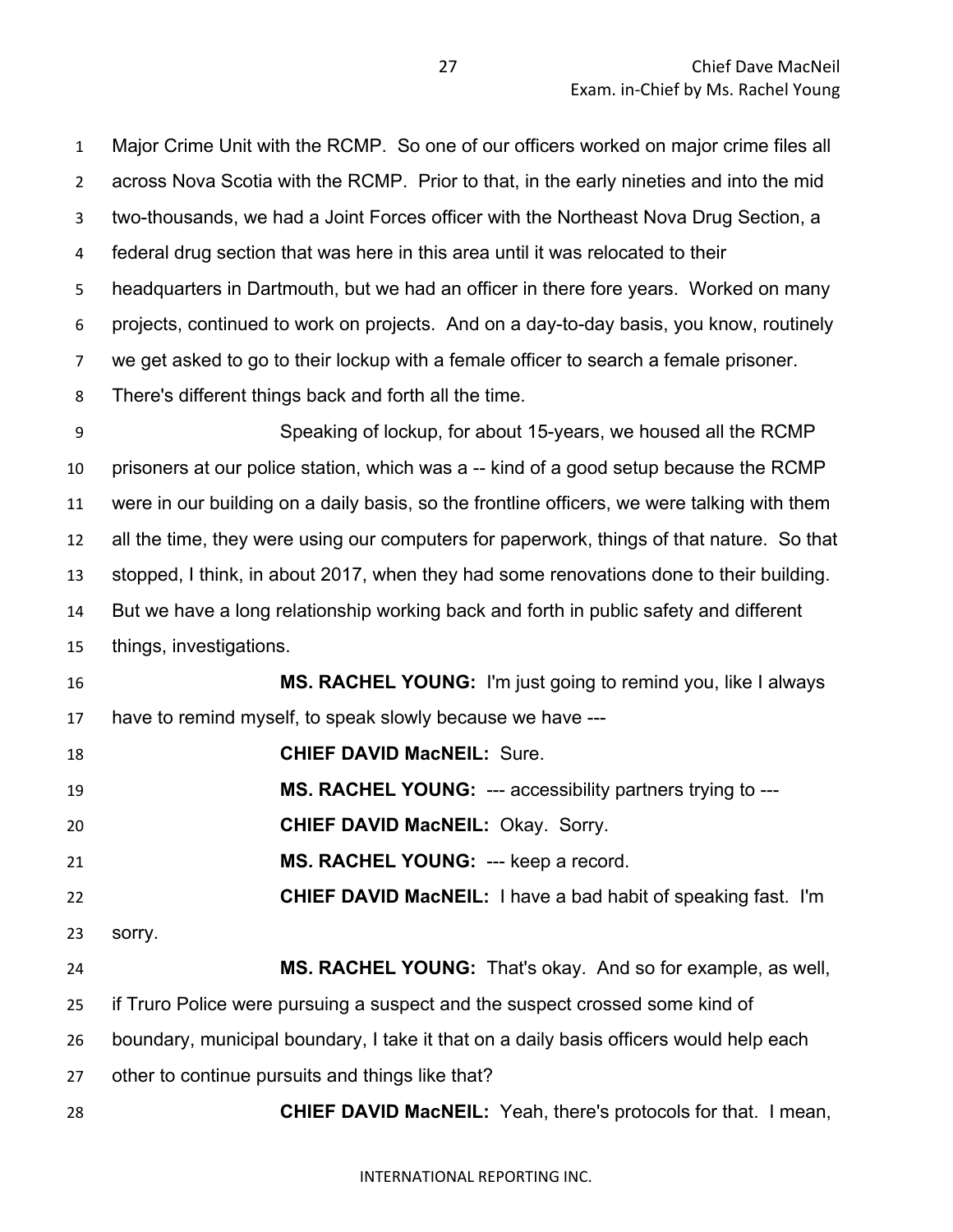if -- and if, you know, if we're coming into their area to serve papers on someone or -- we're a small geographic location, so the criminals aren't -- people we're dealing with aren't from Truro, they're from all over the county and beyond. So if we have to the county and arrest somebody and -- or go serve a piece of paper on someone, we go, but we let them know we're going. And conversely, if they come into Truro, they typically let us know they're coming into Truro for a whole bunch of reasons. If it's for deconfliction. If somebody calls and said "There's a police car here" or our officer needs help and they're in Onslow serving a paper, then at least they know we're in their area. So -- or we may ask them to go with us for that matter. So there is -- there is back and forth that happens all the time in that regard. **MS. RACHEL YOUNG:** You mentioned that the RCMP was using the Truro Police lockup for a number of years. Was that pursuant to a formal Memorandum of Understanding? **CHIEF DAVID MacNEIL:** Yes. Yeah. **MS. RACHEL YOUNG:** And Joint Operations, could they be -- you talked about some integration, like with drug investigations, that were ongoing for years. So --- **CHIEF DAVID MacNEIL:** Yeah. **MS. RACHEL YOUNG:** --- are some of them ongoing surveillance investigation and some of them particular projects? How does that work? **CHIEF DAVID MacNEIL:** Yeah, typically project-based, yeah. **MS. RACHEL YOUNG:** And then, we can talk about this more later, but there'd be some communication between the Truro Police and the RCMP via the Nova Scotia Chiefs Association as well? **CHIEF DAVID MacNEIL:** M'hm. **MS. RACHEL YOUNG:** And -- so in terms of the RCMP assisting Municipal Police with specialised services --- **CHIEF DAVID MacNEIL:** M'hm.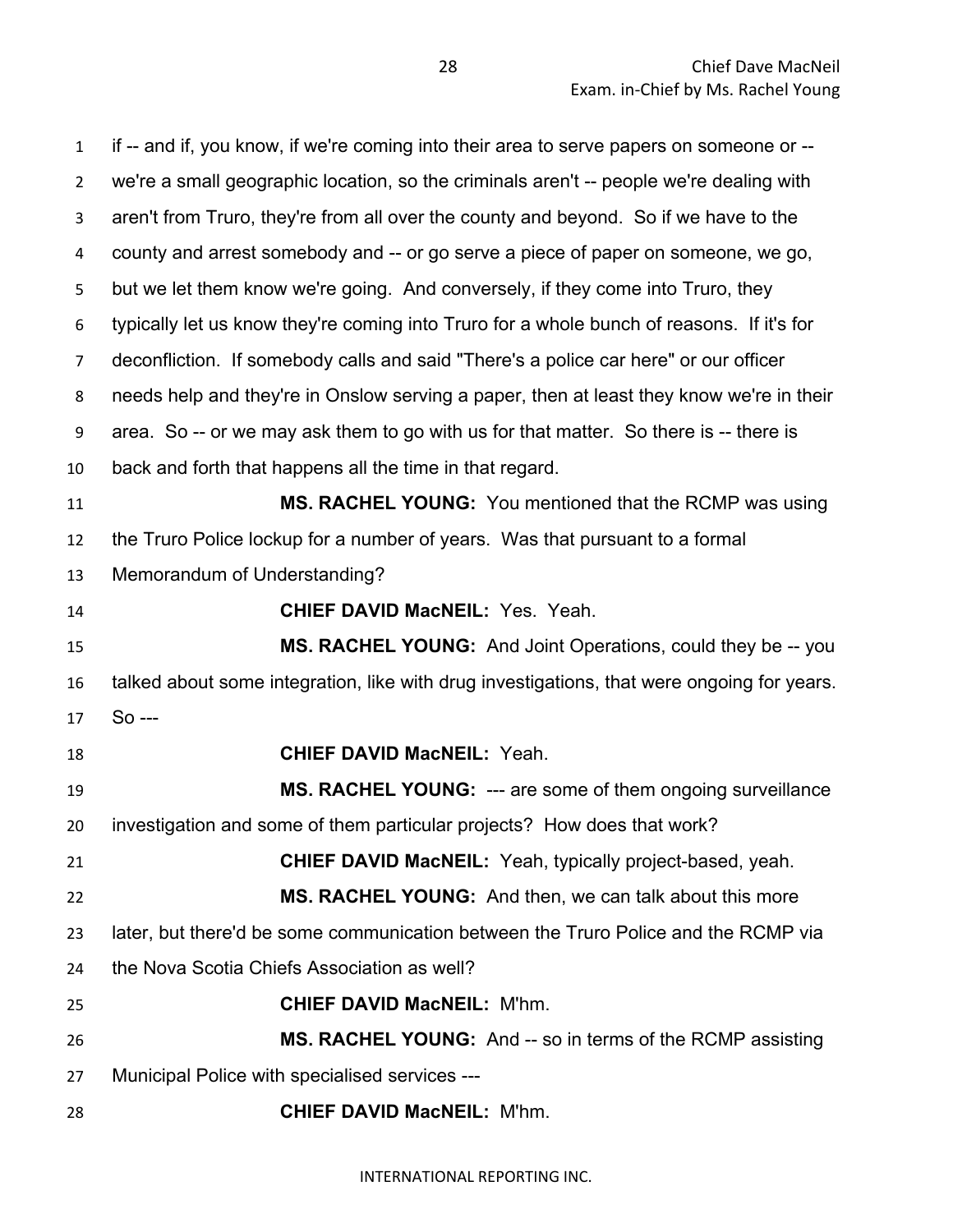**MS. RACHEL YOUNG:** --- over the years does that just happen on an as-needed basis? **CHIEF DAVID MacNEIL:** So we're fortunate in Truro, we have a lot of services that bigger centres have. So we have our own K9 Unit, we have our own Forensic Unit, things of that nature. So our reliance isn't as much or frequent as some departments may be, but from our perspective, the Provincial Police of the province have always provided specialised support. So every police service doesn't need a Dive Team, they don't need an Explosive Disposal Unit, those types of things, Emergency Response Team, things like that. So if we did require those services, we would, yeah, we would draw on the Provincial Police Service for that, and that's always been the way it has been in Nova Scotia. **MS. RACHEL YOUNG:** How does that work? How do you make that request? **CHIEF DAVID MacNEIL:** Typically, you'd contact the telecoms and speak to the Risk Manager and say, you know, we have this, we're requesting a Dive Team, or whatever that looks like and they would -- they would facilitate that. **MS. RACHEL YOUNG:** When you say "telecoms" that's the same thing as the RCMP OCC --- **CHIEF DAVID MacNEIL:** Yeah. **MS. RACHEL YOUNG:** --- dispatch? **CHIEF DAVID MacNEIL:** Yeah. Sorry. **MS. RACHEL YOUNG:** And so if that happens, and the RCMP helped out with specialised services, does Truro Police get billed back the cost of those things? **CHIEF DAVID MacNEIL:** No, that's never happened in the past, and I guess we assumed as Nova Scotia Police Chiefs that that would be part of a Provincial Service Agreement. All taxpayers in Nova Scotia are paying on their provincial taxes for a portion of the Provincial Police, whether you have your own police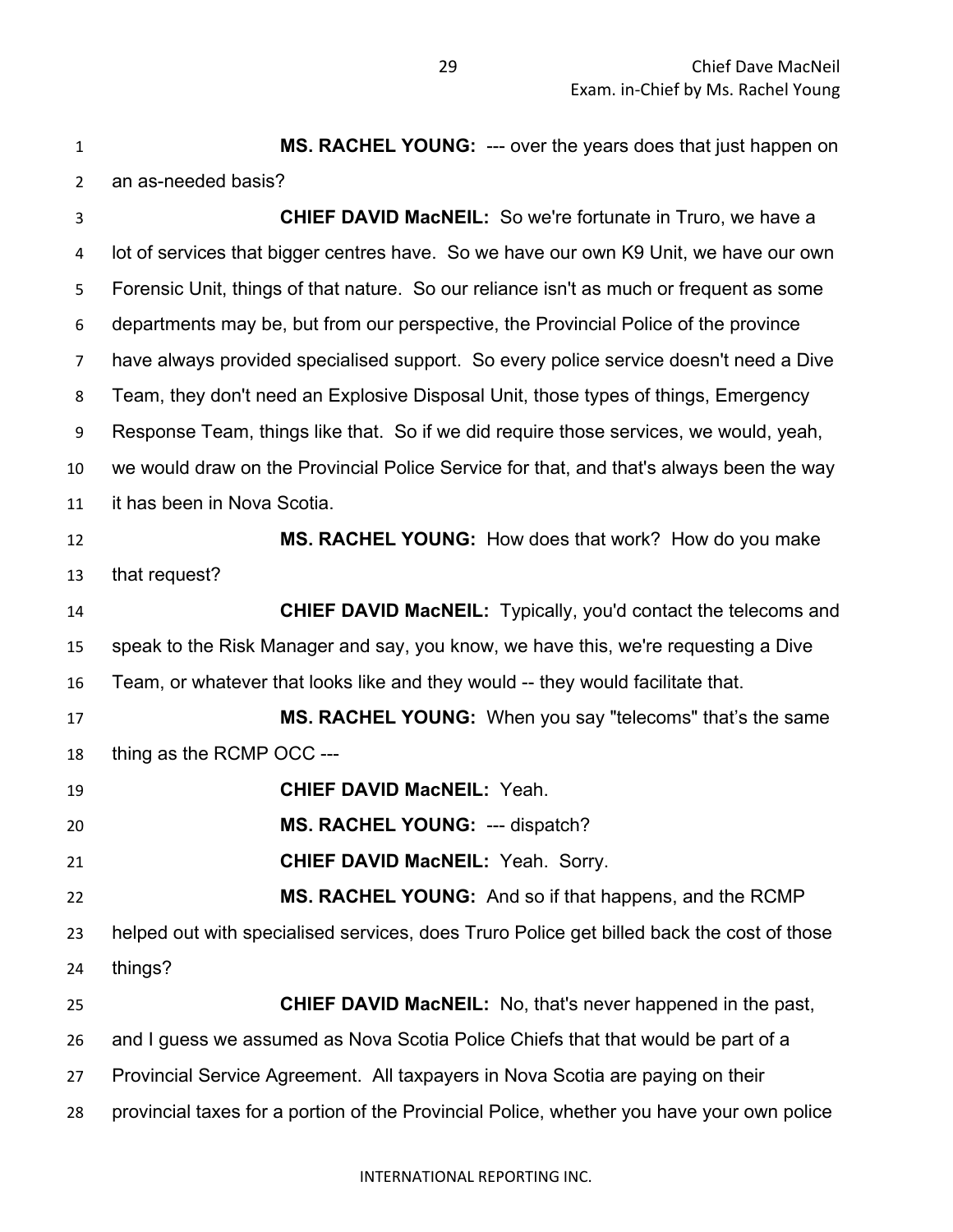| $\mathbf{1}$   | or not, so that would be assumed to be the way it was. And past practice has shown              |
|----------------|-------------------------------------------------------------------------------------------------|
| $\overline{2}$ | that was the way it was.                                                                        |
| 3              | MS. RACHEL YOUNG: Has there been any changes to that in the                                     |
| 4              | last couple of years?                                                                           |
| 5              | <b>CHIEF DAVID MacNEIL:</b> There has been a lot of discussion                                  |
| 6              | around that at the Department of Justice level and the Nova Scotia Chiefs level with the        |
| $\overline{7}$ | RCMP. You referenced the form that was created last year, I believe, and that was part          |
| 8              | of that, I think, is tracking, and it does say that, financial tracking and things. But I'm not |
| 9              | aware of -- our agency, at least, has never received a bill yet, but again, we don't draw       |
| 10             | down on it too often. But there is a lot of discussions at the provincial level about who       |
| 11             | pays for what, what services the Provincial Police provide to municipalities, and those         |
| 12             | things --those discussions are ongoing.                                                         |
| 13             | <b>MS. RACHEL YOUNG:</b> And Commissioners, I'd like to file a                                  |
| 14             | number of exhibits on this point, including correspondence between the Police Services          |
| 15             | on this.                                                                                        |
| 16             | So we have COMM number COMM0056383, A Briefing Note by                                          |
| 17             | Donna Jewers, RCMP Liaison to the Department of Justice of Nova Scotia, approved by             |
| 18             | Hayley Crichton, Public Safety Division, Department of Justice Nova Scotia, regarding           |
| 19             | Cost Recovery for RCMP Services to Municipal Police, dated November 12th, 2020,                 |
| 20             | updated January 19th, 2021.                                                                     |
| 21             | <b>REGISTRAR DARLENE SUTHERLAND: It's Exhibit 1971.</b>                                         |
| 22             | <u>--- ЕХНІВІТ NO. 1971:</u>                                                                    |
| 23             | (COMM0056383) A Briefing Note by Donna Jewers, RCMP                                             |
| 24             | Liaison to the Department of Justice of Nova Scotia,                                            |
| 25             | approved by Hayley Crichton, Public Safety Division,                                            |
| 26             | Department of Justice Nova Scotia, regarding cost recovery                                      |
| 27             | for RCMP Services to Municipal Police, dated                                                    |
| 28             | November 12th, 2020, updated January 19th, 2021                                                 |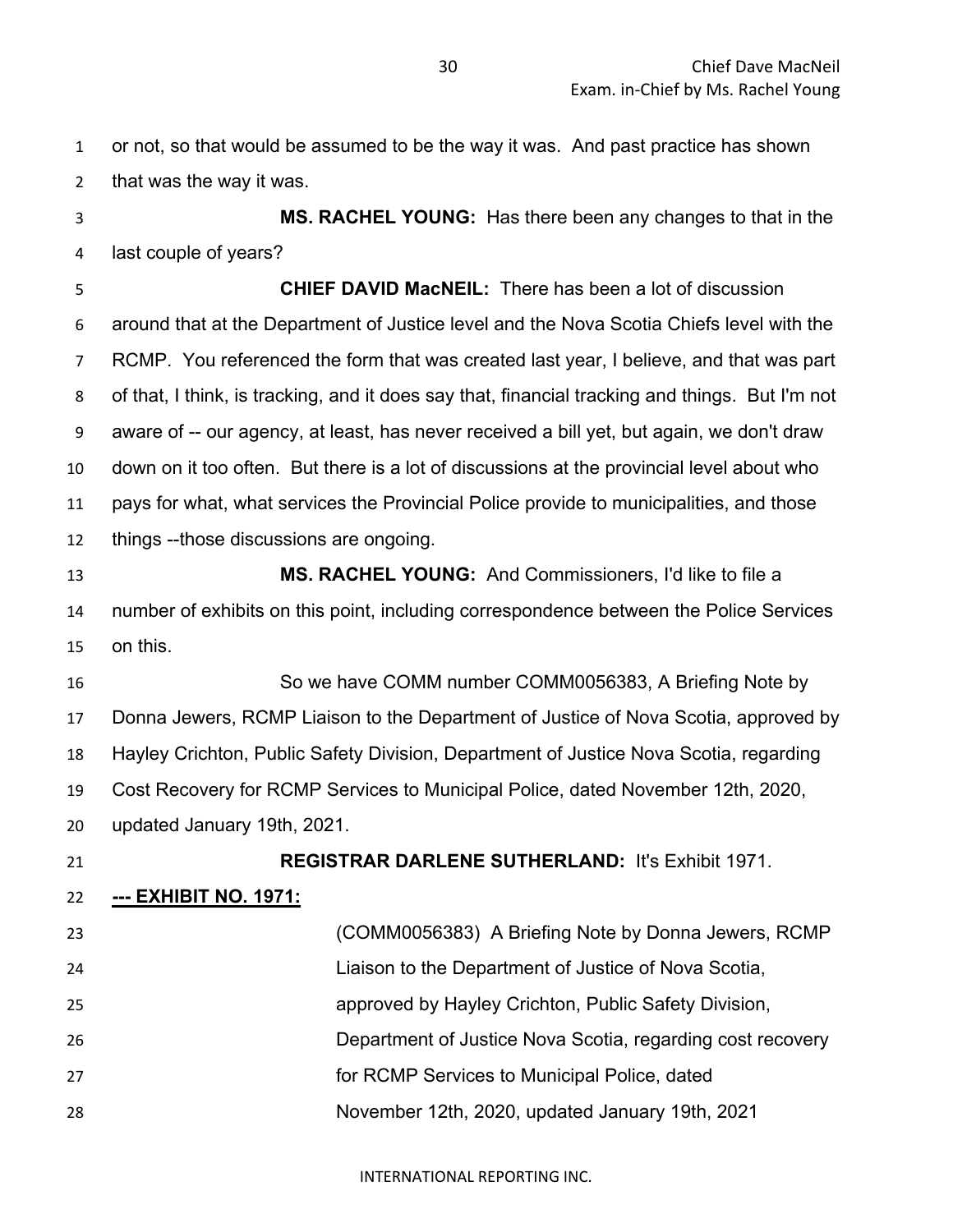| $\mathbf{1}$   | MS. RACHEL YOUNG: The next one is COMM0056366, dated                                    |
|----------------|-----------------------------------------------------------------------------------------|
| $\overline{2}$ | May 27th, 2021, a letter from Chris Leather, RCMP Criminal Operations Officer, to       |
| 3              | Chief Julia Cecchetto, regarding provision of specialized support to Municipal Police   |
| 4              | Agencies.                                                                               |
| 5              | <b>REGISTRAR DARLENE SUTHERLAND: Exhibit 1972.</b>                                      |
| 6              | <u>--- EXHIBIT NO. 1972:</u>                                                            |
| 7              | (COMM0056366) - A letter from Chris Leather, RCMP                                       |
| 8              | Criminal Operations Officer, to Chief Julia Cecchetto,                                  |
| 9              | regarding provision of specialized support to Municipal                                 |
| 10             | Police Agencies, dated May 27th, 2021                                                   |
| 11             | MS. RACHEL YOUNG: Next one is COMM0056371, dated                                        |
| 12             | May 28th, 2021, an email from Chief Scott Feener of Bridgewater, to Hayley Crichton,    |
| 13             | and copying the Municipal Chiefs of Police, asking for clarification on the letter from |
| 14             | Chris Leather the previous day.                                                         |
| 15             | <b>REGISTRAR DARLENE SUTHERLAND: Exhibit 1973.</b>                                      |
| 16             | <b>--- EXHIBIT NO. 1973:</b>                                                            |
| 17             | (COMM0056371) - Email from Chief Scott Feener of                                        |
| 18             | Bridgewater, to Hayley Crichton, and copying the Municipal                              |
| 19             | Chiefs of Police, asking for clarification on the letter from                           |
| 20             | Chris Leather the previous day, dated May 28th, 2021                                    |
| 21             | MS. RACHEL YOUNG: And the next one is COMM0056367,                                      |
| 22             | dated June 2nd, 2021, an email from Trevor Thompson of the Contract Management          |
| 23             | Committee Secretariat regarding specialized services.                                   |
| 24             | <b>REGISTRAR DARLENE SUTHERLAND: Exhibit 1974.</b>                                      |
| 25             | <u>--- EXHIBIT NO. 1974:</u>                                                            |
| 26             | (COMM0056367) - An email from Trevor Thompson of the                                    |
| 27             | Contract Management Committee Secretariat regarding                                     |
| 28             | specialized services, dated June 2nd, 2021                                              |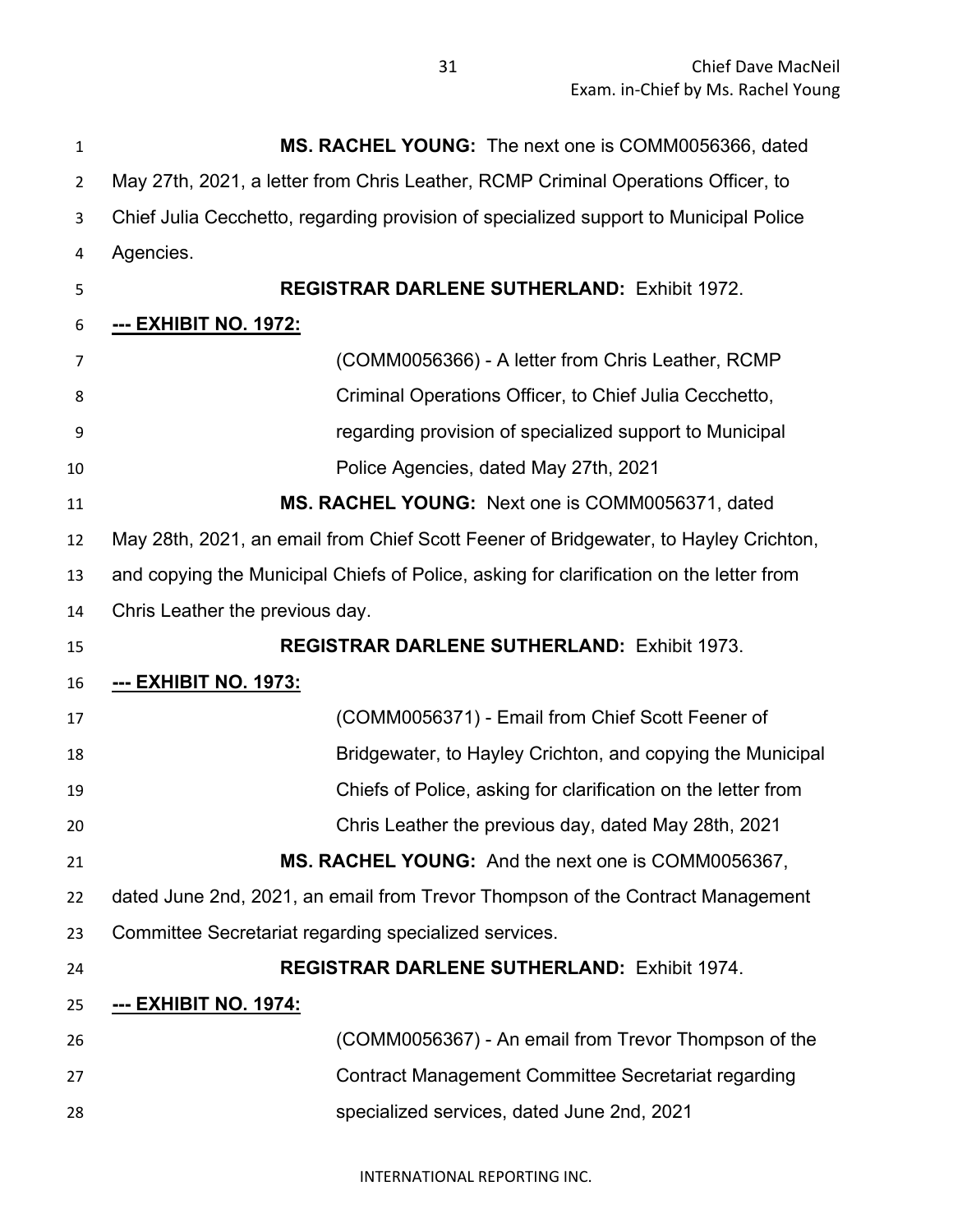**MS. RACHEL YOUNG:** Next, is COMM056370, dated June 3rd, 2021, letter from Chief Julia Cecchetto, on behalf of the Municipal Chiefs of Police, to Chris Leather of the RCMP, asking for clarification. **REGISTRAR DARLENE SUTHERLAND:** Exhibit 1975. **--- EXHIBIT NO. 1975:** (COMM056370) - A letter from Chief Julia Cecchetto, on behalf of the Municipal Chiefs of Police, to Chris Leather of the RCMP, asking for clarification, dated June 3rd, 2021 **MS. RACHEL YOUNG:** And lastly in this group, COMM0056365, a June 11th, 2021 letter from Chris Leather in reply to Chief Julia Cecchetto and the Nova Scotia Chiefs of Police Association. **REGISTRAR DARLENE SUTHERLAND:** Exhibit 1976. **--- EXHIBIT NO. 1976:** (COMM0056365) - A letter from Chris Leather in reply to Chief Julia Cecchetto and the Nova Scotia Chiefs of Police Association, June 11th, 2021 **MS. RACHEL YOUNG:** And so Chief MacNeil, you weren't the author of those correspondence, but I take it the letters back and forth you would have been copied on? **CHIEF DAVID MacNEIL:** As far as I know, yeah. I didn't catch all the ones you were speaking of, but yeah, I would have been as part of the Chiefs Association, yeah. **MS. RACHEL YOUNG:** Yeah, maybe not the one -- probably not the one email from Trevor Thompson, but the correspondence between the Chiefs. **CHIEF DAVID MacNEIL:** Yeah. More than likely, yeah. **MS. RACHEL YOUNG:** Yeah. Now, I'd like to ask about the relationship between Truro Police and other municipal police forces. **CHIEF DAVID MacNEIL:** M'hm.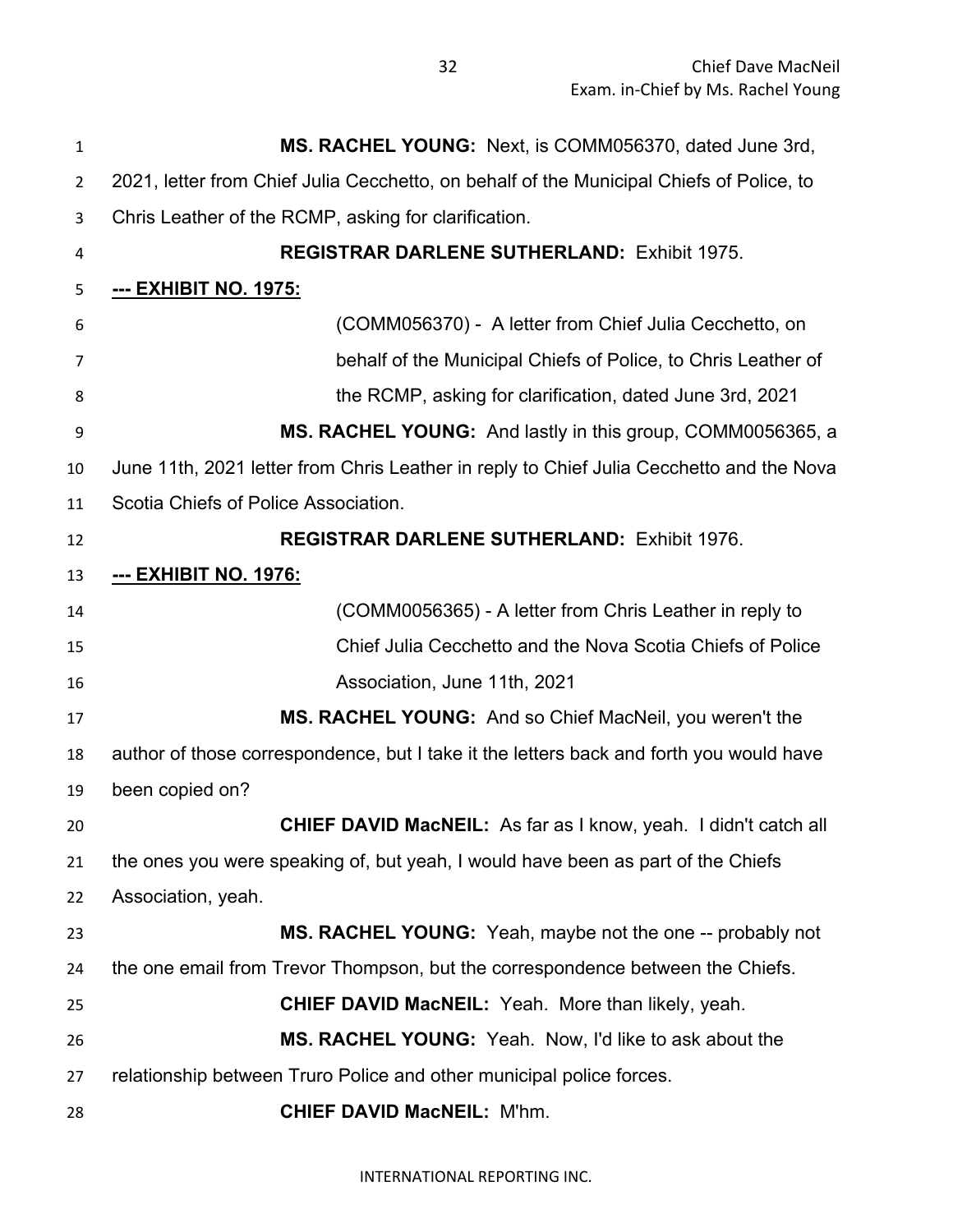**MS. RACHEL YOUNG:** And also, how they interact with the Nova Scotia Department of Justice. **CHIEF DAVID MacNEIL:** Right. **MS. RACHEL YOUNG:** So we heard at the beginning of the Commission proceedings, there was a report done on the structure of policing in Nova Scotia, and I believe as one of the contributing police services you would have seen a draft of that and had input. Is that right? **CHIEF DAVID MacNEIL:** Correct, yeah. **MS. RACHEL YOUNG:** Yeah. And -- so that explains how the *Police Act* puts the Province in charge of policing standards in Nova Scotia? **CHIEF DAVID MacNEIL:** M'hm. **MS. RACHEL YOUNG:** Right. And so, what I'd like to ask you about today is that report and the presentation sets out what's there on paper, but for you, how does that work at a practical level? Does the Province impose standards on your service, or do you come up with them on your own, or a bit of both? **CHIEF DAVE MacNEIL:** Okay. So we don't have a whole lot of day-to-day dealings with the Department of Justice, you know, not on the operational side of things. 19 A bit of history, I think. Over the years, Department of Justice has undergone lots of changes in their leadership in Halifax, so there's been a whole host of different Executive Directors and Acting Executive Directors, et cetera. But essentially, there's always been standards in Nova Scotia. They rephrased them. They used to be policies. Back in the nineties when I started, there was actual policies that the Department of Justice had written and all the departments kind of followed. Then the terminology changed to governance standards, so they were kind of high-level standards that each department would then write their own policy to that governance standard. So it may be as simple as each department has to have a policy on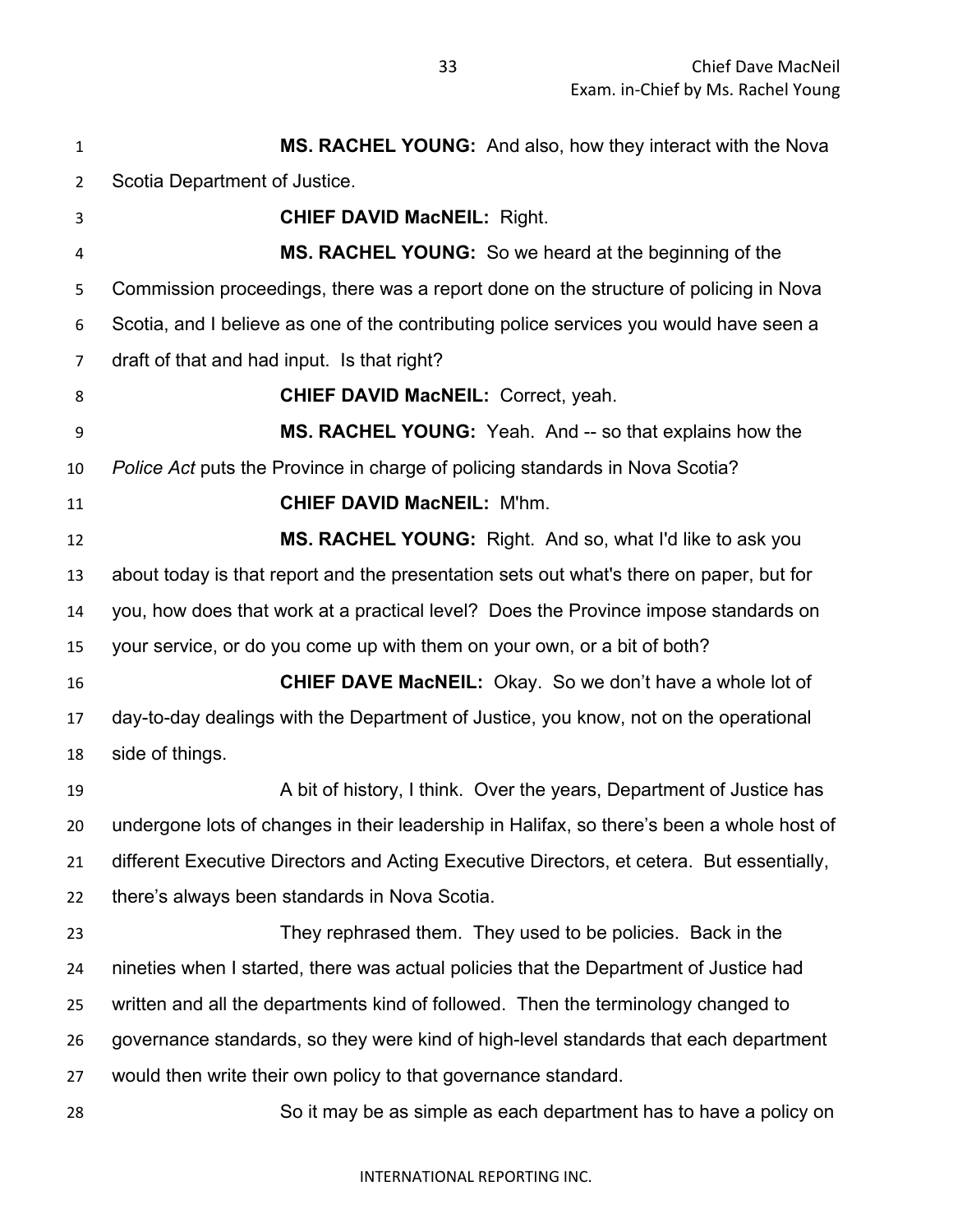firearms training, for example. There's lots of provincial groups. Some of them I've been involved with over the years would be the domestic violence training, areas of domestic violence and protocols and training.

 So they wouldn't train all police, but what they would do is offer train the trainer programs, so the Department of Justice would bring subject matter experts to Nova Scotia, train police officers. I was a domestic violence trainer in the early 2000s, so we all went and had training, all the police agencies, so when we went back to our home agency we delivered the same standard in training on domestic violence investigations and protocol, all police.

 There was also use of force working group that established training as far as use of force goes. I was a member of that for years. They would, you know, set a standard of qualifications for use of force training, frequency and then the Department of Justice every year would send all the municipal departments this year -- your use of force training would be active shooter and OC or baton training, so

everybody had the same direction as far as training goes.

 So those are the types of things Department of Justice were historically involved in.

 Also audits. They would provide audits of police services. As a matter of fact, the -- our service just had our lock-up audit probably three weeks ago now by the province, so that's kind of an annual thing where they come around and inspect everybody's lock-up and make sure it's conforming to provincial standard.

 They also do -- on the investigative side, they were very heavily involved in audits, got away from it for a while, then they came back to that. So they'll come and they've done domestic violence audits of all municipal agencies. They've done sexual assault investigative audits. They'll do exhibit audits and things of that nature.

 So that's -- that's kind of our relationship operationally with the Department of Justice. Through involvement with the Chiefs Association, there's a lot of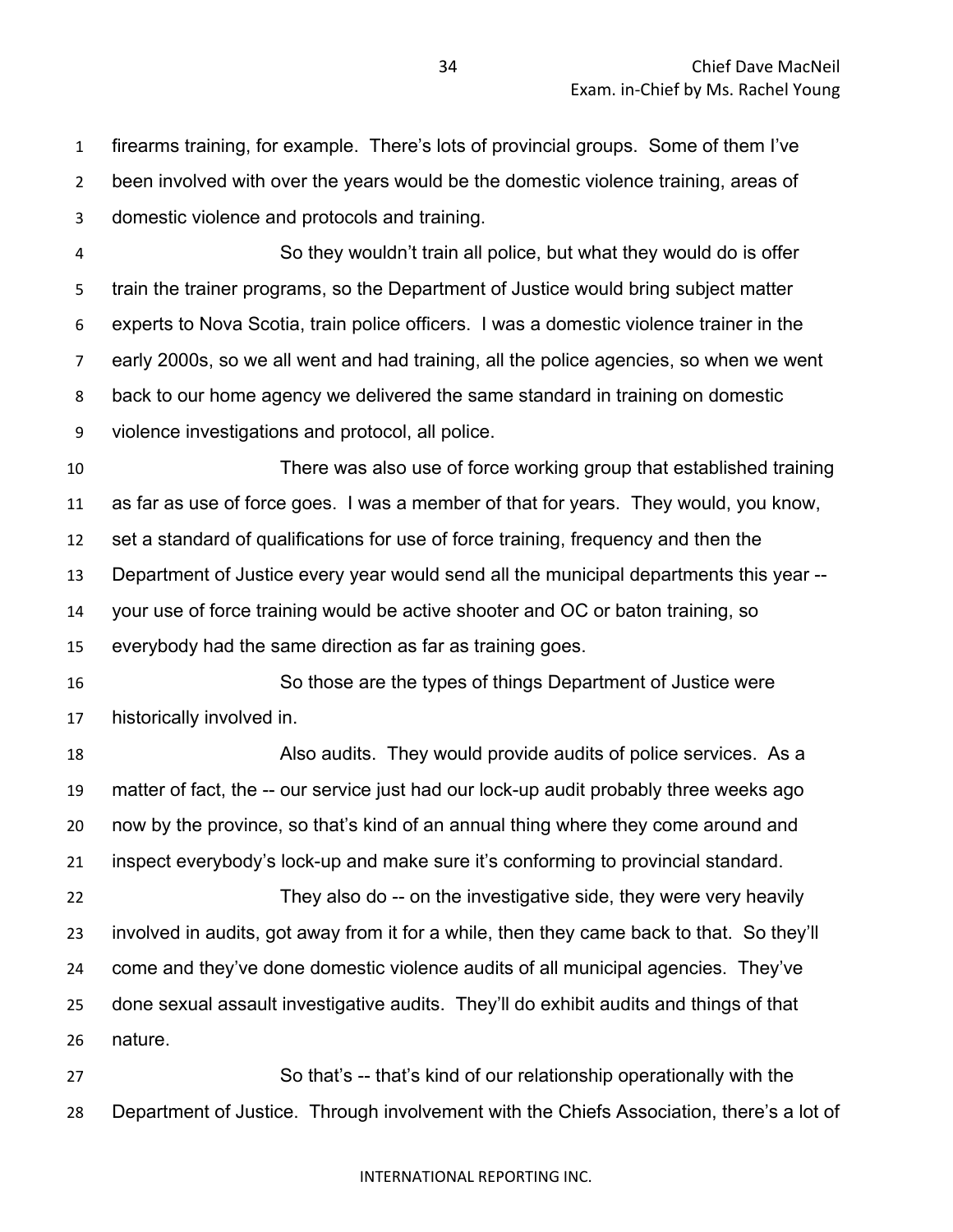committee work with the Department of Justice as well, so if the province is looking at a new piece of legislation that may be impactful to police, they would have representation from Nova Scotia Chiefs on that panel or that committee. So a lot of it's that kind of work, so more than -- more than operational. So there's a standard, an audit piece and there's the committee work that we are involved with the Department of Justice with. **MS. RACHEL YOUNG:** And a lot of the auditing by the Department of Justice would be by or in consultation with Sharon Flanagan from the Public Safety Division? **CHIEF DAVE MacNEIL:** Over the years, Sharon's been kind of the project lead for that, yeah. **MS. RACHEL YOUNG:** And her current manager is Hayley Crichton? **CHIEF DAVE MacNEIL:** Hayley is the Executive Director of Policing Services for the province, so yes. **MS. RACHEL YOUNG:** And the term "governance standards" that you used, you said it was a more recent term. Do you know the origin of that or why that got adopted? **CHIEF DAVE MacNEIL:** I say recent, but it's probably -- and this is just a recollection. I'm thinking like 2015-ish. **I know my retired Deputy Chief was on a committee back then**  working with Department of Justice and there was a few police representatives on the committee to try to update or move forward new governance standards. And they did like a national scan, so I know there was some -- they've gotten some from Ontario, some from Alberta and places like that and then were working on just modernizing or refreshing the standards in Nova Scotia. **MS. RACHEL YOUNG:** When the Department of Justice trains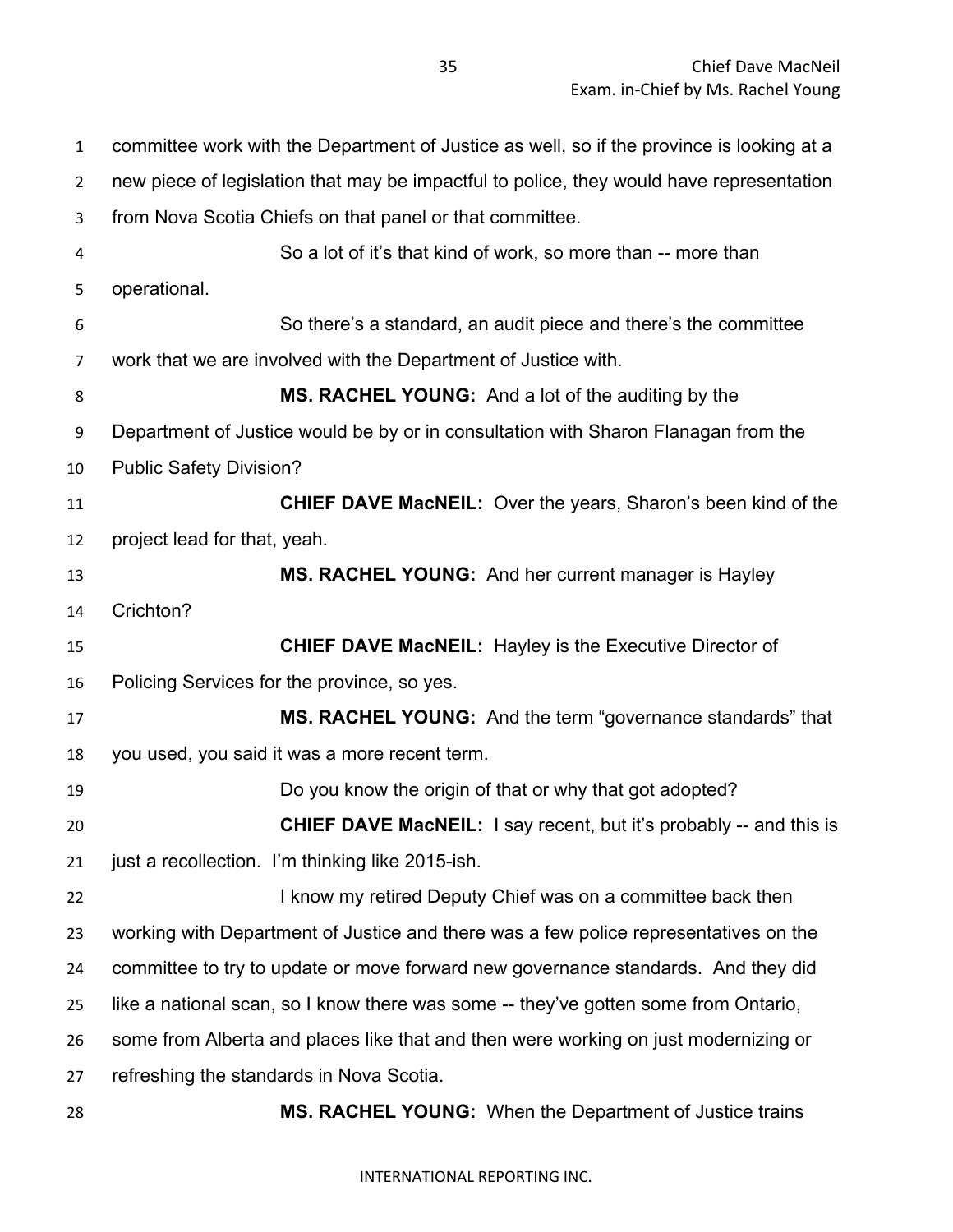officers, is that -- would Truro Police go in on their own or would there be other police services there, too? Would it be joint training? **CHIEF DAVE MacNEIL:** Yeah. So anything -- again, typically Department of Justice put on train the trainer courses, that type of thing has been my experience, and it would be police agencies from all over Nova Scotia would attend, yeah. **MS. RACHEL YOUNG:** Would that include the RCMP? **CHIEF DAVE MacNEIL:** Yeah, most times. Yeah. **MS. RACHEL YOUNG:** You mentioned that there are audits by the Department of Justice. Do you know what happens with the results of those audits? Do they get fed through into future training, for example? **CHIEF DAVE MacNEIL:** Yeah. I can speak to what I know from my perspective, not from the Department of Justice said of the house. But from the Chiefs perspective, we do receive an audit report and our Board Chair also receives an audit report, so my Board -- I report to a Police Board and our Chair would get the results of the audit as well to make sure that we are in compliance and that we're -- you know, we're doing things as per best practice and that type of thing. From the Department of Justice side, I'm not sure what they do with their results, but I know from ours, we do get an audit report highlighting some of the things that may need improvement or if things are great, that's great, too. But then from there, we would action anything that we needed to action to improve, and yeah, that's what would happen on our side of the house. **MS. RACHEL YOUNG:** So in terms of the administration of the PPSA, the contract with the RCMP for provincial policing, including services provided to the municipalities as needed, do you have any involvement in that, or that's not --- **CHIEF DAVE MacNEIL:** No. **MS. RACHEL YOUNG:** --- part of your responsibility?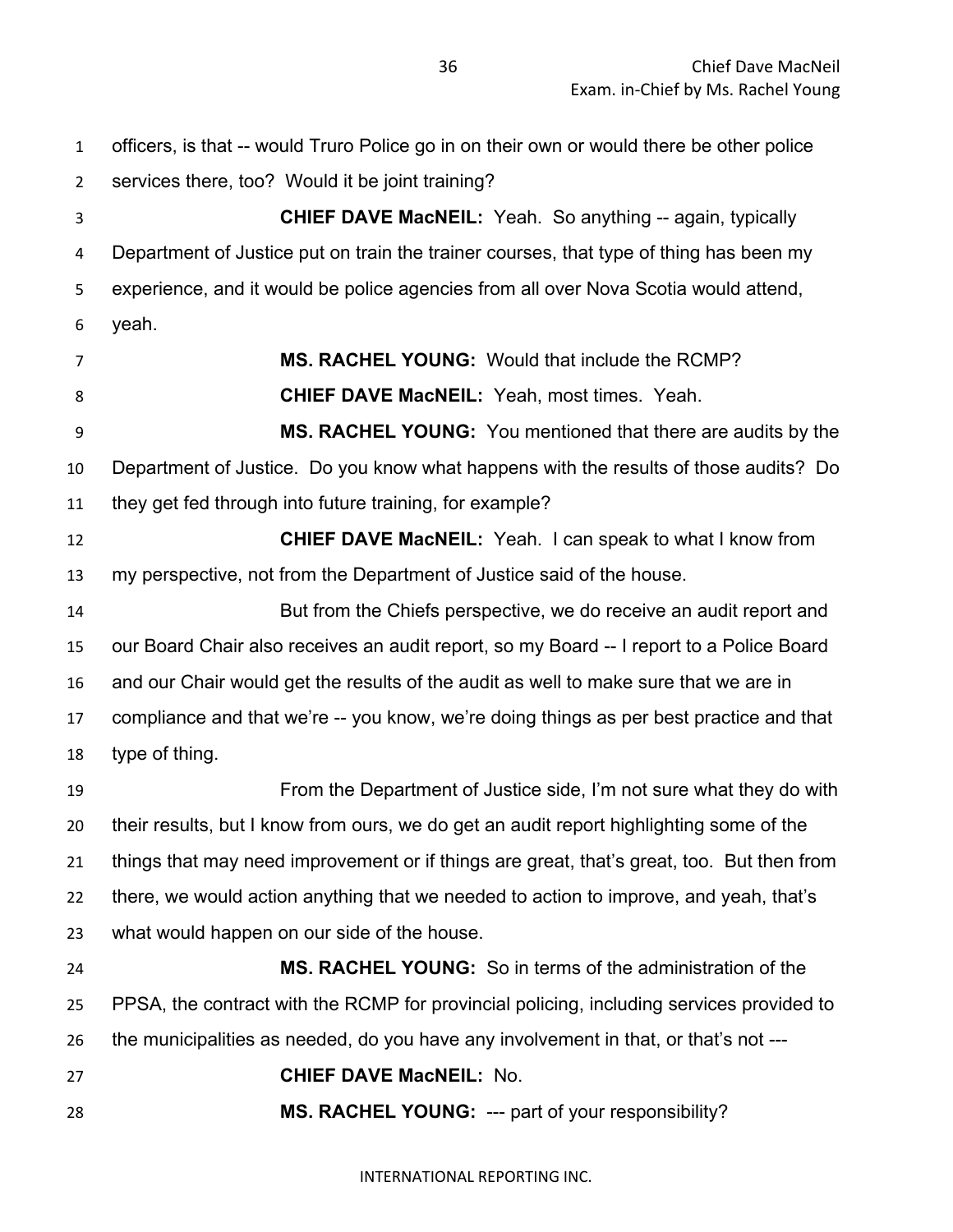**CHIEF DAVE MacNEIL:** No, that's -- that would be between the RCMP on the provincial side and the province. **MS. RACHEL YOUNG:** And between municipal police agencies, do you assist each other formally or informally? Do you have any written agreements or is it all informal? **CHIEF DAVE MacNEIL:** No, a bit of both. So municipal Chiefs and municipal departments work together very well. You know, we share resources. You know, we do joint training. You know, some departments will bring subject matter experts from out of province and host a course at their own training facility and open seats up to other agencies on a cost-recovery basis. We just had our patrol Sergeants all went to Amherst within the last six or eight months and received critical incident training that they brought from Ontario. You know, Halifax Regional Police, we do have an MOU with them for the use of our range. So we're very fortunate in Truro, we have our own police only range and we have an MOU with Halifax where their Emergency Response Team come to Truro once or twice a month and use our range and train there. So conversely, our last four K9 units were trained by Halifax Regional Police at no cost to our municipality, so we do things back and forth all the time. And it's great because it -- you know, it gets the officers to build relationships and rapport and get some work in together on common platforms. So we do a lot of training back and forth, yeah. Absolutely. **MS. RACHEL YOUNG:** When you say range, you mean for firearms training, like a gun range? **CHIEF DAVE MacNEIL:** So we have had -- like Kentville Police come and use our range by times. We've had -- we just hosted a course in Truro last month from Colt Canada -- or sorry, it was the SIG Academy out of the States. So they came up and used our range and we had officers from, you know, Amherst and Bridgewater, some from New Brunswick all came and trained on the firearms instructor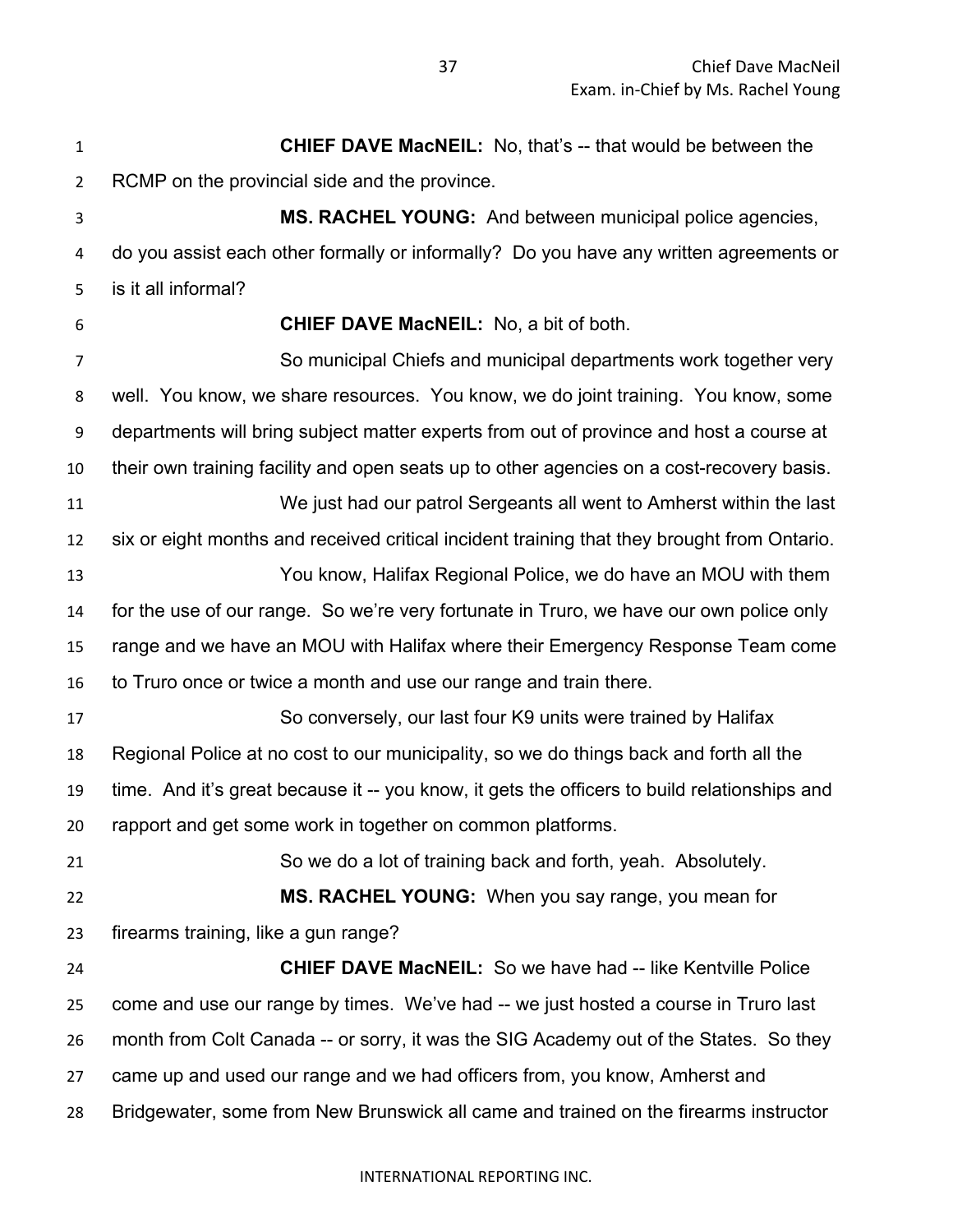course. So it's -- and it gives those officers an opportunity to, you know, build relationships and get to know each other and then they have kind of a cohort of people that they can refer to later on for questions or best practices and those types of things. **MS. RACHEL YOUNG:** What was the name of the academy in the United States you mentioned? **CHIEF DAVE MacNEIL:** SIG Sauer Academy, so that's the type of firearm that municipal police use as our pistol. It's the SIG Academy of New Hampshire, is what they're called. M.D. Charlton is the company that brought them to Canada and they used our range, so M.D. Charlton put the course on, but it was instructors from SIG. **MS. RACHEL YOUNG:** Do you know how to spell that? **CHIEF DAVE MacNEIL:** Yeah, it's simple. It's S-I-G, S-a-u-e-r, two words. **MS. RACHEL YOUNG:** Thank you. Would the RCMP be involved in that joint firearms training? **CHIEF DAVE MacNEIL:** They weren't in that, no. **MS. RACHEL YOUNG:** Okay. And so Commissioners, I believe we will be hearing from Ms. Flanagan and Ms. Crichton in the proceedings, but at this juncture I would like to file their Commission interview transcripts as exhibits, please, for context. Madam Registrar, the numbers are COMM0051428. That's Hayley Crichton's Commission interview. She's from the Public Safety Division, Department of Justice Nova Scotia. **REGISTRAR DARLENE SUTHERLAND:** That's 1977. **--- EXHIBIT No. 1977:**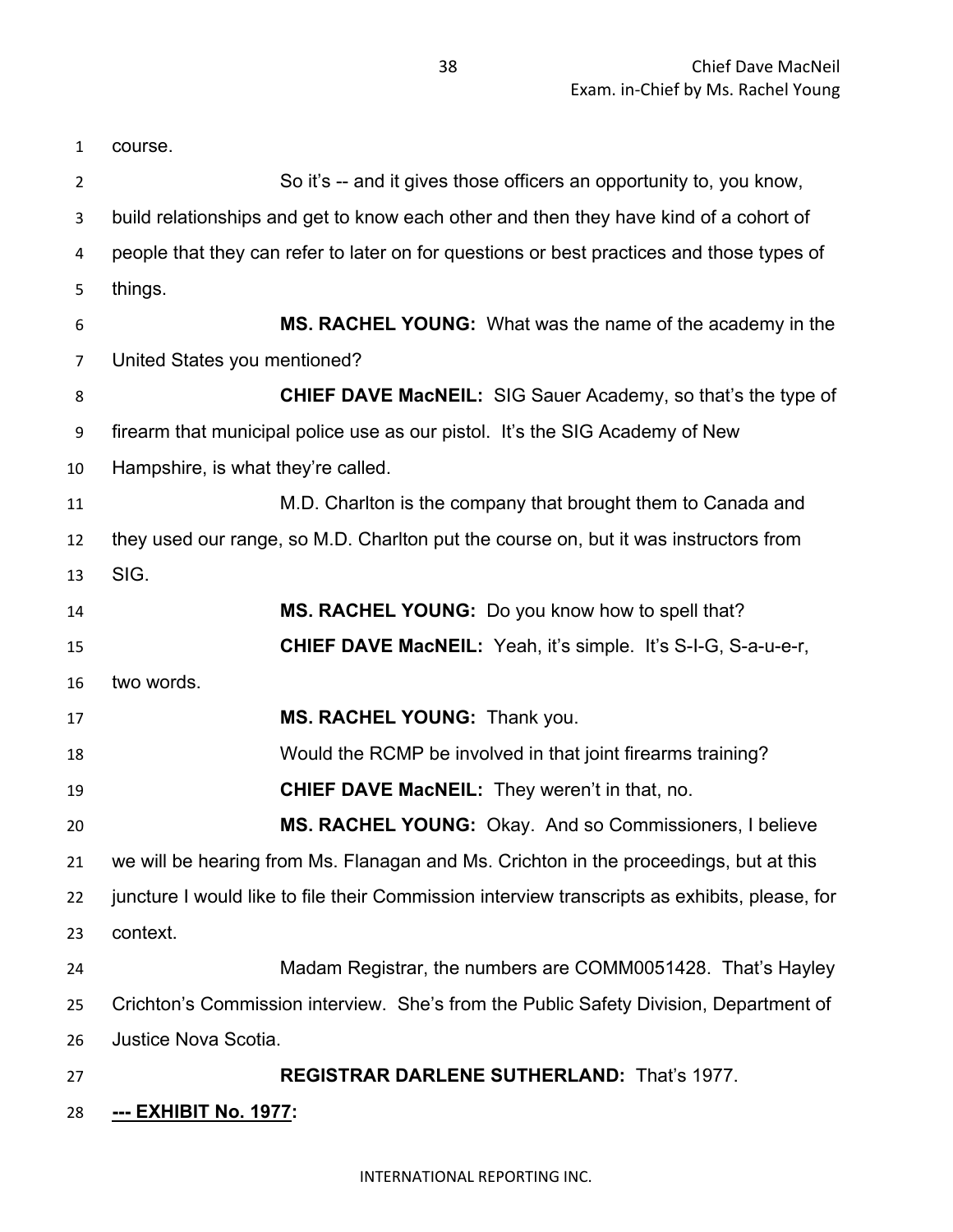| $\mathbf{1}$   | (COMM0051428) Commission Interview of Hayley Crichton                                       |
|----------------|---------------------------------------------------------------------------------------------|
| $\overline{2}$ | MS. RACHEL YOUNG: And there were two interviews of Ms.                                      |
| 3              | Flanagan. The numbers are COMM0051431. Start with that one.                                 |
| 4              | <b>REGISTRAR DARLENE SUTHERLAND: 1978.</b>                                                  |
| 5              | --- EXHIBIT No. 1978:                                                                       |
| 6              | (COMM0051431) Commission Interview of Sharon Flanagan                                       |
| 7              | MS. RACHEL YOUNG: And COMM005662.                                                           |
| 8              | <b>REGISTRAR DARLENE SUTHERLAND: 1979.</b>                                                  |
| 9              | <u>--- EXHIBIT No. 1979:</u>                                                                |
| 10             | (COMM005662), Commission Interview of Sharon Flanagan                                       |
| 11             | <b>MS. RACHEL YOUNG:</b> Those are both Commission interviews of                            |
| 12             | Sharon Flanagan.                                                                            |
| 13             | Chief MacNeil, I'd like to ask you about the Truro Police Services                          |
| 14             | relationship with the criminal -- or Canadian Intelligence Services, so CIS Nova Scotia     |
| 15             | and CIS Canada.                                                                             |
| 16             | Can you please explain how your service and municipal police                                |
| 17             | forces generally interact with those intelligence services?                                 |
| 18             | <b>CHIEF DAVE MacNEIL: Yes, sure I can.</b>                                                 |
| 19             | So in Nova Scotia, there's a body called the Criminal Intelligence                          |
| 20             | Service of Nova Scotia, and you refer to it as CISNS, and that's what it's referred to. So  |
| 21             | it's a provincially funded program the Department of Justice funds. The structure of that   |
| 22             | program is the province is divided into, and I'm going to say six, but I could be wrong, it |
| 23             | could be seven, but I'm pretty sure it's six districts for Operations for Intelligence.     |
| 24             | We're fortunate enough in Truro, as I mentioned earlier, we have                            |
| 25             | the Northwest Mainland Office is in my building, so what that means is I have an RCMP       |
| 26             | officer and one of my officers that are trained Intelligence and they're seconded to the    |
| 27             | Province to provide that work for Cumberland/Colchester and East Hants.                     |
| 28             | So in their role, their role is to gather and circulate intelligence                        |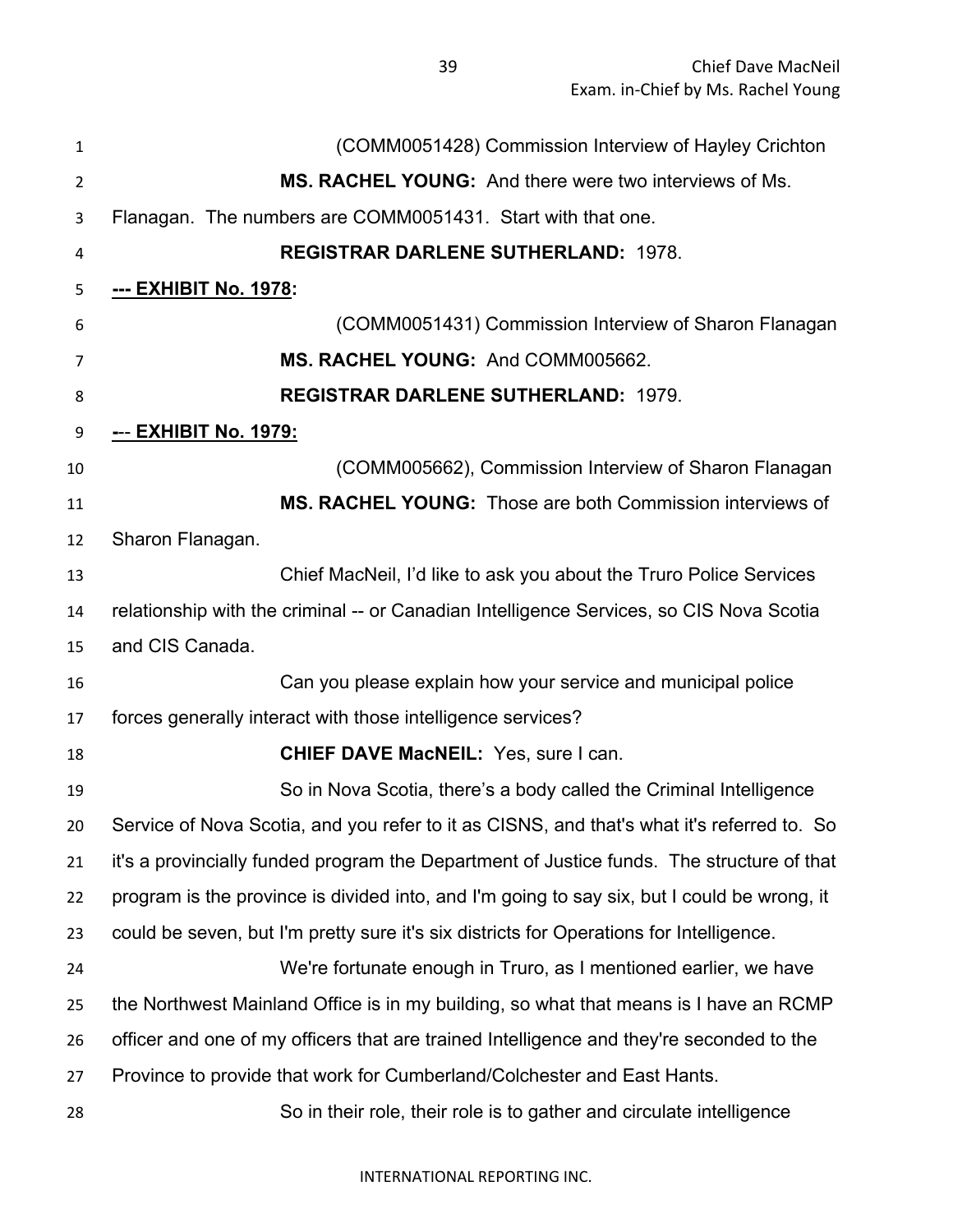information among police services so we're all making sure we're -- we know what's going on in the province. They go out and they can do it a few ways. They go out in the field and they drop into the different police stations and RCMP detachments, speak to 4 the officers on the ground; they're encouraged to cultivate sources through a source program; and they basically get the intelligence at the grassroots level, filter it back to the CISNS office in the RCMP headquarters where analysts go through that data. And then it's fed into what's called a Provincial Threat Assessment, or PTA. And each province in Canada has to file a PTA every year, and that goes into the National Threat Assessment or the NTA.

 So I -- I'm the past Chair of the CISNS Board of Directors or Provincial Executive Committee. So in that role, I chaired the committee for two years, and what the committee is, is all police leadership in Nova Scotia. So we would have the head of CBSA in Nova Scotia, RCMP leadership and the 10 Municipal Chiefs, we form the PEC, or the Provincial Executive Committee, and that's who CISNS in Nova Scotia reports to.

 So right now, there's an inspector with the RCMP that's the Bureau Director. Prior to that, there was a Halifax Regional Police inspector that was a Bureau Director. The Bureau Director basically runs CISNS in the province, but they're accountable to the Provincial Executive Committee made up of police leadership. So what that looks like is all the information the Intelligence officers gather in the field goes to the analysts at RCMP headquarters. They put it into actionable information that we can either do a -- do a project on or we could use it for a further Intelligence probe.

 So the PEC meets twice a year. So all the police leaders of the province get together twice a year. The analysts present the information that has been gathered over that six month period, and then each district takes a project to work on together. So in our area, for example, typically the projects have been in the county or in East Hants, but we would contribute officers to that as part of our commitment to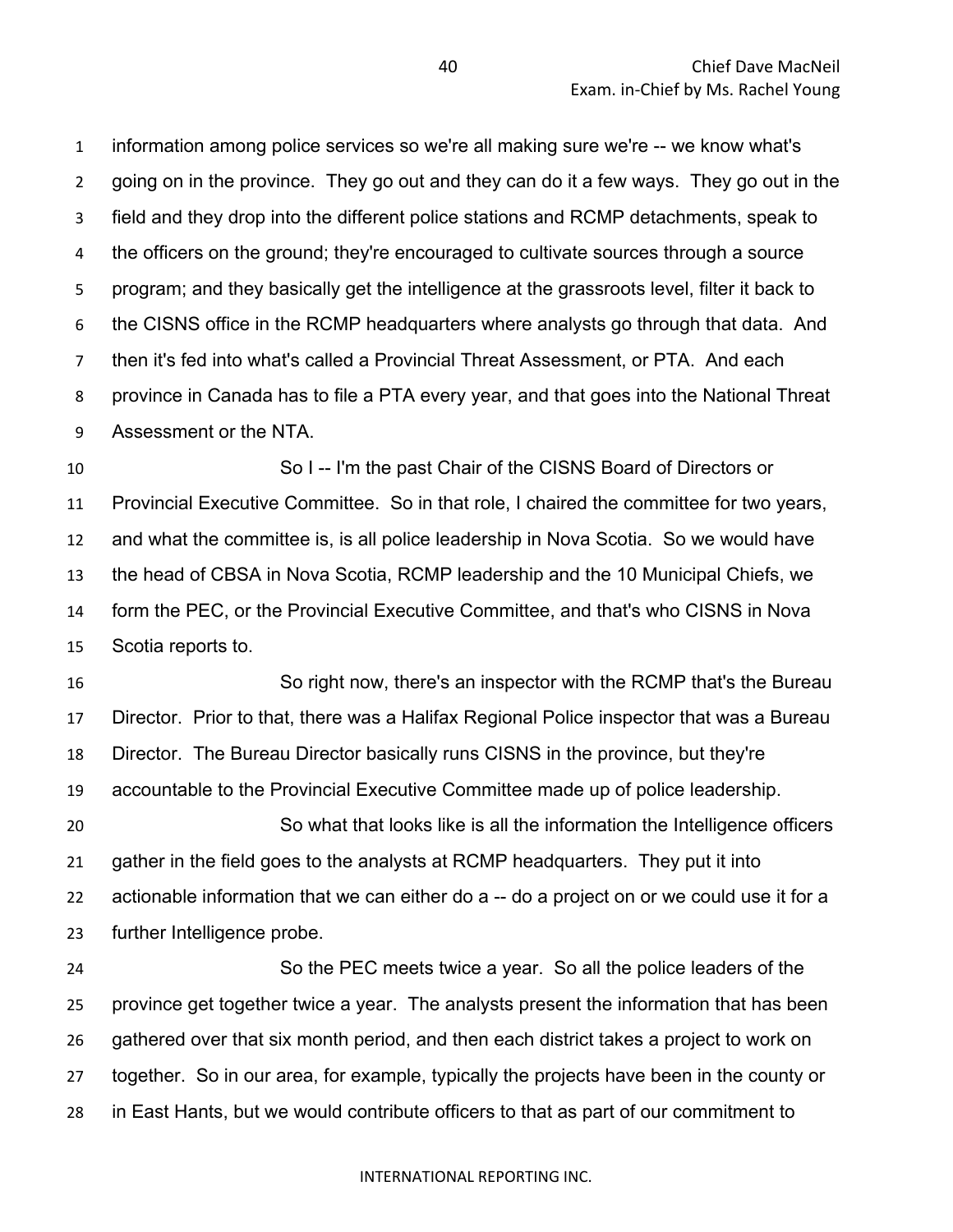| $\mathbf{1}$   | public safety in Nova Scotia. So they are typically an Organised Crime group, and then   |
|----------------|------------------------------------------------------------------------------------------|
| 2              | we would all sit together as a Joint Management Team.                                    |
| 3              | So the PEC agrees to take that project on, then it goes back to the                      |
| 4              | district, which would be Colchester RCMP, ourselves, and East Hants RCMP, for            |
| 5              | example, usually inspector level or a staff sergeant level would get together and form a |
| 6              | Joint Management Team and manage that project for six months. Then they would            |
| $\overline{7}$ | come back and report at the next PEC if there was a disruption or arrests were made or   |
| 8              | whatever the case may be.                                                                |
| 9              | So I don't know if that answers the question.                                            |
| 10             | Then at the national level, our Provincial Threat Assessment feeds                       |
| 11             | into the Canadian Threat Assessment. And while I was the PEC Chair, I had to go to,      |
| 12             | another acronym, it's called NEC, it's the National Executives Committee on Criminal     |
| 13             | Intelligence with the Canadian Criminal Intelligence Service, and then we would put our  |
| 14             | Nova Scotia information into that national plan.                                         |
|                |                                                                                          |
| 15             | MS. RACHEL YOUNG: And so there's a database, right, that CIS                             |
| 16             | has? Is that                                                                             |
| 17             | <b>CHIEF DAVE MacNEIL:</b> So they -- there is a database for                            |
| 18             | Intelligence called ACISS, and that's a national program. So a lot of the information is |
| 19             | uploaded to ACISS, and ---                                                               |
| 20             | MS. RACHEL YOUNG: Can you spell that acronym, please, if you                             |
| 21             | know?                                                                                    |
| 22             | <b>CHIEF DAVE MacNEIL:</b> Yeah, it's A-C-I-S-S, as far as I know,                       |
| 23             | Automated Criminal Intelligence something Service, or System. I don't know what the      |
| 24             | acronym stands for, sorry, but something like that.                                      |
| 25             | But yeah, so we operate on ACISS, it's a secure intelligence                             |
| 26             | platform, and -- yeah, that's where that information would go.                           |
| 27             | MS. RACHEL YOUNG: And so correct me if I'm wrong, I'm just                               |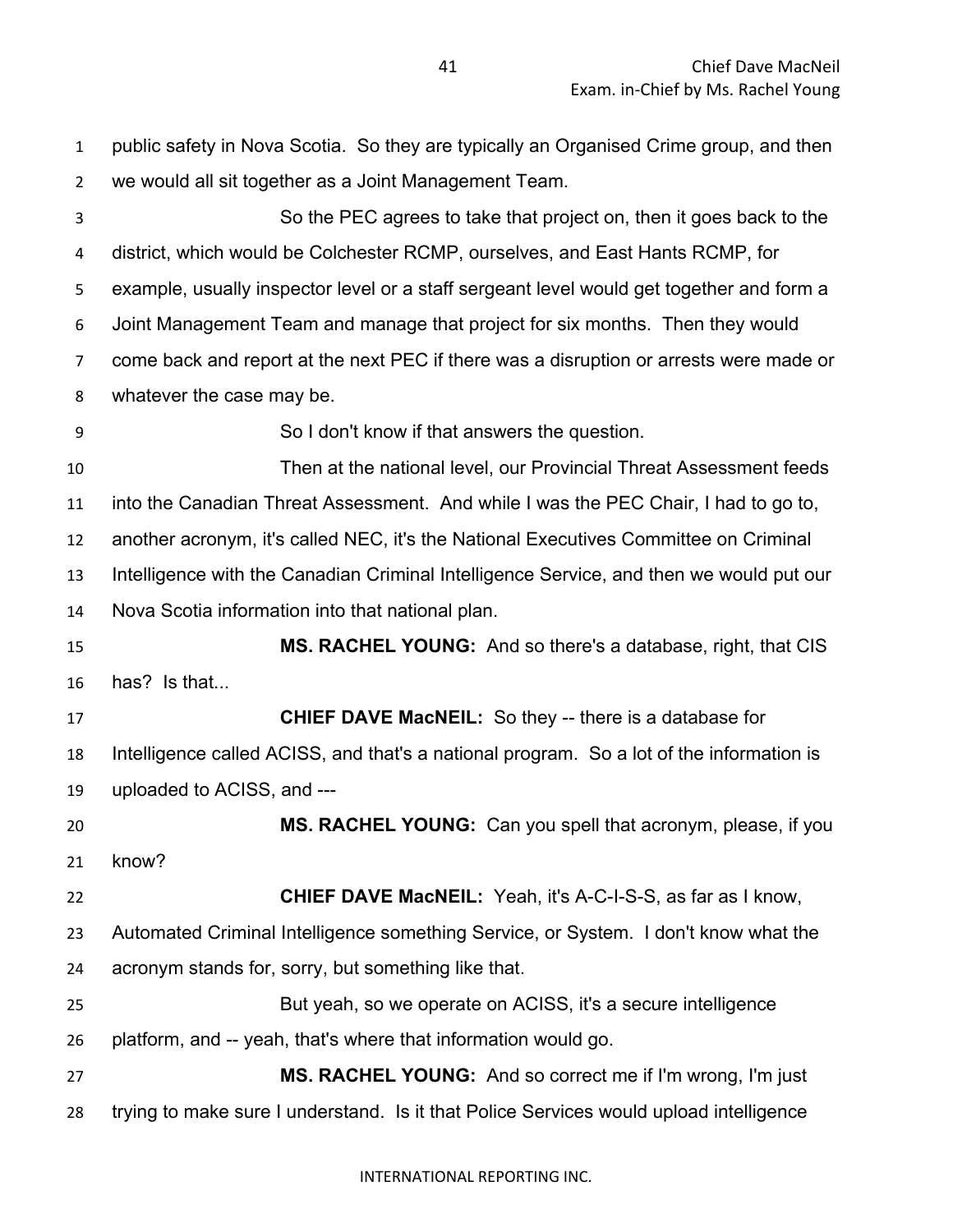into the ACISS database --- **CHIEF DAVE MacNEIL:** Yeah, so --- **MS. RACHEL YOUNG:** --- and that's how it works? **CHIEF DAVE MacNEIL:** Yeah, some, and a lot of it's uploaded. So if we had intelligence, for example, we would put a bulletin to CISNS, and a lot of times they would upload it, or -- that was the past practice. Now, we would upload it ourselves to ACISS. But it does get uploaded so all police in the country can have access to it. **MS. RACHEL YOUNG:** Okay. And then does CIS itself load any information onto this database, or is it just a repository? **CHIEF DAVE MacNEIL:** It's a repository for information. Now, they can load it or the police agency can load it. **MS. RACHEL YOUNG:** And so you mentioned integrated positions with CIS analysis. **CHIEF DAVE MacNEIL:** M'hm. **MS. RACHEL YOUNG:** Are there -- are there investigators who are direct employees of CIS, or analysts, or --- **CHIEF DAVE MacNEIL:** Yeah. **MS. RACHEL YOUNG:** --- are they all seconded from Police Services? **CHIEF DAVE MacNEIL:** No. So the way the program's set up is the RCMP have stewardship of the program in the province. So it's not their program, but it comes under their -- the Province must, and I don't know, I'm assuming the Province gives them money to run it in Nova Scotia. It's out of their headquarters in Dartmouth. So a lot of the analytical staff are RCMP civilian employees. There has been in the past, I'm not sure if it's still the case, an HRP analyst was seconded there as well, but again, I don't know if that's still the practice. But there -- so the police officers are the intelligence officers in the field, and typically --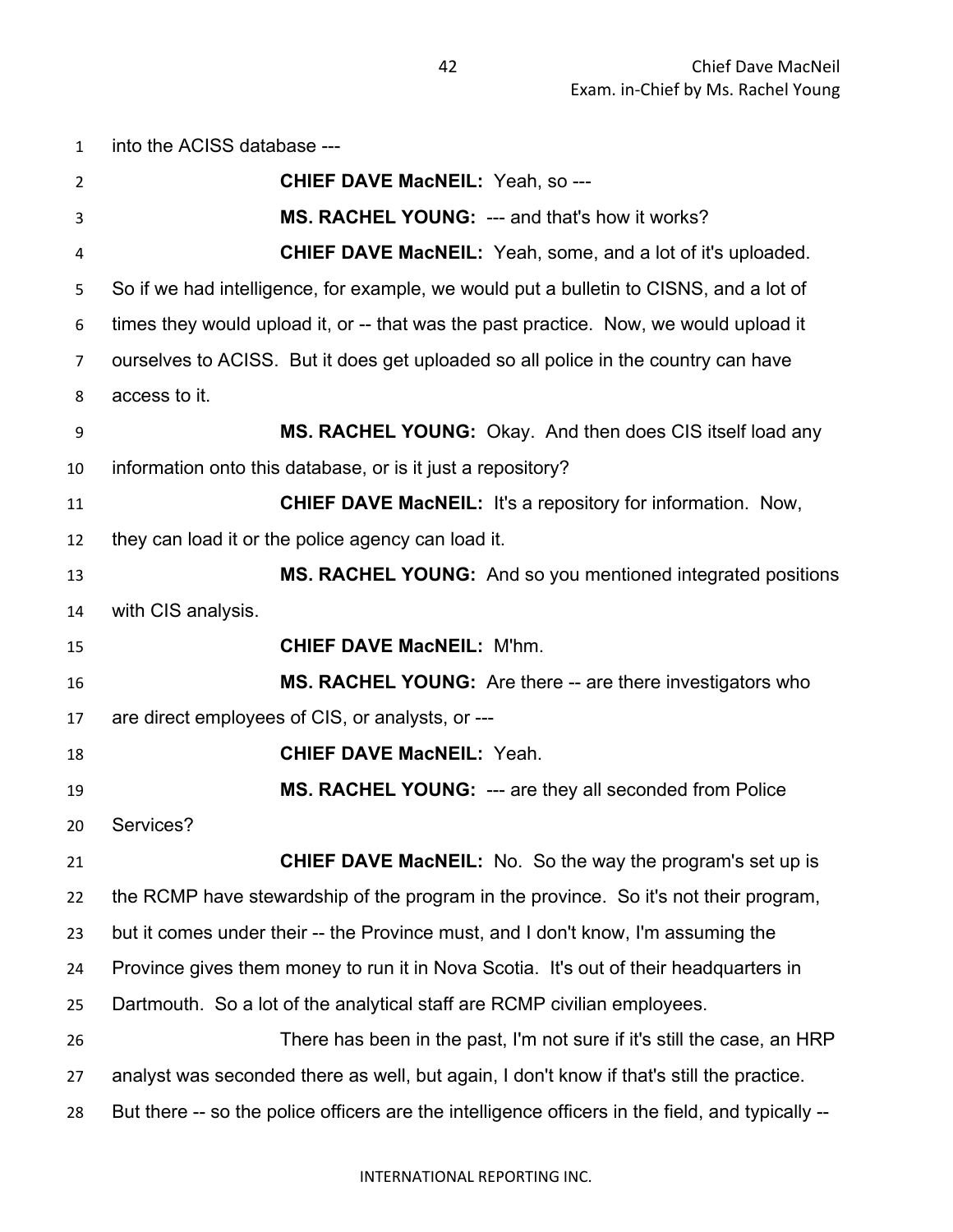and there's a Staff Sergeant and an Inspector on the RCMP in the Bureau, but typically the rest of the analysts are all civilians.

 **MS. RACHEL YOUNG:** And do you actually have some sitting in the Truro Police station?

 **CHIEF DAVE MacNEIL:** No. The analysts for CISNS are -- we had one assigned to us, but it's to the district. So our analyst would cover Cumberland/Colchester/East Hants, but they work out of headquarters in Dartmouth. **MS. RACHEL YOUNG:** Did you ever have someone in your building? **CHIEF DAVE MacNEIL:** Not from CISNS, no. But if we're running a project our analysts can come up and assist with those things, but they don't typically have a full-time office in anyone's building. **MS. RACHEL YOUNG:** You mentioned that you're past Chair of the Provincial Executive Committee. Are you still on the Provincial Executive Committee? **CHIEF DAVE MacNEIL:** Yeah. All the chiefs and the leadership of the RCMP are members of the PEC, or Provincial Executive Committee. And the Chair

 rotates every two years, so for two years it's a Municipal rep and for two years it's a Federal rep, and then two years it goes back to Municipal, so it flip-flops. So when I

 finished my term, Dominic Mallette, he's the CBSA Director in -- for Nova Scotia, he's now currently the PEC Chair, and in September, Chief Kinsella from Halifax is the Vice-

Chair, he becomes the PEC Chair. So it flops every two years.

 **MS. RACHEL YOUNG:** So as a Provincial Executive Committee member, what is your job as a Municipal Chief?

 **CHIEF DAVE MacNEIL:** Yeah. So our job is to make high-level decisions on organised and serious crime in Nova Scotia. So when the PEC committee meets, we meet, again, every six months or so, we hear the presentations from the districts and we have to agree on are we going to accept that target for Tactical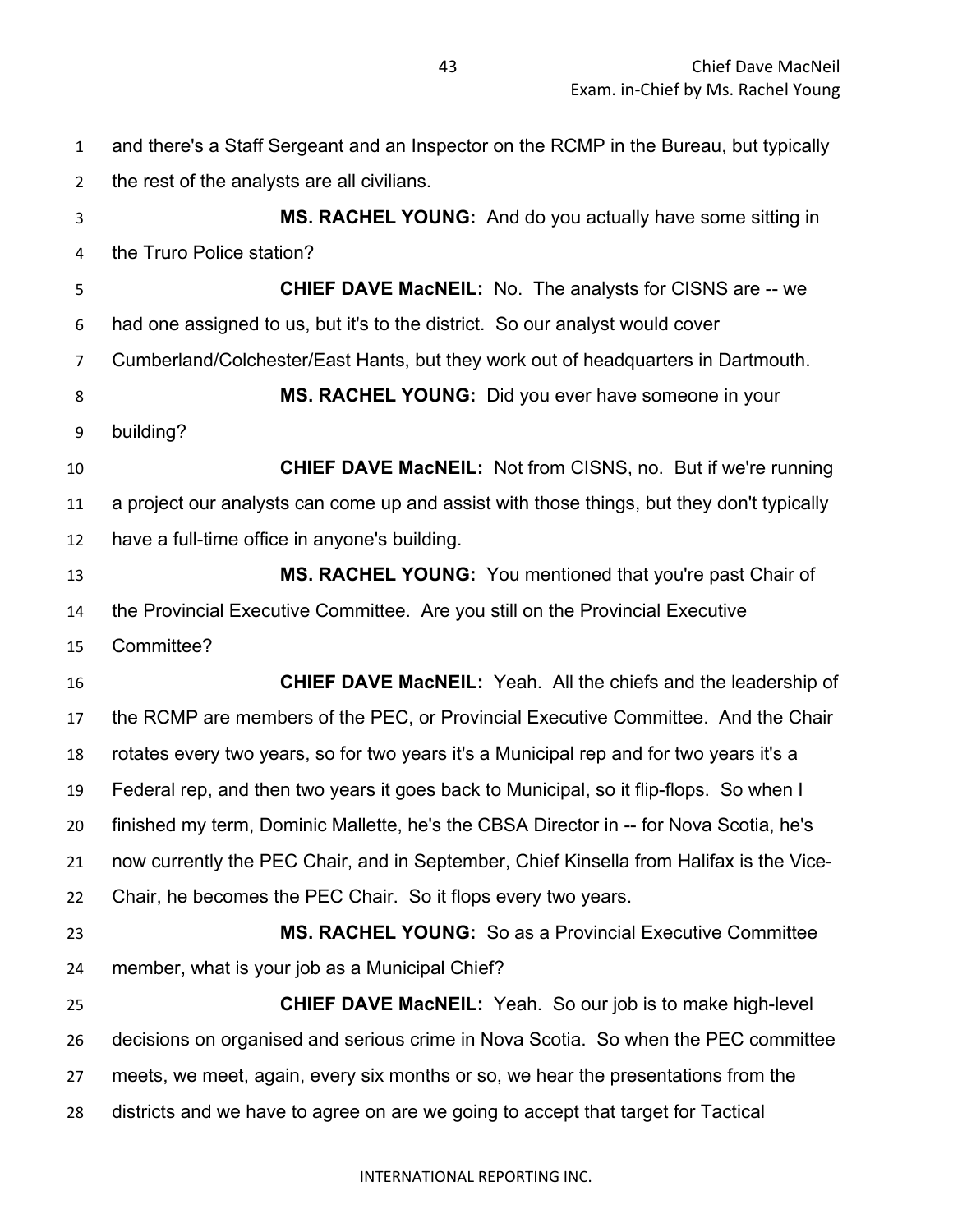Operations or do we refer them to a -- more of an Intelligence probe? So we're kind of the decision-makers at the high-level of what that six month window looks like in Nova Scotia. Then from there, it gets operationalised in each district. So then I talked about the Joint Management Team. So we basically would set the -- we would accept -- "This is the group from CIS in Truro area that they're putting forward. It's ABC Crime Group. Do you accept that as the direction?" "Yes, we do." Then the Joint Management Team in the district then has to staff that up and come up with an ops plan to address that. So we basically just kind of set the priorities and hold the people on the ground accountable to do the work if that makes sense. **MS. RACHEL YOUNG:** Yes, thanks. **CHIEF DAVE MacNEIL:** Okay. **MS. RACHEL YOUNG:** And you mentioned the road hitting role of Bureau Director? **CHIEF DAVE MacNEIL:** Yeah. **MS. RACHEL YOUNG:** Is that --- **CHIEF DAVE MacNEIL:** No, a Bureau Director isn't as much of a - - it was the Chair of PEC is the rotating --- **MS. RACHEL YOUNG:** The Chair of PEC. **CHIEF DAVE MacNEIL:** --- every two years. **MS. RACHEL YOUNG:** Okay. The Bureau Director, that would be of CISNS? **CHIEF DAVE MacNEIL:** Correct. Yeah. **MS. RACHEL YOUNG:** And did you say that was an RCMP Inspector right now? **CHIEF DAVE MacNEIL:** Currently, now it is. Prior to, it was an HRP Inspector. **MS. RACHEL YOUNG:** Do you know the name of the person in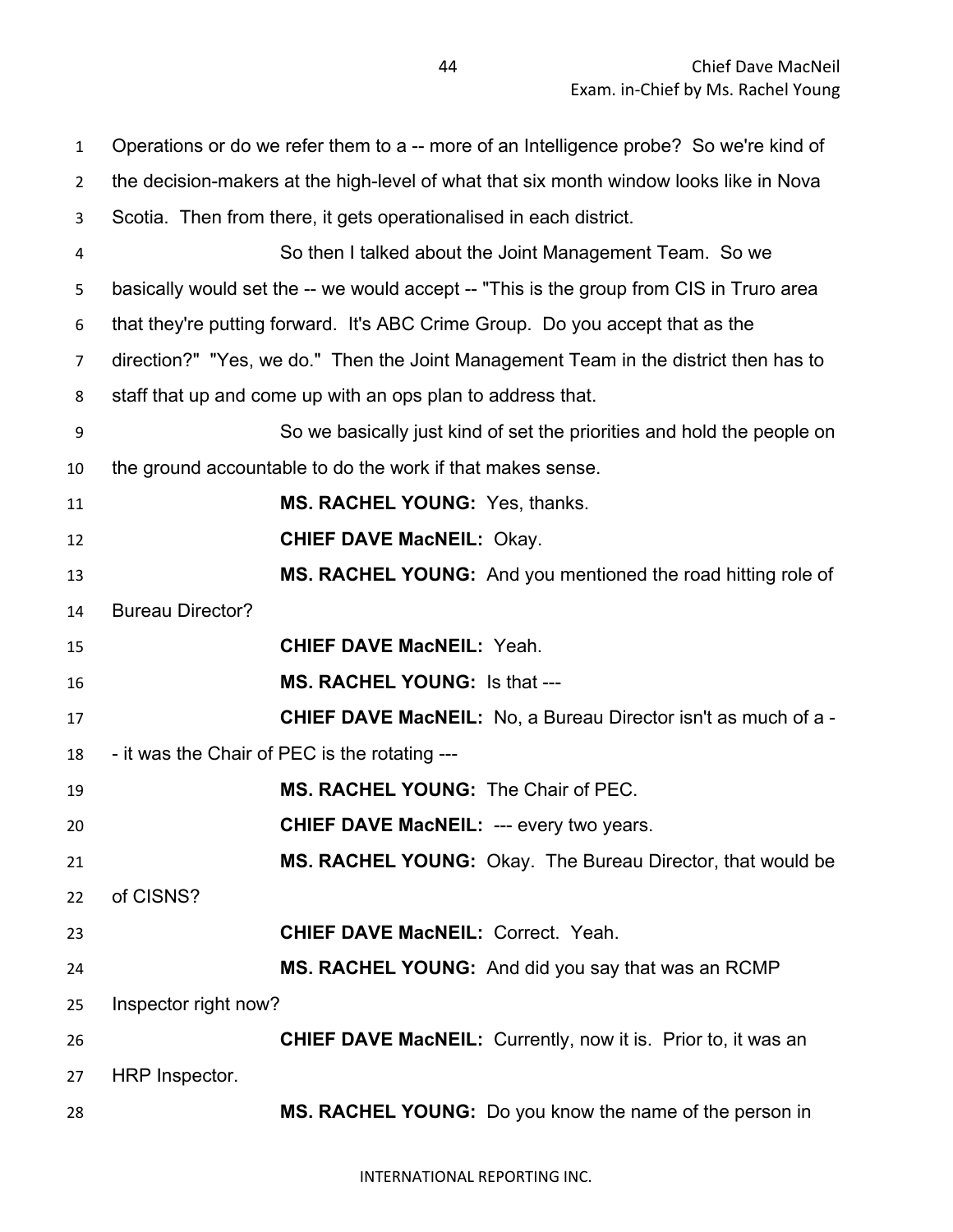that role right now? **CHIEF DAVE MacNEIL:** Yeah, yeah. Duane Cooper is the Inspector in charge. **MS. RACHEL YOUNG:** I also wanted to ask you about the Canadian Association of Chiefs of Police. **CHIEF DAVE MacNEIL:** Okay. **MS. RACHEL YOUNG:** So you're on the board of that organisation? **CHIEF DAVE MacNEIL:** Correct. I've been a member for -- since I've been a Chief; however, the last two years, I've been Nova Scotia's representative on the CACP, or the Canadian Association of Chiefs of Police, I'm on their board. So I represent Nova Scotia at the national level. **MS. RACHEL YOUNG:** So is that a representative of the Nova Scotia Chiefs of Police Association? **CHIEF DAVE MacNEIL:** Correct. Yeah. **MS. RACHEL YOUNG:** And so what is that organisation, the Canadian Association of Chiefs of Police? What does it do? **CHIEF DAVE MacNEIL:** It's typically -- one of the main roles is to ensure best practices, to lobby government for change on legislation on things public safety related. So a big portion of it is -- at the -- at the national level, a big portion of it's lobbying Ottawa for, you know, for policy change or legislative changes. So one of the big things we're -- we have been, we just -- obviously, the firearms, handgun ban was something we were consulted a little bit on, decriminalisation of drugs was another thing recently that we've been working on. So more national policy broader picture things at the national level. **MS. RACHEL YOUNG:** Does it have any operational or intelligence role? **CHIEF DAVE MacNEIL:** No. It's strictly -- it's strictly a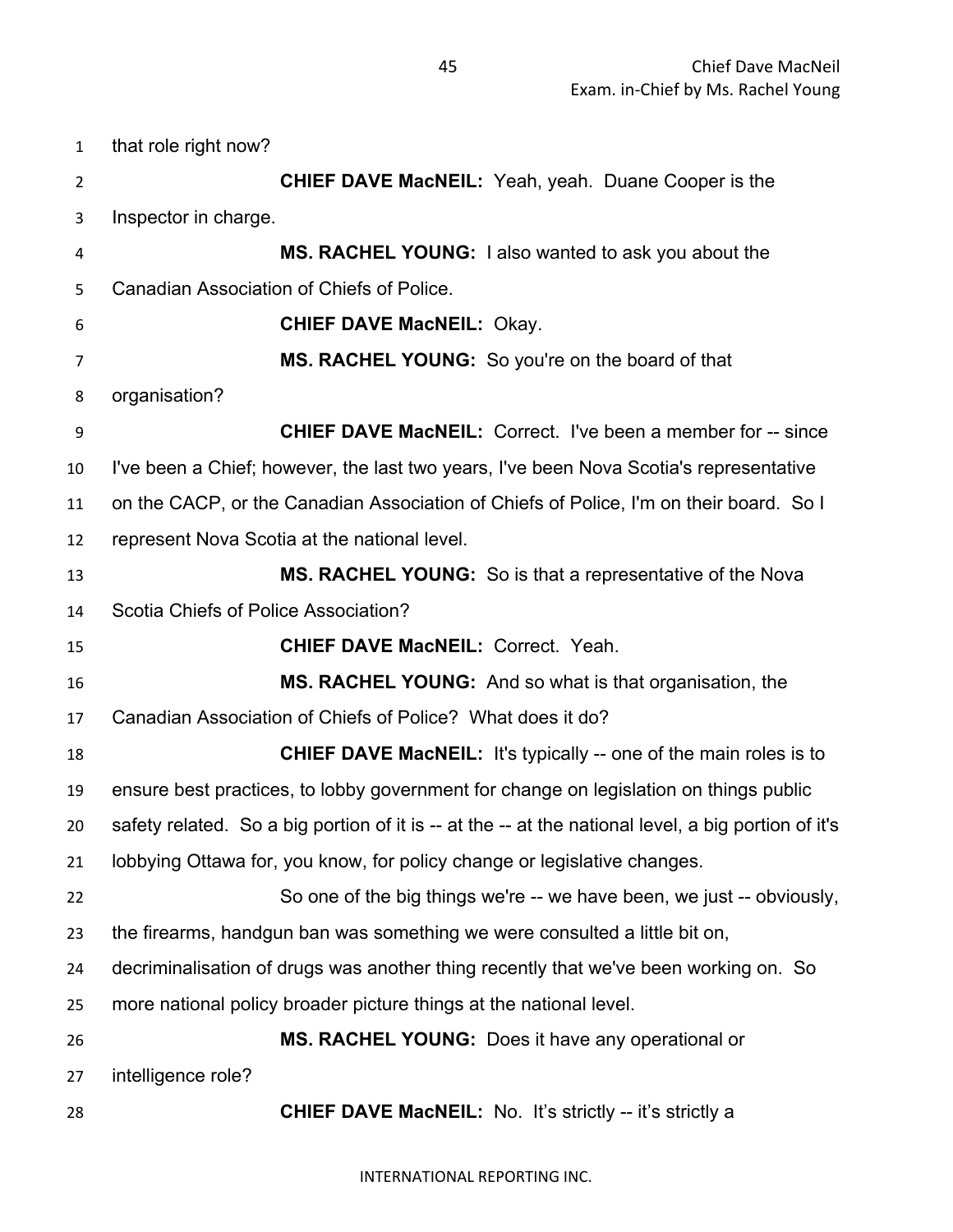professional association, more in line with lobbying government and we have some committees that we do research in and we have a CACP research foundation where we're looking at new and innovative things that we can bring across Canada for policing, so more high level, more political, more policy driven than operations. **MS. RACHEL YOUNG:** As Nova Scotia rep on that Board, what is your job? **CHIEF DAVE MacNEIL:** So it's to represent Nova Scotia, so any interests from Nova Scotia from our association to make sure that we have a voice at the national level. Also, to give a Nova Scotia perspective on topics such as this handgun ban, on decriminalization of possession for drugs, things of that nature. So we bring -- to bring a regional perspective and voice to national issues. **MS. RACHEL YOUNG:** Commissioners, I am moving into another area. Would this be a convenient time to take the morning break? **COMMISSIONER MacDONALD:** Yes. Thank you so much, Ms. Young. We'll take a 15-minute break. **MS. RACHEL YOUNG:** Thank you. **REGISTRAR DARLENE SUTHERLAND:** Thank you. The proceedings are now on break and will resume in 15 minutes. --- Upon breaking at 10:53 a.m. --- Upon resuming at 11:13 a.m. **REGISTRAR DARLENE SUTHERLAND:** Welcome back. The proceedings are again in session. **COMMISSIONER MacDONALD:** Over to you, Ms. Young. **MS. RACHEL YOUNG:** Good morning again, Commissioners. **I** just wanted to point something out which one of the Participant's Counsel kindly pointed out to me, which is a correction to the slides from this morning. The correction was made to the Foundational Document pursuant to feedback, it's just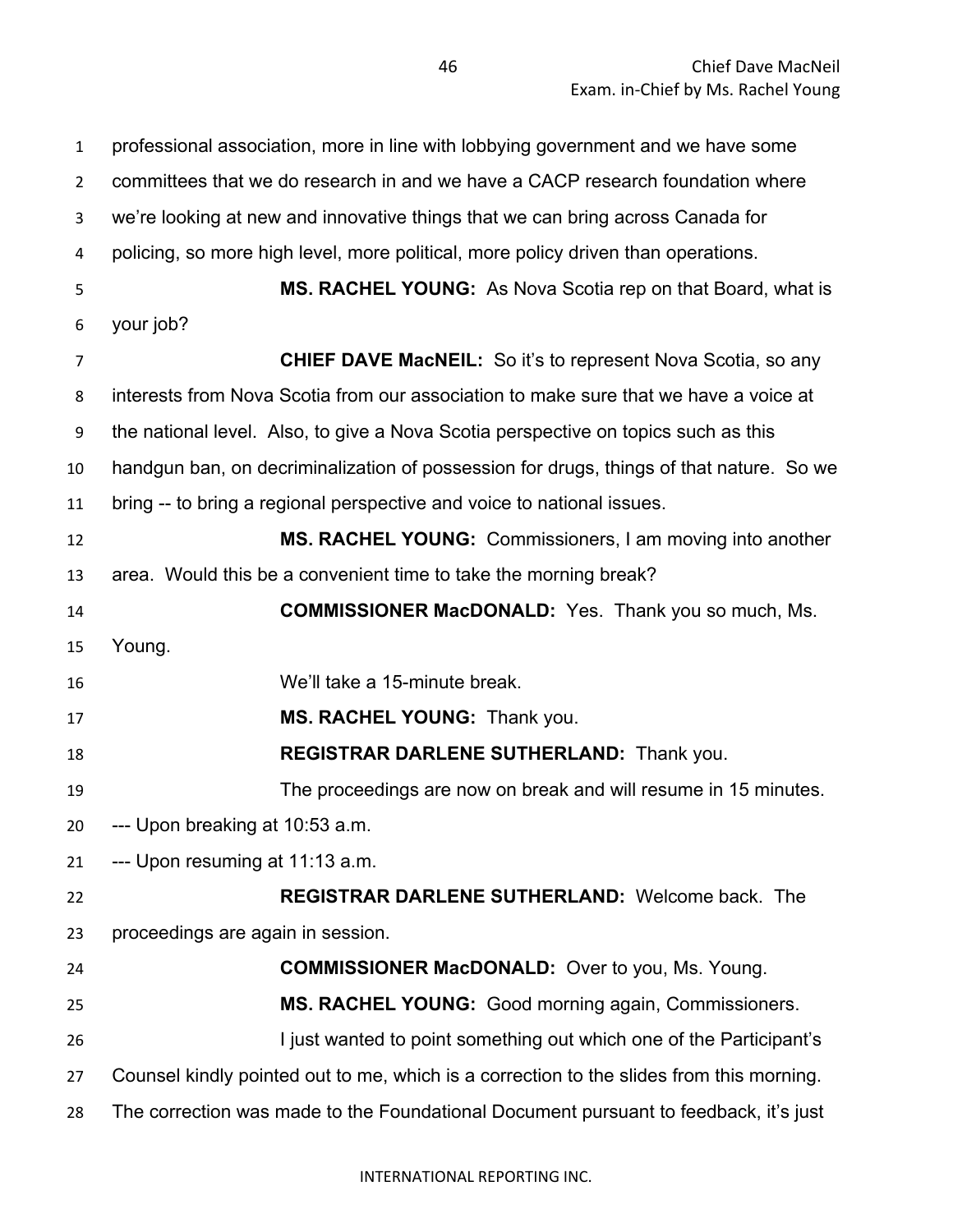on some of the maps they still show Constable Quinn at a time when she was off duty as of 6:00 a.m. So that correction will be made to the maps on the slides prior to them being posted on the website. **COMMISSIONER MacDONALD:** Thank you so much. **MS. RACHEL YOUNG:** Thank you for that. **--- CHIEF DAVE MacNEIL, Resumed --- EXAMINATION IN-CHIEF BY MS. RACHEL YOUNG, cont'd: MS. RACHEL YOUNG:** Chief MacNeil, you were telling us about the role of CISNS investigations, and the Commission's heard about a BOLO, about the perpetrator from 2011. And you were Chief of Truro Police at that time? **CHIEF DAVE MacNEIL:** I was, yeah. **MS. RACHEL YOUNG:** Can you tell us what you know about that BOLO and how it emerged more recently? **CHIEF DAVE MacNEIL:** I don't know a lot about the BOLO itself from 2011. Obviously, that was a number of years ago. But what I do know about it since is one of our officers received some information from a member of the community about this individual potentially having weapons or firearms that he was storing in his cottage in Portapique --- **MS. RACHEL YOUNG:** The individual being the perpetrator? **CHIEF DAVE MacNEIL:** Correct. And that he also resided in Dartmouth. So our officer took those -- that information seriously and he did an officer safety submission to CISNS, or the Criminal Intelligence Service of Nova Scotia, outlining the information that he received from the member of the public and then CISNS would have distributed that to all police agencies in Nova Scotia in 2011. **MS. RACHEL YOUNG:** And that was Officer Greg Densmore,

who's now retired?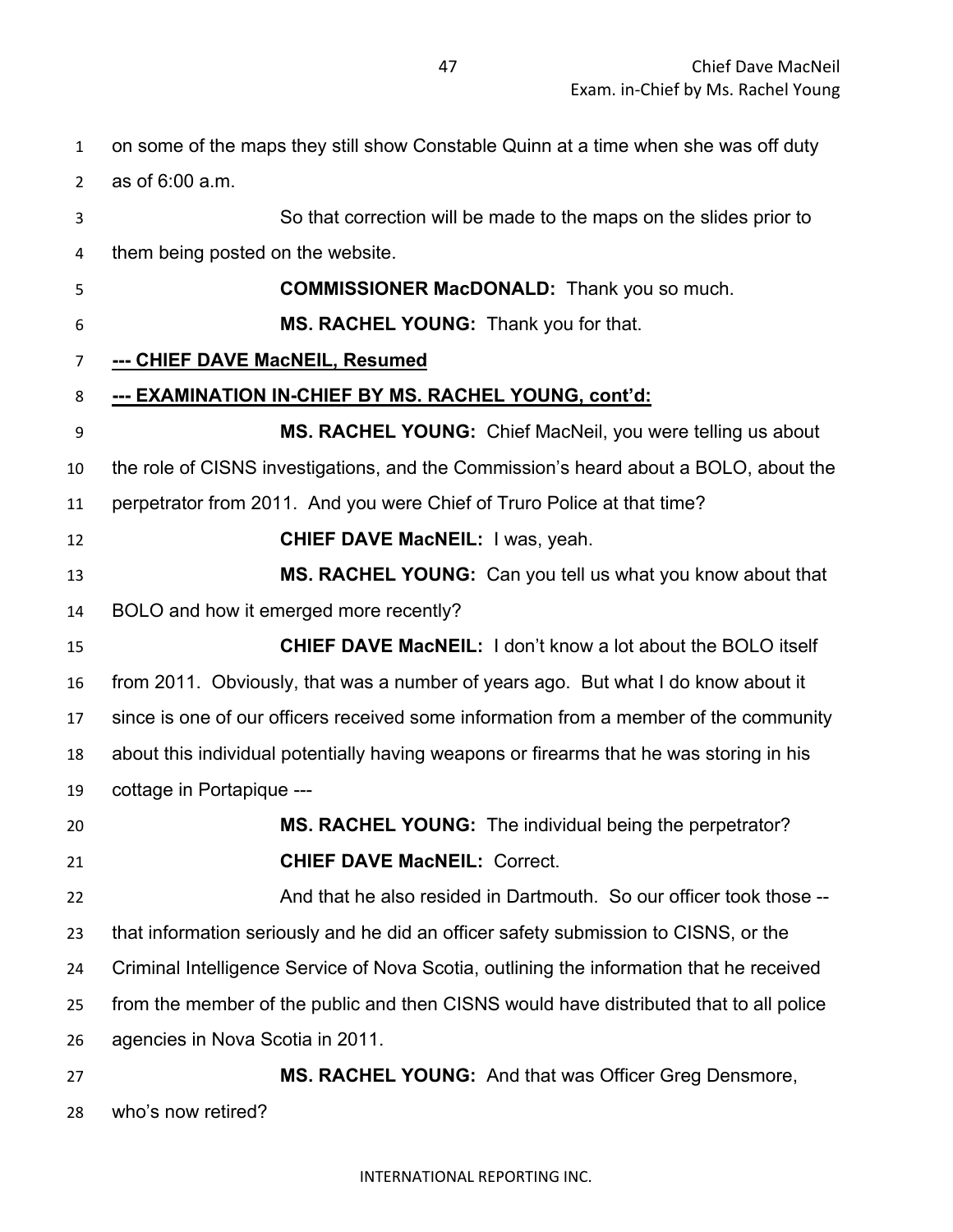| $\mathbf{1}$ | <b>CHIEF DAVE MacNEIL: Correct. He's now retired.</b>                                          |
|--------------|------------------------------------------------------------------------------------------------|
| 2            | <b>MS. RACHEL YOUNG: Densmore?</b>                                                             |
| 3            | <b>CHIEF DAVE MacNEIL: Yeah.</b>                                                               |
| 4            | MS. RACHEL YOUNG: All right. So that was in 2011.                                              |
| 5            | And then how did it surface after the events?                                                  |
| 6            | <b>CHIEF DAVE MacNEIL: It did not surface from our office. From</b>                            |
| 7            | what I gather, an officer with the Amherst Police Department recalled seeing that              |
| 8            | bulletin or having that bulletin and he then shared it -- and this -- again, this isn't first- |
| 9            | hand information. This is my understanding of how this bulletin surfaced.                      |
| 10           | He then shared it with a colleague of his in the RCMP on the day --                            |
| 11           | on Sunday and suggested that this was the gentleman or the person that we were --              |
| 12           | that they were looking for.                                                                    |
| 13           | MS. RACHEL YOUNG: Sunday being April 19th, 2020?                                               |
| 14           | <b>CHIEF DAVE MacNEIL: Yeah. Correct.</b>                                                      |
| 15           | MS. RACHEL YOUNG: Okay. And what about within the Truro                                        |
| 16           | Police Service? When was it brought to your attention?                                         |
| 17           | <b>CHIEF DAVE MacNEIL:</b> I don't know the exact date, but it was                             |
| 18           | after -- it was days after, for sure, after -- after April 19th.                               |
| 19           | Our local intelligence officer with CISNS said, you know, "Are you                             |
| 20           | aware of this bulletin from 2011?". I said, "I'm not -- don't know what you're talking         |
| 21           | about".                                                                                        |
| 22           | And he produced the bulletin and showed us the bulletin at that                                |
| 23           | time.                                                                                          |
| 24           | MS. RACHEL YOUNG: Okay. And then what happened?                                                |
| 25           | You received a request for that bulletin from -- through a FOIPOP                              |
| 26           | request?                                                                                       |
| 27           | <b>CHIEF DAVE MacNEIL:</b> So specifically not the -- not the bulletin.                        |
| 28           | However, after the 18th and 19th of April, 2020, we did receive several FOIPOP                 |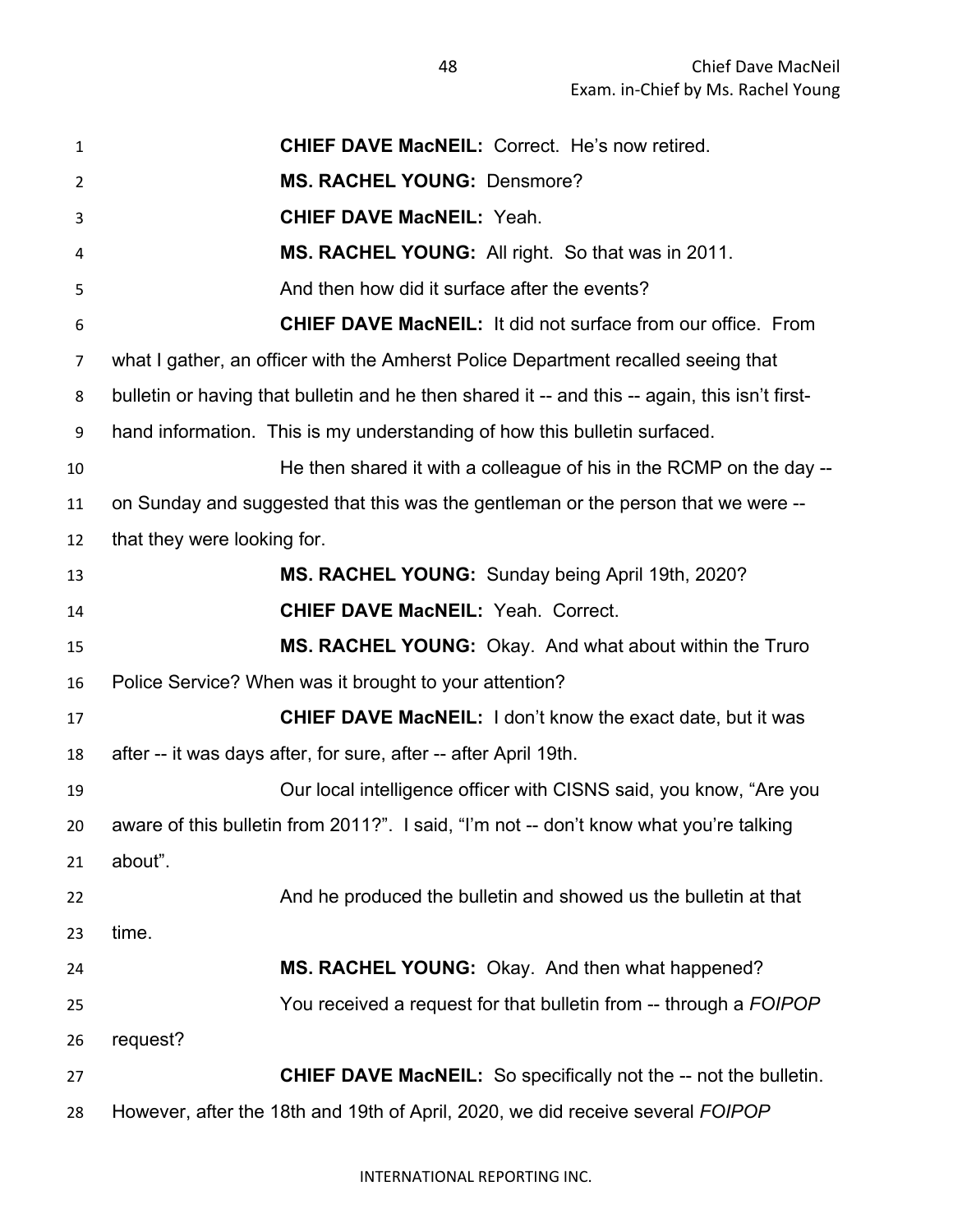requests, or *Freedom of Information Act* requests, from Global News and the CBC requesting anything to do with Truro's involvement or any information we had on this, so that became part of the *FOIPOP* package that legal advised we were duty bound to disclose immediately. **MS. RACHEL YOUNG:** And did you have any conversations with the RCMP about that? **CHIEF DAVE MacNEIL:** We did, yeah. I did have a phone conversation with two high-ranking members of the RCMP, yes. **MS. RACHEL YOUNG:** And who was that? **CHIEF DAVE MacNEIL:** At the time it was Chris Leather and Janis Gray. **MS. RACHEL YOUNG:** And what was the gist of that conversation? **CHIEF DAVE MacNEIL:** I found the conversation -- initially I thought it was a little bit of a strange request the way it came, so I received a call from an administrative assistant with the RCMP asking if I'd participate in a phone conference call at 1 o'clock in the afternoon on whatever date it was. I don't recall the date offhand. I checked my calendar and I was free to do that, and I asked what the topic was. And she put me on hold, came back and it just seemed kind of strange. She kind of whispered "This is for your ears only", and went on to tell me it was about the bulletin. So asked me if I had knowledge of the bulletin. I said I did, and she said, "Have you seen the bulletin?" I said, "I have." And then she said, "Well, that's what they want to talk about." So that was the basis of the conversation. **MS. RACHEL YOUNG:** And so what happened in the conversation? **CHIEF DAVE MacNEIL:** My Deputy Chief sat in with me on the conversation, and you know, explained that they wanted to come, have -- bring a Major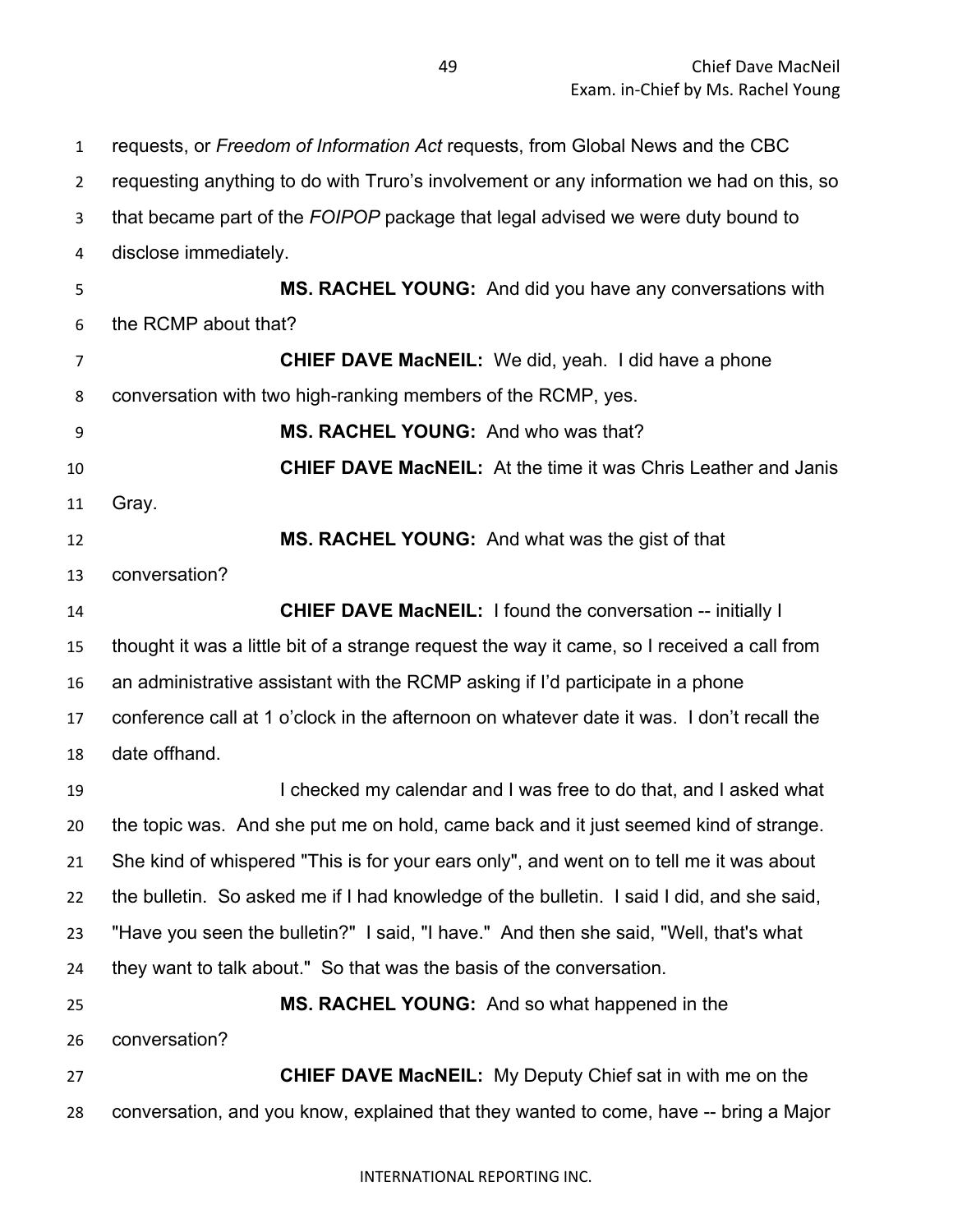odd because source information obviously is classified and we have to protect that information. So we declined that request and said the officer that authored the bulletin was on his days off for a couple of days. When he came back to work, we would talk to him about it, see if he could check his notebook and see what else he had from 2011, and we left it at that. **MS. RACHEL YOUNG:** And did you do that later, or did he do that? **CHIEF DAVE MacNEIL:** We did -- we did follow up with Corporal - - retired Corporal Densmore at the time, yes, and he didn't have any further information other than what was already submitted on the bulletin. **MS. RACHEL YOUNG:** I'd like to turn next to your, as Chief and the Truro Police Service in general's, relationship with the Municipality and the County. **CHIEF DAVE MacNEIL:** Okay. **MS. RACHEL YOUNG:** Just so that we understand how those entities interact. As a Municipal Police Service, can you please describe how your accountability to the Municipality works? **CHIEF DAVE MacNEIL:** Sure. So in Nova Scotia, there's a -- what's called the *Nova Scotia Police Act*. It's a -- it's provincial legislation, and it gives power for a whole bunch of things police related, one being jurisdiction, and sets up boards and how we report and how we interact and all those things in Nova Scotia. It sets kind of framework for municipal policing. So as part of that, each municipality that has its own police service has a police board or board of governance, and the board is made of up of citizens of the community, and it's also made up of municipal politicians. So in Truro, we have a seven person board; we have three council members on the board, and we have four community members. So they get their authority under the *Police Act*.

Crime triangle team to Truro to go through our holdings, which we thought was kind of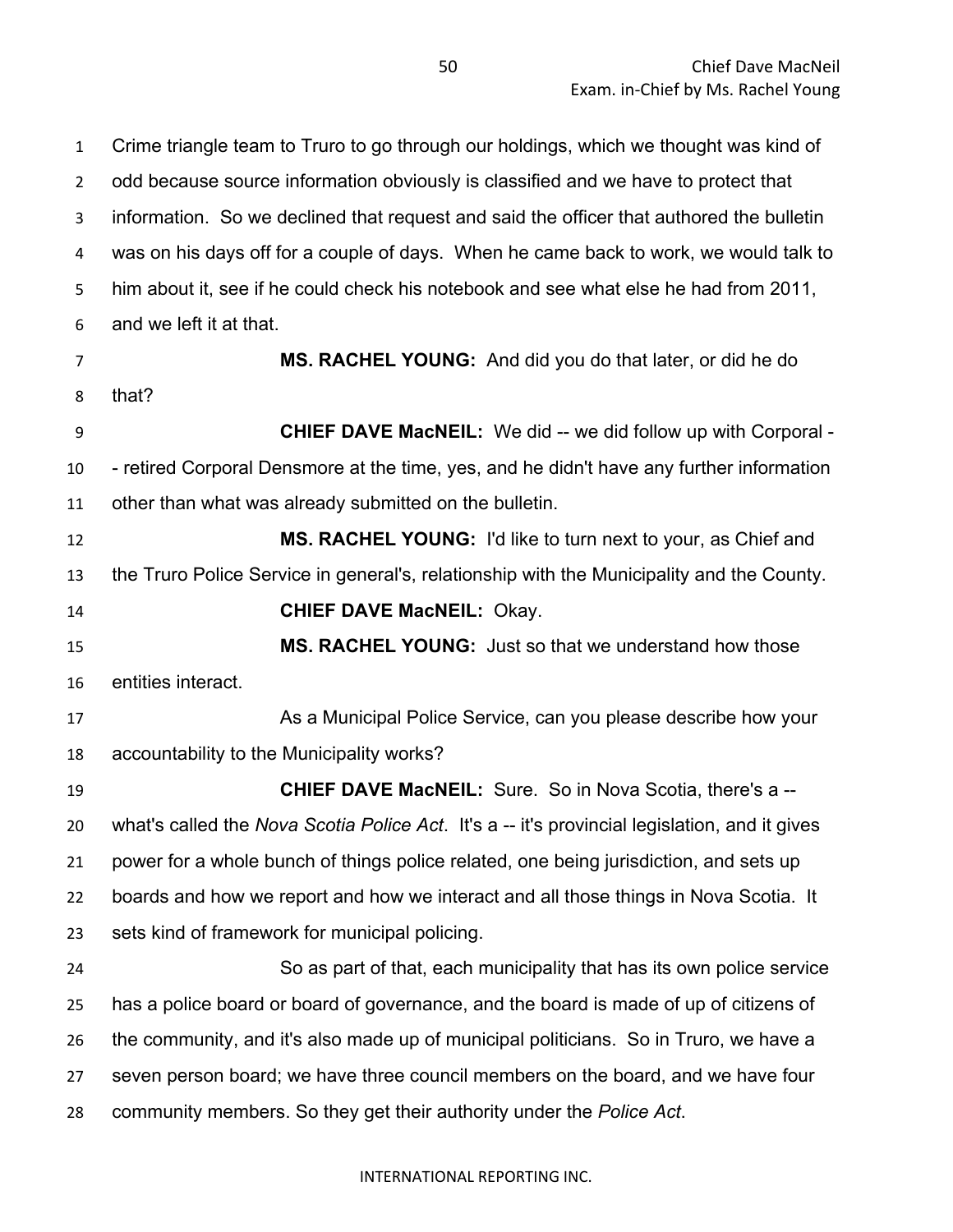So I don't -- I do not report to a mayor and council, I report to a 2 police board. So it keeps policing non -- is -- it takes politics out of policing, basically. So the mayor can't call me and say, "Chief, I need you to do A, B, and C." That's not how it works. I report to the board. So the board approves my budget, recommends the budget to Council for approval, provides strategic governance and strategic oversight to municipal police, provides accountability and governance to the board. So they ensure that police chiefs have appropriate police and training in place. They have nothing to do with operations day-to-day or directing investigations, but they have strategic oversight and governance. **MS. RACHEL YOUNG:** And who administers the budget on the municipal side? Would that be the chief administrative officer of...? **CHIEF DAVE MacNEIL:** For the Police Service? That's me. **MS. RACHEL YOUNG:** For the Municipality. **CHIEF DAVE MacNEIL:** Yeah, so --- **MS. RACHEL YOUNG:** Who is your liaison on the other side? **CHIEF DAVE MacNEIL:** Yeah. So the Municipality has many departments, obviously, one being Finance, so there's a Director of Finance. So in consultation with all the directors, Parks and Rec, Public Works, Fire, Police, Transportation, Engineering, like any municipal government or city government, they all have a budget out of a greater budget. So my budget's a slice of that municipal budget, and it's my responsibility. But I do liaise with the chief administrative officer for Truro -- he -- for administrative support. So we get our HR support from the Town, we get our IT support from the Town, we would get our financial support if we required it from the Finance Department. Does that make sense? Is that the answer? **MS. RACHEL YOUNG:** Yes. **CHIEF DAVE MacNEIL:** Okay. **MS. RACHEL YOUNG:** And so can you help us understand, then,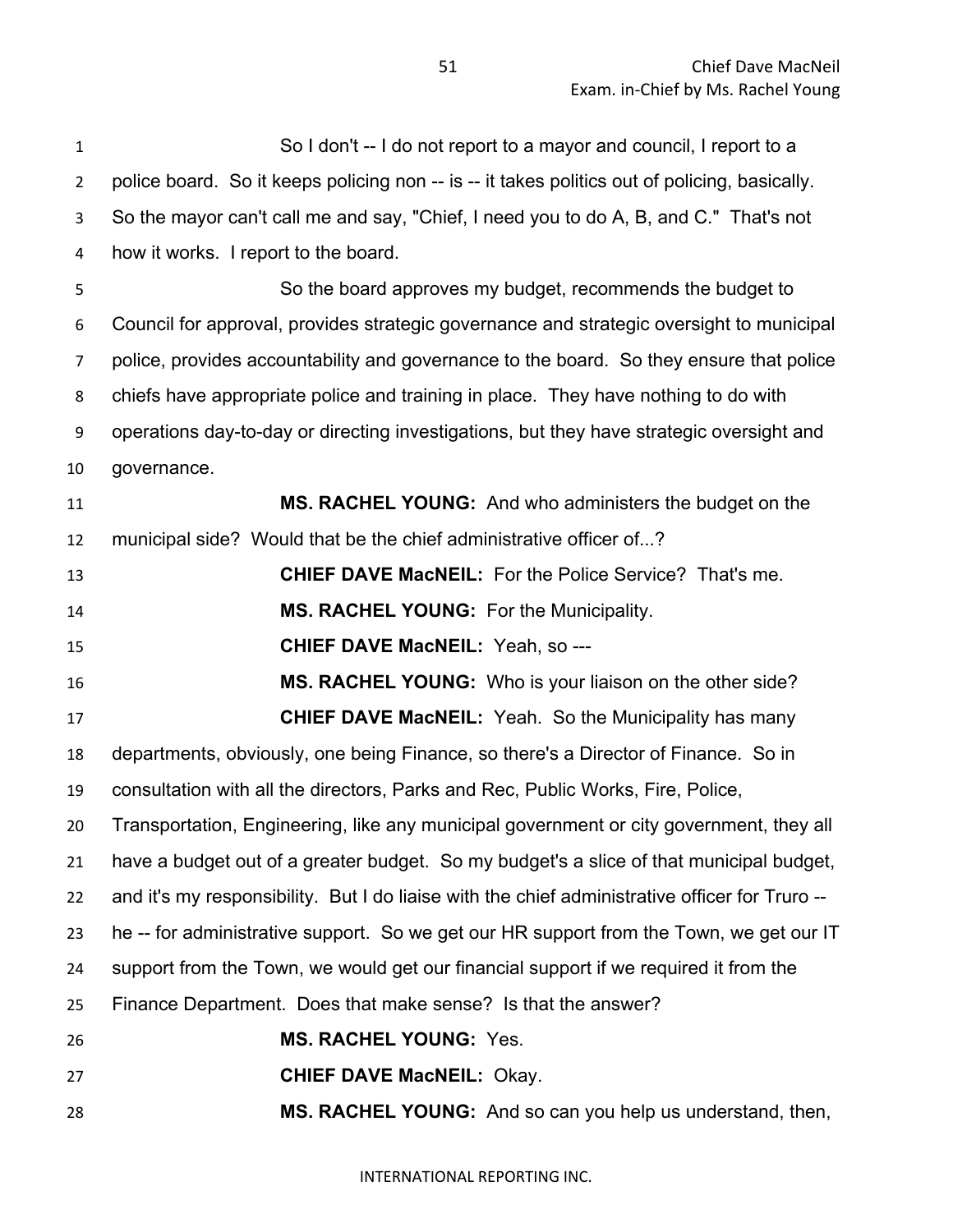the difference between the municipal and the county level entities? So Truro is in

Colchester County, and --- **CHIEF DAVE MacNEIL:** Yeah. **MS. RACHEL YOUNG:** --- what is the -- there's a Police Advisory Board at the county level? Is that -- that's Colchester/Stewiacke; is that right? **CHIEF DAVE MacNEIL:** Yeah. So the Municipality -- the County of Colchester has several municipalities. So there's Millbrook First Nation, there's the Town of Truro, there's the Town of Stewiacke, and then there's the -- Colchester Regional Municipality, which is the county area. So again, I don't have firsthand experience with a police advisory board, but my experience through Nova Scotia Chiefs, I know that municipal police services have police governance boards or police commissions, and RCMP police communities can choose to have police advisory boards. So there's -- they're not quite the same. They don't have a -- they don't have as much -- I'm not -- oversight, I guess, with the RCMP. So they're more or less, from what I understand, they're more or less a advisory body, so citizens and councillors would have a voice with the RCMP detachment, but they don't set strategic governance, they don't set, you know, financial, and they don't ensure policy and things of that nature.

 **MS. RACHEL YOUNG:** And Commissioners, we have the minutes of the Municipality, so it would be the Colchester Council, or it's Colchester Police Advisory Board. I've got two different sets of minutes. I just want to make sure I have the right ones. So we've got the Municipality of Colchester Council minutes on the topic of policing from 2001 to 2021. If that could be made an exhibit. It's COMM0043329. **REGISTRAR DARLENE SUTHERLAND:** It's 1980. **--- EXHIBIT NO. 1980:** (COMM0043329) - Municipality of Colchester Council

minutes on the topic of policing from 2001 to 2021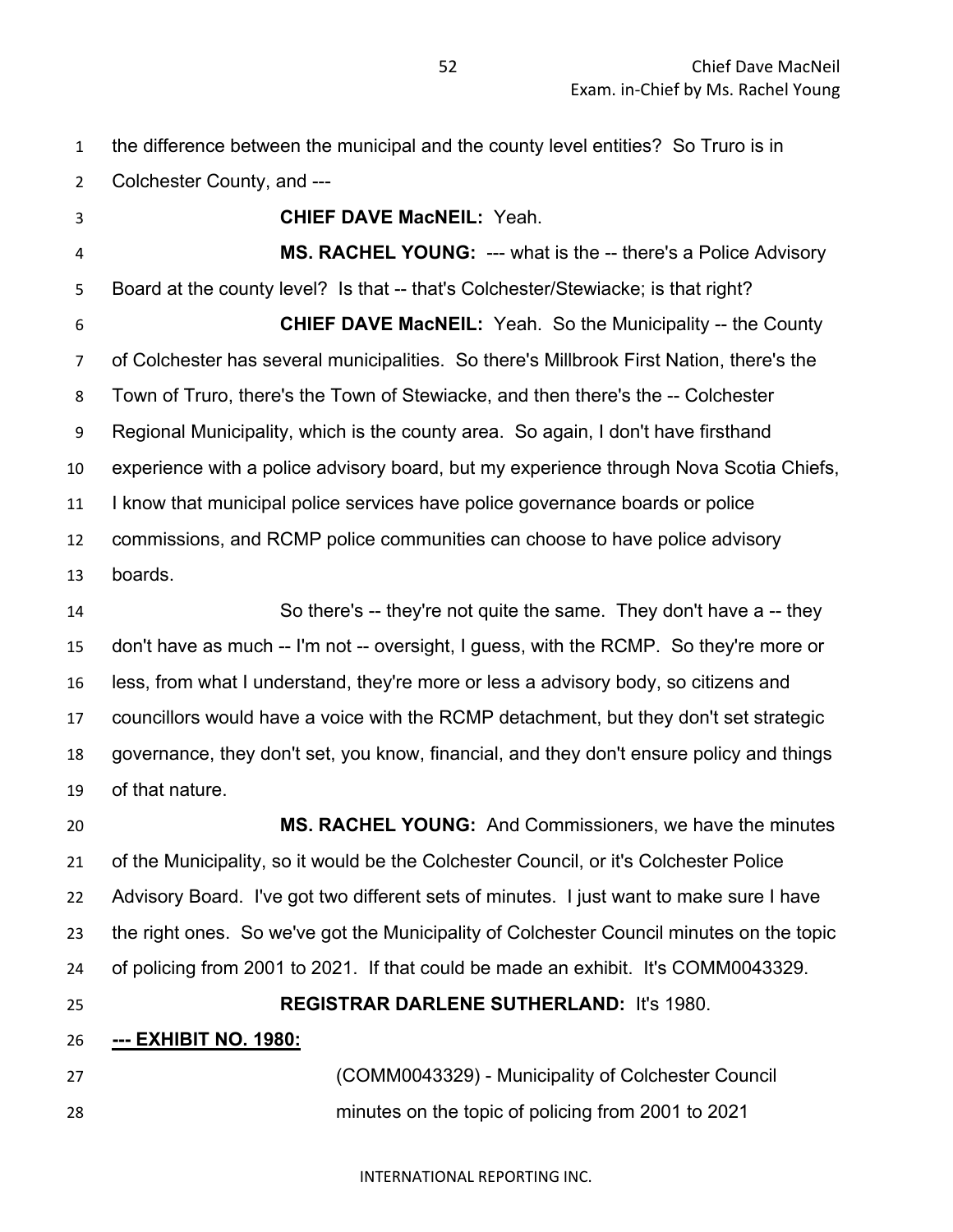**MS. RACHEL YOUNG:** And then, we have the minutes of the Colchester/Stewiacke Police Advisory Board between 2015 and 2021, and that's COMM0043331. **REGISTRAR DARLENE SUTHERLAND:** One-nine-eight-one (1981). **--- EXHIBIT NO. 1981:** (COMM0043331) Minutes of the Colchester/Stewiacke Police Advisory Board between 2015 and 2021 **MS. RACHEL YOUNG:** Chief MacNeil, I understand there have been some policing reviews over the last few years in Colchester County. Can you explain to us, starting in about 2019, what happened and what's been discussed on that front? **CHIEF DAVE MacNEIL:** I can, yeah. So again, it didn't really have a lot to do with the police service per se. Policing is a municipal responsibility under the *Police Act of Nova Scotia*, so that means municipalities can choose what their police service would look like. They can either have their own, they can have a regional police service with another municipality or they can contract with the RCMP for a local policing. So I don't know the backstory because I wasn't involved, obviously, but at some point in time, the County of Colchester or Council decided that they wanted to ask the Truro Council if there was an interest in looking at a regional policing model. So the two municipalities are very close together. Obviously, we now share lots of things, wastewater treatment, and you know, the rec centre. There's all kinds of things that they partner with and have joint ownership or user -- using, so policing was another one of these things they looked at. So in 2019 -- so yes, Council reached out to our Council, a formal request came. The two CAOs were tasked with working out logistics, so what that would look like. So our police board agreed that that would be something we'd be

interested in looking at going forward. So I was tasked with my Command Team in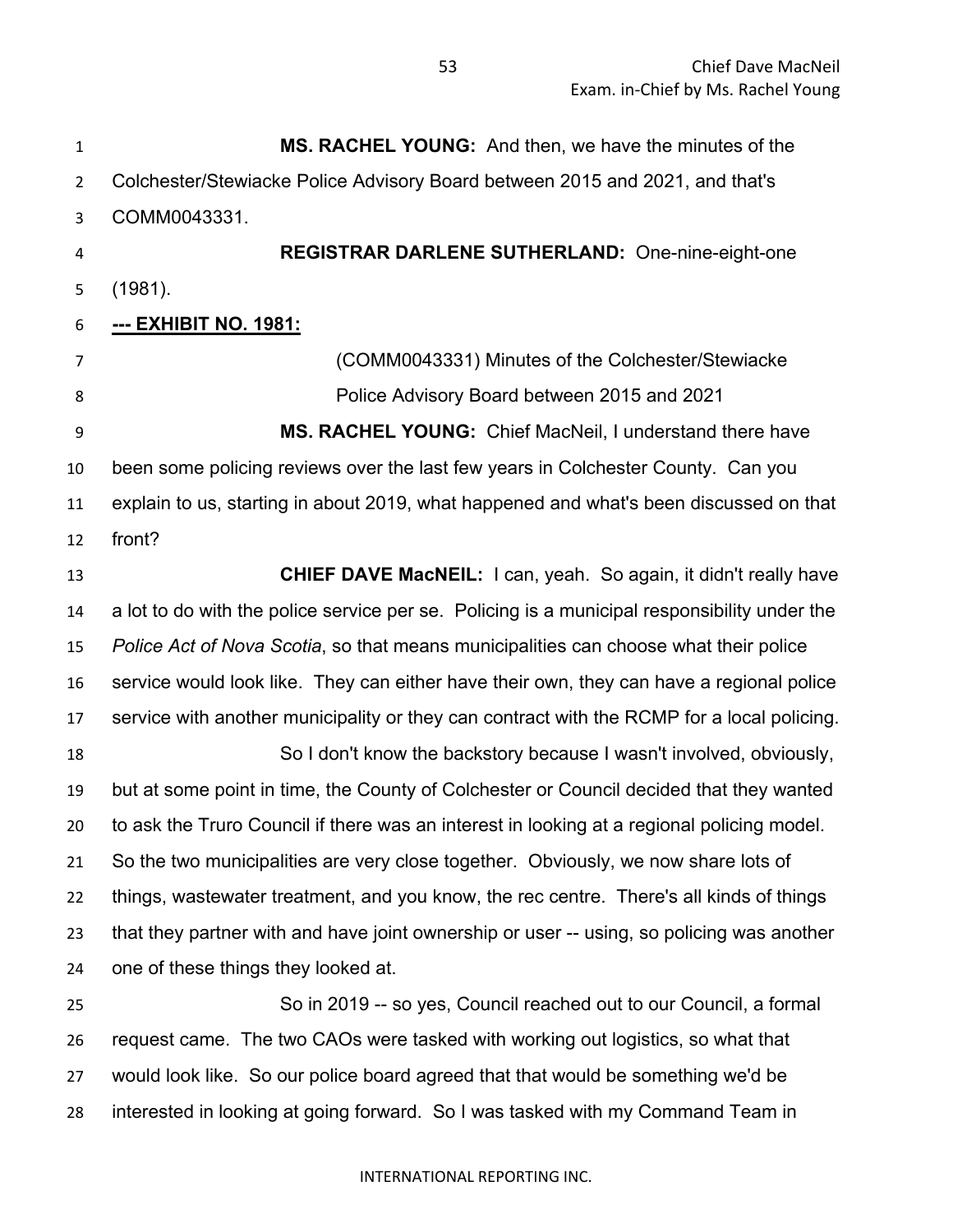| $\mathbf{1}$   | coming up with a -- an overview of what -- that's a very high-level overview of that the |
|----------------|------------------------------------------------------------------------------------------|
| $\overline{2}$ | operational concept of a regional police force -- municipal regional police force could  |
| 3              | look like between the County and the Town.                                               |
| 4              | So we set about that work. And again, the ask wasn't for specifics,                      |
| 5              | it was very high-level, just an operational concept of what it could look like. We       |
| 6              | presented that to County Council at their request in June of 2019. At the time, it       |
| $\overline{7}$ | seemed very well received, and that was pretty much the end of that.                     |
| 8              | We did hear -- have some follow up questions submitted to us in                          |
| 9              | the fall of 2019, which we answered, and from there, we gathered that the County was     |
| 10             | going to have a policing presentation from the Department of Justice on behalf of the    |
| 11             | RCMP, and we kind of waited for that to happen.                                          |
| 12             | MS. RACHEL YOUNG: And so the Commission doesn't have your                                |
| 13             | presentation to the County Council from 2019. So will you be able to produce that and    |
| 14             | we can ---                                                                               |
| 15             | <b>CHIEF DAVE MacNEIL: Yeah.</b>                                                         |
| 16             | MS. RACHEL YOUNG: --- disclose it? All right.                                            |
| 17             | <b>CHIEF DAVE MacNEIL: Absolutely. We still have that.</b>                               |
| 18             | <b>MS. RACHEL YOUNG:</b> We'll do that and file it later on.                             |
| 19             | <b>CHIEF DAVE MacNEIL: M'hm.</b>                                                         |
| 20             | <b>MS. RACHEL YOUNG:</b> But we do have the presentations of the                         |
| 21             | Province and the RCMP from 2020.                                                         |
| 22             | And so Commissioners, I would ask to file those. So we have                              |
| 23             | COMM0043327, which is a PowerPoint presentation to the Municipality of                   |
| 24             | Colchester/Stewiacke, dated September 29th, 2020, by the Department of Justice Nova      |
| 25             | Scotia regarding RCMP financial overview.                                                |
| 26             | <b>REGISTRAR DARLENE SUTHERLAND: One-nine-eight-two</b>                                  |
| 27             | (1982).                                                                                  |
| 28             | --- EXHIBIT NO. 1982:                                                                    |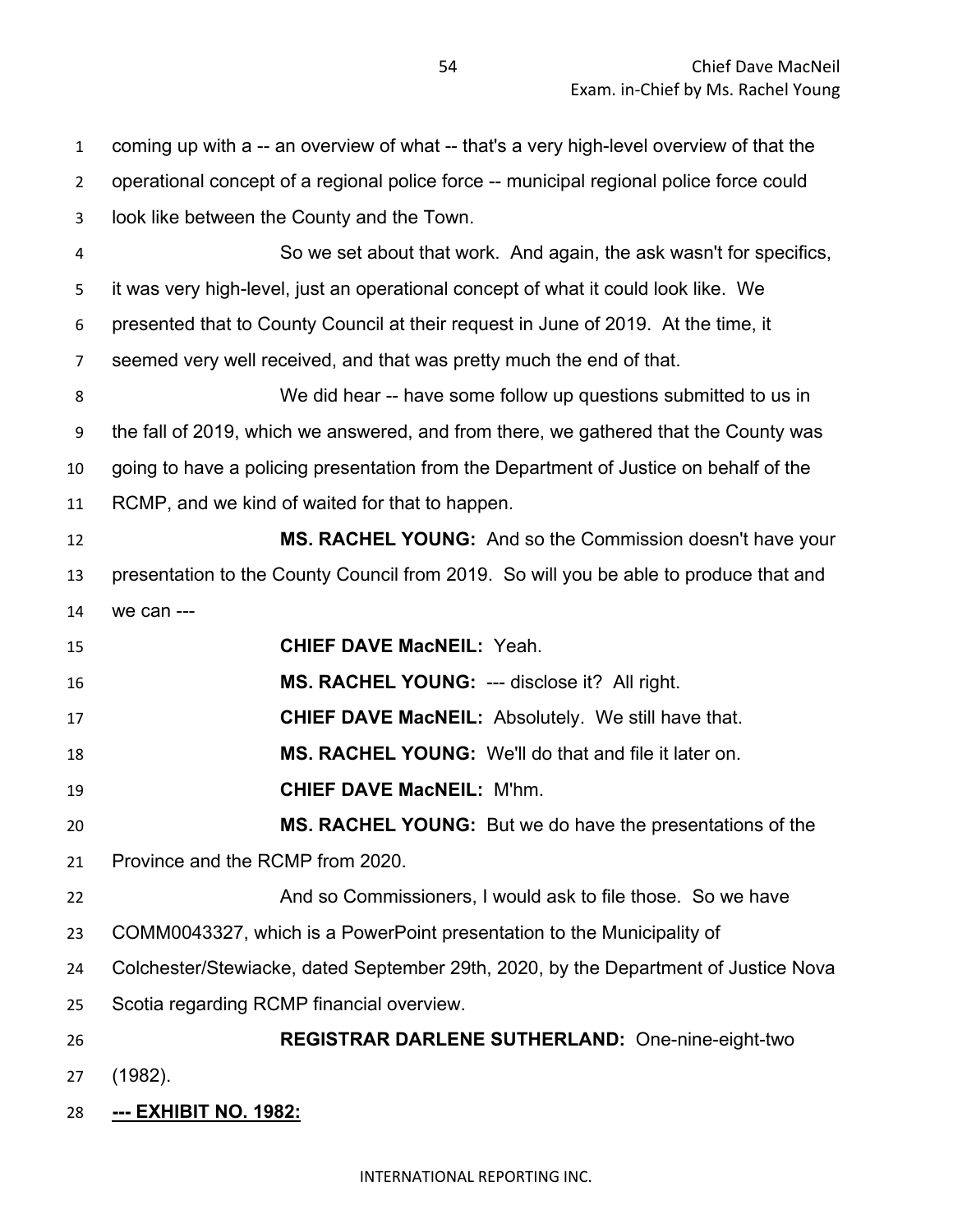Chief Dave MacNeil Exam. in-Chief by Ms. Rachel Young

| 1  | (COMM0043327) PowerPoint presentation to the                                         |
|----|--------------------------------------------------------------------------------------|
| 2  | Municipality of Colchester/Stewiacke by the Department of                            |
| 3  | Justice Nova Scotia regarding RCMP financial overview,                               |
| 4  | dated September 29th, 2020                                                           |
| 5  | MS. RACHEL YOUNG: And then we have COMM0043328,                                      |
| 6  | PowerPoint presentation to the Municipality of Colchester/Stewiacke, dated           |
| 7  | September 22nd, 2020, by the RCMP re review of policing.                             |
| 8  | <b>REGISTRAR DARLENE SUTHERLAND: Exhibit 1983.</b>                                   |
| 9  | <u>--- ЕХНІВІТ NO. 1983:</u>                                                         |
| 10 | (COMM0043328) - PowerPoint presentation to the                                       |
| 11 | Municipality of Colchester/Stewiacke by the RCMP re review                           |
| 12 | of policing, dated September 22nd, 2020                                              |
| 13 | MS. RACHEL YOUNG: And then, I understand that the County                             |
| 14 | Council retained Bill Moore as a consultant in 2021?                                 |
| 15 | <b>CHIEF DAVE MacNEIL: Yeah.</b>                                                     |
| 16 | MS. RACHEL YOUNG: Or at least he reported back in 2021?                              |
| 17 | <b>CHIEF DAVE MacNEIL: Yeah.</b>                                                     |
| 18 | MS. RACHEL YOUNG: And so Commissioners, I have three --                              |
| 19 | four exhibits on that topic to submit to you. We have Bill Moore's résumé; he's the  |
| 20 | former Deputy Chief of Police of Halifax Regional Police, and now a consultant. It's |
| 21 | COMM0053494.                                                                         |
| 22 | <b>REGISTRAR DARLENE SUTHERLAND: That's 1984.</b>                                    |
| 23 | <u>--- EXHIBIT NO. 1984:</u>                                                         |
| 24 | (COMM0053494) Résumé of Bill Moore                                                   |
| 25 | MS. RACHEL YOUNG: And then there were two Commission                                 |
| 26 | interviews of Mr. Moore; COMM0053487, and we'll start with that one.                 |
| 27 | <b>REGISTRAR DARLENE SUTHERLAND:</b> One nine eight five                             |
| 28 | (1985).                                                                              |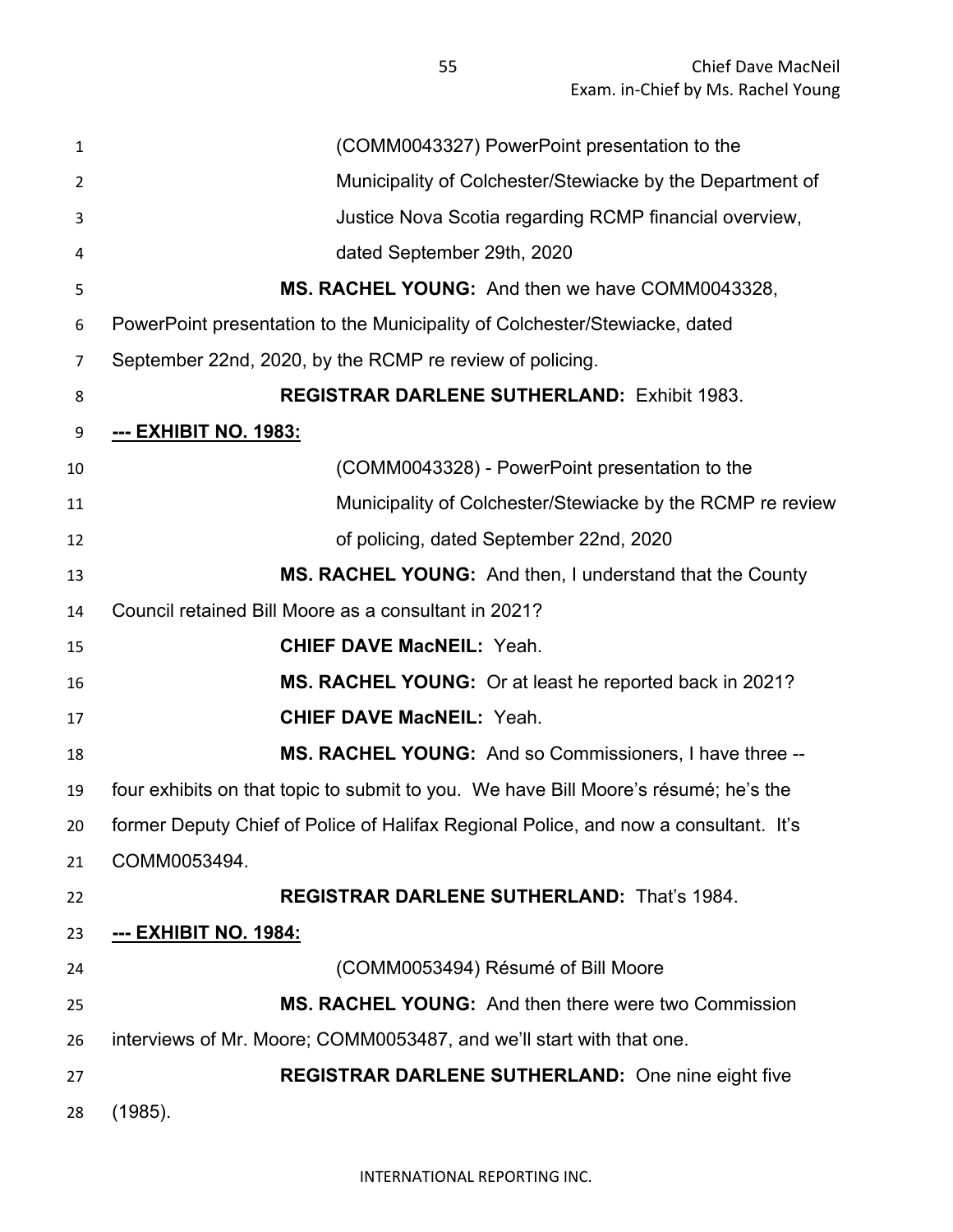| $\mathbf{1}$ | <u>--- EXHIBIT NO. 1985:</u>                                                            |
|--------------|-----------------------------------------------------------------------------------------|
| 2            | (COMM0053487) Commission interview of Bill Moore                                        |
| 3            | MS. RACHEL YOUNG: And COMM0053511, also a Commission                                    |
| 4            | interview of Bill Moore.                                                                |
| 5            | <b>REGISTRAR DARLENE SUTHERLAND:</b> One nine eight six                                 |
| 6            | (1986).                                                                                 |
| 7            | --- EXHIBIT NO. 1986:                                                                   |
| 8            | (COMM0053511) Commission interview of Bill Moore                                        |
| 9            | MS. RACHEL YOUNG: And then we have COMM0053492, Police                                  |
| 10           | Service Survey Results prepared by Bill Moore for the Municipality of Colchester, dated |
| 11           | November 14 <sup>th</sup> , 2021.                                                       |
| 12           | REGISTRAR DARLENE SUTHERLAND: One nine eight seven                                      |
| 13           | (1987).                                                                                 |
| 14           | <u>--- ЕХНІВІТ NO. 1987:</u>                                                            |
| 15           | (COMM0053492) Police Service Survey Results prepared by                                 |
| 16           | Bill Moore for the Municipality of Colchester, dated                                    |
| 17           | November 14th, 2021.                                                                    |
| 18           | MS. RACHEL YOUNG: And we have COMM0053491,                                              |
| 19           | Presentation to the Municipality of Colchester by Bill Moore re: Police Review, dated   |
| 20           | November 25th, 2021.                                                                    |
| 21           | <b>REGISTRAR DARLENE SUTHERLAND:</b> One nine eight eight                               |
| 22           | (1988).                                                                                 |
| 23           | <u>--- ЕХНІВІТ NO. 1988:</u>                                                            |
| 24           | (COMM0053491) Presentation to the Municipality of                                       |
| 25           | Colchester by Bill Moore re: Police Review, dated                                       |
| 26           | November 25 <sup>th</sup> , 2021.                                                       |
| 27           | MS. RACHEL YOUNG: And were you there for those                                          |
| 28           | presentations, Chief MacNeil?                                                           |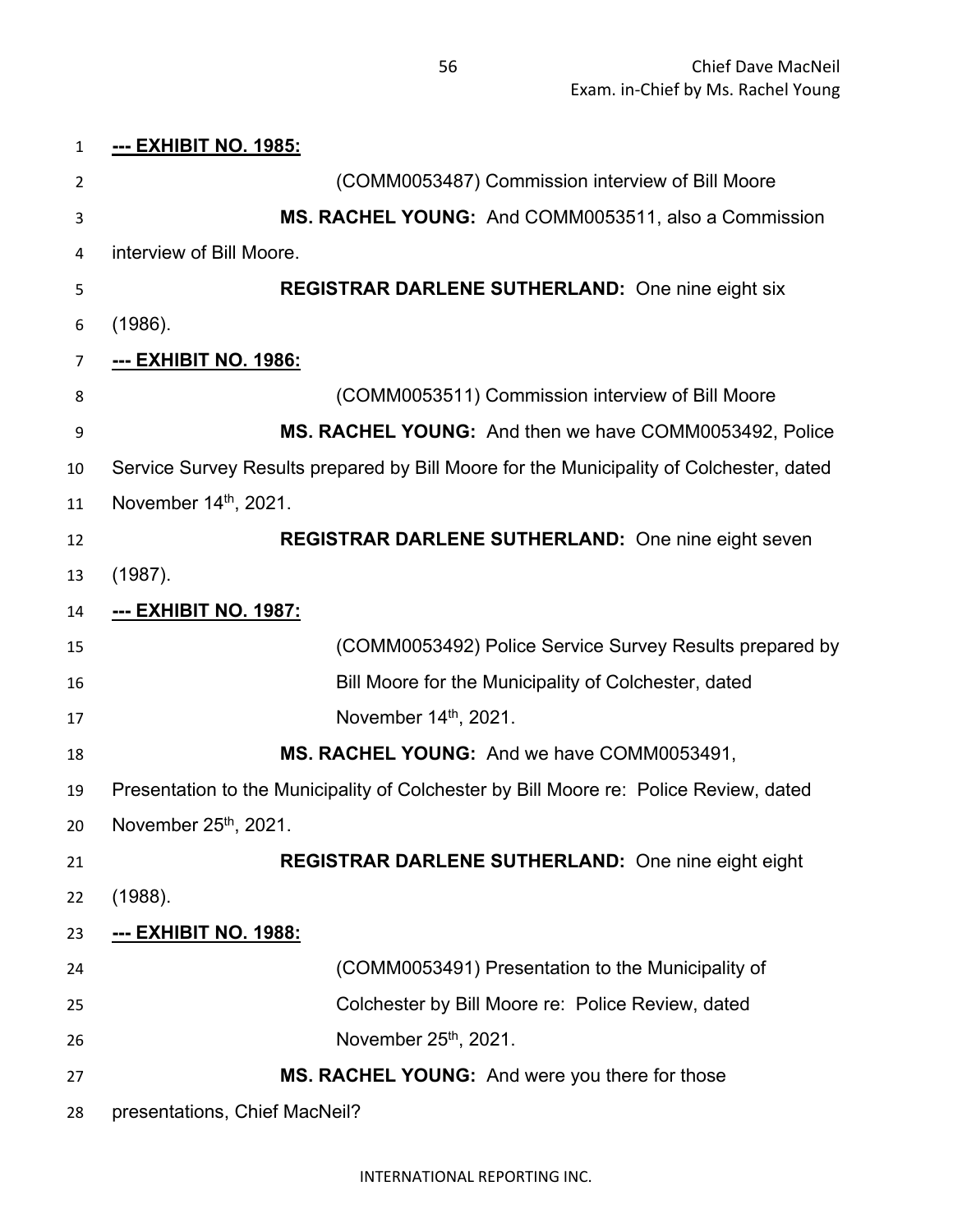| 1              | <b>CHIEF DAVE MacNEIL:</b> With the County? We did an initial                              |
|----------------|--------------------------------------------------------------------------------------------|
| $\overline{2}$ | presentation in June of 2019, and the rest we were not. October 2021, I think it was       |
| 3              | October, we were invited to participate virtually when Mr. Moore went over his --          |
| 4              | whatever his findings were to the County Council. So they invited our CAO, myself, and     |
| 5              | I believe our Board chair to participate virtually in a Council meeting when Bill -- Mr.   |
| 6              | Moore presented his evidence or documents, however you want to put it, his findings.       |
| 7              | MS. RACHEL YOUNG: Are you aware of any final report by him or                              |
| 8              | any resolution of the County, in terms of a decision on regional policing?                 |
| 9              | <b>CHIEF DAVE MacNEIL: No, I'm not.</b>                                                    |
| 10             | <b>MS. RACHEL YOUNG:</b> So that would be -- what he was                                   |
| 11             | presenting about was the idea of could there a regional police force like there is in Cape |
| 12             | Breton?                                                                                    |
| 13             | <b>CHIEF DAVE MacNEIL: Correct.</b>                                                        |
| 14             | MS. RACHEL YOUNG: And so there hasn't been any change for                                  |
| 15             | now, I take it?                                                                            |
| 16             | <b>CHIEF DAVE MacNEIL: Correct.</b>                                                        |
| 17             | MS. RACHEL YOUNG: Do you know if regional policing is still                                |
| 18             | under consideration in Colchester County?                                                  |
| 19             | <b>CHIEF DAVE MacNEIL:</b> That would be a question to ask County                          |
| 20             | Council. I'm not sure about that.                                                          |
| 21             | MS. RACHEL YOUNG: Now I'd like to ask you about the Nova                                   |
| 22             | Scotia Chiefs of Police Association.                                                       |
| 23             | <b>CHIEF DAVE MacNEIL: Okay.</b>                                                           |
| 24             | MS. RACHEL YOUNG: So that Association is itself a participant in                           |
| 25             | this Commission.                                                                           |
| 26             | <b>CHIEF DAVE MacNEIL: Yes.</b>                                                            |
| 27             | MS. RACHEL YOUNG: And you're a member, I take it?                                          |
| 28             | <b>CHIEF DAVE MacNEIL: I am.</b>                                                           |
|                |                                                                                            |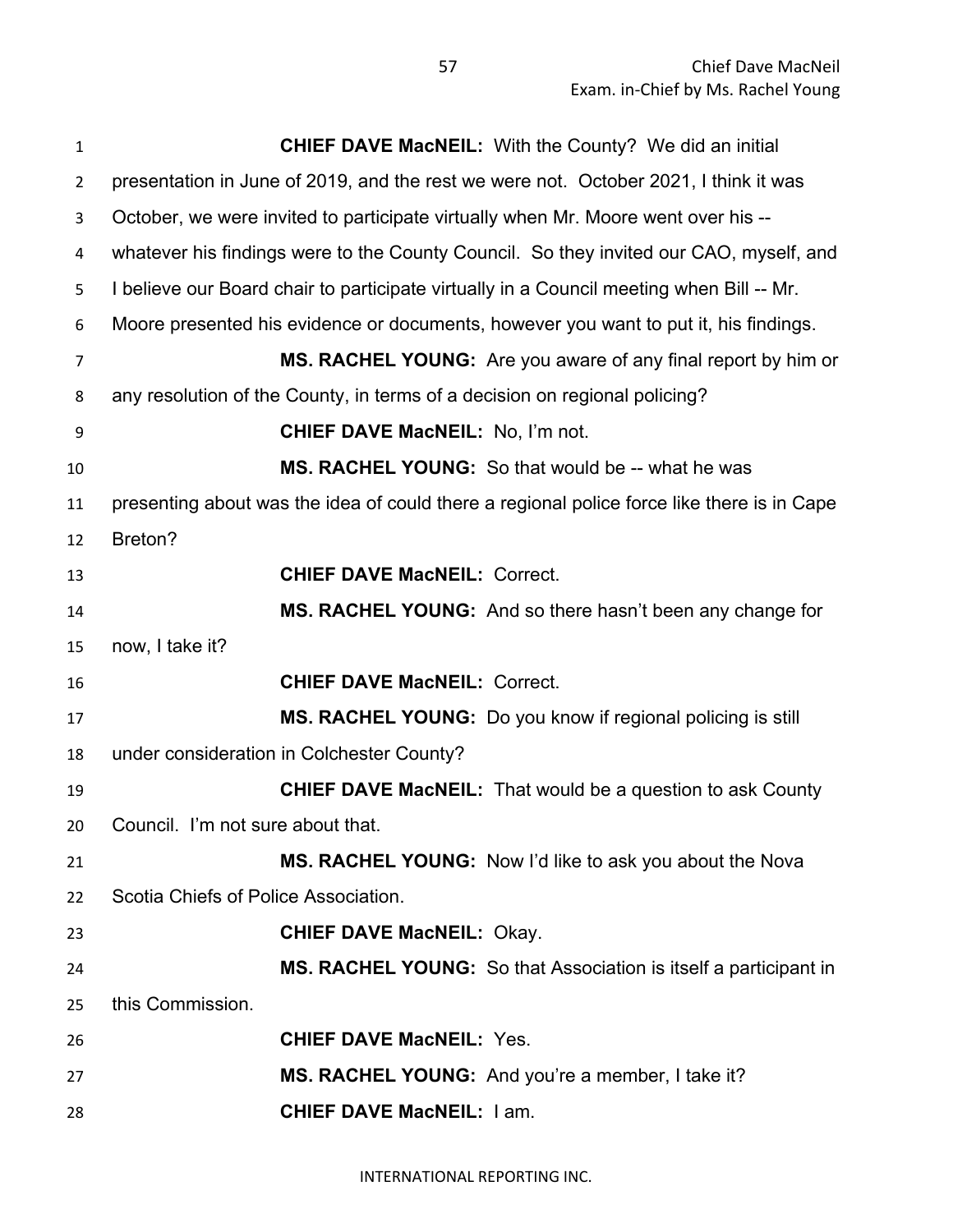|                | MS. RACHEL YOUNG: And you're a past president?                                                |
|----------------|-----------------------------------------------------------------------------------------------|
| $\mathbf{1}$   |                                                                                               |
| 2              | <b>CHIEF DAVE MacNEIL:</b> I'm currently a past president, correct.                           |
| 3              | MS. RACHEL YOUNG: And you indicated you're a current                                          |
| 4              | representative of the Nova Scotia Chiefs of Police Association on the Canadian                |
| 5              | Association of Chiefs of Police, is that right?                                               |
| 6              | <b>CHIEF DAVE MacNEIL: Yeah, correct.</b>                                                     |
| $\overline{7}$ | MS. RACHEL YOUNG: Okay. Who's the current president of the                                    |
| 8              | Nova Scotia Chiefs?                                                                           |
| 9              | <b>CHIEF DAVE MacNEIL:</b> Chief Robert Walsh from the Cape Breton                            |
| 10             | Regional Municipality.                                                                        |
| 11             | MS. RACHEL YOUNG: And what's the purpose of the Nova Scotia                                   |
| 12             | Chiefs' body?                                                                                 |
| 13             | <b>CHIEF DAVE MacNEIL: It's similar to the Canadian Association,</b>                          |
| 14             | so really not a whole lot of operational work gets down at that table. It's more of a         |
| 15             | professional development liaise with the provincial government, those types of things.        |
| 16             | Advocacy and things of that nature.                                                           |
| 17             | MS. RACHEL YOUNG: Is it for all the Chiefs in the province, or                                |
| 18             | just municipal Chiefs?                                                                        |
| 19             | <b>CHIEF DAVE MacNEIL:</b> All the -- well, there's only municipal                            |
| 20             | Chiefs in the province, other than the RCMP leadership, and they're involved as well.         |
| 21             | CBSA are members, they're associate members. The chief military police officer in the         |
| 22             | province is an associate member. And there's, you know, other groups that are                 |
| 23             | associate members.                                                                            |
| 24             | <b>MS. RACHEL YOUNG:</b> And I understand the Nova Scotia Chiefs                              |
| 25             | of Police Association Constitution was amended on April 1 <sup>st</sup> of 2022 to change the |
| 26             | RCMP from active to associate members?                                                        |
| 27             | <b>CHIEF DAVE MacNEIL: It was, yes.</b>                                                       |
| 28             | MS. RACHEL YOUNG: And why did that happen?                                                    |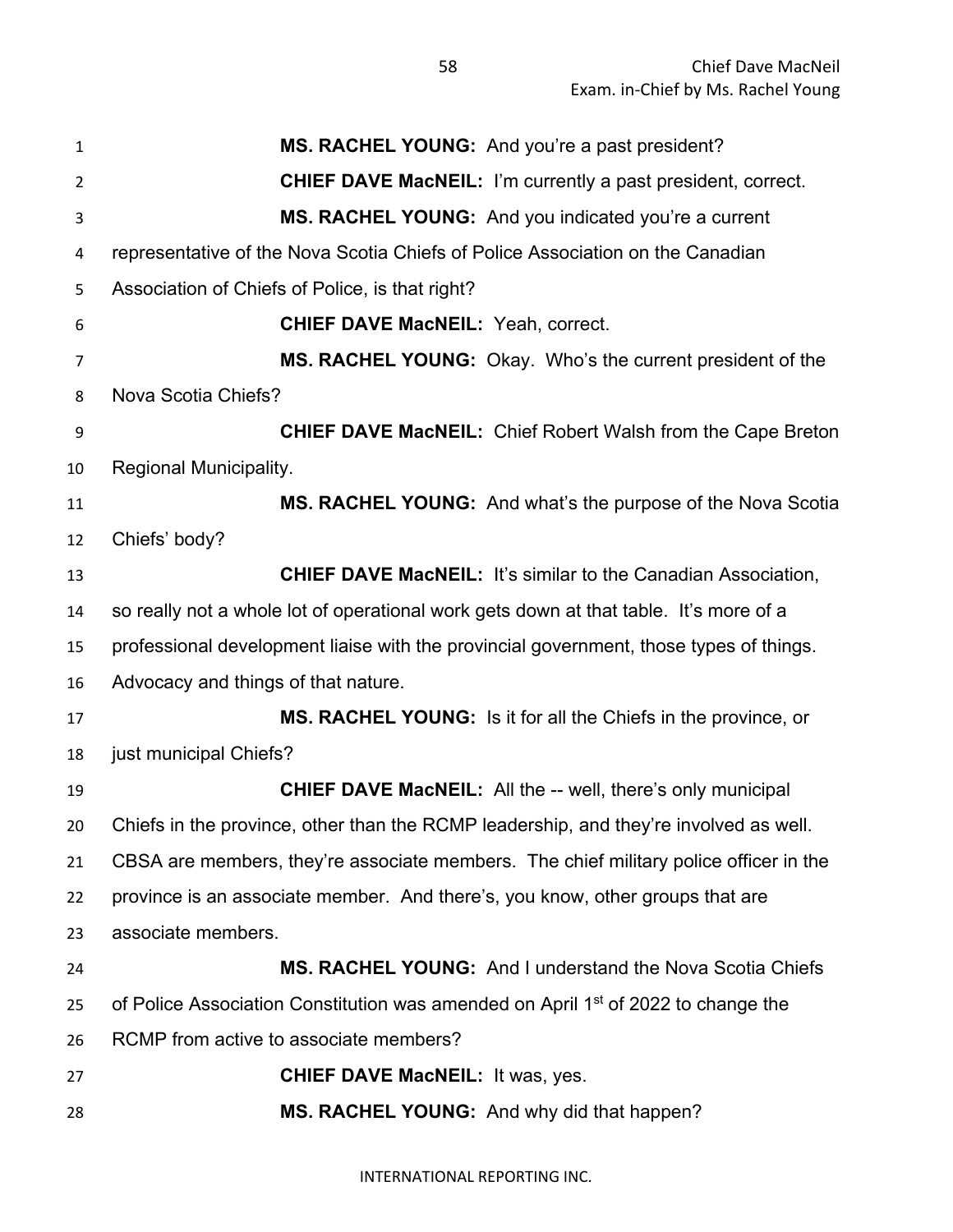**CHIEF DAVE MacNEIL:** There's several reasons. So the make- up of the Association, there's active membership and there's associate membership. Prior to the date you just gave, the RCMP -- the five senior RCMP officers in the province, so the Commanding Officer, the Criminal Operations Officer, or CrOps Officer, and the three district policing officers, so the Superintendent from Southwest Nova, Halifax District, and Northeast Nova were all active members. The rest of the RCMP leadership, inspectors -- so the Association is only for inspectors and above, so any RCMP inspector would be an associate member. The Military Police, or CBSA, rather, are associate members. So there were already associate members.

 So we -- I guess why it changed, why the membership changed, all 10 chiefs signed off on a motion to amend the Constitution to reallocate the military Police Chief and the RCMP to associate members. And it was done for a few reasons. We felt at this point in time, the Nova Scotia municipal Chiefs needed to have a voice directly to the Province of Nova Scotia, and often times, I'm going to say our -- we may not have aligned on the RCMP leadership with some of the -- where they fell on a few of the issues.

 So a case in point, there's been a few over the last two years but -- and some directly related to this tragedy here. So the Alert Ready, for example, there was a difference of -- a difference of opinion, I guess, or a difference or where we all aligned on that. So the RCMP leadership, you know, wanted the Nova Scotia Chiefs to endorse that the Alert Ready system doesn't work in the province, it fundamentally doesn't work for police use. Nova Scotia Chiefs disagreed with that narrative, and we suggested that we weren't going to support that publicly. So that caused a bit of concern among police leaders.

 **MS. RACHEL YOUNG:** Was there anything specific about what didn't work about it that they were saying?

 **CHIEF DAVE MacNEIL:** I can recall maybe overload the 9-1-1 system, different things like that. But anyway, that was one -- that was one thing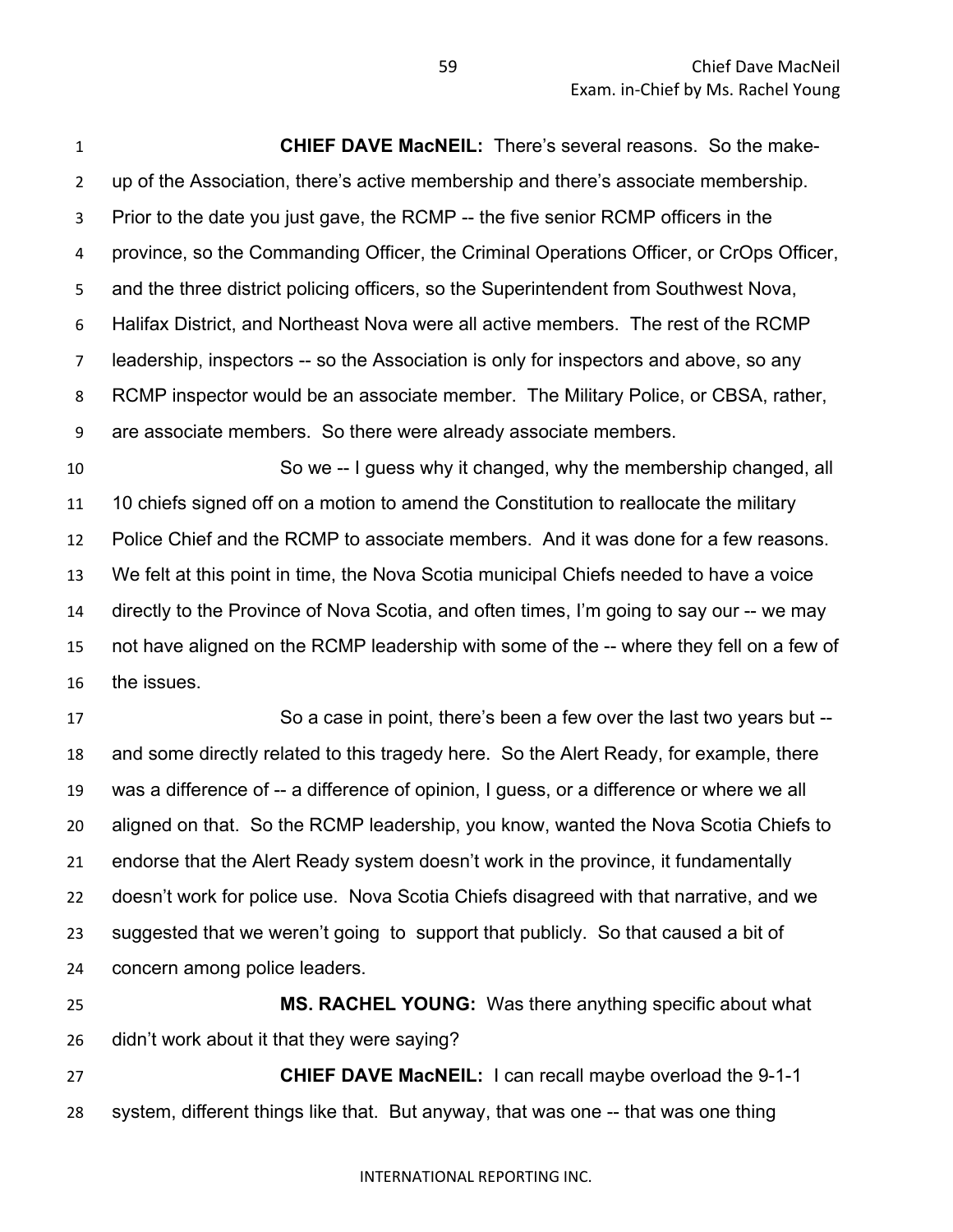recently.

 More recent than that we had the Government of Canada's decision to have military sexual assaults transferred to local police to investigate. Many police leaders across Canada, and I know from my participation at the Canadian Chiefs Board, felt that that wasn't something we were willing to take on at this point in time. There was very little consultation, a very hard and fast deadline when this had to happen, and there was a lot more questions than answers.

 So Nova Scotia Chiefs did write the government -- we were going to write the government to say we're not in favour of that decision, and it put the RCMP leadership in a bit of a bad spot because nationally they were being told they had to; whether they agreed to or not is a different story, but they had to do it. And our Association -- so we were kind of at odds, not negatively but it could put them in a bad way because us as municipal Chiefs wanted to say this, they're part of our Association. It put them in a bad light with Ottawa. So that was another reason -- I mean, there's been a number.

 The trucker convoy in Ottawa here over the winter, there was some discussion of moving RCMP resources to Ottawa to assist. We as Nova Scotia Chiefs felt that that would, you know, create a public safety issue in the province if, all of a sudden, tactical resources or a tactical vehicle were moved to Ottawa for an undisclosed period of time. We just thought that was not a -- it really became a safety issue for us, and we wanted to write the government about that, just regardless if the RCMP in Nova Scotia agreed or disagreed with Ottawa's decision, they were handcuffed by that.

 So there's been a few examples that we just didn't align on some policy things or some things like that, so that's -- we decided if we moved to an associate membership with the RCMP they can still participate in all our committees, they can still participate in our professional development. The only thing it prohibits is membership on -- they had one seat on the Executive, so they wouldn't be an Executive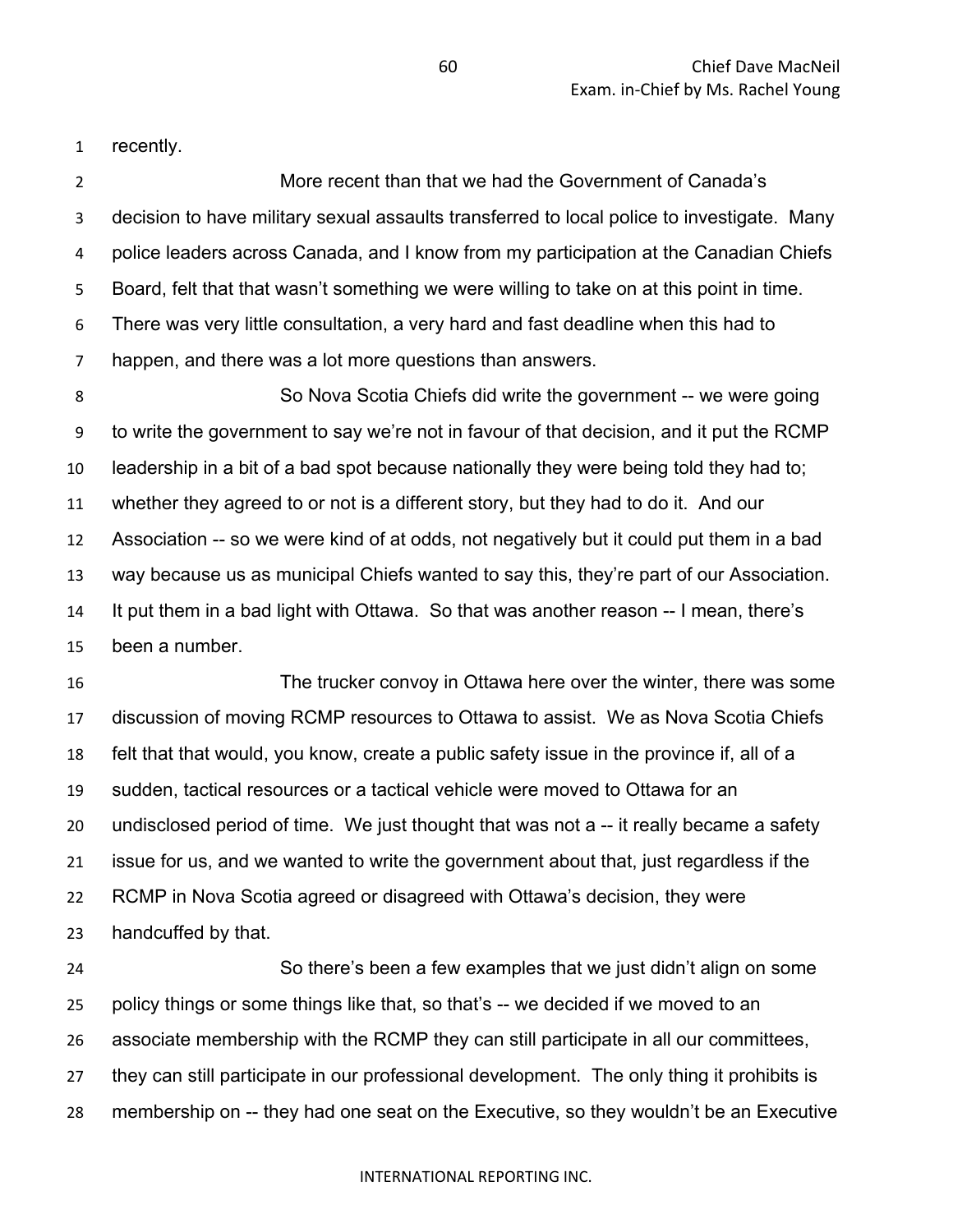| $\mathbf{1}$   | member and they wouldn't have a vote when we came to lobbying government on                 |
|----------------|---------------------------------------------------------------------------------------------|
| $\overline{2}$ | things of that nature. So it gave us a bit more of an independent voice.                    |
| 3              | MS. RACHEL YOUNG: Did the municipal Chiefs talk to the RCMP                                 |
| 4              | before making this decision?                                                                |
| 5              | <b>CHIEF DAVE MacNEIL: I know our President and Vice President</b>                          |
| 6              | did. They had -- several times they spoke with Chief Superintendent Leather about this      |
| 7              | and put it on the radar. I wasn't privy to those conversations, but I do know from our      |
| 8              | Executive meetings afterwards that they did offer the RCMP to come up with an               |
| 9              | alternative to this. You know, they gave them notice and they were aware, they knew         |
| 10             | what the issues were, they wanted to work collaboratively with the RCMP on some kind        |
| 11             | of resolution, and so there was consultation for sure.                                      |
| 12             | MS. RACHEL YOUNG: And so you've told us the President is                                    |
| 13             | Chief Robert Walsh from Cape Breton. Who's the Vice President, then?                        |
| 14             | <b>CHIEF DAVE MacNEIL: Chief Scott Feener from Bridgewater.</b>                             |
| 15             | MS. RACHEL YOUNG: And do you know of anyone else who was                                    |
| 16             | involved in those discussions, other than Chris Leather?                                    |
| 17             | <b>CHIEF DAVE MacNEIL:</b> I wasn't party to the discussions but I -- I                     |
| 18             | mean, again, I don't -- it's second hand but I believe Inspector Sean Auld was present      |
| 19             | on the phone call or the Zoom call or whatever they had, but it's not firsthand, so I can't |
| 20             | say for sure.                                                                               |
| 21             | MS. RACHEL YOUNG: And so if there's correspondence from the                                 |
| 22             | RCMP saying they weren't consulted about this decision, that's not your understanding?      |
| 23             | <b>CHIEF DAVE MacNEIL:</b> Definitely not my understanding.                                 |
| 24             | <b>MS. RACHEL YOUNG:</b> Has there been a meeting of the Nova                               |
| 25             | Scotia Chiefs since this decision was made?                                                 |
| 26             | <b>CHIEF DAVE MacNEIL:</b> We had a meeting not since -- we'd have                          |
| 27             | an executive meeting since, but we had a full meeting with all membership just for the      |
| 28             | vote and the RCMP were there at that meeting as well when the vote was -- when the          |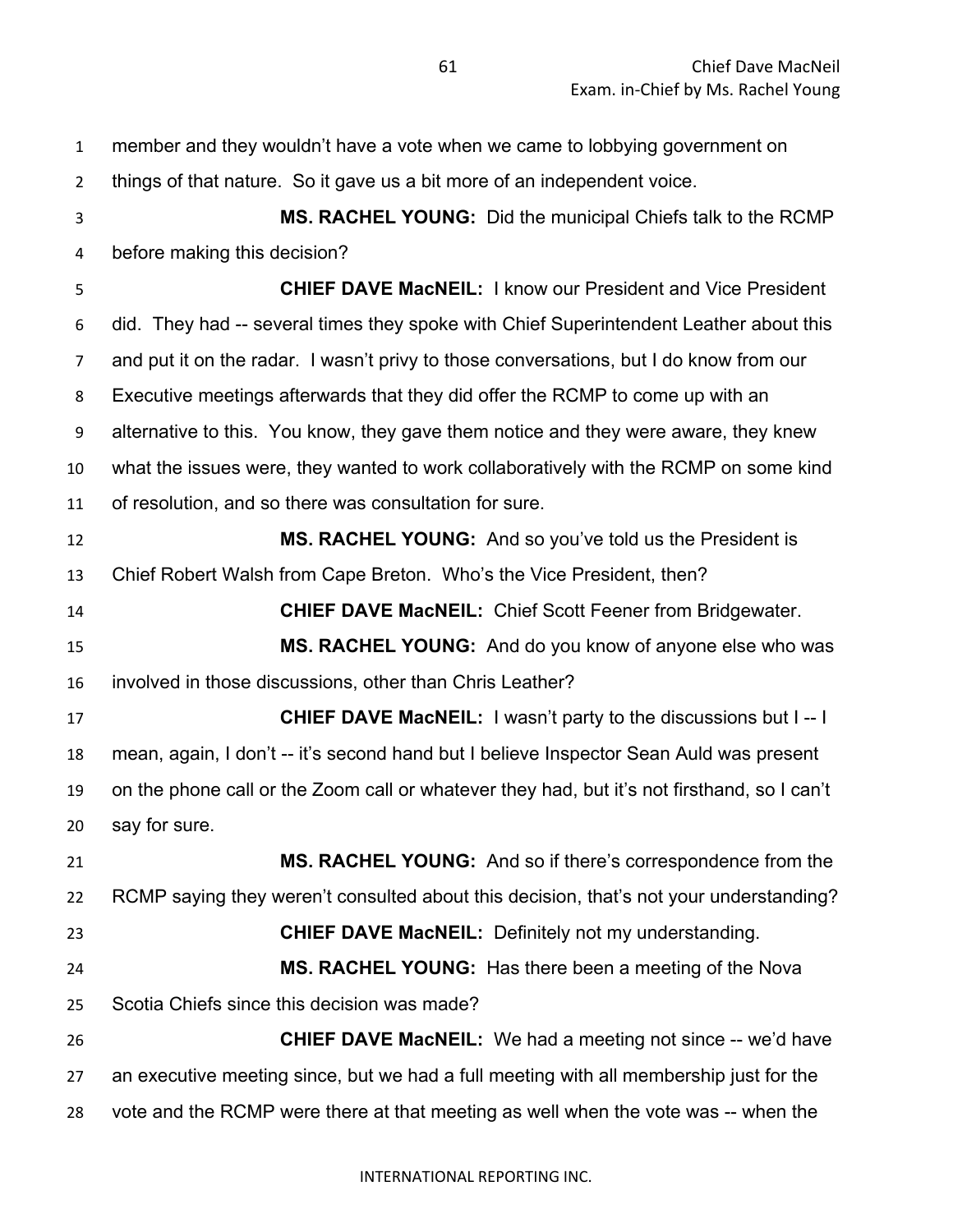motion was passed unanimously there by the municipal Chiefs. **MS. RACHEL YOUNG:** Would there normally have been a meeting by now? How often are the meetings? **CHIEF DAVE MacNEIL:** No, we usually have a fall meeting and a spring meeting, so our fall meeting's more -- it's a joint meeting with the Police Boards, the advisory Boards, and it's on professional development. And the Department of Justice attends that as well. And in the spring in April we usually have what's known as the business meeting, which we had in April, and that was more like business of the association and something like this constitutional amendment was front and centre. **MS. RACHEL YOUNG:** Can you describe the current state of relations between the Nova Scotia Municipal Chiefs and the RCMP and whether it was always like that? **CHIEF DAVE MacNEIL:** I can give you my perspective on it. I don't want to speak for other Chiefs, although I do have a feeling of the temperature in the province with the police leadership. Right now, currently, it's not very good for a whole bunch of reasons, and some of them are from the events surrounding this Mass Casualty Commission. However, it hasn't always been that way, no. It's been -- we've had a great relationship with the RCMP both locally in Truro -- I'll speak for my agency -- and provincially with the Nova Scotia Chiefs. **It really has gone -- it's been deteriorating the last two years.**  There's no doubt about it. **MS. RACHEL YOUNG:** And you -- I take it as a member of the Nova Scotia Chiefs you would have been copied on some of the correspondence on this topic? **CHIEF DAVE MacNEIL:** Correct. **MS. RACHEL YOUNG:** Commissioners, I do have some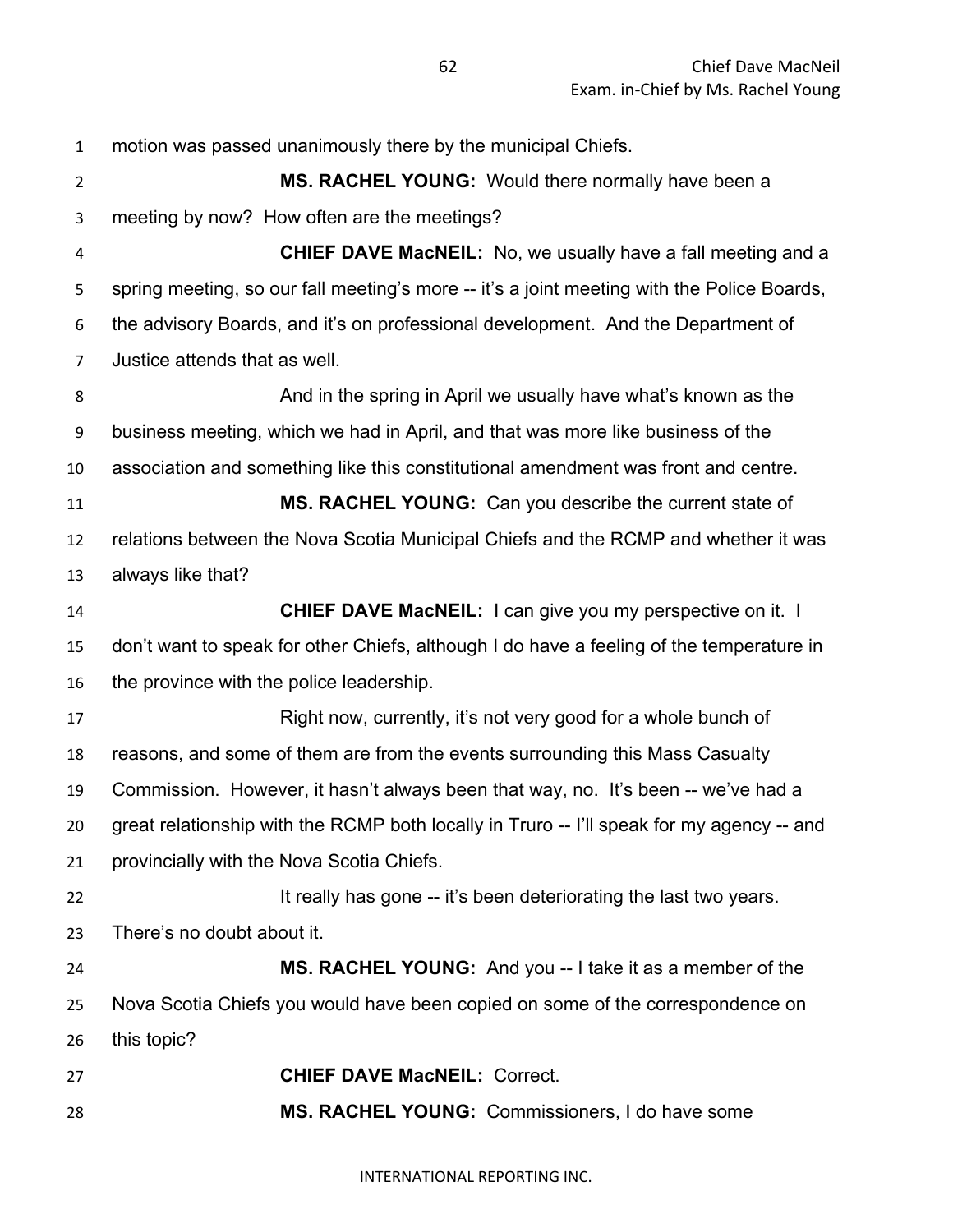| $\mathbf{1}$   | correspondence on this to file, if I may.                                         |
|----------------|-----------------------------------------------------------------------------------|
| $\overline{2}$ | We have COMM0058841, which is an amendment to the Nova                            |
| 3              | Scotia Chiefs of Police Association Constitution dated April 1st, 2022.           |
| 4              | <b>REGISTRAR DARLENE SUTHERLAND: That's 1989.</b>                                 |
| 5              | <u>--- EXHIBIT No. 1989:</u>                                                      |
| 6              | (COMM0058841) Amendment to the Nova Scotia Chiefs of                              |
| 7              | Police Association Constitution dated April 1, 2022                               |
| 8              | MS. RACHEL YOUNG: COMM0058843 -- sorry. I have that twice.                        |
| 9              | I have the amendment as 58843 as well, so I guess we'll double                    |
| 10             | check that later, Madam Registrar.                                                |
| 11             | Let's make that Exhibit 1990 for now and we'll correct it if we need              |
| 12             | to.                                                                               |
| 13             | --- EXHIBIT No. 1990:                                                             |
| 14             | (COMM0058843)                                                                     |
| 15             | MS. RACHEL YOUNG: And then we have COMM0058842, a                                 |
| 16             | letter dated May 4th, 2022 from Chief Robert Welsh regarding the Constitutional   |
| 17             | Amendment regarding the Nova Scotia Chiefs membership.                            |
| 18             | REGISTRAR DARLENE SUTHERLAND: That's 1991.                                        |
| 19             | <u>--- EXHIBIT No. 1991:</u>                                                      |
| 20             | (COMM0058842) letter dated May 4th, 2022 from Chief                               |
| 21             | Robert Walsh re the Constitutional Amendment                                      |
| 22             | MS. RACHEL YOUNG: COMM0058840, letter dated May 10th,                             |
| 23             | 2022 from Brenda Lucki, Commissioner of the RCMP, to Chief Robert Walsh regarding |
| 24             | the RCMP status in the Nova Scotia Chiefs of Police.                              |
| 25             | <b>REGISTRAR DARLENE SUTHERLAND: 1992.</b>                                        |
| 26             | <u>--- EXHIBIT No. 1992:</u>                                                      |
| 27             | (COMM0058840) letter dated May 10th, 2022 from Brenda                             |
| 28             | Lucki, Commissioner of the RCMP, to Chief Robert Walsh                            |
|                |                                                                                   |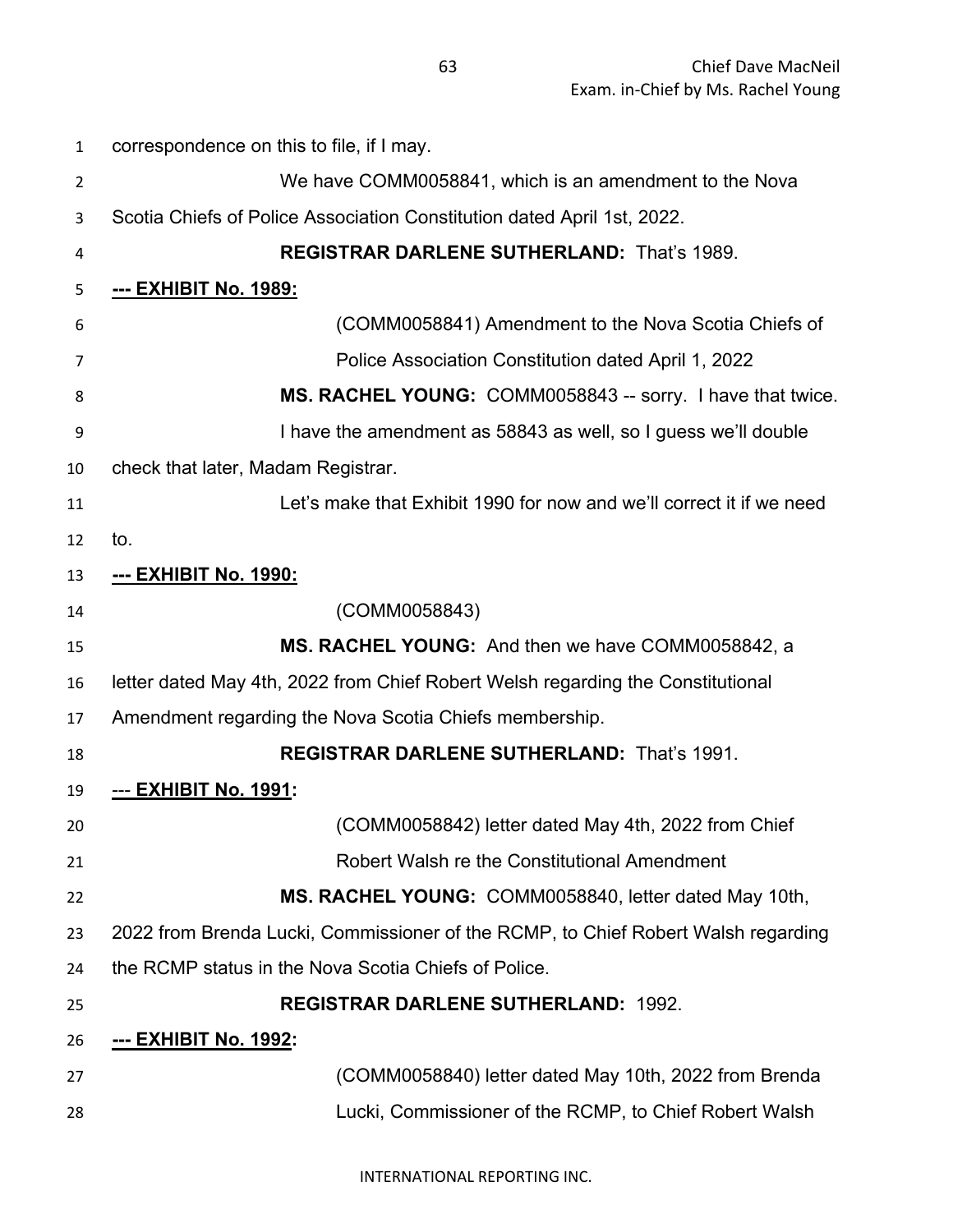| 1  | MS. RACHEL YOUNG: COMM0058845, May 10th, 2002 RCMP                                      |
|----|-----------------------------------------------------------------------------------------|
| 2  | speaking notes regarding Nova Scotia Chiefs of Police Association vote.                 |
| 3  | <b>REGISTRAR DARLENE SUTHERLAND: 1993.</b>                                              |
| 4  | <u>--- EXHIBIT No. 1993:</u>                                                            |
| 5  | (COMM0058845) May 10th, 2002 RCMP speaking notes reg                                    |
| 6  | Nova Scotia Chiefs of Police Association vote                                           |
| 7  | MS. RACHEL YOUNG: And COMM0058844, May 13th, 2022                                       |
| 8  | letter regarding membership status of the Nova Scotia Chiefs of Police.                 |
| 9  | <b>REGISTRAR DARLENE SUTHERLAND: 1994.</b>                                              |
| 10 | <u>--- EXHIBIT NO. 1994:</u>                                                            |
| 11 | (COMM0058844) May 13th, 2022 letter re membership                                       |
| 12 | status of the Nova Scotia Chiefs of Police                                              |
| 13 | MS. RACHEL YOUNG: On the topic of public alerting, Chief                                |
| 14 | MacNeil, we heard last month that since the mass casualty, Halifax Regional Police and  |
| 15 | the RCMP have opted to have direct access to be able to issue alerts themselves, but    |
| 16 | the remaining police services in Nova Scotia have stayed with the model of requesting   |
| 17 | alerts through the Nova Scotia Emergency Management Office.                             |
| 18 | Can you please explain why you have opted not to have direct                            |
| 19 | access?                                                                                 |
| 20 | <b>CHIEF DAVE MacNEIL: Sure.</b>                                                        |
| 21 | So the Alert Ready program has always been managed by the                               |
| 22 | EMO and it works fine, so for my agency I'll speak to -- I don't want to speak for the  |
| 23 | other Chiefs -- the offer came in to have direct access. We didn't take them up on that |
| 24 | because we felt the system works fine as it is.                                         |
| 25 | If we took them up on that, there would be additional training to our                   |
| 26 | dispatch centre, there would be -- you know, we have to exercise this, so there may be  |
| 27 | some equipment that would be required and it just seemed to be something that we        |
| 28 | didn't want to take on at the time.                                                     |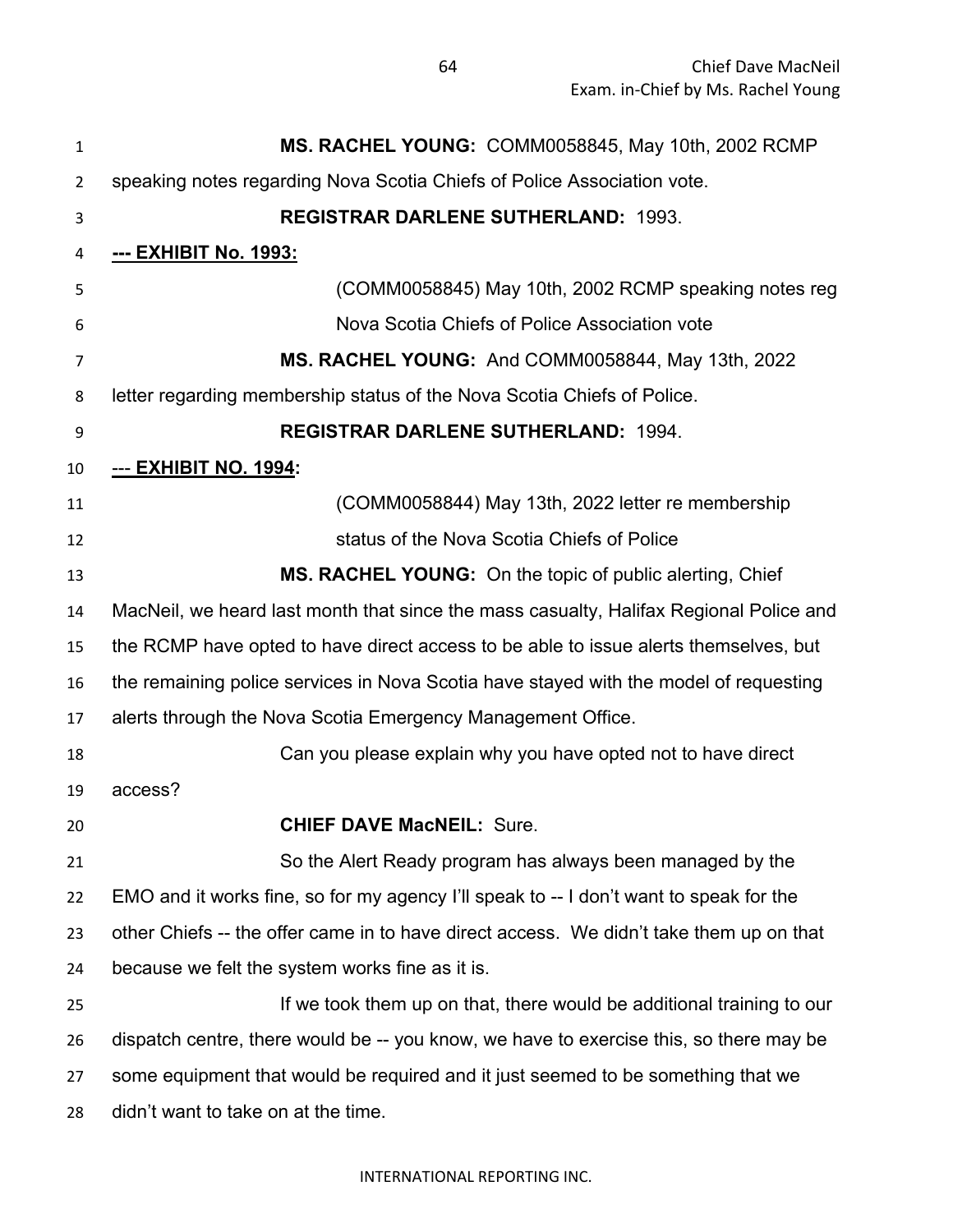The province was still content offering that service and, again, we had no reason to do it ourselves, so we didn't. **MS. RACHEL YOUNG:** If the Truro Police did request an alert from the Emergency Management Office, who at Truro Police specifically would be asking? **CHIEF DAVE MacNEIL:** Yeah. So currently right now, it's myself, the Deputy Chief and Inspector Smith have the authority to request that alert. That's set up through the Alert Ready system with EMO. **MS. RACHEL YOUNG:** So how does that work? Who would you call and what information do you need to give them? **CHIEF DAVE MacNEIL:** Yeah, so we would call their duty officer or Shubie Radio, whatever the number is. There's a number that we would call. I don't know on their side who answers it. We do have an agency PIN number that identifies us as persons that are authorized to request that alert, and that PIN number is specific to the three individuals that I named from my police service and identifies them as having the preapproval to authorize those alerts for Truro. And we would submit our alert and they would send it out. **MS. RACHEL YOUNG:** And just for the record, you said Shubie Radio which we heard last month is the Public Safety Division, not --- **CHIEF DAVE MacNEIL:** Yeah, sorry. **MS. RACHEL YOUNG:** --- the Department of Justice, but the Field Communication Office. **CHIEF DAVE MacNEIL:** Yeah. That's just -- I think that's just a Nova Scotia -- we've always called it that, so I apologize, but that's what it is. You're right. **MS. RACHEL YOUNG:** That's okay. Just making sure everyone

else knows what we're talking about.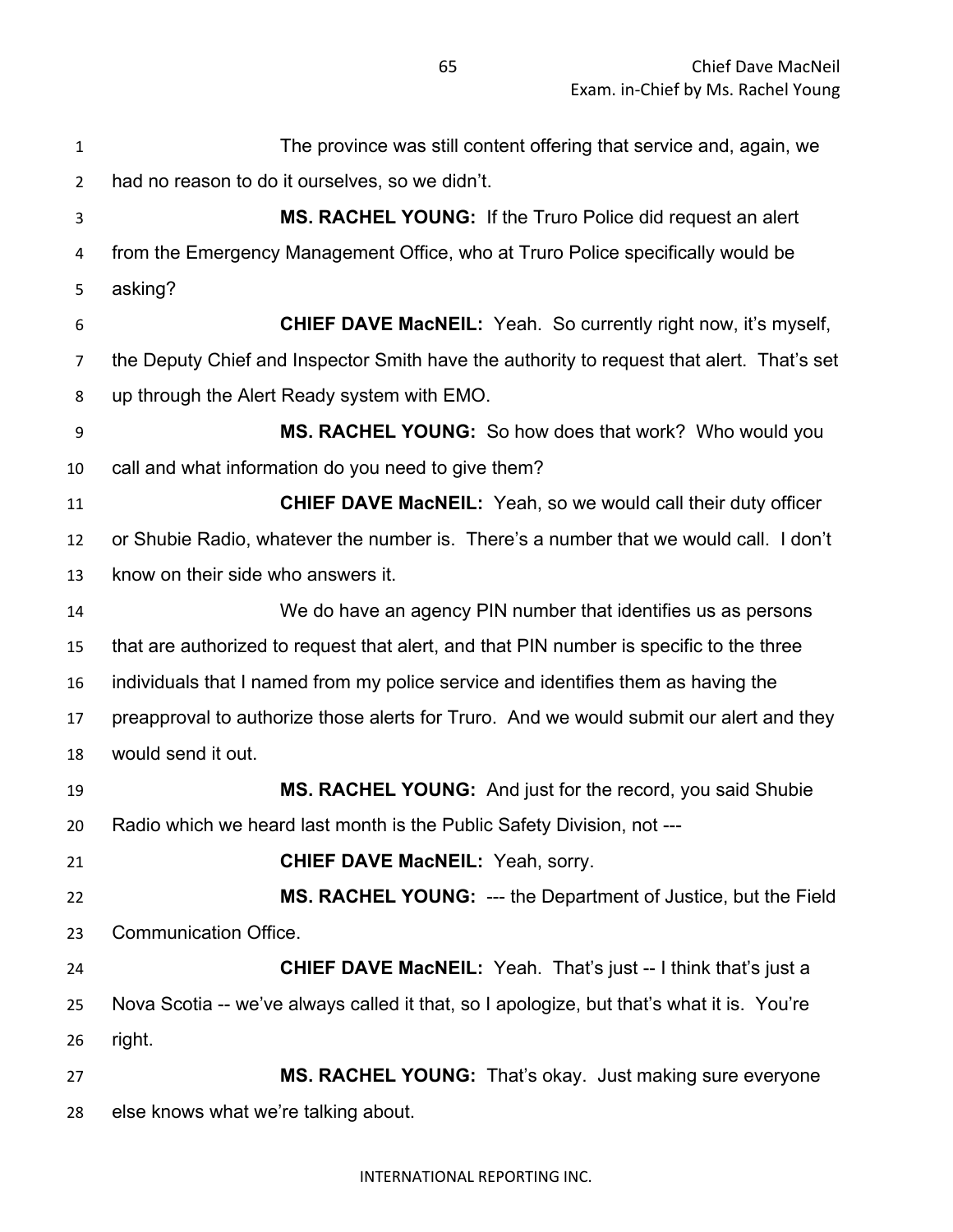| $\mathbf{1}$   | <b>CHIEF DAVE MacNEIL: Yeah.</b>                                                             |
|----------------|----------------------------------------------------------------------------------------------|
| $\overline{2}$ | MS. RACHEL YOUNG: And so in your mind, both before -- if it's a                              |
| 3              | different answer, before and after the events, would an active shooter in Truro be a         |
| 4              | reason to request an alert from EMO?                                                         |
| 5              | <b>CHIEF DAVE MacNEIL:</b> Yes, it's definitely an emergency.                                |
| 6              | And again, it would depend on a whole bunch of variables and a                               |
| 7              | whole bunch of things, but yeah. That would be an emergency.                                 |
| 8              | MS. RACHEL YOUNG: And is the answer different before or after                                |
| 9              | April 2020?                                                                                  |
| 10             | <b>CHIEF DAVE MacNEIL: No.</b>                                                               |
| 11             | MS. RACHEL YOUNG: If EMO were to contact you about an                                        |
| 12             | emergency that was going on in Truro that Truro Police was leading and -- to ask if you      |
| 13             | wanted an alert, how would that factor into your decision whether to request an alert?       |
| 14             | <b>CHIEF DAVE MacNEIL:</b> Well, I think if the -- if the experts were                       |
| 15             | suggesting that it would probably be a good idea to do, we would -- we would take them       |
| 16             | up on that.                                                                                  |
| 17             | MS. RACHEL YOUNG: Before and after the mass casualty, have                                   |
| 18             | you or others at Truro Police had training as to what kinds of situations call for an alert? |
| 19             | <b>CHIEF DAVE MacNEIL:</b> I'm not going to say formal training. I was                       |
| 20             | aware of the Alert system through my involvement with our REMO, which is our                 |
| 21             | Regional Emergency Management Organization. What that looks like is each region of           |
| 22             | Nova Scotia has a local REMO, so what the Regional Emergency Management                      |
| 23             | Organization does is it's made up of representatives from the Town of Stewiacke, the         |
| 24             | Town of Truro and the Municipality of Colchester. And we have our own command post           |
| 25             | in Bible Hill.                                                                               |
| 26             | So they're meant to manage local emergencies, so if a local                                  |
| 27             | emergency could be localized flooding, for example, it could be localized power              |
| 28             | blackout or something that affects the Colchester area, Truro-Colchester area, so that       |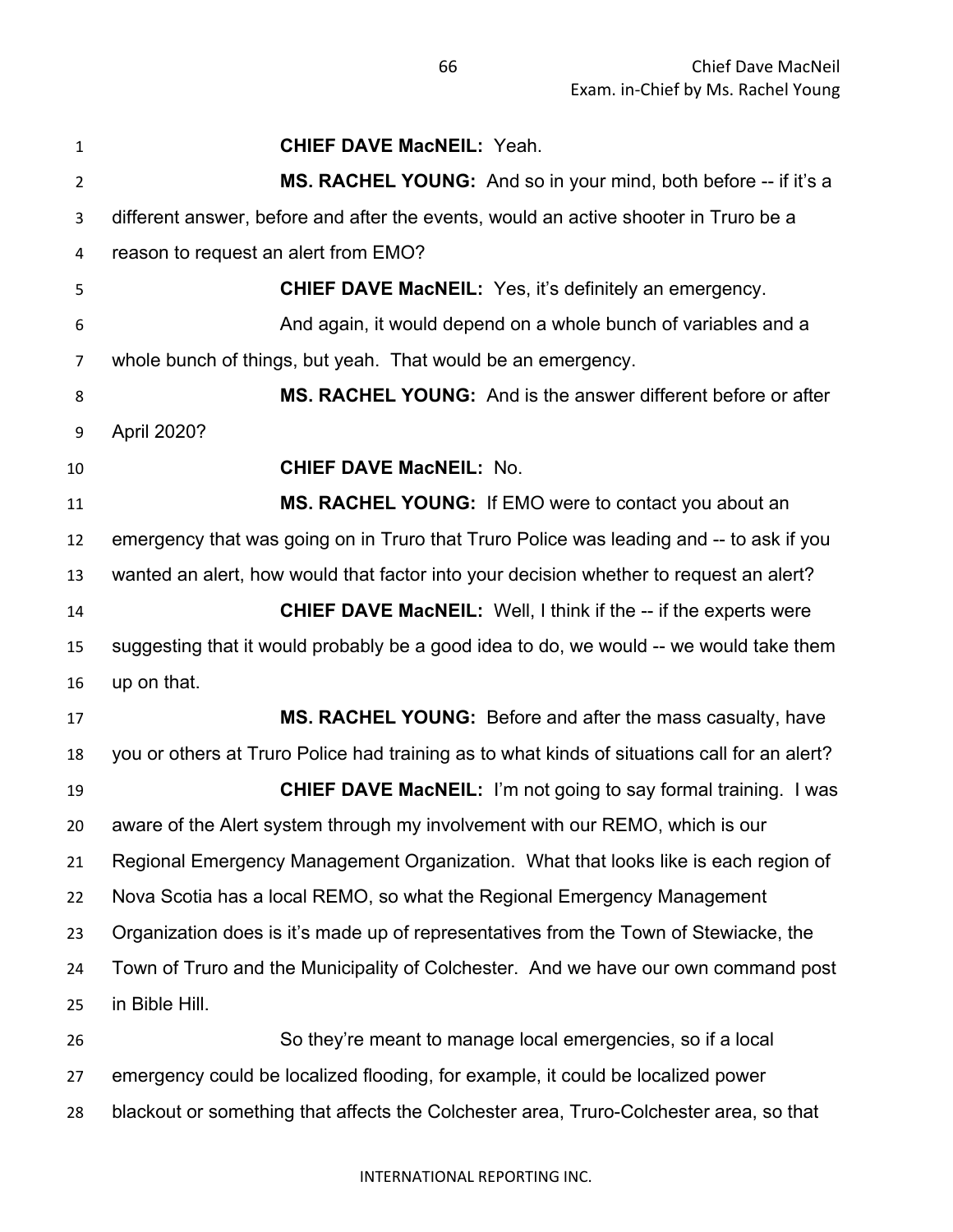would be -- so we would stand up our REMO for that. And if it became broader than that or too big for us to look after at the regional level, then we would engage the EMO provincial centre and they would stand that up. So I've -- I was familiar with the Alert Ready system from my 5 involvement in our REMO. And the REMO's made up of -- so all three CAOs from each municipality, police, fire, Truro Fire, volunteer fire from the county, public works. The RCMP District Commander sits at that table as well, so we do meet. We exercise and do things on a regional basis. **MS. RACHEL YOUNG:** Have there been conversations about alerting since the events that you've been a part of, meetings, consultation? **CHIEF DAVE MacNEIL:** Yeah, there has been. There's been lots of meetings, probably more meetings around Alert Ready than I've seen in my time as a police officer, to be honest. It's taken on a real life of its own. **I was involved in a few early ones like all the Chiefs were.**  However, the government was looking for a representative from Nova Scotia Chiefs to sit on the committee so we all wouldn't have to be there, and they asked us to put a name forward, which we did. For some reason, they wanted someone else, so they asked for a specific Chief, so a specific Chief was named to that committee and they would then filter that information back on anything that was going on with that committee. But that committee met a lot. **MS. RACHEL YOUNG:** So who did the Chief end up being that was the representative of that? **CHIEF DAVE MacNEIL:** Chief Cecchetto was our President at the time. She's since retired, but she was the Chief in Kentville, so she took that on. **MS. RACHEL YOUNG:** And you may not know, but do you know why she was chosen as opposed to a different Chief? **CHIEF DAVE MacNEIL:** No, I don't know.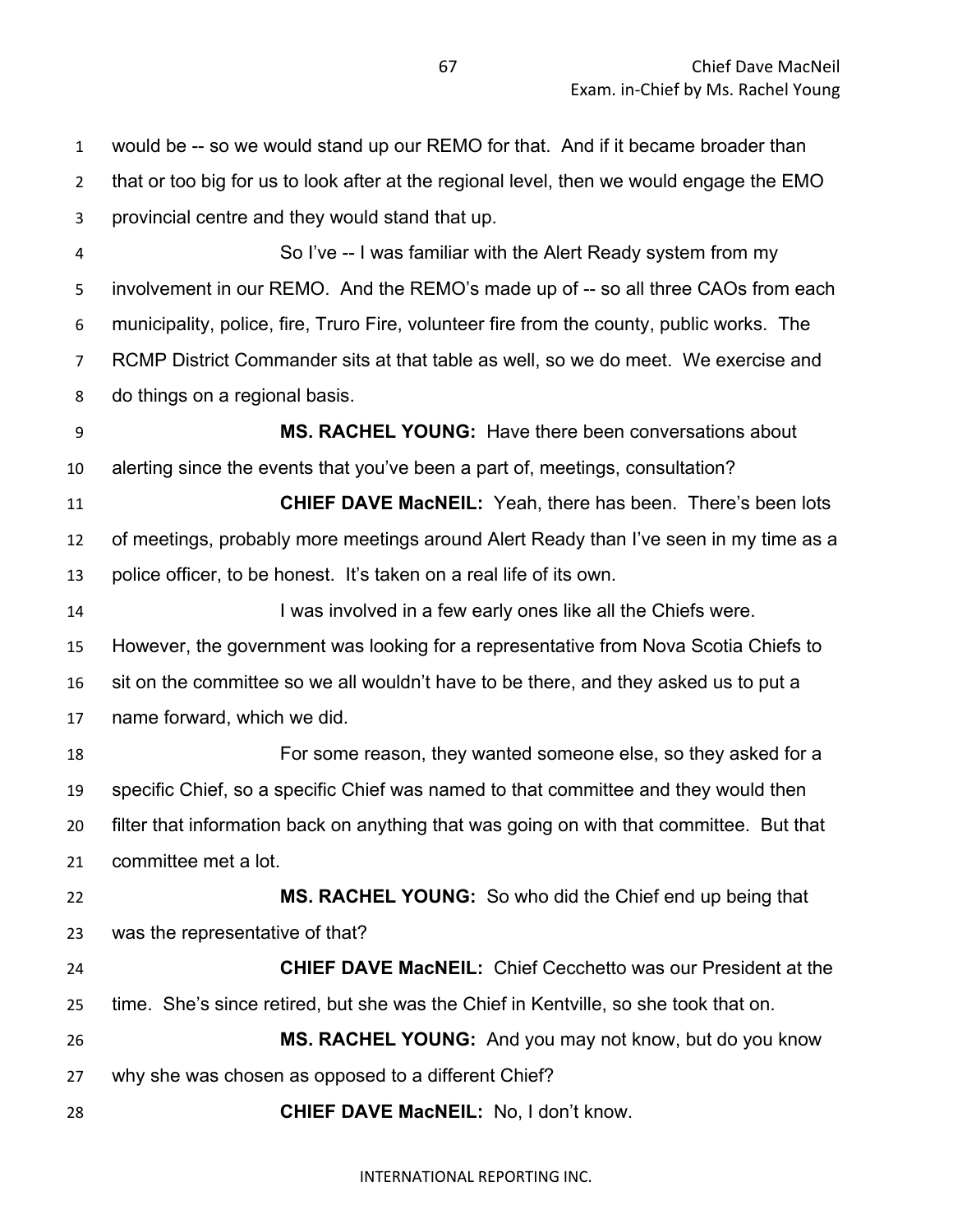**MS. RACHEL YOUNG:** Okay. And have there been any changes to how the actual messaging works since the mass casualty, like the content of the messages? **CHIEF DAVE MacNEIL:** I'm not aware of any changes. I mean... **MS. RACHEL YOUNG:** Has there been any training, for example, about how -- what they need to say or how the messages are delivered from EMO? **CHIEF DAVE MacNEIL:** Well, I know -- I know there's been discussion at the provincial committee level about messaging and the importance of... You know, there has always been a certain number of characters that you could put. So you couldn't write an essay and put that out to the public, but there's a pretty prescriptive amount of characters that your message could say. So you know, I know ourselves, we've discussed putting our head around some pre-canned messages, so if we had to get them out in a hurry, and I know at the provincial level there was some discussion around that too. And I'm not on the committee so I don't want to say for sure that that's been a topic, but I know locally we have discussed it internally. **MS. RACHEL YOUNG:** So pre-canned messages, you mean like sort of pre-packaged messages for a type of situation that would be ready to go? **CHIEF DAVE MacNEIL:** Yeah. **MS. RACHEL YOUNG:** Have you developed anything like that? **CHIEF DAVE MacNEIL:** We've discussed it internally, but to be honest we haven't put pen to paper yet, but we are -- we are planning to do that. **MS. RACHEL YOUNG:** Have you ever asked EMO for an alert? **CHIEF DAVE MacNEIL:** Yeah. **MS. RACHEL YOUNG:** And when and why? **CHIEF DAVE MacNEIL:** We had a missing child in 2020, and we did ask for an alert to be put out at that point in time. However, it didn't meet the criteria for a full Alert Ready, but they were very good to deal with, and they did suggest --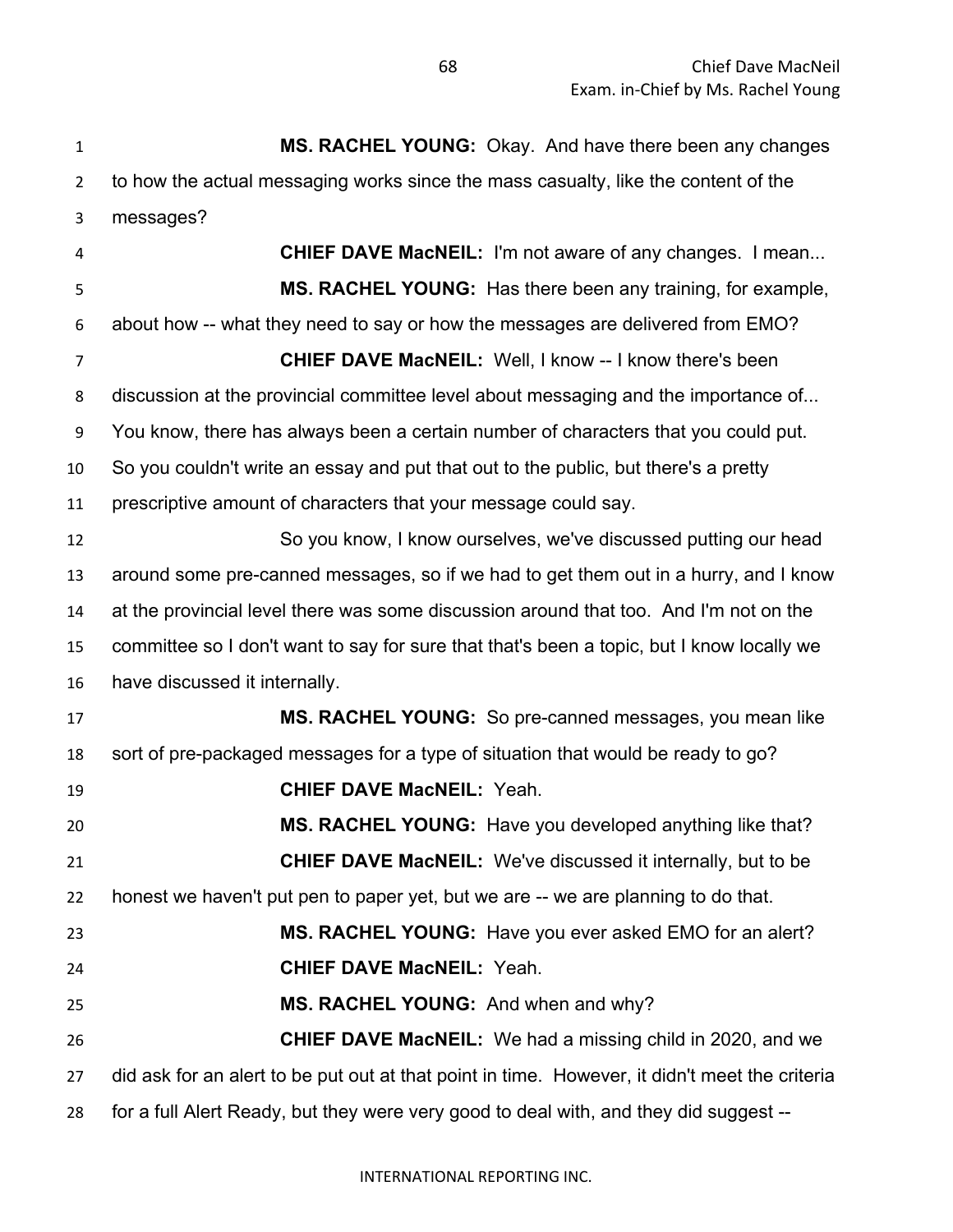| $\mathbf{1}$   | there's two types of alerts. There's an intrusive alert, which goes out to everybody en        |
|----------------|------------------------------------------------------------------------------------------------|
| $\overline{2}$ | masse. You would see that, and we've seen it recently with, you know, storms or                |
| 3              | whatever would come out across your cell phone, it would go to your TV at home. And            |
| 4              | then there's a non-intrusive alert, which is given to media and social media platforms,        |
| 5              | and that's what this criteria was. If -- they wanted to help, but they couldn't put a full     |
| 6              | alert out, but this is the option they put forward so we took them up on it.                   |
| $\overline{7}$ | <b>MS. RACHEL YOUNG:</b> So by a full alert, you mean an intrusive                             |
| 8              | alert?                                                                                         |
| 9              | <b>CHIEF DAVE MacNEIL: Correct, yeah.</b>                                                      |
| 10             | MS. RACHEL YOUNG: And was -- what was the reason why it                                        |
| 11             | didn't qualify as that? Because of the situation the child was in?                             |
| 12             | <b>CHIEF DAVE MacNEIL: Yeah, correct.</b>                                                      |
| 13             | MS. RACHEL YOUNG: Can you explain that?                                                        |
| 14             | <b>CHIEF DAVE MacNEIL:</b> Yeah. So there's a -- people get                                    |
| 15             | confused all the time about Ready Alert/Alert Ready and Amber Alert. So there's two            |
| 16             | different programs. So an Amber Alert is if there is -- there is suggested criminality, like   |
| 17             | a child was abducted or something of that nature. In this case, there was no suggested         |
| 18             | criminality, so the Province said, "Look, we'd still like to help you. We can't put out a full |
| 19             | Amber Alert for this, it doesn't meet the criteria, really doesn't meet the Alert Ready full   |
| 20             | on alert, but we can do a non-intrusive alert for you." So that was something they             |
| 21             | offered and we took them up on.                                                                |
| 22             | <b>MS. RACHEL YOUNG:</b> So that was because the child was lost as                             |
| 23             | opposed to taken?                                                                              |
| 24             | <b>CHIEF DAVE MacNEIL: Correct, yeah.</b>                                                      |
| 25             | MS. RACHEL YOUNG: And was the child found?                                                     |
| 26             | <b>CHIEF DAVE MacNEIL: No, not yet.</b>                                                        |
| 27             | MS. RACHEL YOUNG: If you were in a situation where you were                                    |
| 28             | considering requesting an alert, would you consider the impact on the 9-1-1 system,            |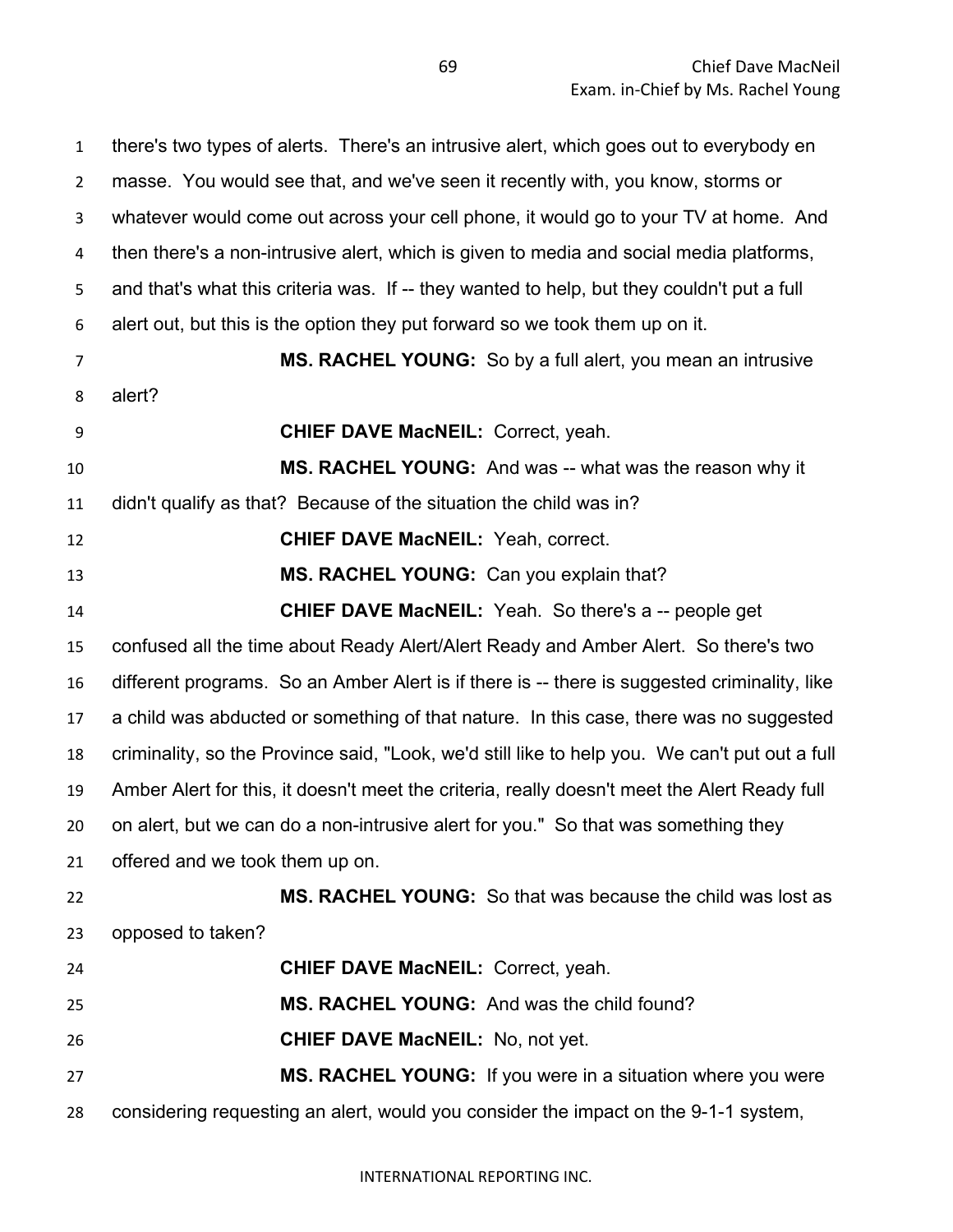and if so, how?

 **CHIEF DAVE MacNEIL:** That's a good question. If -- I think if we were to the level that we needed to put out a public alert for a police operation, that -- I mean, that's a really high-level thing, situation. So it's obviously -- public safety is paramount and it's obviously a life and death situation. So if you're to the level where you have to put out or consider putting out an alert, a lot of things have gone wrong for that, so the impact on the 9-1-1 system I think would be not really a front of mind for me, it would be letting the public know what's going on.

 **MS. RACHEL YOUNG:** Are you aware of any means of minimising the impact of an alert on the 9-1-1 system? For example, preventing too many calls to 9-1-1?

 **CHIEF DAVE MacNEIL:** Well, for me, I think -- I think there needs to be a training component to that. So much like when there's a new piece of legislation or a new change, you know, you see social media campaigns, you see advertising. It may be something the Province is looking at or is -- has considered, but maybe... And in the messaging itself, so if you're putting out a message just say then "Don't call 9-1-1." I know people probably would -- still will, but you know, I think it's like anything. Like, you know, like when we had to start wearing seatbelts, obviously there's public awareness around that. Now, it's not an issue.

 So if we make this more common and get information out to the public on -- when you have these alerts around -- especially around police type of alerts, don't call 9-1-1, maybe set up a second line. Maybe there's a tip line, maybe there's something else, but there's probably ways to minimise the impact to 9-1-1. You're not going to prevent people from calling 9-1-1, but the idea of this alert is to get the information out to as many people as possible quickly to save lives. And if people call with information that's -- that may be a good thing too; right? **MS. RACHEL YOUNG:** So I just want make sure I understand.

When you say a training component, you mean public education in advance of an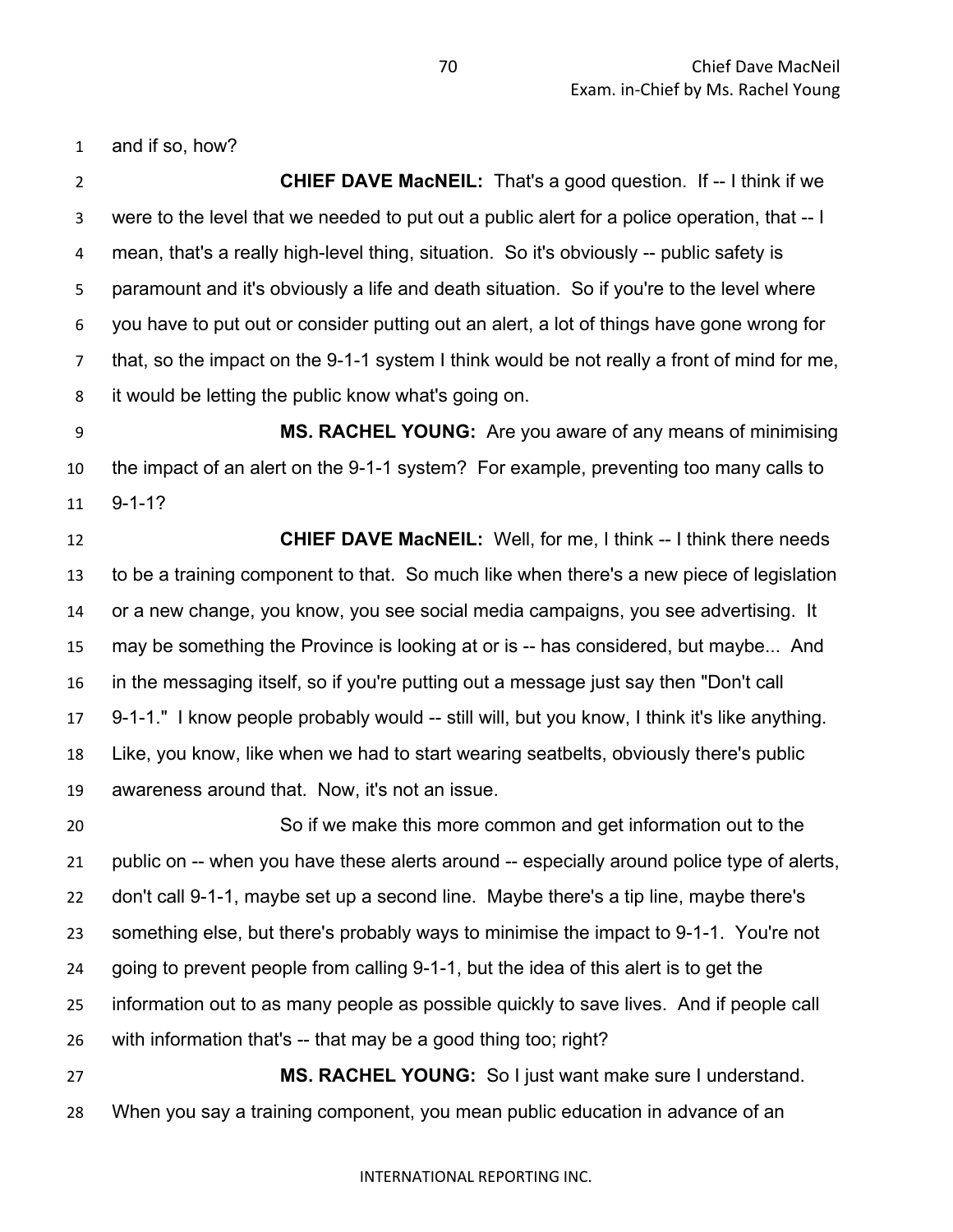emergency ---

 **CHIEF DAVE MacNEIL:** Yeah, I think that would be helpful. **MS. RACHEL YOUNG:** --- if you have to call 9-1-1? Okay. **CHIEF DAVE MacNEIL:** Yeah, for an EMO-led campaign or a provincial campaign on that would be helpful. **MS. RACHEL YOUNG:** And so then you said at the time of the alert there could be in the message itself "Don't call 9-1-1." Would there be an option to provide a, for example, a non-emergency number to call if you had information? **CHIEF DAVE MacNEIL:** There could be. But again, you only have so many characters in your message, so you'd have to be cognizant of that. **MS. RACHEL YOUNG:** Is that something Truro Police would be in a position to set up? Like what number would they use? **CHIEF DAVE MacNEIL:** Well, we could use our general information number. But you'd have to -- obviously, then, that causes staffing issues for that line. So however you go about doing this, there's going to be impact, but you got to -- you got to weigh public safety versus impact. And if you're to the level where you're considering putting out an alert, provincial-wide alert for a police-involved event, it's a fairly serious event. **MS. RACHEL YOUNG:** Commissioners, the Commission's Investigators have or will interview all of the police chiefs in the Province and the RCMP leadership. They will not all testify before you orally, not all the municipal chiefs, but we do have the transcripts of those interviews today to provide you. And so at this time, I'd like to tender exhibits the transcripts of the interviews that have been done. We did hear already Chief Cecchetto's interview has been filed an exhibit. She was interviewed jointly, because she was retiring in a matter of days, with incoming Chief Janis Butler, in the same interview, and that is COMM0015891, which is already Exhibit P-001031. So that one you have. 28 And then we have four more to add. We have COMM0058816,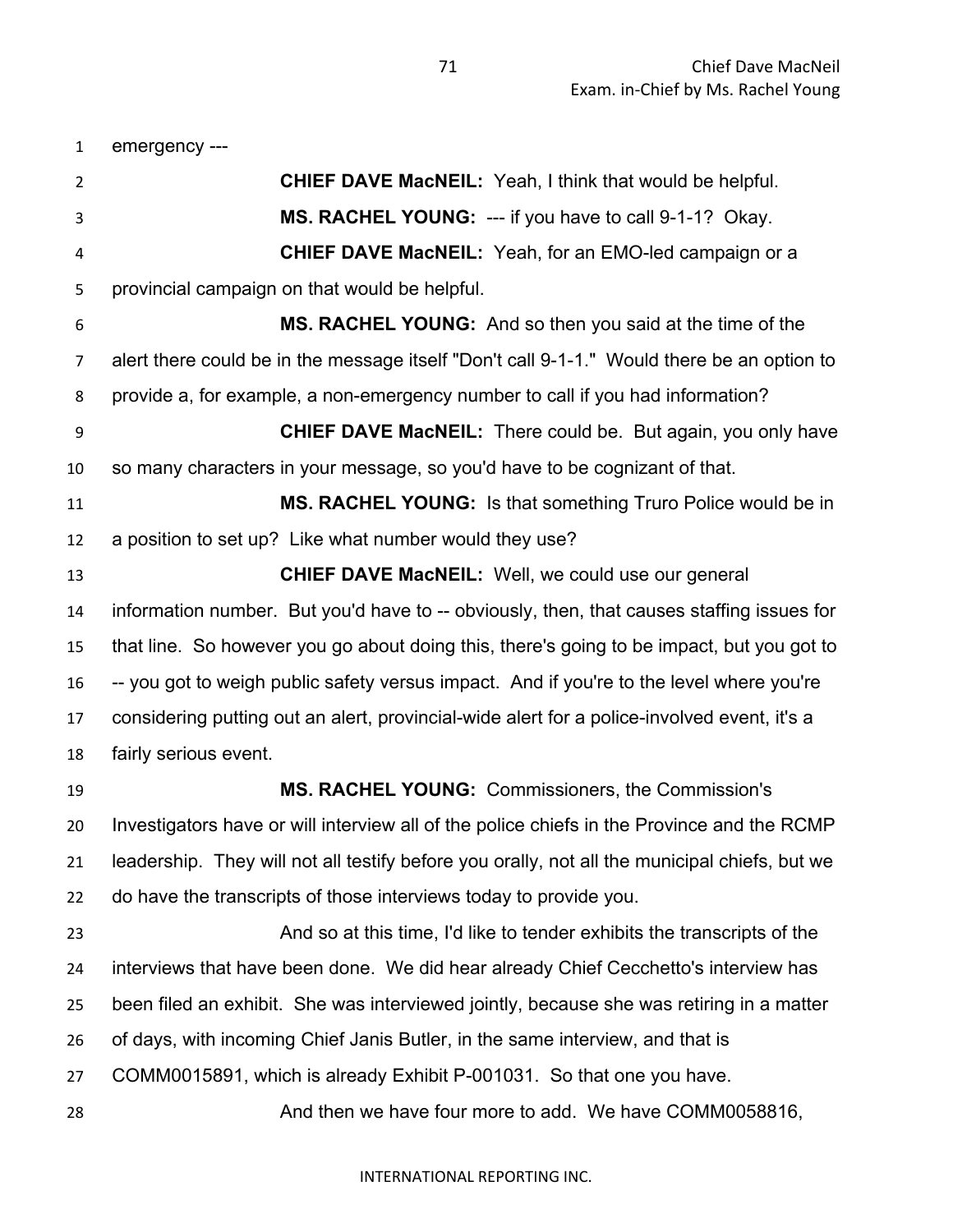| which is the transcript of the Commission interview with Chief Howard Dunbar of |
|---------------------------------------------------------------------------------|
| Westville.                                                                      |
| <b>REGISTRAR DARLENE SUTHERLAND:</b> One-nine-nine-five                         |
| (1995).                                                                         |
| <u>--- EXHIBIT NO. 1995:</u>                                                    |
| (COMM0058816) Transcript of the Commission interview                            |
| with Chief Howard Dunbar of Westville                                           |
| MS. RACHEL YOUNG: COMM0058525, the Commission                                   |
| interview of Chief Stephen Chisholm from New Glasgow.                           |
| <b>REGISTRAR DARLENE SUTHERLAND: One-nine-nine-six</b>                          |
| (1996).                                                                         |
| <u>--- ЕХНІВІТ NO. 1996:</u>                                                    |
| (COMM0058525) Transcript of the Commission interview                            |
| with Chief Stephen Chisholm from New Glasgow                                    |
| MS. RACHEL YOUNG: COMM0056390, Commission interview                             |
| with Chief Scott Feener of Bridgewater.                                         |
| <b>REGISTRAR DARLENE SUTHERLAND: One-nine-nine-seven</b>                        |
| (1997).                                                                         |
| --- EXHIBIT NO. 1997:                                                           |
| (COMM0056390) Transcript of the Commission interview                            |
| with Chief Scott Feener of Bridgewater                                          |
| MS. RACHEL YOUNG: COMM0051442, Commission interview of                          |
| Chief Dwayne Pike of Amherst.                                                   |
| <b>REGISTRAR DARLENE SUTHERLAND:</b> One-nine-nine-eight                        |
| (1998).                                                                         |
| <u>--- ЕХНІВІТ NO. 1998:</u>                                                    |
| (COMM0051442) Transcript of the Commission interview                            |
| with Chief Dwayne Pike of Amherst                                               |
|                                                                                 |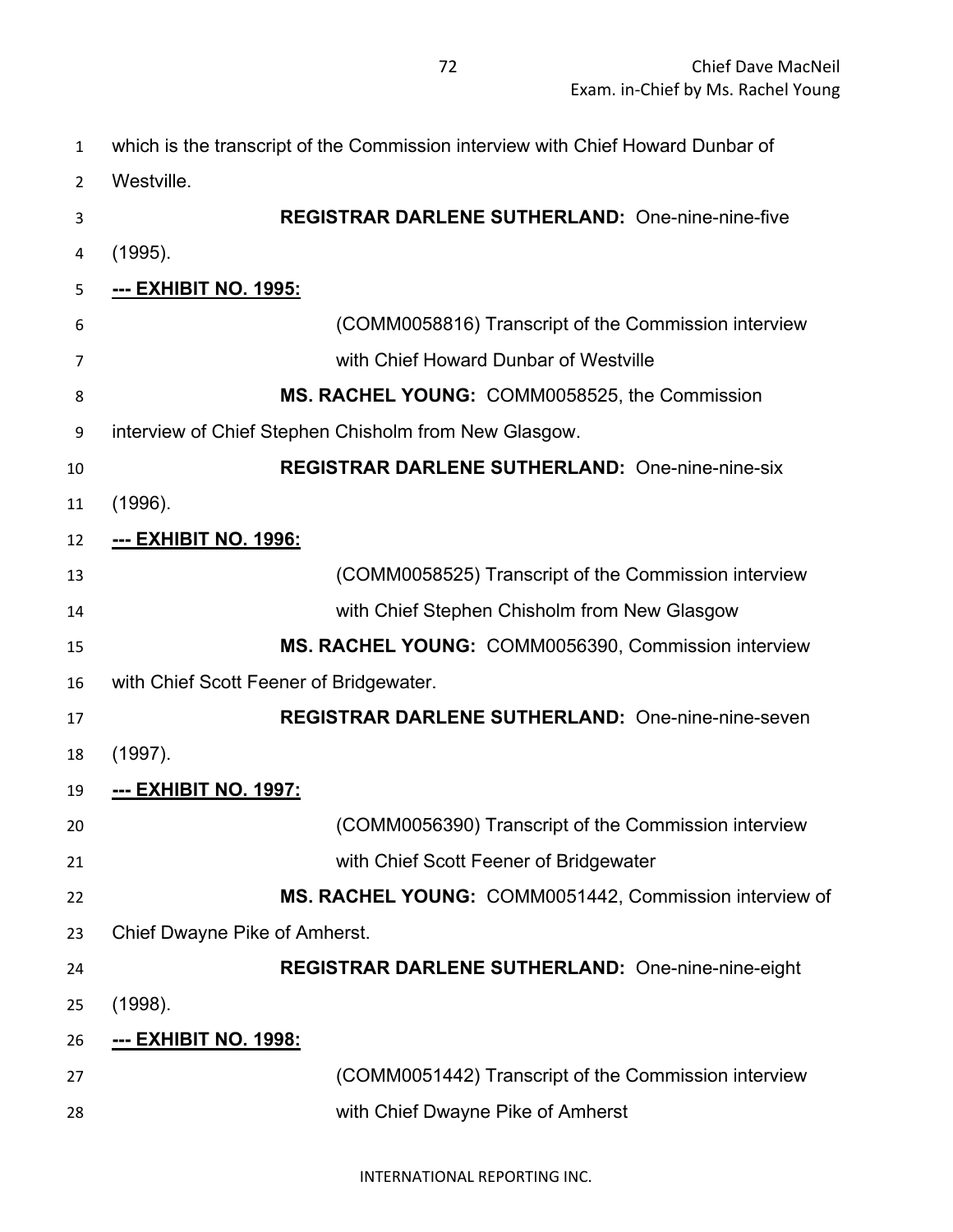| 1              | <b>MS. RACHEL YOUNG:</b> And Commissioners, you've already                                |
|----------------|-------------------------------------------------------------------------------------------|
| $\overline{2}$ | decided in your ruling of March 9th, 2022, that you'll hear as witnesses from the         |
| 3              | commissioned officers in the RCMP, Dan Campbell, Chris Leatherman, Lee Bergerman,         |
| 4              | and Brenda Lucki of the RCMP, and Commission Counsel will file those transcripts as       |
| 5              | exhibits after they've been created and disclosed to Participants.                        |
| 6              | I wonder if I might just have a moment to speak to                                        |
| 7              | Madam Registrar? Excuse me.                                                               |
| 8              | <b>COMMISSIONER MacDONALD: Absolutely.</b>                                                |
| 9              | MS. RACHEL YOUNG: We have one exhibit number to clear up,                                 |
| 10             | but we'll do it after the break.                                                          |
| 11             | Thank you, Chief MacNeil. Those are the questions I have for you                          |
| 12             | right now.                                                                                |
| 13             | <b>COMMISSIONER MacDONALD:</b> Thank you so much, Ms. Young.                              |
| 14             | So Chief, thank you so much for being here, we greatly appreciate                         |
| 15             | it. The process we'll be following is that we will now break for lunch until 1:30. During |
| 16             | that time, our Commission Counsel will meet with counsel for the various Participants to  |
| 17             | determine if there are more questions for you, and if so, who will be asking them. So --- |
| 18             | <b>CHIEF DAVE MacNEIL: Certainly.</b>                                                     |
| 19             | <b>COMMISSIONER MacDONALD: --- I guess you'll remain under</b>                            |
| 20             | oath at that time, and thank you again, and we'll ask you come back at 1:30.              |
| 21             | <b>CHIEF DAVE MacNEIL: Certainly. Thank you, sir.</b>                                     |
| 22             | <b>COMMISSIONER MacDONALD:</b> Thank you.                                                 |
| 23             | REGISTRAR DARLENE SUTHERLAND: Thank you. The                                              |
| 24             | proceedings are now on break. We'll resume at 1:30.                                       |
| 25             | --- Upon recessing at 11:56 a.m.                                                          |
| 26             | --- Upon resuming at 1:37 p.m.                                                            |
| 27             | <b>REGISTRAR DARLENE SUTHERLAND: Welcome back. The</b>                                    |
| 28             | proceedings are again in session.                                                         |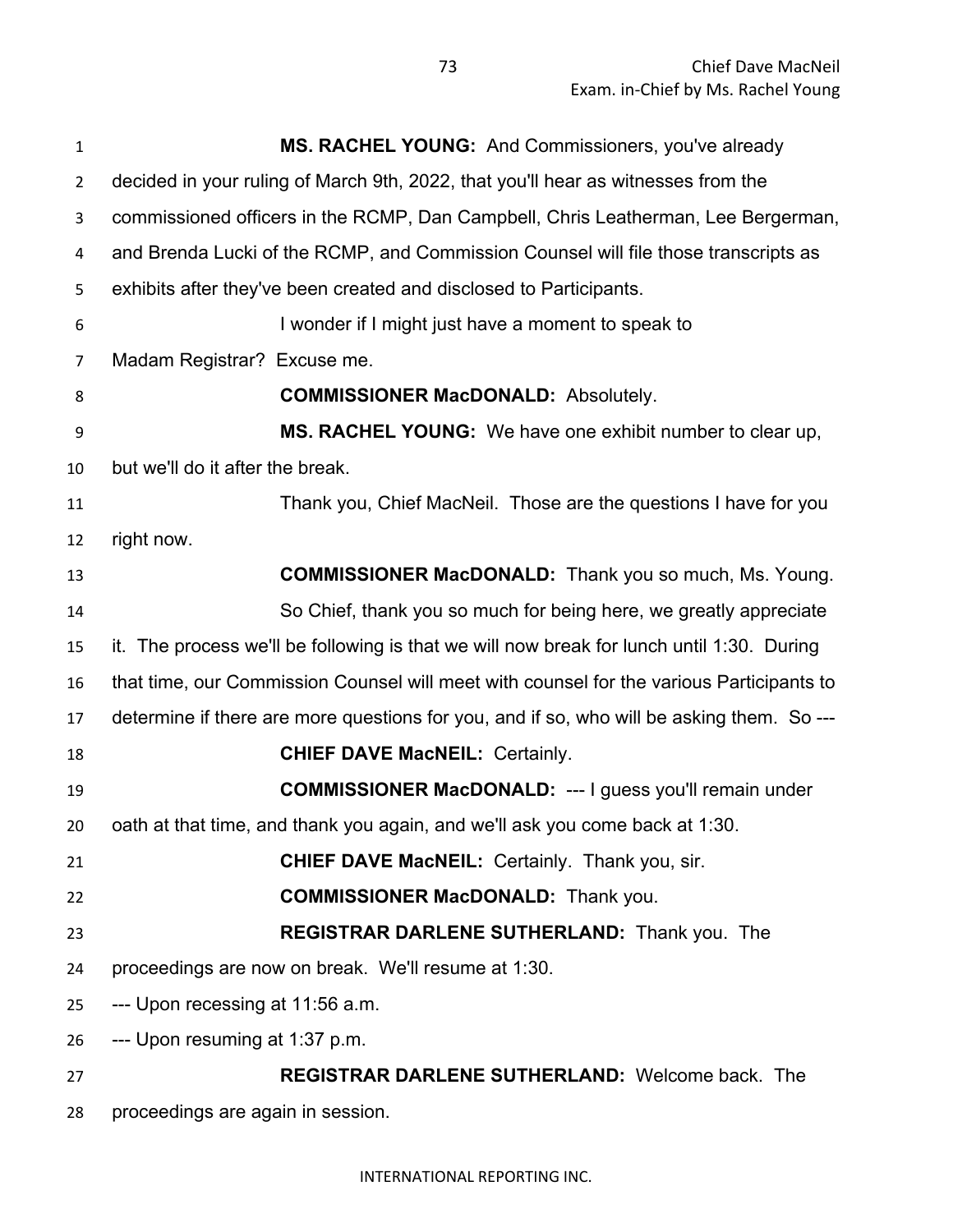| $\mathbf{1}$ | <b>COMMISSIONER MacDONALD:</b> Thank you.                                                  |
|--------------|--------------------------------------------------------------------------------------------|
| 2            | We'll wait for Ms. Young and Chief MacNeil                                                 |
| 3            | Ms. Young?                                                                                 |
| 4            | <b>MS. RACHEL YOUNG: Thank you, Commissioners.</b>                                         |
| 5            | The Participants and I had a productive caucus with Mr. Van Wart,                          |
| 6            | and there will be some questions from Participant's Counsel, five in total, for a total of |
| 7            | about two and a half hours. They've established their own order, and so I will just let    |
| 8            | them take it from there.                                                                   |
| 9            | <b>COMMISSIONER MacDONALD:</b> Thank you.                                                  |
| 10           | <b>CHIEF DAVE MacNEIL, Resumed</b>                                                         |
| 11           | <b>COMMISSIONER MacDONALD:</b> Thank you again, Chief.                                     |
| 12           | I can report that the counsel have met, the Commission Counsel                             |
| 13           | and Counsel for the various Participants, and there are -- there will be more questions    |
| 14           | for you.                                                                                   |
| 15           | <b>CHIEF DAVE MacNEIL: Okay, sure.</b>                                                     |
| 16           | <b>COMMISSIONER MacDONALD:</b> Five different counsel will be                              |
| 17           | asking you questions, and they have agreed upon the order in which each one will ask       |
| 18           | questions, and beginning with Ms. Nijhawan.                                                |
| 19           | And I would ask each counsel before they begin questioning the                             |
| 20           | witness to identify their retainer.                                                        |
| 21           | Thank you.                                                                                 |
| 22           | <b>CHIEF DAVE MacNEIL:</b> Thank you, sir.                                                 |
| 23           | --- CROSS-EXAMINATION BY MS. NASHA NIJHAWAN:                                               |
| 24           | MS. NASHA NIJHAWAN: Good afternoon, Chief MacNeil.                                         |
| 25           | <b>CHIEF DAVE MacNEIL: Good afternoon.</b>                                                 |
| 26           | MS. NASHA NIJHAWAN: You'll have to excuse me. My voice is a                                |
| 27           | little sketchy today.                                                                      |
| 28           | My name is Nasha Nijhawan. I'm a lawyer for the National Police                            |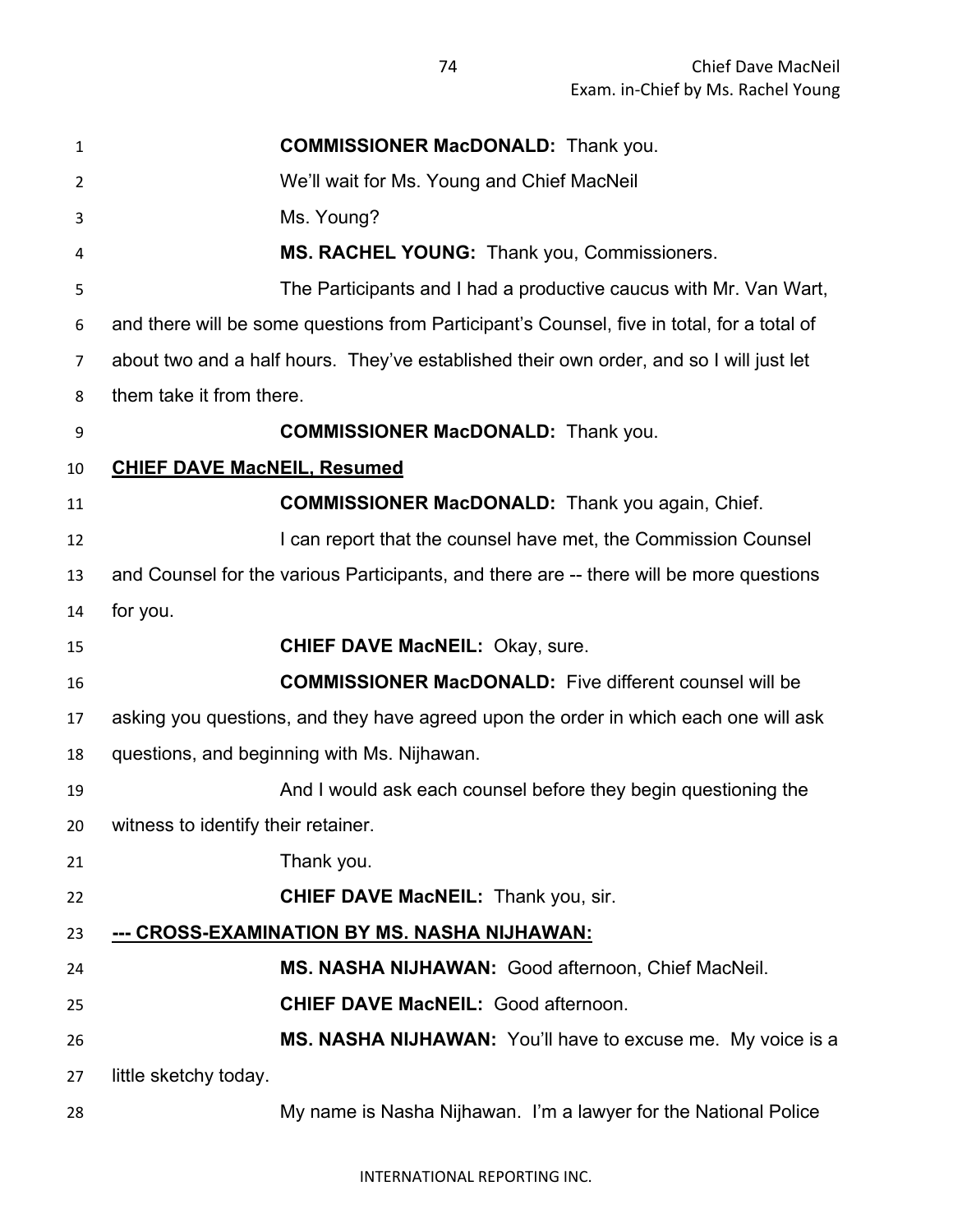Federation.

| <b>CHIEF DAVE MacNEIL: Okay.</b>                                                           |
|--------------------------------------------------------------------------------------------|
| <b>MS. NASHA NIJHAWAN:</b> The NPF represents RCMP members                                 |
| below the rank of Inspector, so all the way up to Staff Sergeant, which includes basically |
| everyone who was on the ground during the mass casualty event.                             |
| <b>CHIEF DAVE MacNEIL: For sure.</b>                                                       |
| MS. NASHA NIJHAWAN: And I have a number of questions for                                   |
| you.                                                                                       |
| I just wanted to start by confirming that you had a chance before                          |
| you came in today to review the statement that you provided to the Mass Casualty           |
| Commission investigators. That was on August 3rd, 2021.                                    |
| <b>CHIEF DAVE MacNEIL: Yeah. Correct, yeah.</b>                                            |
| MS. NASHA NIJHAWAN: You had a chance to review that                                        |
| statement in some detail?                                                                  |
| <b>CHIEF DAVE MacNEIL:</b> I had a chance to look at it. I wouldn't                        |
| say in some detail, but I have looked at it.                                               |
| MS. NASHA NIJHAWAN: Okay. And when you looked at it, did                                   |
| anything jump out to you that you needed to correct based on things you've learned         |
| since then or just a review?                                                               |
| <b>CHIEF DAVE MacNEIL: No.</b>                                                             |
| MS. NASHA NIJHAWAN: So you stand by the statements you                                     |
| made in that ---                                                                           |
| <b>CHIEF DAVE MacNEIL: Yeah.</b>                                                           |
| <b>MS. NASHA NIJHAWAN: --- interview?</b>                                                  |
| <b>CHIEF DAVE MacNEIL: Yeah.</b>                                                           |
| MS. NASHA NIJHAWAN: And have you been following the                                        |
| Commission's work? Are you familiar with the information presented to date?                |
| <b>CHIEF DAVE MacNEIL:</b> No, to be honest, I haven't. I find it ---                      |
|                                                                                            |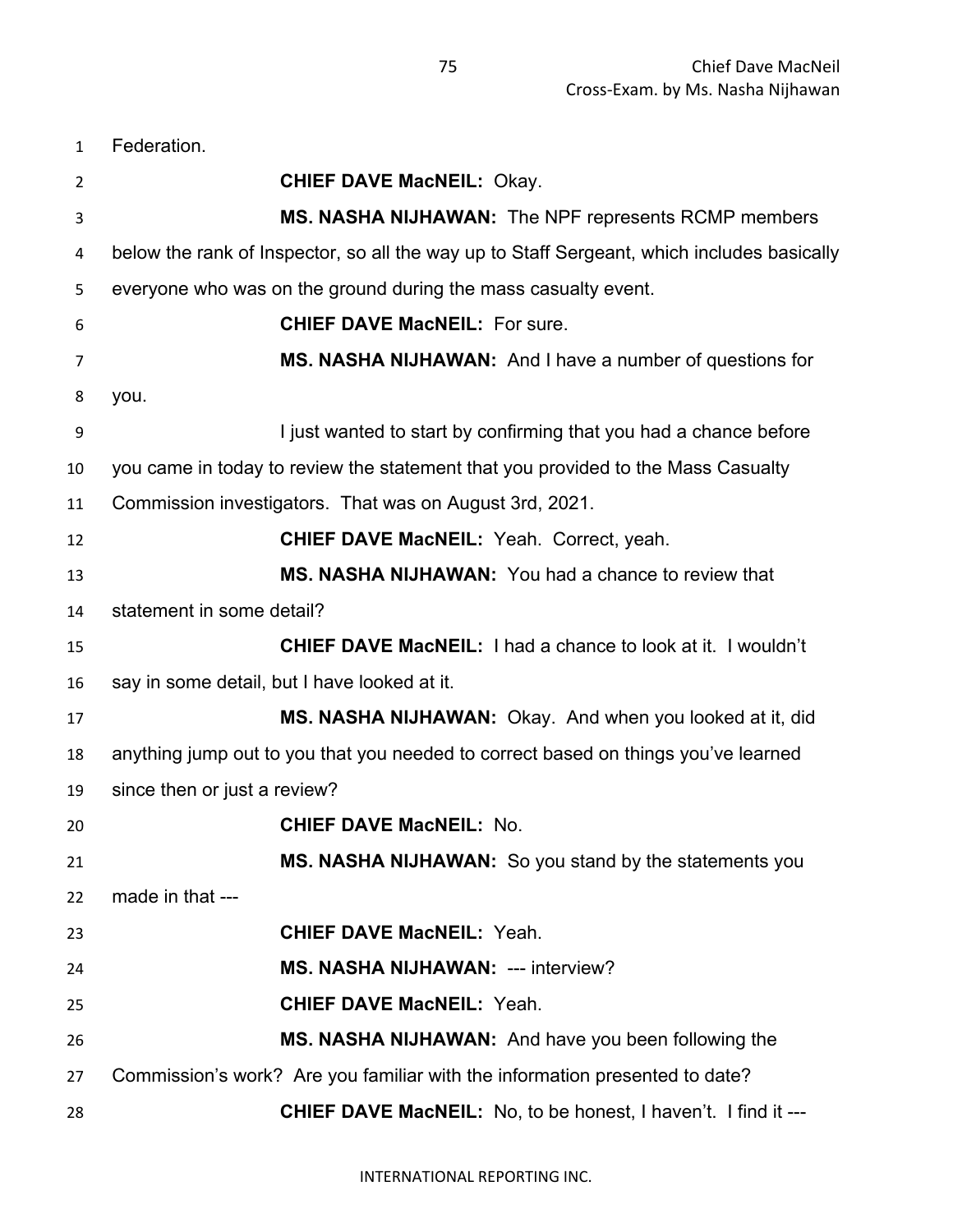| 1              | MS. NASHA NIJHAWAN: You haven't.                                                         |
|----------------|------------------------------------------------------------------------------------------|
| $\overline{2}$ | <b>CHIEF DAVE MacNEIL:</b> I find it a little disturbing, to be honest.                  |
| 3              | My family -- my wife's from West Colchester and, you know, all my in-laws live there,    |
| 4              | Lower Debert, Debert and Masstown area, and I find it a little disturbing to watch, so I |
| 5              | haven't been tuning in, to be honest.                                                    |
| 6              | MS. NASHA NIJHAWAN: It is a difficult topic for a lot of people. I                       |
| 7              | can understand that.                                                                     |
| 8              | There is, of course, a Foundational Document that relates                                |
| 9              | specifically to the Truro Police's involvement.                                          |
| 10             | <b>CHIEF DAVE MacNEIL: Correct.</b>                                                      |
| 11             | MS. NASHA NIJHAWAN: And is that a document that you've had                               |
| 12             | a chance to review?                                                                      |
| 13             | <b>CHIEF DAVE MacNEIL:</b> Yeah. I have looked at that, yeah.                            |
| 14             | MS. NASHA NIJHAWAN: You've looked that and you've had                                    |
| 15             | counsel representing you through this process at the Commission as well?                 |
| 16             | <b>CHIEF DAVE MacNEIL: Correct, yeah.</b>                                                |
| 17             | MS. NASHA NIJHAWAN: And was there anything presented in                                  |
| 18             | that document that gave you pause or raised any concerns for you?                        |
| 19             | <b>CHIEF DAVE MacNEIL:</b> No, nothing in particular.                                    |
| 20             | MS. NASHA NIJHAWAN: Nothing new in that document you didn't                              |
| 21             | know before?                                                                             |
| 22             | <b>CHIEF DAVE MacNEIL: No.</b>                                                           |
| 23             | MS. NASHA NIJHAWAN: Okay. And nothing from that document                                 |
| 24             | causes you to need to change any of your answers from your interview in August 2021?     |
| 25             | <b>CHIEF DAVE MacNEIL:</b> Not that I can recall offhand, no.                            |
| 26             | MS. NASHA NIJHAWAN: Okay. So if I refer to a fact that you                               |
| 27             | haven't otherwise become aware of, please let me know.                                   |
| 28             | <b>CHIEF DAVE MacNEIL: Sure.</b>                                                         |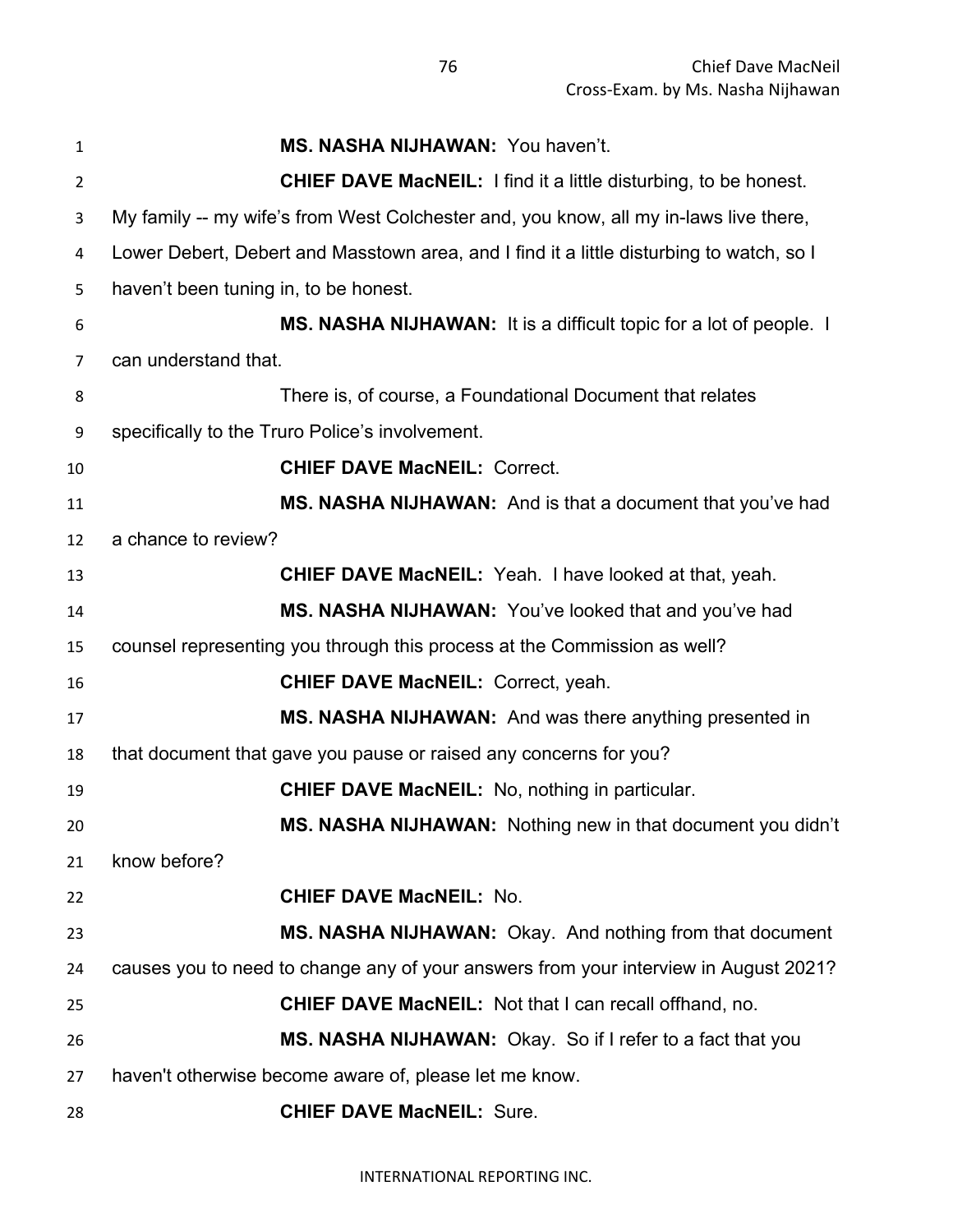| $\mathbf{1}$   | MS. NASHA NIJHAWAN: And if you have any reason to doubt it,                    |
|----------------|--------------------------------------------------------------------------------|
| $\overline{2}$ | I'm happy to find a reference for you. I may be referring to some of the other |
| 3              | information that's come out ---                                                |
| 4              | <b>CHIEF DAVE MacNEIL: Sure.</b>                                               |
| 5              | MS. NASHA NIJHAWAN: --- during the course of these events.                     |
| 6              | <b>CHIEF DAVE MacNEIL: Okay.</b>                                               |
| 7              | MS. NASHA NIJHAWAN: Nothing too arcane I hope.                                 |
| 8              | <b>CHIEF DAVE MacNEIL: Okay.</b>                                               |
| 9              | MS. NASHA NIJHAWAN: I understand that you spoke in your                        |
| 10             | interview about the chain of command at the TPS.                               |
| 11             | <b>CHIEF DAVE MacNEIL: M'hm.</b>                                               |
| 12             | MS. NASHA NIJHAWAN: You went over that a little bit today. So                  |
| 13             | I understand that there are three senior officers.                             |
| 14             | <b>CHIEF DAVE MacNEIL: Correct, yeah.</b>                                      |
| 15             | MS. NASHA NIJHAWAN: You, Deputy Chief Hearn, and                               |
| 16             | Inspector Smith?                                                               |
| 17             | <b>CHIEF DAVE MacNEIL: Correct.</b>                                            |
| 18             | MS. NASHA NIJHAWAN: And it's Inspector Smith who's the                         |
| 19             | officer in charge of Patrol; correct?                                          |
| 20             | <b>CHIEF DAVE MacNEIL: Correct.</b>                                            |
| 21             | MS. NASHA NIJHAWAN: And he's also the officer in charge of                     |
| 22             | Dispatch?                                                                      |
| 23             | <b>CHIEF DAVE MacNEIL: Yeah.</b>                                               |
| 24             | MS. NASHA NIJHAWAN: Okay. And senior officers work Monday                      |
| 25             | to Friday, straight days; is that right?                                       |
| 26             | <b>CHIEF DAVE MacNEIL:</b> Typically, yeah.                                    |
| 27             | MS. NASHA NIJHAWAN: Typically? And when there isn't an                         |
| 28             | officer on duty ---                                                            |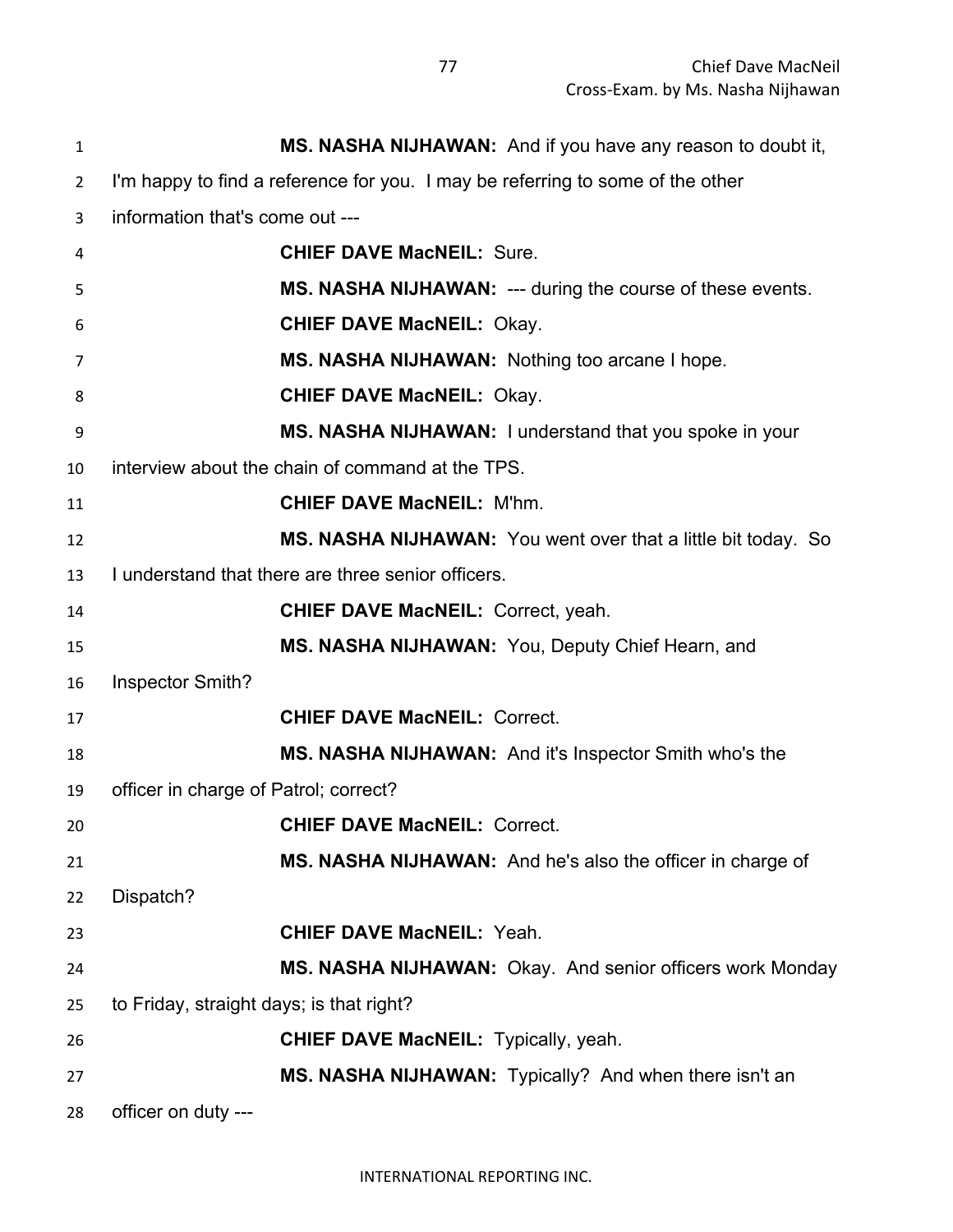| 1  | <b>CHIEF DAVE MacNEIL: M'hm.</b>                                                         |
|----|------------------------------------------------------------------------------------------|
| 2  | <b>MS. NASHA NIJHAWAN: --- the highest ranking officer would be</b>                      |
| 3  | the supervisor of the Patrol or the Watch?                                               |
| 4  | <b>CHIEF DAVE MacNEIL: Correct, yeah.</b>                                                |
| 5  | MS. NASHA NIJHAWAN: What do you call it, a watch or a patrol?                            |
| 6  | <b>CHIEF DAVE MacNEIL: Shift.</b>                                                        |
| 7  | MS. NASHA NIJHAWAN: Either way. Shift?                                                   |
| 8  | <b>CHIEF DAVE MacNEIL: Yeah, whatever.</b>                                               |
| 9  | MS. NASHA NIJHAWAN: Okay. And so on the night of April 18th,                             |
| 10 | I understand it was Sergeant Richard Hickox who was the Road Sergeant.                   |
| 11 | <b>CHIEF DAVE MacNEIL: Correct.</b>                                                      |
| 12 | MS. NASHA NIJHAWAN: So he would have been the ranking                                    |
| 13 | officer on duty?                                                                         |
| 14 | <b>CHIEF DAVE MacNEIL: Yeah.</b>                                                         |
| 15 | MS. NASHA NIJHAWAN: And sometimes it's an -- a corporal                                  |
| 16 | acting in the supervisory role, depending on who's on shift?                             |
| 17 | <b>CHIEF DAVE MacNEIL:</b> Yeah. Our shifts have a Sergeant and                          |
| 18 | Corporal and a Constable. So if the Sergeant is on vacation or off, then the Corporal is |
| 19 | the next supervisor in charge.                                                           |
| 20 | MS. NASHA NIJHAWAN: Okay. So on the morning of April 19th, I                             |
| 21 | understand it was Corporal Cormier who was ---                                           |
| 22 | <b>CHIEF DAVE MacNEIL: Correct.</b>                                                      |
| 23 | MS. NASHA NIJHAWAN: --- the ranking officer.                                             |
| 24 | <b>CHIEF DAVE MacNEIL: Yeah.</b>                                                         |
| 25 | MS. NASHA NIJHAWAN: And that's because there wasn't a                                    |
| 26 | Sergeant working that day.                                                               |
| 27 | <b>CHIEF DAVE MacNEIL:</b> Well, it's because we split our shifts for                    |
| 28 | COVID, but yes, Ed was the ---                                                           |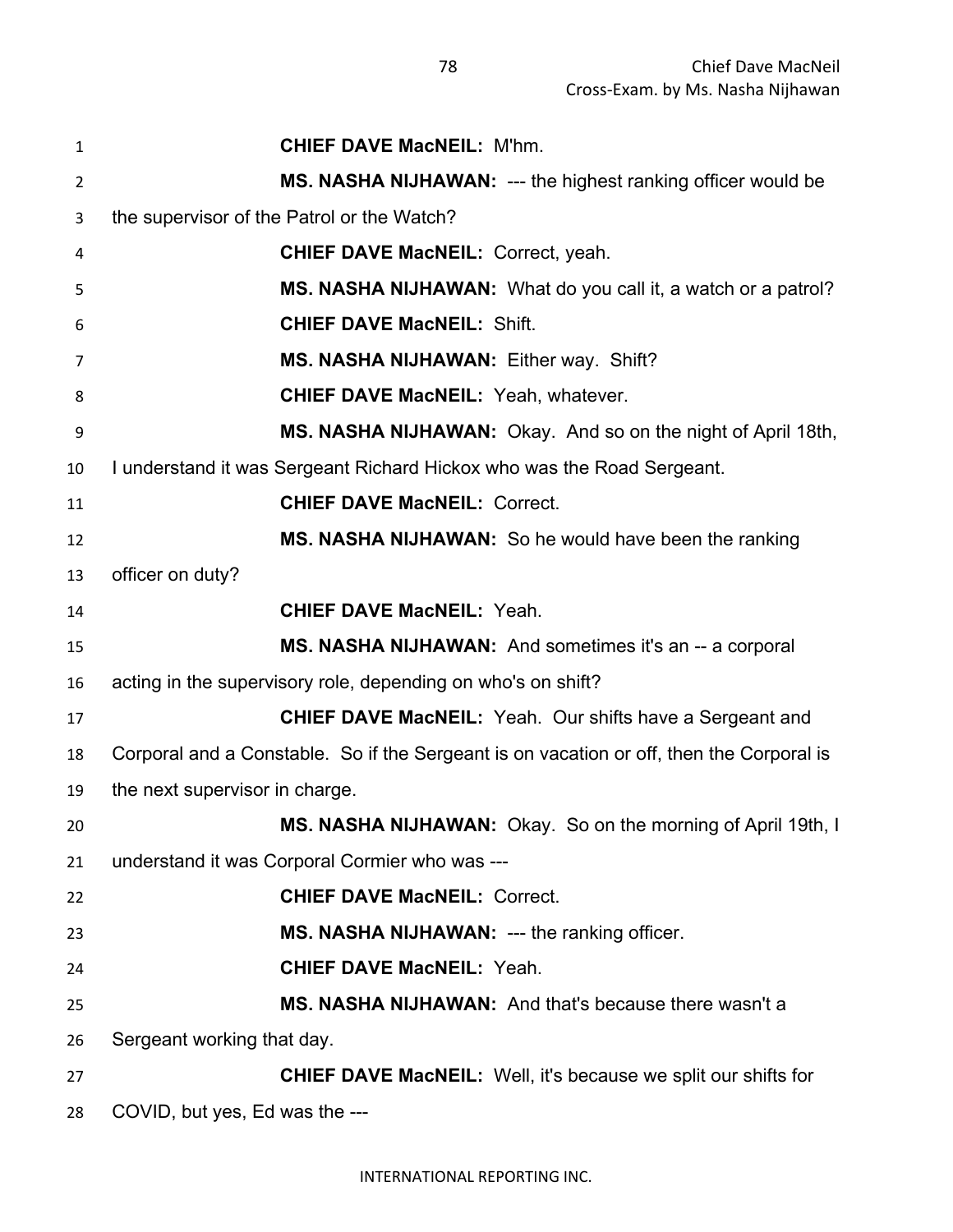| $\mathbf{1}$    | MS. NASHA NIJHAWAN: I see. Okay.                                                          |
|-----------------|-------------------------------------------------------------------------------------------|
| 2               | <b>CHIEF DAVE MacNEIL: --- Ed was the supervisor in charge, yeah.</b>                     |
| 3               | <b>MS. NASHA NIJHAWAN: Okay. And those officers ---</b>                                   |
| 4               | <b>CHIEF DAVE MacNEIL: M'hm.</b>                                                          |
| 5               | MS. NASHA NIJHAWAN: --- I understand you call them officers,                              |
| 6               | we call them members ---                                                                  |
| 7               | <b>CHIEF DAVE MacNEIL: Yeah.</b>                                                          |
| 8               | <b>MS. NASHA NIJHAWAN: --- so I'm going to try and use your</b>                           |
| 9               | terminology. Those police officers, the supervisors on shifts, report to Inspector Smith? |
| 10              | <b>CHIEF DAVE MacNEIL:</b> They do, yeah, but when Inspector Smith                        |
| 11              | is not there, they're the boss.                                                           |
| 12              | MS. NASHA NIJHAWAN: They're the boss.                                                     |
| 13              | <b>CHIEF DAVE MacNEIL: Correct.</b>                                                       |
| 14              | MS. NASHA NIJHAWAN: But if they had an issue that arose ---                               |
| 15              | <b>CHIEF DAVE MacNEIL: Yeah.</b>                                                          |
| 16              | MS. NASHA NIJHAWAN: --- they would -- they would bring it                                 |
| 17              | directly to him?                                                                          |
| 18              | <b>CHIEF DAVE MacNEIL: Yeah.</b>                                                          |
| 19              | MS. NASHA NIJHAWAN: That's your -- that's how the reporting                               |
| 20 <sub>2</sub> | structure works?                                                                          |
| 21              | <b>CHIEF DAVE MacNEIL: Yeah.</b>                                                          |
| 22              | MS. NASHA NIJHAWAN: So -- and that Inspector reports to the                               |
| 23              | Deputy Chief or directly to you, or is it a little more amorphous than that?              |
| 24              | <b>CHIEF DAVE MacNEIL:</b> We're a smaller service, so to say the                         |
| 25              | Corporal has to go to the Inspector, he could go to -- they could go to the Deputy, yeah. |
| 26              | But typically they go to the Deputy or the -- or the Inspector, to me.                    |
| 27              | MS. NASHA NIJHAWAN: So the three of you work as a team ---                                |
| 28              | <b>CHIEF DAVE MacNEIL: Yeah.</b>                                                          |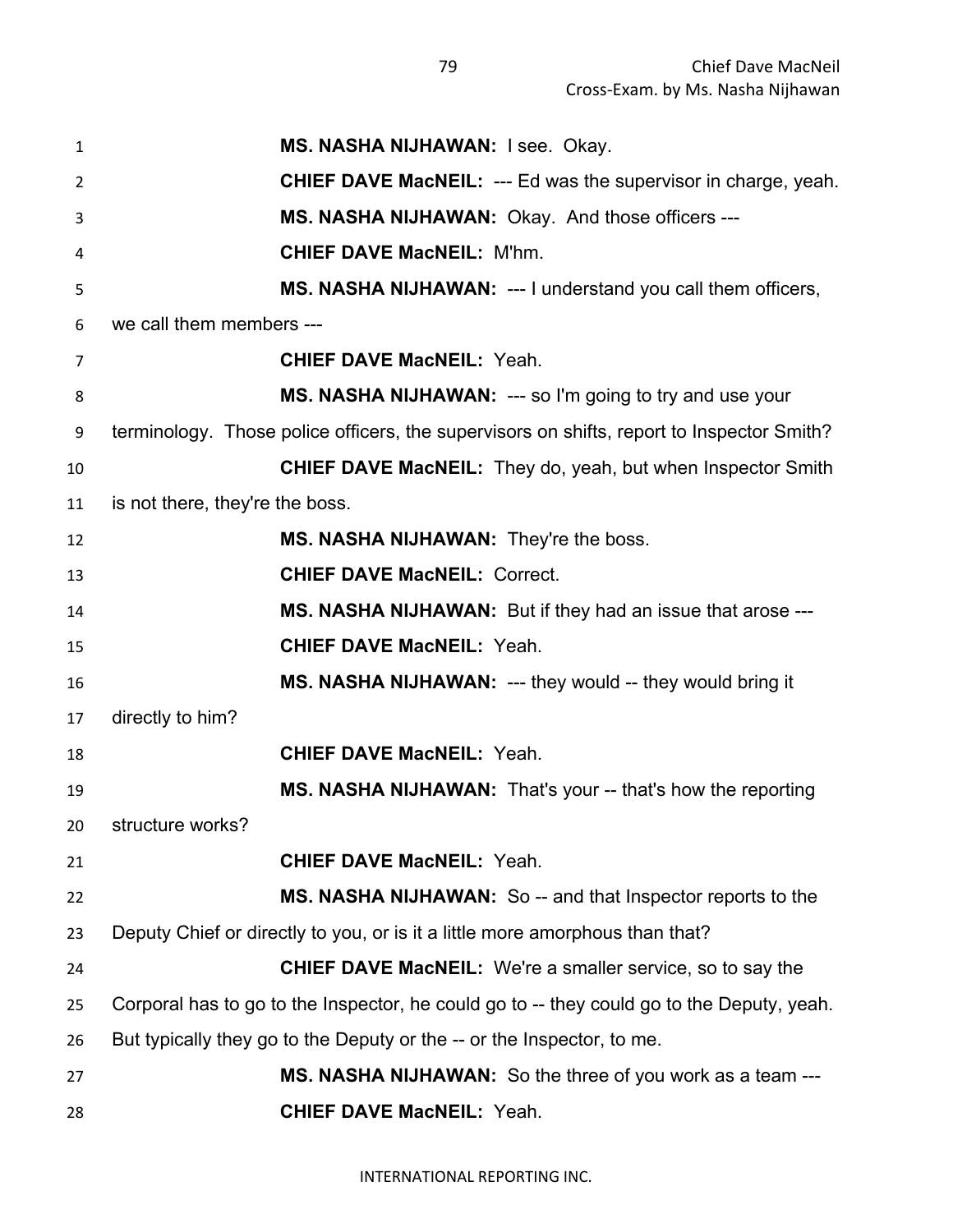| $\mathbf{1}$   | MS. NASHA NIJHAWAN: --- covering each other.                          |
|----------------|-----------------------------------------------------------------------|
| $\overline{2}$ | <b>CHIEF DAVE MacNEIL: Correct, yeah.</b>                             |
| 3              | MS. NASHA NIJHAWAN: So even though it's the Inspector who's           |
| 4              | in charge of Patrol ---                                               |
| 5              | <b>CHIEF DAVE MacNEIL: Yeah.</b>                                      |
| 6              | MS. NASHA NIJHAWAN: --- it could be you that the Sergeant on          |
| 7              | the Road calls?                                                       |
| 8              | <b>CHIEF DAVE MacNEIL:</b> Yeah, if the inspector was on vacation, or |
| 9              | out of the -- out of the community, sure, yeah.                       |
| 10             | MS. NASHA NIJHAWAN: So on---                                          |
| 11             | <b>CHIEF DAVE MacNEIL:</b> But usually it's the deputy. But I'm       |
| 12             | usually the last.                                                     |
| 13             | MS. NASHA NIJHAWAN: You're usually the last.                          |
| 14             | <b>CHIEF DAVE MacNEIL: Right, yeah.</b>                               |
| 15             | MS. NASHA NIJHAWAN: Okay. So on the night of April 18th, and          |
| 16             | to the morning of April 19th, I understand that you were home ---     |
| 17             | <b>CHIEF DAVE MacNEIL: Yes.</b>                                       |
| 18             | MS. NASHA NIJHAWAN: --- in the Truro area?                            |
| 19             | <b>CHIEF DAVE MacNEIL: Yeah.</b>                                      |
| 20             | MS. NASHA NIJHAWAN: Deputy Chief Hearn was out of town at             |
| 21             | his cottage on the North Shore?                                       |
| 22             | <b>CHIEF DAVE MacNEIL:</b> Yeah, he was at his cottage.               |
| 23             | MS. NASHA NIJHAWAN: On the North Shore?                               |
| 24             | <b>CHIEF DAVE MacNEIL: Yeah.</b>                                      |
| 25             | MS. NASHA NIJHAWAN: And Inspector Smith was available?                |
| 26             | <b>CHIEF DAVE MacNEIL: Yeah.</b>                                      |
| 27             | MS. NASHA NIJHAWAN: So is there some way to communicate               |
| 28             | to members who is around and who is not around on a particular shift? |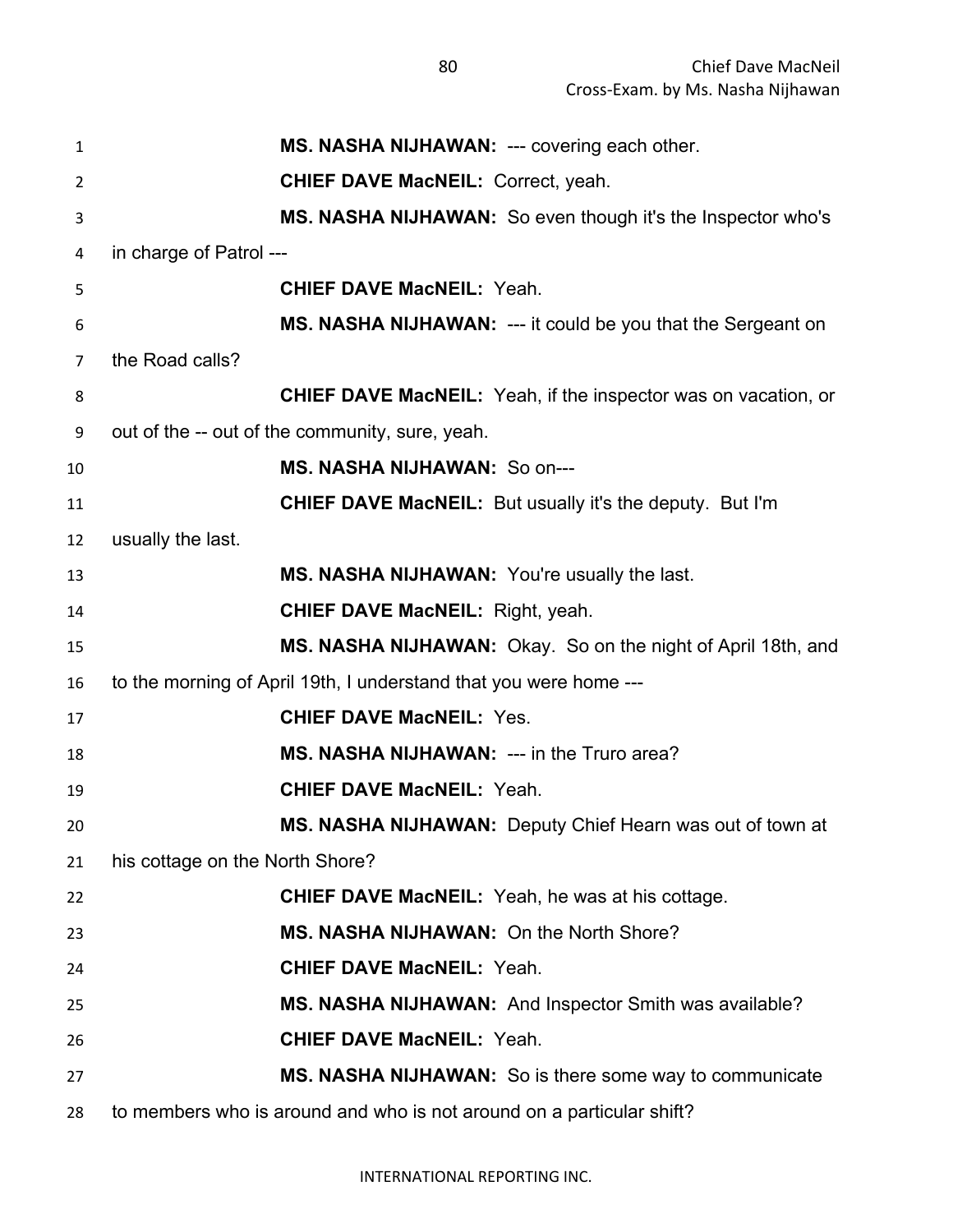| $\mathbf{1}$   | <b>CHIEF DAVE MacNEIL:</b> Yeah, if we're going to be away, like,                       |
|----------------|-----------------------------------------------------------------------------------------|
| $\overline{2}$ | yeah, but on a day-to-day, like on a weekend, they typically know the first call is     |
| 3              | Inspector Smith, or -- and if we're going to be away we'll write on the board somewhere |
| 4              | that the Chief's gone to, you know, out of province or whatever, so they know that.     |
| 5              | MS. NASHA NIJHAWAN: So there shouldn't be any confusion for                             |
| 6              | those shift supervisors who to call or that they can call a senior officer?             |
| 7              | <b>CHIEF DAVE MacNEIL:</b> Correct. Yeah, they know they can call a                     |
| 8              | senior officer, either the Deputy or the Inspector would be the one. Yeah.              |
| 9              | MS. NASHA NIJHAWAN: And how does that contact usually                                   |
| 10             | happen? By phone, by text message? How do you usually receive that kind of call?        |
| 11             | <b>CHIEF DAVE MacNEIL:</b> Typically, I would receive probably a                        |
| 12             | phone call, I would think, but I don't know how they communicate with the Inspector or  |
| 13             | the Deputy. They may have it a little bit more informal, but I'm not sure.              |
| 14             | MS. NASHA NIJHAWAN: Okay. And that's 24/7?                                              |
| 15             | <b>CHIEF DAVE MacNEIL: Yeah.</b>                                                        |
| 16             | MS. NASHA NIJHAWAN: And among the three senior officers at                              |
| 17             | the TPS, am I correct to understand that none of you are qualified as Critical Incident |
| 18             | Commanders?                                                                             |
| 19             | <b>CHIEF DAVE MacNEIL: Through the CPC?</b>                                             |
| 20             | <b>MS. NASHA NIJHAWAN: Yes.</b>                                                         |
| 21             | <b>CHIEF DAVE MacNEIL: Yeah, that's correct.</b>                                        |
| 22             | <b>MS. NASHA NIJHAWAN:</b> So none of you have a Critical Incident                      |
| 23             | Commander designation?                                                                  |
| 24             | <b>CHIEF DAVE MacNEIL:</b> Not from the CPC. So we have, like,                          |
| 25             | through EMO, so we would have like the Emergency Management things like that, like      |
| 26             | 400 level, 200 level, but we have not -- we have had officers at the CPC before, but    |
| 27             | currently the three of us do not have the course from CPC.                              |
| 28             | MS. NASHA NIJHAWAN: And that EMO training, is that specific to                          |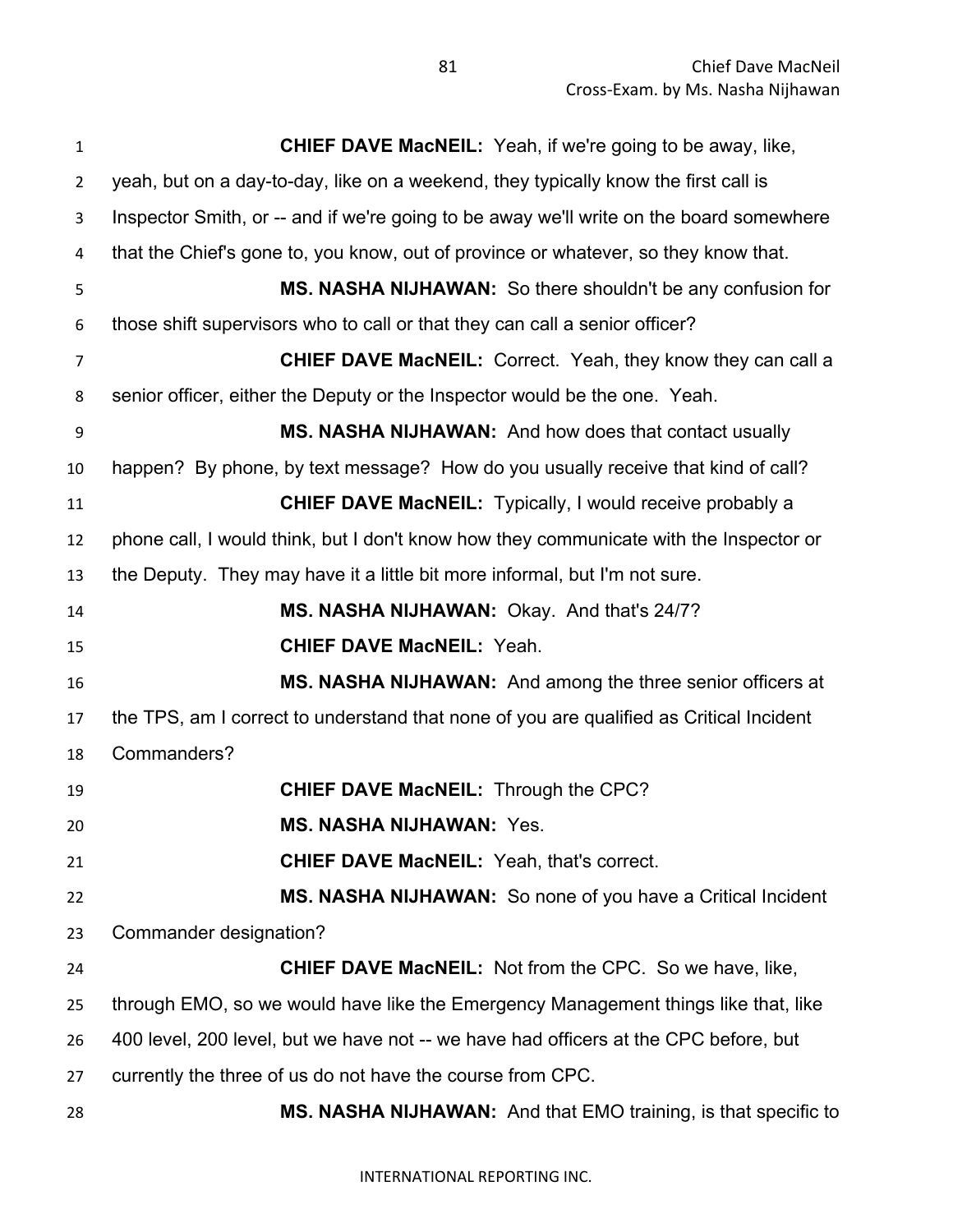| $\mathbf{1}$   | police officers, or is ---                                                                 |
|----------------|--------------------------------------------------------------------------------------------|
| $\overline{2}$ | <b>CHIEF DAVE MacNEIL:</b> No, it's general emergency training.                            |
| 3              | MS. NASHA NIJHAWAN: So it's a general emergency response?                                  |
| 4              | <b>CHIEF DAVE MacNEIL:</b> Yeah, it's the ISC system, so it's Incident                     |
| 5              | Command System that fire and most first responding agencies would use. Yeah.               |
| 6              | MS. NASHA NIJHAWAN: But not police specific?                                               |
| 7              | <b>CHIEF DAVE MacNEIL:</b> No. Inspector Smith has some Critical                           |
| 8              | Incident Command training from his time in the military and otherwise, but not from the    |
| 9              | CPC.                                                                                       |
| 10             | MS. NASHA NIJHAWAN: And not from a policing context?                                       |
| 11             | <b>CHIEF DAVE MacNEIL:</b> Probably from the military police, but I                        |
| 12             | don't -- I don't know 100-percent sure offhand.                                            |
| 13             | MS. NASHA NIJHAWAN: Okay. So I understand from your --                                     |
| 14             | from your interview that there is no question that it's the TPS that has jurisdiction over |
| 15             | policing the Town of Truro ---                                                             |
| 16             | <b>CHIEF DAVE MacNEIL: Correct.</b>                                                        |
| 17             | MS. NASHA NIJHAWAN: --- and that -- that's not a joint project                             |
| 18             | with the RCMP, there is a boundary, and you respect it. Is that fair?                      |
| 19             | <b>CHIEF DAVE MacNEIL:</b> Yeah, it's like any policing jurisdiction,                      |
| 20             | yeah, there would be an agency of jurisdiction, but we do integrate on project-based or    |
| 21             | file-based. But yeah, typically there's an agency of jurisdiction; correct.                |
| 22             | MS. NASHA NIJHAWAN: You're a Police Act municipal police                                   |
| 23             | force?                                                                                     |
| 24             | <b>CHIEF DAVE MacNEIL: Correct.</b>                                                        |
| 25             | MS. NASHA NIJHAWAN: And so the buck stops at the Truro                                     |
| 26             | Police ---                                                                                 |
| 27             | <b>CHIEF DAVE MacNEIL: Yeah.</b>                                                           |
| 28             | MS. NASHA NIJHAWAN: --- for what happens inside Truro ---                                  |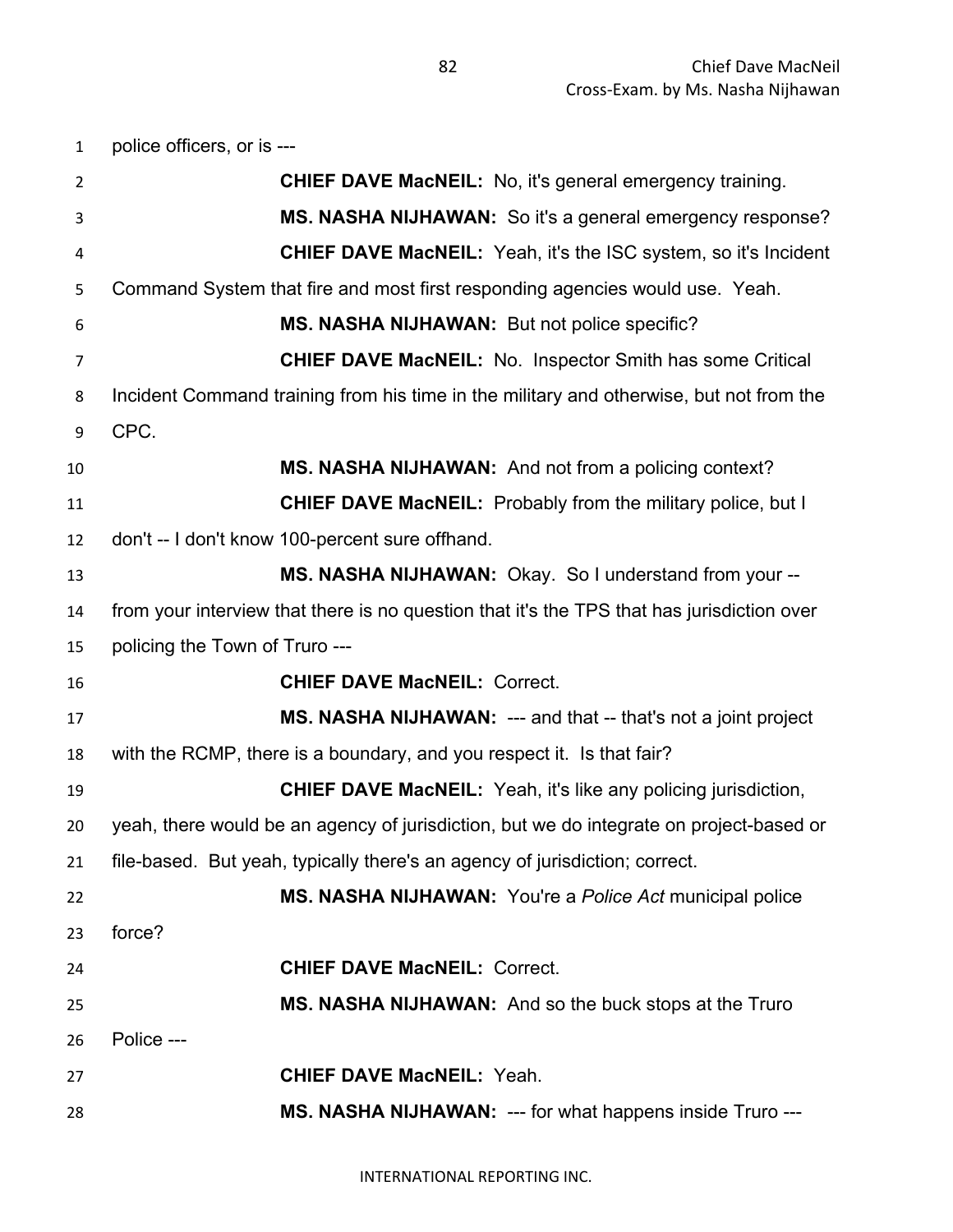| 1  | <b>CHIEF DAVE MacNEIL: Yeah.</b>                                                         |
|----|------------------------------------------------------------------------------------------|
| 2  | MS. NASHA NIJHAWAN: --- town boundaries?                                                 |
| 3  | <b>CHIEF DAVE MacNEIL: Correct.</b>                                                      |
| 4  | MS. NASHA NIJHAWAN: And I think you were pretty clear in your                            |
| 5  | statement, and correct me if I'm wrong, that you don't really see a role for the RCMP    |
| 6  | responding to incidents inside Truro ---                                                 |
| 7  | <b>CHIEF DAVE MacNEIL: M'hm.</b>                                                         |
| 8  | MS. NASHA NIJHAWAN: --- unless there's been some request or                              |
| 9  | agreement ---                                                                            |
| 10 | <b>CHIEF DAVE MacNEIL: Correct.</b>                                                      |
| 11 | MS. NASHA NIJHAWAN: --- that they would be involved?                                     |
| 12 | <b>CHIEF DAVE MacNEIL: Yeah.</b>                                                         |
| 13 | MS. NASHA NIJHAWAN: And actually, you would discourage                                   |
| 14 | that? That could cause you problems?                                                     |
| 15 | <b>CHIEF DAVE MacNEIL:</b> Yeah. Unless we knew they were coming                         |
| 16 | or requested them, had specifics, and those are lessons that would have been learned     |
| 17 | from Moncton. They had police from all over, you know, rolling into the city, and no one |
| 18 | really knew who was doing what. So yeah, absolutely, it's important to know who is       |
| 19 | doing what, and be requested to come.                                                    |
| 20 | MS. NASHA NIJHAWAN: And if no one says anything about                                    |
| 21 | anything, it's you who's in charge of Truro?                                             |
| 22 | <b>CHIEF DAVE MacNEIL: Correct. Yeah.</b>                                                |
| 23 | MS. NASHA NIJHAWAN: And similarly, if Bible Hill members, for                            |
| 24 | example, needed your help in their jurisdiction across the Salmon River ---              |
| 25 | <b>CHIEF DAVE MacNEIL: Yeah.</b>                                                         |
| 26 | MS. NASHA NIJHAWAN: --- they would make that request to                                  |
| 27 | bring you over?                                                                          |
| 28 | <b>CHIEF DAVE MacNEIL:</b> Yeah, and if they made that request we                        |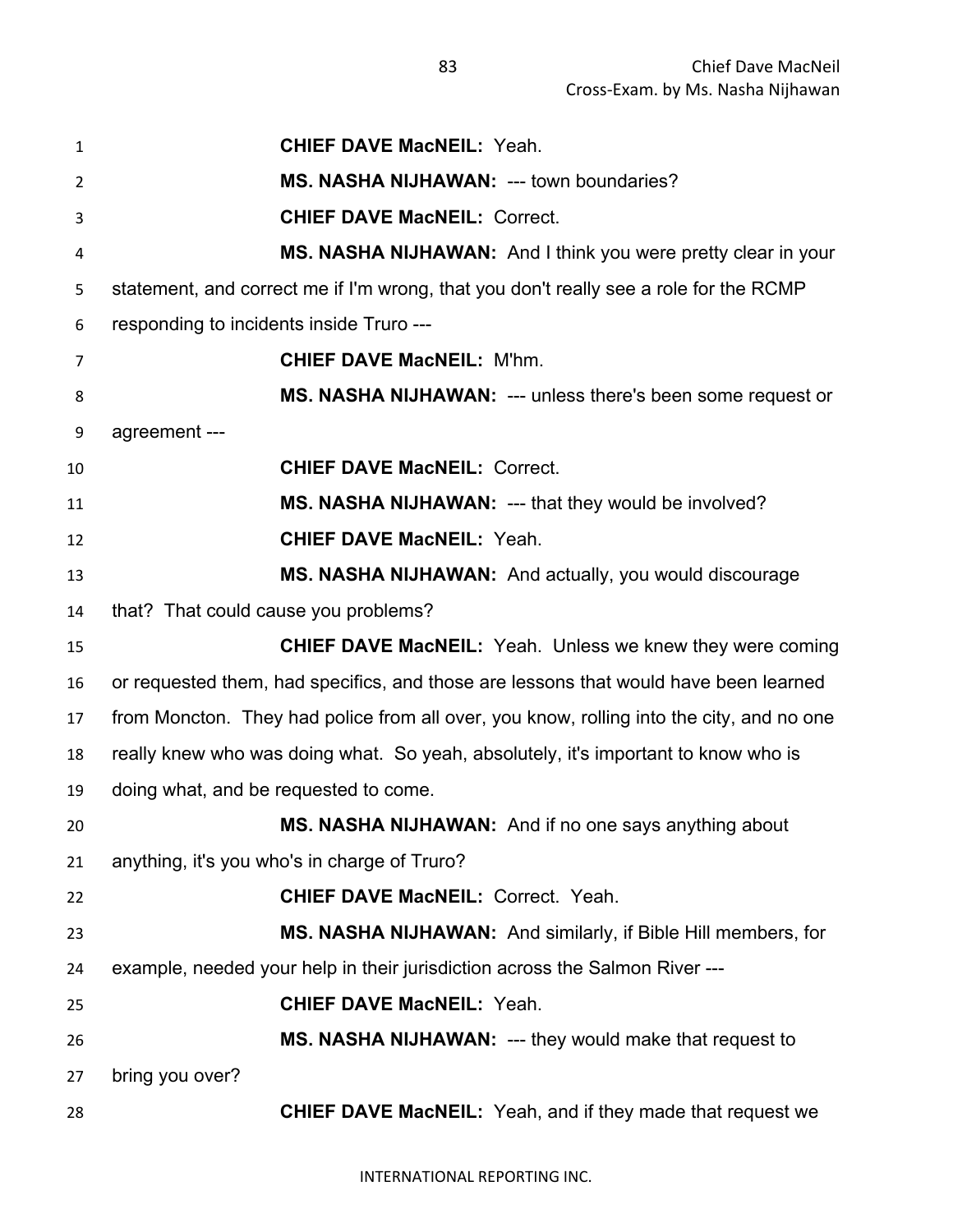would assist, yes.

| $\overline{2}$ | MS. NASHA NIJHAWAN: And you don't take direction from the                                |
|----------------|------------------------------------------------------------------------------------------|
| 3              | RCMP about how to police inside the Town of Truro?                                       |
| 4              | <b>CHIEF DAVE MacNEIL: Correct.</b>                                                      |
| 5              | MS. NASHA NIJHAWAN: And so RCMP NCOs or senior officers                                  |
| 6              | wouldn't have any authority to direct your members inside the Town of Truro?             |
| 7              | <b>CHIEF DAVE MacNEIL: Correct.</b>                                                      |
| 8              | MS. NASHA NIJHAWAN: And on April 18th and 19th, I think it's                             |
| 9              | pretty clear that the RCMP didn't ask you to leave the Town of Truro and help them in    |
| 10             | RCMP jurisdiction. Is that fair?                                                         |
| 11             | <b>CHIEF DAVE MacNEIL: That's correct, yeah.</b>                                         |
| 12             | MS. NASHA NIJHAWAN: And so during the mass casualty do you                               |
| 13             | think there was any ambiguity about who was responsible for policing Truro itself?       |
| 14             | <b>CHIEF DAVE MacNEIL: None.</b>                                                         |
| 15             | MS. NASHA NIJHAWAN: That was you?                                                        |
| 16             | <b>CHIEF DAVE MacNEIL: Yes, absolutely.</b>                                              |
| 17             | MS. NASHA NIJHAWAN: Okay. And it's fair to expect that it                                |
| 18             | would be the RCMP's understanding and expectation that it would be the Truro Police      |
| 19             | policing Truro?                                                                          |
| 20             | <b>CHIEF DAVE MacNEIL: Yeah, absolutely.</b>                                             |
| 21             | MS. NASHA NIJHAWAN: And it wouldn't be for the RCMP to task                              |
| 22             | you to do anything inside the Truro boundaries.                                          |
| 23             | <b>CHIEF DAVE MacNEIL:</b> Well, in -- that's a little bit of a difficult                |
| 24             | question to answer. So if you're asking me in the context of this mass casualty event or |
| 25             | you're asking me in general?                                                             |
| 26             | MS. NASHA NIJHAWAN: In general.                                                          |
| 27             | <b>CHIEF DAVE MacNEIL:</b> In general? On day-to-day? No, it                             |
| 28             | wouldn't be -- they wouldn't task us to do "You need to go do this." Now, they could     |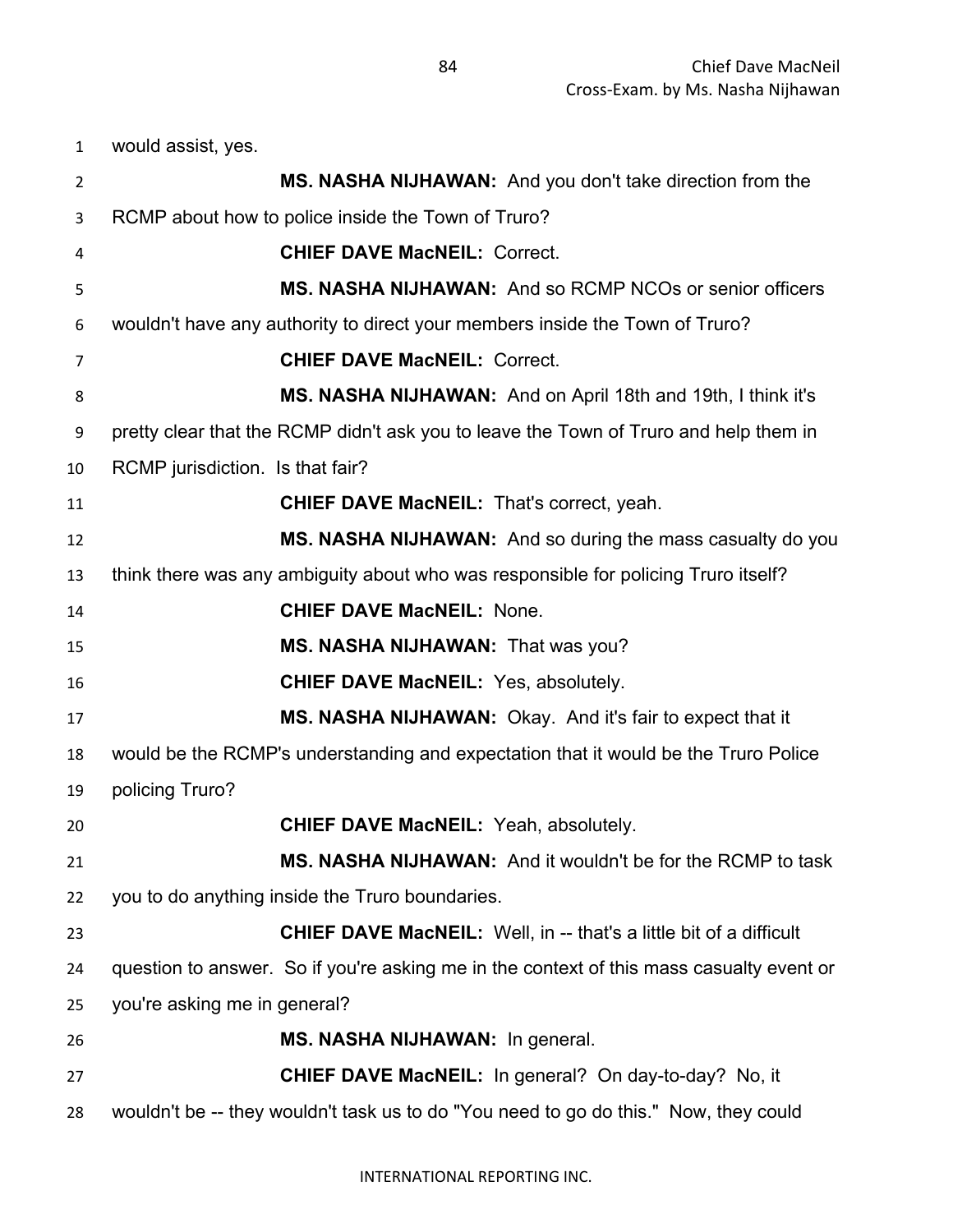request us to go assist with something or request us to do this, but not to ask or to -- to

| $\overline{2}$ | more to ask than to direct, yes.                                                        |
|----------------|-----------------------------------------------------------------------------------------|
| 3              | MS. NASHA NIJHAWAN: And so, on any day, wouldn't you agree                              |
| 4              | with me that it's up to you as the Chief of Truro or whatever is the most senior acting |
| 5              | officer is to determine how best to police the Town of Truro?                           |
| 6              | <b>CHIEF DAVE MacNEIL: Yeah, absolutely.</b>                                            |
| 7              | MS. NASHA NIJHAWAN: I want to talk to you a little bit about                            |
| 8              | training and equipment of your ---                                                      |
| 9              | <b>CHIEF DAVE MacNEIL: M'hm.</b>                                                        |
| 10             | MS. NASHA NIJHAWAN: --- of your members.                                                |
| 11             | <b>CHIEF DAVE MacNEIL: Sure.</b>                                                        |
| 12             | MS. NASHA NIJHAWAN: You were asked in your interview to talk                            |
| 13             | about the normal kit or equipment that a member -- a patrol constable would receive.    |
| 14             | <b>CHIEF DAVE MacNEIL: Yeah.</b>                                                        |
| 15             | MS. NASHA NIJHAWAN: I wasn't clear from that answer whether                             |
| 16             | every patrol constable would be given their own hard body armour.                       |
| 17             | <b>CHIEF DAVE MacNEIL:</b> Yeah. So we have probably a dozen sets                       |
| 18             | of hard body armour, so there's more than enough for everybody that's on duty. So       |
| 19             | every one of our police vehicles have hard body armour, they also have a equipment      |
| 20             | bag with spare magazines, knee pads, ballistic helmet, carbine, a shotgun as well.      |
| 21             | MS. NASHA NIJHAWAN: Okay. So there's a distinction between                              |
| 22             | what each officer is personally assigned and what's available for a shift?              |
| 23             | <b>CHIEF DAVE MacNEIL: Correct, yeah.</b>                                               |
| 24             | MS. NASHA NIJHAWAN: So there is hard body armour available                              |
| 25             | to every officer?                                                                       |
| 26             | <b>CHIEF DAVE MacNEIL: Absolutely, yeah.</b>                                            |
| 27             | MS. NASHA NIJHAWAN: I thought that it had to be personally fit.                         |

Am I wrong about that?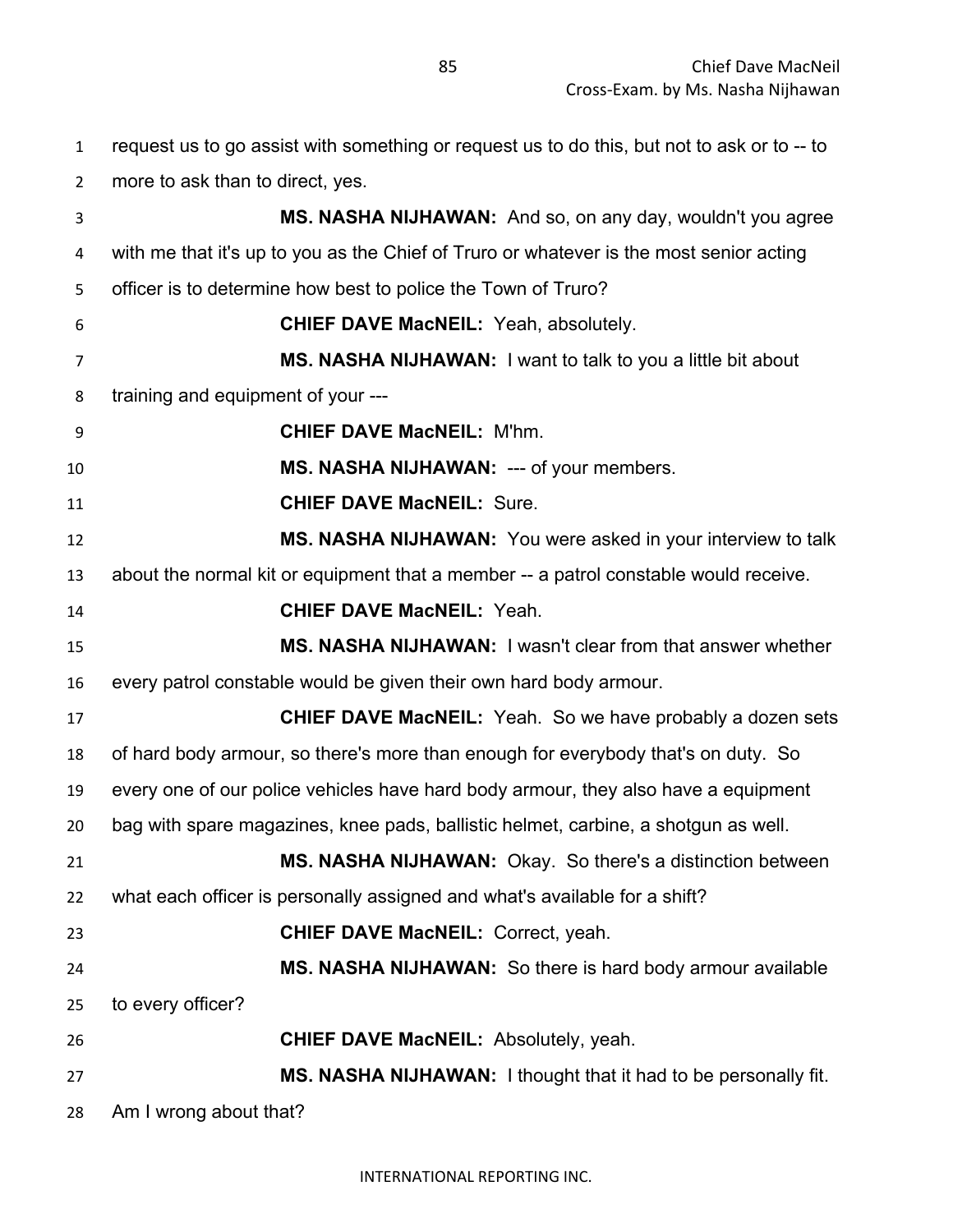| $\mathbf{1}$   | <b>CHIEF DAVE MacNEIL:</b> No. Your ballistic -- your internal Level 3                           |
|----------------|--------------------------------------------------------------------------------------------------|
| $\overline{2}$ | vest is individually fit because you wear it yourself.                                           |
| 3              | MS. NASHA NIJHAWAN: Yeah.                                                                        |
| 4              | <b>CHIEF DAVE MacNEIL:</b> But the others just -- they go over top. It's                         |
| 5              | the same issued body armour as the RCMP have. Your members have the same                         |
| 6              | equipment.                                                                                       |
| $\overline{7}$ | MS. NASHA NIJHAWAN: Okay. And what about carbines? Are                                           |
| 8              | all of your members carbine trained?                                                             |
| 9              | <b>CHIEF DAVE MacNEIL: Yeah.</b>                                                                 |
| 10             | MS. NASHA NIJHAWAN: And do they each take a carbine out on                                       |
| 11             | every patrol shift?                                                                              |
| 12             | <b>CHIEF DAVE MacNEIL:</b> Our patrol vehicles are equipped with                                 |
| 13             | patrol carbine, so they're in the vehicle.                                                       |
| 14             | MS. NASHA NIJHAWAN: Okay. So I understand that that's not                                        |
| 15             | where we store guns long-term.                                                                   |
| 16             | <b>CHIEF DAVE MacNEIL:</b> That's where we store our -- our firearms                             |
| 17             | are in the vehicle, so ---                                                                       |
| 18             | MS. NASHA NIJHAWAN: So when the vehicle is unattended                                            |
| 19             | that's where the firearm is?                                                                     |
| 20             | <b>CHIEF DAVE MacNEIL:</b> Yeah, same as the RCMP cruiser. Their                                 |
| 21             | -- C8 or carbine's in the police car, so when it's parked on the side of the road or on a        |
| 22             | call the rifle is in the vehicle. So ---                                                         |
| 23             | MS. NASHA NIJHAWAN: That's your -- that's your knowledge of                                      |
| 24             | how the RCMP handles firearms?                                                                   |
| 25             | <b>CHIEF DAVE MacNEIL:</b> Well, if you're asking me if the police car                           |
| 26             | is empty and the rifle is in it, if I signed a rifle out and I go on a call and I don't have the |
| 27             | rifle with me, then it's obviously in my vehicle.                                                |
| 28             | MS. NASHA NIJHAWAN: No, I guess I mean between shifts.                                           |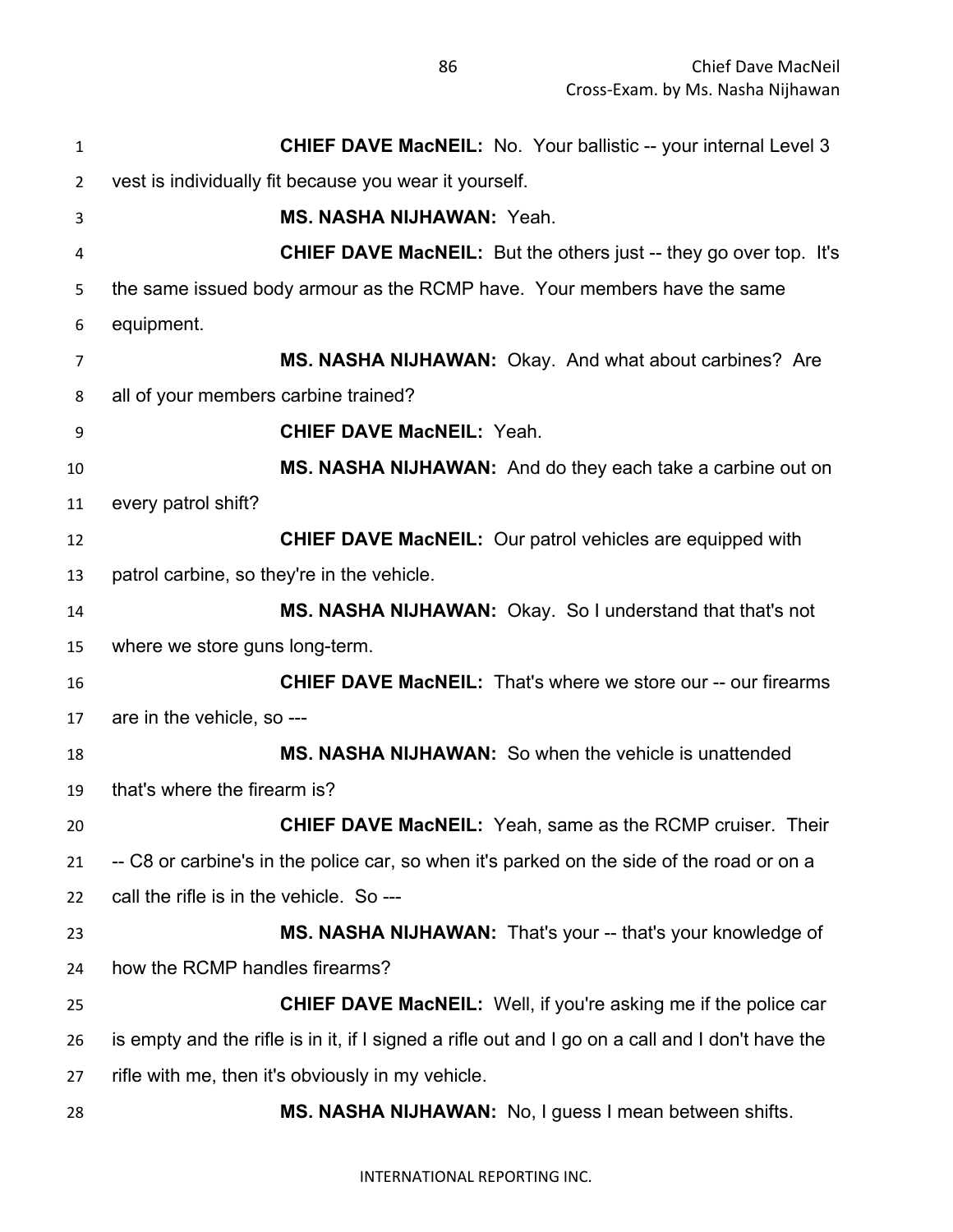| $\mathbf{1}$   | <b>CHIEF DAVE MacNEIL: Oh, between shifts?</b>                                               |
|----------------|----------------------------------------------------------------------------------------------|
| $\overline{2}$ | <b>MS. NASHA NIJHAWAN: Yeah.</b>                                                             |
| 3              | <b>CHIEF DAVE MacNEIL:</b> Yeah. So our cars are -- we're a little                           |
| 4              | different. So our fleet is kind of like hot-seated, so our cars are on the road 24/7, so     |
| 5              | there's not a lot of down time for our vehicles. So if our vehicles go into the repair shop, |
| 6              | or something like that, then obviously the firearm is taken out of the vehicle, the radio is |
| $\overline{7}$ | disabled and all those things, but So when I come on at six o'clock in the morning, I        |
| 8              | have my police vehicle for twelve hours, I park it, the next shift comes out and gets in     |
| 9              | the same vehicle and goes, so they check the equipment to make sure it's all there, and      |
| 10             | that's how we operate. So if the car's going to be out of service for a period of time, if   |
| 11             | that's what you're asking me, then the firearms are stored back in the building. So I'm --   |
| 12             | I guess I wasn't understanding what you were saying.                                         |
| 13             | <b>MS. NASHA NIJHAWAN:</b> Sure. So then does each officer who                               |
| 14             | takes possession newly of each car proof and save the ---                                    |
| 15             | <b>CHIEF DAVE MacNEIL:</b> There's a -- yeah. There's a pre-shift                            |
| 16             | check that they would go through to make sure the equipment's in their vehicle and           |
| 17             | serviceable, the lights work, the sirens work, all those things.                             |
| 18             | MS. NASHA NIJHAWAN: All right. Okay. Thank you.                                              |
| 19             | <b>CHIEF DAVE MacNEIL: Yeah.</b>                                                             |
| 20             | MS. NASHA NIJHAWAN: Sorry. That was maybe a little bit of a                                  |
| 21             | tangent.                                                                                     |
| 22             | <b>CHIEF DAVE MacNEIL:</b> No, that's fine.                                                  |
| 23             | MS. NASHA NIJHAWAN: So we can expect that any patrol officer                                 |
| 24             | in a Truro police car has access to a carbine and has access to hard body armour at all      |
| 25             | times?                                                                                       |
| 26             | <b>CHIEF DAVE MacNEIL:</b> A marked vehicle, correct.                                        |
| 27             | MS. NASHA NIJHAWAN: A marked vehicle. And that includes all                                  |
| 28             | of the patrol officers who would have been on on the 18th and 19th.                          |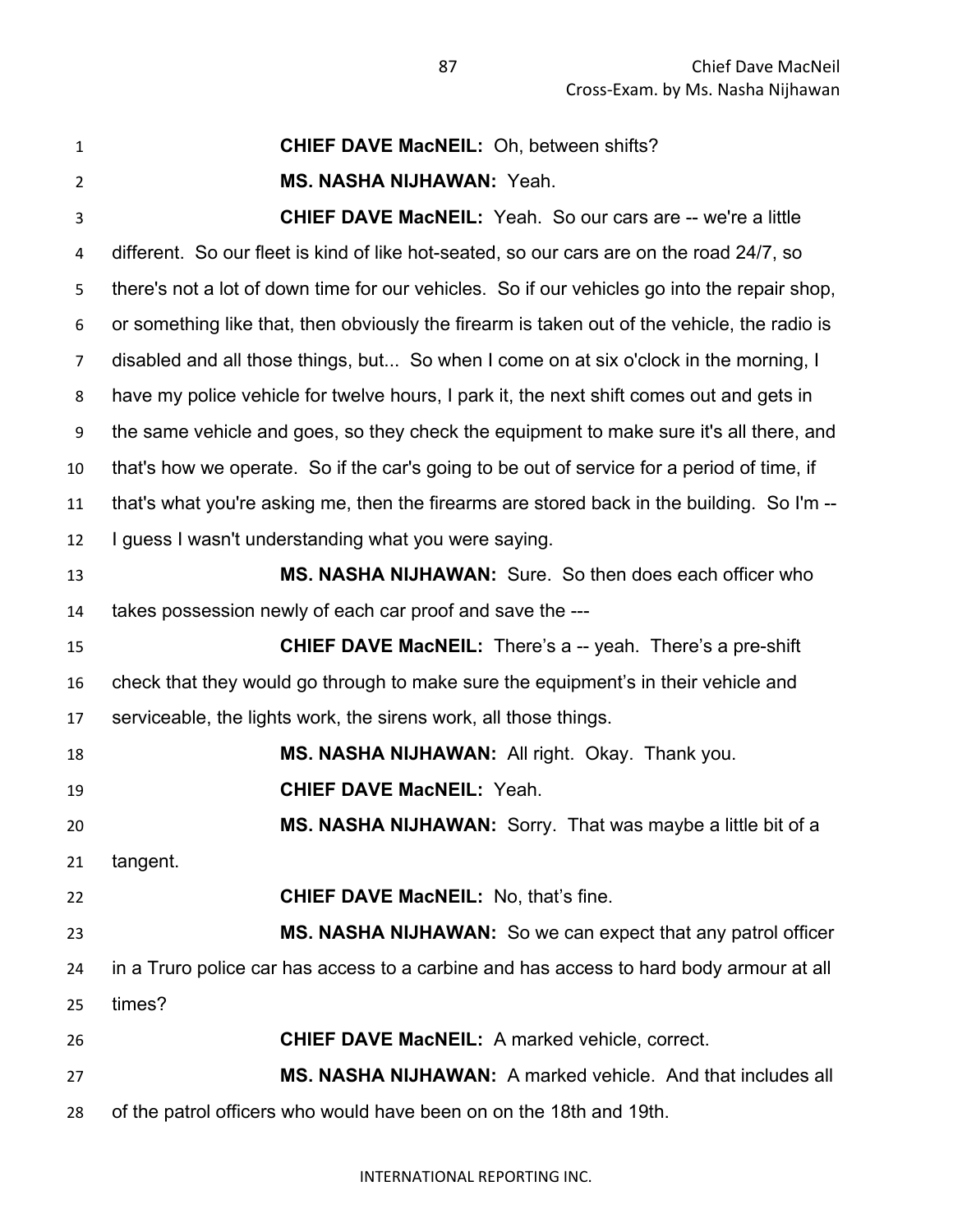**CHIEF DAVE MacNEIL:** Yeah. **MS. NASHA NIJHAWAN:** Okay. **CHIEF DAVE MacNEIL:** As far as I know, yeah. **MS. NASHA NIJHAWAN:** And in terms of training, there's some information in the record about the firearms training that your officers go through. **I** just wanted to be really clear about IARD training in particular. **CHIEF DAVE MacNEIL:** Yeah. **MS. NASHA NIJHAWAN:** Do your officers engage in regular or periodic scenario-based IARD training? **CHIEF DAVE MacNEIL:** Yeah. So the Province of Nova Scotia for the municipal side of the house, they offer use of force. Every year they come out with the use of force topics for the year, so you know, next year it might be IARD training or rapid deployment or whatever the -- the language may differ, but it's essentially the same thing. Could be baton, pepper spray, taser, whatever, so we would get those annually and that's how we train. So Department of Justice kind of says to the police services these are the three topics you got to do this year, and that's what we would do. **MS. NASHA NIJHAWAN:** And do you do scenario-based active shooter training? **CHIEF DAVE MacNEIL:** Yeah. **MS. NASHA NIJHAWAN:** And do you do tabletop active shooter training for commanders? **CHIEF DAVE MacNEIL:** We have done some tabletop. Not full exercises, but on our -- at our Sergeants' meetings, we've definitely gone over active shooter scenarios and active shooter policy, those types of things, yeah. **MS. NASHA NIJHAWAN:** So when you look --- **CHIEF DAVE MacNEIL:** Planning. **MS. NASHA NIJHAWAN:** And was that true in April of 2020?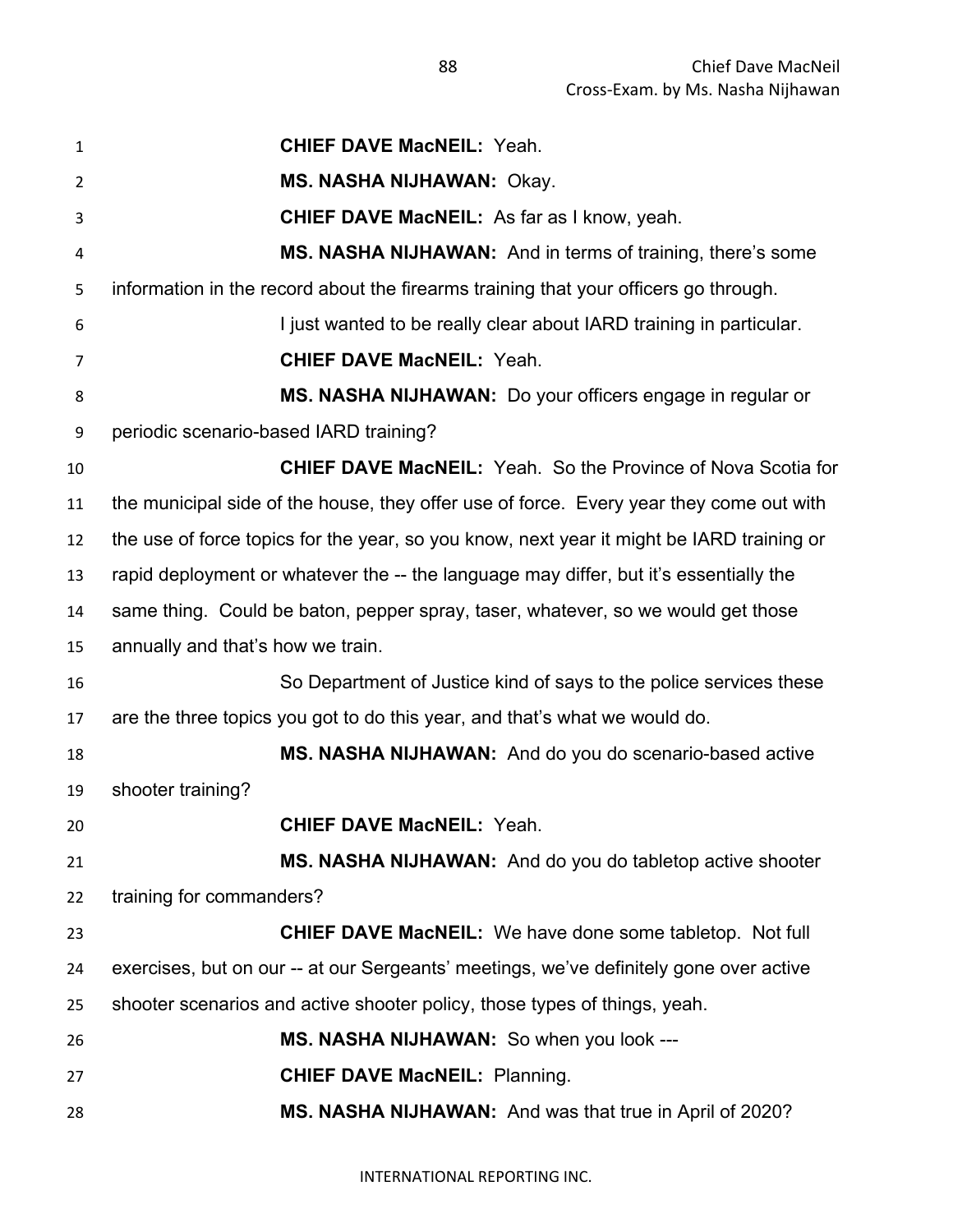| 1              | <b>CHIEF DAVE MacNEIL:</b> The -- prior to that. April -- or not April.                     |
|----------------|---------------------------------------------------------------------------------------------|
| $\overline{2}$ | Sorry, 2018 is the last time we did it with our supervisors, but we've done it since.       |
| 3              | MS. NASHA NIJHAWAN: And so when you look back at the                                        |
| 4              | training that was available to your officers on April 18th or 19th, do you see any deficits |
| 5              | in training or any changes you would make to your training protocol?                        |
| 6              | <b>CHIEF DAVE MacNEIL: No.</b>                                                              |
| 7              | MS. NASHA NIJHAWAN: Do you think they were fully trained and                                |
| 8              | fully equipped for the events that took place?                                              |
| 9              | <b>CHIEF DAVE MacNEIL: Yeah.</b>                                                            |
| 10             | MS. NASHA NIJHAWAN: Okay. So I understand that on the night                                 |
| 11             | of April 18th, I think you've already agreed with me that Sergeant Hickox was on duty ---   |
| 12             | <b>CHIEF DAVE MacNEIL: M'hm.</b>                                                            |
| 13             | MS. NASHA NIJHAWAN: --- as the most senior member, and                                      |
| 14             | then he was replaced in the morning by Corporal Cormier.                                    |
| 15             | <b>CHIEF DAVE MacNEIL: Correct.</b>                                                         |
| 16             | MS. NASHA NIJHAWAN: And you've already told me that senior                                  |
| 17             | officers remain available for these members.                                                |
| 18             | Sergeant Hickox gave an interview to the Mass Casualty                                      |
| 19             | Commission in which he described himself in his role as the shift supervisor as taking      |
| 20             | on a role of risk manager. Are you familiar with that term ---                              |
| 21             | <b>CHIEF DAVE MacNEIL: I am, yeah.</b>                                                      |
| 22             | MS. NASHA NIJHAWAN: --- risk manager?                                                       |
| 23             | Is that a term that you use inside of your police service?                                  |
| 24             | <b>CHIEF DAVE MacNEIL: Not typically, no.</b>                                               |
| 25             | MS. NASHA NIJHAWAN: It's an analogy to a position in the                                    |
| 26             | RCMP? Is that more accurate?                                                                |
| 27             | <b>CHIEF DAVE MacNEIL:</b> I don't know what he's referring to.                             |
| 28             | MS. NASHA NIJHAWAN: You don't know what he's referring to.                                  |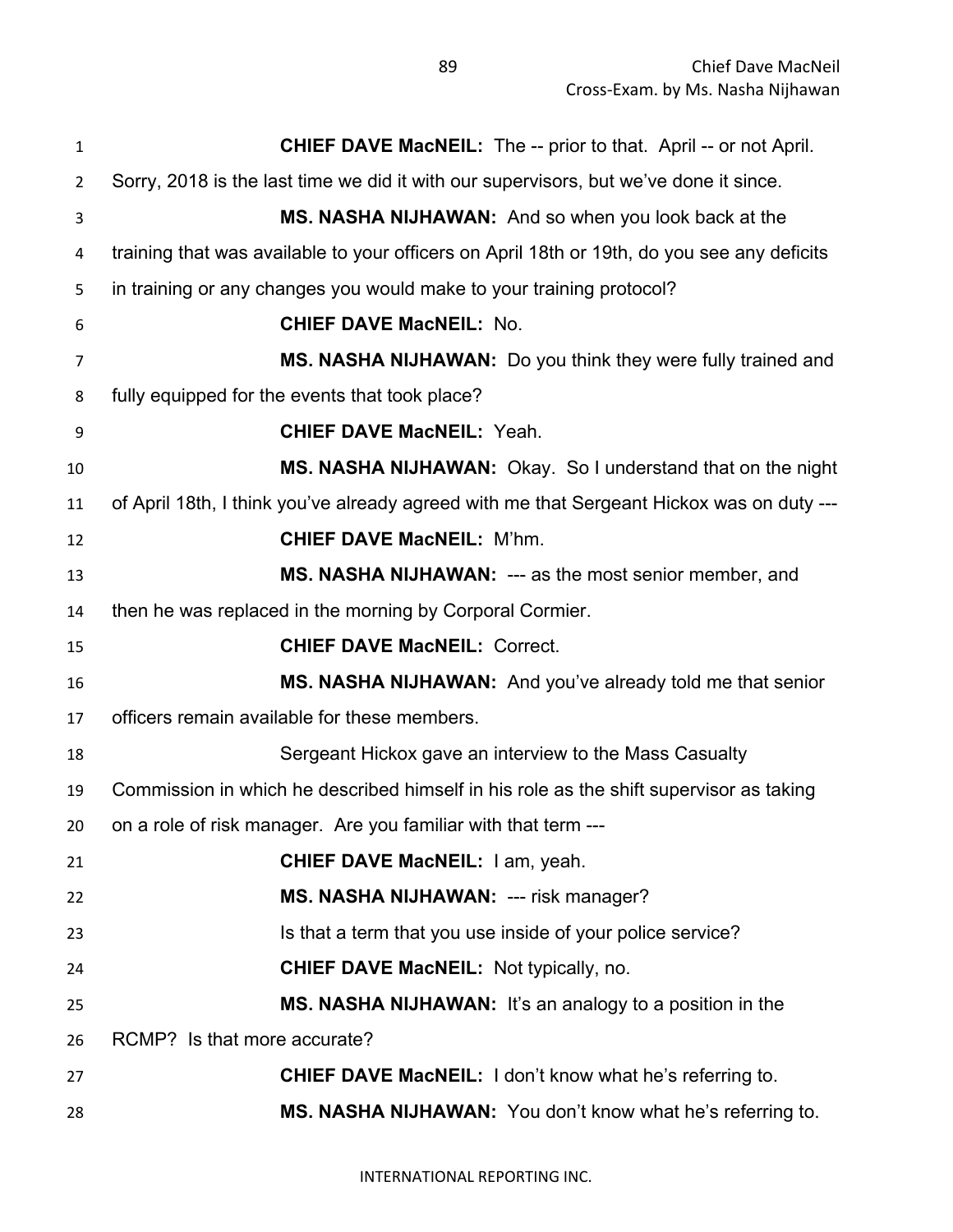**CHIEF DAVE MacNEIL:** No, it wasn't my statement. **MS. NASHA NIJHAWAN:** So if Sergeant Hickox would describe himself as the risk manager on shift --- **CHIEF DAVE MacNEIL:** Yeah. **MS. NASHA NIJHAWAN:** --- what would that mean to you? **CHIEF DAVE MacNEIL:** I would assume -- I think what he was trying to say, and again, this is just my opinion --- **MS. NASHA NIJHAWAN:** Yeah. **CHIEF DAVE MacNEIL:** --- as the Sergeant when I did the job, my job is to process the information that comes in to the police service and make sure we're making informed decisions and our officers are working in a safe manner and we're protecting the community. So maybe that's what he meant, but I'm not sure. It's not my statement. **MS. NASHA NIJHAWAN:** Okay. So whose role would it be to determine whether or not more staffing is required? **CHIEF DAVE MacNEIL:** So the Sergeant on duty, we empower our supervisors to make those decisions and in consultation, if they required extra duty officers to come in, they would notify the Inspector or Deputy and say, "I need to call in X amount of resources" and that would happen. **MS. NASHA NIJHAWAN:** So if the supervisor on shift is taking on this role of sort of assessing needs of the police service, what's necessary in order to protect Truro at any given moment in any given circumstance, would you agree with me that there are also circumstances during which it's appropriate for them to engage a senior officer in the process? **CHIEF DAVE MacNEIL:** Yeah, at some point, sure, depending on the situation, I would think. **MS. NASHA NIJHAWAN:** And so what kind of situations would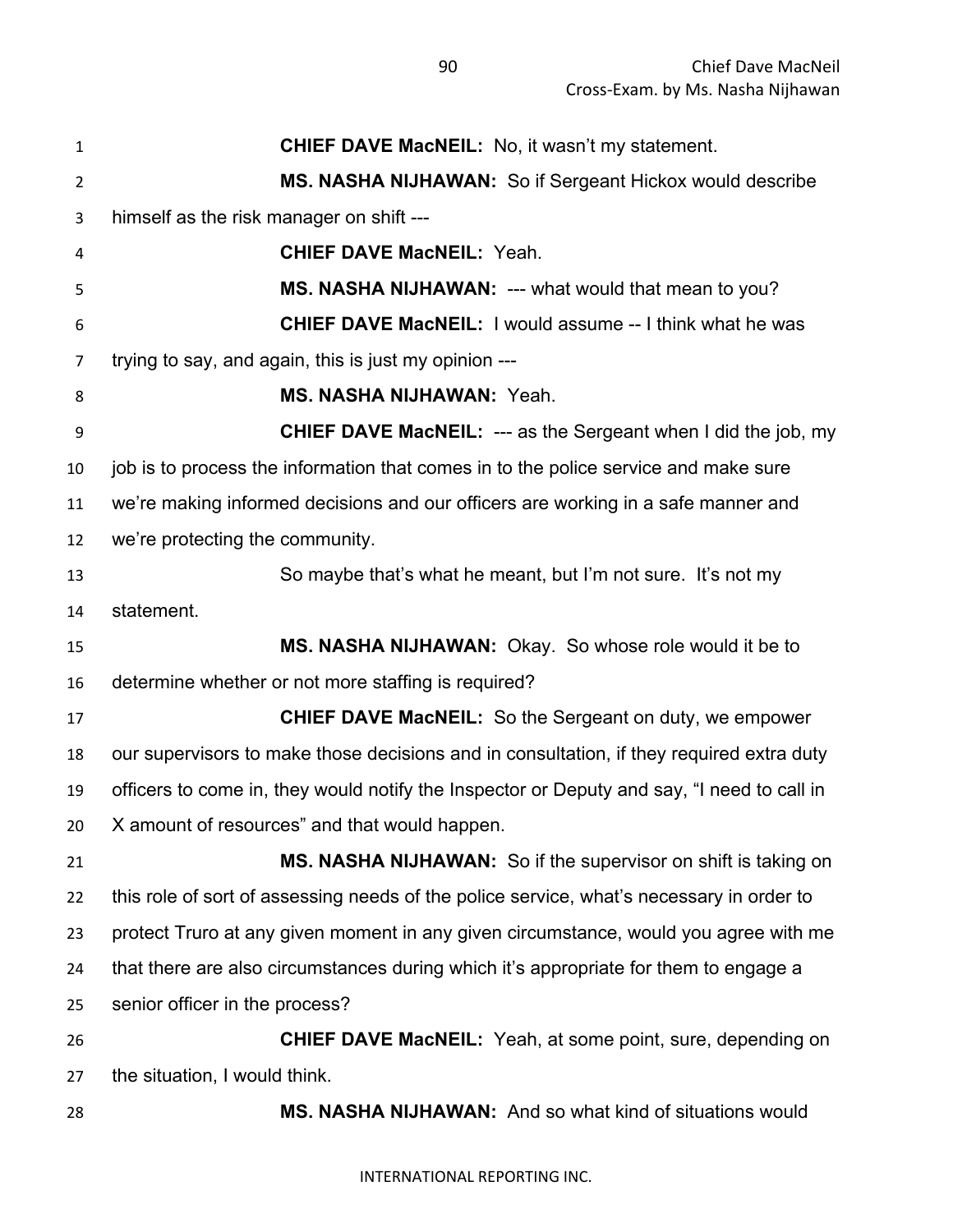| $\mathbf{1}$   | merit calling in a senior officer?                                                        |
|----------------|-------------------------------------------------------------------------------------------|
| $\overline{2}$ | <b>CHIEF DAVE MacNEIL:</b> It would have to be a serious incident that                    |
| 3              | was outside of the normal scope of business, so if we had a crime scene that they         |
| 4              | needed a constable to guard, then they could make that call themselves, right. If they -- |
| 5              | if the bars were busy and they felt they needed a couple of extra officers to come in,    |
| 6              | then they could make those calls themselves.                                              |
| 7              | So I guess that's -- does that answer your question?                                      |
| 8              | MS. NASHA NIJHAWAN: Yeah, that does.                                                      |
| 9              | <b>CHIEF DAVE MacNEIL: Yeah.</b>                                                          |
| 10             | MS. NASHA NIJHAWAN: What about an active shooter situation?                               |
| 11             | Would that require calling in a senior officer?                                           |
| 12             | <b>CHIEF DAVE MacNEIL: Yeah, absolutely. Yeah.</b>                                        |
| 13             | MS. NASHA NIJHAWAN: So any time that you would need to                                    |
| 14             | engage sort of that tactical level of response?                                           |
| 15             | <b>CHIEF DAVE MacNEIL:</b> Yeah, provided it was in our jurisdiction,                     |
| 16             | sure. Yeah.                                                                               |
| 17             | MS. NASHA NIJHAWAN: Okay. What if it wasn't in your                                       |
| 18             | jurisdiction?                                                                             |
| 19             | <b>CHIEF DAVE MacNEIL:</b> Then I guess you'd have to look at the                         |
| 20             | totality of the situation and see what information we were given.                         |
| 21             | MS. NASHA NIJHAWAN: So if you were given a BOLO that said                                 |
| 22             | that there was an armed and dangerous suspect and that suspect was the subject of an      |
| 23             | active shooter investigation and he was familiar with guns and he could be anywhere in    |
| 24             | the province ---                                                                          |
| 25             | <b>CHIEF DAVE MacNEIL: Right.</b>                                                         |
| 26             | MS. NASHA NIJHAWAN: --- would that merit calling in a senior                              |
| 27             | officer?                                                                                  |
| 28             | <b>CHIEF DAVE MacNEIL:</b> No, not necessarily.                                           |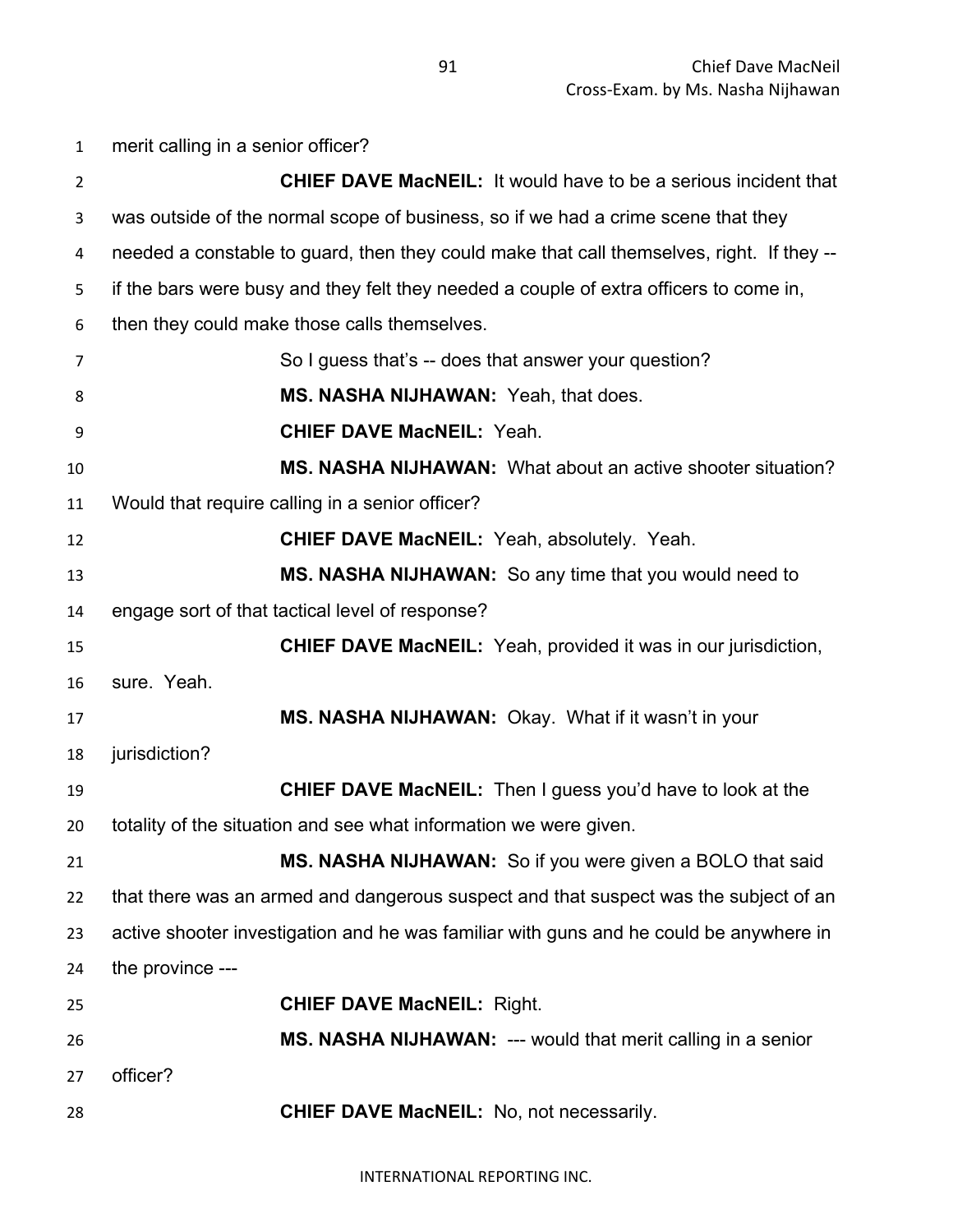| $\mathbf{1}$   | MS. NASHA NIJHAWAN: Not necessarily.                                                        |
|----------------|---------------------------------------------------------------------------------------------|
| $\overline{2}$ | <b>CHIEF DAVE MacNEIL: No.</b>                                                              |
| 3              | MS. NASHA NIJHAWAN: Okay. And what if that armed and                                        |
| 4              | dangerous suspect was last seen within Colchester County? Would that change your            |
| 5              | view on that?                                                                               |
| 6              | <b>CHIEF DAVE MacNEIL: Not necessarily. Colchester County's a</b>                           |
| 7              | large geographic area.                                                                      |
| 8              | MS. NASHA NIJHAWAN: Okay. So an armed and dangerous on                                      |
| 9              | the loose arrestable for homicide suspect in Colchester County is not a trigger for calling |
| 10             | in senior management.                                                                       |
| 11             | <b>CHIEF DAVE MacNEIL: Not necessarily, no.</b>                                             |
| 12             | MS. NASHA NIJHAWAN: Not necessarily.                                                        |
| 13             | <b>CHIEF DAVE MacNEIL: Correct.</b>                                                         |
| 14             | MS. NASHA NIJHAWAN: Okay. I understand that on the night of                                 |
| 15             | April 18th, in fact, Sergeant Hickox did not call in a senior officer. Is that fair?        |
| 16             | <b>CHIEF DAVE MacNEIL: Yeah, that's correct.</b>                                            |
| 17             | MS. NASHA NIJHAWAN: And he went off shift and transferred his                               |
| 18             | command to Corporal Cormier without notifying anybody above him in rank. Is that            |
| 19             | accurate?                                                                                   |
| 20             | <b>CHIEF DAVE MacNEIL:</b> Yeah. I would say based on the                                   |
| 21             | information he had overnight, I don't believe he decided to call a senior officer or give   |
| 22             | them that notification.                                                                     |
| 23             | MS. NASHA NIJHAWAN: And do you think a senior officer ought                                 |
| 24             | to have been called out that night?                                                         |
| 25             | <b>CHIEF DAVE MacNEIL:</b> Based on the information we had                                  |
| 26             | overnight, I don't think, no.                                                               |
| 27             | MS. NASHA NIJHAWAN: You don't think there was any need for                                  |
| 28             | Inspector Smith to have been involved overnight?                                            |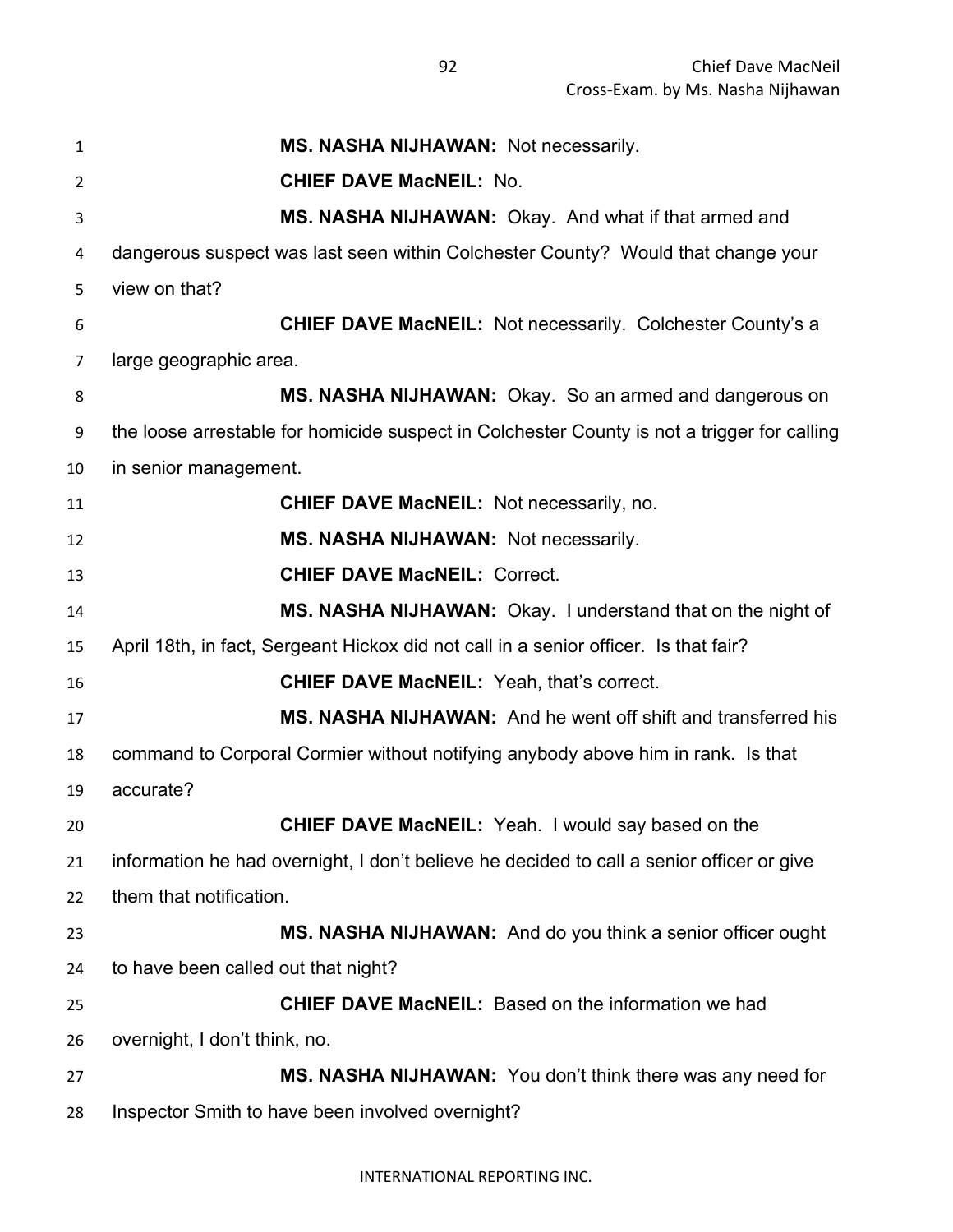| $\mathbf{1}$   | <b>CHIEF DAVE MacNEIL: No, not overnight.</b>                                              |
|----------------|--------------------------------------------------------------------------------------------|
| $\overline{2}$ | <b>MS. NASHA NIJHAWAN:</b> And what information would have                                 |
| 3              | merited calling in a senior officer?                                                       |
| 4              | <b>CHIEF DAVE MacNEIL: Well ---</b>                                                        |
| 5              | MS. NASHA NIJHAWAN: What would have tipped the balance?                                    |
| 6              | <b>CHIEF DAVE MacNEIL:</b> I think had the RCMP requested us to do                         |
| $\overline{7}$ | something, staff up, you know, provide officers for an outside perimeter, a secondary      |
| 8              | perimeter, something like that, then I would -- I would assume that a senior officer would |
| 9              | have been engaged in that. But there was no such request for any of that overnight, so     |
| 10             | that's probably ---                                                                        |
| 11             | MS. NASHA NIJHAWAN: So are you talking about something to                                  |
| 12             | be done outside of the Town of Truro, or inside the Town of Truro?                         |
| 13             | <b>CHIEF DAVE MacNEIL:</b> I would say outside at that point.                              |
| 14             | MS. NASHA NIJHAWAN: Okay. So---                                                            |
| 15             | <b>CHIEF DAVE MacNEIL:</b> The information we had at the point was                         |
| 16             | this was a Portapique-centric event. There was no indication overnight that it was         |
| 17             | impactful for our area at that point in time.                                              |
| 18             | MS. NASHA NIJHAWAN: There was no indication overnight that it                              |
| 19             | could impact your area? Is that your evidence?                                             |
| 20             | <b>CHIEF DAVE MacNEIL: That's what I believe, yeah.</b>                                    |
| 21             | MS. NASHA NIJHAWAN: That's what you believe.                                               |
| 22             | <b>CHIEF DAVE MacNEIL: Yeah.</b>                                                           |
| 23             | MS. NASHA NIJHAWAN: Okay. So I want to just understand a                                   |
| 24             | little bit about how the TPS collects information ---                                      |
| 25             | <b>CHIEF DAVE MacNEIL: Sure.</b>                                                           |
| 26             | MS. NASHA NIJHAWAN: --- and how it disseminates information                                |
| 27             | to its officers.                                                                           |
| 28             | <b>CHIEF DAVE MacNEIL: Okay.</b>                                                           |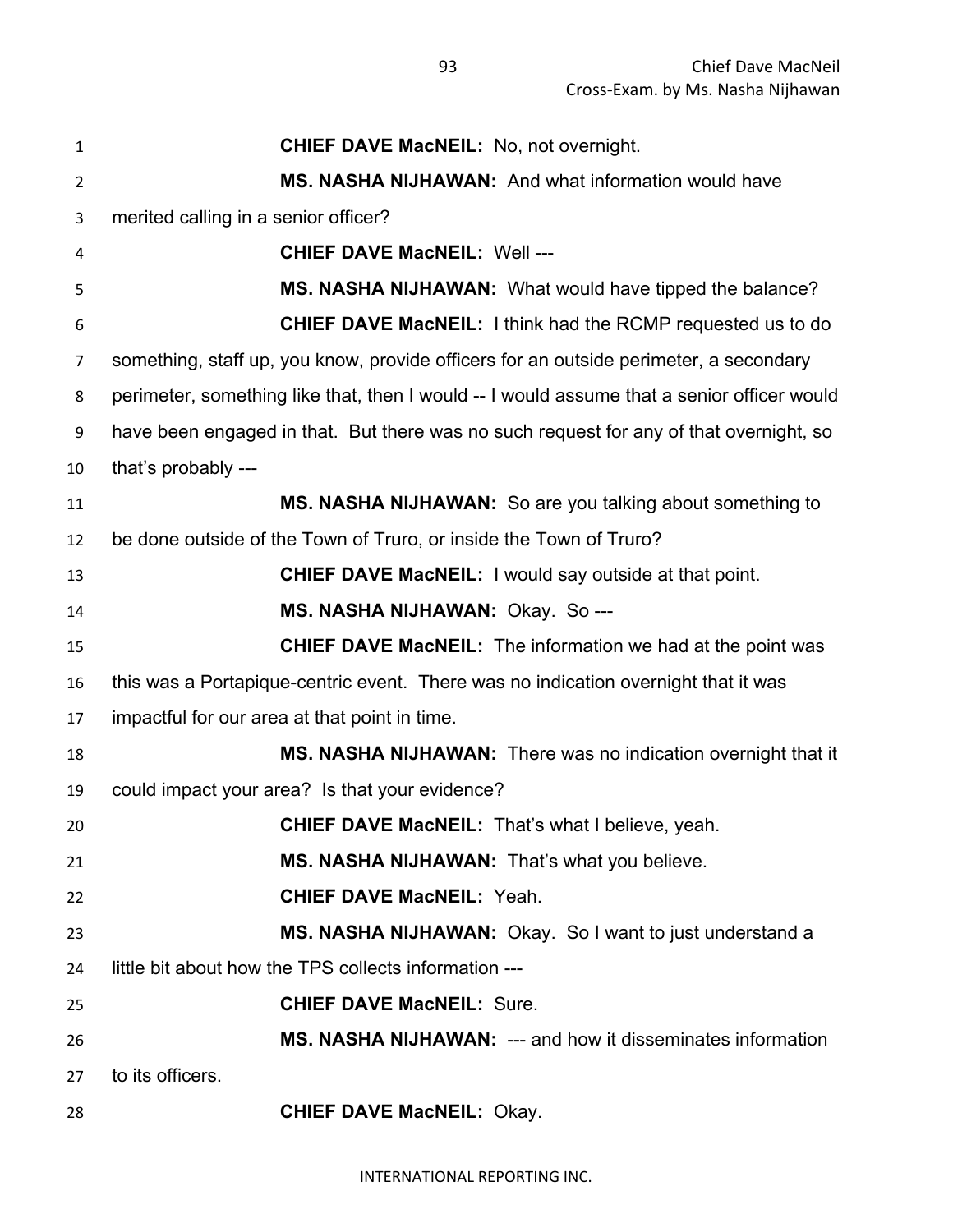| $\mathbf{1}$   | MS. NASHA NIJHAWAN: You have a small dispatch office. Is           |
|----------------|--------------------------------------------------------------------|
| $\overline{2}$ | that fair to say?                                                  |
| 3              | <b>CHIEF DAVE MacNEIL:</b> We do, yeah.                            |
| 4              | MS. NASHA NIJHAWAN: And that dispatch office is not a PSAP         |
| 5              | or a ---                                                           |
| 6              | <b>CHIEF DAVE MacNEIL: Correct.</b>                                |
| 7              | MS. NASHA NIJHAWAN: --- Public Safety ---                          |
| 8              | <b>CHIEF DAVE MacNEIL: Answering Centre.</b>                       |
| 9              | <b>MS. NASHA NIJHAWAN: --- Answering Point.</b>                    |
| 10             | <b>CHIEF DAVE MacNEIL:</b> Right, yeah.                            |
| 11             | MS. NASHA NIJHAWAN: Or whatever it's called.                       |
| 12             | <b>CHIEF DAVE MacNEIL: That's right.</b>                           |
| 13             | MS. NASHA NIJHAWAN: And so does that mean that 9-1-1 calls         |
| 14             | don't go directly to your dispatch centre?                         |
| 15             | <b>CHIEF DAVE MacNEIL: Correct. Yeah.</b>                          |
| 16             | MS. NASHA NIJHAWAN: Where do they go?                              |
| 17             | <b>CHIEF DAVE MacNEIL:</b> They would go to one of the four        |
| 18             | provincial PSACs, or Provincial -- whatever the acronym is.        |
| 19             | <b>MS. NASHA NIJHAWAN: PSAP.</b>                                   |
| 20             | <b>CHIEF DAVE MacNEIL:</b> Yeah. So there's one in Halifax, one in |
| 21             | Cape Breton, one in Kentville and one at RCMP headquarters.        |
| 22             | <b>MS. NASHA NIJHAWAN: Okay.</b>                                   |
| 23             | <b>CHIEF DAVE MacNEIL:</b> At the time, it was on Prince Street in |
| 24             | Truro, but it's since moved.                                       |
| 25             | MS. NASHA NIJHAWAN: So your calls would go to the RCMP             |
| 26             | OCC and ---                                                        |
| 27             | <b>CHIEF DAVE MacNEIL: Yeah.</b>                                   |
| 28             | MS. NASHA NIJHAWAN: --- if it was a Truro matter, something        |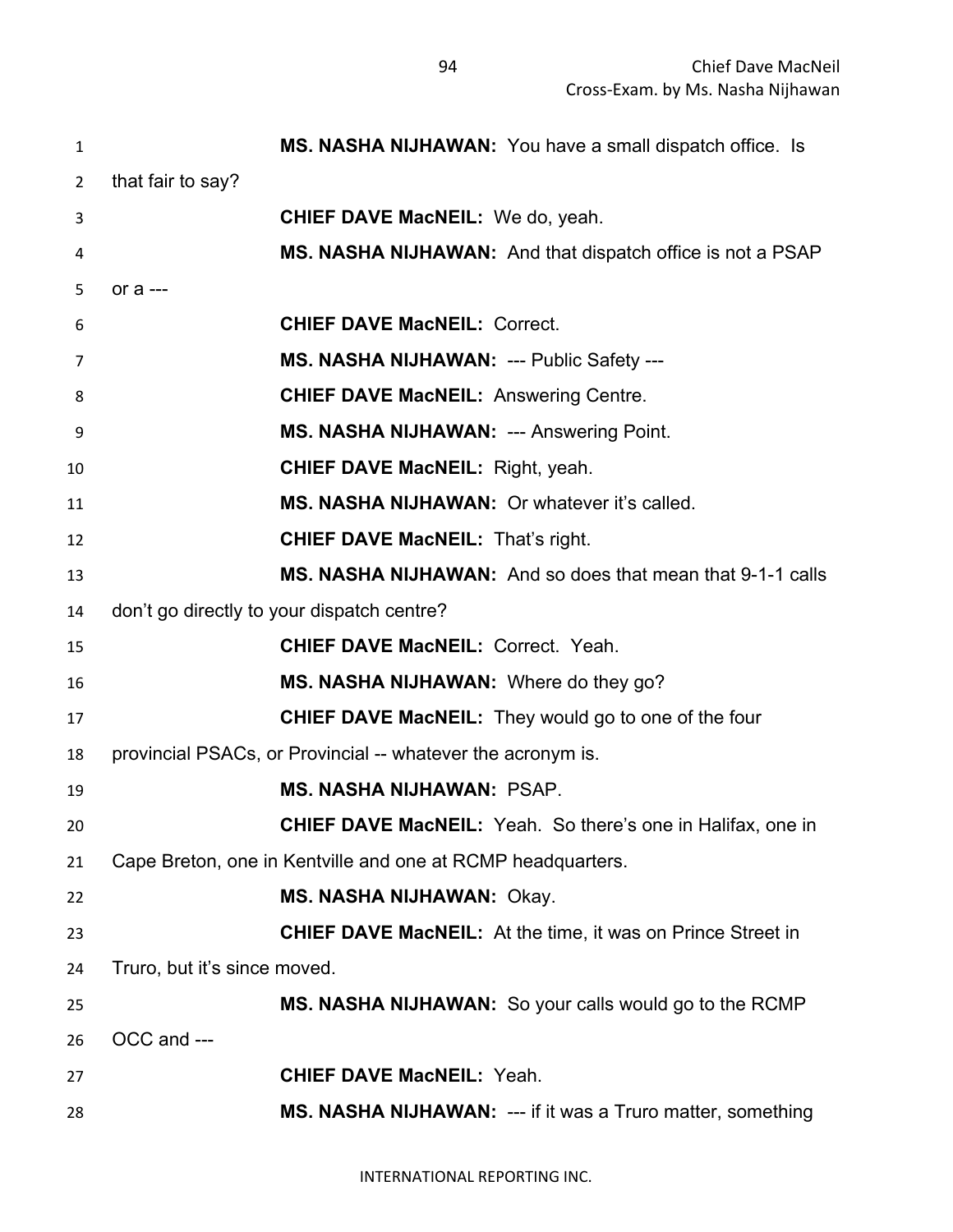| $\mathbf{1}$   | that fell within your jurisdiction, that call would be routed to your ---              |
|----------------|----------------------------------------------------------------------------------------|
| $\overline{2}$ | <b>CHIEF DAVE MacNEIL: Correct.</b>                                                    |
| 3              | MS. NASHA NIJHAWAN: --- dispatcher ---                                                 |
| 4              | <b>CHIEF DAVE MacNEIL: Yeah.</b>                                                       |
| 5              | MS. NASHA NIJHAWAN: --- who acted both as a dispatcher and                             |
| 6              | a call-taker.                                                                          |
| 7              | <b>CHIEF DAVE MacNEIL: Correct. Yeah.</b>                                              |
| 8              | MS. NASHA NIJHAWAN: Okay. And do your dispatchers use a                                |
| 9              | computed -- computer-aided dispatch system, or CAD system?                             |
| 10             | <b>CHIEF DAVE MacNEIL:</b> No. So we have the PROS system, so                          |
| 11             | we have a computer records management system and we have a GPS system, but we          |
| 12             | don't have -- we don't dispatch our cars via computer.                                 |
| 13             | MS. NASHA NIJHAWAN: So that means that information coming                              |
| 14             | from dispatch to officers doesn't go to the computer in their car?                     |
| 15             | <b>CHIEF DAVE MacNEIL: Correct.</b>                                                    |
| 16             | MS. NASHA NIJHAWAN: And what is the computer in their car                              |
| 17             | for?                                                                                   |
| 18             | <b>CHIEF DAVE MacNEIL:</b> For PROS, for our records management                        |
| 19             | system, so they can do some reports. There's also electronic ticketing in the car with |
| 20             | the computer. They can access JENS, which is the motor vehicle -- provincial motor     |
| 21             | vehicle system, so things of that nature.                                              |
| 22             | <b>MS. NASHA NIJHAWAN: Okay.</b>                                                       |
| 23             | <b>CHIEF DAVE MacNEIL:</b> We do accident reports from the car,                        |
| 24             | those types of things.                                                                 |
| 25             | MS. NASHA NIJHAWAN: Can they receive a text message -- a                               |
| 26             | message in text format, I mean, of any kind from the dispatcher to their car? Is there |
| 27             | any way for a dispatcher to send a text-based message ---                              |
| 28             | <b>CHIEF DAVE MacNEIL: Yes.</b>                                                        |
|                |                                                                                        |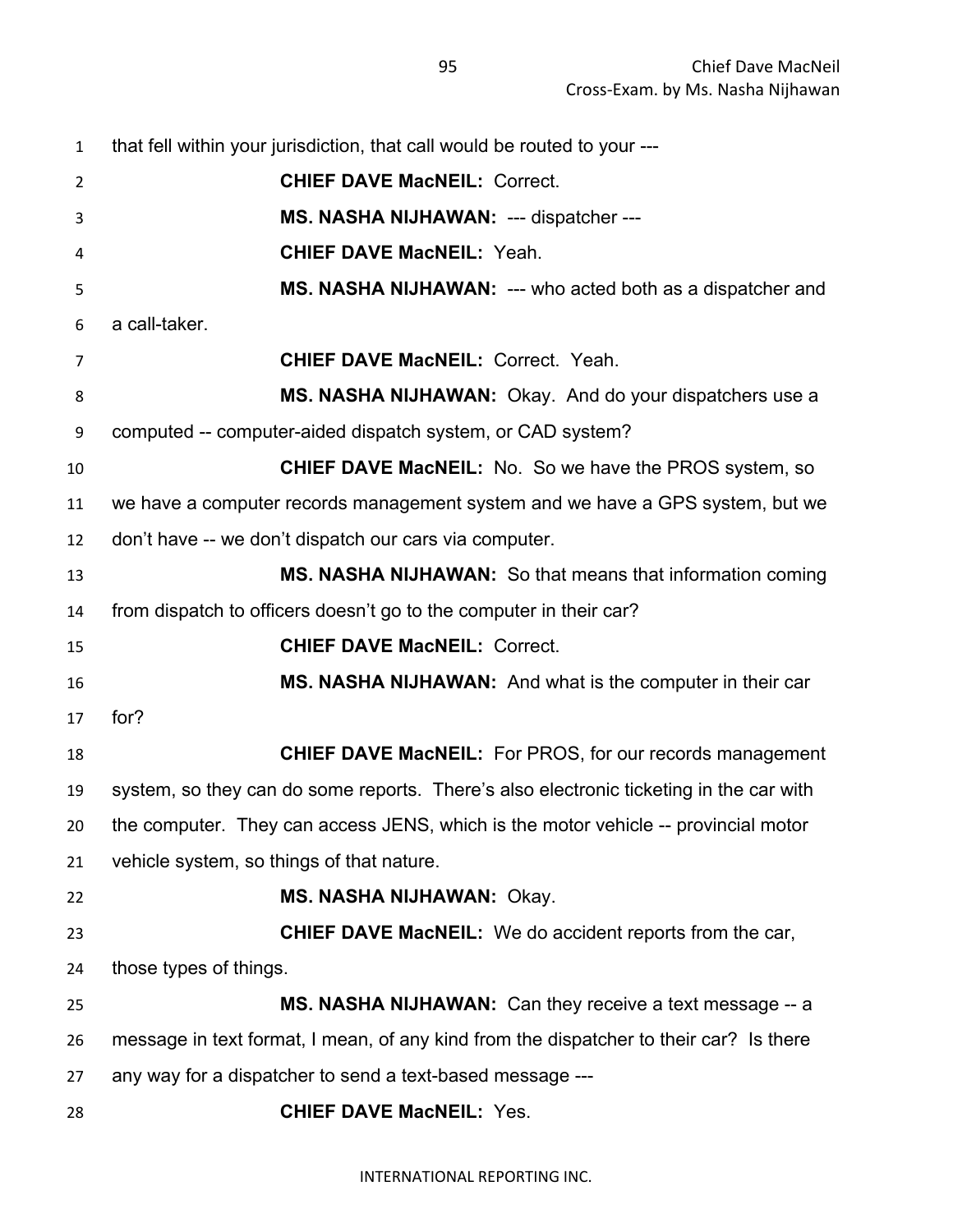**MS. NASHA NIJHAWAN:** --- to an in-car computer? **CHIEF DAVE MacNEIL:** Yeah. We have -- we have cell phones in the cars. **MS. NASHA NIJHAWAN:** Sorry. I'm asking about the computer in the car. **CHIEF DAVE MacNEIL:** No. No, that's correct. **MS. NASHA NIJHAWAN:** So there's no way for your dispatcher to send a text-based message to your car computer. **CHIEF DAVE MacNEIL:** Correct. Our officers, when they log on the computer, they can go on PROS and bring up an occurrence or a picture of someone and that kind of thing, but for the dispatcher to send it electronically, no. **MS. NASHA NIJHAWAN:** But they -- the officer in the car could search PROS on their own. **CHIEF DAVE MacNEIL:** Yeah. **MS. NASHA NIJHAWAN:** Okay. And the dispatcher can search PROS in --- **CHIEF DAVE MacNEIL:** Correct. **MS. NASHA NIJHAWAN:** --- her dispatch centre. **CHIEF DAVE MacNEIL:** Yeah. **MS. NASHA NIJHAWAN:** And you mentioned cell phones, so are these work cell phones that your members have? **CHIEF DAVE MacNEIL:** Yeah. There are work phones in the cars, yeah. **MS. NASHA NIJHAWAN:** And do they stay with the car or do they stay with the member? **CHIEF DAVE MacNEIL:** Yeah, stay with the car. **MS. NASHA NIJHAWAN:** Okay. So there's a cell phone in the car which is attached to the car ---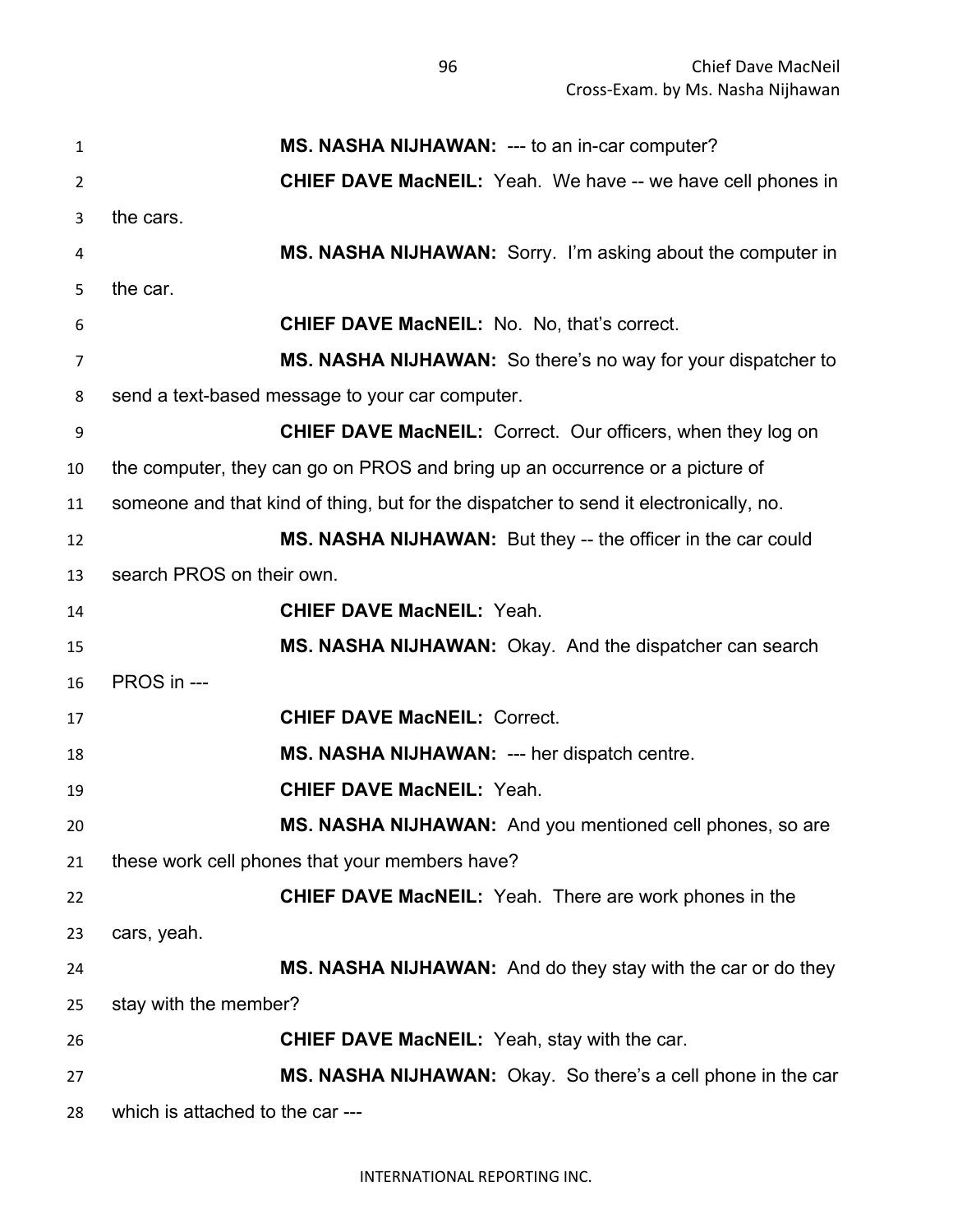| 1              | <b>CHIEF DAVE MacNEIL: Correct.</b>                                                         |
|----------------|---------------------------------------------------------------------------------------------|
| 2              | MS. NASHA NIJHAWAN: --- and that's the way that a text-based                                |
| 3              | message can be sent to individuals.                                                         |
| 4              | <b>CHIEF DAVE MacNEIL: Could be, yeah.</b>                                                  |
| 5              | MS. NASHA NIJHAWAN: Could be.                                                               |
| 6              | <b>CHIEF DAVE MacNEIL: Yeah.</b>                                                            |
| $\overline{7}$ | MS. NASHA NIJHAWAN: Okay. And is that done frequently? Is                                   |
| 8              | that how text ---                                                                           |
| 9              | <b>CHIEF DAVE MacNEIL: I don't know. I don't know ---</b>                                   |
| 10             | MS. NASHA NIJHAWAN: --- based messages are circulated?                                      |
| 11             | <b>CHIEF DAVE MacNEIL:</b> Yeah, I don't know if the dispatcher texts                       |
| 12             | the phone cars or -- I'm not sure. I don't know. I'm not -- I don't work shifts any more,   |
| 13             | so I'm not sure. I'm sorry.                                                                 |
| 14             | MS. NASHA NIJHAWAN: Okay. Fair enough.                                                      |
| 15             | And I understand that in their ability, both your dispatcher and your                       |
| 16             | patrol officers' ability to access PROS, they're able to access not just Truro PROS files,  |
| 17             | but also any RCMP PROS file.                                                                |
| 18             | <b>CHIEF DAVE MacNEIL: Yeah.</b>                                                            |
| 19             | MS. NASHA NIJHAWAN: That's fair. Unless it's been restricted                                |
| 20             | for some reason.                                                                            |
| 21             | <b>CHIEF DAVE MacNEIL:</b> Yeah, and vice versa. The RCMP can                               |
| 22             | access ours unless it's restricted. That's right.                                           |
| 23             | MS. NASHA NIJHAWAN: Okay. And I also understand, and                                        |
| 24             | correct me if I'm wrong, that at the time of the incident and until February of 2021, Truro |
| 25             | operated on a non-encrypted radio channel.                                                  |
| 26             | <b>CHIEF DAVE MacNEIL:</b> Yeah, we had a hybrid model, so we had                           |
| 27             | encrypted radios for our CID and detective section which were fully encrypted, and we       |
| 28             | had our primary channels non-encrypted, correct.                                            |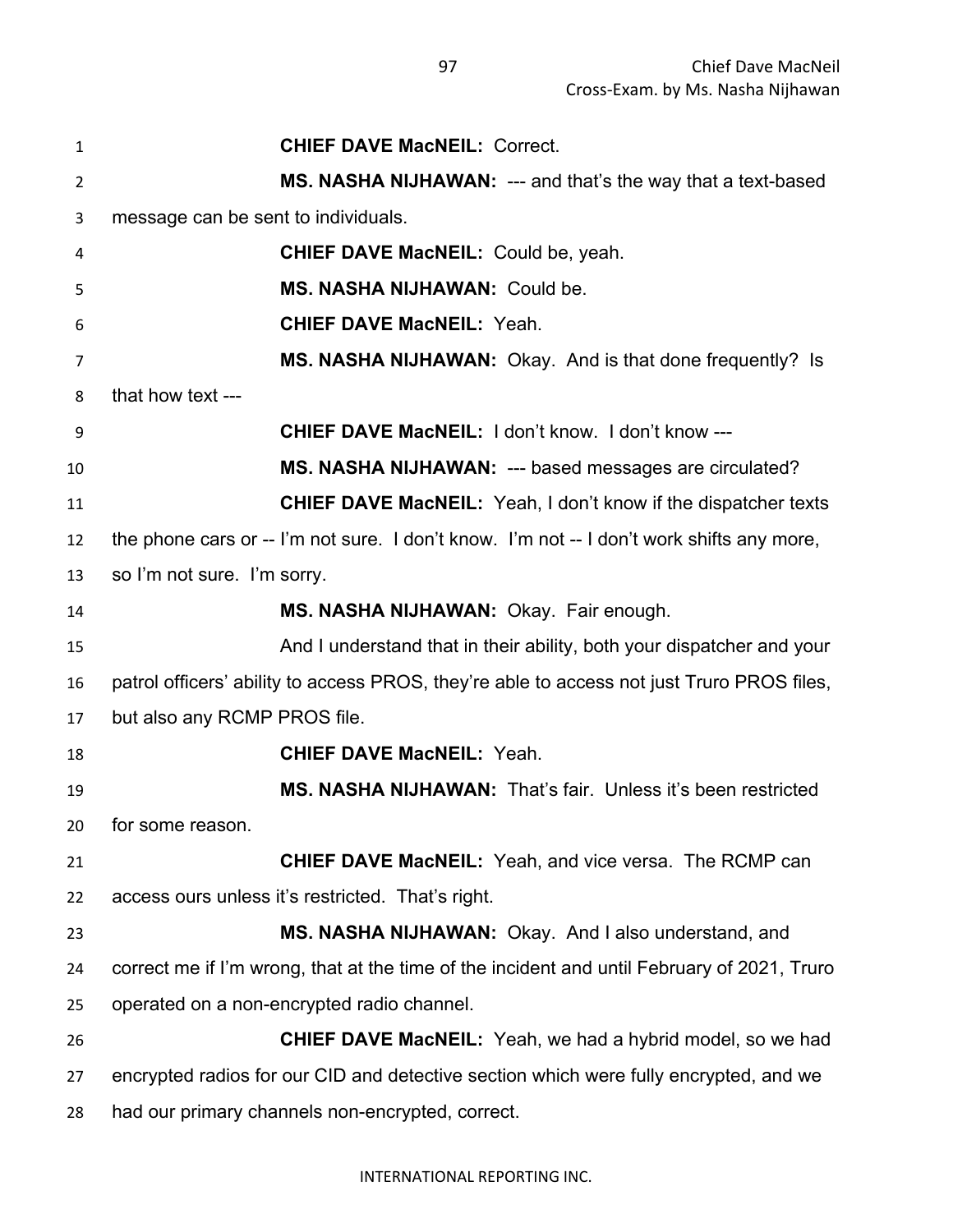**MS. NASHA NIJHAWAN:** So the channel that dispatch would be communicating with patrol members on would be non-encrypted. **CHIEF DAVE MacNEIL:** Correct, yeah. **MS. NASHA NIJHAWAN:** And that non-encrypted channel would be -- I understand anyone could -- with a radio scanner could tune into it. **CHIEF DAVE MacNEIL:** Yeah, it could be scannable, but it's -- it was on the provincial TMR system and it's a digital system, so a little -- little more challenging than years ago. But yeah, it could be -- it could be, sure. **MS. NASHA NIJHAWAN:** And you'll agree with me that in critical incidents, it's important for many reasons -- it can be important for various reasons -- to have the ability for police officers to communicate on an encrypted basis. **CHIEF DAVE MacNEIL:** Yeah, there's a benefit to that, sure. **MS. NASHA NIJHAWAN:** Okay. And one of the decisions that you weren't able to have your officers operating on an encrypted system at that time is because your portable radios weren't capable of taking an encrypted channel. Is that fair? **CHIEF DAVE MacNEIL:** Correct, yeah. **MS. NASHA NIJHAWAN:** Okay. And that's --- **CHIEF DAVE MacNEIL:** Now -- so we had half a dozen radios that are encrypted, but the ones that patrol were using at the time, right. You're correct, yeah. **MS. NASHA NIJHAWAN:** So fair to say that that means that you couldn't be patched on an encrypted channel to the RCMP's encrypted radio channels. **CHIEF DAVE MacNEIL:** Right. We have the ability to be patched on one of the lock channels that are non-encrypted, but correct, we couldn't patch over to an encrypted one in our car at that time. **MS. NASHA NIJHAWAN:** You had -- you had an agreement at that time with the RCMP about patching onto a non-encrypted law enforcement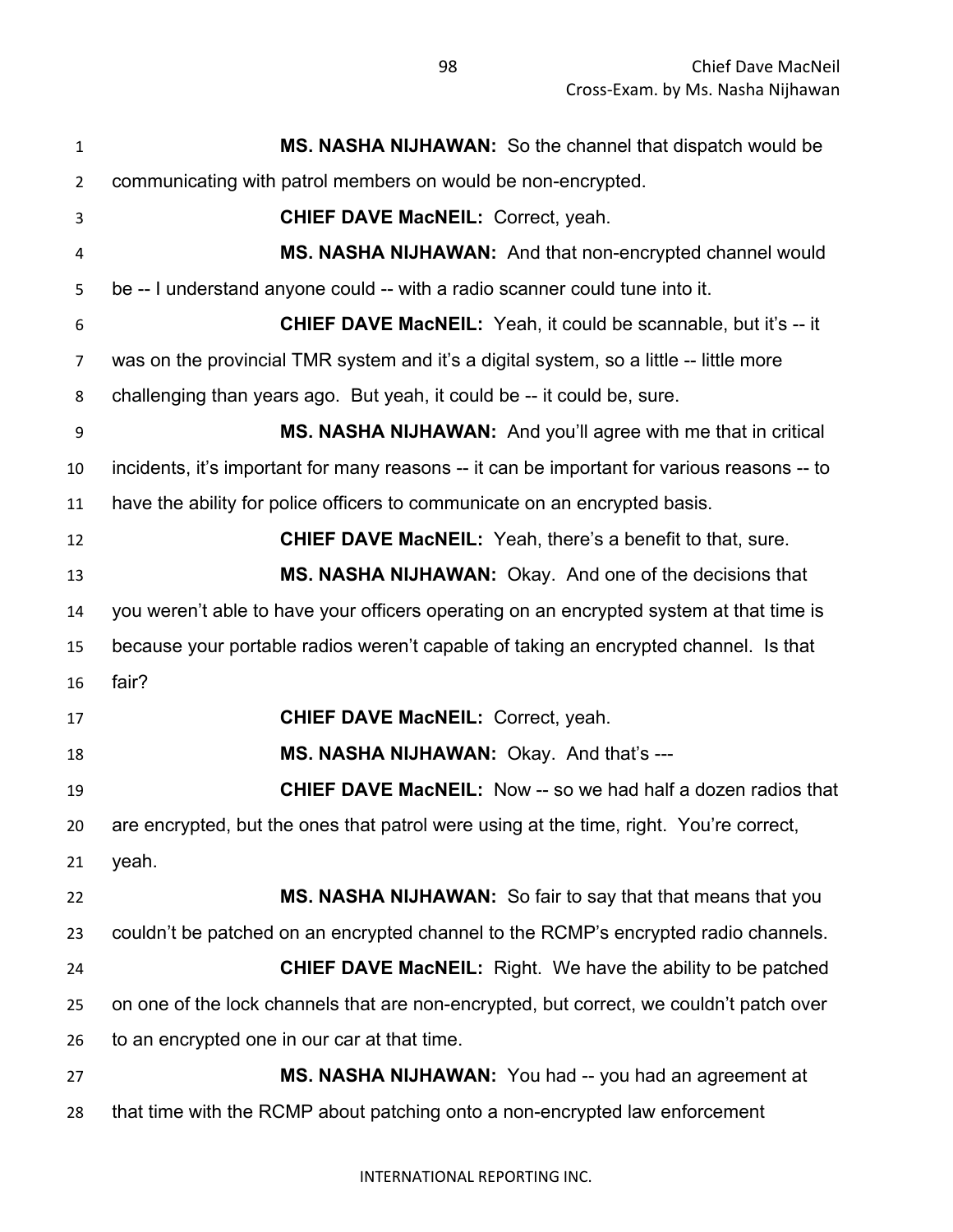| $\mathbf{1}$   | channel?                                                                                   |
|----------------|--------------------------------------------------------------------------------------------|
| $\overline{2}$ | <b>CHIEF DAVE MacNEIL: Yeah.</b>                                                           |
| 3              | MS. NASHA NIJHAWAN: So if the RCMP were concerned about                                    |
| 4              | encryption in a particular incident, there wouldn't be a way for Truro to be joining their |
| 5              | channels.                                                                                  |
| 6              | <b>CHIEF DAVE MacNEIL:</b> Well, we could use our six encrypted                            |
| 7              | portable radios, so we could, in fact, go to an encrypted channel, yes.                    |
| 8              | MS. NASHA NIJHAWAN: But not in the patrol car.                                             |
| 9              | <b>CHIEF DAVE MacNEIL:</b> Well, we could have brought a portable                          |
| 10             | radio in our car with us, so there is a way -- there is fixes around ---                   |
| 11             | MS. NASHA NIJHAWAN: Okay. So it would have been possible -                                 |
| 12             |                                                                                            |
| 13             | <b>CHIEF DAVE MacNEIL: Absolutely. Yeah, absolutely.</b>                                   |
| 14             | MS. NASHA NIJHAWAN: All right. I understand.                                               |
| 15             | <b>CHIEF DAVE MacNEIL: Yeah.</b>                                                           |
| 16             | MS. NASHA NIJHAWAN: Now, I understand that on the night of                                 |
| 17             | April 18th to 19th, your dispatcher would have received a number of text-based BOLO        |
| 18             | messages via CPIC external message.                                                        |
| 19             | <b>CHIEF DAVE MacNEIL: Okay.</b>                                                           |
| 20             | MS. NASHA NIJHAWAN: Do you understand that to be true?                                     |
| 21             | <b>CHIEF DAVE MacNEIL:</b> That they receive BOLOs via CPIC?                               |
| 22             | Yeah.                                                                                      |
| 23             | MS. NASHA NIJHAWAN: Yeah. And so now that we've sort of                                    |
| 24             | talked about the way that information can be disseminated, there wouldn't be a way for     |
| 25             | your dispatcher to send that text-based message to forward it to the cars.                 |
| 26             | <b>CHIEF DAVE MacNEIL: Correct.</b>                                                        |
| 27             | <b>MS. NASHA NIJHAWAN: Is that fair?</b>                                                   |
| 28             | <b>CHIEF DAVE MacNEIL: Yeah.</b>                                                           |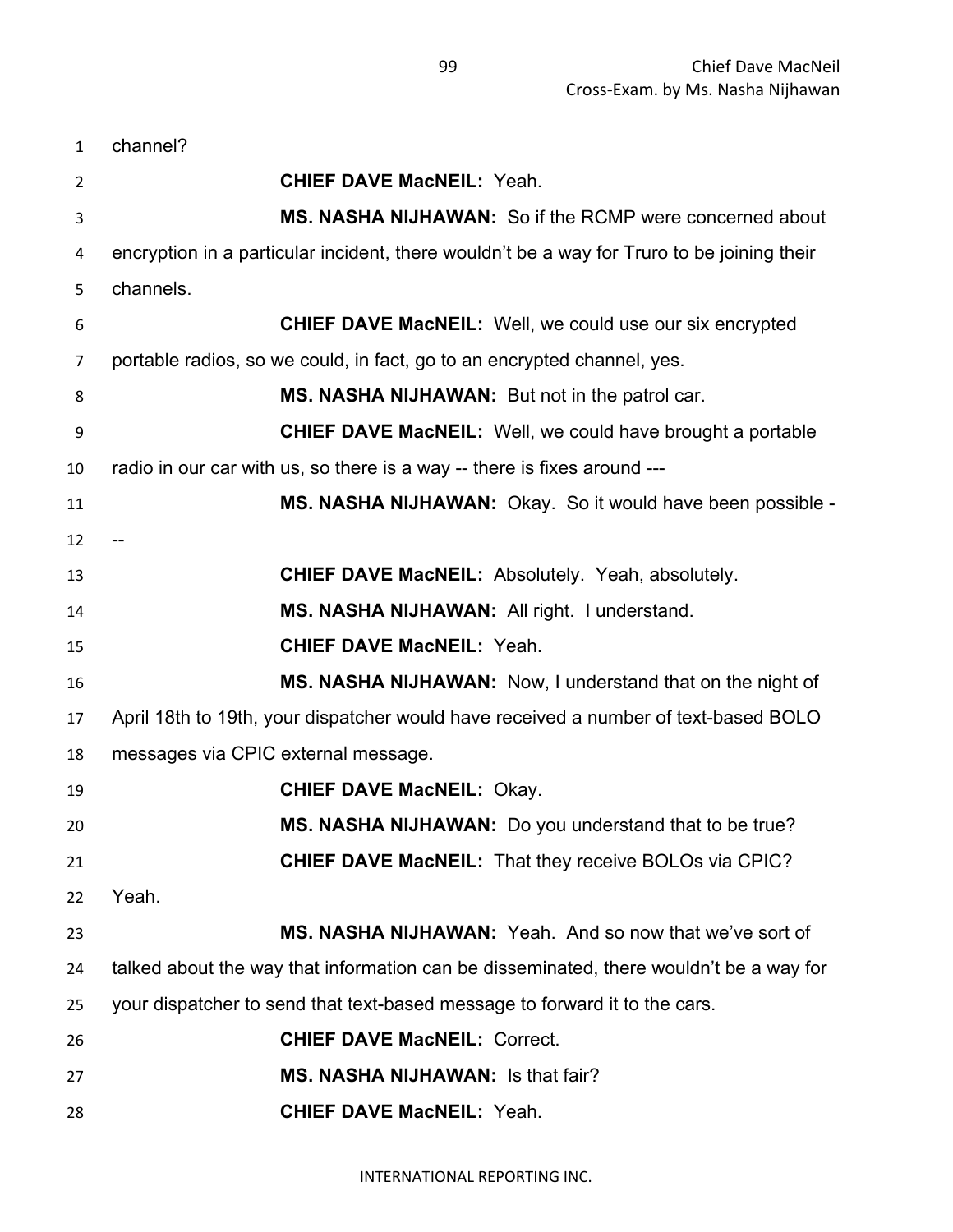**MS. NASHA NIJHAWAN:** She would have to input it herself into a text message? **CHIEF DAVE MacNEIL:** Radio, phone or input into a text message, sure. **MS. NASHA NIJHAWAN:** Okay. So --- **CHIEF DAVE MacNEIL:** So there's three ways to do it. **MS. NASHA NIJHAWAN:** So those are the three ways that a BOLO that arrives at TPS dispatch could contact your members. **CHIEF DAVE MacNEIL:** Yeah. **MS. NASHA NIJHAWAN:** Do you agree with me that there's a risk of a delay or a miscommunication or a broken telephone if dispatch is voicing BOLOs to members instead of sending them in a text-based manner? **CHIEF DAVE MacNEIL:** Well, I -- I mean, if they're reading a BOLO over the air, there's not a whole lot of margin for error, I wouldn't think. **MS. NASHA NIJHAWAN:** What about if the officer couldn't write it down or didn't write it down? **CHIEF DAVE MacNEIL:** Well, it came in a text-based -- it came from a CPIC message, so typically they print the CPIC message and read it verbatim. **MS. NASHA NIJHAWAN:** No, I mean, in terms of the officer receiving the message. They would just hear it once. They wouldn't be able to refer back to the information in the message. You don't think that's a problem. **CHIEF DAVE MacNEIL:** If it's a problem, they could ask for some clarity, I suppose, but yeah. **MS. NASHA NIJHAWAN:** Okay. And you don't see any need to improve that system where a -- there wasn't a direct way to send a BOLO. **CHIEF DAVE MacNEIL:** Well, there is a direct way via radio or phone or text.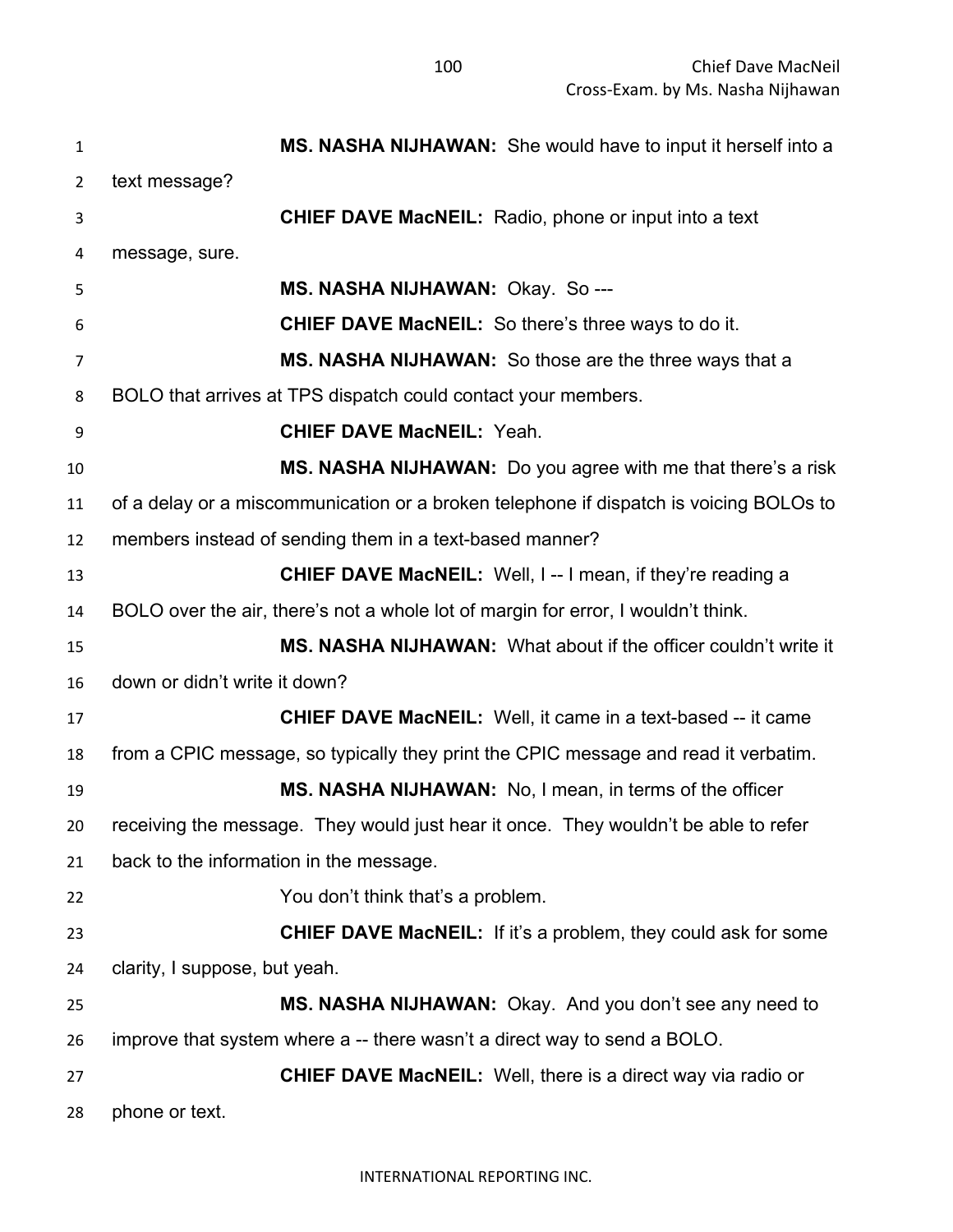| 1  | You mean electronically?                                                                 |
|----|------------------------------------------------------------------------------------------|
| 2  | MS. NASHA NIJHAWAN: I mean in a text-based ---                                           |
| 3  | <b>CHIEF DAVE MacNEIL: Yeah, no.</b>                                                     |
| 4  | <b>MS. NASHA NIJHAWAN: --- in the same format.</b>                                       |
| 5  | <b>CHIEF DAVE MacNEIL: No, it's -- it works.</b>                                         |
| 6  | MS. NASHA NIJHAWAN: It works just fine.                                                  |
| 7  | <b>CHIEF DAVE MacNEIL:</b> Yeah. For us it works, yeah.                                  |
| 8  | MS. NASHA NIJHAWAN: And do you believe it worked on the                                  |
| 9  | night of April 18th?                                                                     |
| 10 | <b>CHIEF DAVE MacNEIL: Yeah, I believe so.</b>                                           |
| 11 | MS. NASHA NIJHAWAN: You believe it did.                                                  |
| 12 | <b>CHIEF DAVE MacNEIL: Yeah.</b>                                                         |
| 13 | MS. NASHA NIJHAWAN: Okay. So there's been some issue, and                                |
| 14 | I think you raised it even just now, about what the Truro Police Service knew that night |
| 15 | and whether that information was sufficient. Is that fair?                               |
| 16 | <b>CHIEF DAVE MacNEIL: Yeah.</b>                                                         |
| 17 | MS. NASHA NIJHAWAN: That's been a concern of yours?                                      |
| 18 | <b>CHIEF DAVE MacNEIL: Yeah.</b>                                                         |
| 19 | MS. NASHA NIJHAWAN: So I want to just review what was                                    |
| 20 | known that night and explore a little bit with you your ---                              |
| 21 | <b>CHIEF DAVE MacNEIL: Sure.</b>                                                         |
| 22 | MS. NASHA NIJHAWAN: --- your position on that issue.                                     |
| 23 | <b>CHIEF DAVE MacNEIL: Okay.</b>                                                         |
| 24 | MS. NASHA NIJHAWAN: I'm going to start with what the night                               |
| 25 | shift knew, so we're going to take us up from the initial incident until Sergeant Hickox |
| 26 | would have handed off ---                                                                |
| 27 | <b>CHIEF DAVE MacNEIL: Okay.</b>                                                         |
| 28 | MS. NASHA NIJHAWAN: --- his command to Corporal Cormier.                                 |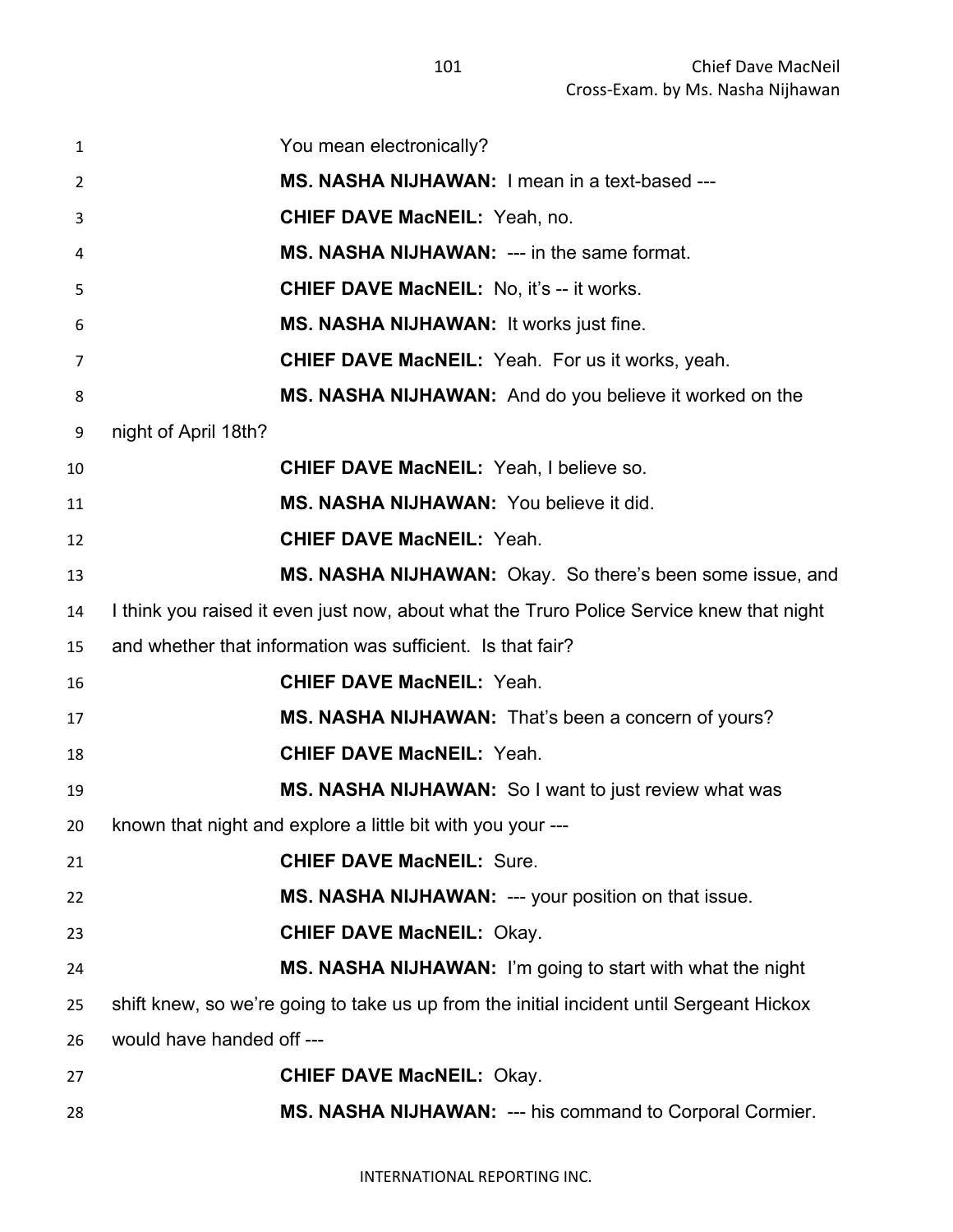| 1              | <b>CHIEF DAVE MacNEIL: Sure.</b>                                                          |
|----------------|-------------------------------------------------------------------------------------------|
| 2              | MS. NASHA NIJHAWAN: So I understand that Sergeant Hickox                                  |
| 3              | gave a report to Inspector Smith on May 1st, 2020 after the incident which outlined his   |
| 4              | involvement as a supervisor that night. Is that a document that you're familiar with?     |
| 5              | <b>CHIEF DAVE MacNEIL: I believe I've seen it. I -- yeah.</b>                             |
| 6              | <b>MS. NASHA NIJHAWAN: A narrative?</b>                                                   |
| $\overline{7}$ | <b>CHIEF DAVE MacNEIL: Yeah.</b>                                                          |
| 8              | MS. NASHA NIJHAWAN: It is an exhibit in this proceeding and I                             |
| 9              | wonder if we could bring it up, Madam Registrar. It's Exhibit No. 1922.                   |
| 10             | And I'd like to just go to page 2.                                                        |
| 11             | So this appears to me to be a letter or a report addressed directly to                    |
| 12             | Inspector Smith, so that would be Sergeant Hickox's supervisor.                           |
| 13             | <b>CHIEF DAVE MacNEIL: Okay.</b>                                                          |
| 14             | MS. NASHA NIJHAWAN: And he goes through conversations that                                |
| 15             | are not included in the transcriptions, so he's filling in some blanks here.              |
| 16             | And I'd like to take us down to the second page the statement,                            |
| 17             | Madam Registrar. And he's -- he goes through a number of the information that he          |
| 18             | saw. And if we could just go down further to the bottom.                                  |
| 19             | The beginning of the second-last paragraph, "There was very little                        |
| 20             | information regarding the severity of the situation." Is that a statement you agree with? |
| 21             | <b>CHIEF DAVE MacNEIL:</b> Is it -- yeah. I'm just trying to find it in the               |
| 22             | document.                                                                                 |
| 23             | <b>MS. NASHA NIJHAWAN: Sorry.</b>                                                         |
| 24             | <b>CHIEF DAVE MacNEIL: So it ---</b>                                                      |
| 25             | MS. NASHA NIJHAWAN: So we're the first sentence of the                                    |
| 26             | second-last paragraph.                                                                    |
| 27             | <b>CHIEF DAVE MacNEIL:</b> Okay. It's moving on my thing, so just                         |
| 28             | give me a second.                                                                         |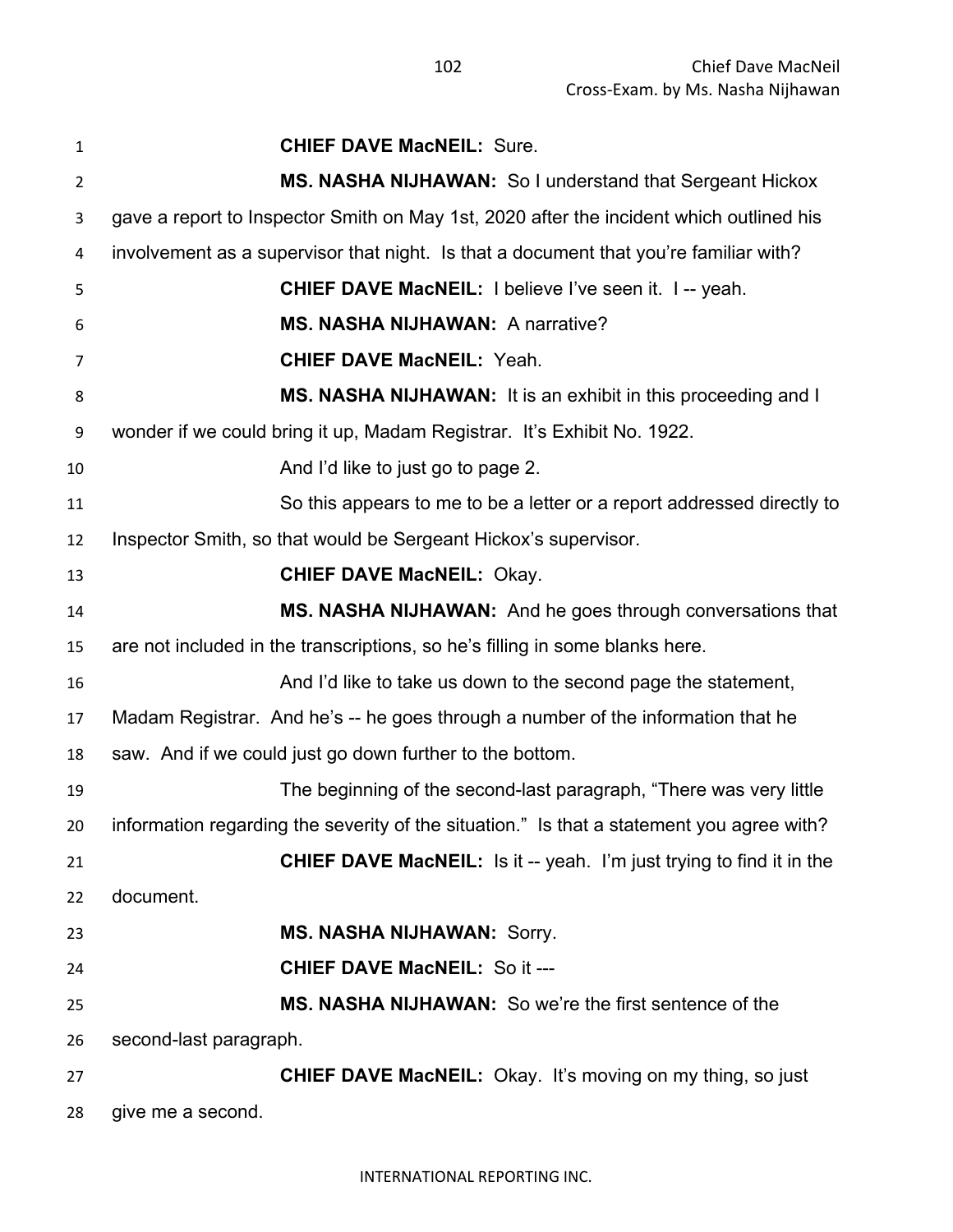| $\mathbf{1}$    | MS. NASHA NIJHAWAN: Yeah, sorry.                                                        |  |
|-----------------|-----------------------------------------------------------------------------------------|--|
| $\overline{2}$  | <b>CHIEF DAVE MacNEIL:</b> Okay. I see it there, yeah.                                  |  |
| 3               | MS. NASHA NIJHAWAN: So as I understand it, this report from                             |  |
| 4               | Sergeant Hickox lays out essentially all the information that he had.                   |  |
| 5               | <b>CHIEF DAVE MacNEIL: Okay.</b>                                                        |  |
| 6               | MS. NASHA NIJHAWAN: And then he comes to this conclusion                                |  |
| $\overline{7}$  | that that information was very little information. It wasn't, I suppose, by implication |  |
| 8               | enough information for him to have taken any further steps that night.                  |  |
| 9               | <b>CHIEF DAVE MacNEIL: Okay.</b>                                                        |  |
| 10              | <b>MS. NASHA NIJHAWAN:</b> And this is a -- this is a statement or                      |  |
| 11              | language that I've seen mirrored in your statements as well. You say, you know, that    |  |
| 12              | night the Police Service had no indication of the magnitude of the events.              |  |
| 13              | <b>CHIEF DAVE MacNEIL: Right.</b>                                                       |  |
| 14              | MS. NASHA NIJHAWAN: And that's your opinion today ---                                   |  |
| 15              | <b>CHIEF DAVE MacNEIL: It is, yeah.</b>                                                 |  |
| 16              | <b>MS. NASHA NIJHAWAN:</b> --- that up to $6:00$ a.m., the magnitude                    |  |
| 17              | of the events was unapparent ---                                                        |  |
| 18              | <b>CHIEF DAVE MacNEIL: Yeah.</b>                                                        |  |
| 19              | MS. NASHA NIJHAWAN: --- and unknowable to the Truro Police                              |  |
| 20 <sub>2</sub> | Service.                                                                                |  |
| 21              | <b>CHIEF DAVE MacNEIL: Yeah.</b>                                                        |  |
| 22              | <b>MS. NASHA NIJHAWAN:</b> Okay. So I just want to review the                           |  |
| 23              | information that you did have.                                                          |  |
| 24              | I understand that there were, before 6:00 a.m., three BOLOs ---                         |  |
| 25              | <b>CHIEF DAVE MacNEIL: Okay.</b>                                                        |  |
| 26              | <b>MS. NASHA NIJHAWAN: --- from the RCMP that would have</b>                            |  |
| 27              | gone to your dispatcher.                                                                |  |
| 28              | <b>CHIEF DAVE MacNEIL: Okay.</b>                                                        |  |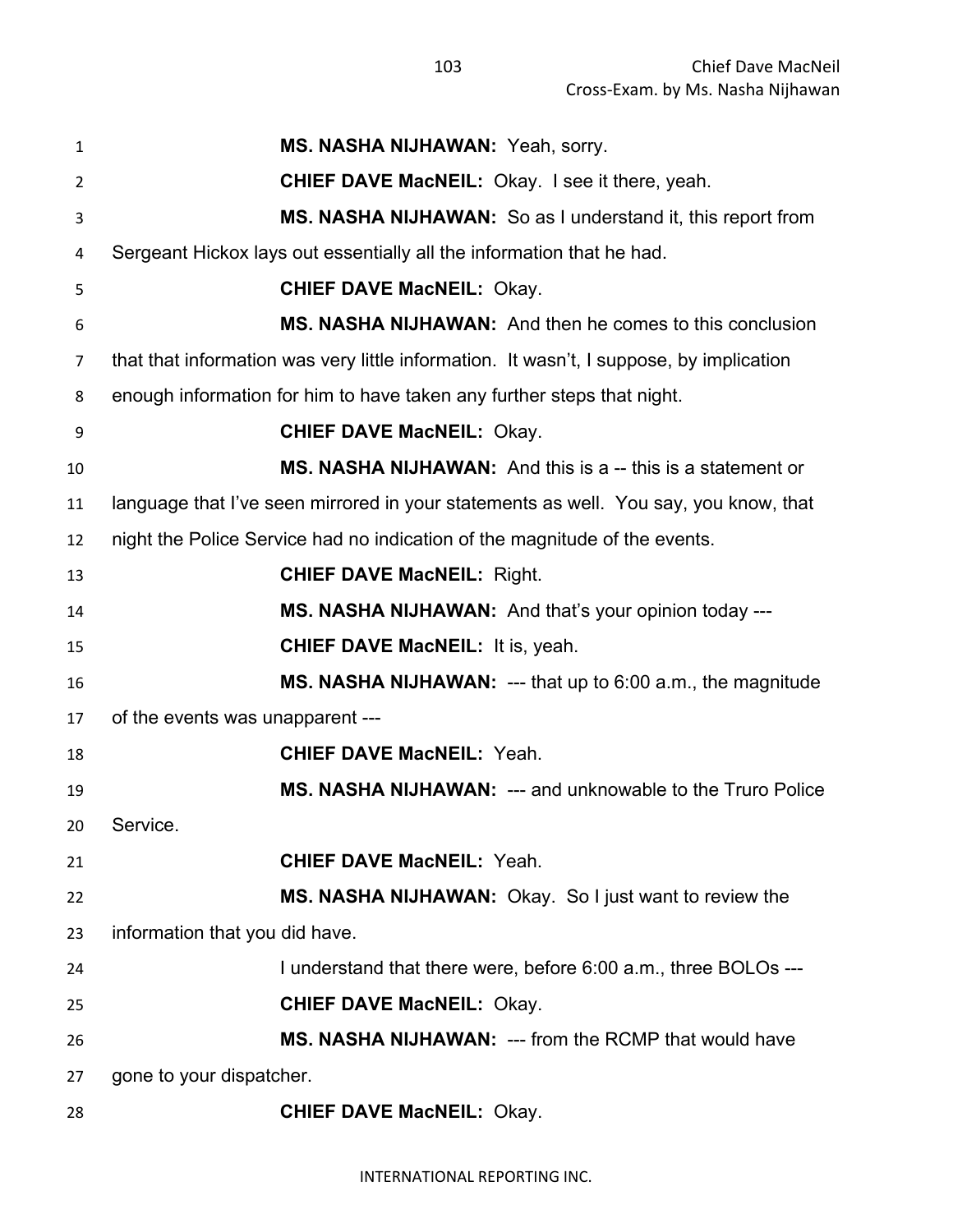| $\mathbf{1}$   | MS. RACHEL YOUNG: Commissioners, I just wonder if Ms.                                     |  |  |
|----------------|-------------------------------------------------------------------------------------------|--|--|
| $\overline{2}$ | Nijhawan, she says -- asking the witness -- she said what you knew must to specify is     |  |  |
| 3              | she referring to the Truro Police Service in general or Chief MacNeil because he's        |  |  |
| 4              | already said he was not aware till 8:30 -- between 8:30 and 9:00 a.m. on Sunday, and I    |  |  |
| 5              | believe Ms. Nijhawan's asking about information now that's more like 6:00 in the          |  |  |
| 6              | morning, before he knew.                                                                  |  |  |
| 7              | MS. NASHA NIJHAWAN: I'm happy to clarify.                                                 |  |  |
| 8              | I'm absolutely ---                                                                        |  |  |
| 9              | <b>CHIEF DAVE MacNEIL: Sure. Thank you.</b>                                               |  |  |
| 10             | MS. NASHA NIJHAWAN: --- asking about the information that                                 |  |  |
| 11             | was available to the Truro Police Service, to the officers who were on duty at that time. |  |  |
| 12             | <b>CHIEF DAVE MacNEIL: Okay.</b>                                                          |  |  |
| 13             | MS. NASHA NIJHAWAN: And I'm asking you those questions in                                 |  |  |
| 14             | your capacity as the Chief of the Truro Police Service ---                                |  |  |
| 15             | <b>CHIEF DAVE MacNEIL: All right. Yeah.</b>                                               |  |  |
| 16             | MS. NASHA NIJHAWAN: --- based on the evidence that's before                               |  |  |
| 17             | the Commission.                                                                           |  |  |
| 18             | <b>CHIEF DAVE MacNEIL: Yeah.</b>                                                          |  |  |
| 19             | MS. NASHA NIJHAWAN: And the reason I'm asking this question                               |  |  |
| 20             | is because you've made this -- you've expressed an opinion that it wasn't enough          |  |  |
| 21             | information ---                                                                           |  |  |
| 22             | <b>CHIEF DAVE MacNEIL: Correct.</b>                                                       |  |  |
| 23             | <b>MS. NASHA NIJHAWAN: --- for your service to have done</b>                              |  |  |
| 24             | anything.                                                                                 |  |  |
| 25             | <b>CHIEF DAVE MacNEIL: Okay.</b>                                                          |  |  |
| 26             | MS. NASHA NIJHAWAN: So that's the framework in which I'm                                  |  |  |
| 27             | asking these questions.                                                                   |  |  |
| 28             | <b>CHIEF DAVE MacNEIL: Sure.</b>                                                          |  |  |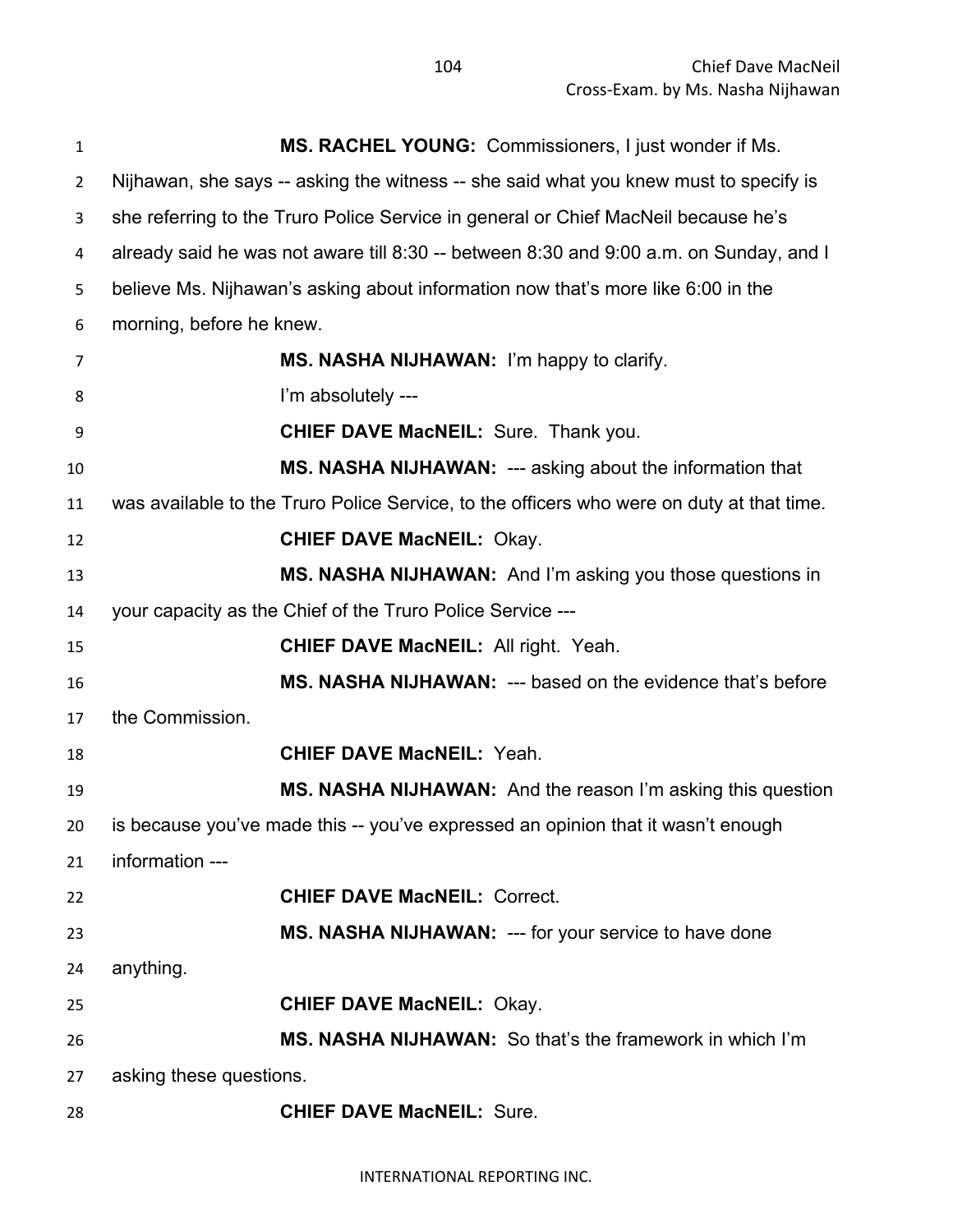| $\mathbf{1}$   | MS. NASHA NIJHAWAN: So I understand that the dispatcher had                           |  |  |
|----------------|---------------------------------------------------------------------------------------|--|--|
| $\overline{2}$ | received three BOLOs from the RCMP before 6:00 a.m., so this is during Sergeant       |  |  |
| 3              | Hickox's shift.                                                                       |  |  |
| 4              | <b>CHIEF DAVE MacNEIL: Right.</b>                                                     |  |  |
| 5              | MS. NASHA NIJHAWAN: I understand from your statement that                             |  |  |
| 6              | you were not aware of the BOLOs until after the incident was over. Have you since     |  |  |
| 7              | been -- had a chance to take a look at those BOLOs?                                   |  |  |
| 8              | <b>CHIEF DAVE MacNEIL: I have at one point, yeah.</b>                                 |  |  |
| 9              | MS. NASHA NIJHAWAN: And you've seen them represented in                               |  |  |
| 10             | the Truro -- the Foundational Document as well.                                       |  |  |
| 11             | <b>CHIEF DAVE MacNEIL:</b> The Foundational Document. Correct,                        |  |  |
| 12             | yeah.                                                                                 |  |  |
| 13             | <b>MS. NASHA NIJHAWAN:</b> So we know what we're talking about,                       |  |  |
| 14             | three ---                                                                             |  |  |
| 15             | <b>CHIEF DAVE MacNEIL: Yeah.</b>                                                      |  |  |
| 16             | MS. NASHA NIJHAWAN: --- BOLOs that came in.                                           |  |  |
| 17             | <b>CHIEF DAVE MacNEIL: Yeah.</b>                                                      |  |  |
| 18             | MS. NASHA NIJHAWAN: In addition to those BOLOs, which                                 |  |  |
| 19             | would have been relayed from the dispatcher to Sergeant Hickox by one of the methods  |  |  |
| 20             | that you described, his statement also adverts to the fact that he had contact with a |  |  |
| 21             | couple of members of the RCMP from Antigonish. Do you recall that?                    |  |  |
| 22             | Do you recall hearing about that?                                                     |  |  |
| 23             | <b>CHIEF DAVE MacNEIL:</b> I just -- I just saw it there, yeah.                       |  |  |
| 24             | MS. NASHA NIJHAWAN: You saw it there.                                                 |  |  |
| 25             | And are you aware now that those are officers that were sent from                     |  |  |
| 26             | another area to cover Colchester County that night?                                   |  |  |
| 27             | <b>CHIEF DAVE MacNEIL:</b> No, not aware at all.                                      |  |  |
| 28             | MS. NASHA NIJHAWAN: You weren't aware of that.                                        |  |  |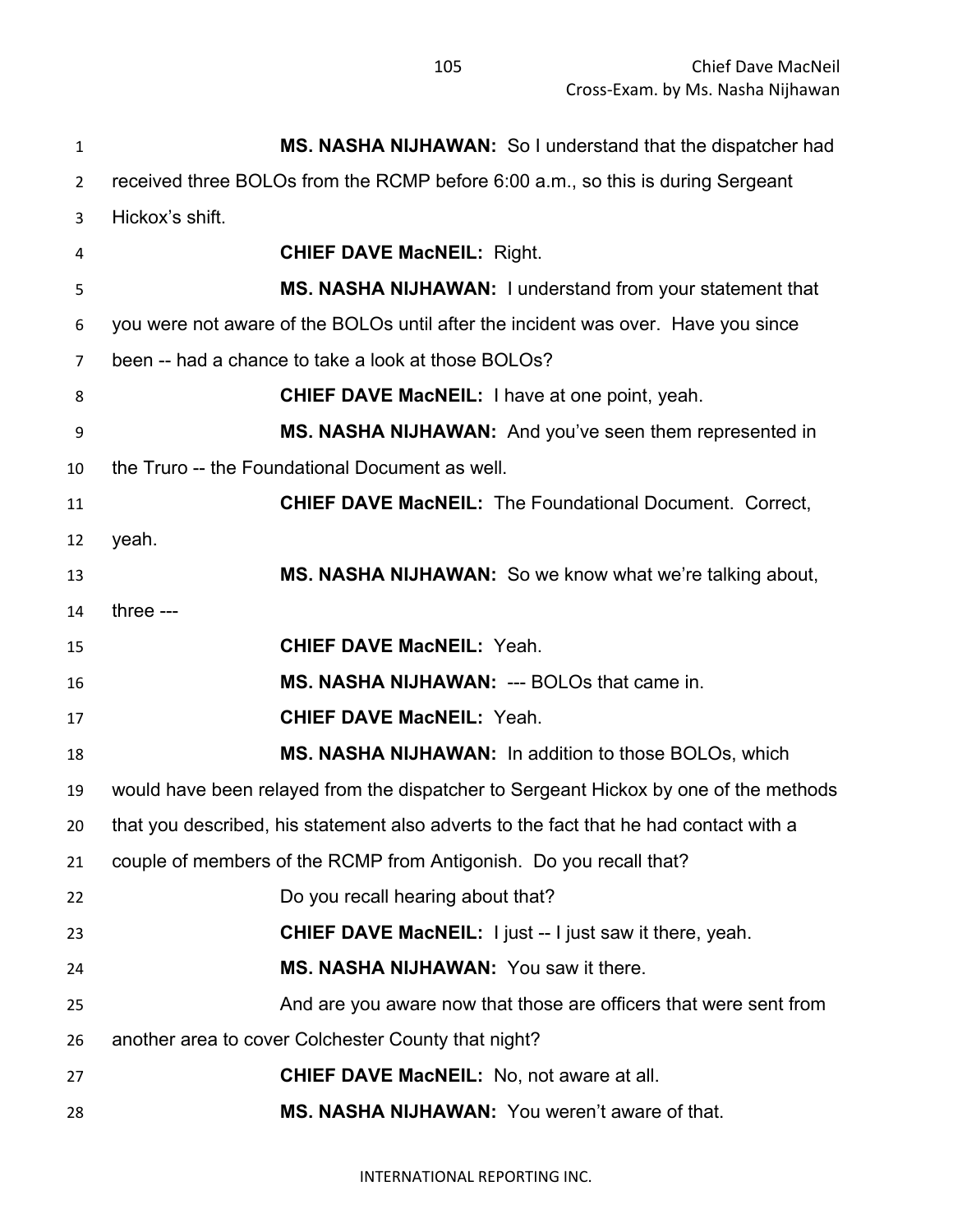| $\mathbf{1}$ | <b>CHIEF DAVE MacNEIL: No.</b>                                                             |  |  |  |
|--------------|--------------------------------------------------------------------------------------------|--|--|--|
| 2            | MS. NASHA NIJHAWAN: That is the evidence before the                                        |  |  |  |
| 3            | Commission. That's a surprise to you.                                                      |  |  |  |
| 4            | <b>CHIEF DAVE MacNEIL: Yeah.</b>                                                           |  |  |  |
| 5            | MS. NASHA NIJHAWAN: So to the extent that you've said in your                              |  |  |  |
| 6            | statement that nobody was covering Colchester County, you'll acknowledge that you          |  |  |  |
| 7            | just didn't know that there were officers.                                                 |  |  |  |
| 8            | <b>CHIEF DAVE MacNEIL:</b> Yeah. For what Rick had reported, they                          |  |  |  |
| 9            | were there to do a next-of-kin notification, but yeah. I don't know. I'm not -- I wasn't   |  |  |  |
| 10           | privy to that.                                                                             |  |  |  |
| 11           | MS. NASHA NIJHAWAN: Okay. Thank you.                                                       |  |  |  |
| 12           | So in addition to contact with those Antigonish members who had,                           |  |  |  |
| 13           | according to Sergeant Hickox's statement -- we can pull it up again if necessary -- said   |  |  |  |
| 14           | that there were four or five casualties. He also received information through the officers |  |  |  |
| 15           | that were posted at the Truro Hospital, who had encountered the victims, the surviving     |  |  |  |
| 16           | victims, the MacDonalds ---                                                                |  |  |  |
| 17           | <b>CHIEF DAVE MacNEIL: Okay.</b>                                                           |  |  |  |
| 18           | MS. NASHA NIJHAWAN: --- and their families. And then some of                               |  |  |  |
| 19           | the folks who were coming to attend either as next-of-kin or social services of the Blair  |  |  |  |
| 20           | and McCully children whose parents had been murdered. So they were aware that              |  |  |  |
| 21           | there were both surviving victims and the children of deceased victims.                    |  |  |  |
| 22           | <b>CHIEF DAVE MacNEIL:</b> Okay. So we know that this is a multiple                        |  |  |  |
| 23           | homicide.                                                                                  |  |  |  |
| 24           | MS. NASHA NIJHAWAN: And so just in terms of canvassing the                                 |  |  |  |
| 25           | information available to Sgt. Hickox, my understanding is that from these three sources,   |  |  |  |
| 26           | the BOLOs, the contact with the Antigonish members, and the contact with the folks at      |  |  |  |
| 27           | the hospital, he knew that there were four or five people murdered.                        |  |  |  |
| 28           | <b>CHIEF DAVE MacNEIL: Okay.</b>                                                           |  |  |  |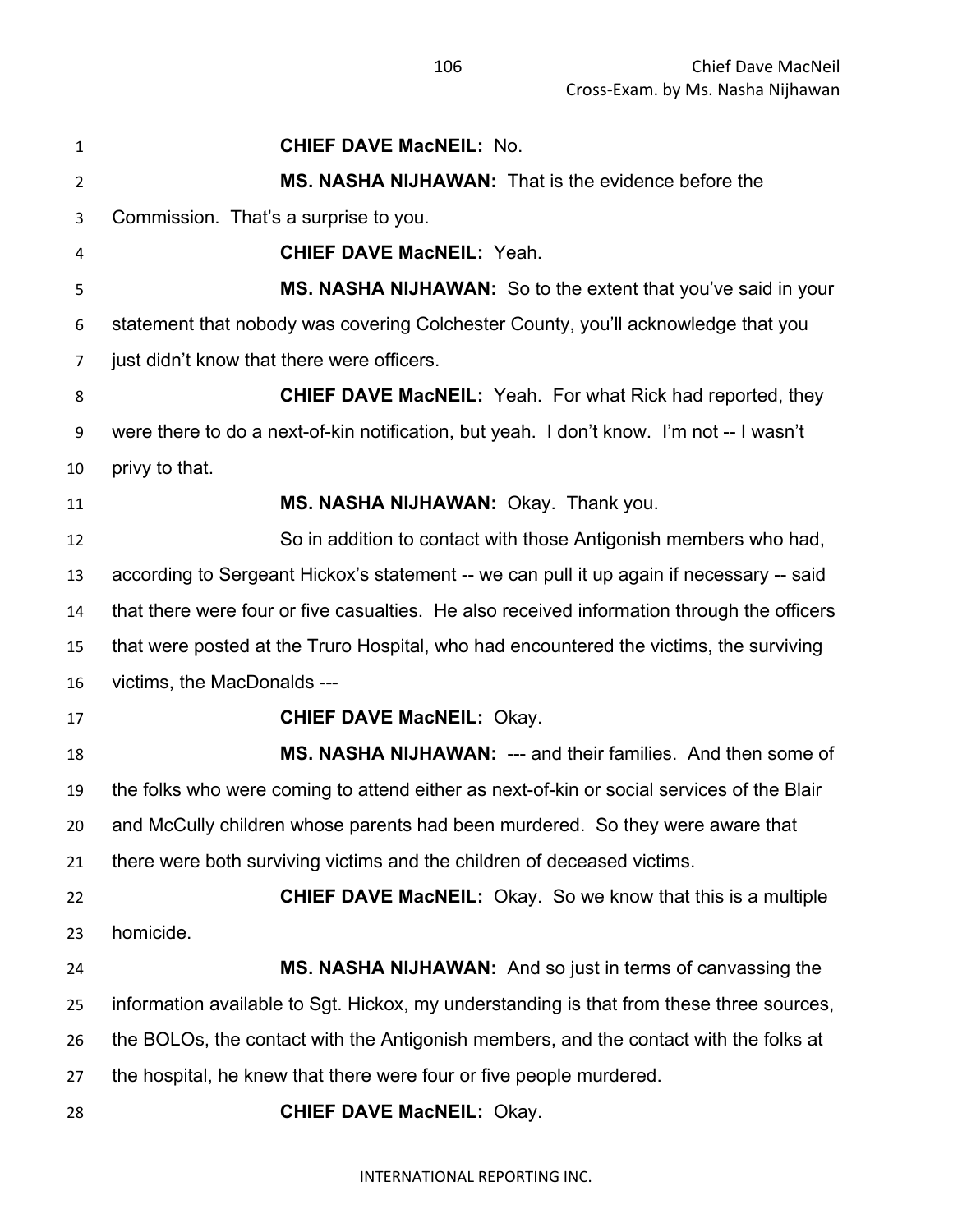| $\mathbf{1}$   | MS. NASHA NIJHAWAN: And the suspect was arrestable for                                  |
|----------------|-----------------------------------------------------------------------------------------|
| $\overline{2}$ | homicide. He knew that there was at least one surviving casualty, the fellow who was in |
| 3              | the hospital and subsequently discharged. From the BOLO he knew that there were         |
| 4              | houses burned in Portapique; he had the suspect's name and date of birth from the       |
| 5              | BOLO <sub>s</sub> ?                                                                     |
| 6              | <b>CHIEF DAVE MacNEIL: M'hm.</b>                                                        |
| 7              | <b>MS. NASHA NIJHAWAN:</b> He knew also from the BOLOs that                             |
| 8              | there were -- the suspect had a known address in Dartmouth.                             |
| 9              | <b>CHIEF DAVE MacNEIL: M'hm.</b>                                                        |
| 10             | <b>MS. NASHA NIJHAWAN:</b> He had a PROS file number, which he                          |
| 11             | would have been able to search on his computer for more information.                    |
| 12             | <b>CHIEF DAVE MacNEIL: M'hm.</b>                                                        |
| 13             | MS. NASHA NIJHAWAN: He understood that the suspect was                                  |
| 14             | considered an active shooter; that he was very familiar with guns; that he was armed    |
| 15             | and dangerous, considered as such. He knew that the suspect's location was unknown,     |
| 16             | and that he could be anywhere in the province. And he knew that various vehicles were   |
| 17             | associated with the suspect, but it wasn't clear which one was in there.                |
| 18             | To me, that seems like a lot of information about what was going                        |
| 19             | on. What information do you suggest was missing from the report available to Sgt.       |
| 20             | Hickox, based on what was happening at that time? What would he have needed to          |
| 21             | know?                                                                                   |
| 22             | CHIEF DAVE MacNEIL: I don't know. I'm not so sure -- I'm not                            |
| 23             | following your question.                                                                |
| 24             | So he was given those information, that BOLO, so what is your --                        |
| 25             | like, what is your question? He was given that information, so?                         |
| 26             | MS. NASHA NIJHAWAN: Yeah. So you said that he didn't have                               |
| 27             | very much information ---                                                               |
| 28             | <b>CHIEF DAVE MacNEIL: Pertaining ---</b>                                               |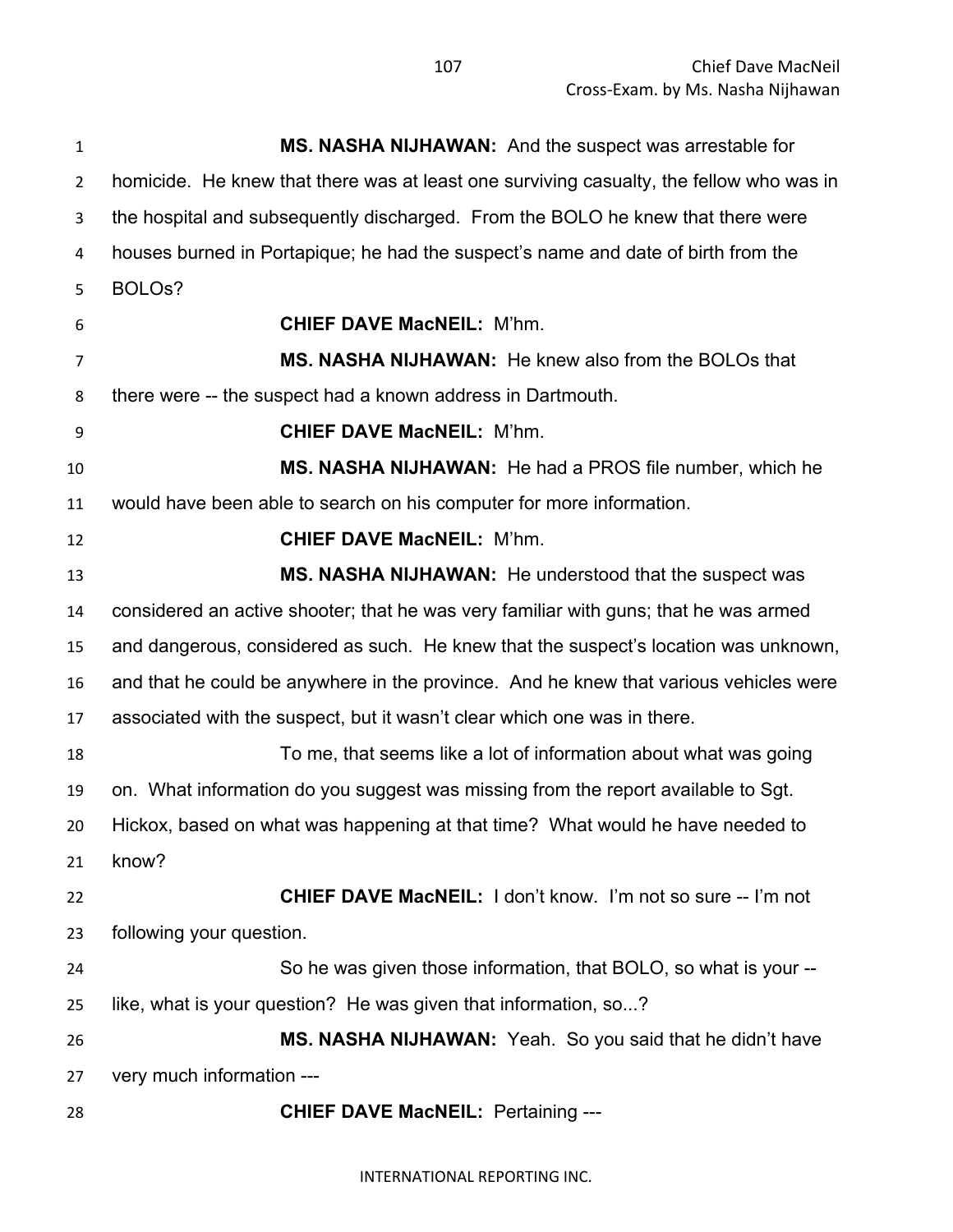**MS. NASHA NIJHAWAN:** --- gone over --- **CHIEF DAVE MacNEIL:** Pertaining to our jurisdiction, or...? **MS. NASHA NIJHAWAN:** No, pertaining to what was happening in Portapique. **CHIEF DAVE MacNEIL:** Yeah. Based on that, he had information. But, again, it didn't have anything to do with Truro particularly at that point in time. **COMMISSIONER MacDONALD:** Sorry; Ms. Young? **MS. RACHEL YOUNG:** Commissioners, again, it's just rather hypothetical what other information. It's -- I'm not sure if there's specific information Ms. Nijhawan's suggesting existed that she's referring to, or just in general what more information would have been necessary. Just ask that we not ask the witness purely hypothetical questions. **MS. NASHA NIJHAWAN:** I'm going to suggest to the witness instead that there was no other available information that Truro could have had, that the RCMP had. **CHIEF DAVE MacNEIL:** Okay. **MS. NASHA NIJHAWAN:** You have no reason to believe that there was a piece of information that was available that was being withheld by the RCMP from Truro, is that fair? **MS. RACHEL YOUNG:** Commissioners, I don't think the witness can be asked what the RCMP knew. She's now asking, "What did the RCMP knew that you didn't know?" I'm not sure that Chief MacNeil can answer that. **COMMISSIONER MacDONALD:** Ms. Nijhawan? **MS. NASHA NIJHAWAN:** Maybe I can rephrase the question to make it more clear. You've expressed the opinion, Chief MacNeil, that you didn't have enough information -- and when I say, "You" I mean the Truro Police Service, --- **CHIEF DAVE MacNEIL:** Right.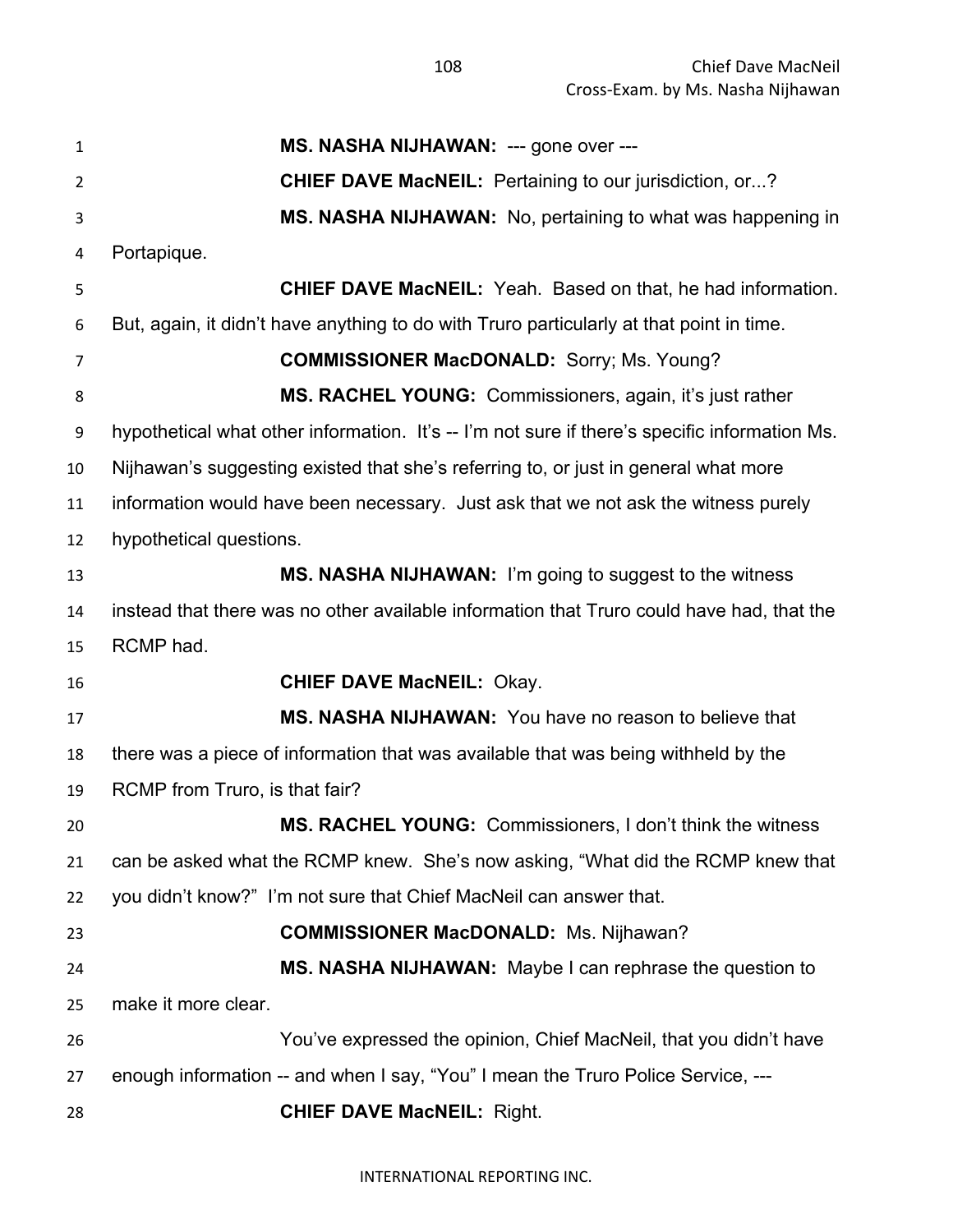| $\mathbf{1}$   | MS. NASHA NIJHAWAN: --- didn't have enough information to                                    |  |  |
|----------------|----------------------------------------------------------------------------------------------|--|--|
| $\overline{2}$ | understand the magnitude of the situation ---                                                |  |  |
| 3              | <b>CHIEF DAVE MacNEIL: Correct.</b>                                                          |  |  |
| 4              | <b>MS. NASHA NIJHAWAN: --- or the severity of the situation.</b>                             |  |  |
| 5              | <b>CHIEF DAVE MacNEIL: Yeah.</b>                                                             |  |  |
| 6              | MS. NASHA NIJHAWAN: Is it your contention that anything was                                  |  |  |
| $\overline{7}$ | withheld?                                                                                    |  |  |
| 8              | <b>CHIEF DAVE MacNEIL: I don't know. I don't know what</b>                                   |  |  |
| 9              | information they had.                                                                        |  |  |
| 10             | MS. RACHEL YOUNG: Again, I'm not sure how Chief MacNeil can                                  |  |  |
| 11             | say what he didn't know.                                                                     |  |  |
| 12             | <b>COMMISSIONER MacDONALD:</b> Yeah, I think I get the ---                                   |  |  |
| 13             | MS. NASHA NIJHAWAN: So instead, what you're saying is that                                   |  |  |
| 14             | information, which was apparent, the information that I've outlined, wasn't enough to tell   |  |  |
| 15             | your supervising member that there was anything to be done in Truro.                         |  |  |
| 16             | <b>CHIEF DAVE MacNEIL:</b> At that time, correct.                                            |  |  |
| 17             | MS. NASHA NIJHAWAN: At that time.                                                            |  |  |
| 18             | <b>CHIEF DAVE MacNEIL: Yeah.</b>                                                             |  |  |
| 19             | MS. NASHA NIJHAWAN: That's your position.                                                    |  |  |
| 20             | <b>CHIEF DAVE MacNEIL: Yeah.</b>                                                             |  |  |
| 21             | MS. NASHA NIJHAWAN: Will you agree with me that if you have                                  |  |  |
| 22             | a known address in Dartmouth and a shooting that started in Portapique, there's a            |  |  |
| 23             | reasonable possibility that the shooter, if he's at large or his location is unknown, from a |  |  |
| 24             | policing perspective, would it be prudent to consider that he may travel from one point to   |  |  |
| 25             | another?                                                                                     |  |  |
| 26             | <b>CHIEF DAVE MacNEIL:</b> One would hope there was proper                                   |  |  |
| 27             | containment to prevent that, but yeah.                                                       |  |  |
| 28             | <b>COMMISSIONER MacDONALD:</b> Excuse me.                                                    |  |  |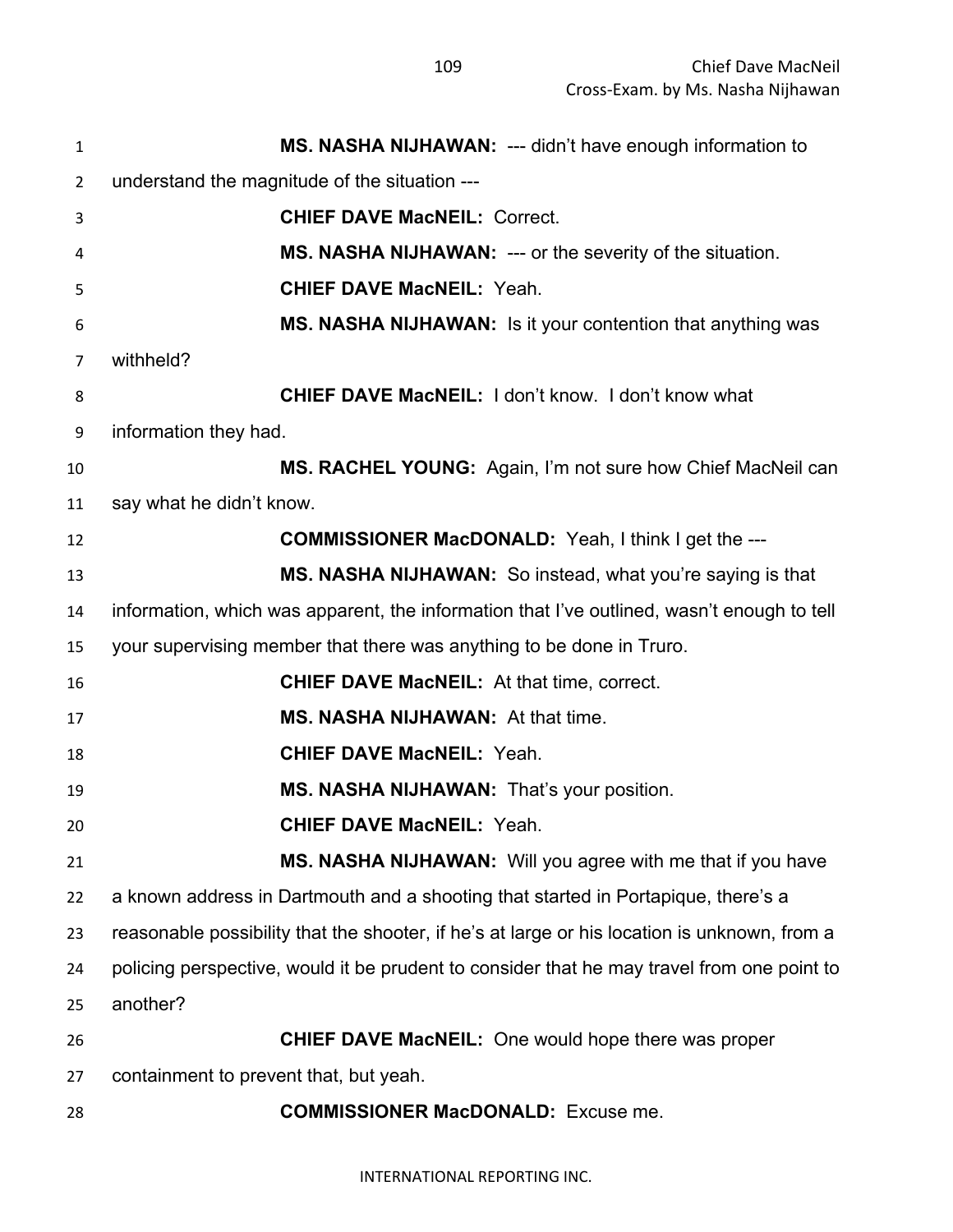| $\mathbf{1}$ | No outbursts, please. This is a difficult process we're involved in,                     |  |
|--------------|------------------------------------------------------------------------------------------|--|
| 2            | very difficult.                                                                          |  |
| 3            | <b>UNIDENTIFIED SPEAKER:</b> We understand that.                                         |  |
| 4            | <b>COMMISSIONER MacDONALD:</b> Yeah, it's very difficult, and we                         |  |
| 5            | have to have respect for who is testifying, who is asking the questions, and respect for |  |
| 6            | the process, please. It's very, very important. Everybody's doing their best.            |  |
| 7            | I'm directing that if people are going to be here, we encourage                          |  |
| 8            | people to be here, Participants to be here, but there has to be decorum. There has to    |  |
| 9            | be decorum.                                                                              |  |
| 10           | Thank you.                                                                               |  |
| 11           | MS. NASHA NIJHAWAN: Can you agree with me, Chief MacNeil,                                |  |
| 12           | that the TPS had been requested by the RCMP to be on the lookout for this suspect?       |  |
| 13           | <b>CHIEF DAVE MacNEIL:</b> Us, and all police in Nova Scotia, correct,                   |  |
| 14           | yeah.                                                                                    |  |
| 15           | MS. NASHA NIJHAWAN: And that means that your members                                     |  |
|              | were informed by the RCMP that if he entered your jurisdiction, you would be expected    |  |
| 16           |                                                                                          |  |
| 17           | to engage with him and attempt to stop him?                                              |  |
| 18           | <b>CHIEF DAVE MacNEIL: Correct, yeah.</b>                                                |  |
| 19           | MS. NASHA NIJHAWAN: So there's no mystery there.                                         |  |
| 20           | <b>CHIEF DAVE MacNEIL: No.</b>                                                           |  |
| 21           | MS. NASHA NIJHAWAN: That is the direction; be on the lookout                             |  |
| 22           | for this person.                                                                         |  |
| 23           | <b>CHIEF DAVE MacNEIL: Right.</b>                                                        |  |
| 24           | MS. NASHA NIJHAWAN: And you may have to engage with him.                                 |  |
| 25           | <b>CHIEF DAVE MacNEIL:</b> Yeah. At the time overnight there were a                      |  |
| 26           | number of different vehicles that were associated with this gentleman and there was a    |  |
| 27           | Mercedes, there was a Jeep, there was an F-150, there was possibly, you know,            |  |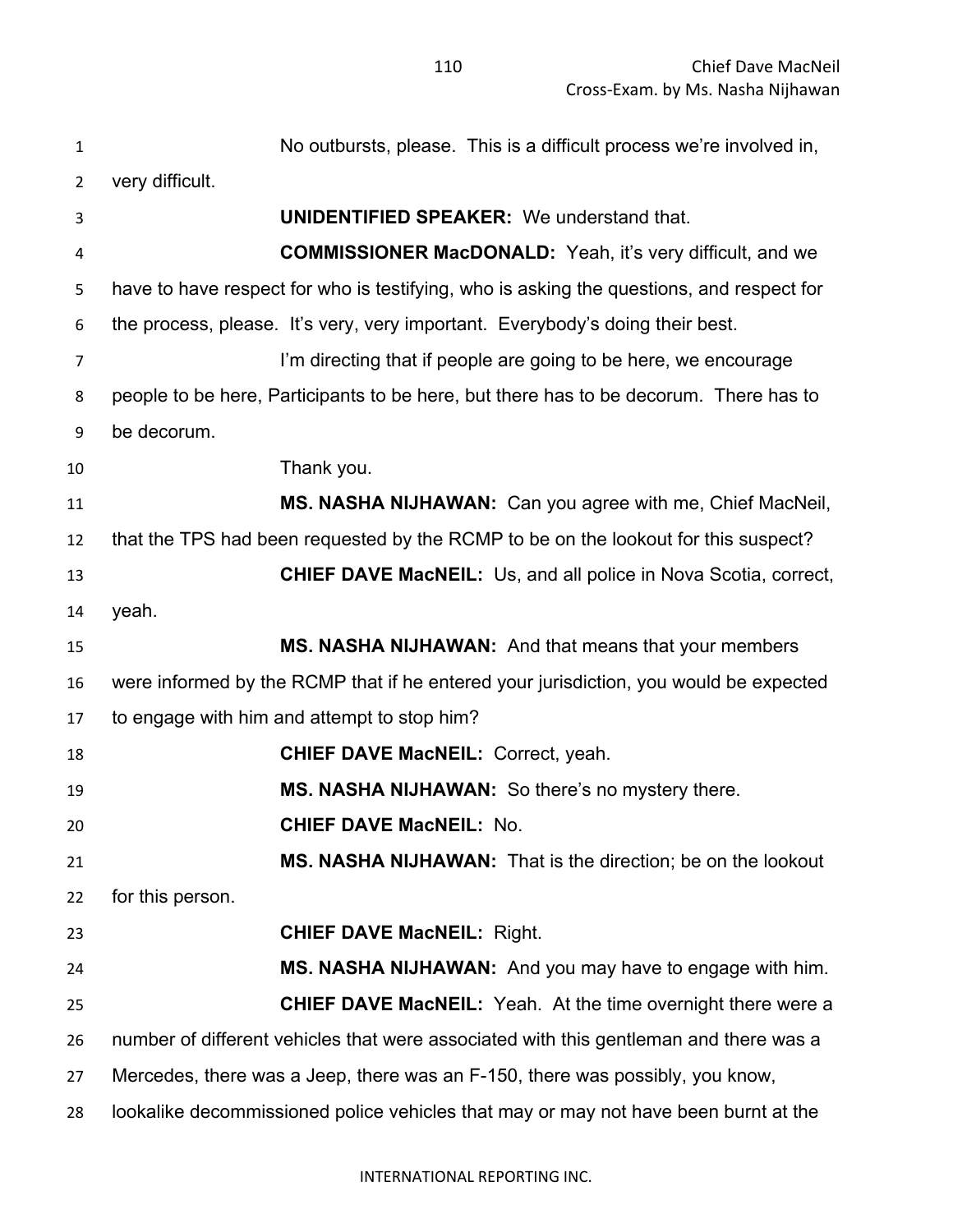scene. So I think the information coming in at the time, he could be driving any of them. So I don't know if that's what you're --- **MS. NASHA NIJHAWAN:** No, I'm just asking what a BOLO instructs you to do. **CHIEF DAVE MacNEIL:** Yeah. So a BOLO would be on the lookout for this gentleman, but there was a whole host of vehicles he could be driving, and if we encountered that vehicle, he was arrestable for homicide. So that was the direction or information all police in Nova Scotia would have received from the BOLO. I don't think the BOLO was specific to Truro Police. **MS. NASHA NIJHAWAN:** No, absolutely. **CHIEF DAVE MacNEIL:** Yeah. **MS. NASHA NIJHAWAN:** That's right. So you'd still tell me that despite the BOLO and all that information, there was no need for staff -- for, sorry, for Sgt. Hickox to have notified Inspector Smith about what was going on? **CHIEF DAVE MacNEIL:** Correct. **MS. NASHA NIJHAWAN:** Okay. And after 6:00 there's a shift change. **CHIEF DAVE MacNEIL:** There is, yeah. **MS. NASHA NIJHAWAN:** We have Cpl. Cormier take on the role of shift supervisor. **CHIEF DAVE MacNEIL:** Correct. **MS. NASHA NIJHAWAN:** And you'll agree with me that we know from the Foundational Document there was an updated BOLO at 8:07 a.m.? **CHIEF DAVE MacNEIL:** Yeah. **MS. NASHA NIJHAWAN:** And are you familiar with that BOLO? **CHIEF DAVE MacNEIL:** Just from the Foundational Document. **MS. NASHA NIJHAWAN:** From the Foundational Document. 28 I wonder if we can pull it up, Madam Registrar. It's reproduced in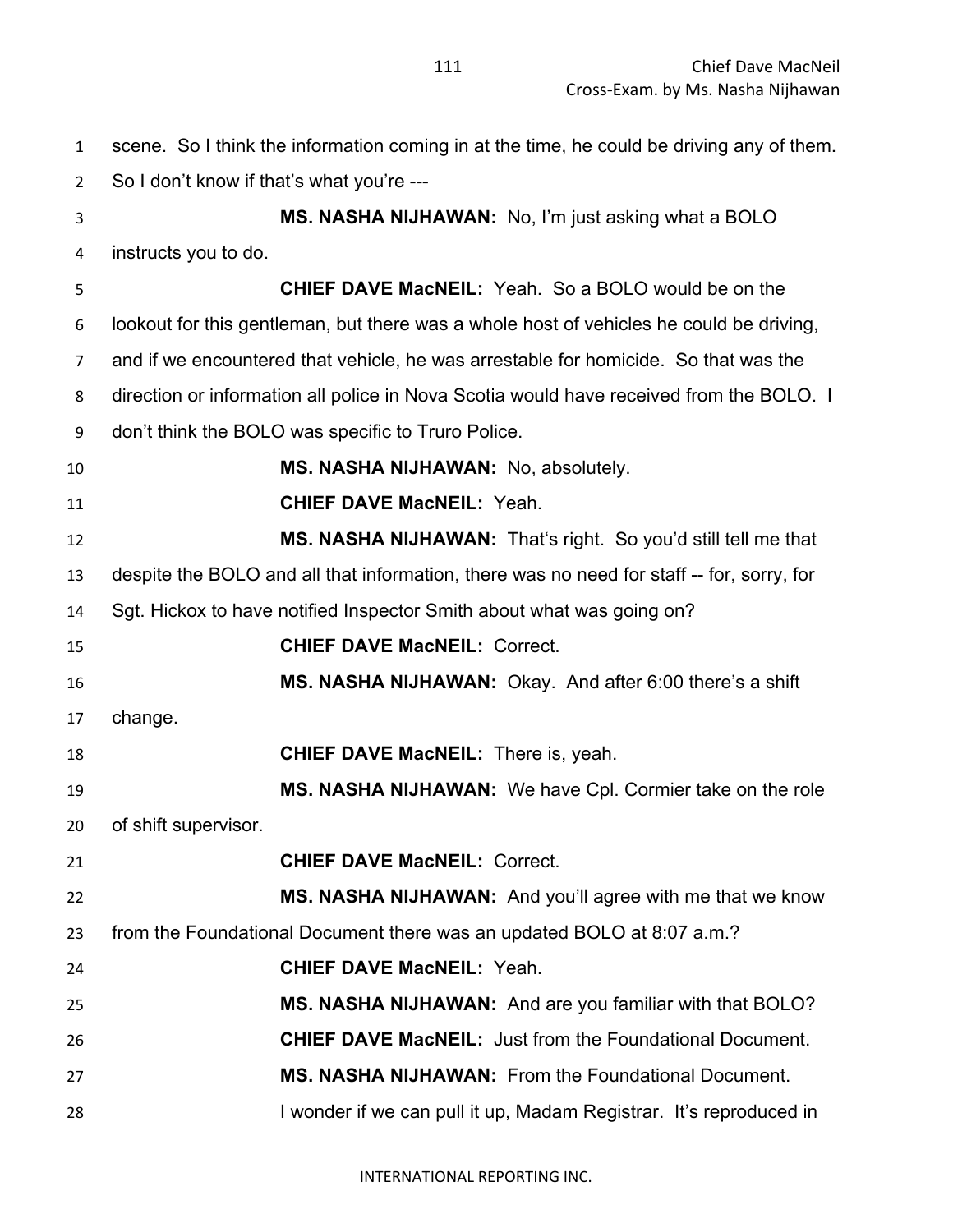the Foundational Document, which is Exhibit number 1919 at paragraph 45. I'm sorry, I

don't have a page number.

| 3              | <b>COMMISSIONER STANTON:</b> Did you say paragraph 45?                                       |  |
|----------------|----------------------------------------------------------------------------------------------|--|
| 4              | MS. NASHA NIJHAWAN: Paragraph 45, thank you.                                                 |  |
| 5              | <b>COMMISSIONER STANTON:</b> I think it's around page 23.                                    |  |
| 6              | MS. NASHA NIJHAWAN: Thank you.                                                               |  |
| $\overline{7}$ | So I believe you told us you didn't see this BOLO at the time, but                           |  |
| 8              | this is the BOLO that your dispatcher would have received at 8:07.                           |  |
| 9              | <b>CHIEF DAVE MacNEIL: Okay.</b>                                                             |  |
| 10             | MS. NASHA NIJHAWAN: And you'll agree with me that the issue                                  |  |
| 11             | that you had just identified, the confusion about which vehicle he was in, is added to, or   |  |
| 12             | clarified a little bit, he's potentially using a fully-marked Ford Taurus, car number 28B11. |  |
| 13             | So this is the point at which the Truro Police Service is informed that this suspect is      |  |
| 14             | likely in this vehicle?                                                                      |  |
| 15             | <b>CHIEF DAVE MacNEIL:</b> Yeah. So that's the BOLO that went to all                         |  |
| 16             | police in Nova Scotia, right? Yeah.                                                          |  |
| 17             | MS. NASHA NIJHAWAN: Including the Truro Police Service.                                      |  |
| 18             | <b>CHIEF DAVE MacNEIL: Yeah.</b>                                                             |  |
| 19             | MS. NASHA NIJHAWAN: Now, you told me that -- well, let's ask                                 |  |
| 20             | this question first. This is a pretty significant development, wouldn't you agree, in the    |  |
| 21             | severity ---                                                                                 |  |
| 22             | <b>CHIEF DAVE MacNEIL: I would think.</b>                                                    |  |
| 23             | <b>MS. NASHA NIJHAWAN: --- of the situation?</b>                                             |  |
| 24             | <b>CHIEF DAVE MacNEIL: Yeah.</b>                                                             |  |
| 25             | MS. NASHA NIJHAWAN: So we had an active shooter, and now                                     |  |
| 26             | we have an active shooter who was last seen loading firearms into a marked police car.       |  |
| 27             | <b>CHIEF DAVE MacNEIL: M'hm.</b>                                                             |  |
| 28             | MS. NASHA NIJHAWAN: Have we reached the level yet of you                                     |  |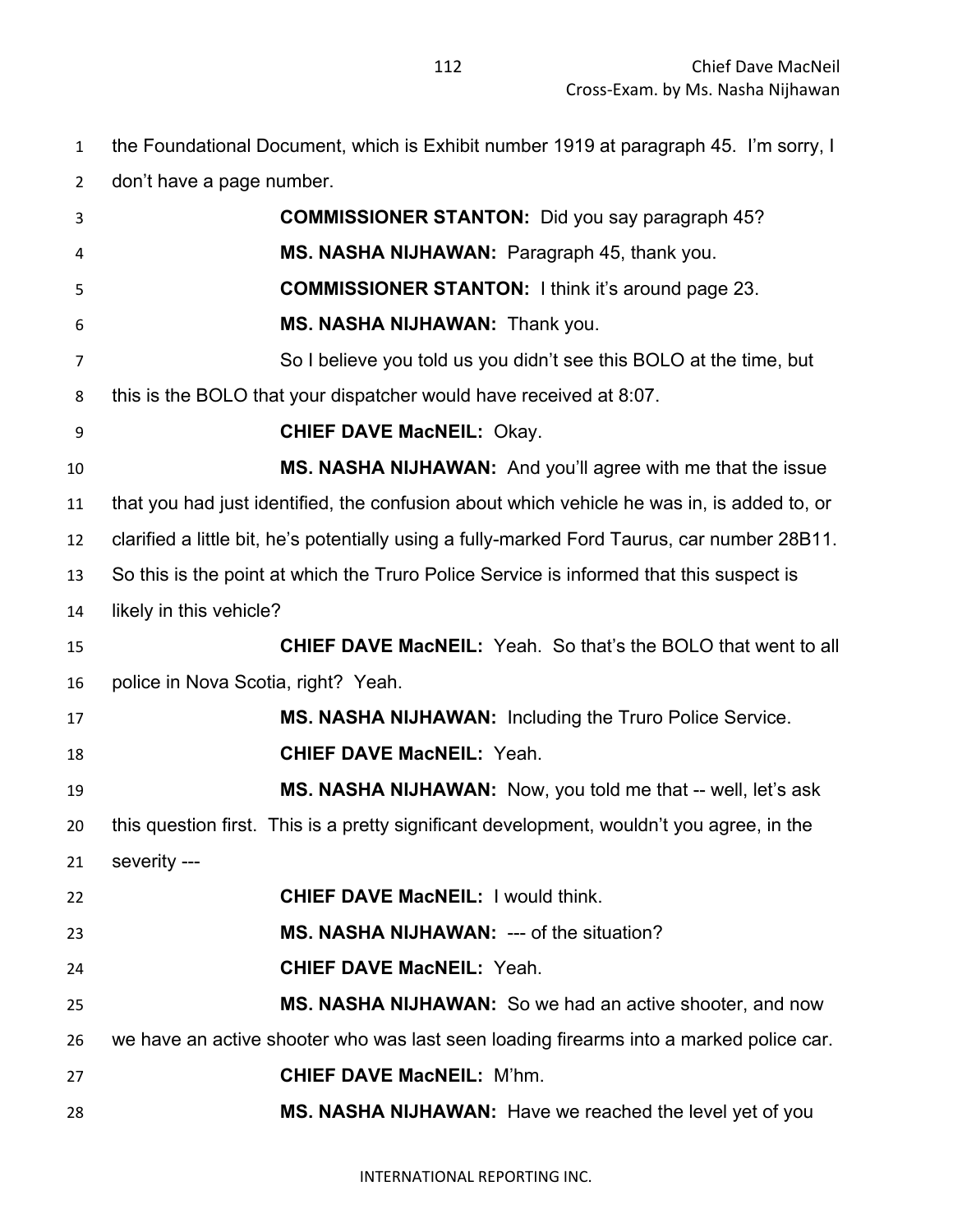should notify a supervisor? **CHIEF DAVE MacNEIL:** Well, a supervisor was notified, the on- duty supervisor. **MS. NASHA NIJHAWAN:** I'm asking -- I'm asking, though, in terms of what was -- what would be enough information. Would this be enough information? **CHIEF DAVE MacNEIL:** It would depend on the circumstances and the person that is in charge of the shift, their comfort level with that, so... **MS. NASHA NIJHAWAN:** So you --- **CHIEF DAVE MacNEIL:** I can't answer that, I wasn't there. **MS. NASHA NIJHAWAN:** Well, as the Chief of the Toronto -- of the Toronto; I'm doing it too -- the Truro Police Service, would you expect your members to notify a senior office if they received this kind of information? **CHIEF DAVE MacNEIL:** Potentially. **MS. NASHA NIJHAWAN:** Potentially? **CHIEF DAVE MacNEIL:** Yeah. **MS. NASHA NIJHAWAN:** But not actually? **CHIEF DAVE MacNEIL:** Again, it would depend on the supervisor of the day and what his or her level of comfort was with that information. **MS. NASHA NIJHAWAN:** And what the dispatcher; would you expect the dispatcher to call in a senior officer --- **CHIEF DAVE MacNEIL:** No. **MS. NASHA NIJHAWAN:** --- if she receives this information? **CHIEF DAVE MacNEIL:** That's not the dispatcher's role. **MS. NASHA NIJHAWAN:** That's the sergeant's role? **CHIEF DAVE MacNEIL:** Yeah, supervisor's role. **MS. NASHA NIJHAWAN:** Okay. Now, I understand that this BOLO was not relayed to Cpl. Cormier until 8:41, so that's 34 minutes later.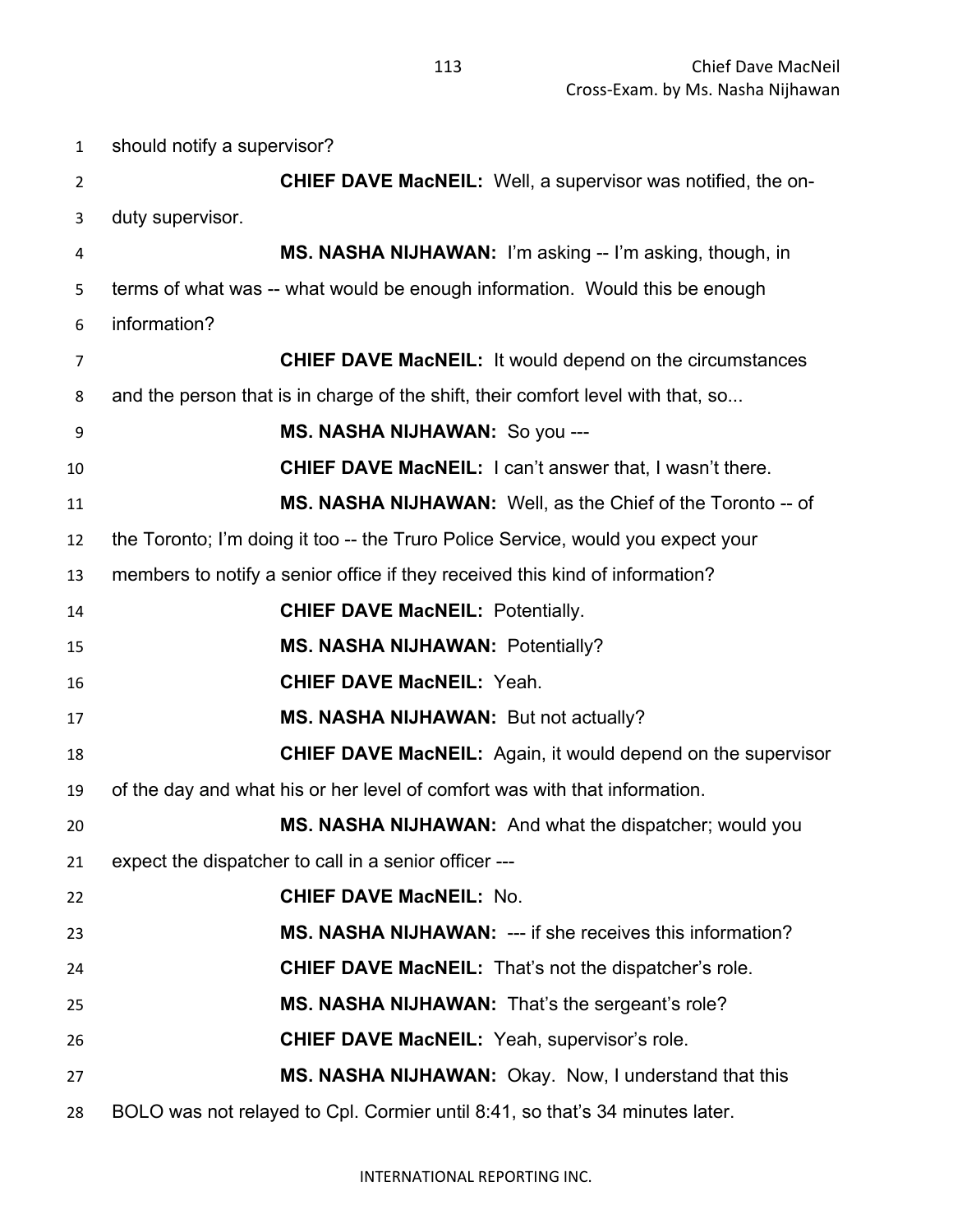| $\mathbf{1}$   | <b>CHIEF DAVE MacNEIL: I don't know.</b>                                               |  |  |  |
|----------------|----------------------------------------------------------------------------------------|--|--|--|
| $\overline{2}$ | MS. NASHA NIJHAWAN: Okay. That's the evidence in the                                   |  |  |  |
| 3              | Foundational Document. I can certainly refer you to a paragraph if you would like.     |  |  |  |
| 4              | <b>COMMISSIONER MacDONALD:</b> I don't think he's disputing that,                      |  |  |  |
| 5              | Ms. Nijhawan.                                                                          |  |  |  |
| 6              | MS. NASHA NIJHAWAN: Okay, thank you.                                                   |  |  |  |
| $\overline{7}$ | So that's a 34-minute delay in receiving this sort of startling                        |  |  |  |
| 8              | information about the car and it being sent to a member. Do you think anything could   |  |  |  |
| 9              | be done about that kind of delay in relaying information from dispatch?                |  |  |  |
| 10             | <b>CHIEF DAVE MacNEIL:</b> Again, I wasn't there. So I'm sure Cpl.                     |  |  |  |
| 11             | Cormier was doing other things, and I know there was probably some phone               |  |  |  |
| 12             | conversations with telecoms that went on at the same time. So I'm not sure of the      |  |  |  |
| 13             | whole timeline because, again, I wasn't there.                                         |  |  |  |
| 14             | MS. NASHA NIJHAWAN: Okay. That's the sort of thing that could                          |  |  |  |
| 15             | have been sent by text message immediately, you'd agree?                               |  |  |  |
| 16             | <b>CHIEF DAVE MacNEIL: It could have been for sure.</b>                                |  |  |  |
| 17             | MS. NASHA NIJHAWAN: It could have been.                                                |  |  |  |
| 18             | <b>CHIEF DAVE MacNEIL:</b> Yeah. But I don't know if he had that                       |  |  |  |
| 19             | verbal conversation with -- I'm not sure because, again, I wasn't there. So to rely on |  |  |  |
| 20             | that sole piece, I'm not 100 percent comfortable with that because we weren't there to |  |  |  |
| 21             | know what conversation was going on.                                                   |  |  |  |
| 22             | MS. NASHA NIJHAWAN: Okay. And from reviewing the                                       |  |  |  |
| 23             | Foundational Document, you'll agree with me that immediately upon your dispatcher      |  |  |  |
| 24             | informing Corporal Cormier of the information contained in this BOLO, he also received |  |  |  |
| 25             | a phone call from Staff Sergeant Bruce Briers, who was the Risk Manager in the OCC?    |  |  |  |
| 26             | <b>CHIEF DAVE MacNEIL: Okay.</b>                                                       |  |  |  |
| 27             | MS. NASHA NIJHAWAN: That took place at 8:42 a.m., and there                            |  |  |  |
| 28             | was a -- an exchange between those individuals, and more information was provided to   |  |  |  |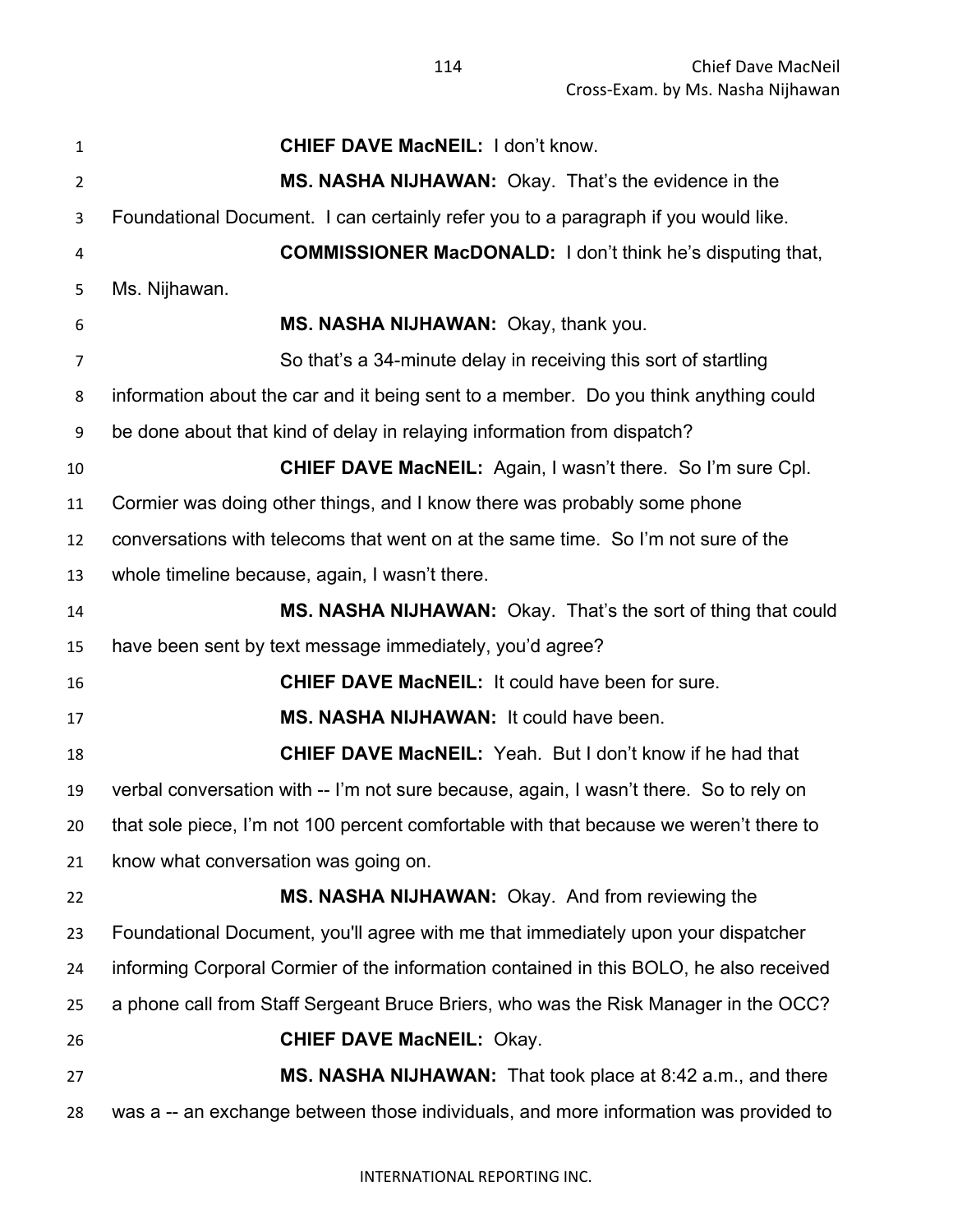Corporal Cormier. **CHIEF DAVE MacNEIL:** Okay. **MS. NASHA NIJHAWAN:** You don't -- you don't have any reason to dispute that? **CHIEF DAVE MacNEIL:** No. **MS. NASHA NIJHAWAN:** And what happened next, I understand, is that Briers, Risk Manager Briers, Staff Sergeant Briers sent Corporal Cormier a picture of both the perpetrator and the car? **CHIEF DAVE MacNEIL:** Okay. **MS. NASHA NIJHAWAN:** Okay. And that's a full update. You don't have any reason to believe that that isn't a full update on what the RCMP knew as of -- just prior to nine o'clock that morning? **MS. RACHEL YOUNG:** Just, again, this witness can't say what the RCMP knew at that point in time. **COMMISSIONER MacDONALD:** Yeah. I think the question was whether he had any information. I think that's pretty obvious that he wouldn't have any information that the RCMP had unless it was relayed to them, and you have enumerated what was allayed -- relayed to him. **MS. NASHA NIJHAWAN:** I'll move on. **COMMISSIONER MacDONALD:** Thank you. **MS. NASHA NIJHAWAN:** Thank you. So I understand that there was some interaction between Deputy Chief Hearn and Corporal Cormier that morning, and I'm a little bit confused about the timeline of those interactions because you also get looped in during this period. **CHIEF DAVE MacNEIL:** Okay. **MS. NASHA NIJHAWAN:** So in your statement, at one point you suggest that Detective, sorry, Deputy Chief --- **CHIEF DAVE MacNEIL:** M'hm.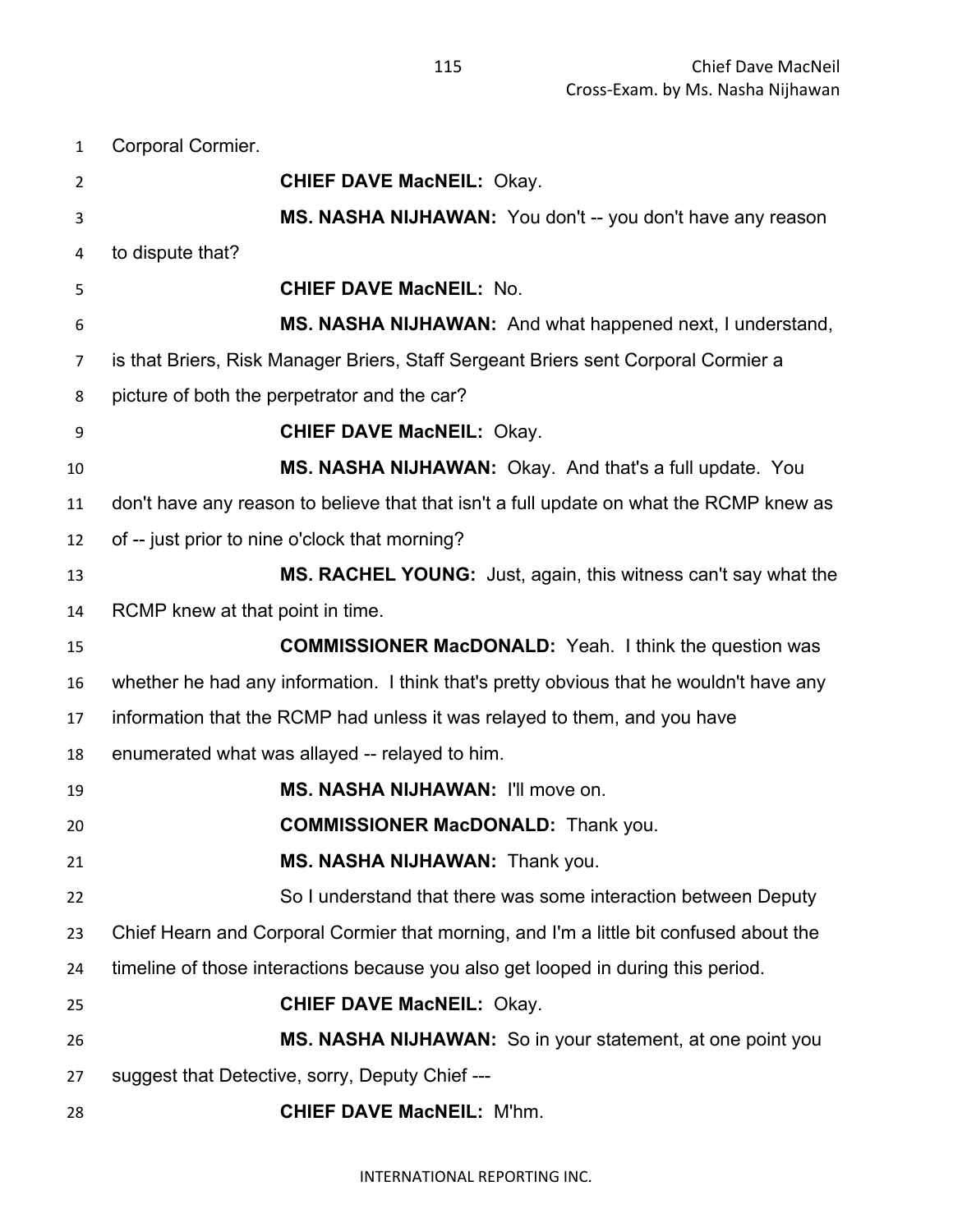| $\mathbf{1}$   | MS. NASHA NIJHAWAN: --- Hearn contacted you before he had                                 |  |  |
|----------------|-------------------------------------------------------------------------------------------|--|--|
| $\overline{2}$ | any information other than what he was -- what was available to the general public.       |  |  |
| 3              | <b>CHIEF DAVE MacNEIL: Yeah.</b>                                                          |  |  |
| 4              | MS. NASHA NIJHAWAN: And that as a result of that                                          |  |  |
| 5              | conversation, he contacted Corporal Cormier, and Corporal Cormier initiated contact       |  |  |
| 6              | with the OCC. Is that correct sequence of events as you recall?                           |  |  |
| $\overline{7}$ | <b>CHIEF DAVE MacNEIL:</b> Again, I was -- Sunday, I was home. So                         |  |  |
| 8              | at some point Sunday morning, Deputy Chief Hearn got a hold of me, and based on           |  |  |
| 9              | what he learned on social media, and said there was something going on in Portapique.     |  |  |
| 10             | MS. NASHA NIJHAWAN: And -- but Deputy Chief Hearn didn't                                  |  |  |
| 11             | have any information from Corporal Cormier to offer you at that point?                    |  |  |
| 12             | <b>CHIEF DAVE MacNEIL:</b> Not at that point, no.                                         |  |  |
| 13             | MS. NASHA NIJHAWAN: Okay. So you told us this morning that                                |  |  |
| 14             | that was between 8:30 and 9:00 a.m.                                                       |  |  |
| 15             | <b>CHIEF DAVE MacNEIL: Yeah.</b>                                                          |  |  |
|                |                                                                                           |  |  |
| 16             | MS. NASHA NIJHAWAN: Is it possible that it was earlier?                                   |  |  |
| 17             | Because Corporal Cormier's first call to the OCC at -- at Deputy Chief Hearn's direction  |  |  |
| 18             | actually took place at 8:03. So is it possible that you heard earlier than eight o'clock? |  |  |
| 19             | <b>CHIEF DAVE MacNEIL:</b> No. I was outside in my backyard, so it                        |  |  |
| 20             | wasn't before 8:30. It was between 8:30 and 9 o'clock. I would say maybe more toward      |  |  |
| 21             | 9 o'clock, to be honest.                                                                  |  |  |
| 22             | MS. NASHA NIJHAWAN: And so you're saying that Deputy                                      |  |  |
| 23             | Chief Hearn had no information between ---                                                |  |  |
| 24             | <b>CHIEF DAVE MacNEIL: I don't know.</b>                                                  |  |  |
| 25             | MS. NASHA NIJHAWAN: --- 8:30 and 9 o'clock?                                               |  |  |
| 26             | <b>CHIEF DAVE MacNEIL: I don't know what he had.</b>                                      |  |  |
| 27             | MS. NASHA NIJHAWAN: Nothing to offer you?                                                 |  |  |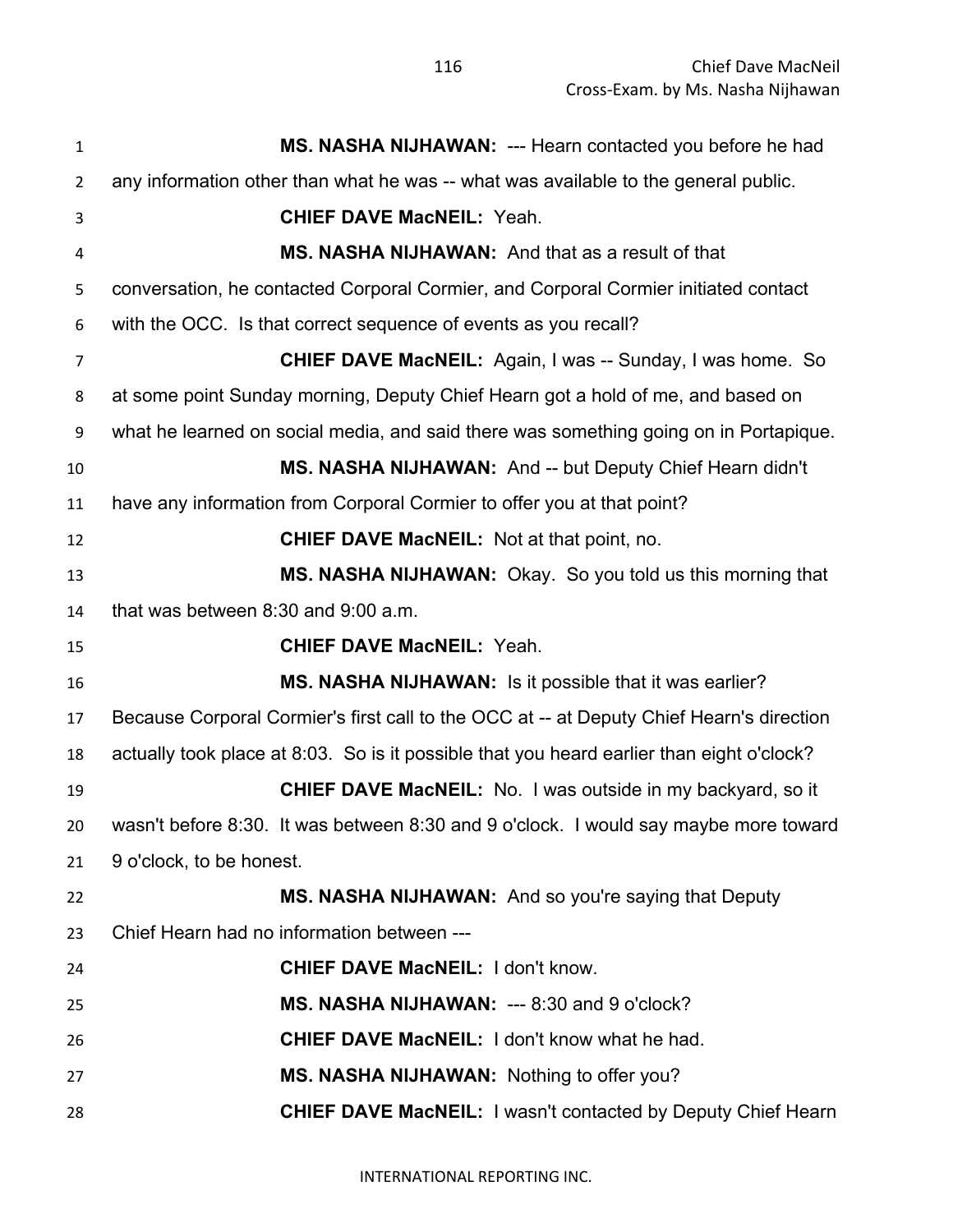| $\mathbf{1}$   | until between nine -- 8:30 and 9 o'clock. So I don't know what information he had.      |  |  |
|----------------|-----------------------------------------------------------------------------------------|--|--|
| $\overline{2}$ | MS. NASHA NIJHAWAN: And you're certain that when he                                     |  |  |
| 3              | contacted you, he had no specific information to offer you as a -- at -- that he had    |  |  |
| 4              | received from on duty members or dispatch?                                              |  |  |
| 5              | <b>CHIEF DAVE MacNEIL: I don't know.</b>                                                |  |  |
| 6              | MS. RACHEL YOUNG: Commissioners, again ---                                              |  |  |
| $\overline{7}$ | <b>COMMISSIONER MacDONALD: Sorry.</b>                                                   |  |  |
| 8              | Ms. Young?                                                                              |  |  |
| 9              | MS. RACHEL YOUNG: Again, if Ms. Nijhawan would be careful to                            |  |  |
| 10             | phrase the question not to ask Chief MacNeil what someone else knew, because now        |  |  |
| 11             | she appears to be asking what Deputy Chief Hearn knew when he spoke to                  |  |  |
| 12             | Chief MacNeil.                                                                          |  |  |
| 13             | MS. NASHA NIJHAWAN: My question is what information was                                 |  |  |
| 14             | offered.                                                                                |  |  |
| 15             | <b>COMMISSIONER MacDONALD:</b> Yeah, I-- that's what we have to                         |  |  |
| 16             | stick with.                                                                             |  |  |
| 17             | <b>CHIEF DAVE MacNEIL:</b> Yeah, and I-- and I answered that. So                        |  |  |
| 18             | between 8:30 and 9:00, the Deputy offered that there was an incident unfolding in       |  |  |
| 19             | Portapique. That's what he learned from social media.                                   |  |  |
| 20             | MS. NASHA NIJHAWAN: Okay. And did you get an update from                                |  |  |
| 21             | Deputy Chief Hearn after that?                                                          |  |  |
| 22             | <b>CHIEF DAVE MacNEIL:</b> At some point, after he received the                         |  |  |
| 23             | photo of the replica police car, yeah, he did call and say there's a replica police car |  |  |
| 24             | involved, and he told me then he had Inspector Smith going into the office.             |  |  |
| 25             | MS. NASHA NIJHAWAN: Okay, so that would have been around                                |  |  |
| 26             | 10 o'clock?                                                                             |  |  |
| 27             | <b>CHIEF DAVE MacNEIL: It would have been before that because I</b>                     |  |  |
| 28             | had sent the email to Chris Leather and CO Bergerman prior to 10 o'clock. So it was     |  |  |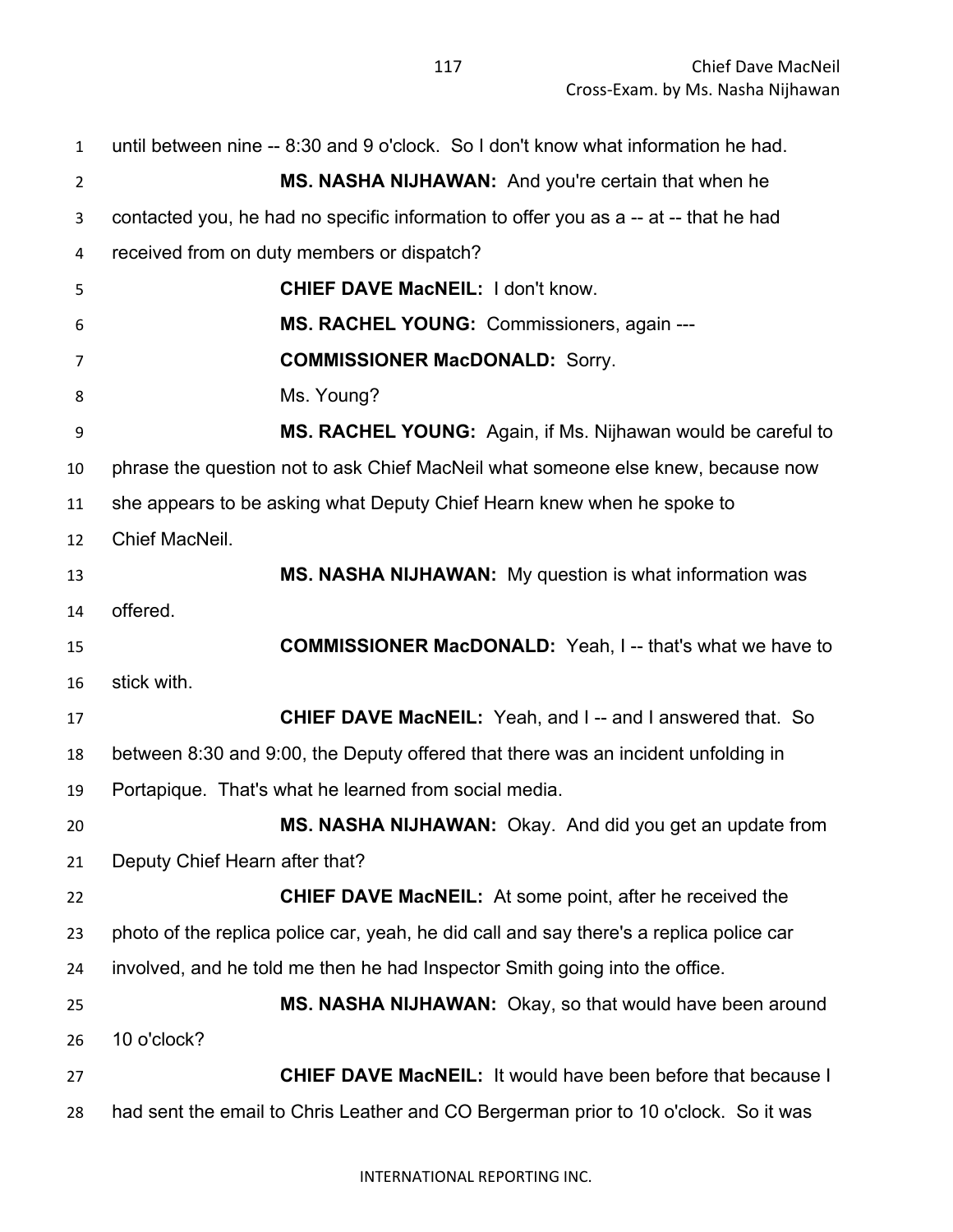| $\mathbf{1}$   | between probably 9:30 and 9:50, around there. |                                                                |
|----------------|-----------------------------------------------|----------------------------------------------------------------|
| $\overline{2}$ |                                               | MS. NASHA NIJHAWAN: But just so I have the order of events     |
| 3              | correctly ---                                 |                                                                |
| 4              |                                               | <b>CHIEF DAVE MacNEIL: Yeah.</b>                               |
| 5              |                                               | MS. NASHA NIJHAWAN: --- you got a text message from Deputy     |
| 6              |                                               | Chief Hearn, which had no specific information ---             |
| $\overline{7}$ |                                               | <b>CHIEF DAVE MacNEIL: I had a phone call from Deputy</b>      |
| 8              | Chief Hearn.                                  |                                                                |
| 9              |                                               | <b>MS. NASHA NIJHAWAN:</b> --- in it. You had a phone call --- |
| 10             |                                               | <b>CHIEF DAVE MacNEIL: Correct.</b>                            |
| 11             |                                               | MS. NASHA NIJHAWAN: --- from Deputy Chief Hearn?               |
| 12             |                                               | <b>CHIEF DAVE MacNEIL: Yeah.</b>                               |
| 13             |                                               | MS. NASHA NIJHAWAN: Okay. So your first contact with Deputy    |
| 14             | Chief Hearn is a phone call ---               |                                                                |
| 15             |                                               | <b>CHIEF DAVE MacNEIL: Yeah.</b>                               |
| 16             |                                               | MS. NASHA NIJHAWAN: --- between 8:30 and 9:00 ---              |
| 17             |                                               | <b>CHIEF DAVE MacNEIL: Correct.</b>                            |
| 18             |                                               | MS. NASHA NIJHAWAN: --- where he has no specific information   |
| 19             | that he offers you?                           |                                                                |
| 20             |                                               | <b>CHIEF DAVE MacNEIL: Right.</b>                              |
| 21             |                                               | MS. NASHA NIJHAWAN: Then he provides you with an update ---    |
| 22             |                                               | <b>CHIEF DAVE MacNEIL: M'hm.</b>                               |
| 23             |                                               | MS. NASHA NIJHAWAN: --- before 9:50?                           |
| 24             |                                               | <b>CHIEF DAVE MacNEIL: Yes.</b>                                |
| 25             |                                               | MS. NASHA NIJHAWAN: Before you send that email?                |
| 26             |                                               | <b>CHIEF DAVE MacNEIL: Yeah.</b>                               |
| 27             |                                               | <b>MS. NASHA NIJHAWAN:</b> And that update contains what       |
| 28             | information?                                  |                                                                |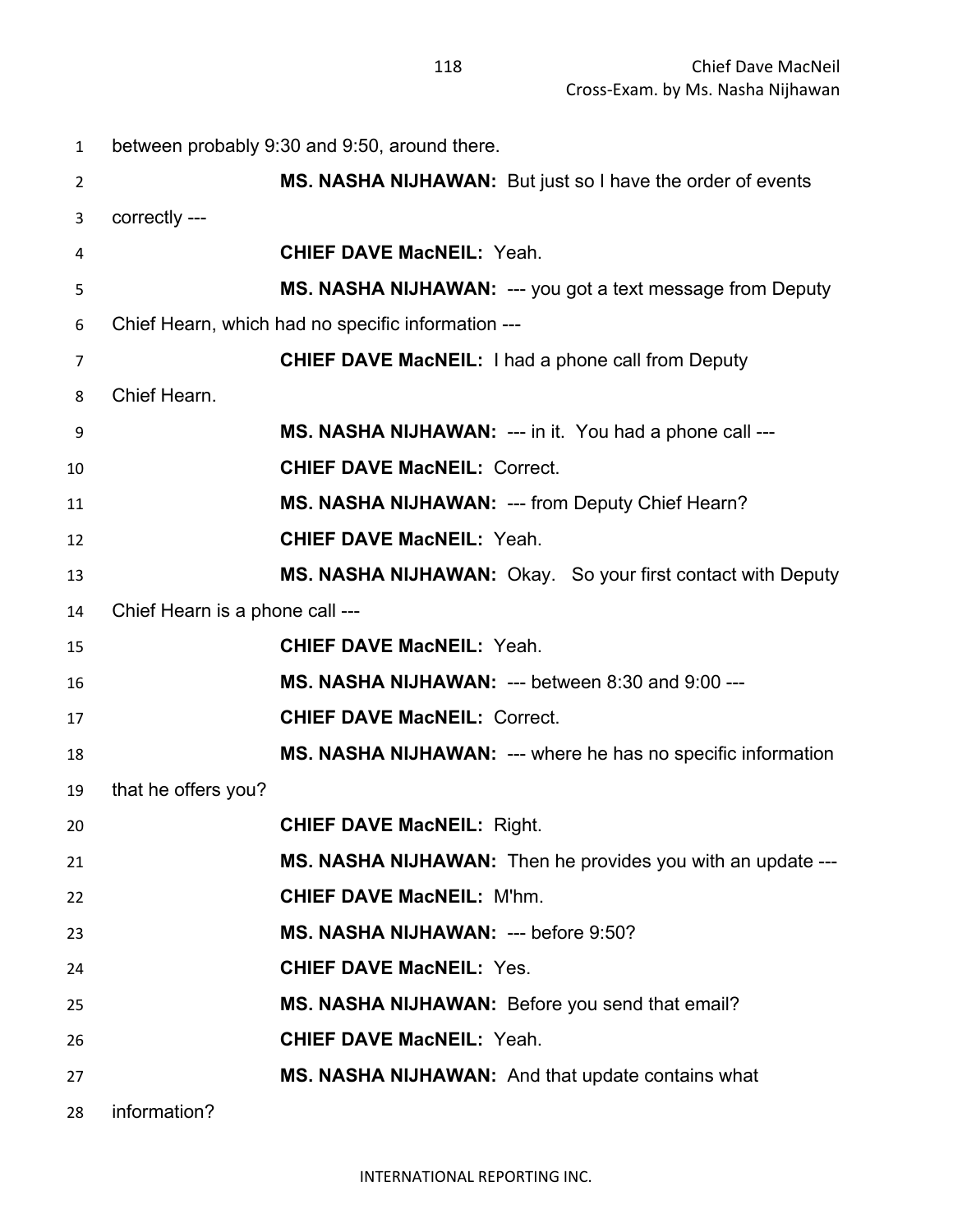| $\mathbf{1}$   | <b>CHIEF DAVE MacNEIL:</b> That there was a -- he was sending                              |
|----------------|--------------------------------------------------------------------------------------------|
| $\overline{2}$ | Inspector Smith in the office to get more information is all it was. So that -- that the   |
| 3              | event was still unfolding, and I can't remember exactly, but the event was still unfolding |
| 4              | and he -- and he tasked Inspector Smith with going in the office.                          |
| 5              | MS. NASHA NIJHAWAN: Did he give you any information about                                  |
| 6              | the BOLO that he had -- that Corporal Cormier had received?                                |
| 7              | <b>CHIEF DAVE MacNEIL:</b> Yeah. He had mentioned the replica                              |
| 8              | police car.                                                                                |
| 9              | MS. NASHA NIJHAWAN: And did he send you a picture of the                                   |
| 10             | car?                                                                                       |
| 11             | <b>CHIEF DAVE MacNEIL: Yeah.</b>                                                           |
| 12             | <b>MS. NASHA NIJHAWAN: Okay.</b>                                                           |
| 13             | <b>CHIEF DAVE MacNEIL: Yeah.</b>                                                           |
| 14             | MS. NASHA NIJHAWAN: So that's not mentioned in your                                        |
| 15             | statement, but ---                                                                         |
| 16             | <b>CHIEF DAVE MacNEIL: Okay.</b>                                                           |
| 17             | MS. NASHA NIJHAWAN: --- you remember now that ---                                          |
| 18             | <b>CHIEF DAVE MacNEIL: Yeah.</b>                                                           |
| 19             | MS. NASHA NIJHAWAN: --- you actually had received a picture of                             |
| 20             | the car $--$                                                                               |
| 21             | <b>CHIEF DAVE MacNEIL: Yeah.</b>                                                           |
| 22             | MS. NASHA NIJHAWAN: --- an update from Deputy Chief Hearn.                                 |
| 23             | <b>CHIEF DAVE MacNEIL:</b> Well, the update was there was -- this is                       |
| 24             | still transpiring and it looks like the guy's got a police car, and that was it.           |
| 25             | MS. NASHA NIJHAWAN: And that was ---                                                       |
| 26             | <b>CHIEF DAVE MacNEIL:</b> And that he was sending Inspector Smith                         |
| 27             | into the office; correct.                                                                  |
| 28             | MS. NASHA NIJHAWAN: Okay. And after that interaction where                                 |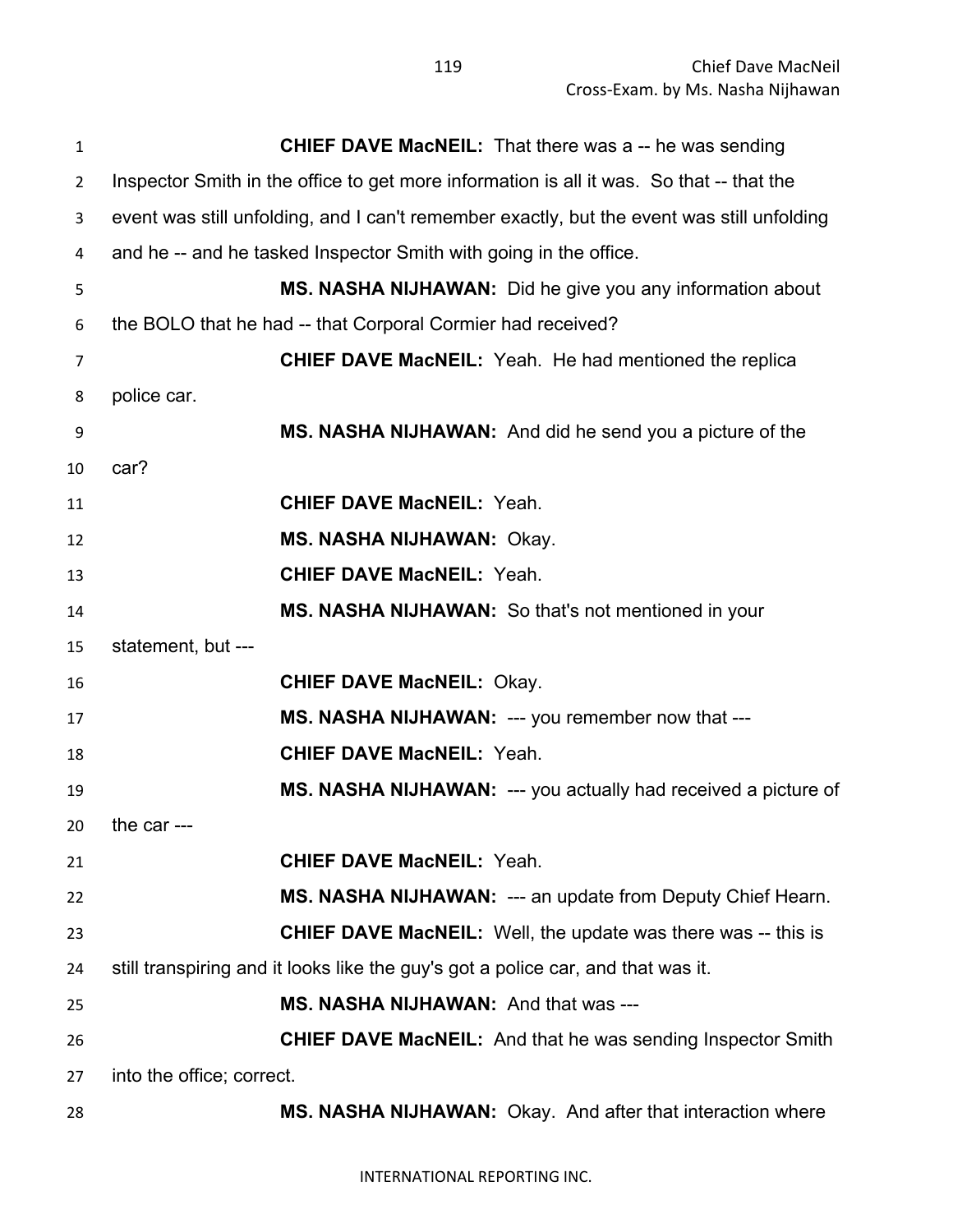| $\mathbf{1}$ | you received all of that information from ---                                             |
|--------------|-------------------------------------------------------------------------------------------|
| 2            | <b>CHIEF DAVE MacNEIL: Yeah.</b>                                                          |
| 3            | MS. NASHA NIJHAWAN: --- Deputy Chief Hearn, you sent an                                   |
| 4            | email to Chief Superintendent ---                                                         |
| 5            | <b>CHIEF DAVE MacNEIL: Yeah.</b>                                                          |
| 6            | MS. NASHA NIJHAWAN: --- Chris Leather? Okay. Thank you for                                |
| 7            | helping me clarify that timeline.                                                         |
| 8            | <b>CHIEF DAVE MacNEIL: Okay.</b>                                                          |
| 9            | MS. NASHA NIJHAWAN: Now, I don't think there is any dispute                               |
| 10           | that the perpetrator was active again that morning, and that the first time that the RCMP |
| 11           | became informed that he was active was at 9:42, so this was a turning point in the        |
| 12           | events of the morning.                                                                    |
| 13           | <b>CHIEF DAVE MacNEIL: Okay.</b>                                                          |
| 14           | MS. NASHA NIJHAWAN: Before you emailed Chris Leather, did                                 |
| 15           | you know that he had become active again?                                                 |
| 16           | <b>CHIEF DAVE MacNEIL: No.</b>                                                            |
| 17           | MS. NASHA NIJHAWAN: No. And are you aware of when the                                     |
| 18           | Truro Police Service became aware that he was active again?                               |
| 19           | <b>CHIEF DAVE MacNEIL: No.</b>                                                            |
| 20           | MS. NASHA NIJHAWAN: You don't know?                                                       |
| 21           | <b>CHIEF DAVE MacNEIL: No.</b>                                                            |
| 22           | MS. NASHA NIJHAWAN: At any point before you went into the                                 |
| 23           | office did someone tell you that he has become active again ---                           |
| 24           | <b>CHIEF DAVE MacNEIL: No.</b>                                                            |
| 25           | MS. NASHA NIJHAWAN: --- that he is actively committing                                    |
| 26           | murders?                                                                                  |
| 27           | <b>CHIEF DAVE MacNEIL: No.</b>                                                            |
| 28           | <b>MS. NASHA NIJHAWAN:</b> So nobody from the Truro Police                                |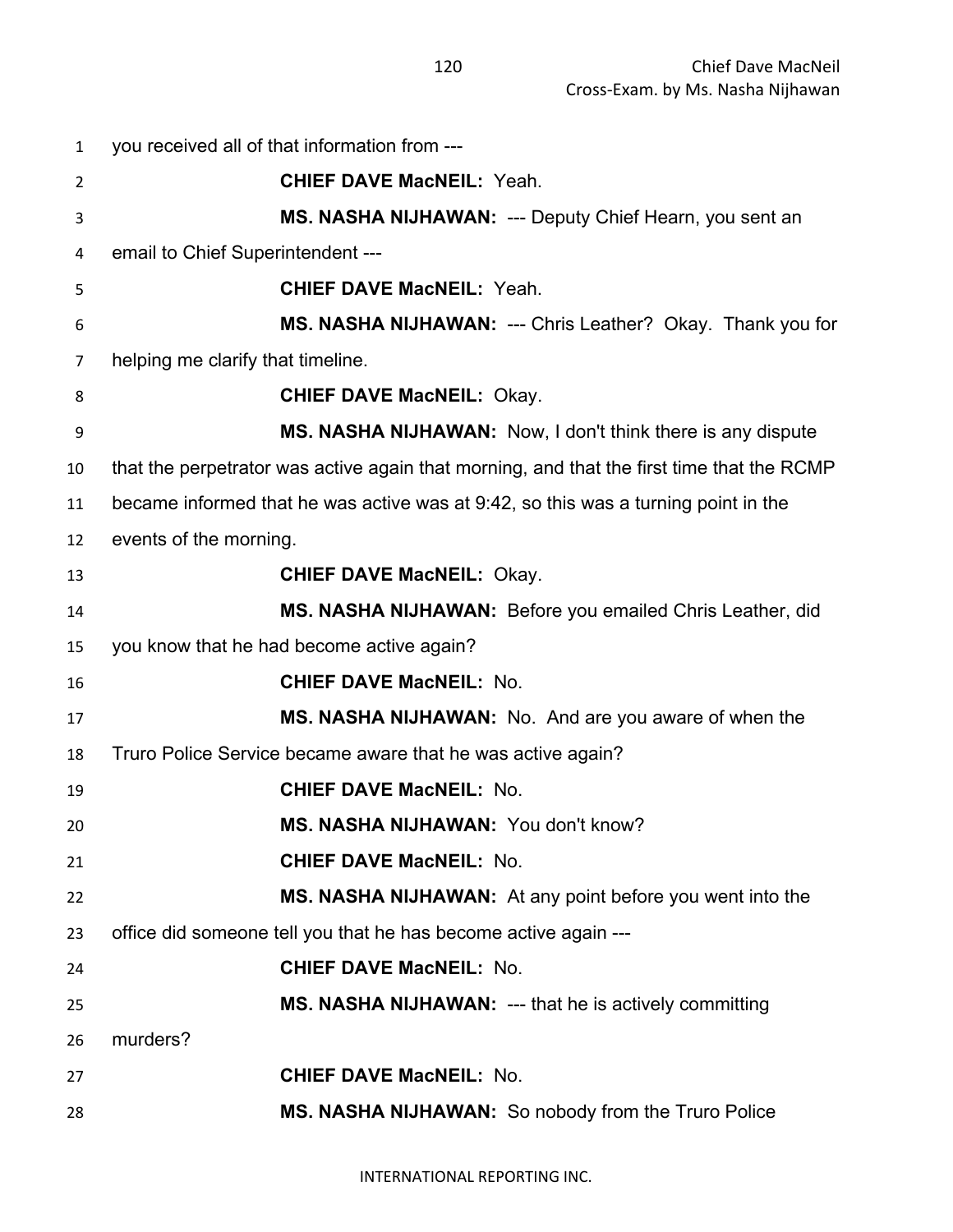| 1              | Service updated you and said, "He is out there again active"?                            |
|----------------|------------------------------------------------------------------------------------------|
| $\overline{2}$ | <b>CHIEF DAVE MacNEIL: Right.</b>                                                        |
| 3              | MS. NASHA NIJHAWAN: Okay. So when you send the email to                                  |
| 4              | Chris Leather ---                                                                        |
| 5              | <b>CHIEF DAVE MacNEIL: M'hm.</b>                                                         |
| 6              | MS. NASHA NIJHAWAN: --- you have no information that the                                 |
| 7              | perpetrator has been active that morning?                                                |
| 8              | <b>CHIEF DAVE MacNEIL: I personally don't know.</b>                                      |
| 9              | MS. NASHA NIJHAWAN: And the mindset that you're in when you                              |
| 10             | send this email is that this thing happened last night ---                               |
| 11             | <b>CHIEF DAVE MacNEIL: Yeah.</b>                                                         |
| 12             | MS. NASHA NIJHAWAN: --- and maybe I can help you in                                      |
| 13             | Colchester County if your members are otherwise tied up?                                 |
| 14             | <b>CHIEF DAVE MacNEIL: Correct.</b>                                                      |
| 15             | MS. NASHA NIJHAWAN: Okay. You're not helping to help with                                |
| 16             | what you think is an active situation?                                                   |
| 17             | CHIEF DAVE MacNEIL: No, ma'am.                                                           |
| 18             | MS. NASHA NIJHAWAN: Okay. And at any point before you go                                 |
| 19             | into the office, did anybody provide you with that update, anybody from the Truro Police |
| 20             | Service?                                                                                 |
| 21             | <b>CHIEF DAVE MacNEIL: No.</b>                                                           |
| 22             | MS. NASHA NIJHAWAN: So your last best information from your                              |
| 23             | service is the information that you received prior to the perpetrator becoming active    |
| 24             | again, that you received through messages from ---                                       |
| 25             | <b>CHIEF DAVE MacNEIL:</b> From the Deputy Chief; correct?                               |
| 26             | MS. NASHA NIJHAWAN: --- the Deputy Chief?                                                |
| 27             | <b>CHIEF DAVE MacNEIL: Yeah.</b>                                                         |
| 28             | MS. NASHA NIJHAWAN: Okay. And so you're at home?                                         |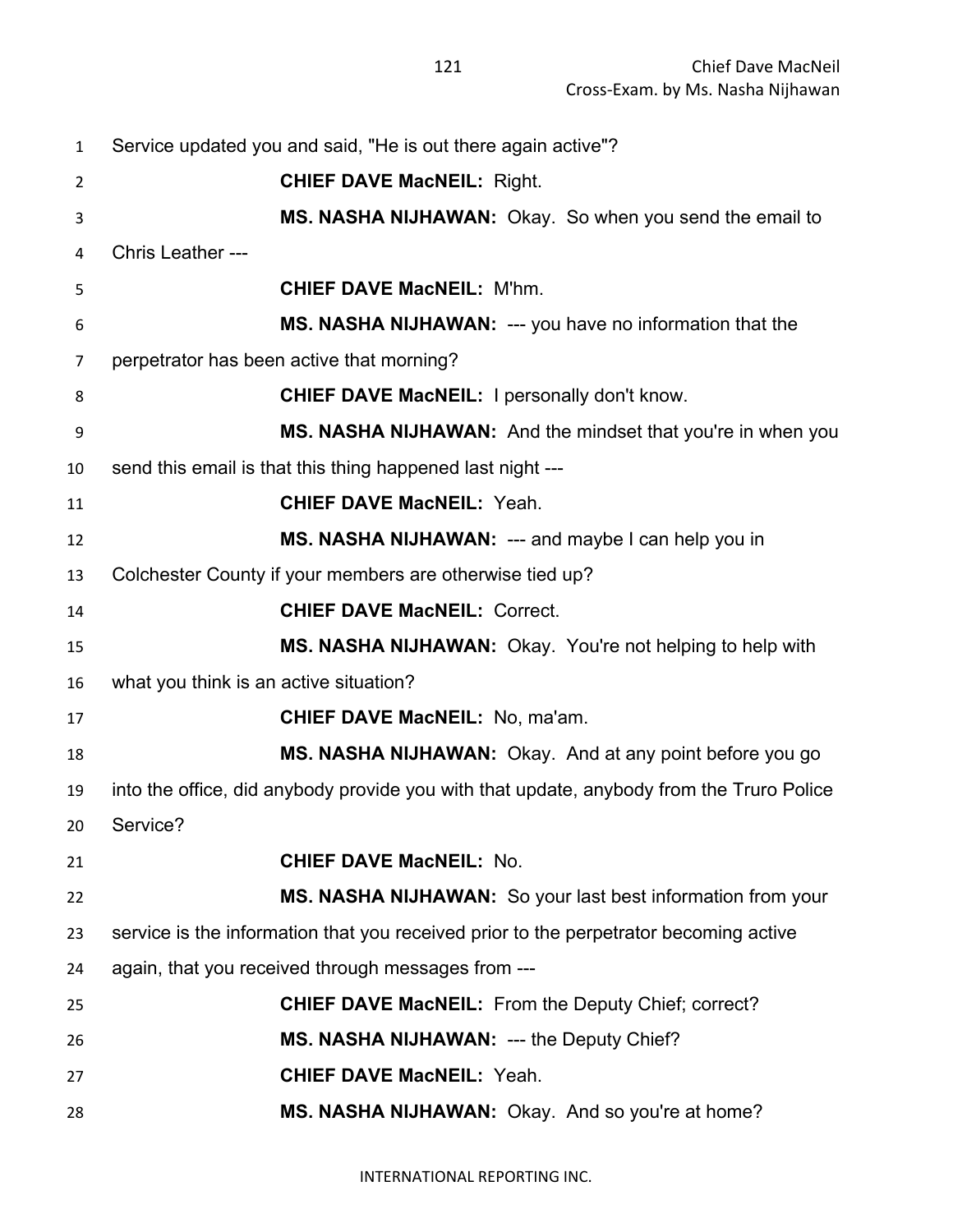| 1              | <b>CHIEF DAVE MacNEIL: Yeah.</b>                                                             |
|----------------|----------------------------------------------------------------------------------------------|
| $\overline{2}$ | MS. NASHA NIJHAWAN: And you're -- you've received this email                                 |
| 3              | from Chief Superintendent Leather. And the Foundational Document has suggested               |
| 4              | that you went in sometime between 10:25 and 11:07.                                           |
| 5              | <b>CHIEF DAVE MacNEIL: Correct.</b>                                                          |
| 6              | MS. NASHA NIJHAWAN: That's a pretty big ---                                                  |
| 7              | <b>CHIEF DAVE MacNEIL: Yeah.</b>                                                             |
| 8              | MS. NASHA NIJHAWAN: --- window. I'm going to suggest to you                                  |
| 9              | that there's a swipe card on your -- on your building entrance?                              |
| 10             | <b>CHIEF DAVE MacNEIL:</b> No, there's a keypad.                                             |
| 11             | MS. NASHA NIJHAWAN: A keypad.                                                                |
| 12             | <b>CHIEF DAVE MacNEIL: Yeah.</b>                                                             |
| 13             | MS. NASHA NIJHAWAN: And that's how you track entrances and                                   |
| 14             | exits ---                                                                                    |
| 15             | <b>CHIEF DAVE MacNEIL: Yeah.</b>                                                             |
| 16             | MS. NASHA NIJHAWAN: --- to the building?                                                     |
| 17             | <b>CHIEF DAVE MacNEIL: Right.</b>                                                            |
| 18             | MS. NASHA NIJHAWAN: Are you familiar with the disclosure that                                |
| 19             | you provided to the Commission of that keypad?                                               |
| 20             | <b>CHIEF DAVE MacNEIL:</b> But what -- and what I can't recall, I do                         |
| 21             | recall, I don't know who it was, when I got there, there was another officer going up to     |
| 22             | the building and put their code in and I walked in with them, went downstairs and got        |
| 23             | changed, and came back up on the floor. So I don't know -- I don't want to say I was         |
| 24             | there at 10:42, I don't want to say I was there at 10:30, I don't want say it was 11:07, but |
| 25             | at 11:07, I came back in the building. So I poked my head out to see what vehicles           |
| 26             | there and I came back in the building.                                                       |
| 27             | <b>MS. NASHA NIJHAWAN: I see.</b>                                                            |
| 28             | <b>CHIEF DAVE MacNEIL:</b> I don't know -- I -- and again, I don't know                      |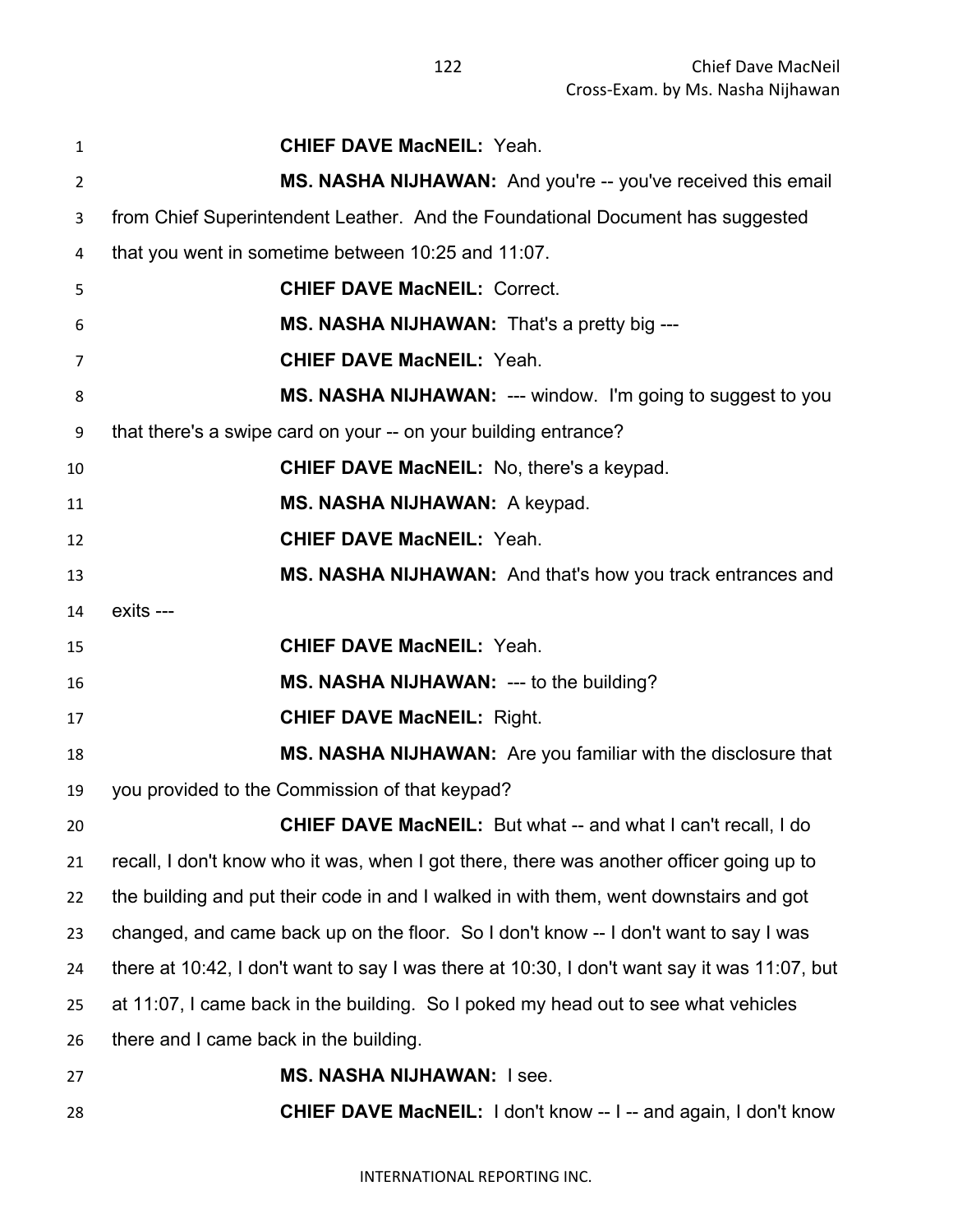who -- which officer it was, but somebody was there, either by the door, at the door, or just ahead of me put their code. So if you wanted to check in there, there was somebody coming in the door. **MS. NASHA NIJHAWAN:** So you went in with somebody else under somebody else's code? **CHIEF DAVE MacNEIL:** Yeah. **MS. NASHA NIJHAWAN:** And you don't know who that person was? **CHIEF DAVE MacNEIL:** I don't know. I can't -- it's two years ago. I don't know if it was Matt Poupart, who it was, I'm not sure. **MS. NASHA NIJHAWAN:** Okay. **CHIEF DAVE MacNEIL:** But there was somebody with a code. I ran downstairs to get my equipment and my uniform and that was -- that was -- so I don't know what time I came in to be honest. **MS. NASHA NIJHAWAN:** You told the Commission during an interview that the reason that you came in was not information that you received from your own service, but --- **CHIEF DAVE MacNEIL:** Correct. **MS. NASHA NIJHAWAN:** --- information that your daughter relayed to you based on something she saw on social media? **CHIEF DAVE MacNEIL:** Yeah. **MS. NASHA NIJHAWAN:** And that thing on social media was a report about the Onslow shooting? **CHIEF DAVE MacNEIL:** It wasn't a report at all. It was a friend of hers that played basketball with her who said they heard gunshots up the road, and that was all it was. **MS. NASHA NIJHAWAN:** I see, so it wasn't social media? **CHIEF DAVE MacNEIL:** I don't know if it was Instagram, or I don't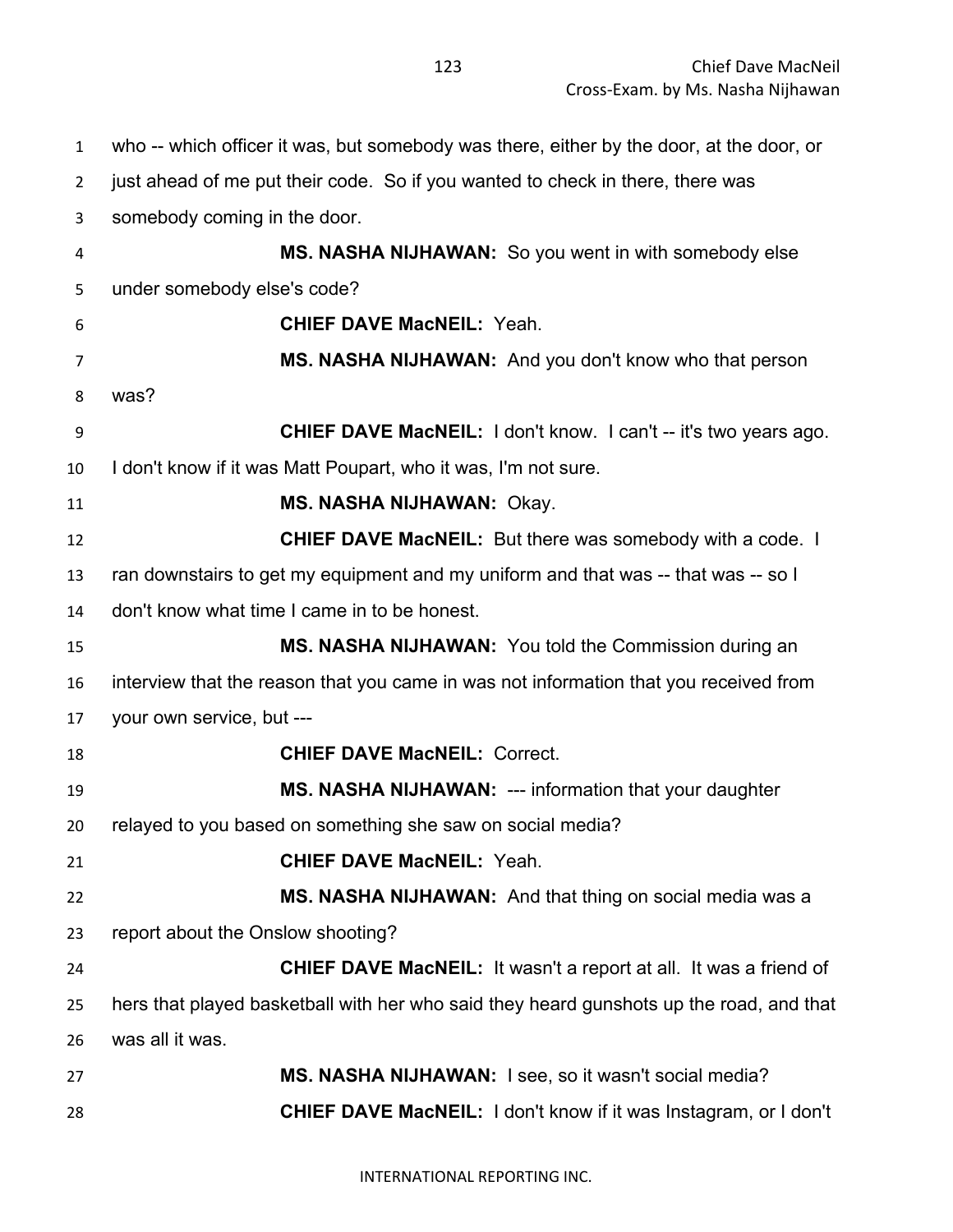know what it was -- what it was, but it was a teenager -- some kind of teenage platform, I'm not sure, because my daughter said that was what it was. **MS. NASHA NIJHAWAN:** Okay. And how far away from the station do you live? In minutes of commuting I guess, not in distance. How many minutes does it take you? **CHIEF DAVE MacNEIL:** Yeah. Well, I tell you where I live, I live in Valley, so it's seven minutes, eight minutes, nine minutes. 8 MS. NASHA NIJHAWAN: Seven or eight minutes? **CHIEF DAVE MacNEIL:** Ten minutes? Something like that. **MS. NASHA NIJHAWAN:** And how quickly after the incident in Onslow did you leave your house? **CHIEF DAVE MacNEIL:** It was two years ago, so I'm not sure. It wasn't long. **MS. NASHA NIJHAWAN:** It wasn't long. **CHIEF DAVE MacNEIL:** Yeah, and I don't -- like, it would depend too on when she had the information. Like, I don't know, was it 10:15 that she said, "Oh, wow, there's going to be shots in Onslow"? I'm not sure. I don't recall that. But it was very shortly after, because I thought it was extremely odd that there were shots in Onslow when the most recent information I got from Chris Leather at 10 o'clock was, "We have this -- it looks like we have the suspect pinned down in Wentworth." So Wentworth is a fair distance from Onslow. 22 In my mind, I thought maybe there's a second shooter, maybe there's a copycat, who knows, because I was going based on what Chris had told me. It was -- he -- the gentleman -- the person was pinned down in Wentworth, so that's the best information I had. **MS**. **NASHA NIJHAWAN**: That information that you had, the best information that you had from Chief Superintendent Leather, did you pass it on to

anybody in your police service from home at 10 o'clock?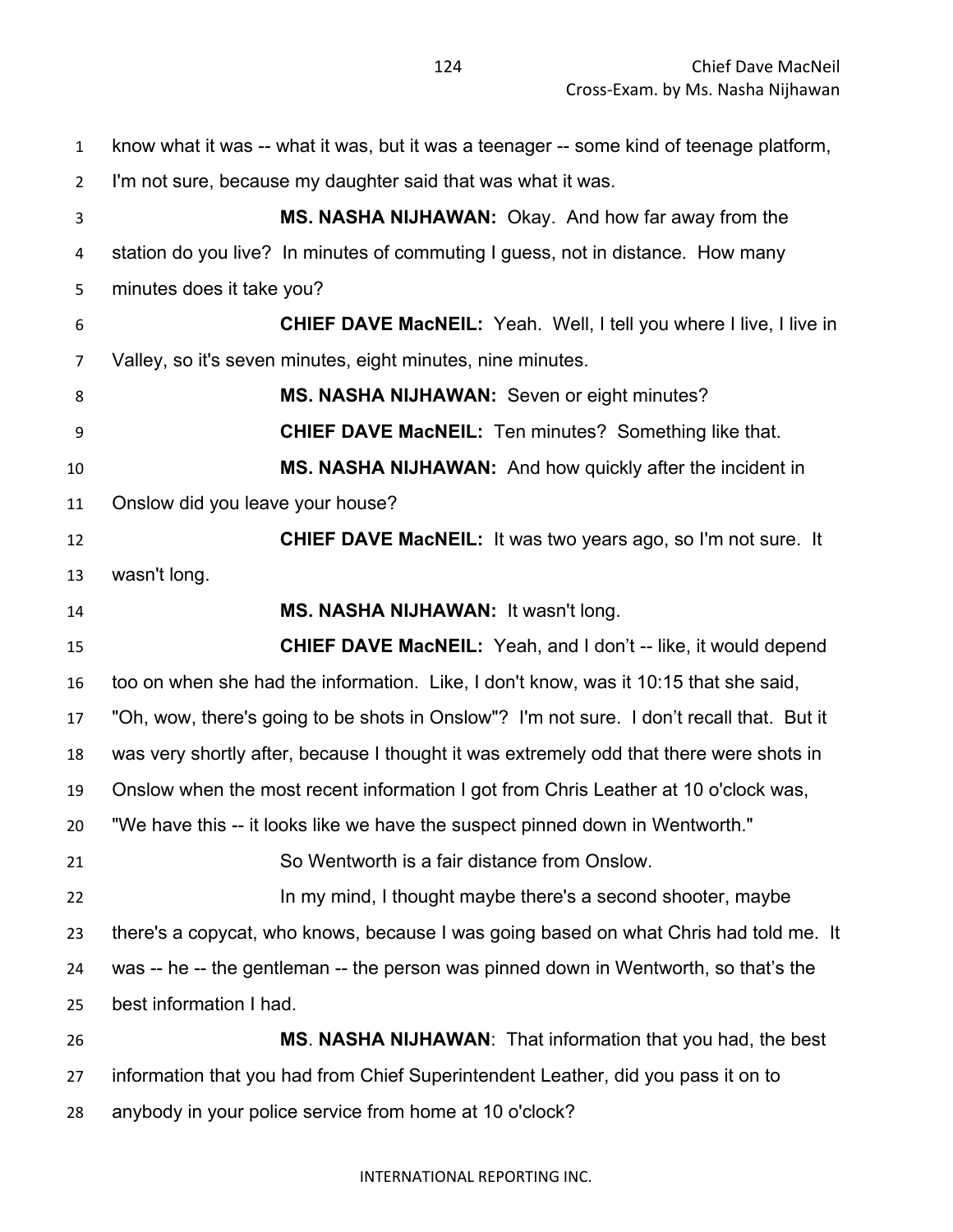| $\mathbf{1}$   | <b>CHIEF DAVE MacNEIL:</b> When I got to the building, I passed it on                    |
|----------------|------------------------------------------------------------------------------------------|
| $\overline{2}$ | to Darrin Smith, and yeah, I don't think I did before I got there.                       |
| 3              | MS. NASHA NIJHAWAN: And you told Inspector Smith that that                               |
| 4              | information was from 10 o'clock?                                                         |
| 5              | <b>CHIEF DAVE MacNEIL: Yeah.</b>                                                         |
| 6              | MS. NASHA NIJHAWAN: Okay. Sorry, give me one moment.                                     |
| 7              | I think you just told me that you did receive a copy of the photo from                   |
| 8              | Deputy Chief Hearn that morning; is that right?                                          |
| 9              | <b>CHIEF DAVE MacNEIL:</b> I think he sent me a text picture of it,                      |
| 10             | yeah.                                                                                    |
| 11             | MS. NASHA NIJHAWAN: You think you sent him a text picture?                               |
| 12             | So to the extent ---                                                                     |
| 13             | <b>CHIEF DAVE MacNEIL:</b> I think he sent me a text picture. I didn't                   |
| 14             | send him one.                                                                            |
| 15             | MS. NASHA NIJHAWAN: I'm sorry. I sometimes switch my                                     |
| 16             | pronouns ---                                                                             |
| 17             | <b>CHIEF DAVE MacNEIL: Yeah.</b>                                                         |
| 18             | MS. NASHA NIJHAWAN: --- by accident.                                                     |
| 19             | So you are now telling us that you did have a copy of the                                |
| 20             | photographs from Deputy Chief Hearn?                                                     |
| 21             | <b>CHIEF DAVE MacNEIL: I think I did, yeah.</b>                                          |
| 22             | MS. NASHA NIJHAWAN: You think you did?                                                   |
| 23             | <b>CHIEF DAVE MacNEIL: Yeah.</b>                                                         |
| 24             | MS. NASHA NIJHAWAN: And to the extent that you said                                      |
| 25             | otherwise during your Mass Casualty Commission interview, that was incorrect?            |
| 26             | <b>CHIEF DAVE MacNEIL:</b> I think I had a picture of his -- of the car,                 |
| 27             | and again, it's been over two years ago, so I think he sent me a text picture, because I |
| 28             | seen the car either there or when I got to the building, but I can't recall offhand.     |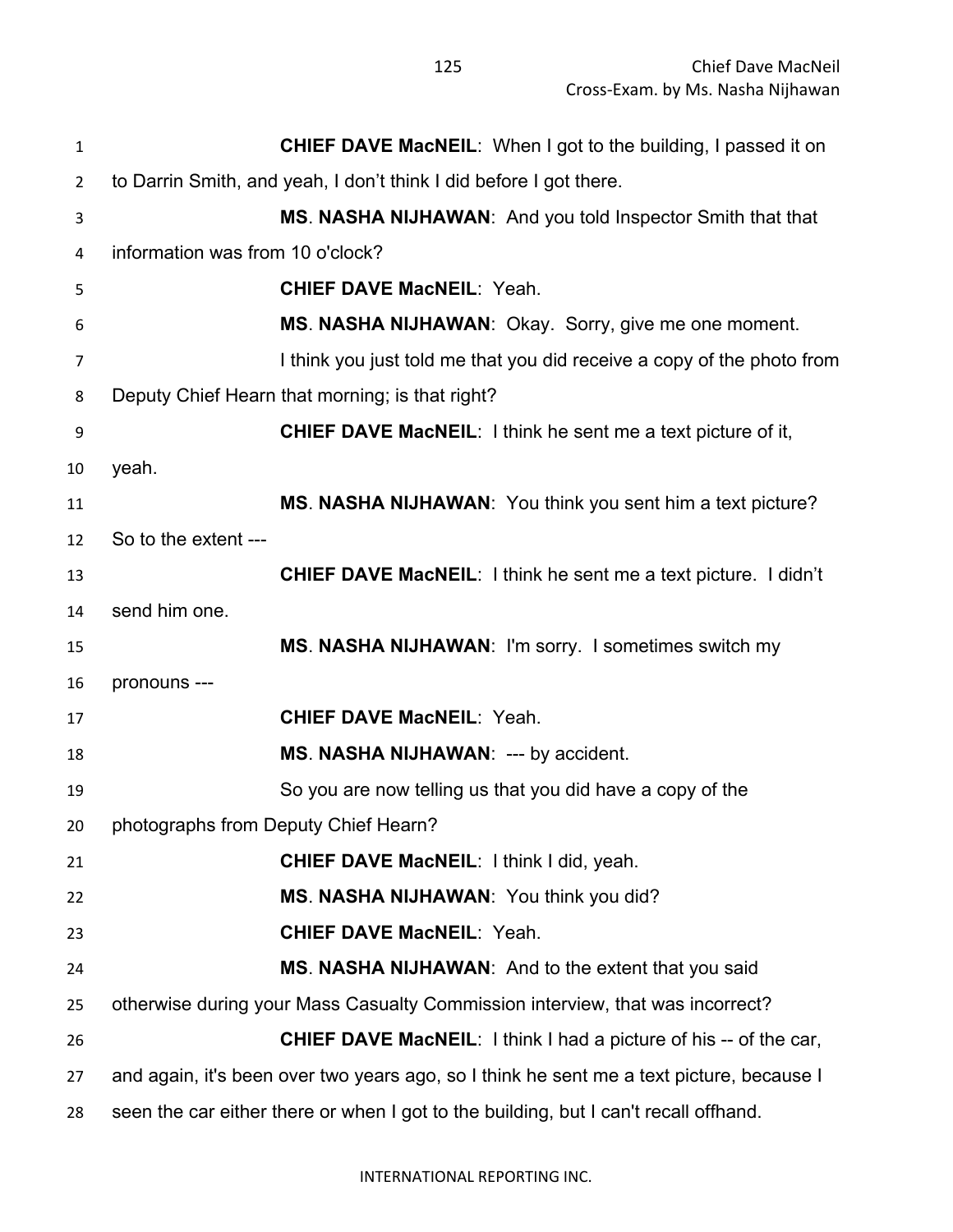| $\mathbf{1}$    | MS. NASHA NIJHAWAN: So when you, for example, drove from                                 |
|-----------------|------------------------------------------------------------------------------------------|
| 2               | your home in Valley to the police station, you knew ---                                  |
| 3               | <b>CHIEF DAVE MacNEIL: Yeah.</b>                                                         |
| 4               | MS. NASHA NIJHAWAN: --- to be looking out for that car?                                  |
| 5               | <b>CHIEF DAVE MacNEIL: I would think, yeah.</b>                                          |
| 6               | MS. NASHA NIJHAWAN: You would think?                                                     |
| $\overline{7}$  | <b>CHIEF DAVE MacNEIL:</b> Yeah. If he sent me the picture, which I                      |
| 8               | believe he did, but again, it's two years ago. I'm not 100 percent sure, but I'm pretty  |
| 9               | sure he sent a picture of the car.                                                       |
| 10              | MS. NASHA NIJHAWAN: Now you're pretty sure?                                              |
| 11              | <b>CHIEF DAVE MacNEIL: Yeah, pretty sure.</b>                                            |
| 12              | <b>MS. NASHA NIJHAWAN: Okay.</b>                                                         |
| 13              | <b>CHIEF DAVE MacNEIL: Yeah.</b>                                                         |
| 14              | MS. NASHA NIJHAWAN: Did you take any other steps that                                    |
| 15              | morning before you left home to inform yourself about the most up to date information of |
| 16              | what was happening?                                                                      |
| 17              | CHIEF DAVE MacNEIL: No. The most up to date information I                                |
| 18              | had was at 10 o'clock from Chief Superintendent Leather that he was pinned down in       |
| 19              | Wentworth, so that's -- the decisions I made from there were based on that information   |
| 20 <sub>2</sub> | from the CRoPS officer.                                                                  |
| 21              | MS. NASHA NIJHAWAN: And you weren't seeking any                                          |
| 22              | information from your dispatcher?                                                        |
| 23              | <b>CHIEF DAVE MacNEIL:</b> No. 1-- Chris is a senior officer in the                      |
| 24              | province. He's second in charge of the RCMP. I felt his information was probably better  |
| 25              | than my dispatcher's information.                                                        |
| 26              | MS. NASHA NIJHAWAN: And his information was that they may                                |
| 27              | have the suspect pinned down in Wentworth?                                               |
| 28              | <b>CHIEF DAVE MacNEIL: I believe he stated, "It looks like we have</b>                   |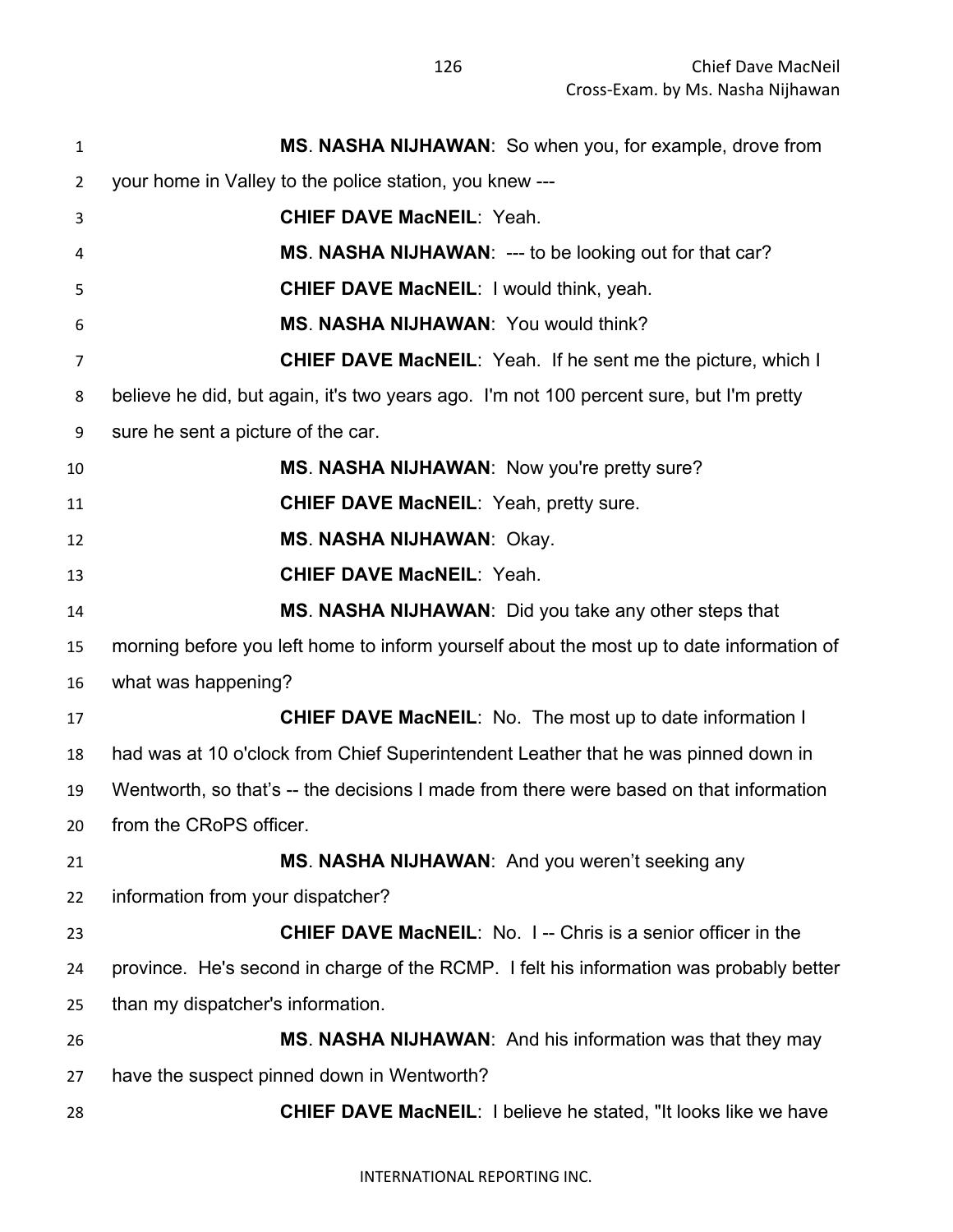| $\mathbf{1}$   | him pinned down in Wentworth."                                                          |
|----------------|-----------------------------------------------------------------------------------------|
| $\overline{2}$ | MS. NASHA NIJHAWAN: Maybe we should look at the email then.                             |
| 3              | <b>CHIEF DAVE MacNEIL:</b> Yeah. I don't know verbatim. Sure, why                       |
| 4              | not.                                                                                    |
| 5              | <b>MS. NASHA NIJHAWAN:</b> So Madam Registrar, perhaps we can                           |
| 6              | call up Exhibit 1926, and go down to the next page. I think we might need to go to page |
| 7              | 3, but perhaps we can scroll down to Chief MacNeil's initial email. This is something   |
| 8              | you sent from your phone?                                                               |
| 9              | <b>CHIEF DAVE MacNEIL: Correct, yeah.</b>                                               |
| 10             | <b>MS. NASHA NIJHAWAN:</b>                                                              |
| 11             | "If Colchester needs any support from Truro Police                                      |
| 12             | Services, let me know." (As read)                                                       |
| 13             | And you already told us that was about policing the county, just                        |
| 14             | backup?                                                                                 |
| 15             | <b>CHIEF DAVE MacNEIL:</b> Yeah, whatever they needed.                                  |
| 16             | <b>MS. NASHA NIJHAWAN:</b> And what Chris Leather says is:                              |
| 17             | "It sounds like we may ---                                                              |
| 18             | I think there's a word missing, have ---                                                |
| 19             | "--- the suspect pinned down in Wentworth. Will be in                                   |
| 20             | touch." (As read)                                                                       |
| 21             | <b>CHIEF DAVE MacNEIL: Yeah.</b>                                                        |
| 22             | MS. NASHA NIJHAWAN: Did you ever get confirmation that the                              |
| 23             | suspect was, in fact, captured?                                                         |
| 24             | <b>CHIEF DAVE MacNEIL: I never heard back from Chris, no.</b>                           |
| 25             | MS. NASHA NIJHAWAN: Did you seek out that information from                              |
| 26             | anybody?                                                                                |
| 27             | <b>CHIEF DAVE MacNEIL:</b> When I got to the police station, I got an                   |
| 28             | update from what was going on, sure.                                                    |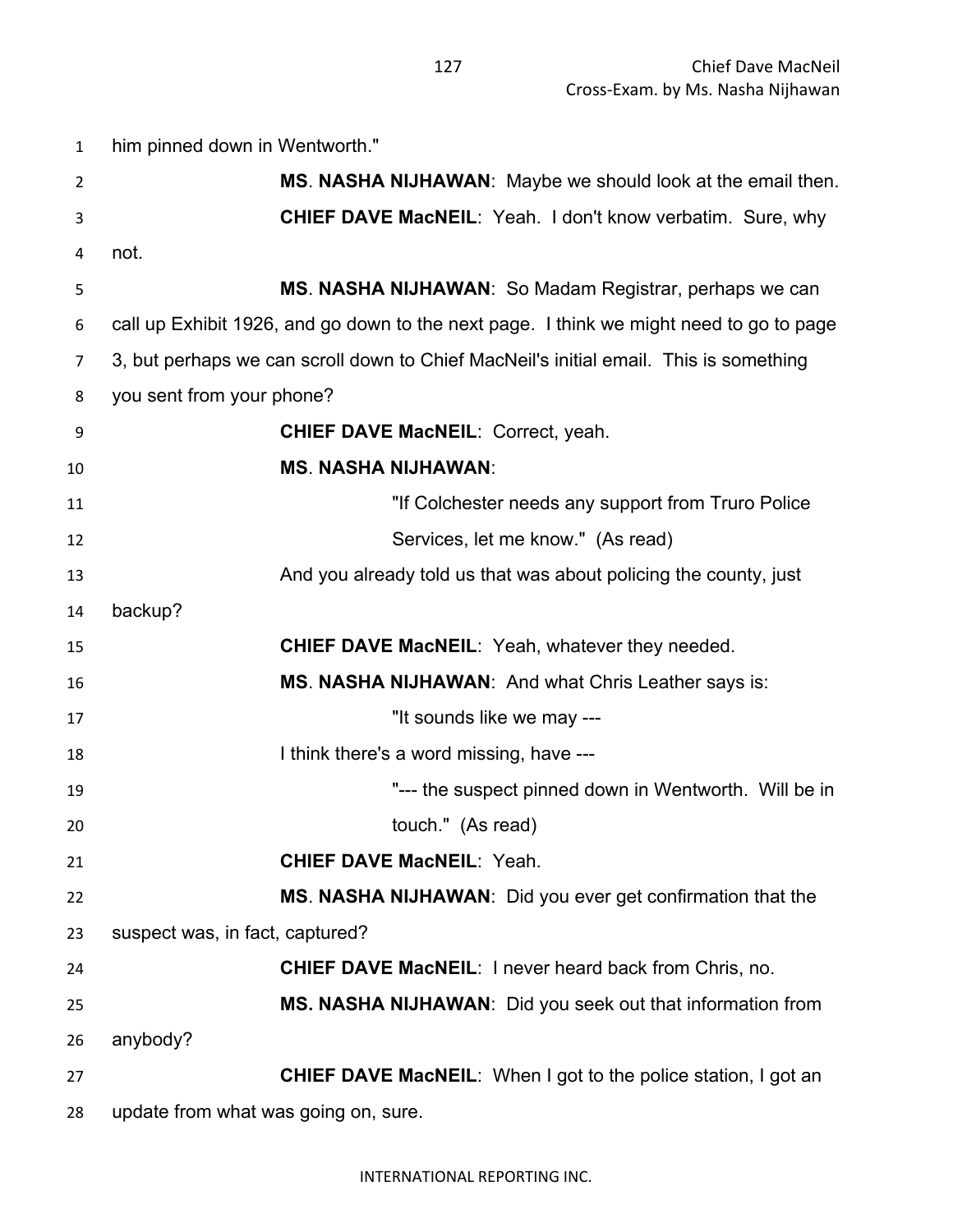**MS. NASHA NIJHAWAN**: And when you got to the police station, what was the update that you got that was going on? **CHIEF DAVE MacNEIL**: There was -- Cormier and Inspector Smith were talking to Telecoms quite a bit, and I didn't really get an update from them right away as soon as I came through the door, as I went downstairs to get my equipment and stuff first. And then when I came upstairs, they were engaged with phone conversations back and forth. There was some dialogue with Constable Dan Taylor and the RCMP officer at the hospital at about 9:47. That RCMP officer told Dan Taylor that -- and this -- again, this is not first hand from me, this is what was transmitted over our radio system -- that the RCMP suggested that there was an RCMP cruiser on the side of the road at Wentworth, driver was deceased, it could be him. So that was another piece of information. So there was information coming from several sources at that period of time, so I was trying to disseminate and work through what those sources of information were and what was being said. **MS. NASHA NIJHAWAN**: And did you receive information when you arrived at the police station about all of the notifications the Truro Police Service had received about the shooter being active again, for example, shooting a woman in Wentworth, shooting a couple of women in Debert? **CHIEF DAVE MacNEIL**: Yeah. **MS. NASHA NIJHAWAN**: Did you receive that information? **CHIEF DAVE MacNEIL**: I wasn't in the building long, and then we got called to go to the Sobey's on Lower -- in Lower Truro, so there wasn't a whole lot of -- both of those gentlemen were on the phone with the RCMP when I got there, so there wasn't a whole lot of opportunity to engage in what BOLO did we get at what point in time. It was pretty fluid and it was -- information was coming in pretty quickly at that time.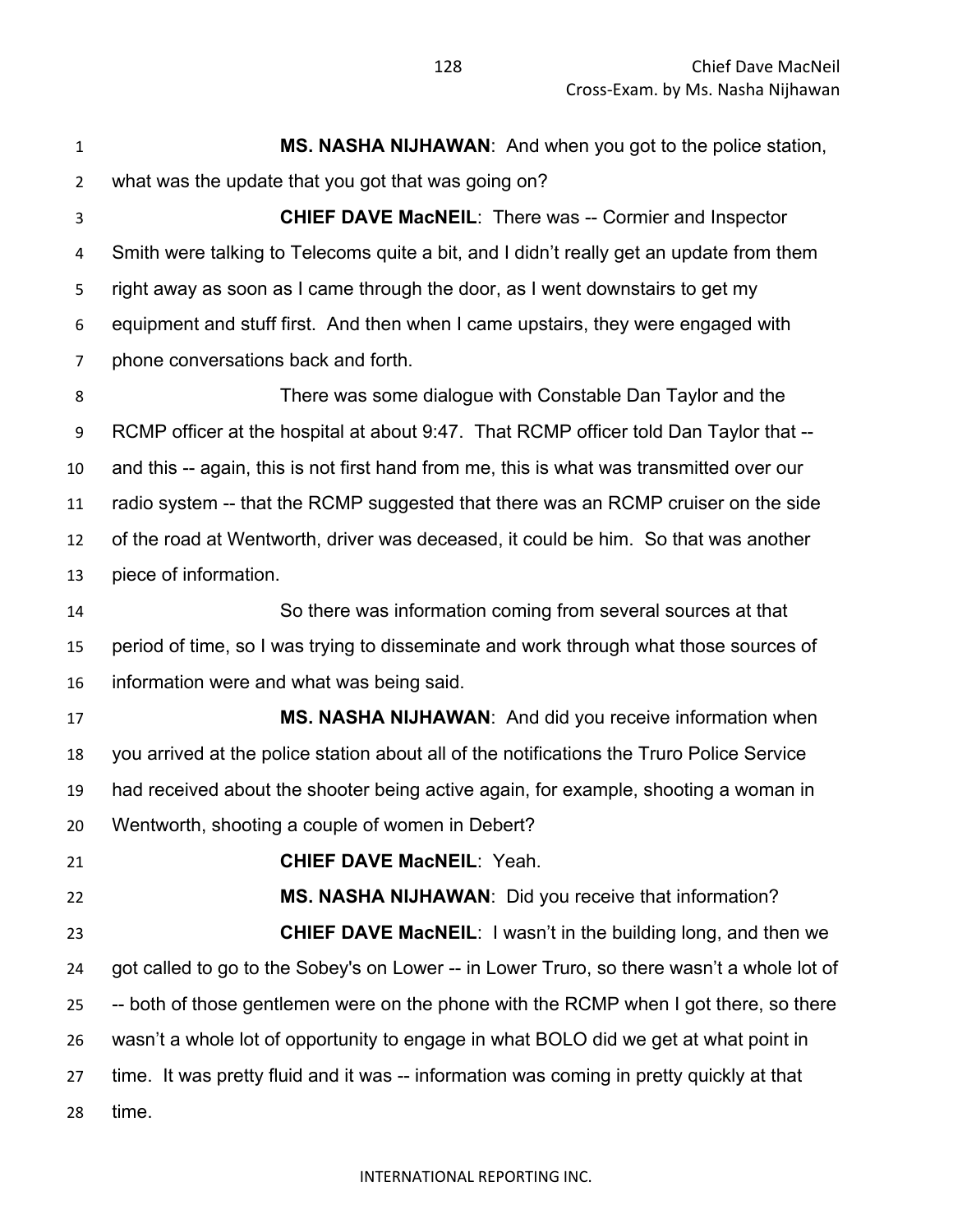| $\mathbf{1}$   | MS. NASHA NIJHAWAN: I'm going to suggest to you that you                                  |
|----------------|-------------------------------------------------------------------------------------------|
| $\overline{2}$ | acted based on the information in this email, "It sounds like we may have the suspect     |
| 3              | pinned down in Wentworth," and didn't look for any other information from the Service.    |
| 4              | <b>CHIEF DAVE MacNEIL:</b> When I get into the office, you mean?                          |
| 5              | <b>MS. NASHA NIJHAWAN: Yeah.</b>                                                          |
| 6              | <b>CHIEF DAVE MacNEIL:</b> Well, I just explained it to you. When I                       |
| $\overline{7}$ | got into the office, both of the officers were involved in telephone calls with the RCMP. |
| 8              | I did base my decisions based on Chris Leather's email, absolutely                        |
| 9              | I did.                                                                                    |
| 10             | MS. NASHA NIJHAWAN: And no other information other than                                   |
| 11             | that?                                                                                     |
| 12             | <b>CHIEF DAVE MacNEIL:</b> I didn't have any other information til I got                  |
| 13             | to the police station, correct.                                                           |
| 14             | MS. NASHA NIJHAWAN: In your interview as part of this inquiry,                            |
| 15             | you said, "The decisions I made in the rest of the day were based on that email, that     |
| 16             | they had some suspect in Wentworth."                                                      |
| 17             | And you also suggested you, you know, told everybody to sort of                           |
| 18             | cool it because you thought ---                                                           |
| 19             | <b>CHIEF DAVE MacNEIL: Yeah.</b>                                                          |
| 20             | MS. NASHA NIJHAWAN: --- it was over?                                                      |
| 21             | <b>CHIEF DAVE MacNEIL: Yeah.</b>                                                          |
| 22             | MS. NASHA NIJHAWAN: Will you agree with me that Truro Police                              |
| 23             | Service had information after 10:00 a.m. that it, in fact, was not over?                  |
| 24             | <b>CHIEF DAVE MacNEIL:</b> We had conflicting information. We had                         |
| 25             | an RCMP member at the hospital tell one of our officers at the hospital that the police   |
| 26             | car was on the side of the road in Wentworth with a deceased driver, thought it was him.  |
| 27             | I had Chris Leather's email at 10 o'clock telling me they had him --                      |
| 28             | they thought they had him pinned down in Wentworth, which is quite a distance from        |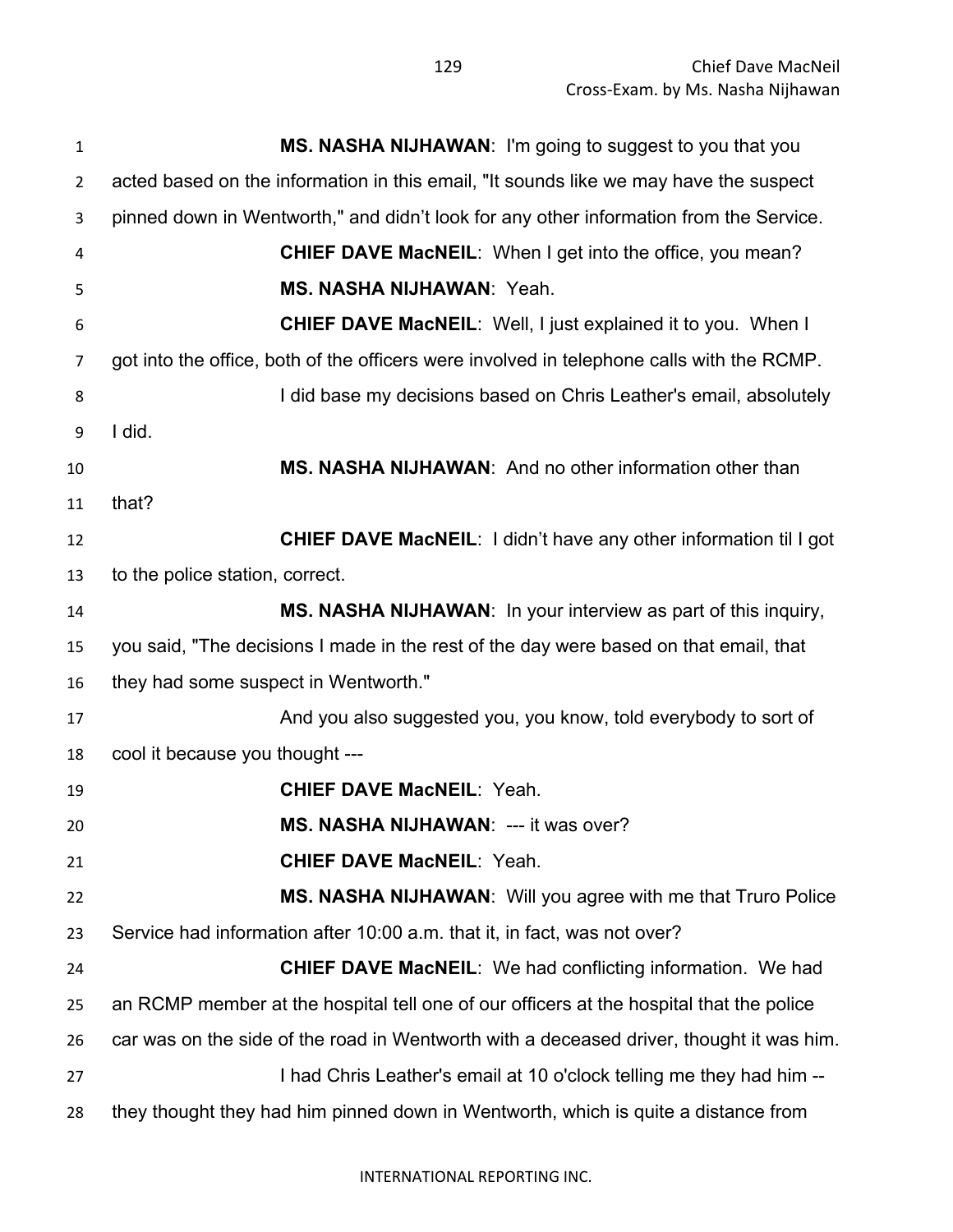Truro. So when I got into the building, that was the information that I had at the time. **MS. NASHA NIJHAWAN**: And you'll agree with me that the interaction that you were having with Chris Leather was sort of in a separate silo from the information that was being exchanged as between Inspector Smith and Corporal Cormier and the RCMP? **CHIEF DAVE MacNEIL**: I don't know exactly at that time what that information was because I wasn't there. So my information was from Chris Leather at time because I was home. **MS. NASHA NIJHAWAN**: So I want to talk about what the Truro Police Service learned after 9:42. **CHIEF DAVE MacNEIL**: Okay. **MS. NASHA NIJHAWAN**: So fair to say you were not in the loop at this time? **COMMISSIONER MacDONALD**: Sorry, we're going to have to be really clear because you said you wanted to talk about what the Truro Police Service knew, and then you were asking if he was in the loop, so we just have to be really clear that which is --- **MS. NASHA NIJHAWAN**: I apologize. I will try and be more precise. **COMMISSIONER MacDONALD**: Sure. **MS. NASHA NIJHAWAN**: So at 9:42, you told me that you were at home? **CHIEF DAVE MacNEIL**: Yeah. **MS. NASHA NIJHAWAN**: And you personally were not in the loop with what was happening as between Corporal Cormier and the RCMP? **CHIEF DAVE MacNEIL**: Correct.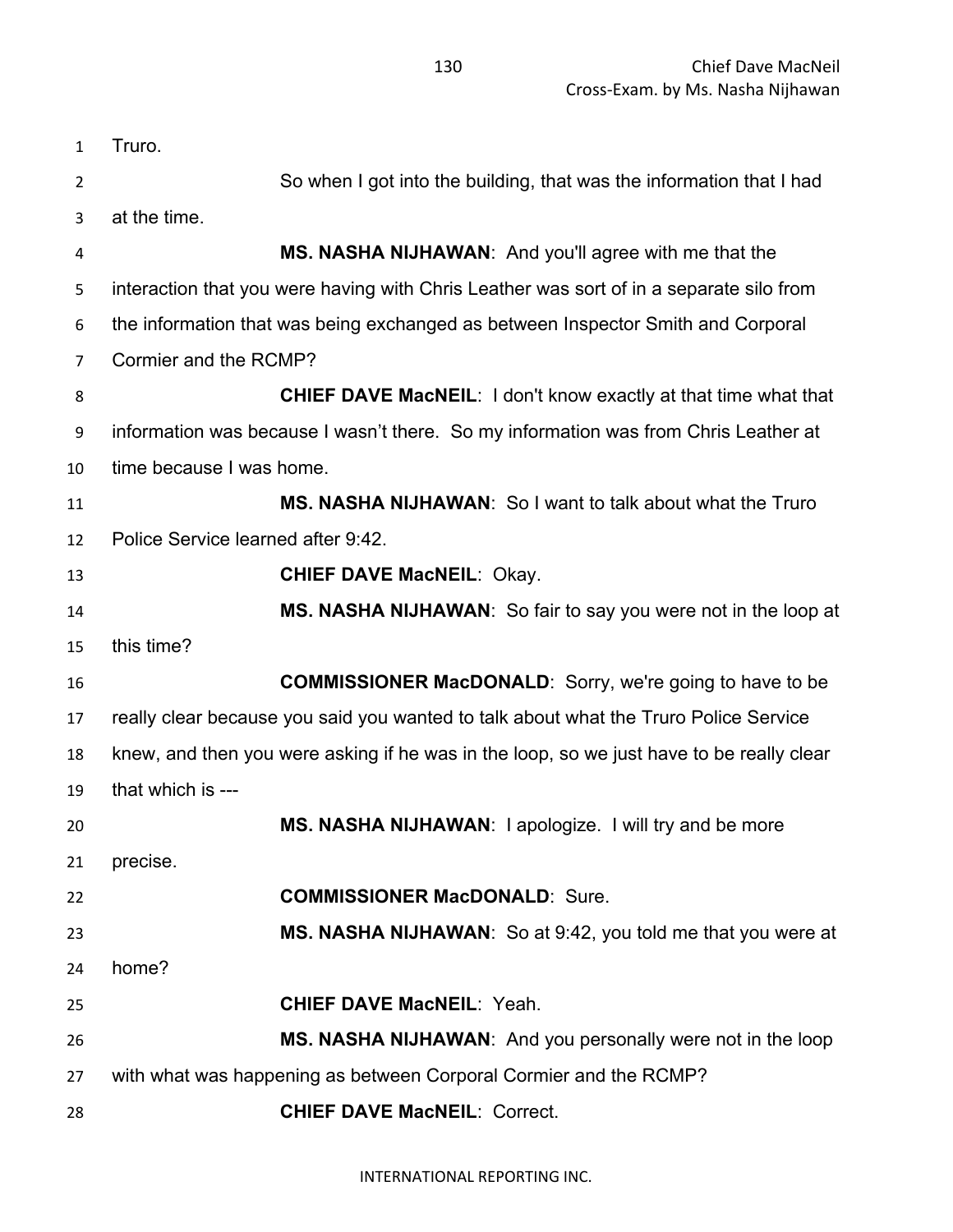| $\mathbf{1}$   | MS. NASHA NIJHAWAN: There were communications happening                                  |
|----------------|------------------------------------------------------------------------------------------|
| $\overline{2}$ | that you were not a part of?                                                             |
| 3              | <b>CHIEF DAVE MacNEIL:</b> Right, I wasn't aware of any of them.                         |
| 4              | MS. NASHA NIJHAWAN: You know that now?                                                   |
| 5              | <b>CHIEF DAVE MacNEIL: Now, after the fact, sure.</b>                                    |
| 6              | MS. NASHA NIJHAWAN: And you know now, based on the                                       |
| $\overline{7}$ | foundational document that you received, that your dispatch was informed at 9:43 that    |
| 8              | there was an active shooter again, that the shooter was active again ---                 |
| 9              | <b>CHIEF DAVE MacNEIL: Yeah.</b>                                                         |
| 10             | MS. NASHA NIJHAWAN: --- and that he was headed towards                                   |
| 11             | Truro?                                                                                   |
| 12             | <b>CHIEF DAVE MacNEIL:</b> Well, they said he was leaving Wentworth                      |
| 13             | heading towards Truro, so that's travelling east. There's a lot of distance between      |
| 14             | Wentworth and Truro, but that's what the information was saying.                         |
| 15             | MS. NASHA NIJHAWAN: So the information as of 9:43 is he's                                |
| 16             | leaving Wentworth?                                                                       |
| 17             | <b>CHIEF DAVE MacNEIL: M'hm.</b>                                                         |
| 18             | MS. NASHA NIJHAWAN: He's travelling towards Truro?                                       |
| 19             | <b>CHIEF DAVE MacNEIL:</b> Left in the direction of Truro, yeah.                         |
| 20             | MS. NASHA NIJHAWAN: Headed ---                                                           |
| 21             | <b>CHIEF DAVE MacNEIL: Not travelling to Truro, but ---</b>                              |
| 22             | MS. NASHA NIJHAWAN: Headed towards Truro is the information                              |
| 23             | that $---$                                                                               |
| 24             | <b>CHIEF DAVE MacNEIL: Yeah, okay.</b>                                                   |
| 25             | MS. NASHA NIJHAWAN: --- you -- that your folks received.                                 |
| 26             | <b>CHIEF DAVE MacNEIL:</b> Okay. So -- and I will say the information                    |
| 27             | also at 9:47, an officer at the hospital heard from an RCMP officer at the hospital that |
| 28             | there's a car, a RCMP car on the side of the road in Wentworth with a deceased driver    |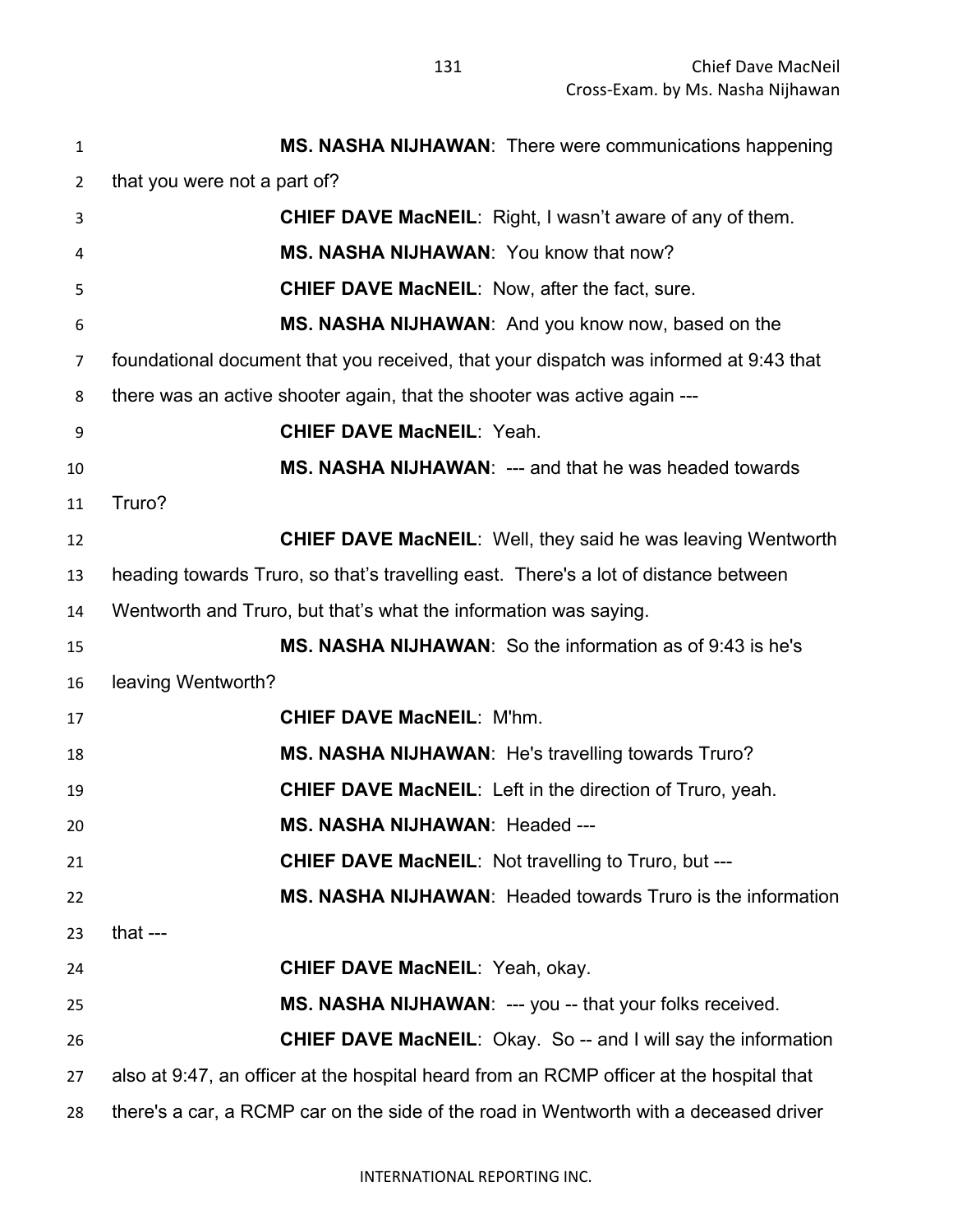and they believed it was him. So that's another piece of information that is floating around out there too.

 **MS. NASHA NIJHAWAN**: And as between those two pieces of information, which one is the more reliable, Chief MacNeil? **CHIEF DAVE MacNEIL**: Yeah, for sure. **MS. NASHA NIJHAWAN**: So you have no opinion about whether or not the information being relayed by RCMP dispatch to Truro dispatch is more reliable than a second hand rumour someone heard at the hospital? **CHIEF DAVE MacNEIL**: It was -- so it was four minutes or three minutes before that, so I don't know. I wasn't there, but at 9:47 an RCMP member at the hospital was telling our member that there's an RCMP car on the side of the road in Wentworth with a deceased driver. That's after we got the information at 9:43 that you were talking about, or 9:42 whatever it is. **MS. NASHA NIJHAWAN**: So are you suggesting that the Truro Police Service --- **CHIEF DAVE MacNEIL**: I'm not suggesting anything. I wasn't there, so I don't know what they did really. **MS. NASHA NIJHAWAN**: Okay. **CHIEF DAVE MacNEIL**: Yeah. I'm just saying there was other information as well, other than the 9:43 BOLO. **MS. NASHA NIJHAWAN**: And that information exchange was happening without your involvement? **CHIEF DAVE MacNEIL**: Right, yeah. **MS. NASHA NIJHAWAN**: And you didn't call dispatch after 10 o'clock and say, "Stand down. He may be pinned down in Wentworth"? **CHIEF DAVE MacNEIL**: No. **MS. NASHA NIJHAWAN**: So there was nothing other than the information that was relayed by the RCMP to the Truro Police Service at 9:43 that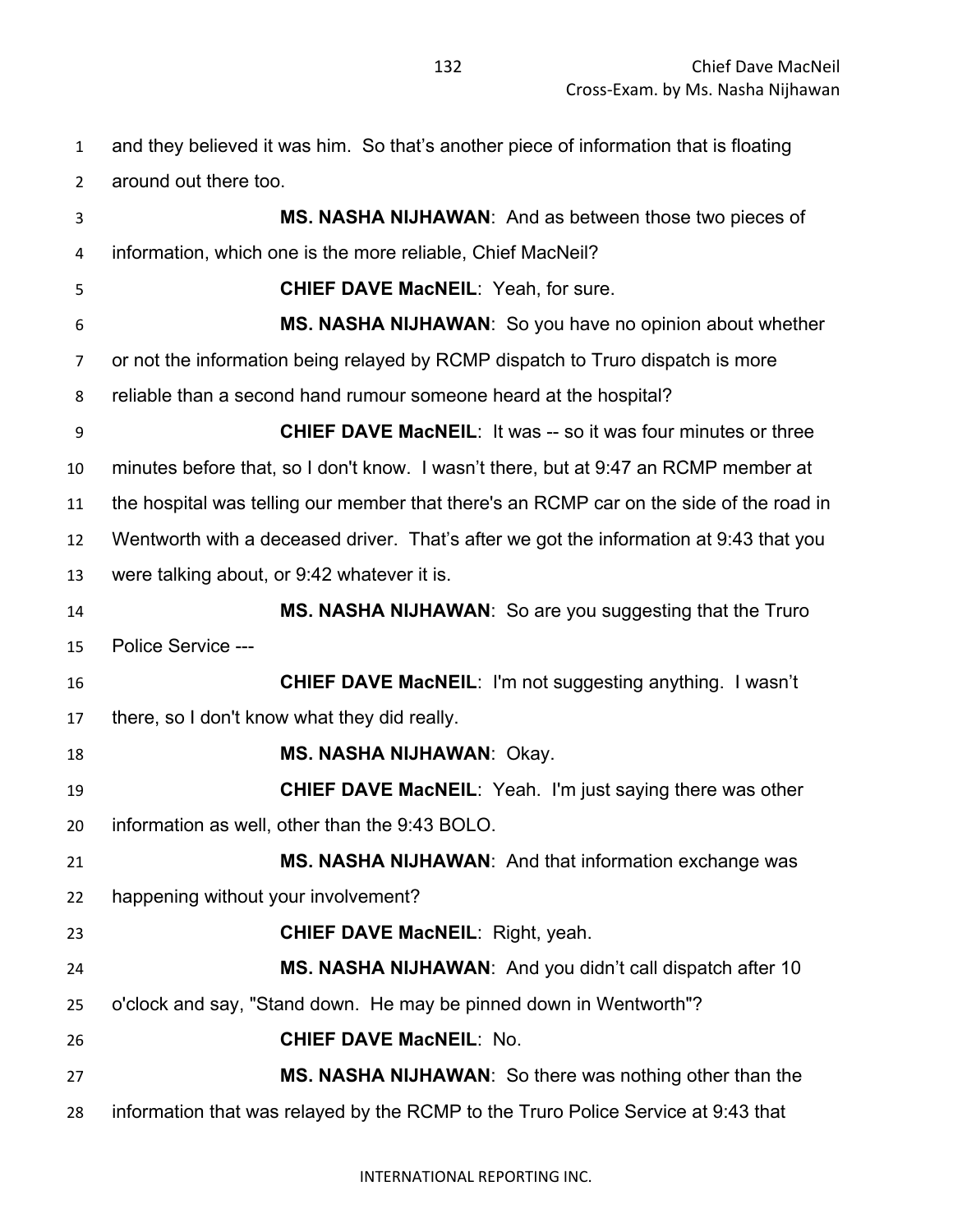suggested anything other than he is headed towards Truro, he's just shot someone by the side of the road in Wentworth? **CHIEF DAVE MacNEIL**: Other than the information that Constable Taylor put over the radio from the officer at the hospital that said there was a police cruiser at the side of the road on Highway 4 in Wentworth with a deceased driver, and they believed it could be him. **MS. NASHA NIJHAWAN:** And whose job is it to decide or direct members what to do about this information if there's conflicting information? **CHIEF DAVE MacNEIL:** So I think Corporal Cormier, in his report, or his information in the Foundational Document, his radio transmission said, "That's great, could be, but let's treat it as if he's not." So that would be the supervisor on duty. **CHIEF DAVE MacNEIL:** And you didn't tell your members about this idea that he may be pinned down in Wentworth, and so if nobody else did, it certainly wasn't you. You have no reason to believe that anybody else told your members that --- **CHIEF DAVE MacNEIL:** Not until I came into the office, yeah. **MS. NASHA NIJHAWAN:** So as between sometime after 9:25, as between 9:43, when the Dispatch --- **CHIEF DAVE MacNEIL:** Yeah. **MS. NASHA NIJHAWAN:** --- informed your -- OCC Dispatch informed your Dispatch --- **CHIEF DAVE MacNEIL:** Right. **MS. NASHA NIJHAWAN:** --- "He's shot another person, he's headed towards Truro" --- **CHIEF DAVE MacNEIL:** Yeah. **MS. NASHA NIJHAWAN:** --- and when you arrive at the office sometime after 10:25, there is no reason for them to be deterred from that information, aside from this report that you're referring to about someone on the side of the road in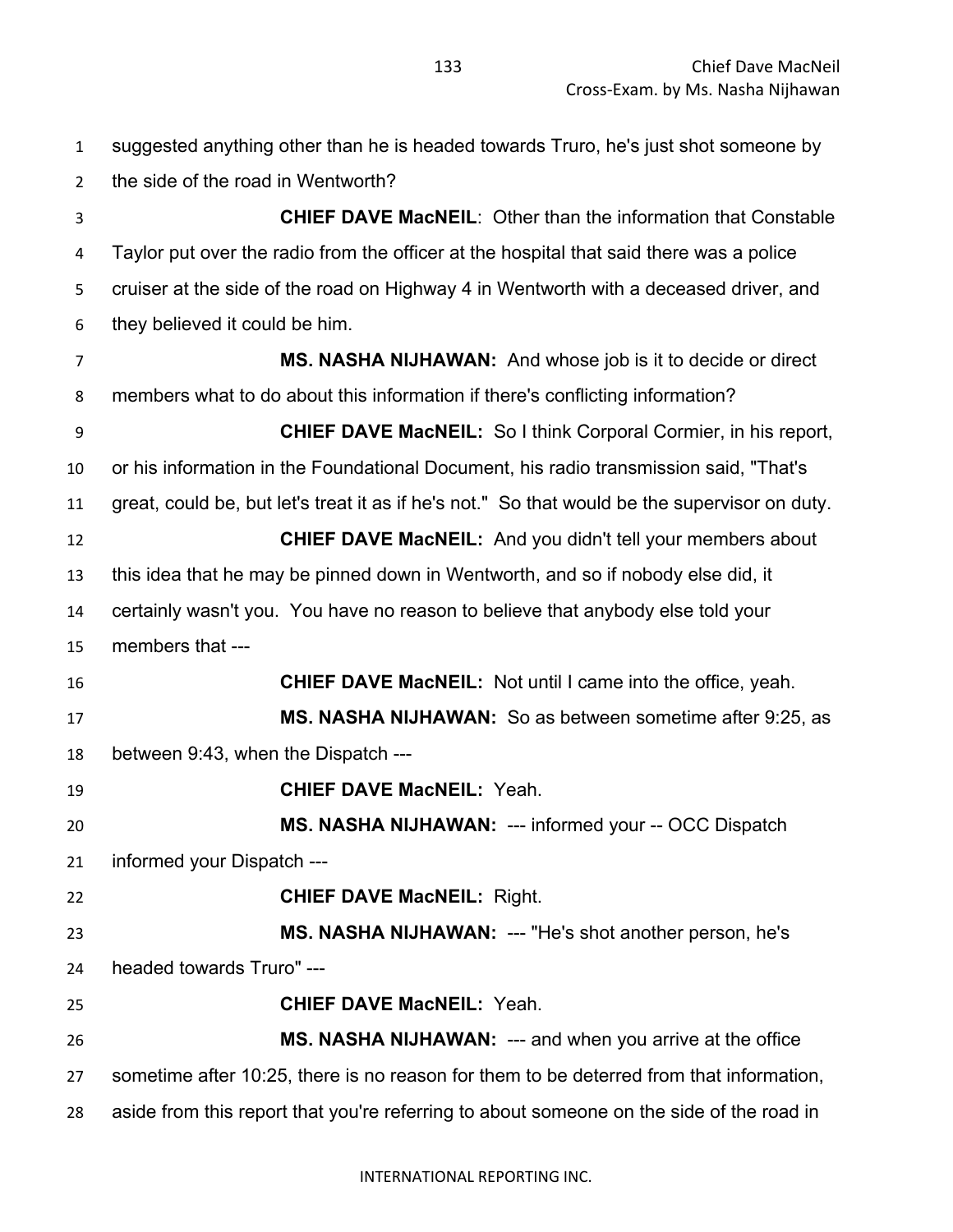| Wentworth? |
|------------|
|------------|

| 2  | <b>CHIEF DAVE MacNEIL: Right.</b>                                                          |
|----|--------------------------------------------------------------------------------------------|
| 3  | <b>MS. NASHA NIJHAWAN: Okay.</b>                                                           |
| 4  | <b>CHIEF DAVE MacNEIL: Yeah.</b>                                                           |
| 5  | MS. NASHA NIJHAWAN: And you'll agree with me that if the                                   |
| 6  | perpetrator was spotted in Wentworth shortly before 9:42 ---                               |
| 7  | <b>CHIEF DAVE MacNEIL: M'hm.</b>                                                           |
| 8  | MS. NASHA NIJHAWAN: --- and he was headed towards Truro,                                   |
| 9  | how many minutes would you expect him to take to get to Truro? Would you agree it          |
| 10 | would be like 35, 40-minutes?                                                              |
| 11 | <b>CHIEF DAVE MacNEIL:</b> Probably closer to 40-minutes, sure.                            |
| 12 | MS. NASHA NIJHAWAN: Closer to 40-minutes?                                                  |
| 13 | <b>CHIEF DAVE MacNEIL:</b> Yeah, depending on the route, yeah.                             |
| 14 | MS. NASHA NIJHAWAN: Okay. And there could be a margin of                                   |
| 15 | error for a delay as to when the initial call got reported. He could have left ---         |
| 16 | <b>CHIEF DAVE MacNEIL: Sure.</b>                                                           |
| 17 | MS. NASHA NIJHAWAN: --- earlier than 9:42?                                                 |
| 18 | <b>CHIEF DAVE MacNEIL: Yeah.</b>                                                           |
| 19 | MS. NASHA NIJHAWAN: So there would be a way to sort of                                     |
| 20 | gauge, based on that information, when he might be arriving in Truro?                      |
| 21 | CHIEF DAVE MacNEIL: I suppose, yeah.                                                       |
| 22 | MS. NASHA NIJHAWAN: You suppose.                                                           |
| 23 | <b>CHIEF DAVE MacNEIL: Yeah.</b>                                                           |
| 24 | MS. NASHA NIJHAWAN: And you agree that we now know that                                    |
| 25 | the perpetrator was in fact headed to Truro and he in fact arrived in your -- in your town |
| 26 | around 10:15. We know that now; right?                                                     |
| 27 | <b>CHIEF DAVE MacNEIL: Yeah. Yeah.</b>                                                     |
| 28 | MS. NASHA NIJHAWAN: That was, you know, about 30-minutes                                   |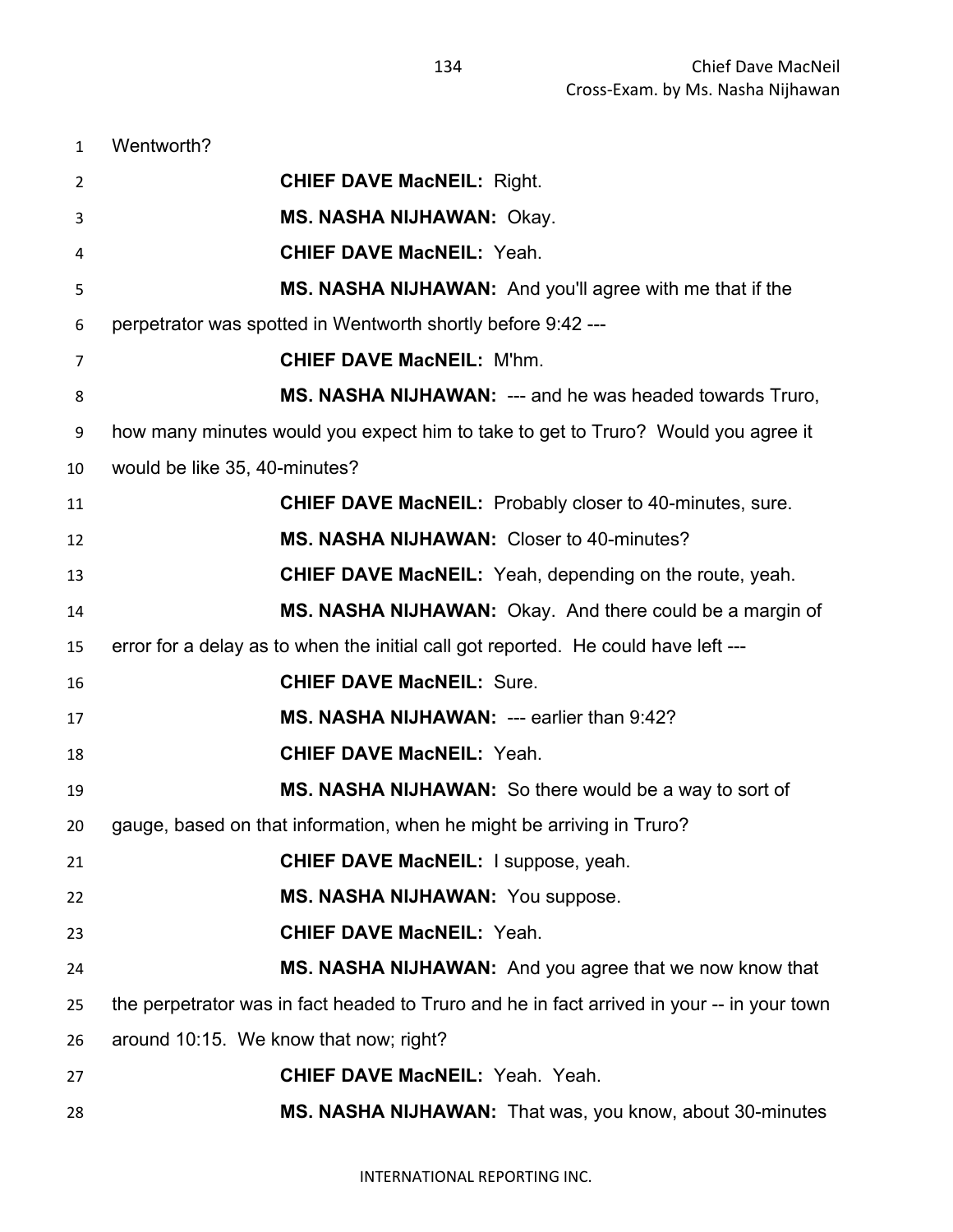| $\mathbf{1}$   | after Dispatch informed you that he was headed towards your town.                           |
|----------------|---------------------------------------------------------------------------------------------|
| $\overline{2}$ | <b>CHIEF DAVE MacNEIL: Okay.</b>                                                            |
| 3              | MS. NASHA NIJHAWAN: And I understand that during this time,                                 |
| 4              | none of your officers took up strategic locations at the entry points to the Town of Truro. |
| 5              | <b>CHIEF DAVE MacNEIL: Correct.</b>                                                         |
| 6              | MS. NASHA NIJHAWAN: To monitor for the perpetrator's vehicle.                               |
| $\overline{7}$ | And at this point, we know what he's driving; right? We know that he's in this marked       |
| 8              | <b>RCMP</b> cruiser?                                                                        |
| 9              | <b>CHIEF DAVE MacNEIL:</b> Well, it's a possibility, yeah.                                  |
| 10             | MS. NASHA NIJHAWAN: It's a possibility?                                                     |
| 11             | <b>CHIEF DAVE MacNEIL: Yeah.</b>                                                            |
| 12             | MS. NASHA NIJHAWAN: And do you know where your members                                      |
| 13             | were at that time that he drove through Truro?                                              |
| 14             | <b>CHIEF DAVE MacNEIL: No. Other than ---</b>                                               |
| 15             | MS. NASHA NIJHAWAN: You don't know where they are?                                          |
| 16             | <b>CHIEF DAVE MacNEIL: --- from the Foundational Document.</b>                              |
| 17             | MS. NASHA NIJHAWAN: Okay. So you now know where they                                        |
| 18             | were?                                                                                       |
| 19             | <b>CHIEF DAVE MacNEIL: Right.</b>                                                           |
| 20             | MS. NASHA NIJHAWAN: And you'll agree with me that two of the                                |
| 21             | members were at the hospital, that would be Reeves and Taylor ---                           |
| 22             | <b>CHIEF DAVE MacNEIL: M'hm.</b>                                                            |
| 23             | <b>MS. NASHA NIJHAWAN: --- and two members were at the -- at</b>                            |
| 24             | the Truro Police station.                                                                   |
| 25             | <b>CHIEF DAVE MacNEIL:</b> Yeah, at that -- what time?                                      |
| 26             | MS. NASHA NIJHAWAN: In the window of time ---                                               |
| 27             | <b>CHIEF DAVE MacNEIL: Yeah.</b>                                                            |
| 28             | MS. NASHA NIJHAWAN: --- that the perpetrator drove through                                  |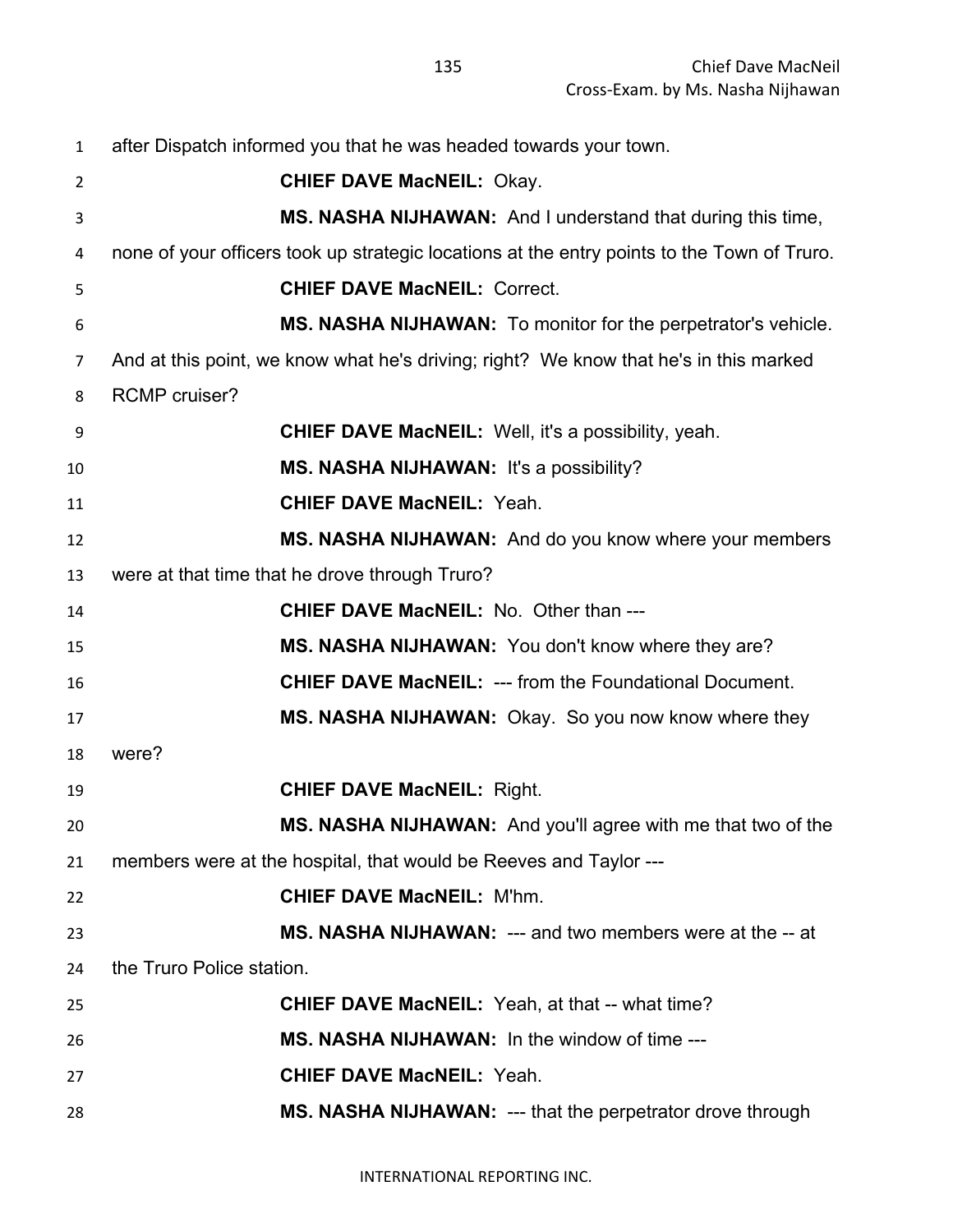| $\mathbf{1}$   | your town ---       |                                                                                             |
|----------------|---------------------|---------------------------------------------------------------------------------------------|
| 2              |                     | <b>CHIEF DAVE MacNEIL: Okay.</b>                                                            |
| 3              |                     | MS. NASHA NIJHAWAN: --- that's where they were. You don't                                   |
| 4              | have any reason --- |                                                                                             |
| 5              |                     | <b>CHIEF DAVE MacNEIL:</b> Yeah, if that's -- if that's what the GPS is -                   |
| 6              |                     |                                                                                             |
| $\overline{7}$ |                     | MS. NASHA NIJHAWAN: And you don't have any reason to                                        |
| 8              | suggest otherwise?  |                                                                                             |
| 9              |                     | <b>CHIEF DAVE MacNEIL: No. Right.</b>                                                       |
| 10             |                     | <b>MS. NASHA NIJHAWAN:</b> This idea of locking down the town ---                           |
| 11             |                     | <b>CHIEF DAVE MacNEIL: M'hm.</b>                                                            |
| 12             |                     | <b>MS. NASHA NIJHAWAN: --- is sort of a -- an issue of contention I</b>                     |
| 13             | think.              |                                                                                             |
| 14             |                     | <b>CHIEF DAVE MacNEIL: Yeah.</b>                                                            |
| 15             |                     | MS. NASHA NIJHAWAN: My friend, Ms. Young, asked you about                                   |
| 16             |                     | it, and you suggested that it wasn't, if I understand your evidence, it wasn't a clear or a |
| 17             | formal request ---  |                                                                                             |
| 18             |                     | <b>CHIEF DAVE MacNEIL: Right.</b>                                                           |
| 19             |                     | MS. NASHA NIJHAWAN: --- that Truro lock down its town?                                      |
| 20             |                     | <b>CHIEF DAVE MacNEIL: 1 -- to be clear, I didn't receive the</b>                           |
| 21             |                     | request, but looking at it today, it's not very ---                                         |
| 22             |                     | MS. NASHA NIJHAWAN: That -- that's right.                                                   |
| 23             |                     | <b>CHIEF DAVE MacNEIL: --- it's not a very clear -- yeah.</b>                               |
| 24             |                     | MS. NASHA NIJHAWAN: And I think you told us, and I think                                    |
| 25             |                     | there's some people who will be monitoring this proceeding ---                              |
| 26             |                     | <b>CHIEF DAVE MacNEIL: M'hm.</b>                                                            |
| 27             |                     | <b>MS. NASHA NIJHAWAN: --- who aren't familiar with Nova Scotia,</b>                        |
| 28             |                     | as you are, and I am. Truro is a small town.                                                |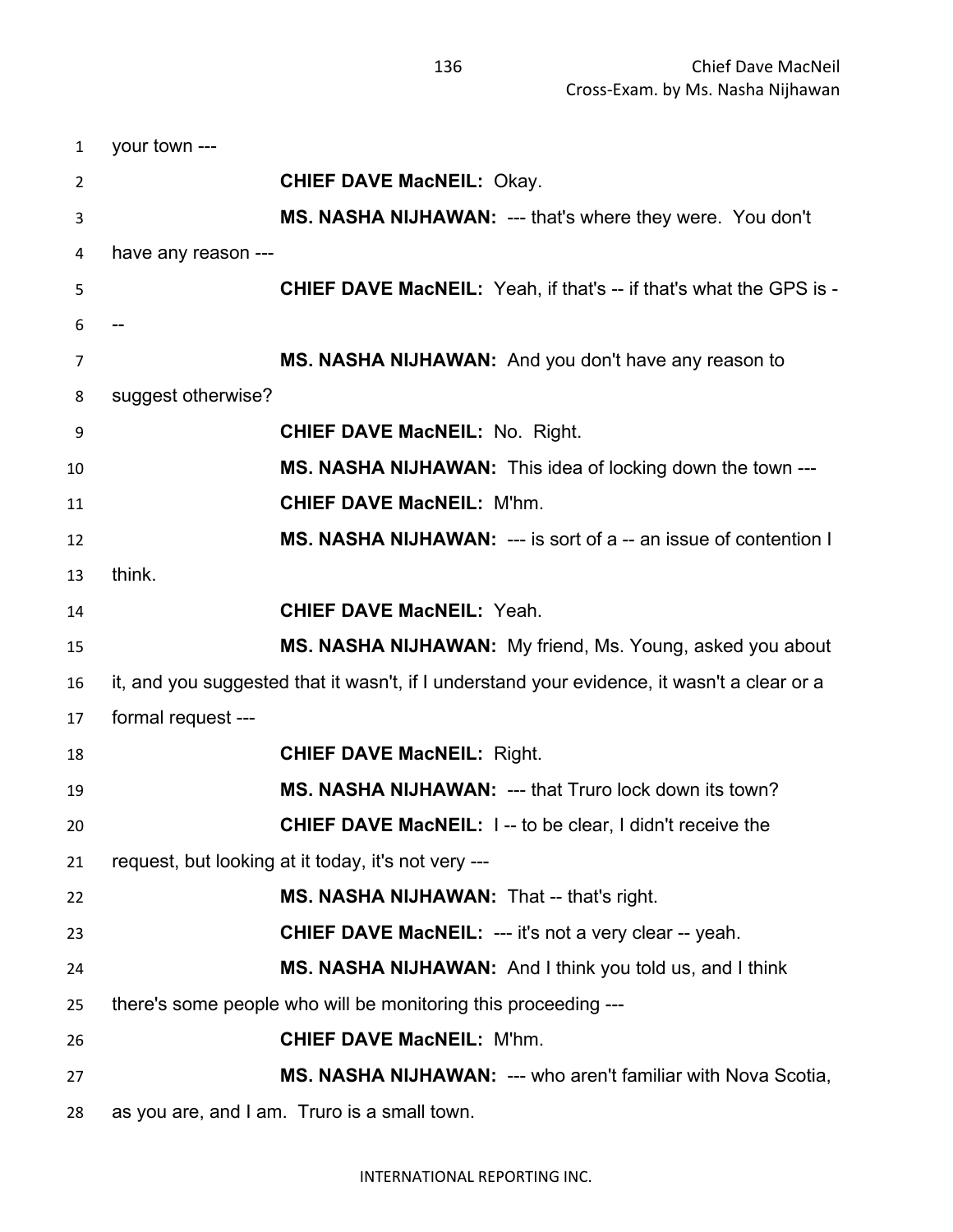| $\mathbf{1}$   |                                         | <b>CHIEF DAVE MacNEIL: M'hm.</b>                                                     |
|----------------|-----------------------------------------|--------------------------------------------------------------------------------------|
| $\overline{2}$ |                                         | <b>MS. NASHA NIJHAWAN:</b> It's 12 or 13,000 people; is that fair?                   |
| 3              |                                         | <b>CHIEF DAVE MacNEIL: Correct, yeah.</b>                                            |
| 4              |                                         | <b>MS. NASHA NIJHAWAN:</b> And you mentioned that the Town gets                      |
| 5              | 35,000 people visiting in a day.        |                                                                                      |
| 6              |                                         | <b>CHIEF DAVE MacNEIL: M'hm. Yeah.</b>                                               |
| $\overline{7}$ |                                         | <b>MS. NASHA NIJHAWAN:</b> Is that -- is that what your evidence                     |
| 8              | was?                                    |                                                                                      |
| 9              |                                         | <b>CHIEF DAVE MacNEIL: Absolutely.</b>                                               |
| 10             |                                         | MS. NASHA NIJHAWAN: And that you're the service centre for                           |
| 11             | even more people ---                    |                                                                                      |
| 12             |                                         | <b>CHIEF DAVE MacNEIL: M'hm.</b>                                                     |
| 13             |                                         | <b>MS. NASHA NIJHAWAN: --- in the Colchester region?</b>                             |
| 14             |                                         | <b>CHIEF DAVE MacNEIL: Right.</b>                                                    |
| 15             |                                         | MS. NASHA NIJHAWAN: So a lot of traffic in and out of Truro in                       |
| 16             | the normal course.                      |                                                                                      |
| 17             |                                         | <b>CHIEF DAVE MacNEIL:</b> Yeah, in a normal course, yeah.                           |
| 18             |                                         | MS. NASHA NIJHAWAN: And that includes Portapique.                                    |
| 19             |                                         | Portapique would be one of those catchment towns that would have the closest service |
| 20             | ---                                     |                                                                                      |
| 21             |                                         | <b>CHIEF DAVE MacNEIL: People from all over ---</b>                                  |
| 22             |                                         | <b>MS. NASHA NIJHAWAN: --- in Truro?</b>                                             |
| 23             |                                         | <b>CHIEF DAVE MacNEIL: --- Nova Scotia or beyond, sure. Yeah.</b>                    |
| 24             |                                         | MS. NASHA NIJHAWAN: Is it fair to say that given -- I think you                      |
| 25             | described Truro as a hub ---            |                                                                                      |
| 26             |                                         | <b>CHIEF DAVE MacNEIL: M'hm.</b>                                                     |
| 27             |                                         | MS. NASHA NIJHAWAN: --- and I think you said in your                                 |
| 28             | statement that all roads lead to Truro. |                                                                                      |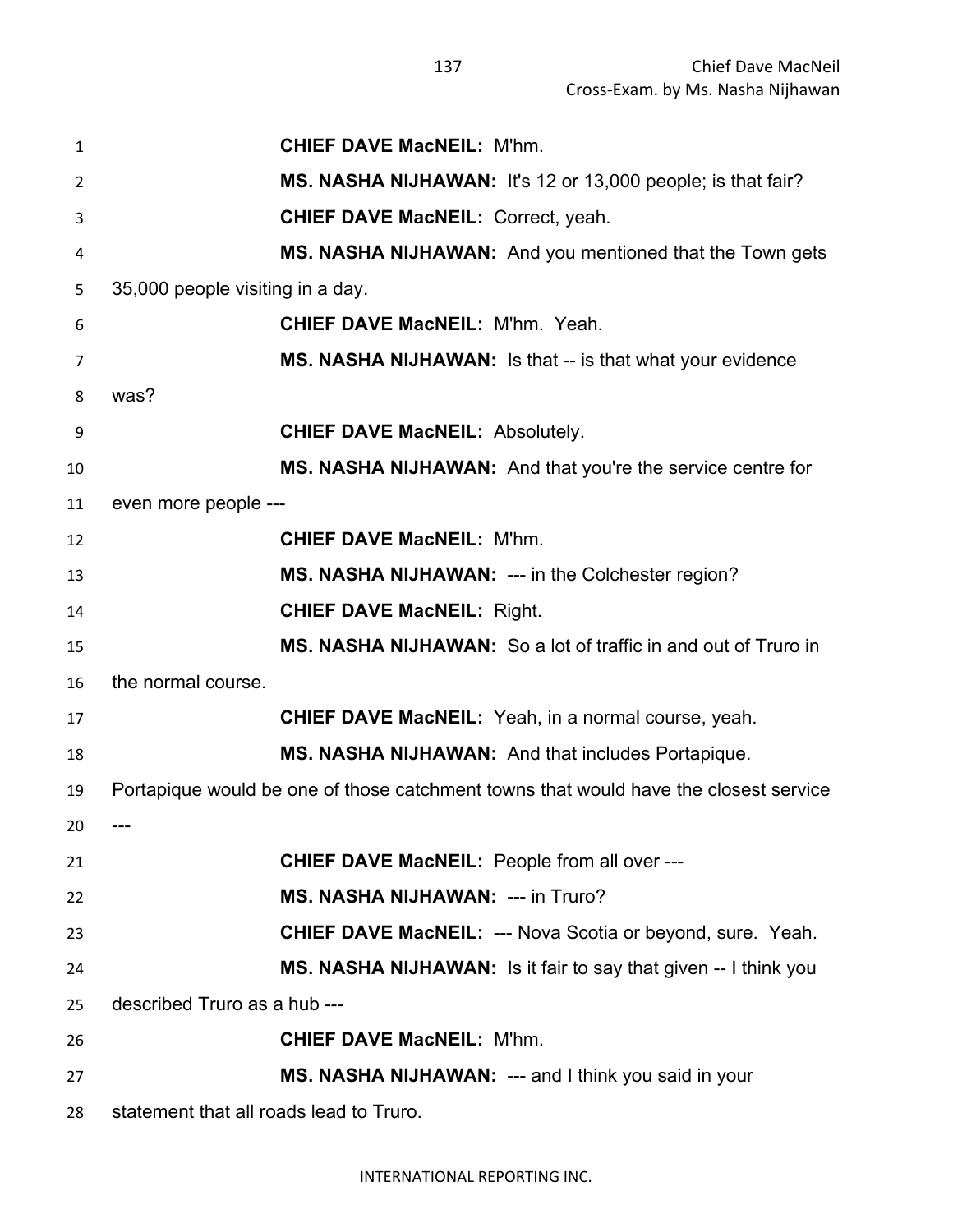| $\mathbf{1}$   | <b>CHIEF DAVE MacNEIL: Yeah.</b>                                                         |
|----------------|------------------------------------------------------------------------------------------|
| $\overline{2}$ | MS. NASHA NIJHAWAN: So fair to say that as a -- as a municipal                           |
| 3              | police force, it's something you might need to anticipate someone coming through Truro   |
| 4              | if they were a -- an armed, dangerous suspect on the loose, in general terms not on this |
| 5              | day?                                                                                     |
| 6              | <b>CHIEF DAVE MacNEIL: Yeah, it could be.</b>                                            |
| 7              | MS. NASHA NIJHAWAN: Did you tell us today that you had a                                 |
| 8              | policy for that?                                                                         |
| 9              | <b>CHIEF DAVE MacNEIL:</b> We don't have a policy. We have                               |
| 10             | pre-planning in place, but we have no ---                                                |
| 11             | MS. NASHA NIJHAWAN: You have a plan?                                                     |
| 12             | <b>CHIEF DAVE MacNEIL: Yeah, absolutely.</b>                                             |
| 13             | MS. NASHA NIJHAWAN: And so in accordance with that plan,                                 |
| 14             | you know what the major arteries into Truro ---                                          |
| 15             | <b>CHIEF DAVE MacNEIL: M'hm.</b>                                                         |
| 16             | MS. NASHA NIJHAWAN: --- are to lock down?                                                |
| 17             | <b>CHIEF DAVE MacNEIL: Yeah.</b>                                                         |
| 18             | MS. NASHA NIJHAWAN: And was that plan in place on April 18th                             |
| 19             | and 19th?                                                                                |
| 20             | <b>CHIEF DAVE MacNEIL:</b> We have an idea of where -- well, yeah,                       |
| 21             | there's only so many roads that lead into Truro, so yeah, we would have an idea, our     |
| 22             | NCOs would have an idea of what roads would need to be blocked.                          |
| 23             | MS. NASHA NIJHAWAN: You'd have the best idea, probably ---                               |
| 24             | <b>CHIEF DAVE MacNEIL: Yeah.</b>                                                         |
| 25             | MS. NASHA NIJHAWAN: --- of anyone?                                                       |
| 26             | <b>CHIEF DAVE MacNEIL: Absolutely, yeah.</b>                                             |
| 27             | MS. NASHA NIJHAWAN: And Truro is a town which has a sort of                              |
| 28             | unique geography in that your northern border with Bible Hill is a river?                |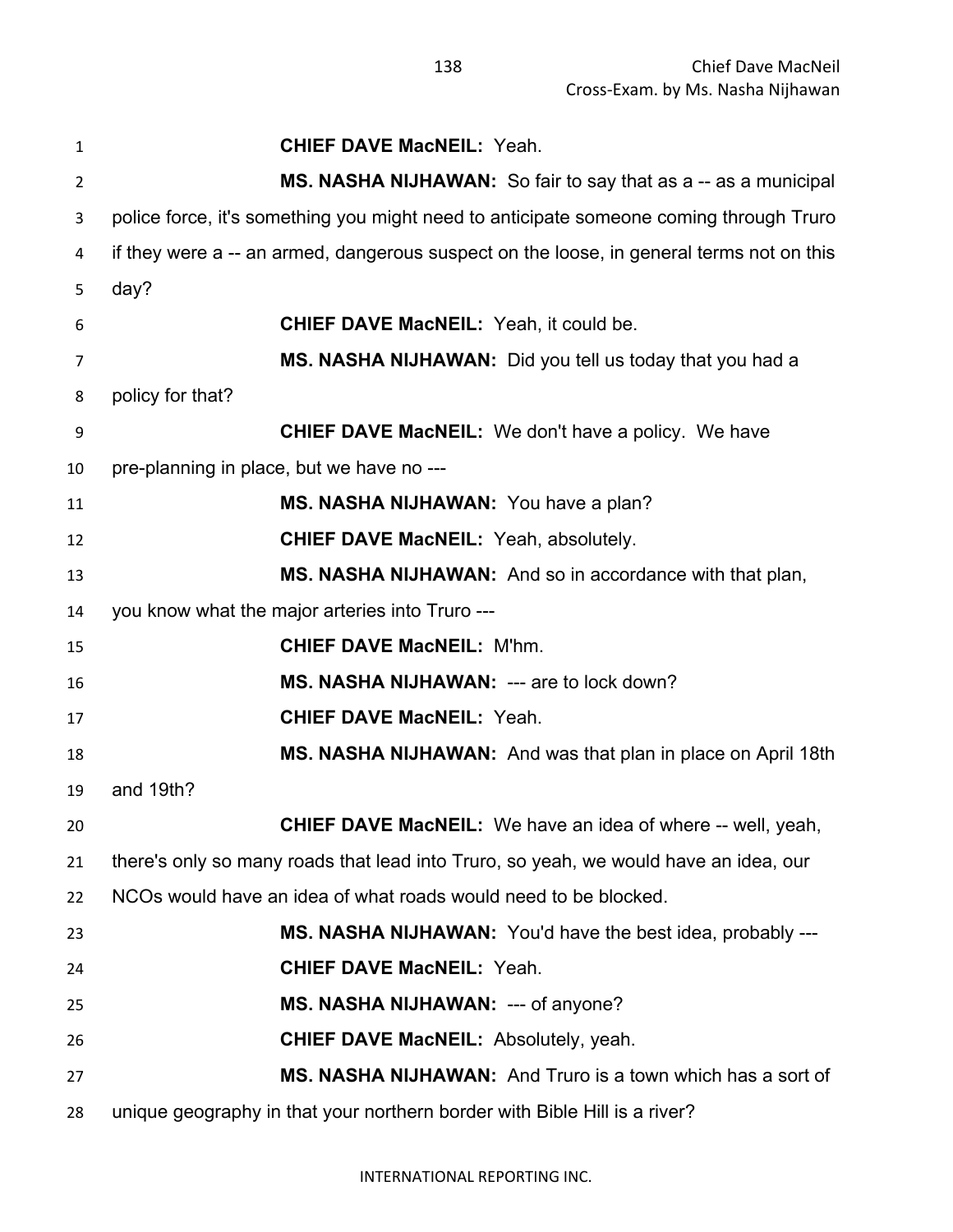| 1              | <b>CHIEF DAVE MacNEIL: M'hm.</b>                                                     |
|----------------|--------------------------------------------------------------------------------------|
| 2              | MS. NASHA NIJHAWAN: And so there's a limited number of                               |
| 3              | access points there?                                                                 |
| 4              | <b>CHIEF DAVE MacNEIL: Yeah.</b>                                                     |
| 5              | MS. NASHA NIJHAWAN: And your western border is a highway?                            |
| 6              | <b>CHIEF DAVE MacNEIL: M'hm.</b>                                                     |
| $\overline{7}$ | MS. NASHA NIJHAWAN: So that's some geographical advantage                            |
| 8              | in terms of routes in and out.                                                       |
| 9              | <b>CHIEF DAVE MacNEIL: Yeah.</b>                                                     |
| 10             | MS. NASHA NIJHAWAN: Is that fair to say?                                             |
| 11             | <b>CHIEF DAVE MacNEIL: Sure.</b>                                                     |
| 12             | MS. NASHA NIJHAWAN: So you do have a plan, I guess is what                           |
| 13             | you're telling me now ---                                                            |
| 14             | <b>CHIEF DAVE MacNEIL:</b> Yeah, we have an ---                                      |
| 15             | MS. NASHA NIJHAWAN: --- in terms of ---                                              |
| 16             | <b>CHIEF DAVE MacNEIL:</b> Yeah. Yeah, we would have an idea of                      |
| 17             | where to go, sure.                                                                   |
| 18             | MS. NASHA NIJHAWAN: You would have an idea.                                          |
| 19             | <b>CHIEF DAVE MacNEIL: Yeah.</b>                                                     |
| 20             | MS. NASHA NIJHAWAN: So if someone were to say to you you                             |
| 21             | have to block access to your town, there would be no confusion about how to do that? |
| 22             | <b>CHIEF DAVE MacNEIL: Well, I wouldn't say confusion. We would</b>                  |
| 23             | need to have some more information, you know, where -- what part of town, where are  |
| 24             | they coming from.                                                                    |
| 25             | MS. NASHA NIJHAWAN: Okay. If someone said, "We want to                               |
| 26             | block town coming from Bible Hill and coming from Colchester County" ---             |
| 27             | <b>CHIEF DAVE MacNEIL: M'hm.</b>                                                     |
| 28             | MS. NASHA NIJHAWAN: --- you would know which exits to                                |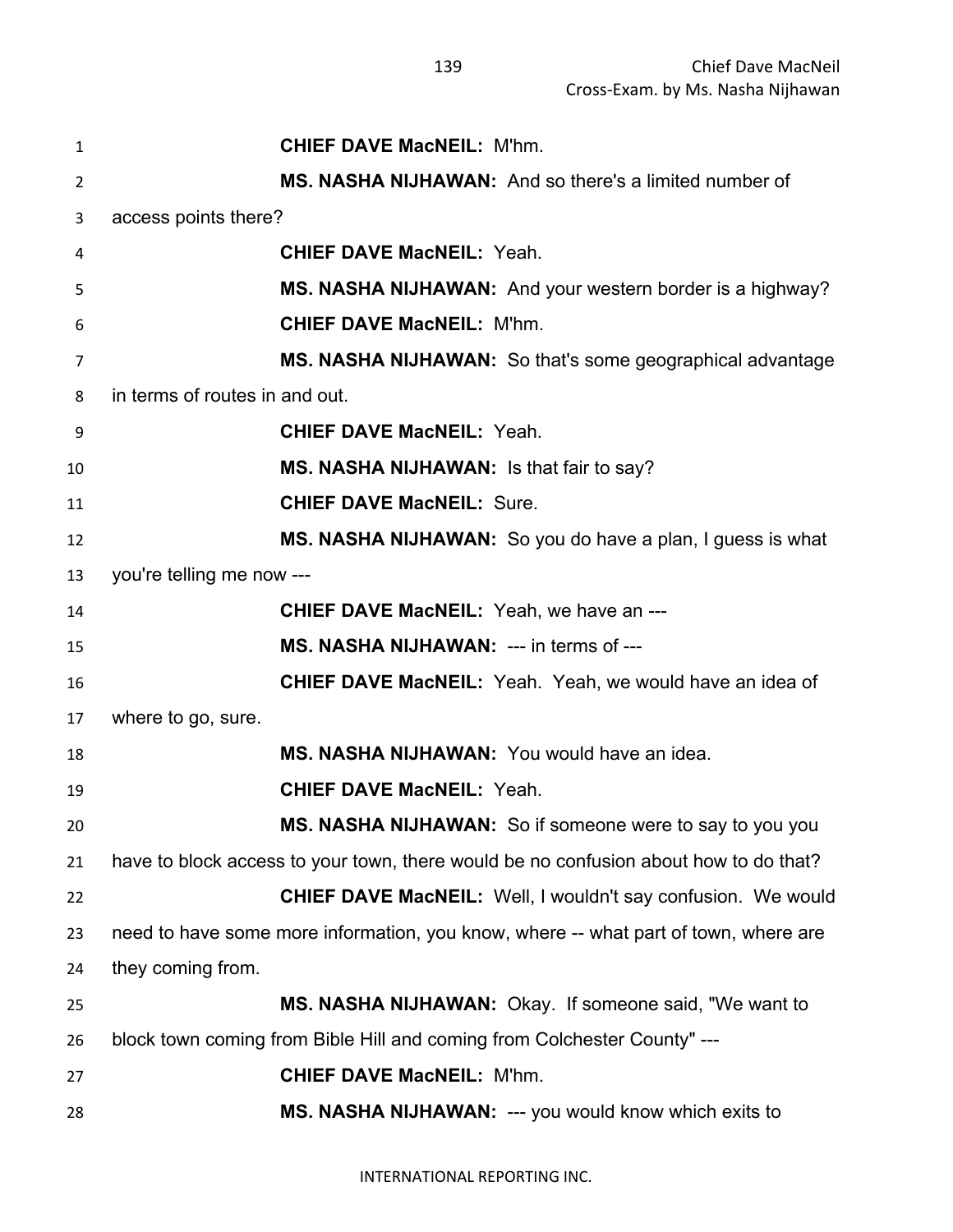| $\mathbf{1}$ | block?                                                                                    |
|--------------|-------------------------------------------------------------------------------------------|
| 2            | <b>CHIEF DAVE MacNEIL:</b> I would have an idea, sure.                                    |
| 3            | MS. NASHA NIJHAWAN: You'd have an idea.                                                   |
| 4            | <b>CHIEF DAVE MacNEIL: Yeah.</b>                                                          |
| 5            | MS. NASHA NIJHAWAN: And one of those places would be                                      |
| 6            | where Walker Street starts at the Salmon River?                                           |
| 7            | <b>CHIEF DAVE MacNEIL: Could be, yeah.</b>                                                |
| 8            | MS. NASHA NIJHAWAN: Could be?                                                             |
| 9            | <b>CHIEF DAVE MacNEIL: Yeah.</b>                                                          |
| 10           | MS. NASHA NIJHAWAN: Are there more obvious places than that                               |
| 11           | in terms of entries from Bible Hill?                                                      |
| 12           | <b>CHIEF DAVE MacNEIL:</b> Yeah. There could be the Queen Street                          |
| 13           | Bridge, there could be the -- further down the Salmon River.                              |
| 14           | MS. NASHA NIJHAWAN: So how many officers would you need                                   |
| 15           | to effectively block the borders of Colchester and Bible Hill?                            |
| 16           | <b>CHIEF DAVE MacNEIL: Probably 10, 12.</b>                                               |
| 17           | MS. NASHA NIJHAWAN: Ten or twelve?                                                        |
| 18           | <b>CHIEF DAVE MacNEIL: Yeah.</b>                                                          |
| 19           | <b>MS. NASHA NIJHAWAN:</b> I want to take you to a statement that                         |
|              | 20 you made in your interview.                                                            |
| 21           | <b>CHIEF DAVE MacNEIL: Sure.</b>                                                          |
| 22           | MS. NASHA NIJHAWAN: Madam Registrar, maybe we can pull                                    |
| 23           | up Exhibit 1032, and I would ask you to go to page 93. And I think it's possible,         |
| 24           | Madam Registrar, that I don't have the PDF number, and I apologise. Give me one           |
| 25           | second. The timestamp is 1:31:30. It's just the statement that starts at the bottom here. |
| 26           | So -- yeah. If we can just have the question and the answer.                              |
| 27           | This investigator from the Mass Casualty Commission asks you:                             |
| 28           | "do you have a protocol in place forroadblocks                                            |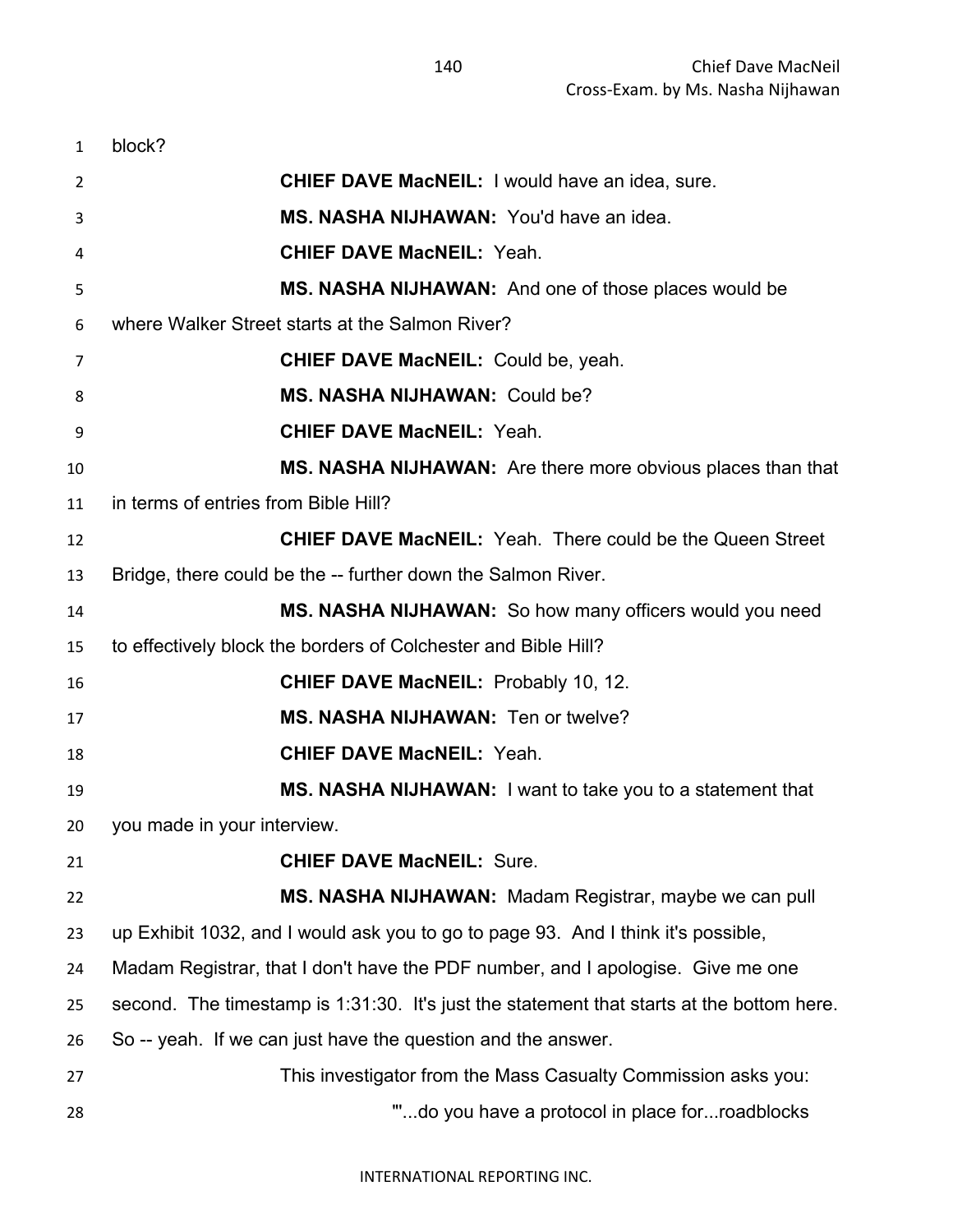| $\mathbf 1$    | and shutting down." (As read)                                                               |
|----------------|---------------------------------------------------------------------------------------------|
| $\overline{2}$ | You suggest, I think in your answer, and I'm going to give you a                            |
| 3              | second to read it.                                                                          |
| 4              | <b>CHIEF DAVE MacNEIL: Yeah. Okay.</b>                                                      |
| 5              | MS. NASHA NIJHAWAN: Suggest that it's not possible.                                         |
| 6              | <b>CHIEF DAVE MacNEIL:</b> In a quick time like that, so in an instant                      |
| $\overline{7}$ | that someone calls and says, "lock down your town", it's -- yeah, that's not possible. If   |
| 8              | you had advance notice, if we were engaged earlier in the morning and said, you know,       |
| 9              | "We need you to start to put roadblocks up", those types of things, let's face it, there    |
| 10             | would have had to been a lot of catastrophic failures for this guy to get from Wentworth    |
| 11             | to Truro. And you know, for you to suggest today that we should have had this in place,     |
| 12             | yeah, great, in hindsight, but again, there had to be a lot of things go wrong for this guy |
| 13             | to get from Wentworth to Truro, and ---                                                     |
| 14             | MS. NASHA NIJHAWAN: So you just didn't think it was a                                       |
| 15             | possibility that he could have left Portapique?                                             |
| 16             | <b>CHIEF DAVE MacNEIL:</b> I wasn't on duty at the time, so I don't                         |
| 17             | know what they were thinking. But for someone to call in the heat of the moment and         |
| 18             | suggest "lock down your town", and then -- you know, what does that mean?                   |
| 19             | So that's what I said in my statement, and I stand by it. So had                            |
| 20             | someone said, "We need you to put a roadblock at the Walker Street Bridge. We need          |
| 21             | you to put a roadblock at Highway 2 in Onslow at the junior high school to prevent him      |
| 22             | from getting along Highway 2 or to get along the 102", absolutely actionable. We would      |
| 23             | have called people in and had that happen. But again, there had to be a lot of              |
| 24             | catastrophic failures for this guy to be on the loose for 13-hours driving through Nova     |
| 25             | Scotia and knew what he was doing.                                                          |
| 26             | MS. NASHA NIJHAWAN: No, I guess that's not really what I'm                                  |
| 27             | asking.                                                                                     |
| 28             | CHIEF DAVE MacNEIL: I don't know what you're asking.                                        |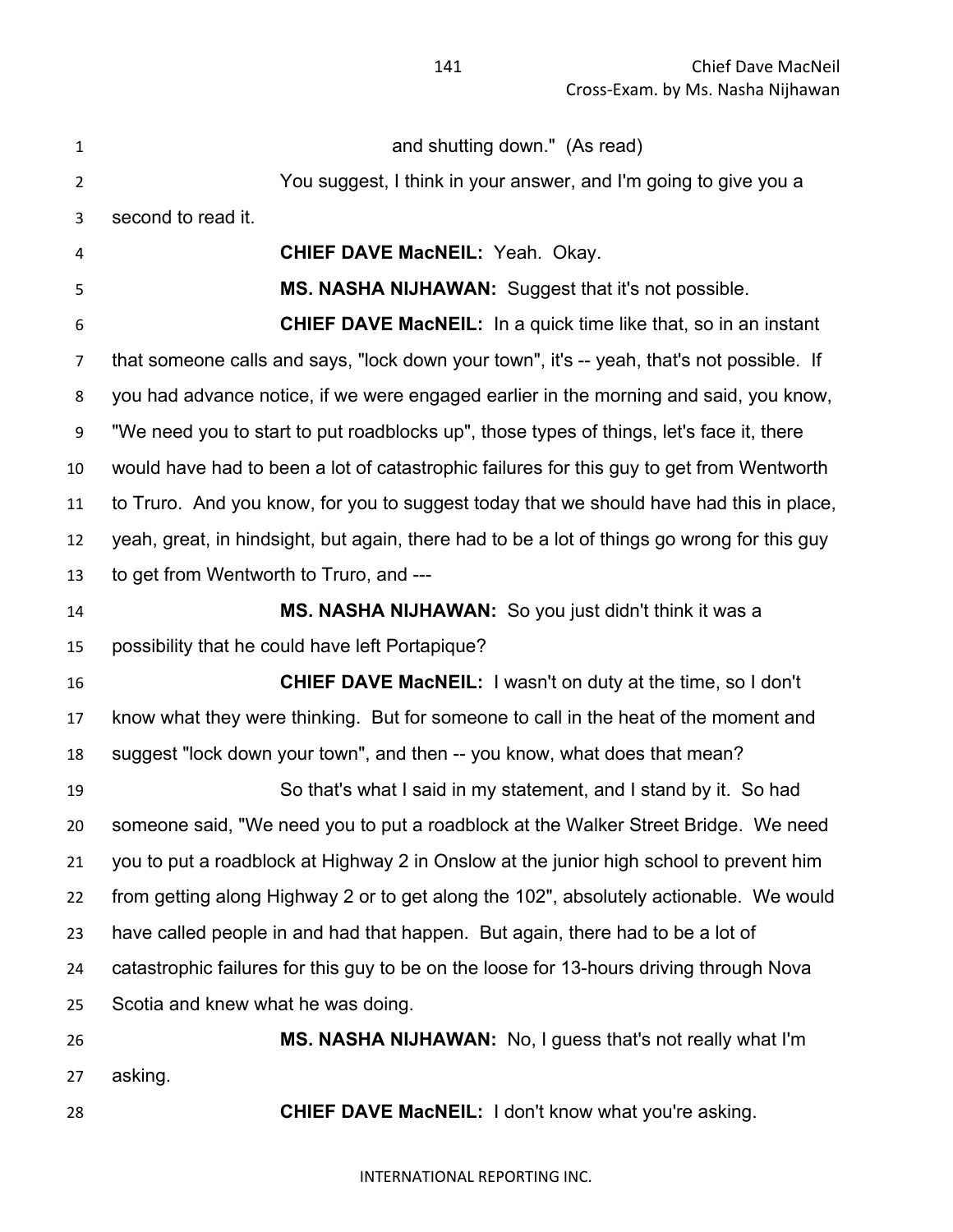| $\mathbf{1}$   | MS. NASHA NIJHAWAN: If you were provided ---                                             |
|----------------|------------------------------------------------------------------------------------------|
| 2              | <b>CHIEF DAVE MacNEIL: I read what you said there.</b>                                   |
| 3              | MS. NASHA NIJHAWAN: If you were provided with information ---                            |
| 4              | <b>CHIEF DAVE MacNEIL: Yeah.</b>                                                         |
| 5              | MS. NASHA NIJHAWAN: --- you, and I'm saying this -- I'm sorry,                           |
| 6              | to be precise, it's the Truro Police Service, if the people on -- in charge of the Truro |
| $\overline{7}$ | Police Service were -- and on duty ---                                                   |
| 8              | <b>CHIEF DAVE MacNEIL: M'hm.</b>                                                         |
| 9              | MS. NASHA NIJHAWAN: --- were informed that they needed to                                |
| 10             | shut down the Colchester border and the Bible Hill border ---                            |
| 11             | <b>CHIEF DAVE MacNEIL: Right.</b>                                                        |
| 12             | MS. NASHA NIJHAWAN: --- and you had four people ---                                      |
| 13             | <b>CHIEF DAVE MacNEIL: Right.</b>                                                        |
| 14             | MS. NASHA NIJHAWAN: --- how long would it take those four                                |
| 15             | people to pick, and even if they picked the wrong places ---                             |
| 16             | <b>CHIEF DAVE MacNEIL: Yeah.</b>                                                         |
| 17             | MS. NASHA NIJHAWAN: --- what they thought were the most                                  |
| 18             | likely places that he might come through.                                                |
| 19             | <b>CHIEF DAVE MacNEIL:</b> Well, two were tasked at the hospital, so                     |
| 20             | you had two people would do it.                                                          |
| 21             | MS. NASHA NIJHAWAN: Two people were tasked at the                                        |
| 22             | hospital? That's your evidence?                                                          |
| 23             | <b>CHIEF DAVE MacNEIL:</b> Two people at the hospital at the time.                       |
| 24             | MS. NASHA NIJHAWAN: They were at the hospital.                                           |
| 25             | <b>CHIEF DAVE MacNEIL: Yeah.</b>                                                         |
| 26             | MS. NASHA NIJHAWAN: They could have left one member at the                               |
| 27             | hospital?                                                                                |
| 28             | CHIEF DAVE MacNEIL: Yeah, they could have left one, sure.                                |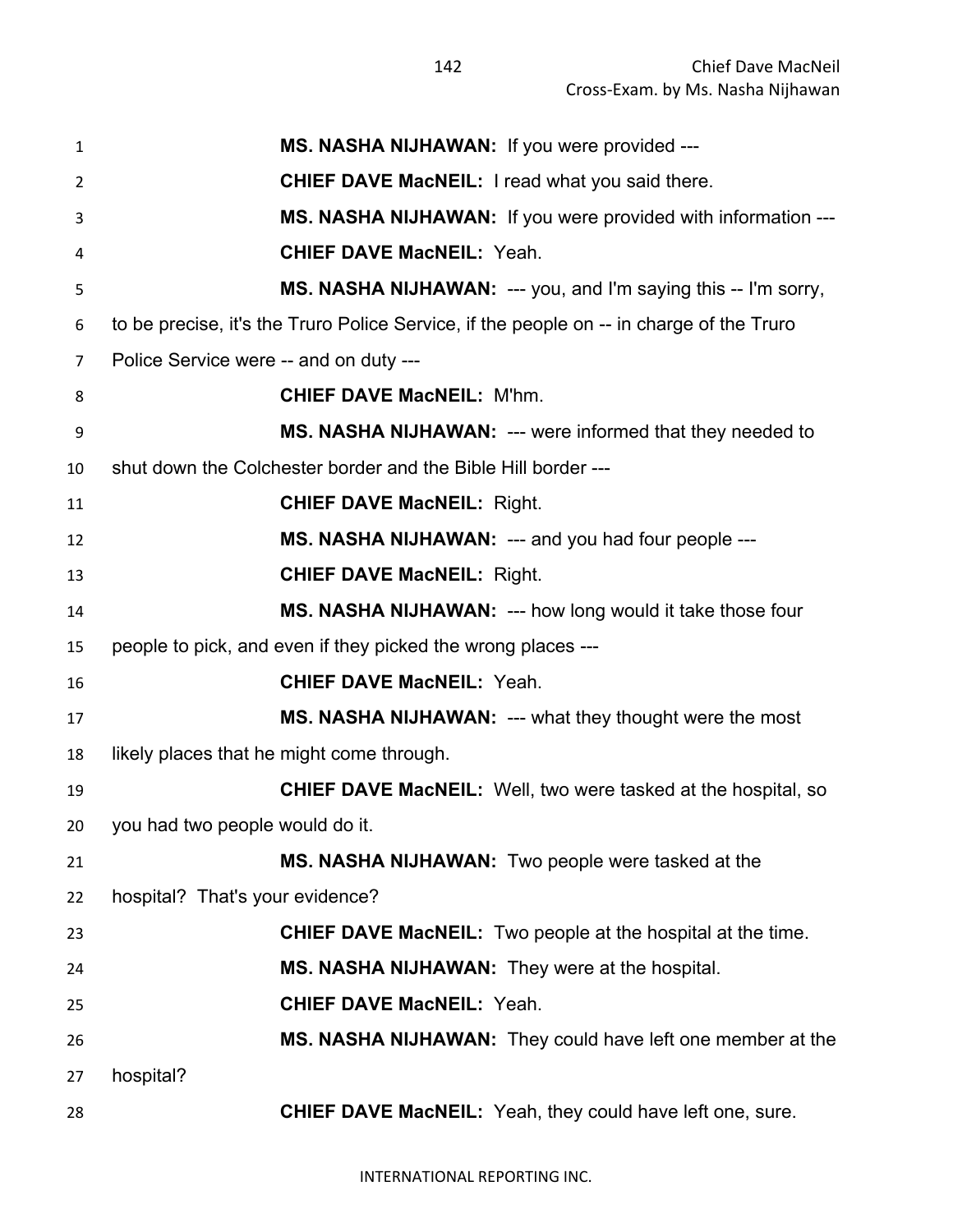**MS. NASHA NIJHAWAN:** Yeah. **CHIEF DAVE MacNEIL:** Yeah. **MS. NASHA NIJHAWAN:** So we had three available members, then? **CHIEF DAVE MacNEIL:** Yeah. **MS. NASHA NIJHAWAN:** And they could've gone to any number of the obvious transition points between Bible Hill and Truro and Colchester and Truro? **CHIEF DAVE MacNEIL:** Well, they could've -- but you're saying Bible Hill. We know that now, we didn't know that at the time. This --- **MS. NASHA NIJHAWAN:** You didn't know it at the time? **CHIEF DAVE MacNEIL:** None of us knew that at the time. We didn't know his route at the time. So there could have been the 102 highway, there's all sorts of in and outs to Truro. So there's more than two routes. **MS. NASHA NIJHAWAN:** Okay. **CHIEF DAVE MacNEIL:** We have the benefit now of knowing the route this guy went, but at the time we didn't know where he was. **MS. NASHA NIJHAWAN:** So if in fact your Inspector had been told --- **CHIEF DAVE MacNEIL:** M'hm. **MS. NASHA NIJHAWAN:** --- or your Corporal had been told that it was Colchester and Bible Hill directions that needed to be blocked. **CHIEF DAVE MacNEIL:** M'hm. **MS. NASHA NIJHAWAN:** That would have given them enough information to at least get started on roadblocks? **CHIEF DAVE MacNEIL:** Yeah, if the RCMP asked us specifically to do something, then we would have done it, absolutely. **MS. NASHA NIJHAWAN:** Okay. And it wouldn't have taken long -- it's not a big town -- for the people who were already in cars to get started on those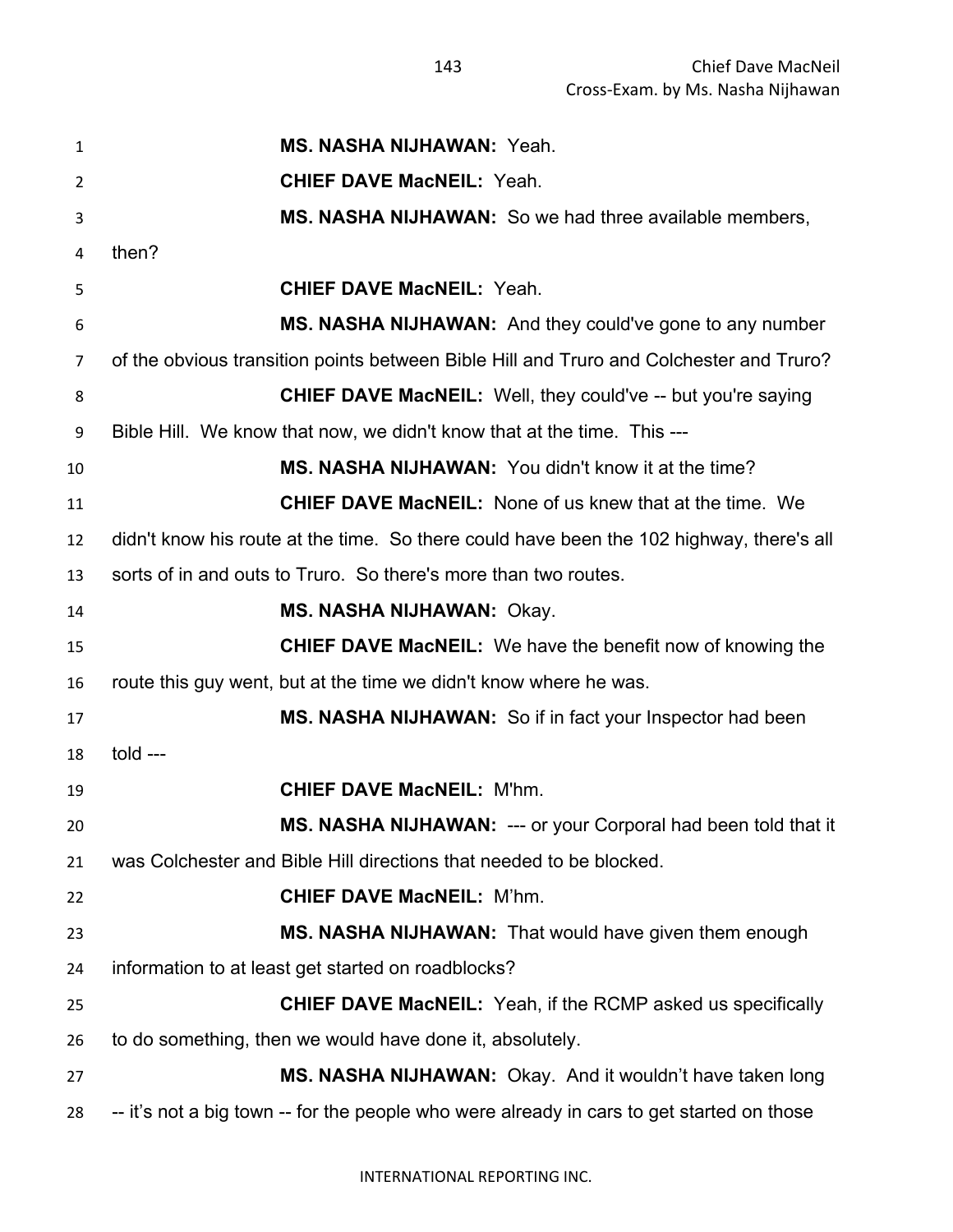roadblocks? **CHIEF DAVE MacNEIL:** M'hm. **MS. NASHA NIJHAWAN:** And how long would it have taken to get additional cars? You said you might need 10 or 12 to do the whole job? **CHIEF DAVE MacNEIL:** If we started calling people in? We had a shift on standby from COVID, so probably -- we could have probably had eight to 12 officers in within 30 minutes. **MS. NASHA NIJHAWAN:** And the only reason that you didn't do that is because nobody told you that those were the directions that the roadblocks should take place? **CHIEF DAVE MacNEIL:** Are you asking me about --- **MS. NASHA NIJHAWAN:** I'm asking you about Truro Police Service. **CHIEF DAVE MacNEIL:** So what -- yeah, but what are you asking me again? **MS. NASHA NIJHAWAN:** The only reason that you weren't able to mobilize the available members --- **CHIEF DAVE MacNEIL:** Right. **MS. NASHA NIJHAWAN:** --- was because you didn't know about those directions, those specific areas for roadblocks? **CHIEF DAVE MacNEIL:** I wasn't -- you're asking me or the police service? **MS. NASHA NIJHAWAN:** The Truro Police Service. I'm asking you to --- **CHIEF DAVE MacNEIL:** I wasn't in charge of the Truro Police Service that day, so I don't know what the decision-making was. Is that what you're asking me? **COMMISSIONER MacDONALD:** Sorry, we have a ---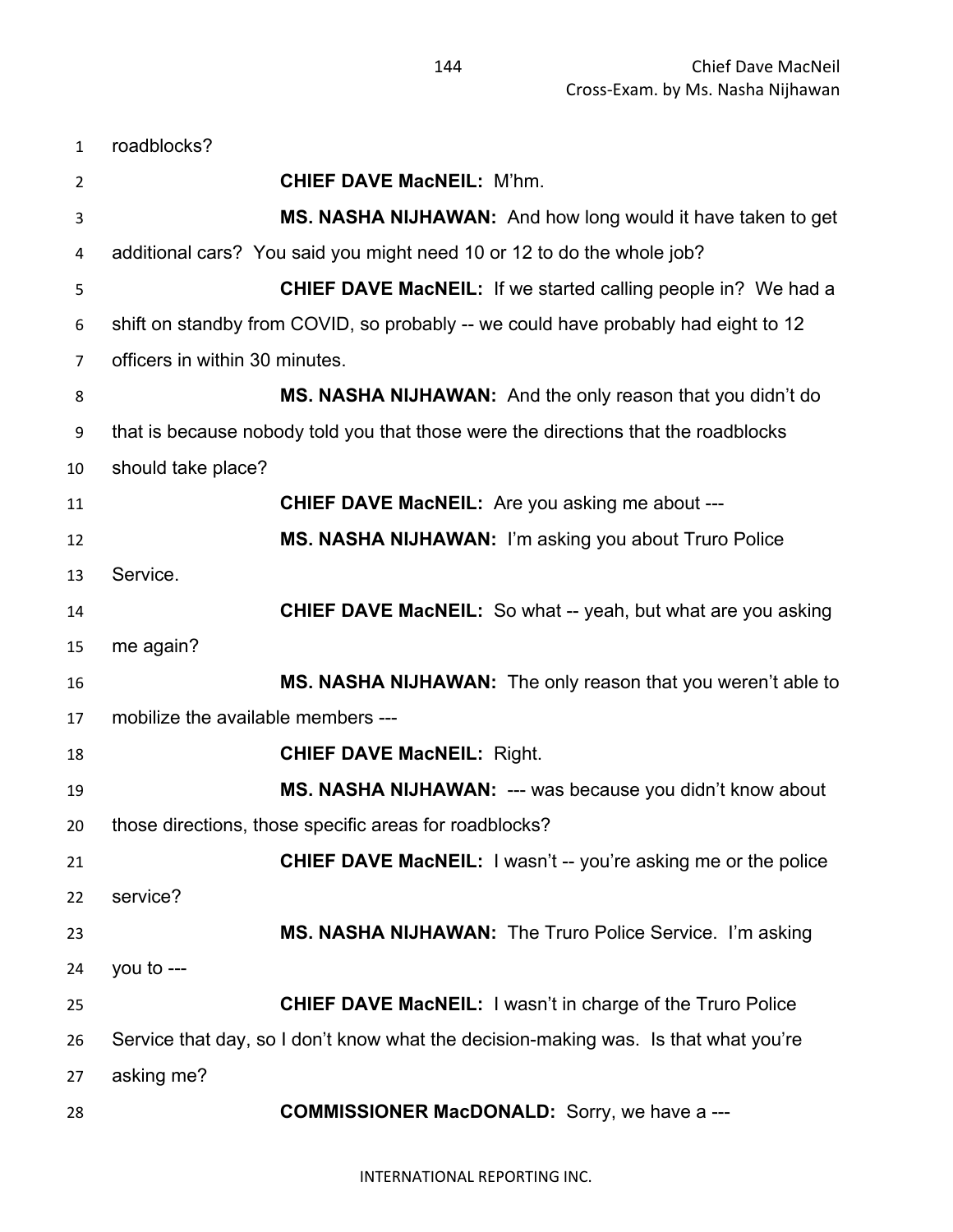**CHIEF DAVE MacNEIL:** Sorry. **COMMISSIONER MacDONALD:** Ms. Nijhawan, it's hard for you to see but we have --- **MR. CHARLES THOMPSON:** Sorry. I just think that there's -- we need more clarification on the direction, Bible Hill to Colchester. Colchester surrounds Truro, so that's 360 degrees. So if there's a specific direction, I don't think that's very clear. **MS. NASHA NIJHAWAN:** I'm happy to clarify. **COMMISSIONER MacDONALD:** And just for -- because we're broadcasting this, if you could just confirm your name and retainer? **MR. CHARLES THOMPSON:** I apologize. Charles Thompson. I'm lawyer for the Truro Police Service. **COMMISSIONER MacDONALD:** Yeah, thank you, Mr. Thompson. Ms. Nijhawan in response? **MS. NASHA NIJHAWAN:** I will clarify my question for the witness. I'm happy to clarify my question for the witness. **COMMISSIONER MacDONALD:** Thank you. **MS. NASHA NIJHAWAN:** You know which direction, relative to Truro, Wentworth is, right? **CHIEF DAVE MacNEIL:** Yeah. **MS. NASHA NIJHAWAN:** And you know which direction, relative to Truro, Onslow is; correct? **CHIEF DAVE MacNEIL:** Yeah. **MS. NASHA NIJHAWAN:** Okay. So there's no mystery there as to which of the 360 degrees we're talking about in terms of entry points. **CHIEF DAVE MacNEIL:** There's no mystery but there's multiple entry points from those directions, correct. **MS. NASHA NIJHAWAN:** Okay. And there's a couple that are the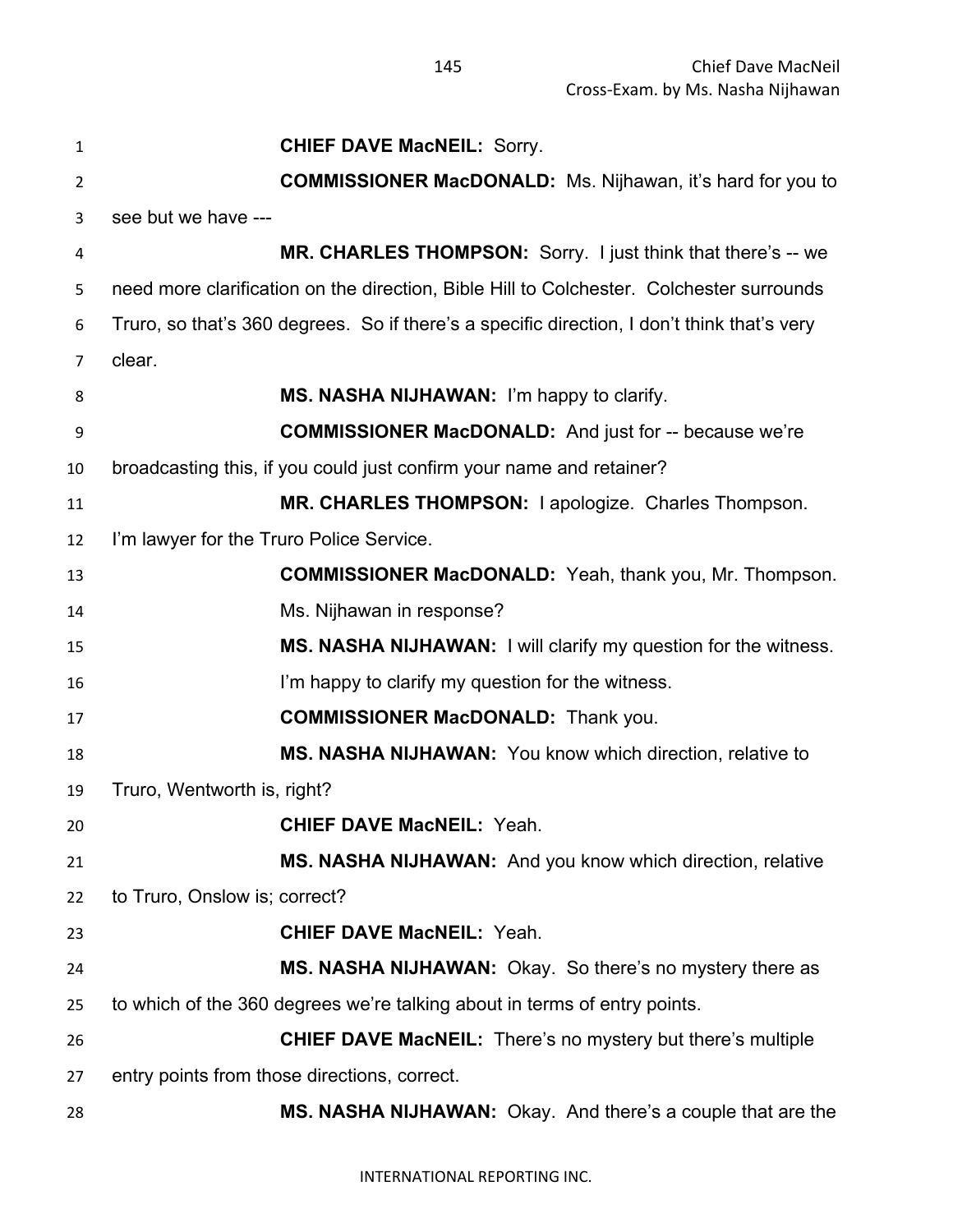| $\mathbf{1}$   | highest traffic, or the most likely, the most convenient entry points from most directions? |
|----------------|---------------------------------------------------------------------------------------------|
| $\overline{2}$ | <b>CHIEF DAVE MacNEIL:</b> Yeah, there are, yeah.                                           |
| 3              | <b>MS. NASHA NIJHAWAN: Okay.</b>                                                            |
| 4              | I'm almost coming to the end of my questions, Chief MacNeil.                                |
| 5              | <b>CHIEF DAVE MacNEIL:</b> Sure, take your time.                                            |
| 6              | MS. NASHA NIJHAWAN: I'd like to bring up a Foundational                                     |
| $\overline{7}$ | Document -- the Foundational Document in this matter, that's 1919. And I'd like to go       |
| 8              | to paragraph 99, which is on page -- probably 61, Madam Registrar.                          |
| 9              | What we're looking at, I believe, Chief MacNeil, is a conversation --                       |
| 10             | a transcript of a conversation as between Inspector Smith, who was your officer in          |
| 11             | charge of patrol?                                                                           |
| 12             | <b>CHIEF DAVE MacNEIL: M'hm.</b>                                                            |
| 13             | MS. NASHA NIJHAWAN: And Kristen Baglee, who's a -- I'm                                      |
| 14             | sorry; Kirsten Baglee -- I've said her name wrong -- who's a dispatcher at the OCC.         |
| 15             | And you'll agree with me that Ms. Baglee informs Inspector Smith that she's providing       |
| 16             | instructions from the Risk Manager.                                                         |
| 17             | <b>CHIEF DAVE MacNEIL: Okay.</b>                                                            |
| 18             | <b>MS. NASHA NIJHAWAN: Is that fair?</b>                                                    |
| 19             | <b>CHIEF DAVE MacNEIL:</b> Just let me catch up here.                                       |
| 20             | MS. NASHA NIJHAWAN: You see that in the second paragraph.                                   |
| 21             | <b>CHIEF DAVE MacNEIL: Yeah.</b>                                                            |
| 22             | MS. NASHA NIJHAWAN: And so that's not just a dispatcher                                     |
| 23             | making something up; that's pretty clear there's instructions from the Risk Manager.        |
| 24             | You'd agree with me about that?                                                             |
| 25             | <b>CHIEF DAVE MacNEIL:</b> I don't know how clear it is but it's -- she                     |
| 26             | says it's from the Risk Manager, yeah.                                                      |
| 27             | MS. NASHA NIJHAWAN: Sorry, one second.                                                      |
| 28             | (SHORT PAUSE)                                                                               |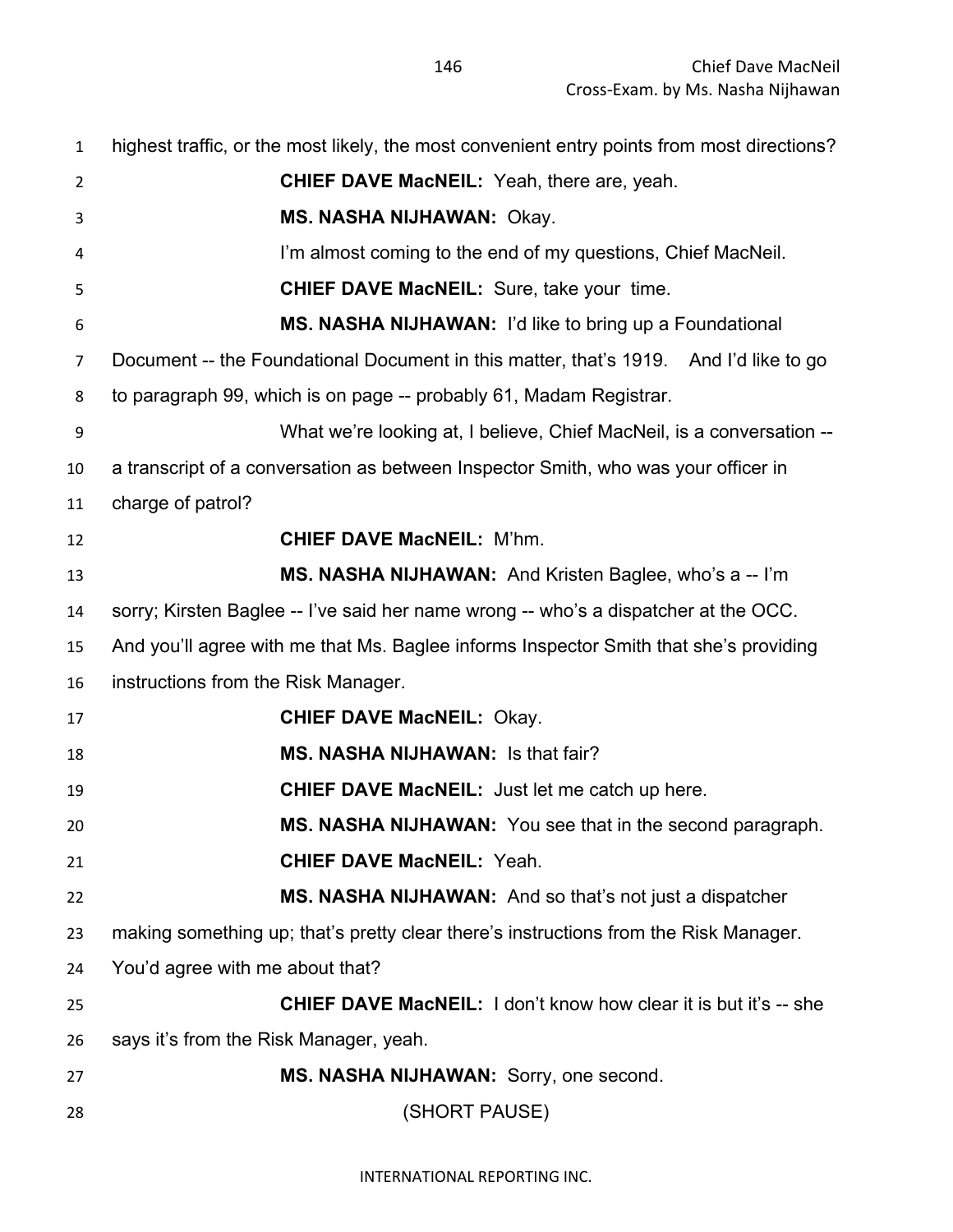| 1              | MS. NASHA NIJHAWAN: And there's some information -- I'm                               |
|----------------|---------------------------------------------------------------------------------------|
| $\overline{2}$ | sorry; give me a second. I may have my reference wrong and I'm just going to take one |
| 3              | moment to check my notes. I'm sorry.                                                  |
| 4              | <b>CHIEF DAVE MacNEIL:</b> Okay, no problem.                                          |
| 5              | (SHORT PAUSE)                                                                         |
| 6              | MS. NASHA NIJHAWAN: Oh, sorry, it's the same paragraph; I                             |
| 7              | was looking elsewhere.                                                                |
| 8              | And in this paragraph, you'll see Ms. Baglee suggest roadblocks                       |
| 9              | "Towards the Colchester, Bible Hill area"?                                            |
| 10             | <b>CHIEF DAVE MacNEIL:</b> Well, she says roadblocks probably in the                  |
| 11             | Truro, Colchester, Bible Hill area, so that's a pretty big area.                      |
| 12             | MS. NASHA NIJHAWAN: Okay.                                                             |
| 13             | <b>CHIEF DAVE MacNEIL:</b> And she's not specific; she says                           |
| 14             | "Probably".                                                                           |
| 15             | MS. NASHA NIJHAWAN: Okay, it's a suggestion; you'll agree with                        |
| 16             | me about that?                                                                        |
| 17             | <b>CHIEF DAVE MacNEIL:</b> It's a suggestion from a dispatcher, right?                |
| 18             | Yeah.                                                                                 |
| 19             | MS. NASHA NIJHAWAN: Right. Because she's been instructed                              |
| 20             | by the Risk Manager, so she says                                                      |
| 21             | <b>CHIEF DAVE MacNEIL: So she says.</b>                                               |
| 22             | MS. NASHA NIJHAWAN: And in this exchange, there's some                                |
| 23             | more information about the last known whereabouts of the suspect, would you agree     |
| 24             | with me? We can maybe scroll down, there's more on Highway 4. If we scroll down a     |
| 25             | little bit further. Sorry; you can stop here, she mentions Glenholme, a residence in  |
| 26             | Glenholme.                                                                            |
| 27             | <b>CHIEF DAVE MacNEIL: Okay.</b>                                                      |
| 28             | MS. NASHA NIJHAWAN: And that gives you an idea of the last                            |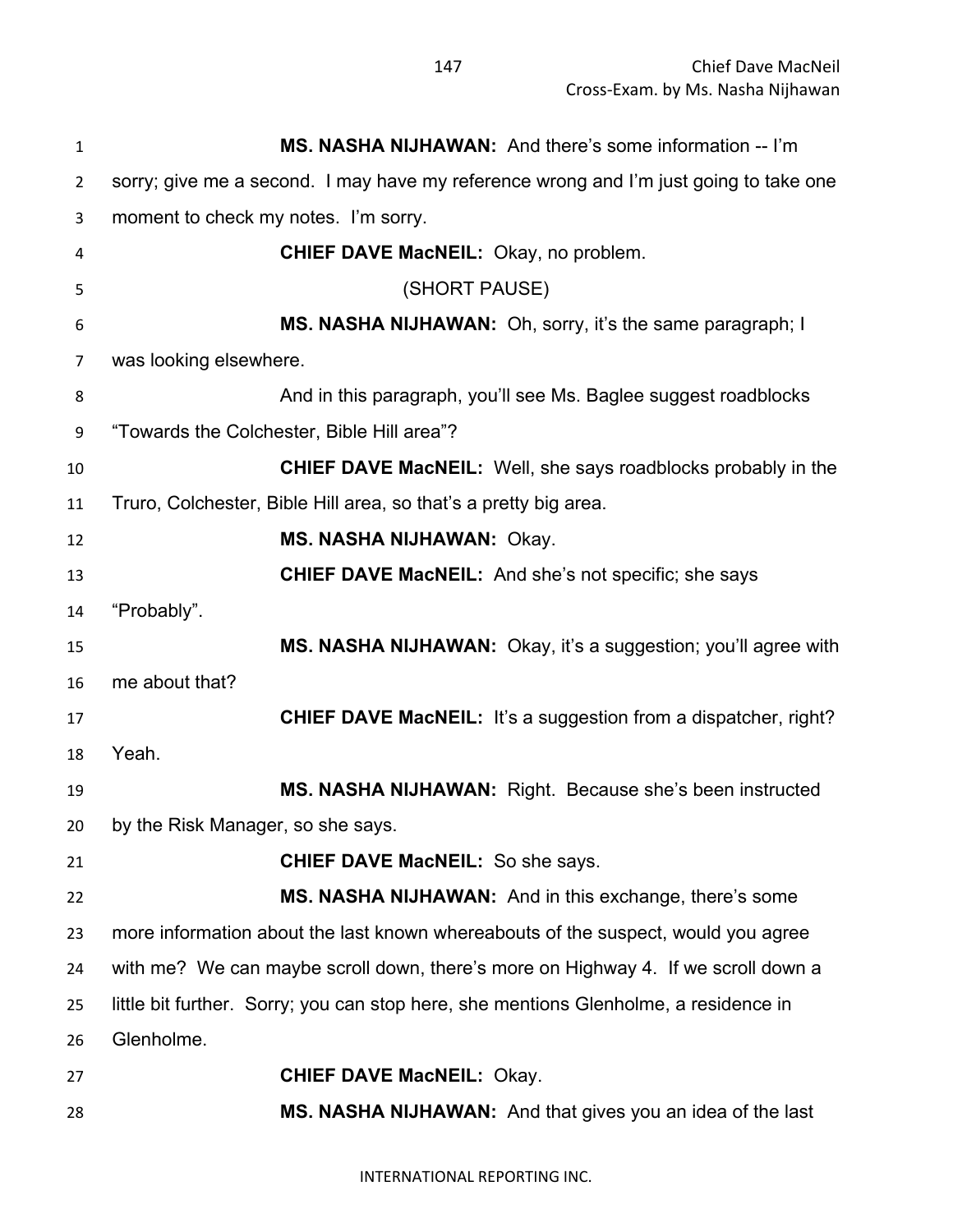| $\mathbf{1}$ | location, right, what direction he would be coming from?                                  |
|--------------|-------------------------------------------------------------------------------------------|
| 2            | <b>CHIEF DAVE MacNEIL: M'hm.</b>                                                          |
| 3            | MS. NASHA NIJHAWAN: Would you agree with me?                                              |
| 4            | <b>CHIEF DAVE MacNEIL: Yeah.</b>                                                          |
| 5            | MS. NASHA NIJHAWAN: So I'm going to suggest to you that at                                |
| 6            | the time that the perpetrator entered your town, you had four members on patrol ---       |
| 7            | <b>CHIEF DAVE MacNEIL: Okay.</b>                                                          |
| 8            | MS. NASHA NIJHAWAN: --- available to set up roadblocks.                                   |
| 9            | <b>CHIEF DAVE MacNEIL: Okay.</b>                                                          |
| 10           | MS. NASHA NIJHAWAN: That you had information about the                                    |
| 11           | direction of travel of the ---                                                            |
| 12           | <b>CHIEF DAVE MacNEIL:</b> Very general information, correct.                             |
| 13           | <b>MS. NASHA NIJHAWAN: General information.</b>                                           |
| 14           | <b>CHIEF DAVE MacNEIL: Right, yeah.</b>                                                   |
| 15           | MS. NASHA NIJHAWAN: But not 360 degrees from your town,                                   |
| 16           | somewhat less than that.                                                                  |
| 17           | <b>CHIEF DAVE MacNEIL:</b> Say that again.                                                |
| 18           | MS. NASHA NIJHAWAN: Not a 360-degree option ---                                           |
| 19           | <b>CHIEF DAVE MacNEIL:</b> Well, I think the information was he was                       |
| 20           | last seen in Wentworth, possibly heading towards Truro. There's a -- like I said earlier, |
| 21           | there's a big geographic area between Wentworth and Truro, Glenholme and Truro.           |
| 22           | You know, there had to be opportunity to have proper containment in place, and how or     |
| 23           | why that didn't happen, I don't know.                                                     |
| 24           | MS. NASHA NIJHAWAN: Those are all my questions.                                           |
| 25           | CHIEF DAVE MacNEIL: Okay, thank you.                                                      |
| 26           | MS. NASHA NIJHAWAN: Thank you.                                                            |
| 27           | <b>COMMISSIONER MacDONALD:</b> Thank you.                                                 |
| 28           | Chief MacNeil, we're inclined to have the second counsel question                         |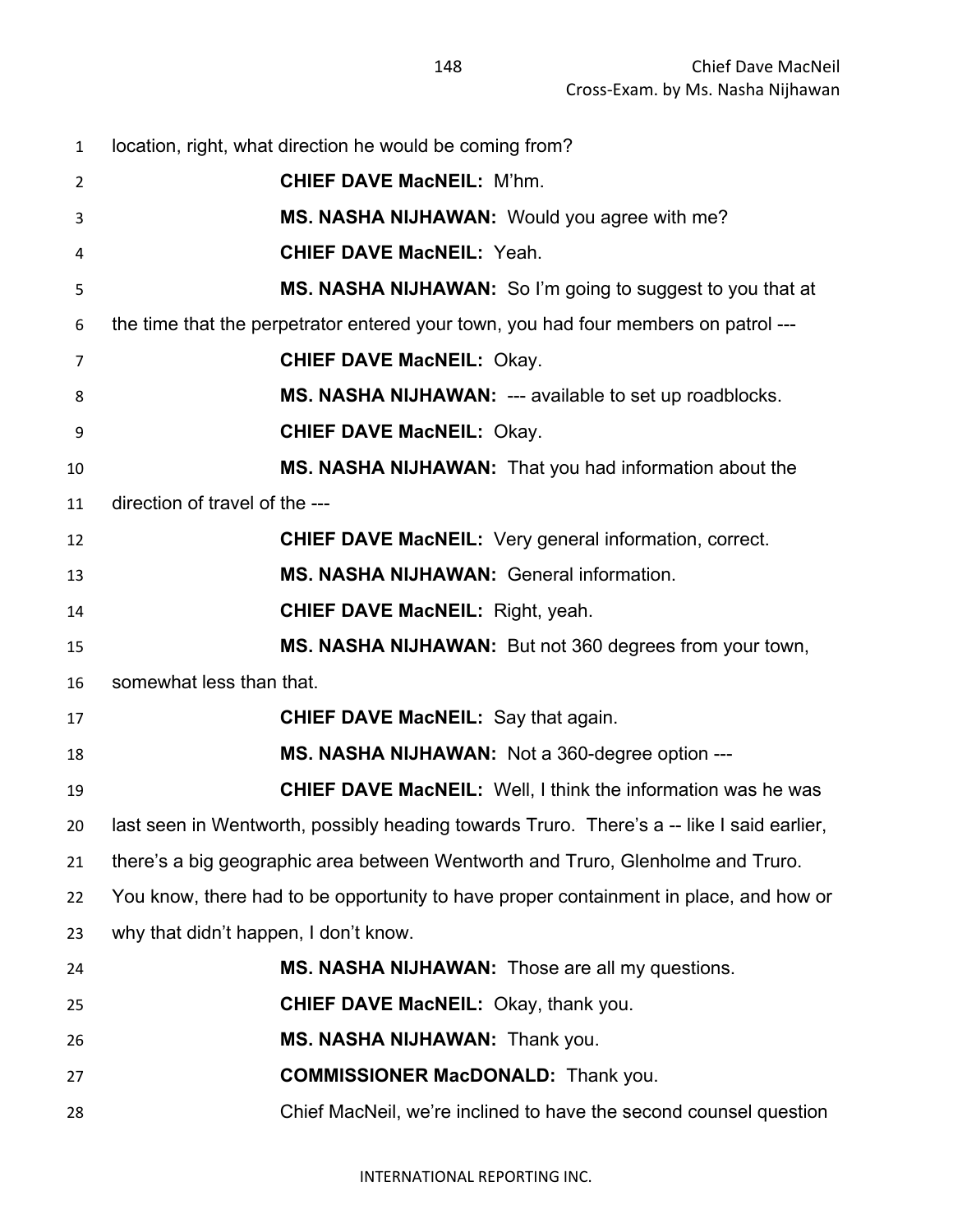| $\mathbf{1}$ | you now.                                                                                   |
|--------------|--------------------------------------------------------------------------------------------|
| 2            | <b>CHIEF DAVE MacNEIL:</b> Whatever -- yes, sir, whatever you wish,                        |
| 3            | yeah.                                                                                      |
| 4            | <b>COMMISSIONER MacDONALD:</b> Okay, thank you.                                            |
| 5            | Thank you, Ms. Nijhawan.                                                                   |
| 6            | (SHORT PAUSE)                                                                              |
| 7            | MR. JOSHUA BRYSON: Thank you, Commissioners.                                               |
| 8            | I just want to double check, just something arose there, and I want                        |
| 9            | to see if it is uploaded as an exhibit already. If I may just have a moment in place?      |
| 10           | <b>COMMISSIONER MacDONALD: Sure.</b>                                                       |
| 11           | (SHORT PAUSE)                                                                              |
| 12           | MR. JOSHUA BRYSON: Commissioners, there was just one                                       |
| 13           | document.                                                                                  |
| 14           | --- CROSS-EXAMINATION BY MR. JOSHUA BRYSON:                                                |
| 15           | MR. JOSHUA BRYSON: Sorry; let me start by introducing myself.                              |
| 16           | <b>CHIEF DAVE MacNEIL: Okay.</b>                                                           |
| 17           | MR. JOSHUA BRYSON: My name is Josh Bryson, Chief MacNeil.                                  |
| 18           | <b>CHIEF DAVE MacNEIL: Okay.</b>                                                           |
| 19           | MR. JOSHUA BRYSON: I represent the family of Peter and Joy                                 |
| 20           | <b>Bond, ---</b>                                                                           |
| 21           | <b>CHIEF DAVE MacNEIL: Okay.</b>                                                           |
| 22           | MR. JOSHUA BRYSON: --- in Cobequid Court.                                                  |
| 23           | There was one document, the BOLO document, it's COMM4025. I                                |
| 24           | just wanted to be careful in terms of the information that we're actually potentially      |
| 25           | imputing on the Truro Police. So I just wanted to look at the foundation of written        |
| 26           | information that the Truro Police had and discuss it briefly with this witness, and that's |
| 27           | something that arose as a result of questions from Ms. Nijhawan.                           |
| 28           | That document's not in -- not marked as an exhibit and it's not                            |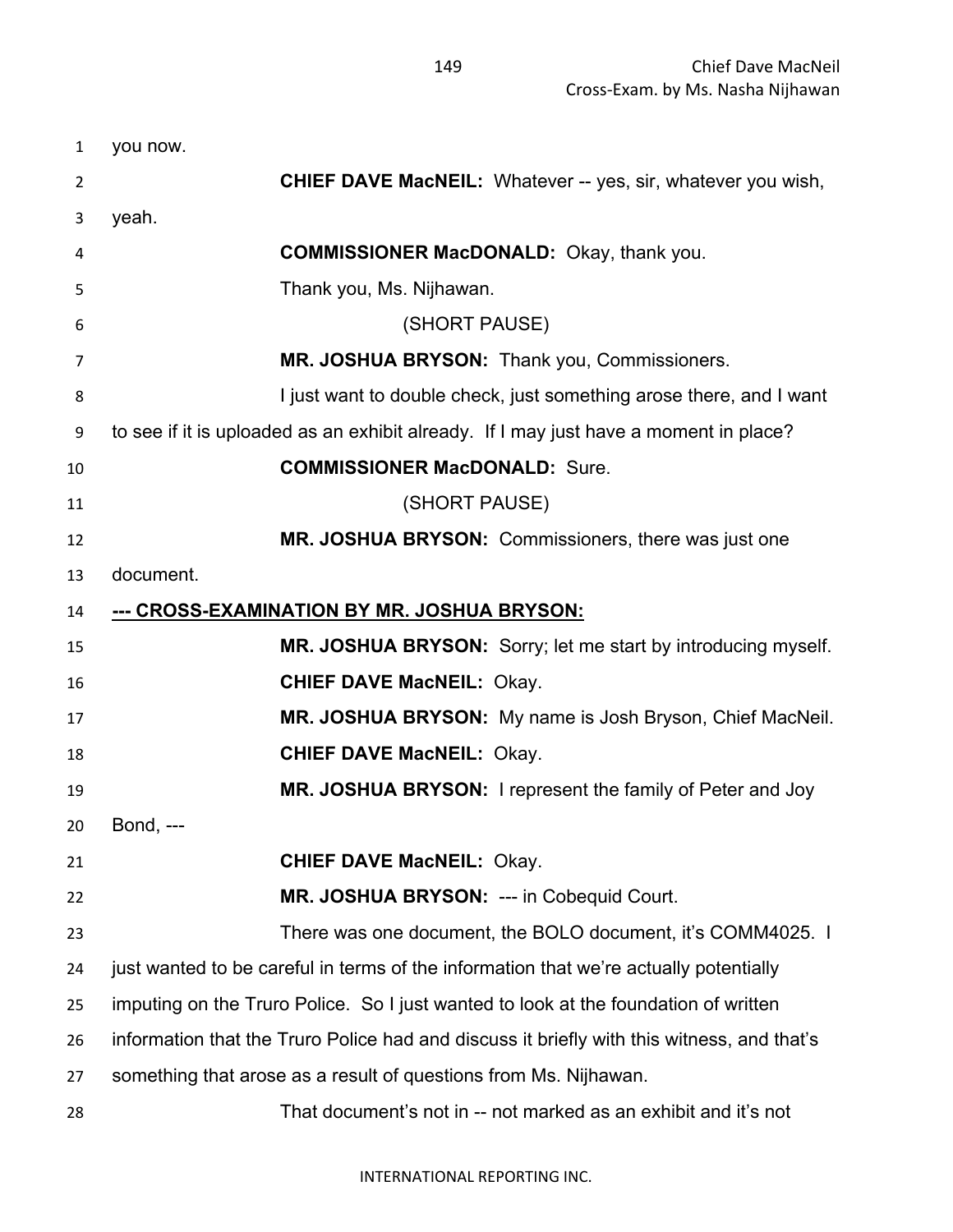| $\mathbf{1}$   | uploaded. And so I'm just wondering if perhaps, either if I could go third, or if you wish |
|----------------|--------------------------------------------------------------------------------------------|
| $\overline{2}$ | to take a break now so that document could be uploaded?                                    |
| 3              | <b>COMMISSIONER MacDONALD:</b> Yeah, it's almost 3 o'clock. I                              |
| 4              | guess we should take a break now then. You can get that uploaded ---                       |
| 5              | MR. JOSHUA BRYSON: Okay, yeah.                                                             |
| 6              | <b>COMMISSIONER MacDONALD:</b> --- or whatever you have to do                              |
| 7              | technologically.                                                                           |
| 8              | MR. JOSHUA BRYSON: Thank you very much.                                                    |
| 9              | <b>COMMISSIONER MacDONALD:</b> Thank you. We'll take a 15-                                 |
| 10             | mimute break.                                                                              |
| 11             | Thank you.                                                                                 |
| 12             | <b>REGISTRAR DARLENE SUTHERLAND: Thank you.</b>                                            |
| 13             | The proceedings are on break and will resume in 15 minutes.                                |
| 14             | --- Upon breaking at 2:59 p.m.                                                             |
| 15             | --- Upon resuming at 3:16 p.m.                                                             |
| 16             | <b>REGISTRAR DARLENE SUTHERLAND: Welcome back. The</b>                                     |
| 17             | proceedings are again in session.                                                          |
| 18             | <b>COMMISSIONER MacDONALD:</b> Okay. We'll have Chief MacNeil                              |
| 19             | back, please.                                                                              |
| 20             | --- CHIEF DAVID MacNEIL, Resumed:                                                          |
| 21             | <b>COMMISSIONER MacDONALD:</b> Mr. Bryson? Whenever you're                                 |
| 22             | ready.                                                                                     |
| 23             | MR. JOSHUA BRYSON: Great. Thank you, Commissioners.                                        |
| 24             | Thank you for that break.                                                                  |
| 25             | <u>--- CROSS-EXAMINATION BY MR. JOSHUA BRYSON (cont'd):</u>                                |
| 26             | MR. JOSHUA BRYSON: Good afternoon again, Chief MacNeil.                                    |
| 27             | <b>CHIEF DAVE MacNEIL: Good afternoon.</b>                                                 |
| 28             | MR. JOSHUA BRYSON: So I'll just ask you to take a look at this                             |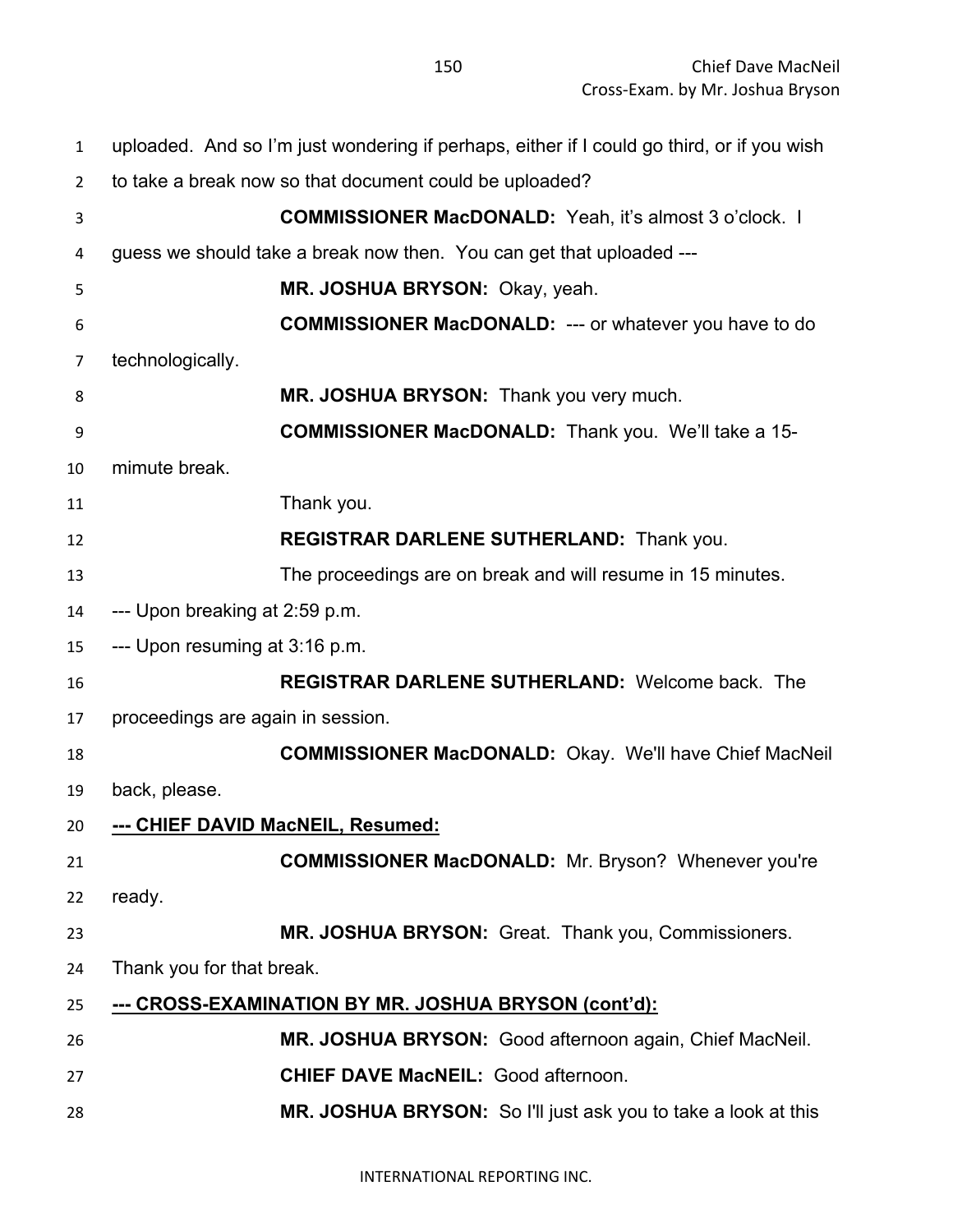|                | Cross-Exam. by Mr. Joshua Bryson                                                            |
|----------------|---------------------------------------------------------------------------------------------|
| $\mathbf{1}$   | document. It's referred to as COMM4025. It's a record of the BOLOs that we have ---         |
| $\overline{2}$ | <b>CHIEF DAVE MacNEIL: Okay.</b>                                                            |
| 3              | <b>MR. JOSHUA BRYSON: --- that -- the CPIC BOLOs that you were</b>                          |
| 4              | commenting on earlier. So ---                                                               |
| 5              | <b>CHIEF DAVE MacNEIL: Okay.</b>                                                            |
| 6              | <b>MR. JOSHUA BRYSON: --- what I'm trying to clarify is -- and I</b>                        |
| 7              | don't want to inaccurately depict what information Truro had, either to impute knowledge    |
| 8              | to Truro or to not say that Truro had less information than -- or more information than     |
| 9              | what they actually had formally.                                                            |
| 10             | So this is the 1:07. The timestamp here is off. We know that the                            |
| 11             | CPIC BOLO is 1:07.                                                                          |
| 12             | <b>CHIEF DAVE MacNEIL: Yeah.</b>                                                            |
| 13             | MR. JOSHUA BRYSON: So have you -- have you seen this BOLO                                   |
| 14             | before?                                                                                     |
| 15             | <b>CHIEF DAVE MacNEIL:</b> In our disclosure document, yes.                                 |
| 16             | MR. JOSHUA BRYSON: So Truro would have received this                                        |
| 17             | particular BOLO?                                                                            |
| 18             | <b>CHIEF DAVE MacNEIL: Yes.</b>                                                             |
|                | MR. JOSHUA BRYSON: Okay. So when you look at this BOLO at                                   |
| 19             |                                                                                             |
| 20             | 1:07, what do you glean in terms of the -- what is this telling you as to the perpetrator's |
| 21             | whereabouts?                                                                                |
| 22             | <b>CHIEF DAVE MacNEIL:</b> Well, just give me a moment to digest it.                        |
| 23             | MR. JOSHUA BRYSON: Yeah.                                                                    |

 **CHIEF DAVE MacNEIL:** Do you -- do you want me to read it out loud or just internalise it or...? So right off the bat, it says:

| 26 | "Active shooter incident in progress. Subject of        |
|----|---------------------------------------------------------|
| 27 | complaint is [who we know it is] and the incident is in |
| 28 | the Portapique area of Colchester Countybelieved        |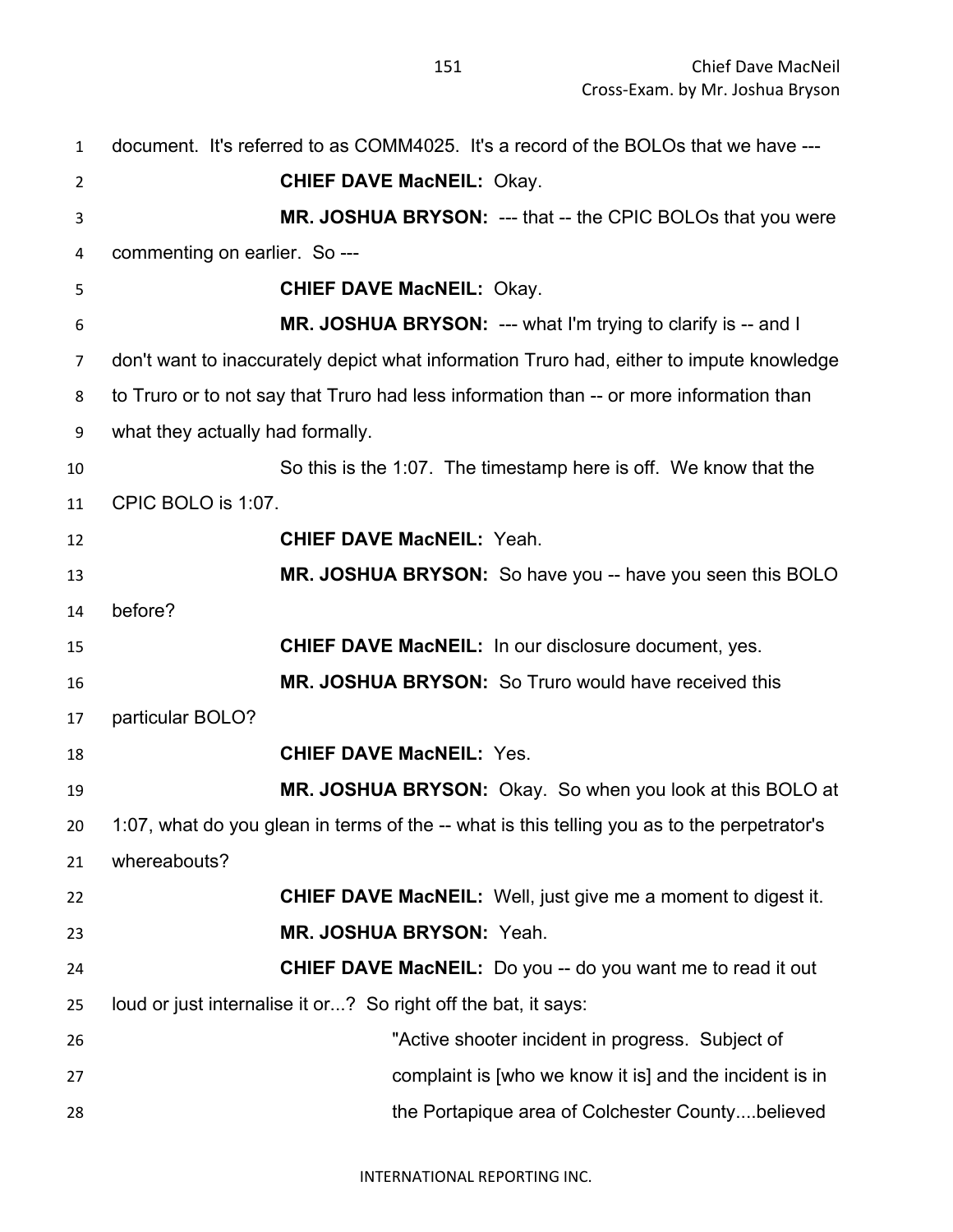| $\mathbf{1}$   | to be armedarrestable for the incident in                                                    |
|----------------|----------------------------------------------------------------------------------------------|
| $\overline{2}$ | progress very familiar with firearms should be                                               |
| 3              | considered armed and dangerousassociated to [the                                             |
| 4              | following] vehicles: A white 2015 Mercedes [gives the                                        |
| 5              | plate. A white]old white police car (may be burned                                           |
| 6              | at the scene)also associated to a female [who they                                           |
| 7              | list, and]not currently accounted for."                                                      |
| 8              | And that's -- yeah, so that's the information on the BOLO.                                   |
| 9              | MR. JOSHUA BRYSON: Yeah. So are you aware of any                                             |
| 10             | information or your organisation at this time that police were acting under the              |
| 11             | assumption that the perpetrator had escaped Portapique?                                      |
| 12             | <b>CHIEF DAVE MacNEIL:</b> I wasn't on duty at the time, but reading                         |
| 13             | from that, it doesn't seem like that's the case.                                             |
| 14             | MR. JOSHUA BRYSON: Okay. Does this BOLO tell you that the                                    |
| 15             | perpetrator is arrestable for homicide?                                                      |
| 16             | <b>CHIEF DAVE MacNEIL:</b> It says he's arrestable for the incident in                       |
| 17             | progress. It doesn't specify homicide. But one could read between the lines. If it was       |
| 18             | an active shooter, without knowing if it was actually people that were killed, it would be - |
| 19             | - it would -- it's not clear what he's arrestable for, I guess is what I'm trying to say.    |
| 20             | MR. JOSHUA BRYSON: So -- so my follow up question, then, is                                  |
| 21             | so if you come across the perpetrator what are you arresting him for based on this           |
| 22             | BOLO?                                                                                        |
| 23             | <b>CHIEF DAVE MacNEIL:</b> Good question. We would have to get                               |
| 24             | confirmation from the issuing agency, which would be the RCMP, what that actual              |
| 25             | offence would be at the time.                                                                |
| 26             | MR. JOSHUA BRYSON: Thank you.                                                                |
| 27             | Can we scroll to the next BOLO at 3:24 a.m.?                                                 |
| 28             | <b>COMMISSIONER MacDONALD:</b> Ms. Young? Sorry.                                             |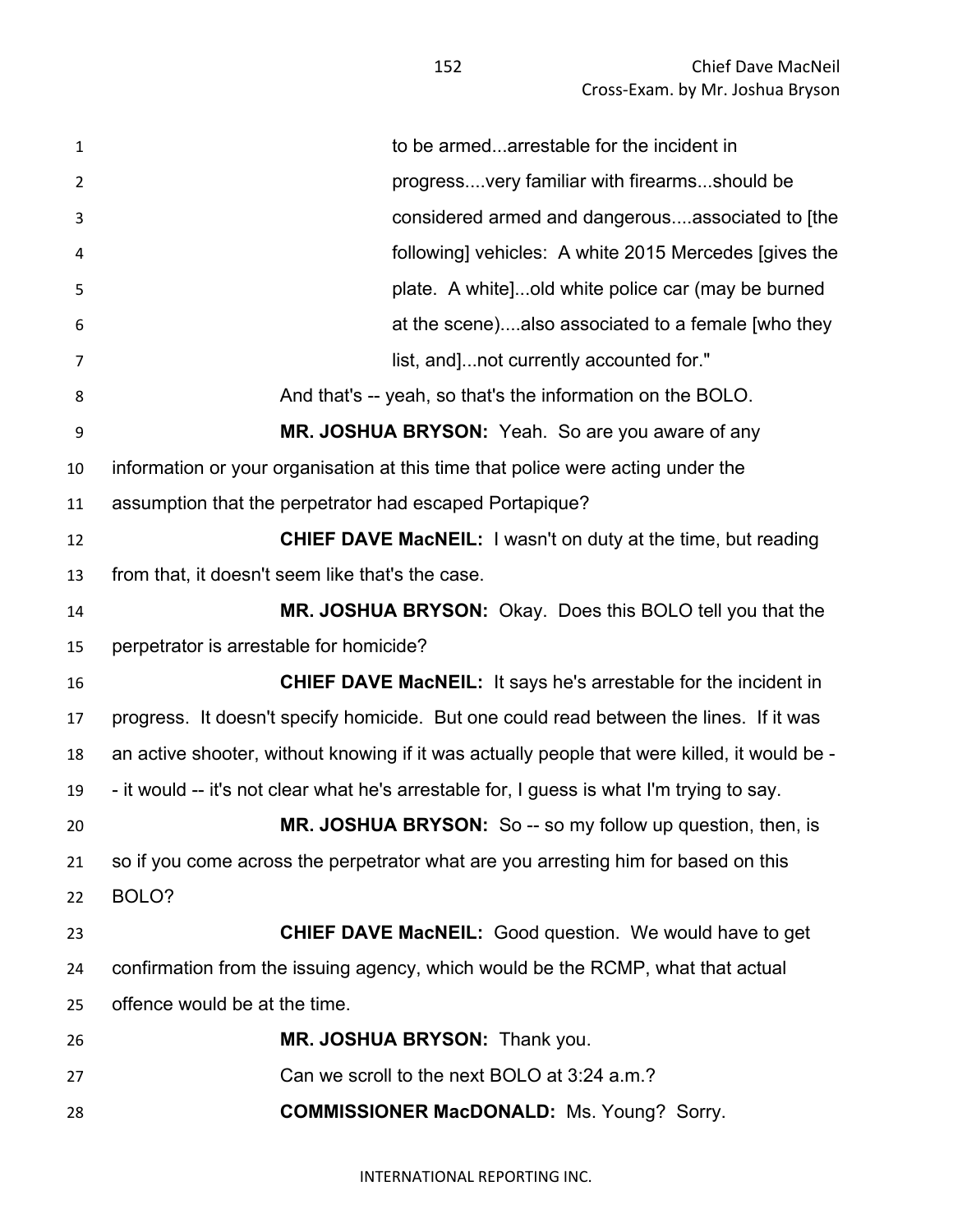**MS. RACHEL YOUNG:** Commissioners, I'm just not sure if this document has been made an exhibit. Can we do that, please, if it hasn't been done? **REGISTRAR DARLENE SUTHERLAND:** It's Exhibit 1999. **COMMISSIONER MacDONALD:** Thank you. **--- EXHIBIT NO. 1999:** (COMM0004025) BOLO - April 19th, 2020 from CPIC **COMMISSIONER MacDONALD:** Mr. Bryson. **MR. JOSHUA BRYSON:** Thank you. So same series of questions, Chief. If you can just take a moment to read this BOLO. Again, the timestamp is --- **CHIEF DAVE MacNEIL:** 3:24 a.m.? **MR. JOSHUA BRYSON:** This one I think is right for some reason. The other one is off, but this one is 3:24 a.m., and I believe that's our understanding of when this CPIC BOLO was issued. So take a moment and read this CPIC BOLO, please. **CHIEF DAVE MacNEIL:** Okay, certainly. So it's a: "BOLO Update Regarding Active Shooter in Colchester County." **It says the subject of complaint is still outstanding and to use**  caution. Additional vehicles associated to the suspect, it mentions again, the Jeep -- the black Jeep Wrangler, gives a licence plate, a white Ford F150, provides a licence plate, as well as the Mercedes -- 2015 Mercedes, gives the licence plate. And I can go on and read the rest. **MR. JOSHUA BRYSON:** Sure. **CHIEF DAVE MacNEIL:** It looks like it's just an add-on to the BOLO that was sent out originally that I just read. It says who the suspect is: "...the incident is in the Portapique area of Colchester County...believed to be armed and arrestable for the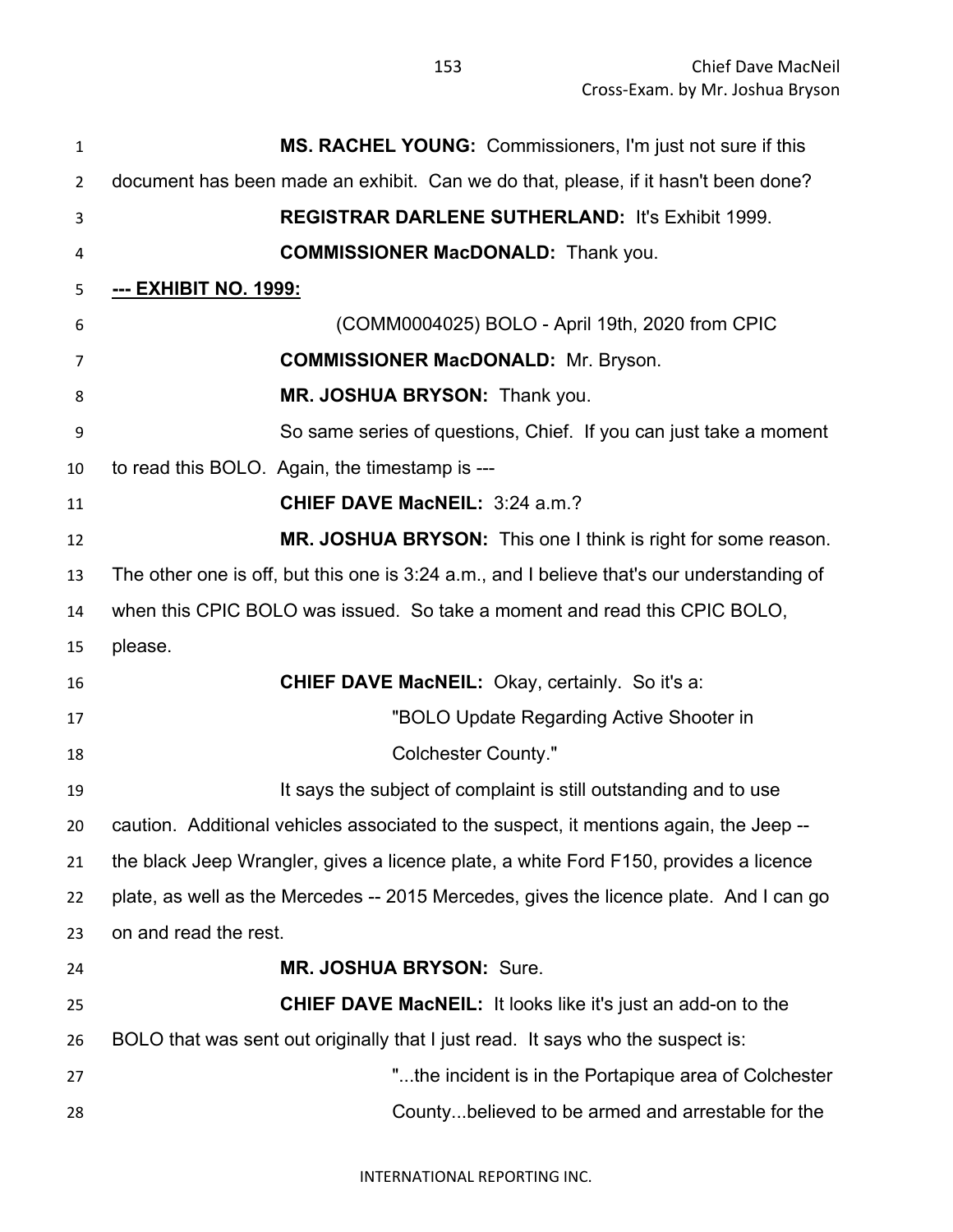| 1  | incident in progressthought to be very familiar with                                   |
|----|----------------------------------------------------------------------------------------|
| 2  | firearms and should be considered armed and                                            |
| 3  | dangerous."                                                                            |
| 4  | <b>MR. JOSHUA BRYSON:</b> And that's fine. We can -- we can ---                        |
| 5  | <b>CHIEF DAVE MacNEIL: Okay.</b>                                                       |
| 6  | MR. JOSHUA BRYSON: --- finish off reading the rest. But same                           |
| 7  | series of questions. So in terms of the perpetrator's whereabouts, based on this BOLO, |
| 8  | did you have any inclination or knowledge that -- and again, as your ---               |
| 9  | <b>CHIEF DAVE MacNEIL: Truro Police Service?</b>                                       |
| 10 | MR. JOSHUA BRYSON: --- Truro Police itself, that this -- had                           |
| 11 | escaped Portapique?                                                                    |
| 12 | <b>CHIEF DAVE MacNEIL: Not at that time, no.</b>                                       |
| 13 | MR. JOSHUA BRYSON: Okay. And are you aware of any                                      |
| 14 | information at the time that the RCMP were acting as if the perpetrator had escaped    |
| 15 | Portapique at this time of this BOLO?                                                  |
| 16 | CHIEF DAVE MacNEIL: Again, I wasn't there, but not that I'm                            |
| 17 | aware based on that BOLO; correct.                                                     |
| 18 | MR. JOSHUA BRYSON: And same question in terms of does this                             |
| 19 | tell you that he's arrestable for homicide?                                            |
| 20 | <b>CHIEF DAVE MacNEIL:</b> No, it does not.                                            |
| 21 | MR. JOSHUA BRYSON: And again, what -- do you know what                                 |
| 22 | you'd be arresting him for if you came across the perpetrator?                         |
| 23 | <b>CHIEF DAVE MacNEIL:</b> Not based on that BOLO, no.                                 |
| 24 | MR. JOSHUA BRYSON: Okay. Okay, next, if we can go to                                   |
| 25 | paragraph 45 of the Foundational Document, please. That's page 22. This is the next    |
| 26 | BOLO. This is the 8:07 a.m. BOLO.                                                      |
| 27 | <b>CHIEF DAVE MacNEIL: Okay.</b>                                                       |
| 28 | MR. JOSHUA BRYSON: At page 22, paragraph 45. You've had                                |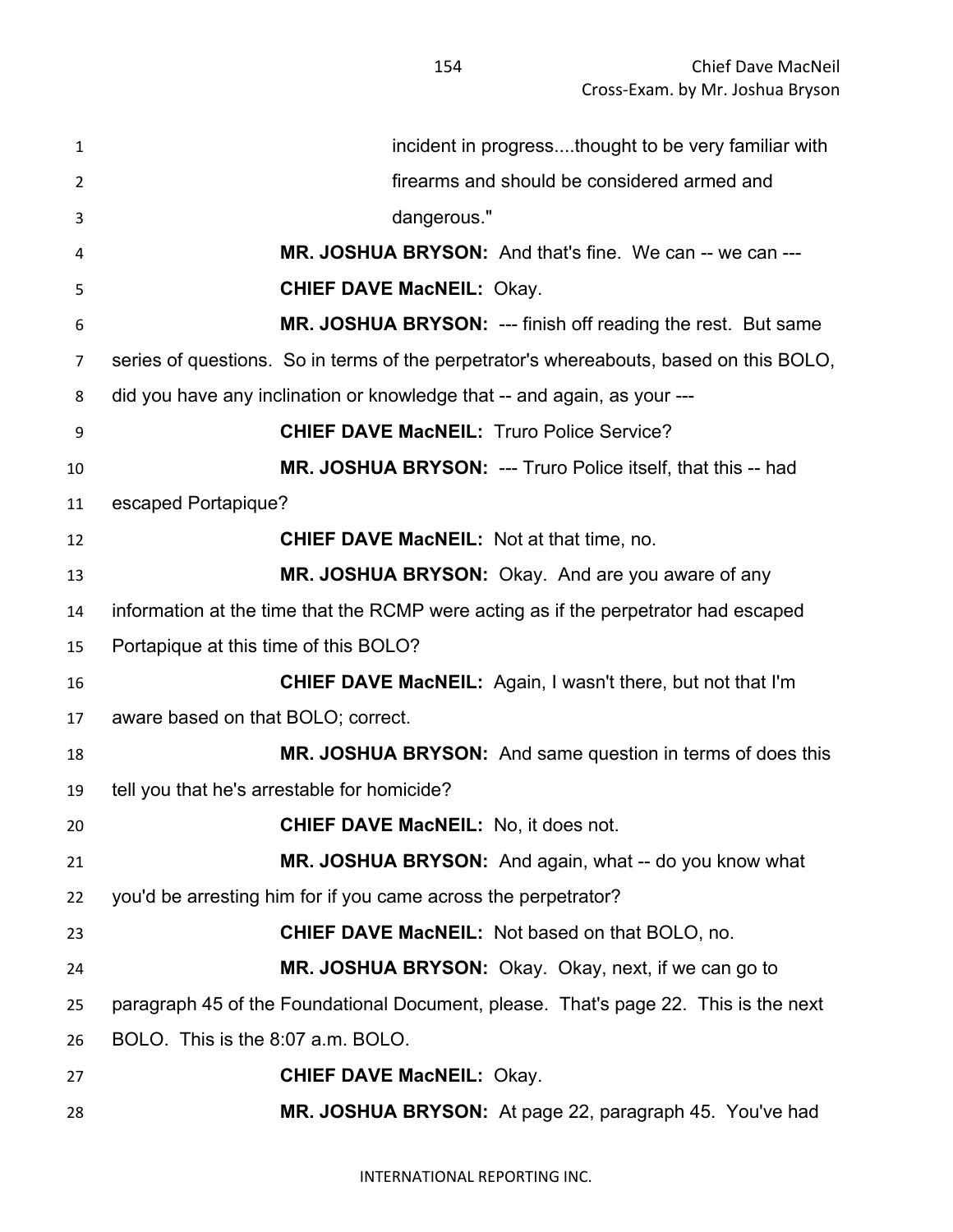| $\mathbf{1}$ | an opportunity to review this particular BOLO?                                              |
|--------------|---------------------------------------------------------------------------------------------|
| 2            | <b>CHIEF DAVE MacNEIL: Yeah, yes.</b>                                                       |
| 3            | MR. JOSHUA BRYSON: This is the -- I believe it's the third BOLO                             |
| 4            |                                                                                             |
| 5            | <b>CHIEF DAVE MacNEIL: Yeah.</b>                                                            |
| 6            | <b>MR. JOSHUA BRYSON: --- and this time it's using some different</b>                       |
| 7            | language. We can see that it's noting that the suspect is now arrestable for homicide       |
| 8            | and $---$                                                                                   |
| 9            | <b>CHIEF DAVE MacNEIL: M'hm.</b>                                                            |
| 10           | MR. JOSHUA BRYSON: --- I suppose that is now your ground to                                 |
| 11           | arrest the perpetrator if you came across him?                                              |
| 12           | <b>CHIEF DAVE MacNEIL: Correct, yeah.</b>                                                   |
| 13           | MR. JOSHUA BRYSON: And do you see language suggesting                                       |
| 14           | now that the perpetrator could be anywhere in the province?                                 |
| 15           | <b>CHIEF DAVE MacNEIL:</b> Yes, it says -- it says he could be                              |
| 16           | anywhere in the province.                                                                   |
| 17           | MR. JOSHUA BRYSON: And at this time, were you provided with                                 |
| 18           | any other information to lead your organisation to believe that the perpetrator had in fact |
| 19           | escaped Portapique?                                                                         |
| 20           | <b>CHIEF DAVE MacNEIL:</b> Not that I'm aware of. Again, I wasn't on                        |
| 21           | duty, but based on that, no.                                                                |
| 22           | MR. JOSHUA BRYSON: This BOLO provides a description of the                                  |
| 23           | RCMP, sorry, of the fully-marked Ford Taurus with a car number ---                          |
| 24           | <b>CHIEF DAVE MacNEIL: Correct.</b>                                                         |
| 25           | MR. JOSHUA BRYSON: --- 28B11. My question, in looking for                                   |
| 26           | this vehicle, if there was a detail that the -- that the Ford Taurus was an RCMP marked     |
| 27           | car with a push bar, would that be a further distinctive trait that would help in locating  |
| 28           | the car?                                                                                    |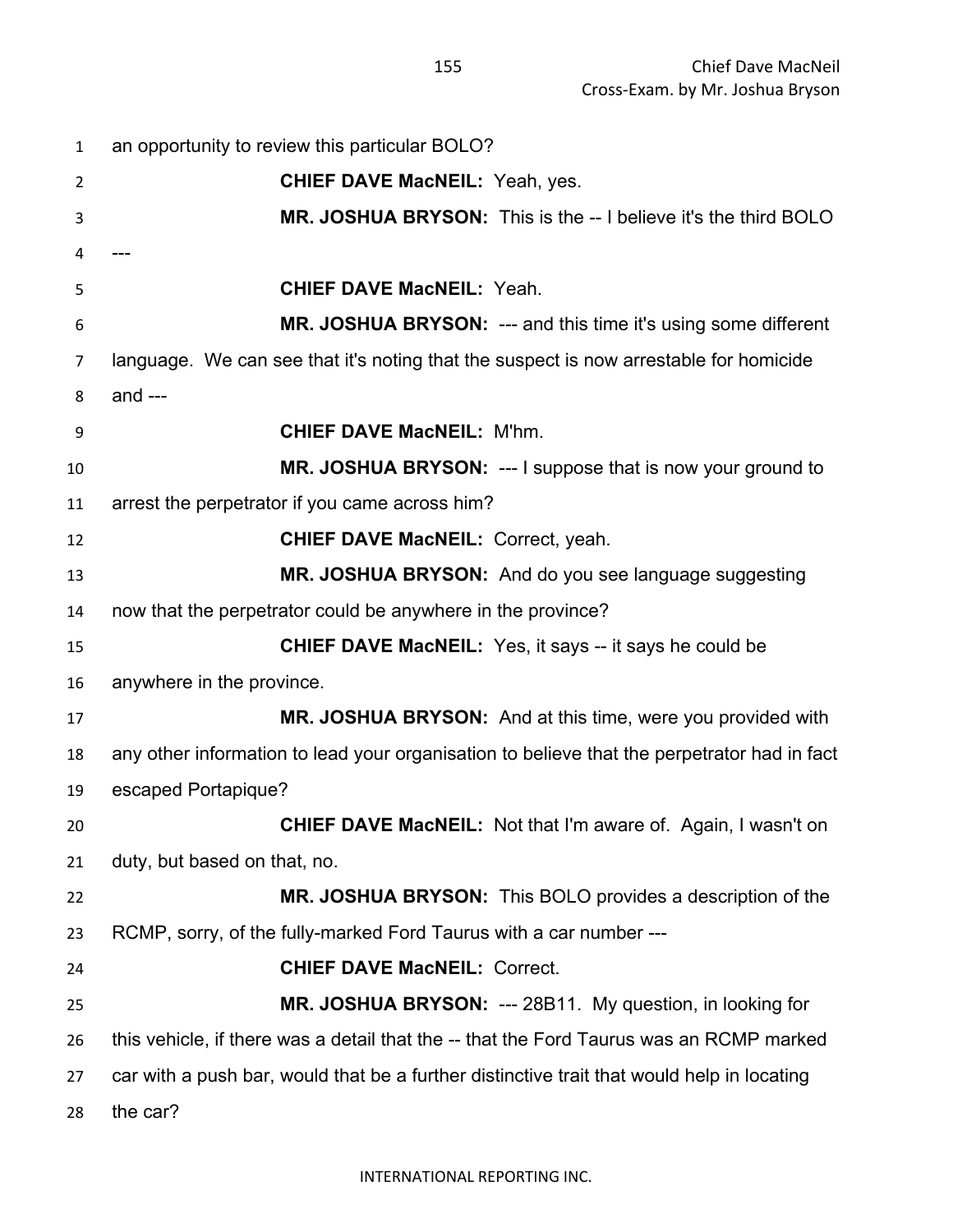| $\mathbf{1}$   | <b>CHIEF DAVE MacNEIL: Yeah, absolutely.</b>                                                 |
|----------------|----------------------------------------------------------------------------------------------|
| $\overline{2}$ | MR. JOSHUA BRYSON: And what about the presence of a web                                      |
| 3              | antenna? Would that be helpful?                                                              |
| 4              | <b>CHIEF DAVE MacNEIL:</b> It may or may not, but the push bar                               |
| 5              | definitely. There is no RCMP cars in this area that had push bars at the time that I'm       |
| 6              | aware of.                                                                                    |
| 7              | MR. JOSHUA BRYSON: And did you know -- so this -- this BOLO                                  |
| 8              | was dated, sorry, timestamped 8:07 a.m.                                                      |
| 9              | <b>CHIEF DAVE MacNEIL: Okay.</b>                                                             |
| 10             | MR. JOSHUA BRYSON: Do you have any understanding that this                                   |
| 11             | information was somewhat dated at the time of this BOLO?                                     |
| 12             | <b>CHIEF DAVE MacNEIL: I'm not sure. I -- again, I wasn't on duty</b>                        |
| 13             | at the time, but I'm not sure. It does mention again about the black Jeep and the white      |
| 14             | Ford F150 and the Mercedes, so it's kind of a lot of information that -- yeah, it's a lot of |
| 15             | information.                                                                                 |
| 16             | MR. JOSHUA BRYSON: So if I suggested to you that this                                        |
| 17             | information came to RCMP at 7:27 a.m., so at that point it's about 40-minutes dated, is      |
| 18             | that a relevant thing I should even be worried about or asking questions about in terms      |
| 19             | of these delays?                                                                             |
| 20             | <b>CHIEF DAVE MacNEIL:</b> I mean, like I was asked a moment ago                             |
| 21             | about our Dispatch, it -- timely information is important, especially when you're the        |
| 22             | keeper of the information. So it would be important; correct.                                |
| 23             | MR. JOSHUA BRYSON: And have you done BOLOs yourself                                          |
| 24             | before, or your organisation?                                                                |
| 25             | <b>CHIEF DAVE MacNEIL:</b> Our organisation has, sure.                                       |
| 26             | MR. JOSHUA BRYSON: How long does it take to do a BOLO?                                       |
| 27             | <b>CHIEF DAVE MacNEIL:</b> I have never personally done one, but                             |
| 28             | again, it depends on how much information and what it is, but not -- not an inordinate       |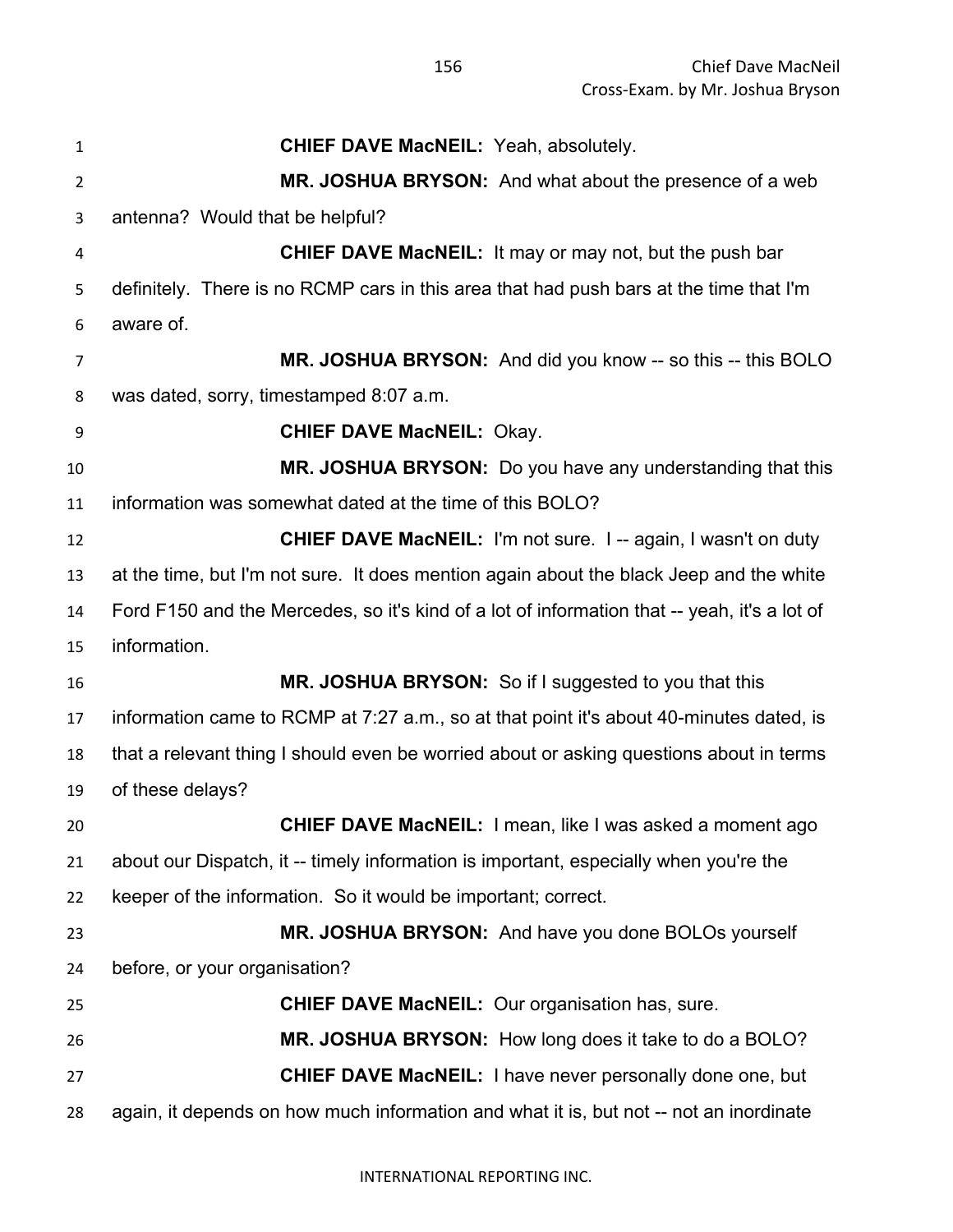| $\mathbf{1}$   | amount of time.                                                                          |
|----------------|------------------------------------------------------------------------------------------|
| $\overline{2}$ | MR. JOSHUA BRYSON: Yeah. Are we talking five minutes, ten                                |
| 3              | minutes, twenty?                                                                         |
| 4              | <b>CHIEF DAVE MacNEIL:</b> Probably the five to ten minute range, I                      |
| 5              | would think.                                                                             |
| 6              | MR. JOSHUA BRYSON: Yeah. All right, thank you for just                                   |
| 7              | clearing up those questions.                                                             |
| 8              | I just -- I now have a series of questions in regards to the                             |
| 9              | Commission's forward-looking mandate, and specifically, it's in regards to the RCMP      |
| 10             | speaking points that were entered as an exhibit ---                                      |
| 11             | <b>CHIEF DAVE MacNEIL: Okay.</b>                                                         |
| 12             | MR. JOSHUA BRYSON: --- but not discussed at any -- at any                                |
| 13             | length.                                                                                  |
| 14             | So this -- the speaking notes, and that's 58845, it's already an                         |
| 15             | exhibit. And that's -- so it's referred to as Speaking Points, but it's now part -- it's |
| 16             | forming part of the public discourse now, and it appears to be a response to the Nova    |
| 17             | Scotia Chief of Police's unanimous decision to redesignate the RCMP as associate         |
| 18             | status, yeah. So I do wish for you to review certain, and do want to have you comment    |
| 19             | on it $--$                                                                               |
| 20             | <b>CHIEF DAVE MacNEIL: Okay.</b>                                                         |
| 21             | MR. JOSHUA BRYSON: --- because it does talk about policing in                            |
| 22             | Nova Scotia going forward.                                                               |
| 23             | <b>CHIEF DAVE MacNEIL: Okay.</b>                                                         |
| 24             | MR. JOSHUA BRYSON: And it actually suggests that this decision                           |
| 25             | is a detriment to policing in Nova Scotia going forward, so ---                          |
| 26             | <b>CHIEF DAVE MacNEIL: Okay.</b>                                                         |
| 27             | MR. JOSHUA BRYSON: I'm not giving you much time to review                                |
| 28             | this, but see what we can do here on the fly ---                                         |

## INTERNATIONAL REPORTING INC.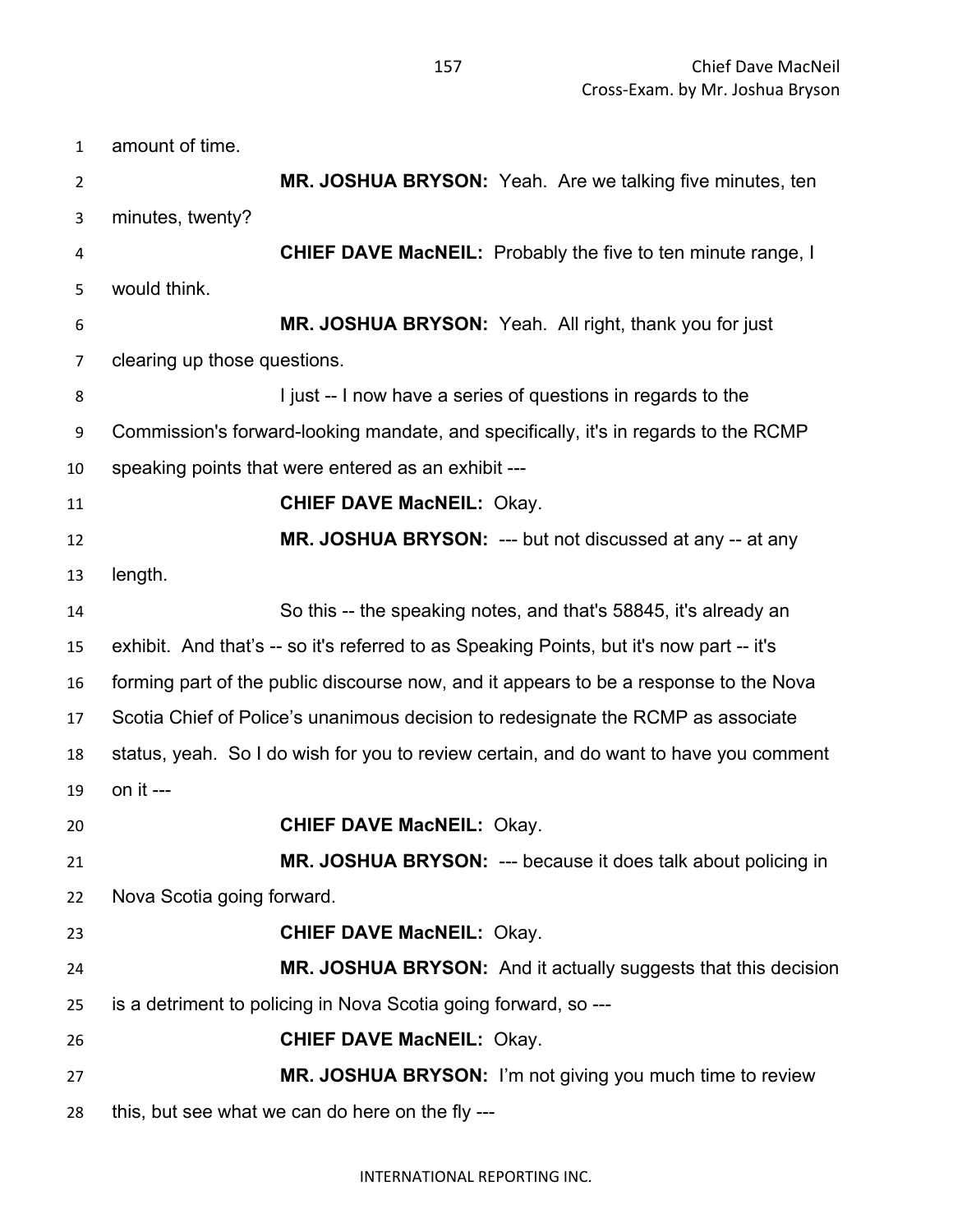| 1              | <b>CHIEF DAVE MacNEIL: Sure, yeah.</b>                                                  |
|----------------|-----------------------------------------------------------------------------------------|
| $\overline{2}$ | MR. JOSHUA BRYSON: --- and -- yeah.                                                     |
| 3              | <b>CHIEF DAVE MacNEIL:</b> Yeah. You can take me through it or                          |
| 4              | whatever you want to do.                                                                |
| 5              | MR. JOSHUA BRYSON: Yeah, okay.                                                          |
| 6              | <b>CHIEF DAVE MacNEIL: Yeah.</b>                                                        |
| 7              | MR. JOSHUA BRYSON: So the first is -- the first line here -- and I                      |
| 8              | don't know if this was clear from your evidence of not. So it says:                     |
| 9              | "The RCMP is disappointed by the decision"                                              |
| 10             | That, we gathered. But it says:                                                         |
| 11             | "and will no longer participate as a member of the                                      |
| 12             | NSCPA." (As read).                                                                      |
| 13             | Is that your understanding?                                                             |
| 14             | <b>CHIEF DAVE MacNEIL:</b> That's what the speaking notes say. It's                     |
| 15             | not -- so from the Nova Scotia Chiefs' perspective, the association perspective, that's |
| 16             | not exactly accurate. They can still participate. If they choose not to, is up to them. |
| 17             | MR. JOSHUA BRYSON: Okay.                                                                |
| 18             | <b>CHIEF DAVE MacNEIL:</b> They can participate fully as associate                      |
| 19             | members.                                                                                |
| 20             | MR. JOSHUA BRYSON: So my main concern is Point 5:                                       |
| 21             | "The move is contrary to the objectives of the                                          |
| 22             | association and the priorities of the Minister. It was                                  |
| 23             | obviously impact the effectiveness and efficiency of                                    |
| 24             | policing with Nova Scotia." (As read).                                                  |
| 25             | That's a very serious statement.                                                        |
| 26             | <b>CHIEF DAVE MacNEIL: It is.</b>                                                       |
| 27             | MR. JOSHUA BRYSON: And what is your response to that                                    |
| 28             | statement?                                                                              |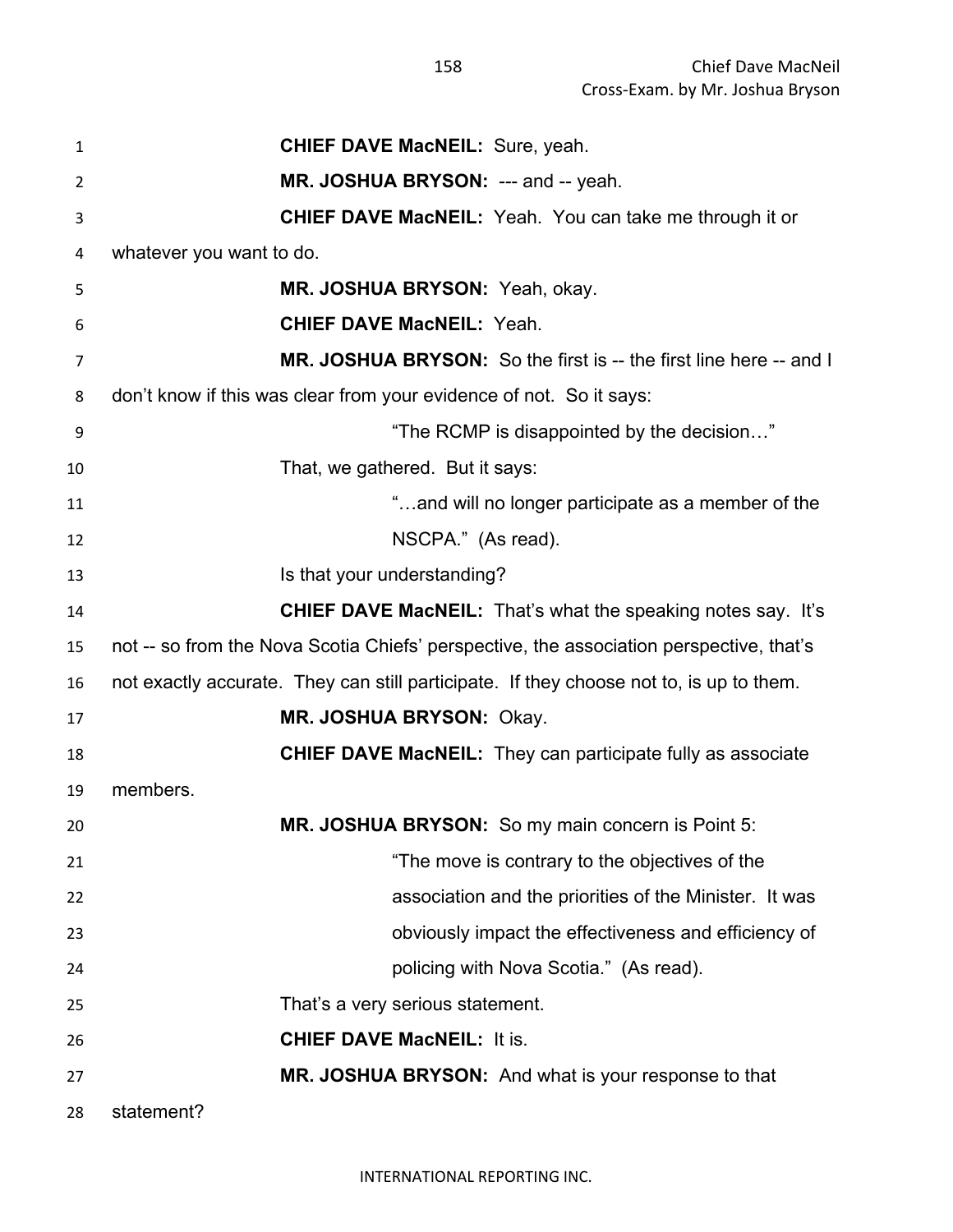**CHIEF DAVE MacNEIL:** I can respond as a member of the Nova Scotia Chiefs. I don't want to speak on behalf of the whole association. But it's a misleading statement. And me, as a member, and as an executive member, take an exception to it. There's still opportunity for the RCMP to participate in a meaningful way in the Nova Scotia's Chiefs through commissions -- or through committees, rather, and through professional development. The ascertain that it's going to effect public safety is -- it's not within my realm. That's -- if -- I can't control how someone reacts to something, but that's not the spirit of the move to an associate from the Chief's perspective. **MR. JOSHUA BRYSON:** Yeah. So I could see some concerns with this now, you know, unfortunate, or lack of apparent interagency cooperation. This is suggesting that it's going to definitely --- **CHIEF DAVE MacNEIL:** Yeah. **MR. JOSHUA BRYSON:** --- impact the effectiveness and efficiency of policing in Nova Scotia. **CHIEF DAVE MacNEIL:** Only if people allow it to. So the Nova Scotia Chiefs, as I said earlier, are not involved in operational policing. We're more involved in high-level lobbying government, working with government in the Department of Justice. Whether you're an active member or an associate member, you still have an equal ability to participate fully in committees, and you still have an opportunity within all the professional development. So, really, the Nova Scotia Chiefs should not have -- our association does not have any impact on operational policing. Now, if somebody 24 chooses to allow that to happen,  $I -$  that's  $-$  that's a choice they have to make. **MR. JOSHUA BRYSON:** Now, to you see any impact, if we had a similar critical incident in Nova Scotia? Now, we -- like, is this all of a sudden going to impact us even further and take us in the opposite direction? **CHIEF DAVE MacNEIL:** I can't answer that because those aren't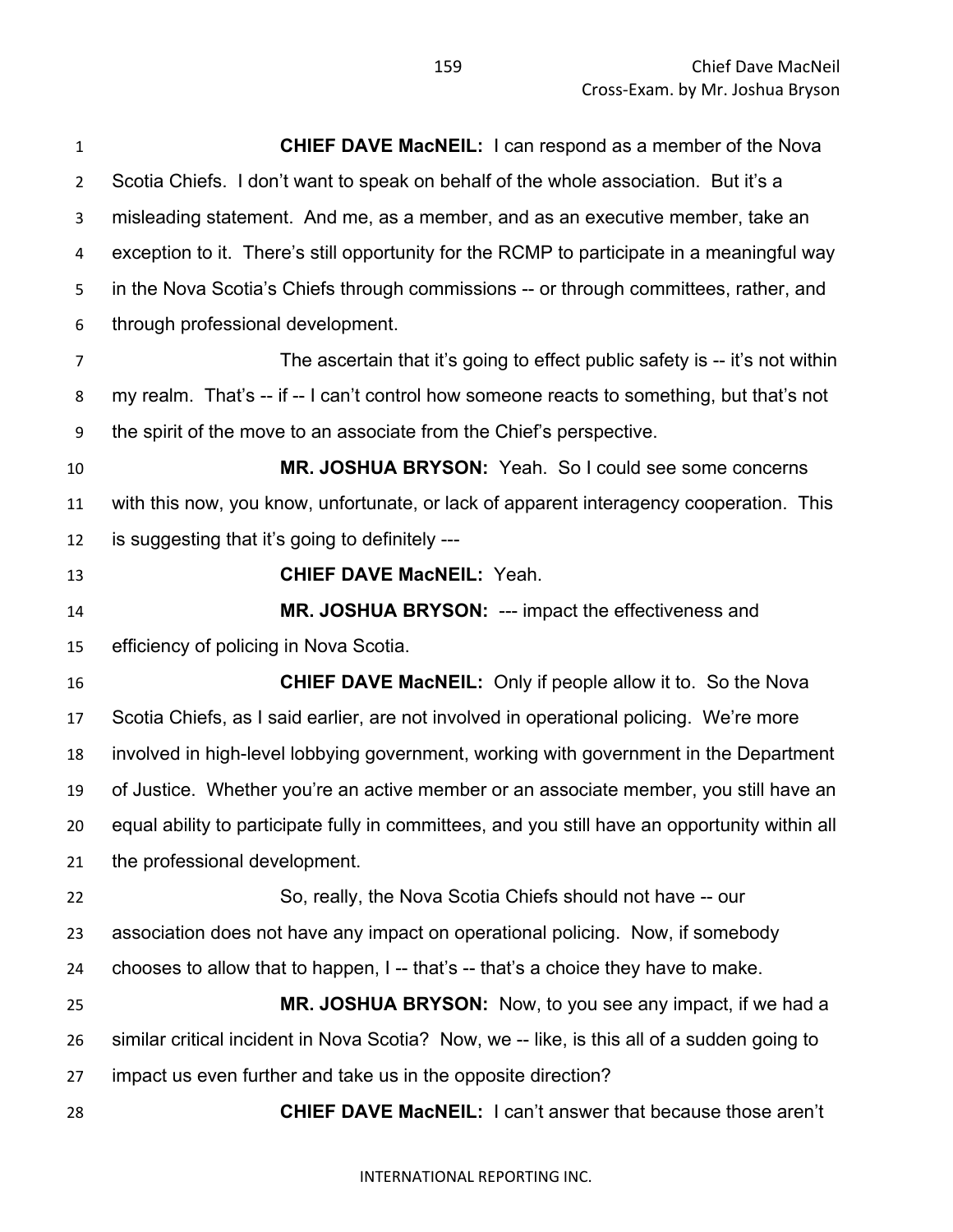my speaking notes, but I don't know -- I mean, clearly, it says what it says. From the Nova Scotia Chief's perspective, we don't believe that's the case. **MR. JOSHUA BRYSON:** Yeah. **CHIEF DAVE MacNEIL:** But if someone interprets that way, or chooses to react that way to the decision, then that's up to them. **MR. JOSHUA BRYSON:** Yeah. And again, you're just sort of giving me this off the top, but do you have any suggestions how to promote more interagency -- you did touch on this before, but to promote more interagency cooperation, especially where you're going to have active-incidents or other incidents with cross-jurisdictional policing? **CHIEF DAVE MacNEIL:** Right. I mean policing has -- has been, and up until recently, very -- you know, very collaborative, and we do things back and forth, as I said earlier today, at training and, you know, joint operations. We're integrated in different projects. We're integrated in intelligence sharing. We're integrated in investigations and files. So that's already -- that has taken place in the past and -- and, from my view, will continue in the future. So there doesn't really need to be a fundamental change in how we're doing things. We've been integrated, and we have been cooperating. We have been talking. We have been sharing information. And, as far as I'm concerned, that should continue. **MR. JOSHUA BRYSON:** Okay. So just on that cooperation, before we move on to this document, I just want to go on that just for a moment. You were asked questions about patching the channels together during this mass casualty. **CHIEF DAVE MacNEIL:** Yes. **MR. JOSHUA BRYSON:** And there was discussions about that at around 10:30, 10:40 in the morning, I believe. **CHIEF DAVE MacNEIL:** Right. **MR. JOSHUA BRYSON:** That ultimately didn't happen.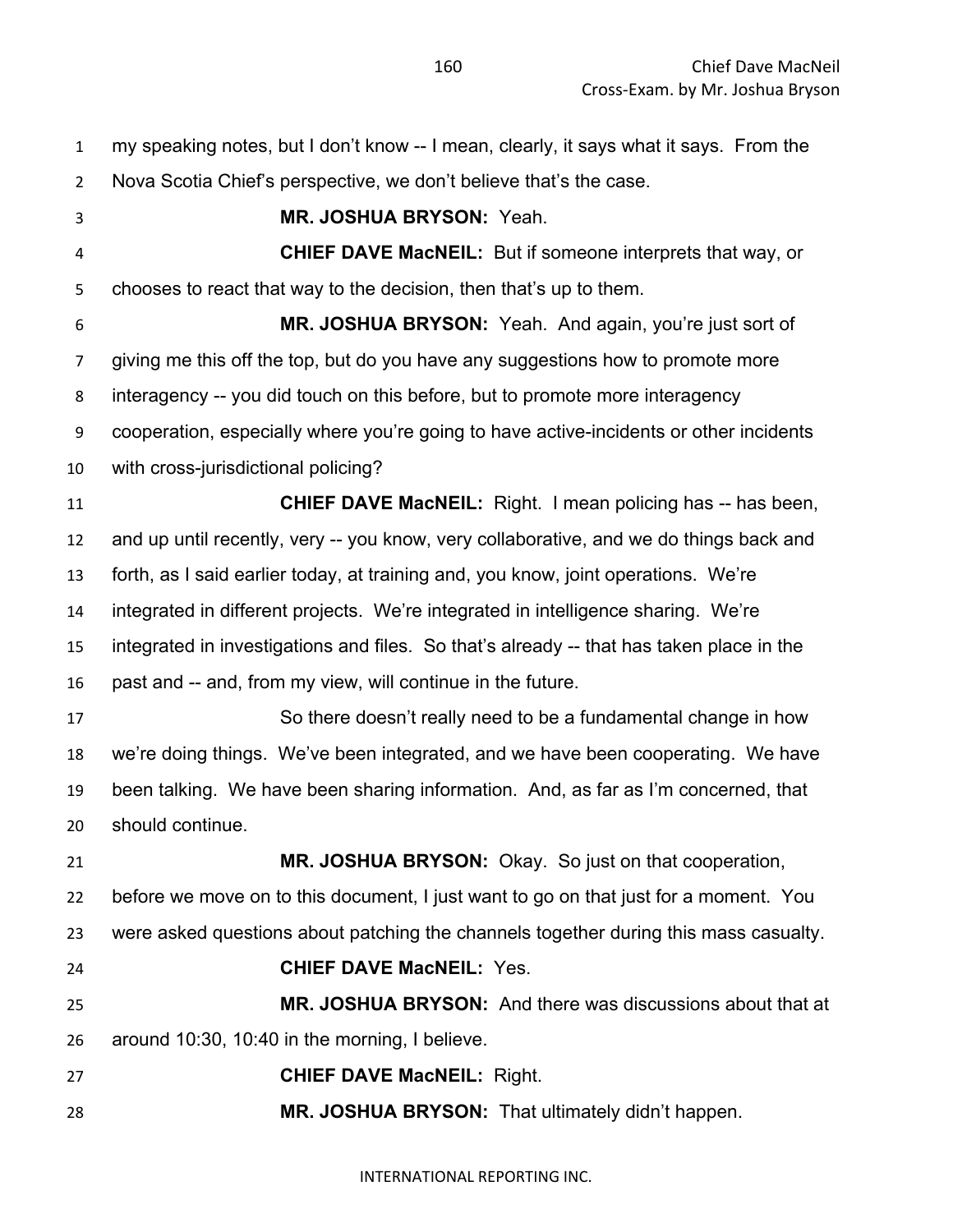| 1              | <b>CHIEF DAVE MacNEIL: Right.</b>                                                         |
|----------------|-------------------------------------------------------------------------------------------|
| $\overline{2}$ | MR. JOSHUA BRYSON: So could that have happened, from your                                 |
| 3              | perspective?                                                                              |
| 4              | <b>CHIEF DAVE MacNEIL: Yeah, absolutely.</b>                                              |
| 5              | MR. JOSHUA BRYSON: So what would -- how would the cars                                    |
| 6              | have had the encrypted portables? Would they have had to return to ---                    |
| 7              | <b>CHIEF DAVE MacNEIL: Yeah.</b>                                                          |
| 8              | MR. JOSHUA BRYSON: --- to the Truro Police? How would that                                |
| 9              | have went?                                                                                |
| 10             | <b>CHIEF DAVE MacNEIL:</b> If their concern was encryption, we would                      |
| 11             | have had to have gotten our portable radios just from CID on the second floor of the      |
| 12             | building, and turned them on, and had them in the car, and switched to an encrypted       |
| 13             | channel. But if things have deteriorated that bad that it was that much of an emergency,  |
| 14             | we could have easily just switched over to a non-encrypted channel. I understand          |
| 15             | there's issues around that but, at the time, based on the totality of what was happening, |
| 16             | it may have made sense to do it at that point in time.                                    |
| 17             | MR. JOSHUA BRYSON: The issue that you're hearing today from                               |
| 18             | Ms. Nijhawan's questions about the unencrypted and perhaps that's a concern, was any      |
| 19             | of that communicate to you on April 19th?                                                 |
| 20             | <b>CHIEF DAVE MacNEIL:</b> Not to me, no.                                                 |
| 21             | MR. JOSHUA BRYSON: Or anyone in your organization, to your                                |
| 22             | knowledge?                                                                                |
| 23             | <b>CHIEF DAVE MacNEIL:</b> Not that I -- not to my knowledge, no.                         |
| 24             | MR. JOSHUA BRYSON: Okay, yeah. There was also a document                                  |
| 25             | introduced. It was COMM-54-260. It outlined about 100 or so incidents of cooperation      |
| 26             | between you and the RCMP between January 2020 right up to almost the present.             |
| 27             | <b>CHIEF DAVE MacNEIL: M'hm.</b>                                                          |
| 28             | MR. JOSHUA BRYSON: Did you ever have a chance to patch the                                |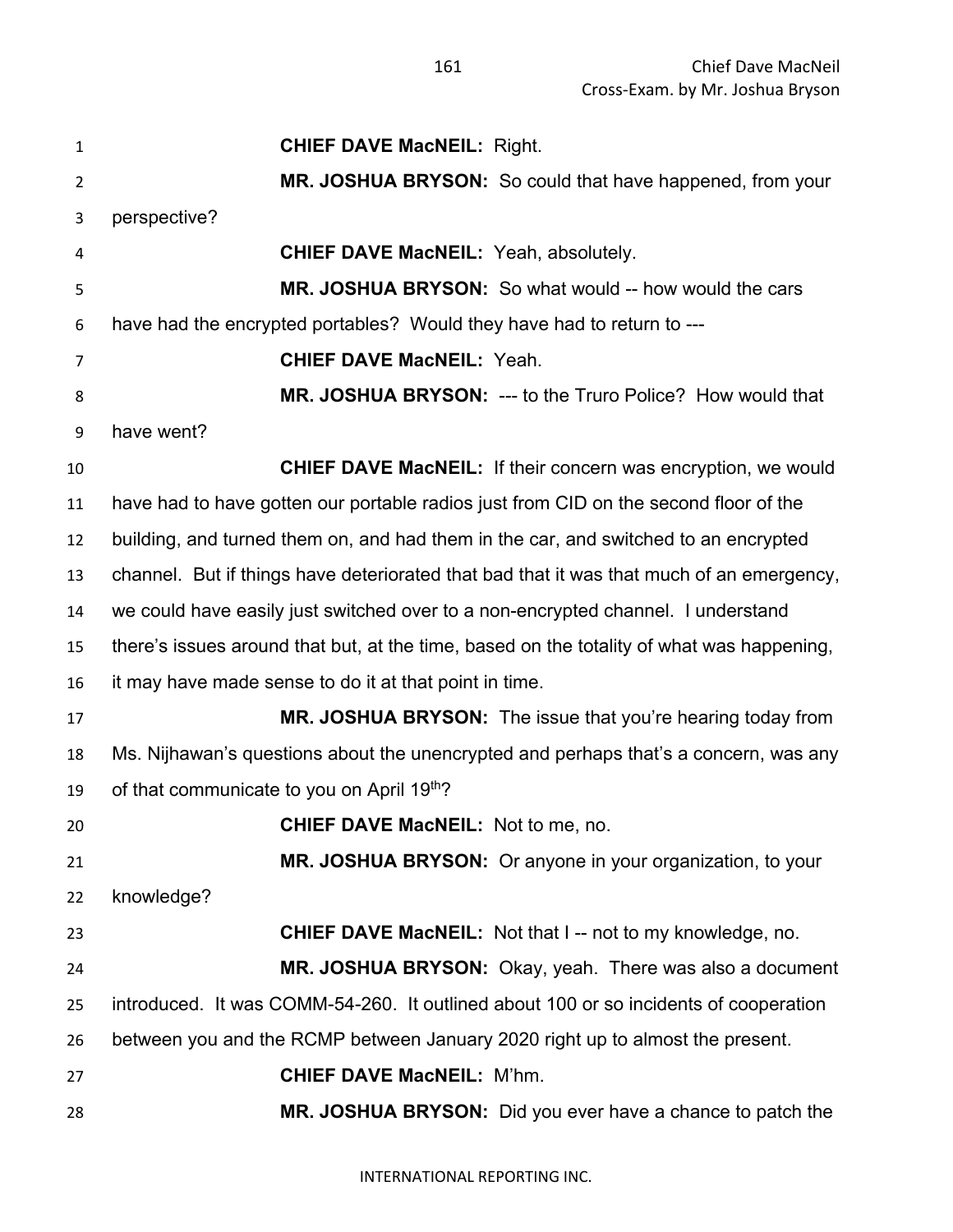| $\mathbf{1}$   | channels together during any of those other interagency cooperation files?                 |
|----------------|--------------------------------------------------------------------------------------------|
| $\overline{2}$ | <b>CHIEF DAVE McNEIL:</b> So we have an MOU with the RCMP date                             |
| 3              | in 2019, I believe, and we -- we check that on a regular basis. So even if it's not        |
| 4              | operational, their dispatch centre contacts ours, and we switch over to a channel, and     |
| 5              | the cars talk to each other just to ensure that it's working. So that's done, I'm going to |
| 6              | say, monthly. And it may be more frequently, but it's definitely done on the monthly, at   |
| 7              | least.                                                                                     |
| 8              | MR. JOSHUA BRYSON: But have you ever patched the channels                                  |
| 9              | through any of those other incidents?                                                      |
| 10             | <b>CHIEF DAVE McNEIL: Yeah.</b>                                                            |
| 11             | MR. JOSHUA BRYSON: Oh, you have before?                                                    |
| 12             | <b>CHIEF DAVE McNEIL: Yeah, absolutely.</b>                                                |
| 13             | MR. JOSHUA BRYSON: Okay. How many times, roughly?                                          |
| 14             | <b>CHIEF DAVE McNEIL: I don't know. I mean we've done that --</b>                          |
| 15             | even when I was working the frontline, we would do that. So, yeah, I can't give you a      |
| 16             | number, but that does happen, absolutely.                                                  |
| 17             | MR. JOSHUA BRYSON: Yeah. And that was on the unencrypted                                   |
| 18             |                                                                                            |
| 19             | <b>CHIEF DAVE McNEIL: Yeah.</b>                                                            |
| 20             | MR. JOSHUA BRYSON: --- or did you go encrypt it?                                           |
| 21             | <b>CHIEF DAVE McNEIL:</b> Yeah, it was encrypted. And we probably                          |
| 22             | have since the encrypted, too. But I don't know 100 percent for sure.                      |
| 23             | MR. JOSHUA BRYSON: Okay. If we could just bring that exhibit                               |
| 24             | back up. Oh, no, sorry, just the last one, yeah. That was the 4025. Or no, sorry, that     |
| 25             | was the BOLO one. That was the 54-260. We left off at the bottom of page 1. There          |
| 26             | was just one other comment. I'm giving you the wrong COMM number. Sorry, I'm just -        |
| 27             | - notes all over the place here. Apologize. It was 58-845. It was the RCMP speaking        |
| 28             | points. That's the name of the document. So just page 2. Can you scroll down,              |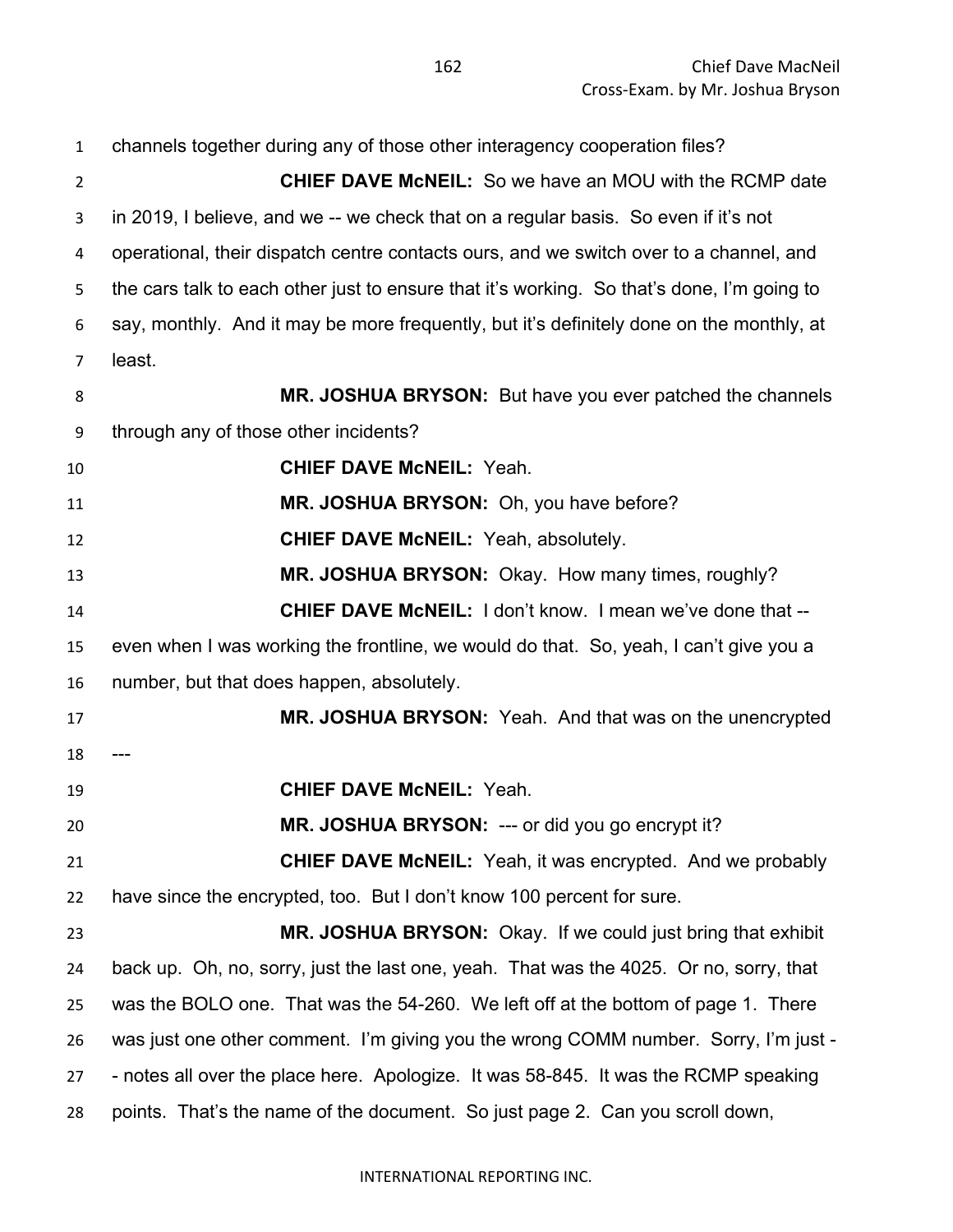| $\mathbf{1}$   | please?                                                                                  |
|----------------|------------------------------------------------------------------------------------------|
| $\overline{2}$ | (Short pause/consultation off the record)                                                |
| 3              | MR. JOSHUA BRYSON: Yes, okay, sorry, it's at the top there.                              |
| 4              | Sorry. "It appears" -- okay, answer, "It appears" -- so, "Why did the RCMP get voted     |
| 5              | out?" And this the -- again, we're -- this is not a formal document. It's speaking notes |
| 6              | that's available to us as disclosure. So again, I'm not suggesting this is the RCMP      |
| $\overline{7}$ | formal position, but they're comments that are now in the public discourse and a I       |
| 8              | wanted to get your feedback on them.                                                     |
| 9              | <b>CHIEF DAVE McNEIL:</b> M'hm, yeah.                                                    |
| 10             | MR. JOSHUA BRYSON: But the comment is that -- so, "Why did                               |
| 11             | the RCMP get voted out?"                                                                 |
| 12             | <b>CHIEF DAVE McNEIL:</b> Yeah, so they didn't get voted out. They                       |
| 13             | got reclassified. So they're still members of the association. They went from active to  |
| 14             | associate status. So they're not voted out.                                              |
| 15             | MR. JOSHUA BRYSON: I guess voted down to a different --                                  |
| 16             | associate status.                                                                        |
| 17             | <b>CHIEF DAVE McNEIL: Yeah.</b>                                                          |
| 18             | MR. JOSHUA BRYSON: Yeah. So the comment here is that:                                    |
| 19             | "It appears our push to have Provincial Police"                                          |
| 20             | Standards enacted along with efforts to modernize                                        |
| 21             | policing were both factors in the Chief's decision to                                    |
| 22             | remove the RCMP from the Association." (As Read).                                        |
| 23             | That's the comment that I'm asking you to comment on.                                    |
| 24             | <b>CHIEF DAVE McNEIL:</b> Yeah. So I--I mean these are RCMP                              |
| 25             | speaking notes. They're not the position of the Nova Scotia Chiefs of Police. And        |
| 26             | they're not accurate. That's not -- that's not the reason at all.                        |
| 27             | <b>MR. JOSHUA BRYSON:</b> Were there innovative, or new                                  |
| 28             | technologies, or any other systems that were proposed by the RCMP that the chiefs        |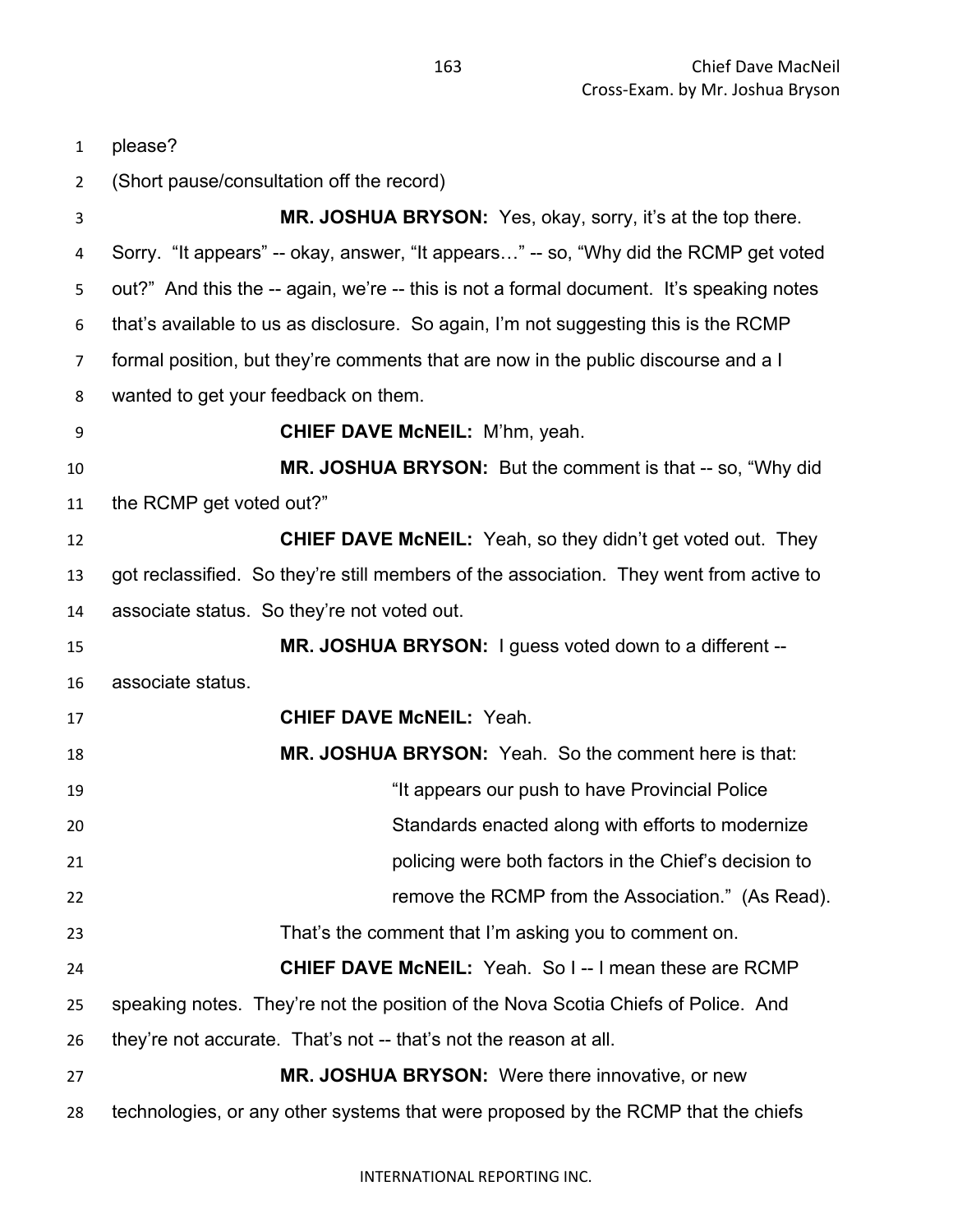| $\mathbf{1}$   | voted down, to your knowledge?                                                           |
|----------------|------------------------------------------------------------------------------------------|
| $\overline{2}$ | <b>CHIEF DAVE McNEIL: No. No.</b>                                                        |
| 3              | MR. JOSHUA BRYSON: Nothing, okay.                                                        |
| 4              | Thank you, they're all my questions.                                                     |
| 5              | <b>COMMISSIONER MacDONALD:</b> Thank you, Mr. Bryson.                                    |
| 6              | Next counsel.                                                                            |
| $\overline{7}$ | <u>--- CROSS-EXAMINATION BY MS. TARA MILLER:</u>                                         |
| 8              | MS. TARA MILLER: Good afternoon, Chief MacNeil. My name is                               |
| 9              | Tara Miller. Myself and my colleague, Alex Digout, represent one of the family           |
| 10             | members of Kristen Beaton. I just have a few questions for you this afternoon.           |
| 11             | <b>CHIEF DAVE MacNEIL: Sure.</b>                                                         |
| 12             | MS. TARA MILLER: But I am going to list the assistance of                                |
| 13             | Madam Registrar to bring up some figures from the Truro Foundational Document. So,       |
| 14             | Madam Registrar, if I could have you pull up Figure 3, which is on page 9.               |
| 15             | So, Chief MacNeil, I just wanted to have you take a look at this                         |
| 16             | figure. It's in the Foundational Document and it identifies what we understand to be the |
| 17             | Truro boundary of the Town of Truro.                                                     |
| 18             | <b>CHIEF DAVE MacNEIL: Okay.</b>                                                         |
| 19             | MS. TARA MILLER: Is that accord with your understanding?                                 |
| 20             | CHIEF DAVE MacNEIL: That looks like it from here ---                                     |
| 21             | MS. TARA MILLER: Yeah.                                                                   |
| 22             | <b>CHIEF DAVE MacNEIL: --- yeah.</b>                                                     |
| 23             | MS. TARA MILLER: And as you said earlier, your responsibility or                         |
| 24             | the Truro Police Service responsibility would be for policing within the red boundary    |
| 25             | area ---                                                                                 |
| 26             | <b>CHIEF DAVE MacNEIL: Correct.</b>                                                      |
| 27             | <b>MS. TARA MILLER: --- correct?</b>                                                     |
| 28             | <b>CHIEF DAVE MacNEIL: Yeah.</b>                                                         |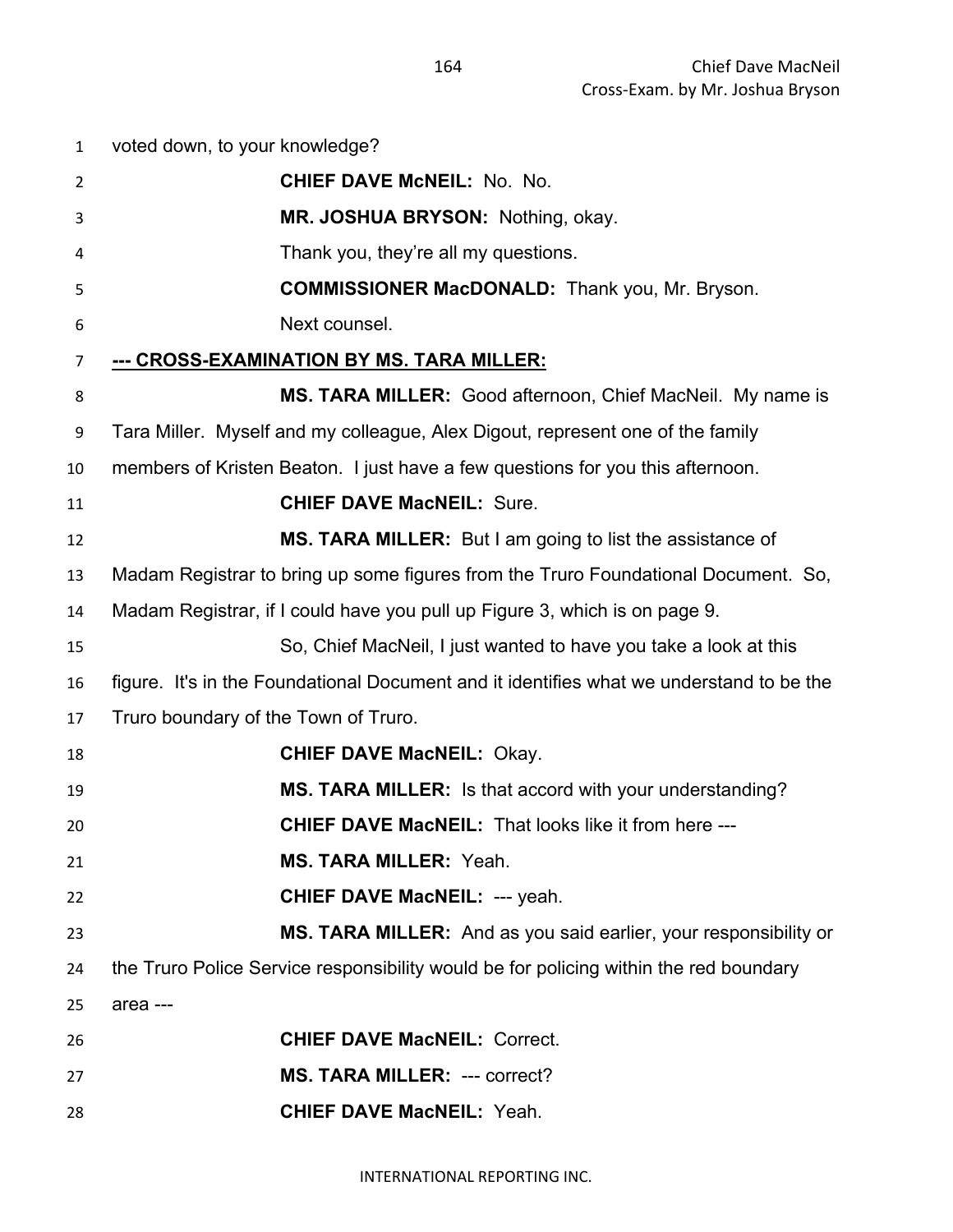| $\mathbf{1}$   | <b>MS. TARA MILLER:</b> And just -- it's not clear totally from this                      |
|----------------|-------------------------------------------------------------------------------------------|
| $\overline{2}$ | record, but from people who aren't perhaps as familiar with Nova Scotia and Truro as      |
| 3              | we might be, the area to the north, west and east ---                                     |
| 4              | <b>CHIEF DAVE MacNEIL: M'hm.</b>                                                          |
| 5              | <b>MS. TARA MILLER: --- outside, that would still be Colchester</b>                       |
| 6              | County, but those would be Onslow and Bible Hill areas; correct?                          |
| 7              | <b>CHIEF DAVE MacNEIL: It looks like it there, yeah.</b>                                  |
| 8              | MS. TARA MILLER: Yeah. And there is an RCMP detachment in                                 |
| 9              | Bible Hill; correct?                                                                      |
| 10             | <b>CHIEF DAVE MacNEIL: Correct, yeah.</b>                                                 |
| 11             | <b>MS. TARA MILLER:</b> Okay. And how far outside the upper                               |
| 12             | boundary of the Truro area would the Bible Hill Detachment be?                            |
| 13             | <b>CHIEF DAVE MacNEIL:</b> Four or five kilometres maybe ---                              |
| 14             | MS. TARA MILLER: Okay. It's close?                                                        |
| 15             | <b>CHIEF DAVE MacNEIL: --- you know. Oh, yeah, it's close, yeah.</b>                      |
| 16             | <b>MS. TARA MILLER: Yeah.</b>                                                             |
| 17             | <b>CHIEF DAVE MacNEIL: Yeah.</b>                                                          |
| 18             | MS. TARA MILLER: And if we look at the bottom of the map, sort                            |
| 19             | of moving south ---                                                                       |
| 20             | <b>CHIEF DAVE MacNEIL: M'hm.</b>                                                          |
| 21             | <b>MS. TARA MILLER:</b> --- outside the boundary of the Truro area,                       |
| 22             | there's the Millbrook RCMP Detachment; correct?                                           |
| 23             | <b>CHIEF DAVE MacNEIL: Yeah.</b>                                                          |
| 24             | MS. TARA MILLER: Okay. And how far outside the boundary of                                |
| 25             | the -- I guess I'll say on the far western side of the Truro boundary would the Millbrook |
| 26             | Detachment be?                                                                            |
| 27             | <b>CHIEF DAVE MacNEIL:</b> Technically, it's in the Town of Truro. The                    |
| 28             | First Nations lands are part of Truro, but they have their own First Nations RCMP         |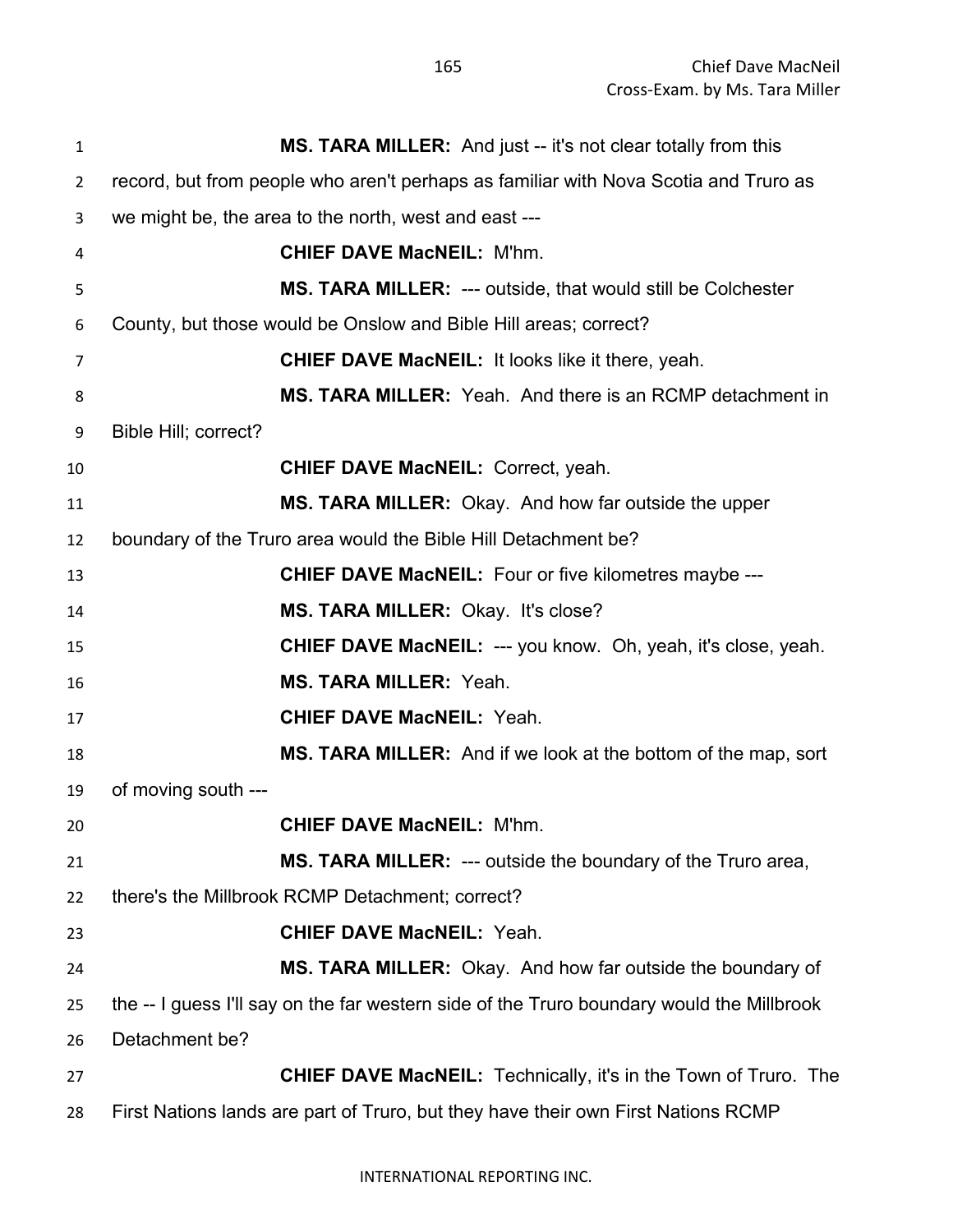Detachment, so it's technically within the boundary of Truro. **MS. TARA MILLER:** Okay. **CHIEF DAVE MacNEIL:** But it's -- yeah, it's not -- so from, like, maybe a tenth of a kilometre from the town line to their detachment maybe. **MS. TARA MILLER:** Okay. Very close. **CHIEF DAVE MacNEIL:** Yeah, very close. **MS. TARA MILLER:** So you've two RCMP detachments that sort of flank, if I can say, the northern and the southern boundaries of the Truro area? **CHIEF DAVE MacNEIL:** Correct, yeah. **MS. TARA MILLER:** Okay. I want to talk a little bit about the containment that we heard spoken about earlier today. **CHIEF DAVE MacNEIL:** M'hm. **MS. TARA MILLER:** We know, of course, from the Foundational Documents and the evidence that at 9:43, the RCMP dispatch was advising all that there had been an active shooter, female found dead on the side of the road, RCMP vehicle on scene, and the vehicle was heading to Truro. That was information that the RCMP had. **CHIEF DAVE MacNEIL:** Okay. **MS. TARA MILLER:** And my understanding, and I think that accords with your evidence and certainly the evidence of the document is that the Truro Police Service was not advised to lock down Truro until 10:37:48 a.m.; correct? **CHIEF DAVE MacNEIL:** Correct. **MS. TARA MILLER:** So almost an hour between when the RCMP identified that there was an active shooter who was in a vehicle and an RCMP vehicle heading to Truro. **CHIEF DAVE MacNEIL:** Correct. **MS. TARA MILLER:** That's when you're -- you were officially notified or you, Truro Police Service, were officially notified to lock down?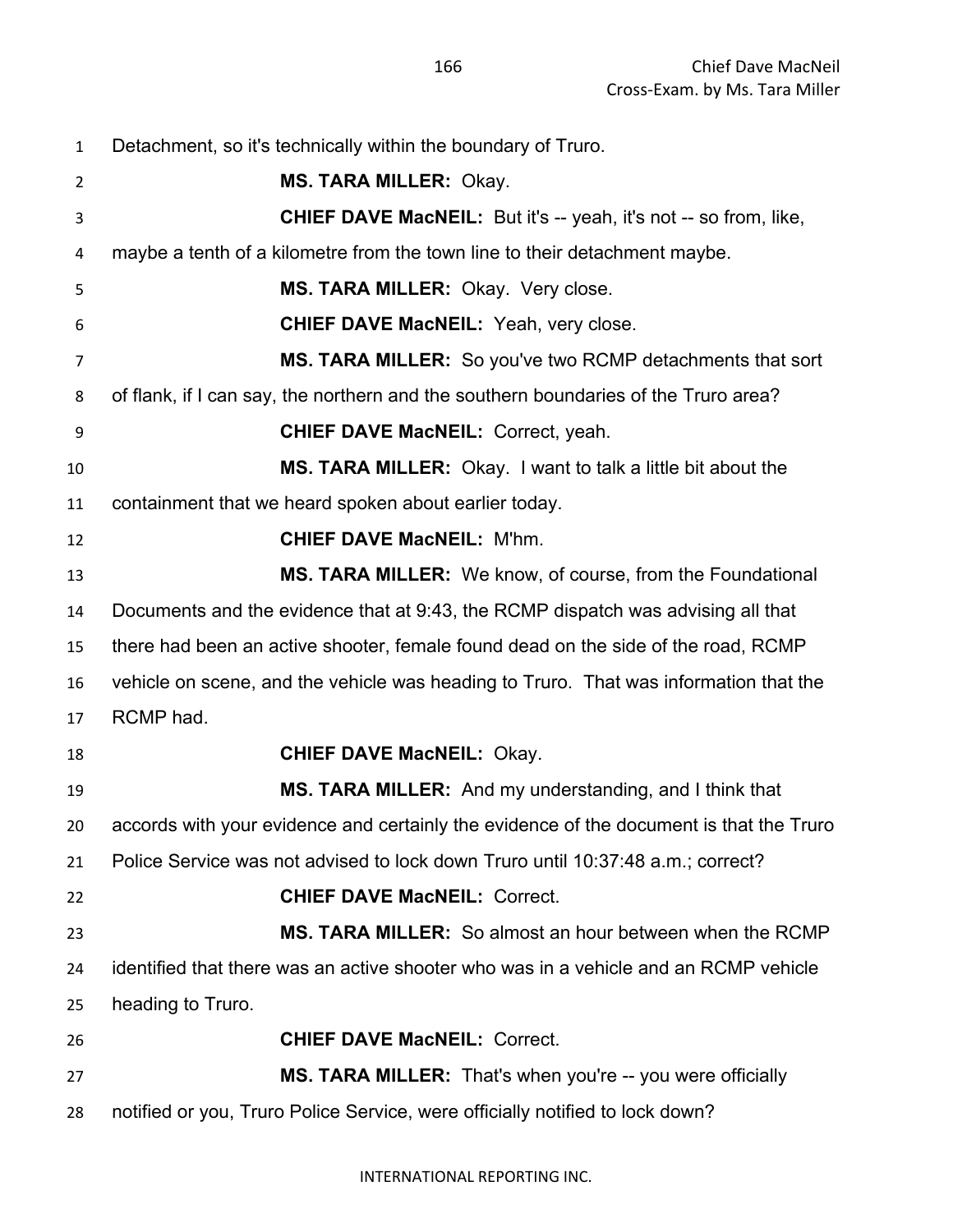**CHIEF DAVE MacNEIL:** Correct. **MS. TARA MILLER:** Okay. Thank you. And I also want to take you to another figure in the Foundational Document. Madam Registrar, this is at page 41, Figure 9. You've seen that figure before, Chief MacNeil? **CHIEF DAVE MacNEIL:** I have in the Foundational Document, yes. **MS. TARA MILLER:** Yeah, thank you. And the red -- or the red route, we understand, of course, that is the route that the perpetrator took as he travelled through the Onslow and Bible Hill areas --- **CHIEF DAVE MacNEIL:** Correct. **MS. TARA MILLER:** --- in -- on Highway 4. And my understanding of this specific figure, which notes the location of the perpetrator at 10:15:40 a.m., that this is the point when he enters into the boundary of Truro at the bridge; is that correct? **CHIEF DAVE MacNEIL:** It appears to be, yeah. **MS. TARA MILLER:** Okay. So by the time you were notified to lock down your town at 10:37, the perpetrator had already come and gone? **CHIEF DAVE MacNEIL:** Long gone, yeah. **MS. TARA MILLER:** Okay. Thank you. And are you aware, Chief MacNeil, if the RCMP blocked any roads in their jurisdiction in Bible Hill on the road into Truro? **CHIEF DAVE MacNEIL:** I mean, I don't know. Not that I'm aware of. I can't say for any certainty, but one would think with the direction of travel, this gentleman, that that may not have been the case, but I don't know. **MS. TARA MILLER:** Okay. And similar question, any evidence that you're aware of that they blocked or set up any kind of a checkpoint on Highway 2 leading into Bible Hill from Onslow? **CHIEF DAVE MacNEIL:** Yeah, I don't know. It would appear not,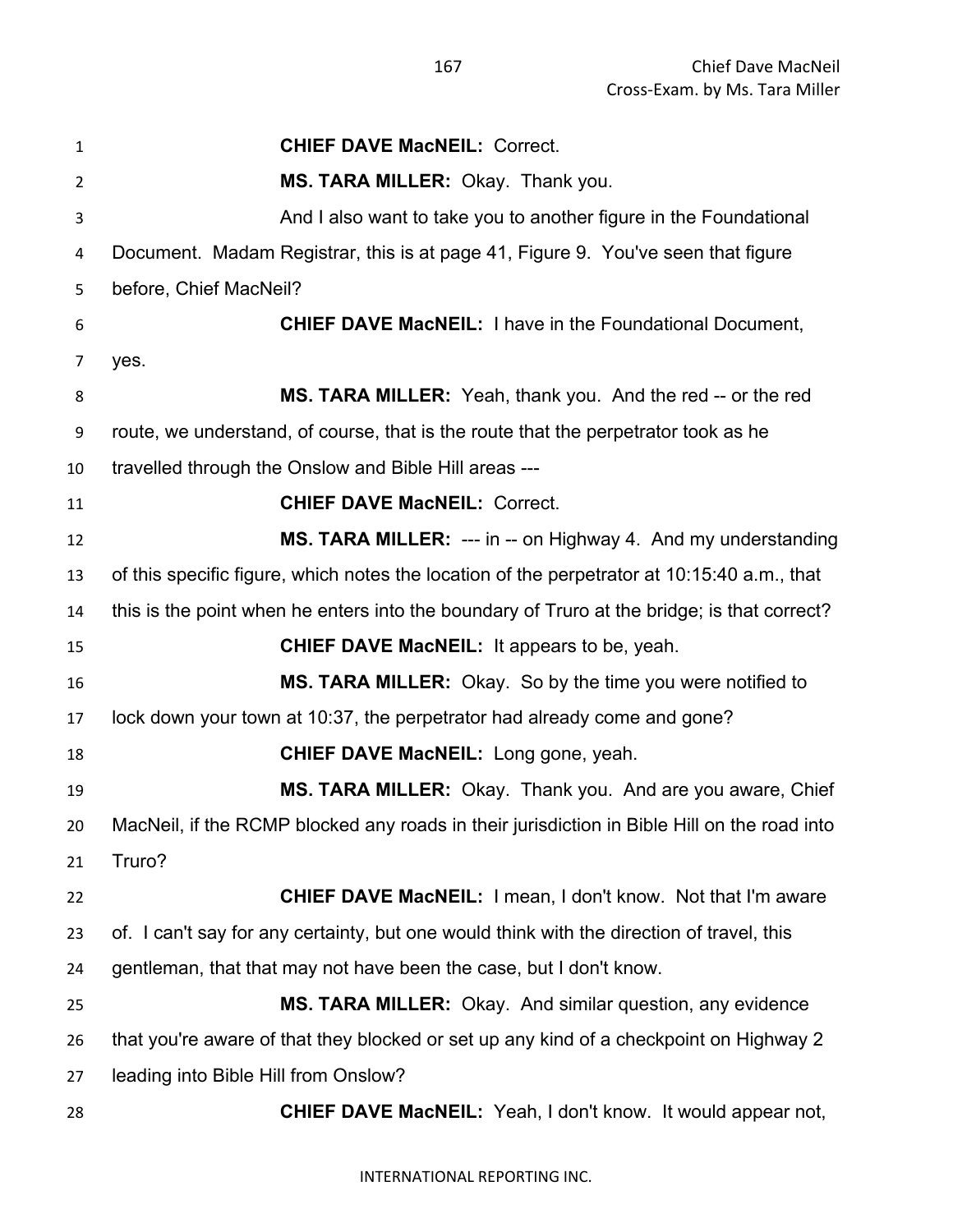but I don't know.

| $\overline{2}$ | MS. TARA MILLER: Okay. And thirdly, any information that you                                   |
|----------------|------------------------------------------------------------------------------------------------|
| 3              | have that the Millbrook Detachment would have been actioned to set up a checkpoint or          |
| 4              | roadblock as the perpetrator would have been exiting Truro?                                    |
| 5              | <b>CHIEF DAVE MacNEIL:</b> No, not that I'm aware of. I don't know.                            |
| 6              | MS. TARA MILLER: Thank you. And so earlier, I think when you                                   |
| 7              | were finishing your evidence with Ms. Nijhawan, you said, you know, there were                 |
| 8              | opportunities. You don't know how and why it didn't happen, but certainly, those would         |
| 9              | be three, Onslow, into Bible Hill, and then Millbrook, where the RCMP would have had           |
| 10             | complete jurisdiction over the ability to set up a roadblock or checkpoint to monitor the      |
| 11             | passage of the perpetrator; correct?                                                           |
| 12             | <b>CHIEF DAVE MacNEIL: It's in their jurisdiction, correct, yeah.</b>                          |
| 13             | MS. TARA MILLER: Yeah, and you wouldn't have any authority to                                  |
| 14             | go into that area either, even if you had known about it?                                      |
| 15             | <b>CHIEF DAVE MacNEIL: Correct.</b>                                                            |
| 16             | <b>MS. TARA MILLER:</b> Thank you. The only other questions I                                  |
| 17             | wanted to touch on, Chief MacNeil, were with respect to one quick question in terms of         |
| 18             | resources that your members have in Truro. You talked about having 36 officers,                |
| 19             | carbine trained, the kit that the officers have ---                                            |
| 20             | <b>CHIEF DAVE MacNEIL: Sure.</b>                                                               |
| 21             | <b>MS. TARA MILLER: --- the members have, rather. Do you have</b>                              |
| 22             | night vision goggles for your members?                                                         |
| 23             | <b>CHIEF DAVE MacNEIL:</b> We have a thermal imaging camera on                                 |
| 24             | patrol. It's not night vision, but it's much like the fire departments have, only it's smaller |
| 25             | for police.                                                                                    |
| 26             | <b>MS. TARA MILLER: Okay.</b>                                                                  |
| 27             | <b>CHIEF DAVE MacNEIL:</b> And then that's available to our patrol                             |
| 28             | officers in the equipment room.                                                                |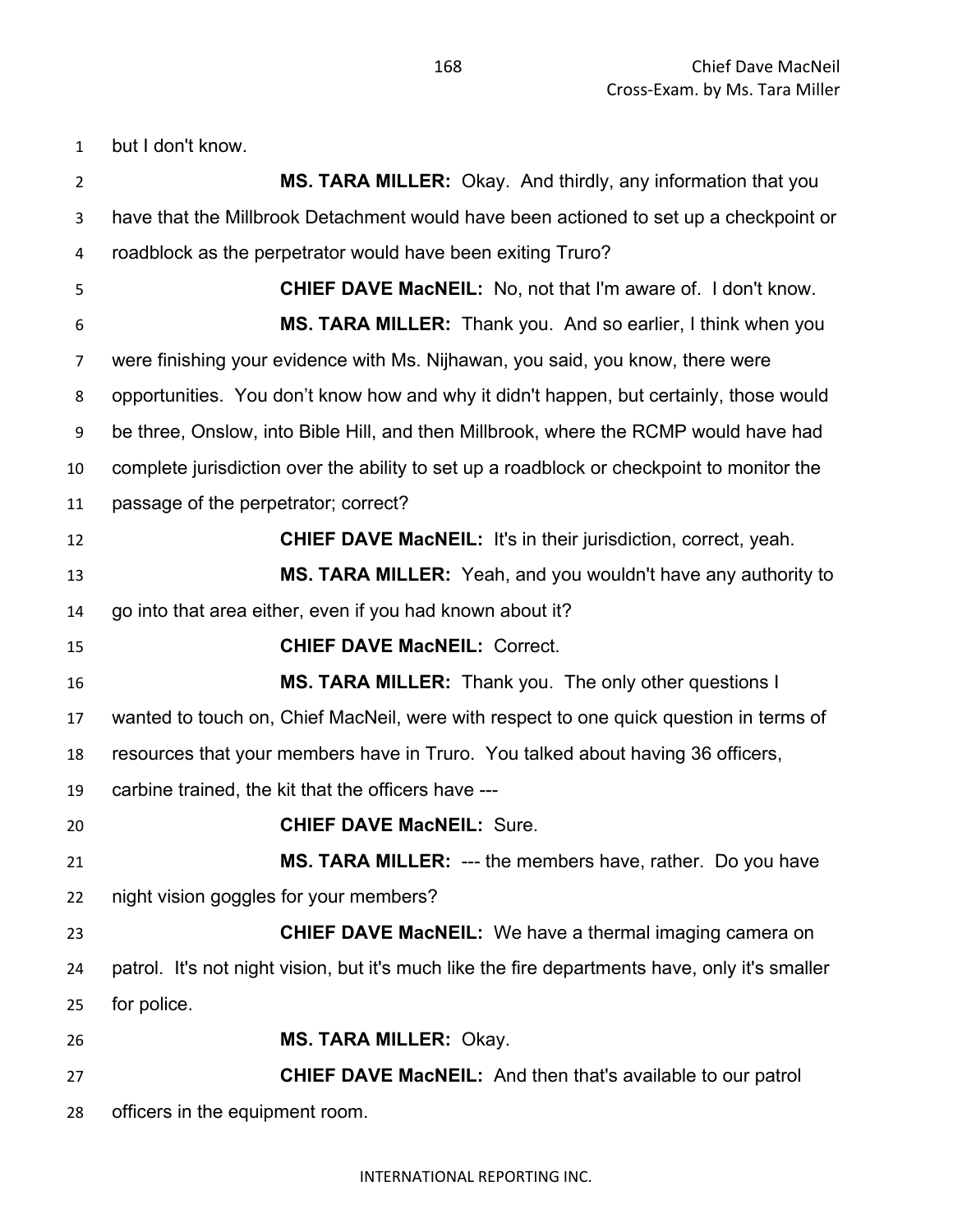| $\mathbf{1}$   | MS. TARA MILLER: Okay. Is it ---                                                            |
|----------------|---------------------------------------------------------------------------------------------|
| $\overline{2}$ | <b>CHIEF DAVE MacNEIL:</b> So it gives you heat signature. It won't                         |
| 3              | allow you to see at night.                                                                  |
| 4              | <b>MS. TARA MILLER: Okay.</b>                                                               |
| 5              | <b>CHIEF DAVE MacNEIL:</b> But we're more of an urban environment,                          |
| 6              | so night vision with street lights is kind of counterproductive.                            |
| 7              | <b>MS. TARA MILLER: Right.</b>                                                              |
| 8              | <b>CHIEF DAVE MacNEIL:</b> So we don't have a very large rural                              |
| 9              | presence geography in town, so it's typically street lights, so we don't have that, but the |
| 10             | -- we do have the thermal imaging camera, which picks up heat signatures, which             |
| 11             | proves to be fairly useful ---                                                              |
| 12             | MS. TARA MILLER: Okay. And ---                                                              |
| 13             | <b>CHIEF DAVE MacNEIL: --- for our purposes.</b>                                            |
| 14             | MS. TARA MILLER: --- you have one camera and that's located at                              |
| 15             | the $--$                                                                                    |
| 16             | <b>CHIEF DAVE MacNEIL:</b> It's in the patrol section, so the idea ---                      |
| 17             | <b>MS. TARA MILLER: Patrol section.</b>                                                     |
| 18             | <b>CHIEF DAVE MacNEIL: --- is that somebody would sign it out on</b>                        |
| 19             | night shift. We've had pretty good success with it, especially for, like, people breaking   |
| 20             | into cars and things. We get there pretty quickly because ---                               |
| 21             | <b>MS. TARA MILLER: Okay.</b>                                                               |
| 22             | CHIEF DAVE MacNEIL: --- we're, you know, we get -- we arrive                                |
| 23             | on scene within moments usually and you can pick up heat signatures pretty well, so it's    |
| 24             | another tool, but we don't have night vision, no.                                           |
| 25             | MS. TARA MILLER: Okay. And as I understand your evidence to                                 |
| 26             | be, that's largely because you're an urban centre and it's ---                              |
| 27             | <b>CHIEF DAVE MacNEIL: Correct.</b>                                                         |
| 28             | <b>MS. TARA MILLER: --- not as needed as it would be in a more</b>                          |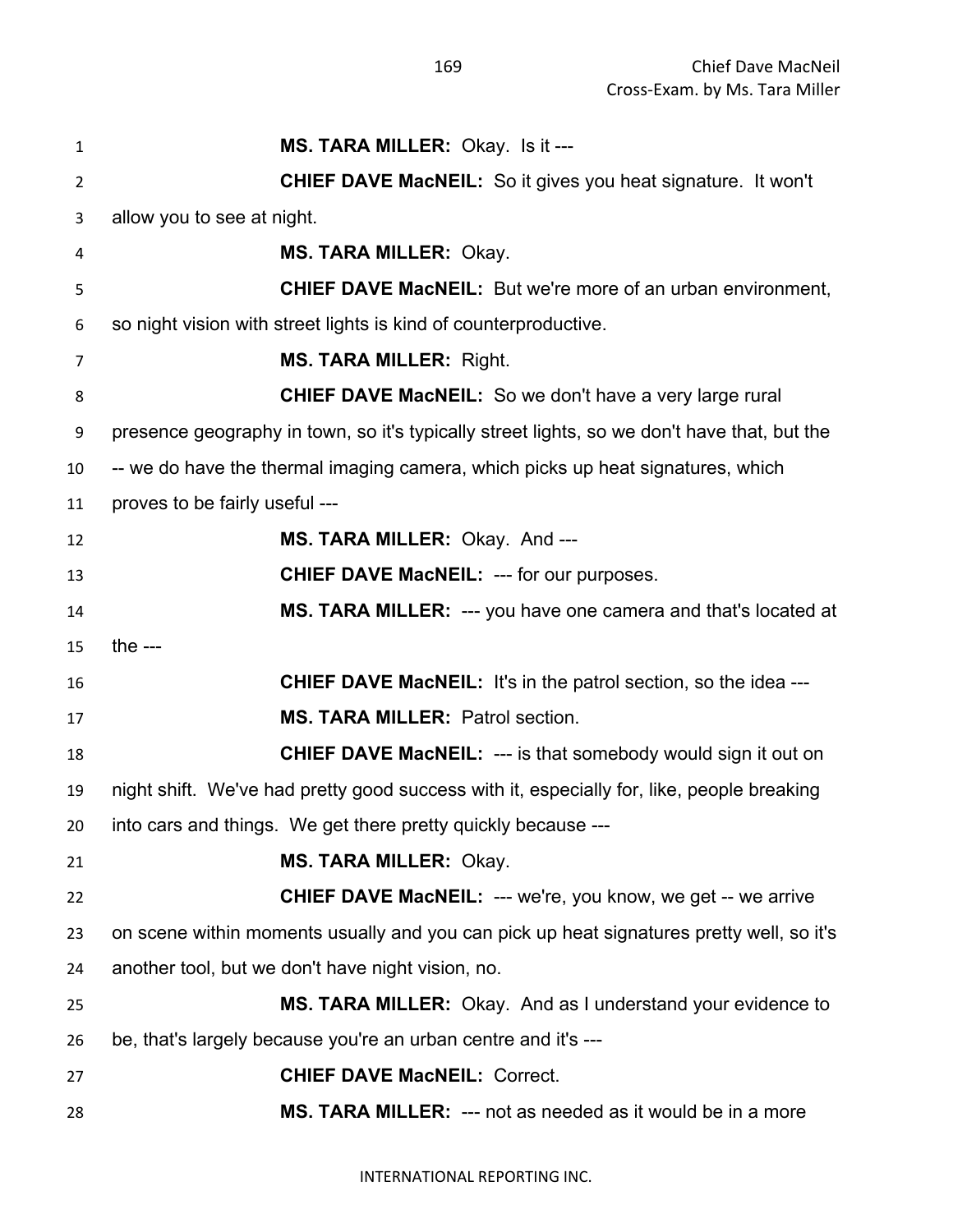rural centre?

| 2  | <b>CHIEF DAVE MacNEIL: Right. Yeah.</b>                                                   |
|----|-------------------------------------------------------------------------------------------|
| 3  | MS. TARA MILLER: Okay. Thank you. So my last series of                                    |
| 4  | questions are more forward thinking as well. Of course, this inquiry's looking to come    |
| 5  | up with recommendations to enhance, improve public safety in the future.                  |
| 6  | <b>CHIEF DAVE MacNEIL: Sure.</b>                                                          |
| 7  | MS. TARA MILLER: I just want to narrow in on one piece, and in                            |
| 8  | your statement at page 8 of your statement, Chief MacNeil, you talked about -- and I'll   |
| 9  | just read it to you. It says -- we're talking about the Department of Justice involvement |
| 10 | with training.                                                                            |
| 11 | <b>CHIEF DAVE MacNEIL: M'hm.</b>                                                          |
| 12 | MS. TARA MILLER: And you had said,                                                        |
| 13 | "that's improved in the last few years as well. There                                     |
| 14 | was a period of time when DOJ kind of divested from                                       |
| 15 | policing. They used to be very heavily into training.                                     |
| 16 | So DOJ used to be involved heavily in use of force                                        |
| 17 | training and like train-the-trainer programs for                                          |
| 18 | domestic violence and for all sorts of different                                          |
| 19 | programs. That would have been probably [through                                          |
| 20 | the] late 90s [and] through the mid 2000s."                                               |
| 21 | <b>CHIEF DAVE MacNEIL: M'hm.</b>                                                          |
| 22 | MS. TARA MILLER: Then you go on to talk about a shift in                                  |
| 23 | executive director. I wanted to ask you, and maybe there's absolutely no correlation      |
| 24 | here with -- here, but there used to be a Justice Learning Centre, as I understand it, in |
| 25 | Truro, and that was a joint Department of Justice initiative with the Nova Scotia         |
| 26 | <b>Community College?</b>                                                                 |
| 27 | <b>CHIEF DAVE MacNEIL: Correct, yeah.</b>                                                 |
| 28 | <b>MS. TARA MILLER:</b> And it arose, as I understand, out of a                           |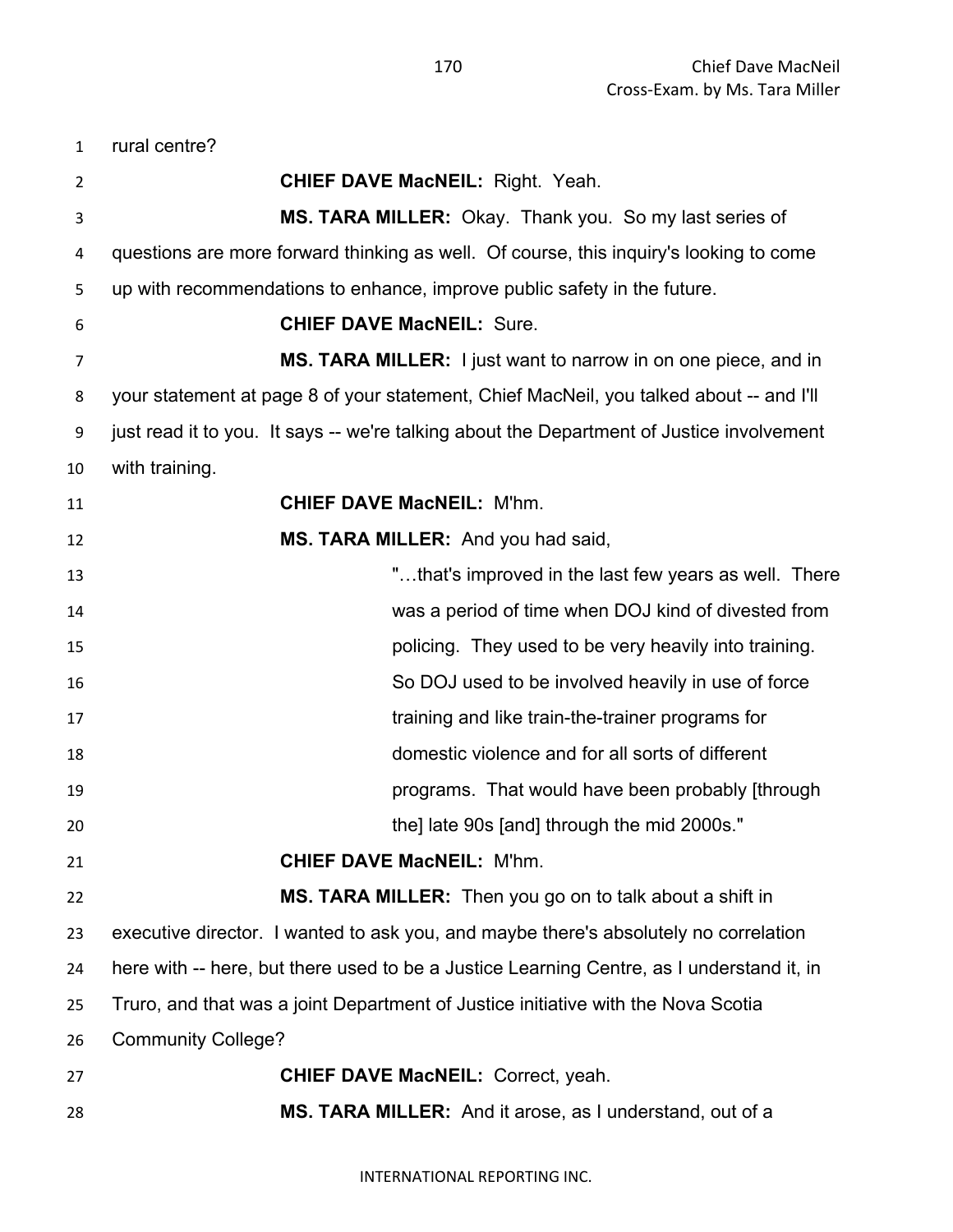| $\mathbf{1}$   | recommendation from another review involving ---                                           |
|----------------|--------------------------------------------------------------------------------------------|
| $\overline{2}$ | <b>CHIEF DAVE MacNEIL: M'hm.</b>                                                           |
| 3              | <b>MS. TARA MILLER: --- two law professors at Dalhousie University</b>                     |
| 4              |                                                                                            |
| 5              | <b>CHIEF DAVE MacNEIL: Correct.</b>                                                        |
| 6              | <b>MS. TARA MILLER: --- Diana Ginn and Don Russell with a</b>                              |
| $\overline{7}$ | recommendation that there be sort of a focussed training area for DOJ personnel.           |
| 8              | Would that have been part of what you were referring to in terms of DOJ-led training in    |
| 9              | the past that sort of fell off the wayside?                                                |
| 10             | <b>CHIEF DAVE MacNEIL:</b> It might have played a role in that ---                         |
| 11             | <b>MS. TARA MILLER: Yeah.</b>                                                              |
| 12             | <b>CHIEF DAVE MacNEIL: --- certainly. So the Justice Learning</b>                          |
| 13             | Centre, you know, like I said, they -- the Justice Department was more involved with       |
| 14             | train-the-trainer. So when I was a use of force instructor, we would go for a week and     |
| 15             | learn how to deliver use of force training and bring it back to our home agency, so        |
| 16             | everybody was trained in that -- in the platform the same way. So that's the kind of       |
| 17             | thing that they used to do. So I think they're slowly getting back into that as far as the |
| 18             | domestic violence goes. We've had some new movement on that, so -- but the Justice         |
| 19             | Learning Centre did play a part in that, for sure. It was a facility ---                   |
| 20             | <b>MS. TARA MILLER: Yeah.</b>                                                              |
| 21             | <b>CHIEF DAVE MacNEIL: --- that everybody could come together</b>                          |
| 22             | and train in, sure.                                                                        |
| 23             | MS. TARA MILLER: And that is no longer in operation; correct?                              |
| 24             | <b>CHIEF DAVE MacNEIL: No.</b>                                                             |
| 25             | MS. TARA MILLER: What -- do you have a sense of when that                                  |
| 26             | was last ceased to operate?                                                                |
| 27             | <b>CHIEF DAVE MacNEIL: I'd be speculating. Like ---</b>                                    |
| 28             | MS. TARA MILLER: Okay. No, fair enough.                                                    |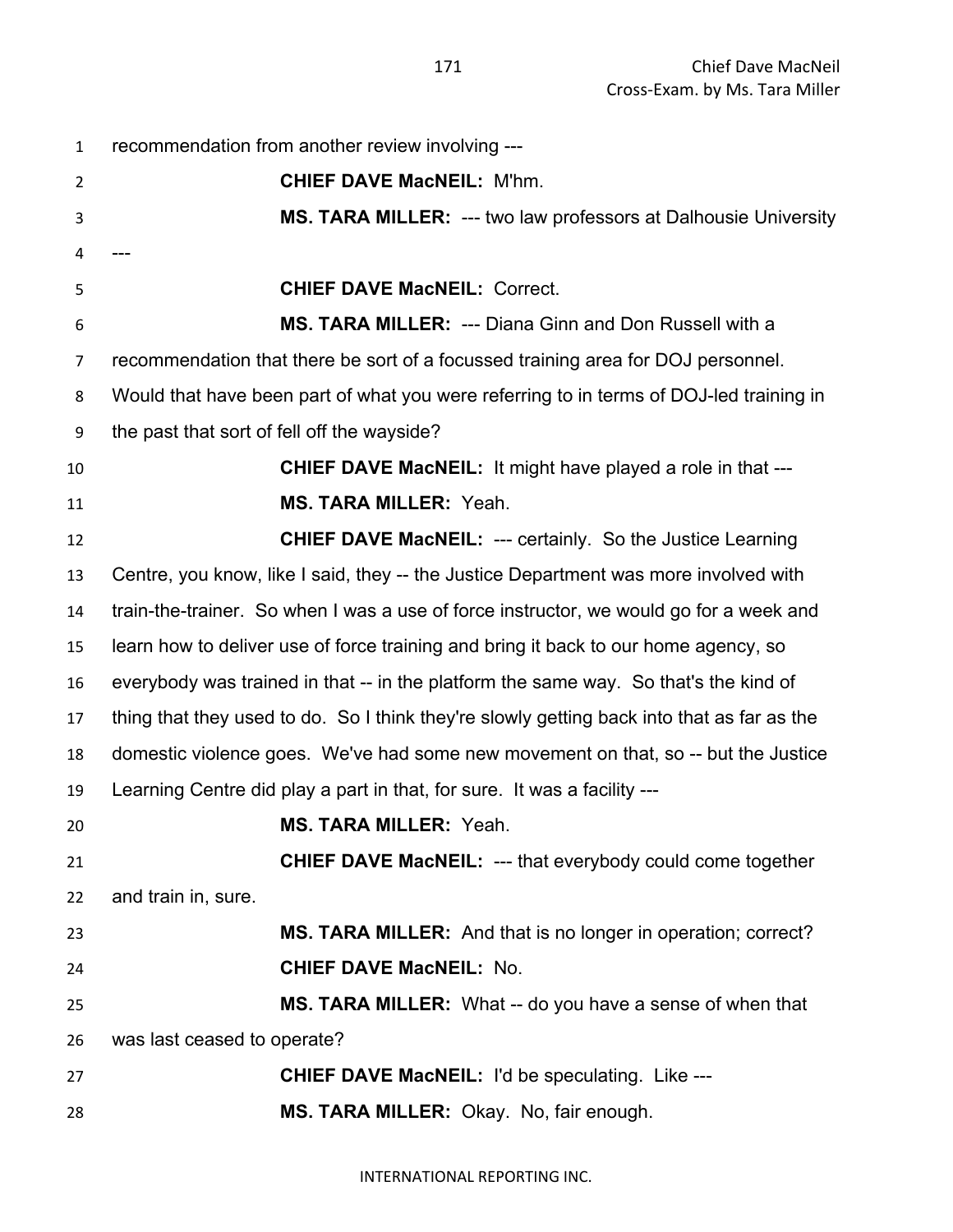| 1                | CHIEF DAVE MacNEIL: --- 2012 maybe but ---                                                 |
|------------------|--------------------------------------------------------------------------------------------|
| $\overline{2}$   | MS. TARA MILLER: The record will show that. We'll figure that                              |
| 3                | out.                                                                                       |
| 4                | <b>CHIEF DAVE MacNEIL:</b> Yeah, don't hold me to it.                                      |
| 5                | <b>MS. TARA MILLER: Yeah.</b>                                                              |
| 6                | <b>CHIEF DAVE MacNEIL: Like ---</b>                                                        |
| 7                | <b>MS. TARA MILLER: Yeah.</b>                                                              |
| 8                | <b>CHIEF DAVE MacNEIL: Yeah.</b>                                                           |
| $\boldsymbol{9}$ | MS. TARA MILLER: So I guess my follow-up questions, and you                                |
| 10               | alluded to that were, was there value in that, you know, formalized Justice Learning       |
| 11               | Centre, from your perspective, in terms of ensuring, you know, continuity of training and  |
| 12               | standards and things like that?                                                            |
| 13               | <b>CHIEF DAVE MacNEIL:</b> Yeah, there's always value in training,                         |
| 14               | absolutely.                                                                                |
| 15               | MS. TARA MILLER: But in terms of that specific initiative between                          |
| 16               | the Department of Justice and the Nova Scotia Community College? I mean, it was            |
| 17               | centred in Truro ---                                                                       |
| 18               | <b>CHIEF DAVE MacNEIL: Yeah.</b>                                                           |
| 19               | <b>MS. TARA MILLER: --- but it was for the whole province ---</b>                          |
| 20               | <b>CHIEF DAVE MacNEIL:</b> For the whole province. Yeah, it did give                       |
| 21               | a -- it gave an avenue to hold that training so people didn't have to go look for where to |
| 22               | host it. So we wanted to bring someone from somewhere to -- a subject matter expert        |
| 23               | to Nova Scotia to put on a course so we could -- you don't have to find a venue because    |
| 24               | you have one. So it was -- yeah, there was definitely value there.                         |
| 25               | <b>MS. TARA MILLER:</b> And was there funding provided through the                         |
| 26               | Department of Justice for that, or it was just all sort of in concert with ---             |
| 27               | <b>CHIEF DAVE MacNEIL:</b> Yeah, courses that they would offer, they                       |
| 28               | funded. But yeah, if we wanted to use it for another purpose we could book it, right?      |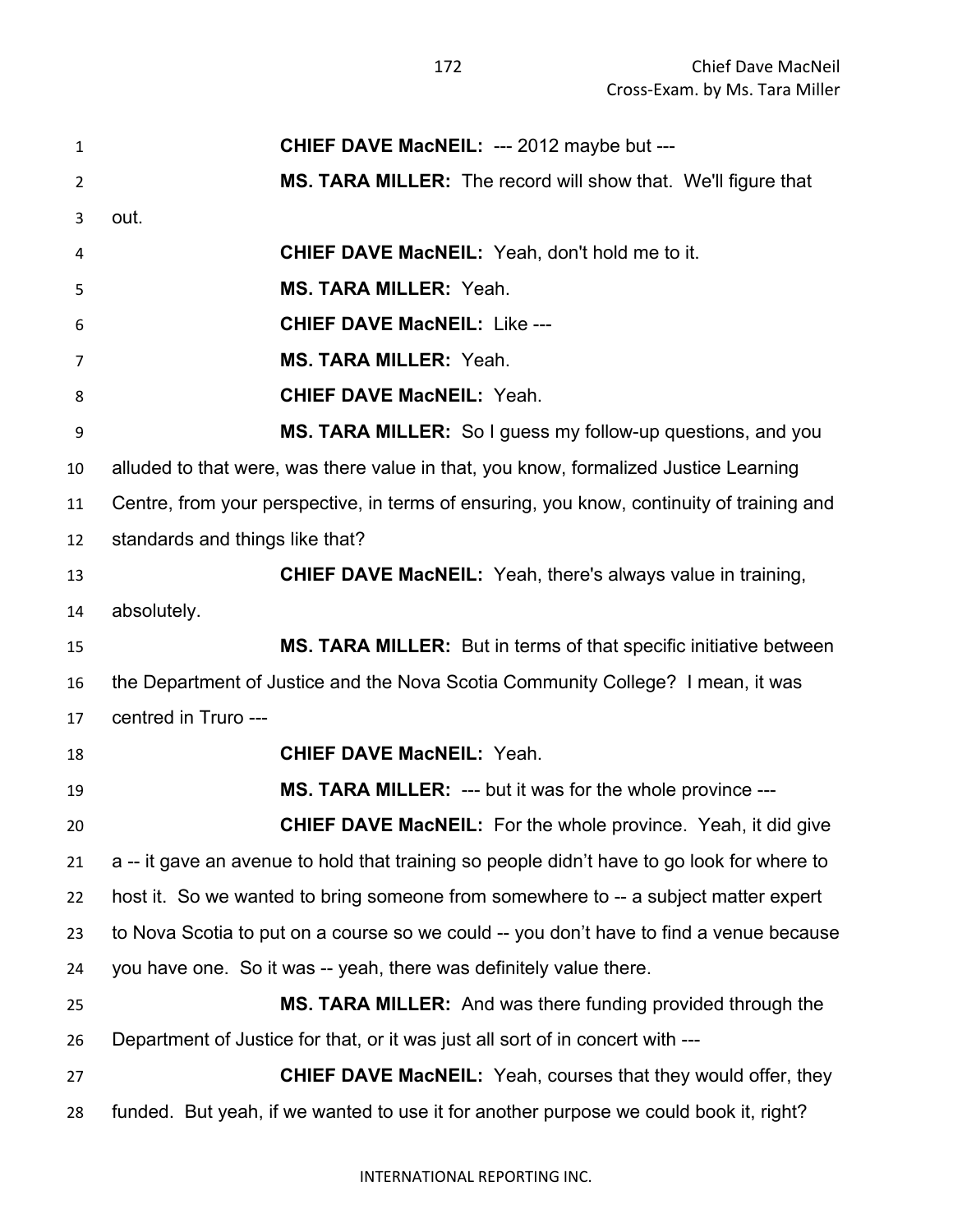| $\mathbf{1}$   | MS. TARA MILLER: And so, I'm taking it from your answer the                              |
|----------------|------------------------------------------------------------------------------------------|
| $\overline{2}$ | Truro Police Service and other municipalities would have, you know, partaken in that     |
| 3              | <b>Justice Learning Centre?</b>                                                          |
| 4              | <b>CHIEF DAVE MacNEIL:</b> For sure, yeah.                                               |
| 5              | MS. TARA MILLER: Okay. And did the RCMP ever participate                                 |
| 6              | and the services there?                                                                  |
| 7              | <b>CHIEF DAVE MacNEIL: Yeah, for sure.</b>                                               |
| 8              | MS. TARA MILLER: All right. Thank you, Chief MacNeil, those                              |
| 9              | are my questions.                                                                        |
| 10             | <b>CHIEF DAVE MacNEIL: Thank you.</b>                                                    |
| 11             | <b>COMMISSIONER MacDONALD:</b> Thank you, Ms. Miller.                                    |
| 12             | --- (Short Pause)                                                                        |
| 13             | <b>COMMISSIONER MacDONALD: Mr. Scott?</b>                                                |
| 14             | <u>--- CROSS-EXAMINATION BY MR. MICHAEL SCOTT:</u>                                       |
| 15             | MR. MICHAEL SCOTT: Thank you, Commissioners.                                             |
| 16             | Good afternoon, Chief MacNeil. My name is Mike Scott, I'm                                |
| 17             | counsel for a number of the people that were impacted by the events of April 2020, and   |
| 18             | I have a few questions for you if you don't mind.                                        |
| 19             | <b>CHIEF DAVE MacNEIL: Certainly.</b>                                                    |
| 20             | <b>MR. MICHAEL SCOTT:</b> This morning my friend, Ms. Young, was                         |
| 21             | asking you about the relationship between the Truro Police Service and the RCMP, and     |
| 22             | I think we looked at a document that you suggested was created to dispel this false      |
| 23             | narrative that TPS won't work with the RCMP. And one of the things you said is, when     |
| 24             | asked about the relationship between Truro and the RCMP, you said, well, that's two      |
| 25             | categories and you told us about one, that being the relationship that Truro has with    |
| 26             | what we call the frontline officers, the Colchester Detachment working with individuals. |
| 27             | But I don't think you told us about what the other half of that answer was.              |
| 28             | <b>CHIEF DAVE MacNEIL:</b> Yeah, okay. So I think what I was                             |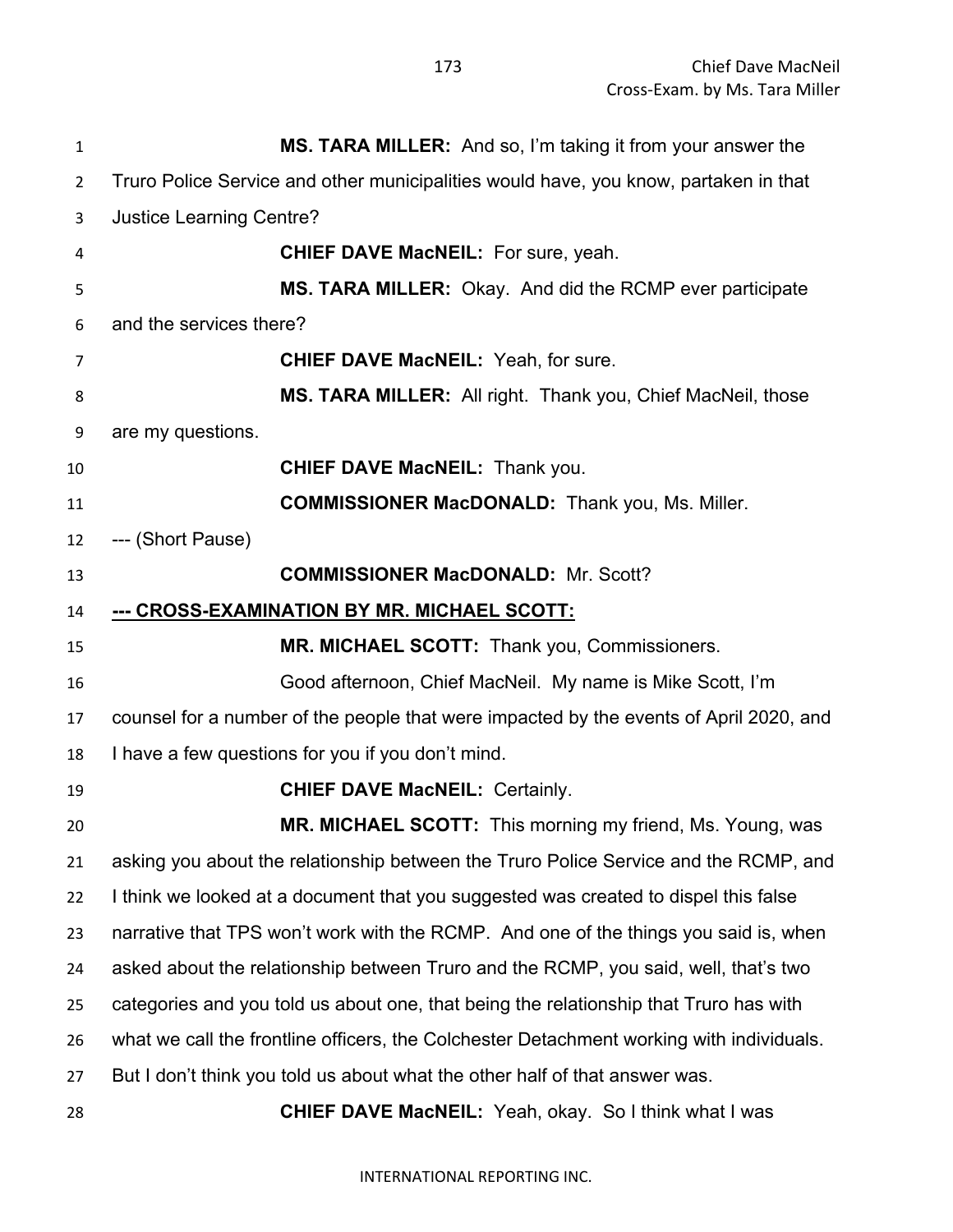alluding to is the fact that from my position as Chief I deal with probably a little less at the local level. Our Inspector and Deputy typically deal with the Sergeant and Staff Sergeant in Bible Hill. Not to -- not to say that I won't or don't, but it's just that's typically -- those types of issue are usually handled there, and mines more kind of, you know, higher level focused at the provincial level. A lot through Nova Scotia Chiefs and committee work and things of that nature. So there's kind of two -- there's two kind of entities I guess, is what I'm trying to say. **MR. MICHAEL SCOTT:** Would it be fair to say that the relationship that the Truro Police Service has with, you know, the Constables, or on individual files, is collaborative? **CHIEF DAVE MacNEIL:** Absolutely, and provincially it's collaborative as well. Yeah, absolutely. **MR. MICHAEL SCOTT:** And Truro Police Service works with not only RCMP, but a number of other municipal police forces everyday? **CHIEF DAVE MacNEIL:** Correct, yeah. **MR. MICHAEL SCOTT:** Right. And Truro Police Service has an excellent relationship with Halifax Police, and Kentville, and Cape Breton; correct? **CHIEF DAVE MacNEIL:** Yeah. **MR. MICHAEL SCOTT:** Would it be fair to say that the relationship is significantly less good when we're talking specifically about RCMP management? **CHIEF DAVE MacNEIL:** I can just speak for myself. I mean, the document that was just up there, the speaking notes kind of say it all. There has been a shift and it's never been that way. Truro and municipal policing and the RCMP in the province have always had a fantastic relationship. In the last two years there's been a series of things that may have occurred that have definitely impacted that relationship at that level. And to be honest, for myself -- I only speak for myself personally -- this whole tragedy has definitely impacted relationships in that regard. **MR. MICHAEL SCOTT:** How so?

INTERNATIONAL REPORTING INC.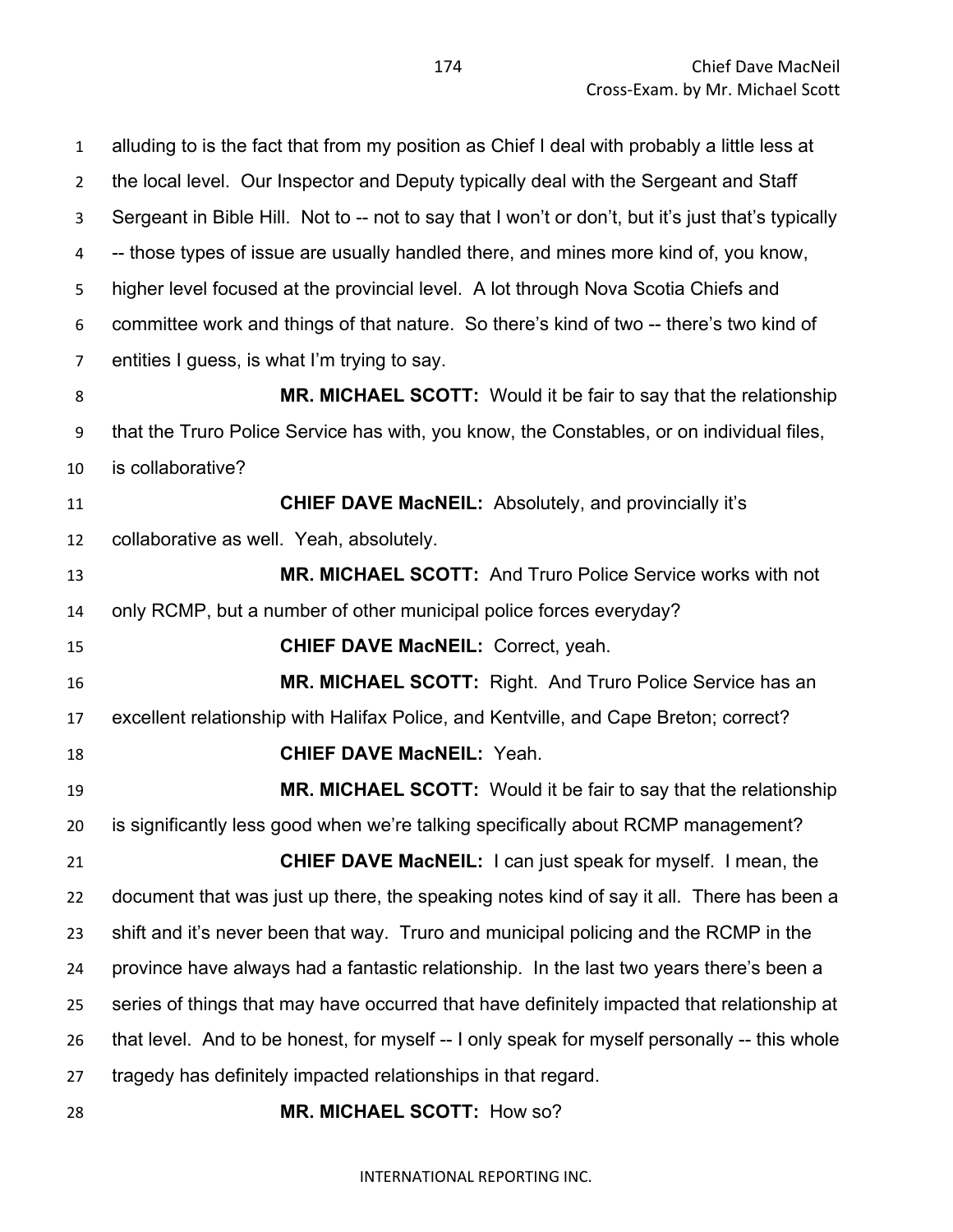**CHIEF DAVE MacNEIL:** Just some of the -- some of the false narratives maybe, you know, that media have reported on, that -- and when pushed, where did you get that information? They'll allude that it came from someone in the RCMP or what have you. So there's been a strain in that regard for sure. And this is just me speaking personally.

 **MR. MICHAEL SCOTT:** Yeah, can you give us an example of something that you would consider a false narrative?

 **CHIEF DAVE MacNEIL:** The CBC story a few months ago on *Main Street*, as far as we didn't have carbines, we don't have the training, all those things. Inoperability, all those types of things. And when pushed, the academic said what I provided him back, he provided back to me and said, that's different than the version of the RCMP. So there's those things, and then when you see the speaking notes that were there, there is another example of that kind of thing. So it's -- the work still gets done, no doubt about it, but it's strained as far as that goes, from that side of the house, and it never was that way before.

 **MR. MICHAEL SCOTT:** So would you suggest that the relationship between the Truro Police Service and RCMP management specifically, has it ever been worse than it was in the wake of the mass casualty event in April 2020?

 **CHIEF DAVE MacNEIL:** Well, I don't want to say Truro Police Service, in particular. I think there's definitely an issue at the senior level with the Nova Scotia Chiefs' Association. Obviously, there was you know, a pretty monumental vote there that reallocated the RCMP to associate members. So there's some issues for sure.

 **MR. MICHAEL SCOTT:** Well, you say there was -- I think you said they are pretty monumental. What were they? What were the issues? **CHIEF DAVE MacNEIL:** Well, around some of the things like I spoke of earlier, the Alert Ready, the narrative maybe that came from that was an issue. There's been some issues and that kind of thing.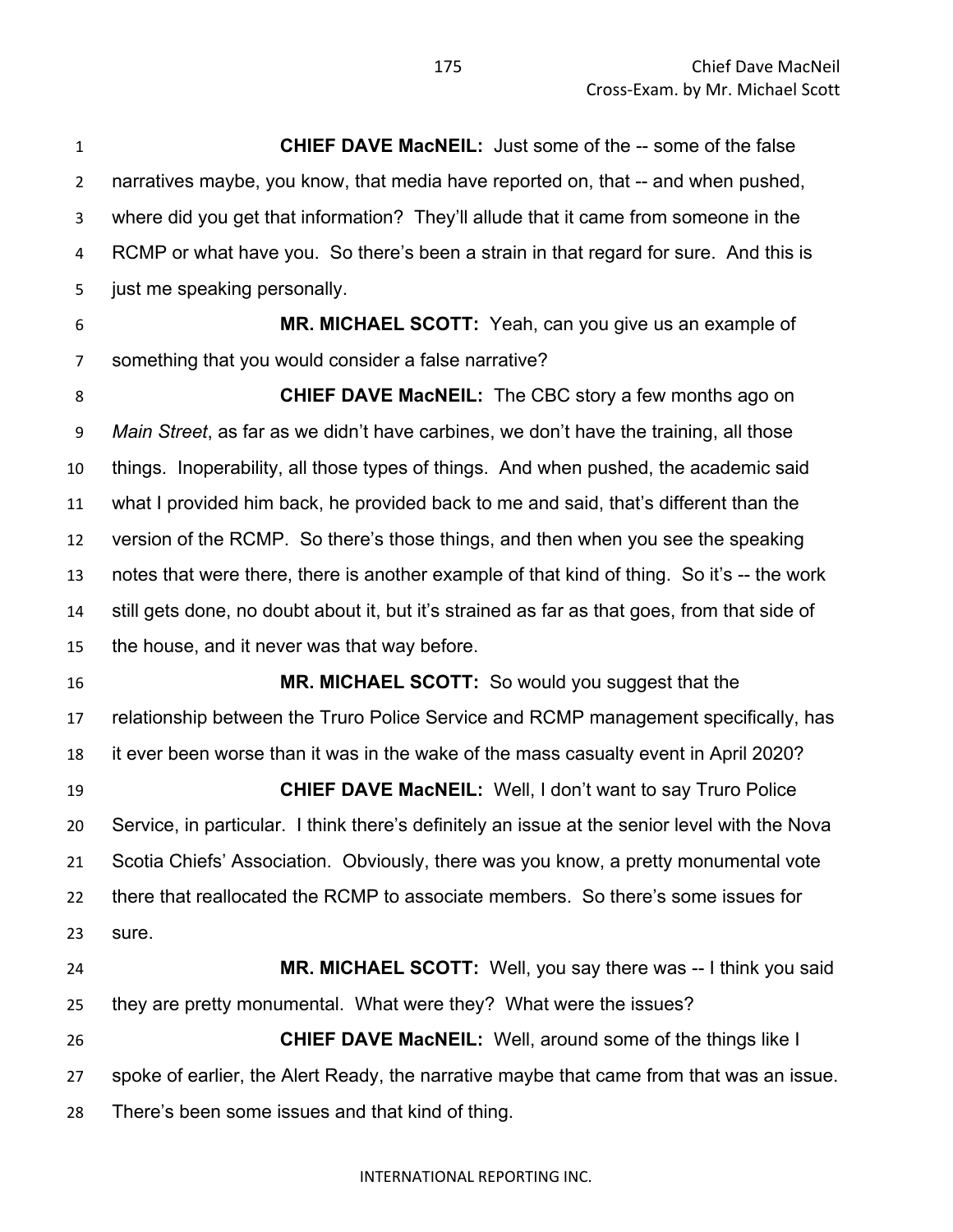| $\mathbf{1}$   | MR. MICHAEL SCOTT: All right. Let's talk about Alert Ready.                              |
|----------------|------------------------------------------------------------------------------------------|
| $\overline{2}$ | Would it be your view as the Chief of Police for Truro that on April 19th, 2020, Alert   |
| 3              | Ready was accessible by the Truro Police Service?                                        |
| 4              | <b>CHIEF DAVE MacNEIL: Yes.</b>                                                          |
| 5              | MR. MICHAEL SCOTT: And it worked just fine?                                              |
| 6              | <b>CHIEF DAVE MacNEIL: Correct.</b>                                                      |
| $\overline{7}$ | MR. MICHAEL SCOTT: And if you had wanted, say on April 15th of                           |
| 8              | 2020, if you as the Chief of Police for Truro had decided that you needed to issue a     |
| 9              | Ready Alert for public safety reasons, you would have picked up the phone; correct?      |
| 10             | <b>CHIEF DAVE MacNEIL: Correct.</b>                                                      |
| 11             | MR. MICHAEL SCOTT: You would have contacted your EMO                                     |
| 12             | contact person?                                                                          |
| 13             | <b>CHIEF DAVE MacNEIL: Correct.</b>                                                      |
| 14             | MR. MICHAEL SCOTT: You would have told them what you                                     |
| 15             | wanted in the message, yes?                                                              |
| 16             | <b>CHIEF DAVE MacNEIL: Correct, yeah.</b>                                                |
| 17             | MR. MICHAEL SCOTT: And then you would have hung up the                                   |
| 18             | phone?                                                                                   |
| 19             | <b>CHIEF DAVE MacNEIL: Correct.</b>                                                      |
| 20             | MR. MICHAEL SCOTT: Yeah. So between your decision to make                                |
| 21             | a Ready Alert call and when that alert goes out, do you have any sense of how long that  |
| 22             | would take in total?                                                                     |
| 23             | <b>CHIEF DAVE MacNEIL: I don't want to speculate or estimate. But</b>                    |
| 24             | I wouldn't think it would be too long. I mean it's an emergency, so if they were good at |
| 25             | what they do, then I don't think it would take that long.                                |
| 26             | MR. MICHAEL SCOTT: And I think you'd said today that following                           |
| 27             | April 2020 there was a great deal of discussion about Alert Ready at the Provincial      |
| 28             | Chief's level. What was your understanding of what that conversation was about?          |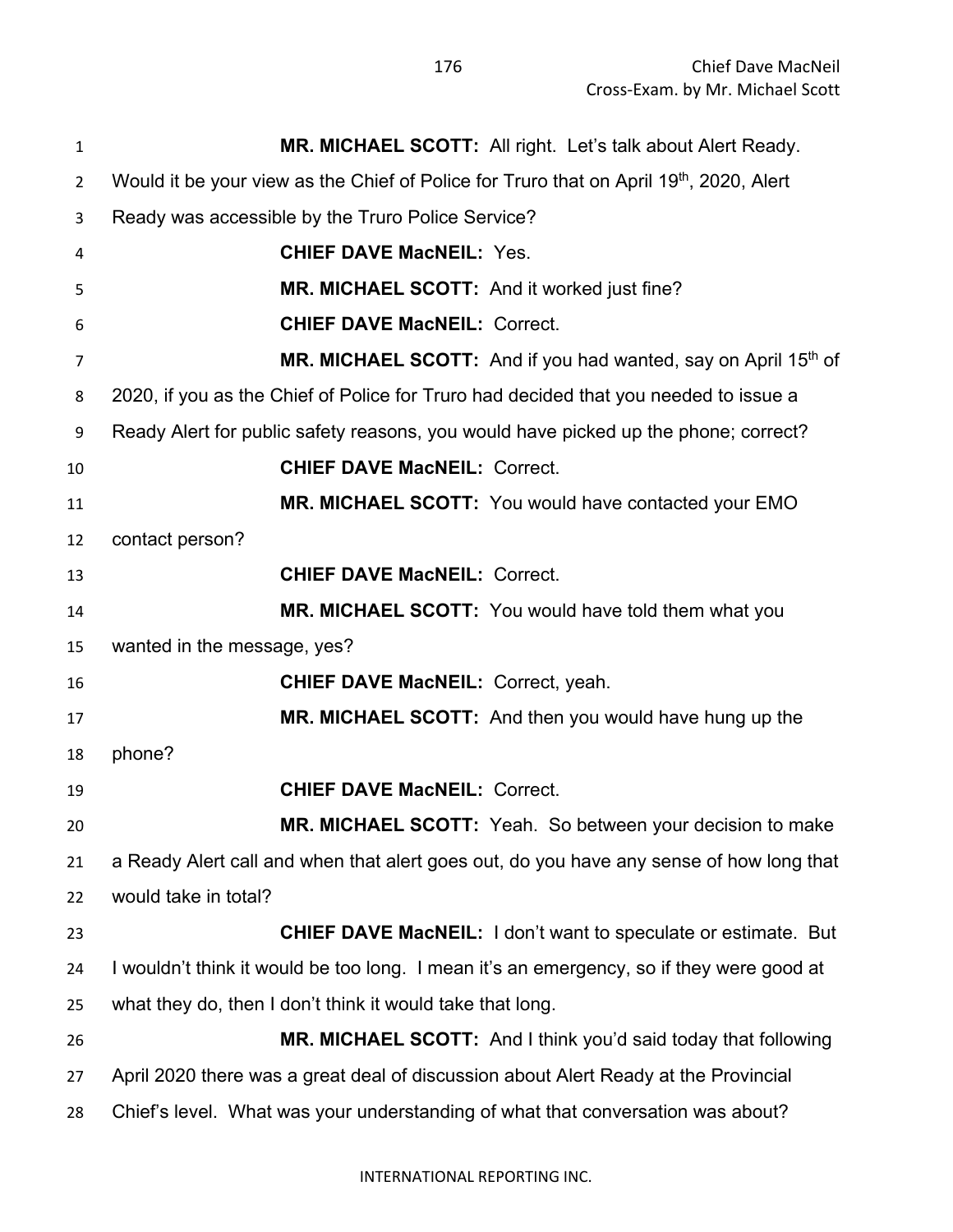What was the issue as regards to Ready Alert? **CHIEF DAVE MacNEIL:** So the call? The call you mean or you're talking about -- like, the conference call that we had, or in general? **MR. MICHAEL SCOTT:** So I think you're referencing the -- you had a call -- a conference call between yourself, the other Chiefs -- the other Municipal Chiefs, and who else was on that call? **CHIEF DAVE MacNEIL:** So the Commanding Officer of the RCMP, Lee Bergman, called the call and Superintendent -- Chief Superintendent Leather was on the call as well. They initiated the call with the Chiefs about the Alert Ready. **MR. MICHAEL SCOTT:** And what is your recollection of what was discussed on that phone call? **CHIEF DAVE MacNEIL:** Just I believe they -- they had some concerns around the alert and the potential of impact to the 9-1-1 system, and they wanted the municipal Chiefs to, I don't know, support that notion I suppose, with the government. **MR. MICHAEL SCOTT:** Right. And you didn't want to support that notion? **CHIEF DAVE MacNEIL:** Well, the notion -- yeah, the Chiefs decided that that wasn't the notion that -- or that wasn't -- yeah. So we didn't support it, right? **MR. MICHAEL SCOTT:** Right. But I'm asking you specifically, you  $23 -$  **CHIEF DAVE MacNEIL:** No, that's right. **MR. MICHAEL SCOTT:** What was being proposed to you by these two senior members of the RCMP was that there should be a narrative that there was something wrong with the Alert Ready system; correct? **CHIEF DAVE MacNEIL:** Correct.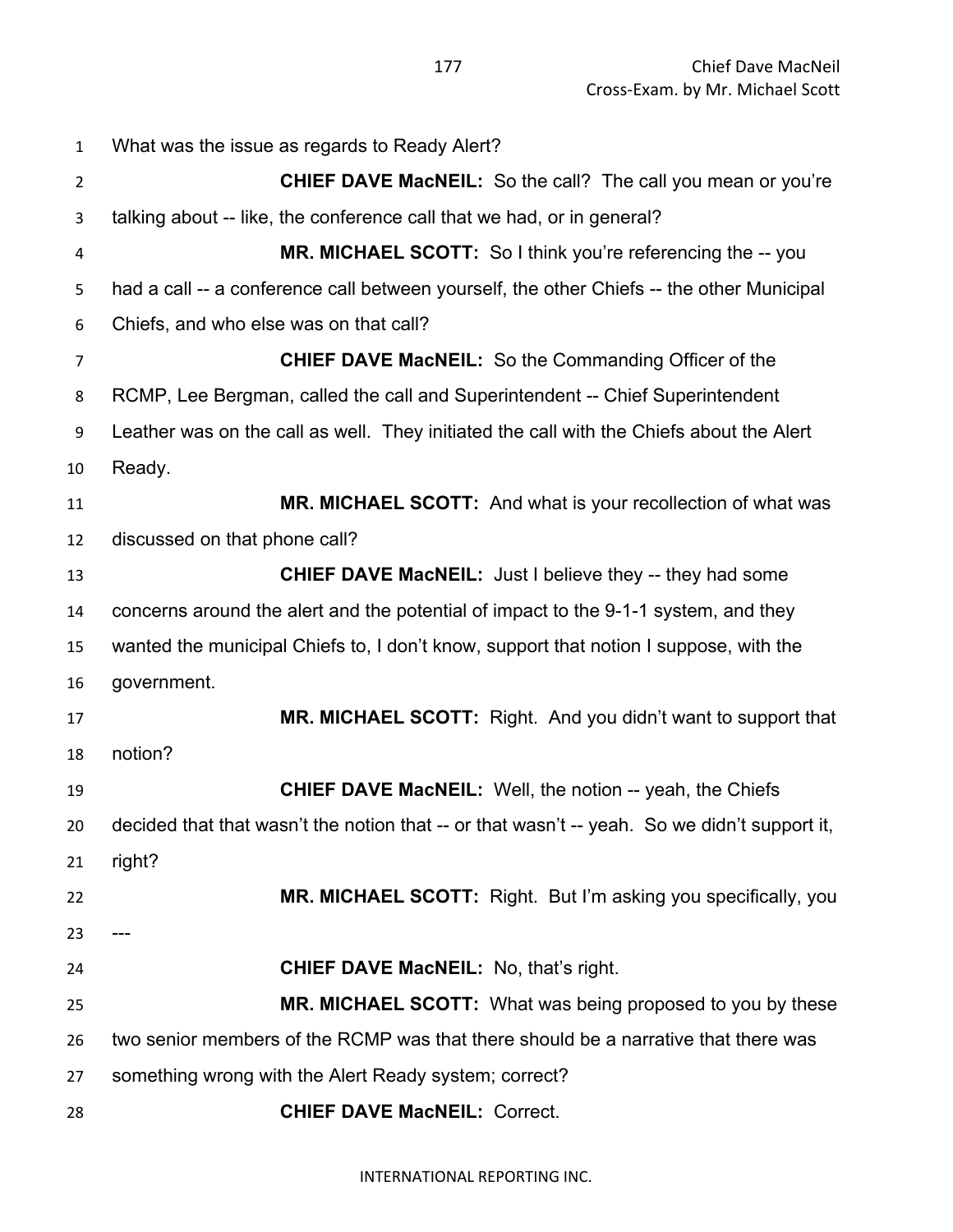| $\mathbf{1}$   | MR. MICHAEL SCOTT: That it would overwhelm the 9-1-1                                    |
|----------------|-----------------------------------------------------------------------------------------|
| $\overline{2}$ | system; correct?                                                                        |
| 3              | <b>CHIEF DAVE MacNEIL: Correct.</b>                                                     |
| 4              | MR. MICHAEL SCOTT: That it was too complicated?                                         |
| 5              | <b>CHIEF DAVE MacNEIL: Yeah.</b>                                                        |
| 6              | MR. MICHAEL SCOTT: That it wasn't really ---                                            |
| $\overline{7}$ | <b>CHIEF DAVE MacNEIL: Designed for that purpose.</b>                                   |
| 8              | MR. MICHAEL SCOTT: --- designed or useful to police; correct?                           |
| 9              | <b>CHIEF DAVE MacNEIL: Yeah.</b>                                                        |
| 10             | MR. MICHAEL SCOTT: And you wouldn't sign on to that narrative,                          |
| 11             | would you?                                                                              |
| 12             | <b>CHIEF DAVE MacNEIL: Correct.</b>                                                     |
| 13             | MR. MICHAEL SCOTT: And the reason you wouldn't sign onto                                |
| 14             | that narrative is because you don't believe it's true?                                  |
| 15             | <b>CHIEF DAVE MacNEIL: Correct.</b>                                                     |
| 16             | MR. MICHAEL SCOTT: And you didn't believe it was true at the                            |
| 17             | time?                                                                                   |
| 18             | <b>CHIEF DAVE MacNEIL: Correct.</b>                                                     |
| 19             | <b>MR. MICHAEL SCOTT:</b> So you were not willing to sign onto a                        |
| 20             | document identifying problems that you thought was a false narrative?                   |
| 21             | <b>CHIEF DAVE MacNEIL: Correct.</b>                                                     |
| 22             | MR. MICHAEL SCOTT: Right. I believe in your statement to the                            |
| 23             | Mass Casualty Commission you said, and I quote, "It's absolutely -- it's ridiculous how |
| 24             | the extent that they went to to try and justify why that wasn't used." And when you say |
| 25             | why, you're referring to the RCMP?                                                      |
| 26             | <b>CHIEF DAVE MacNEIL: Correct.</b>                                                     |
| 27             | <b>MR. MICHAEL SCOTT:</b> And what do you mean that they tried to                       |
| 28             | justify why they didn't use it?                                                         |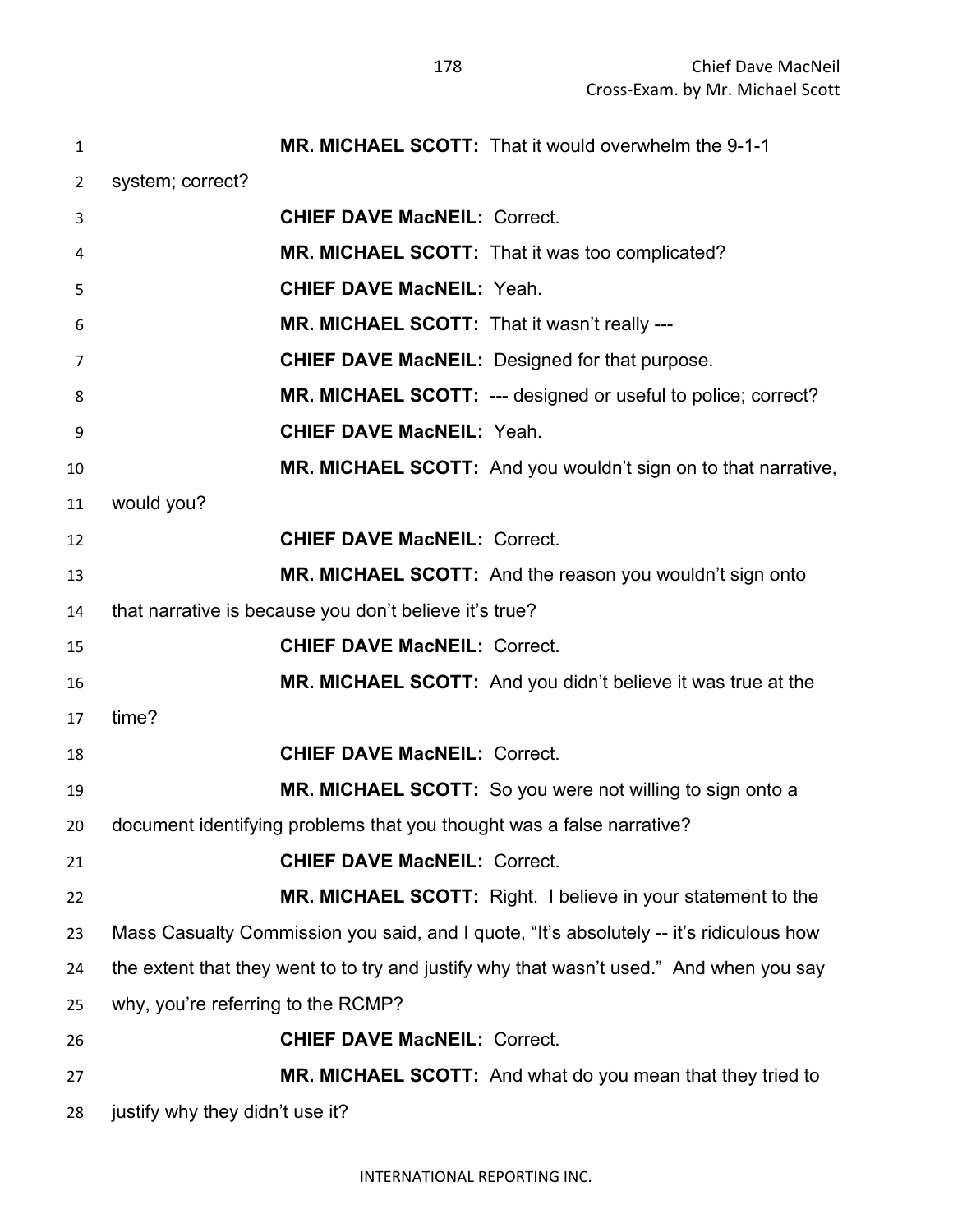**CHIEF DAVE MacNEIL:** I think for the reasons you just explained. **MR. MICHAEL SCOTT:** And Truro Police Service has the same access to the Ready Alert system today that they always did; correct? **CHIEF DAVE MacNEIL:** Correct. With some nuances that have changed. So now we have agency PIN numbers and things like that. So it's actually probably -- it's even easier now. **MR. MICHAEL SCOTT:** Right. And I think you talked about -- there was some discussion about having canned language, like, pre-prepared language that you could use; correct? **CHIEF DAVE MacNEIL:** Correct, yeah. **MR. MICHAEL SCOTT:** But before that was in place, or was being discussed, you could just write out what you wanted the message to say; correct? **CHIEF DAVE MacNEIL:** Provided it was within the characters that the message would take, yeah. You couldn't write a novel, but you could definitely -- yeah. And even now, that you can still put what you want to put but --- **MR. MICHAEL SCOTT:** Right, yeah. **CHIEF DAVE MacNEIL:** --- just within the parameters of the space that's there. **MR. MICHAEL SCOTT:** So is the system, as it stands now, any more or less useful to you as the chief of police for Truro? **CHIEF DAVE MacNEIL:** There's always been value in the system, and, yeah, I think actually it's probably more streamlined now that it even was before, and before it worked, so it would work even better now. **MR. MICHAEL SCOTT:** And if you'd had the need to, if there was an incident involving an active shooter on Prince Street on February of 2020, would you have used that mechanism, would you have used the Ready Alert? **CHIEF DAVE MacNEIL:** Depends on the circumstance, but that would be -- yeah, that would be a thought, for sure.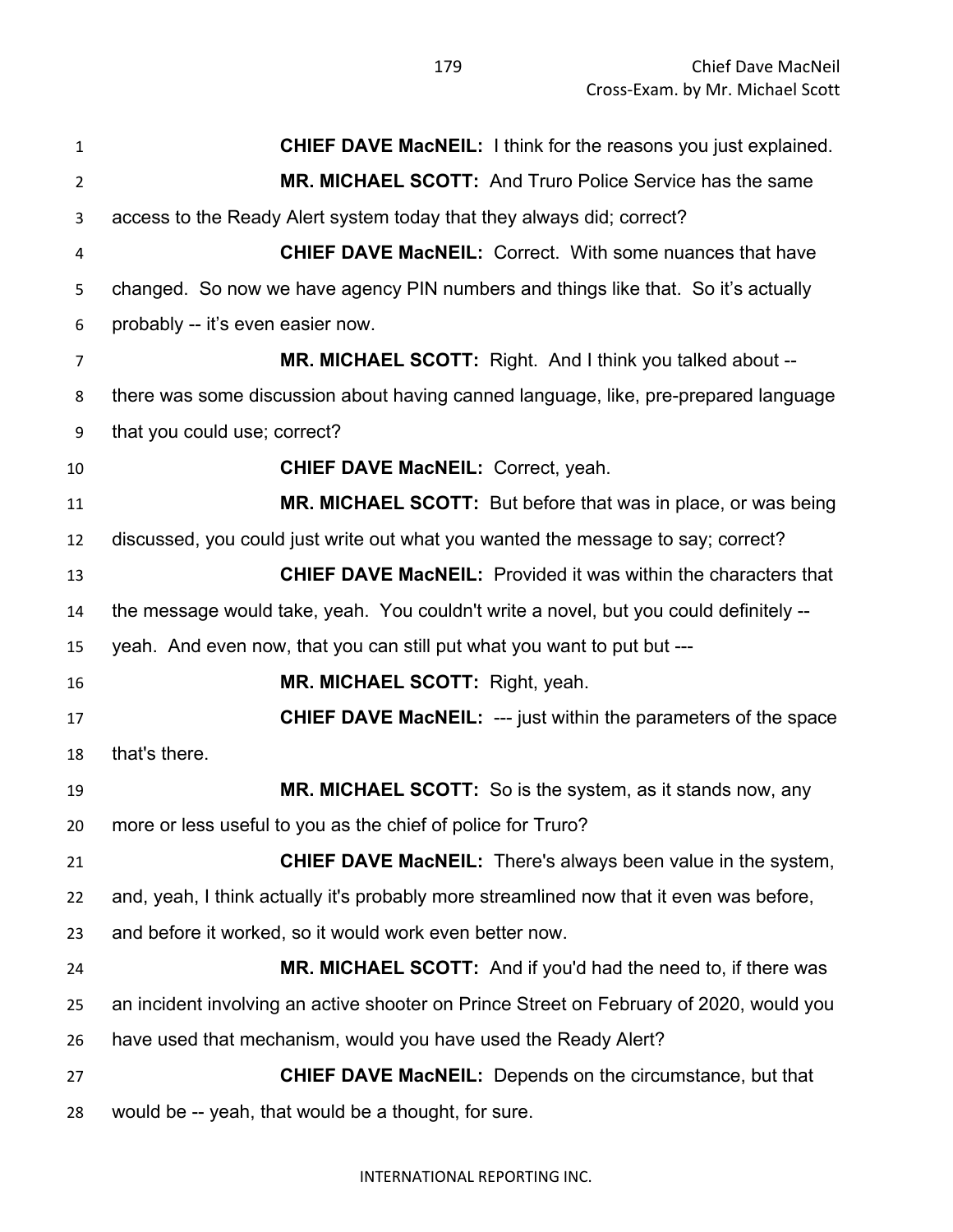| $\mathbf{1}$   | MR. MICHAEL SCOTT: Okay. And -- thank you.                                                |
|----------------|-------------------------------------------------------------------------------------------|
| $\overline{2}$ | We're talking about the operational capabilities of the Truro Police                      |
| 3              | Service, so I understand, at the time in question, April 2020, you had 36 officers that   |
| 4              | can be called up?                                                                         |
| 5              | <b>CHIEF DAVE MacNEIL: Correct.</b>                                                       |
| 6              | MR. MICHAEL SCOTT: Did you say a hundred percent are                                      |
| $\overline{7}$ | carbine trained?                                                                          |
| 8              | <b>CHIEF DAVE MacNEIL:</b> We're all carbine trained, correct,                            |
| 9              | including ---                                                                             |
| 10             | <b>MR. MICHAEL SCOTT: Right.</b>                                                          |
| 11             | <b>CHIEF DAVE MacNEIL: --- myself.</b>                                                    |
| 12             | MR. MICHAEL SCOTT: And body armour access to everyone?                                    |
| 13             | <b>CHIEF DAVE MacNEIL:</b> Not all 36 at once. We have about a                            |
| 14             | dozen sets of hard armour and ballistic helmets.                                          |
| 15             | <b>MR. MICHAEL SCOTT:</b> And we know that -- because we saw this                         |
| 16             | morning that you had sent a message to Chris Leather on the morning of the 19th           |
| 17             | offering the services of the Truro Police Service. Had the RCMP asked for assistance      |
| 18             | from Truro Police Service, what could Truro have provided operationally?                  |
| 19             | <b>CHIEF DAVE MacNEIL:</b> I guess it would depend on the ask, but                        |
| 20             | we definitely could have provided trained carbine operators. We could have, you know,     |
| 21             | provided officers to do containment, block secondary roads, do it -- whatever, cover      |
| 22             | calls, patrol officers cover calls, the canine unit, whatever the ask would have been, we |
| 23             | would have been there and helped.                                                         |
| 24             | MR. MICHAEL SCOTT: So you could have, if asked, could have                                |
| 25             | set up or assisted with containment both within and without Truro, the Town of Truro?     |
| 26             | <b>CHIEF DAVE MacNEIL: Yeah.</b>                                                          |
| 27             | <b>MR. MICHAEL SCOTT:</b> And is there anything that the RCMP                             |
| 28             | could have asked you to do within the gambit of things you're capable of doing that you   |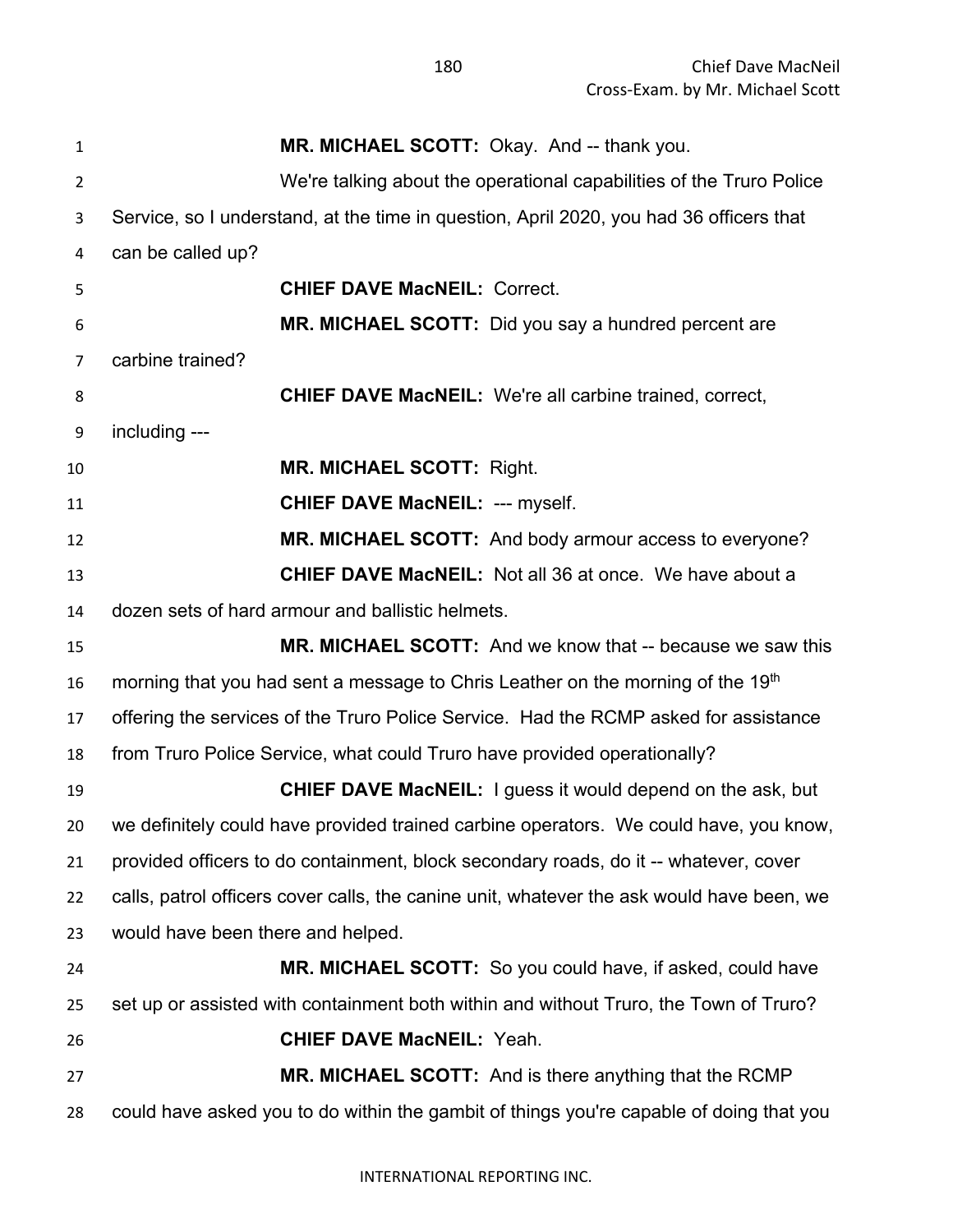would not have authorized, or was the offer whatever you need, to the extent that we have it, we'll provide it? **CHIEF DAVE MacNEIL:** That's the way we do business, yeah, whatever they need or whatever we need, they help us, you know. **MR. MICHAEL SCOTT:** And the response you got from Chris Leather was doesn't look like we'll need it, we think we got him pinned down in Wentworth? **CHIEF DAVE MacNEIL:** Whatever was shown earlier, right. **MR. MICHAEL SCOTT:** Yeah. **CHIEF DAVE MacNEIL:** To that -- along those lines, yeah. **MR. MICHAEL SCOTT:** And my friend, Ms. Young, asked you this morning whether you ever received an explanation for why assistance wasn't requested, and I think your answer was "not officially." So my question to you is, did you ever receive an unofficial explanation for why Truro Police wasn't asked to assist? **CHIEF DAVE MacNEIL:** No, not from the RCMP, but, again, there was lots of speculation in the media and the media were asking questions about -- and they heard this, they heard that, so that was what I meant when I said that. **MR. MICHAEL SCOTT:** So officially or unofficially, you never received any explanation from the RCMP as to why Truro Police wasn't asked to intervene? **CHIEF DAVE MacNEIL:** No. **MR. MICHAEL SCOTT:** Just going back to the Ready Alert, the teleconference you were talking about, I think you said that Lee Bergerman was on that call as well, yes? **CHIEF DAVE MacNEIL:** Yeah, she was, yeah. **MR. MICHAEL SCOTT:** Do I understand that when you and/or the other chief expressed a reluctance to sign onto this narrative, that there was a problem with Alert Ready, that the tone of that conversation changed?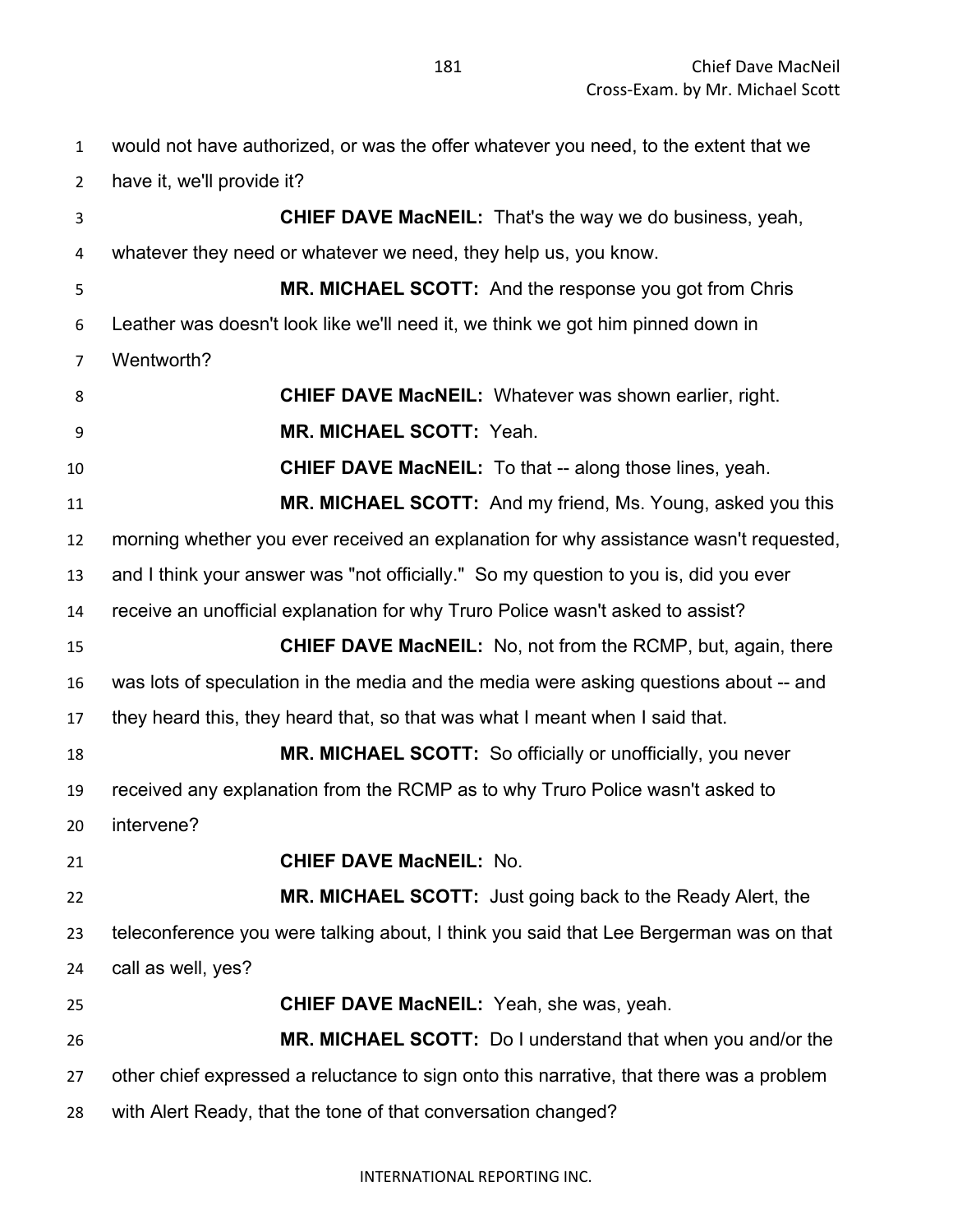**CHIEF DAVE MacNEIL:** Yeah, I would say, yes. **MR. MICHAEL SCOTT:** Is it true that Lee Bergerman hung up on you? **CHIEF DAVE MacNEIL:** No, I wouldn't say she hung up on us. I think, you know, she expressed that it was unfortunate, and that they were going to go to national with that concern, and follow up with national, as far as I can recall. But the conversation didn't last long after that, but she didn't hang up on us. **MR. MICHAEL SCOTT:** And you had another conference or a meeting with Chris Leather and Superintendent Janis Gray regarding the Officer Safety Bulletin from 2011? **CHIEF DAVE MacNEIL:** Yeah, I got a conference call. **MR. MICHAEL SCOTT:** And you said this morning to my friend, Ms. Young, you said, "I asked my deputy chief to come in to that phone call." Why did you have your deputy chief participate in that call? **CHIEF DAVE MacNEIL:** Well, just for a few reasons, I guess. More to have someone in the room for the conversation. And again, it -- just the way the call -- it was initiated was a little odd to me. Like, if they have questions, they could have picked up the phone and asked, but instead, they had an admin assistant contact me and kind of invite me to a meeting without telling me what it was about, and when I asked, it was kind of for your ears only and this is what's -- it about, kind of thing. So it just seemed a little strange to me, I guess. **MR. MICHAEL SCOTT:** You knew it was about the Officer Safety Bulletin? **CHIEF DAVE MacNEIL:** After I asked, yeah. **MR. MICHAEL SCOTT:** Right. And that was confirmed to you before you took the meeting? **CHIEF DAVE MacNEIL:** Yeah. **MR. MICHAEL SCOTT:** Yeah. And you had already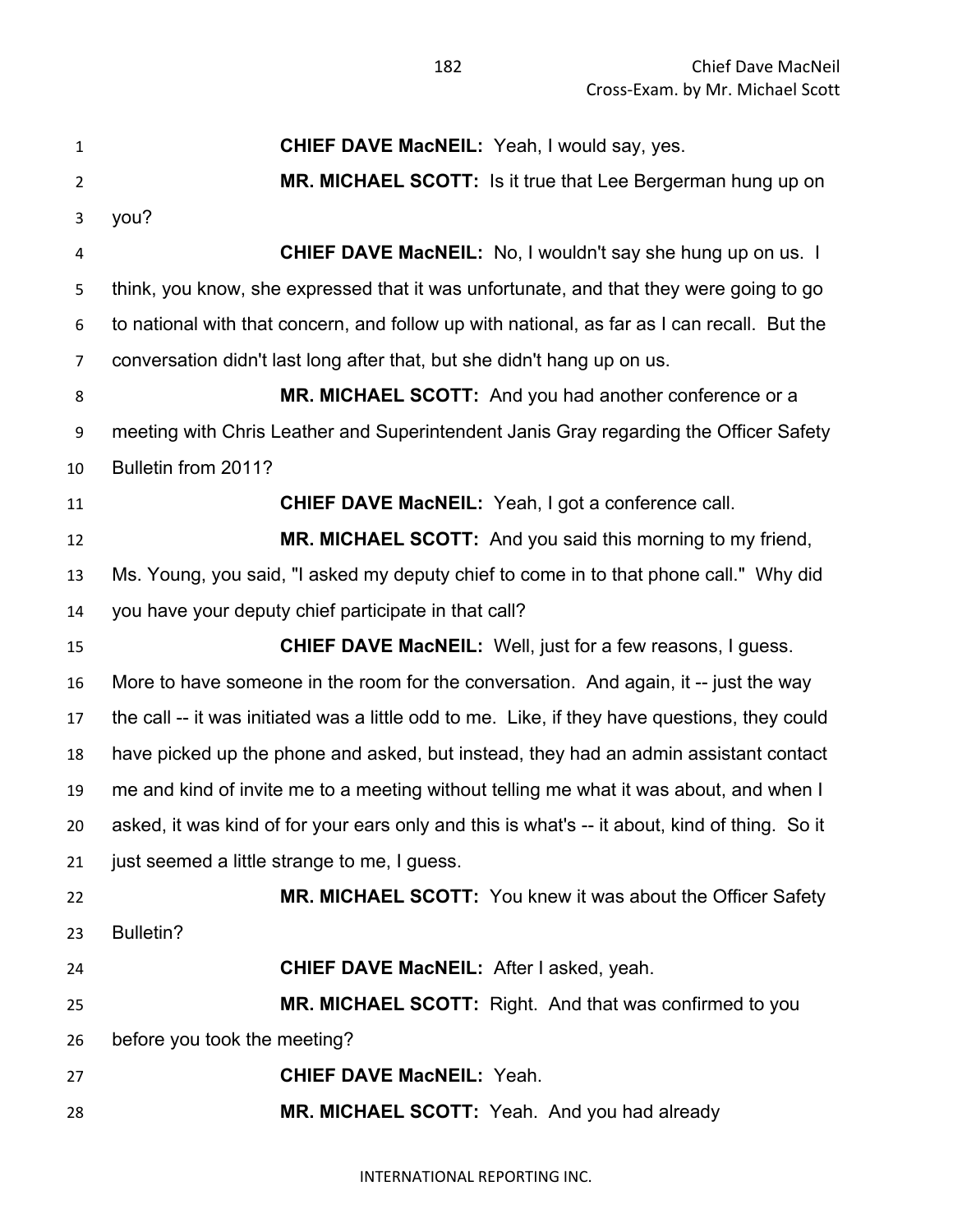communicated to the RCMP that that had been FOIPOPed by CBC and your organization was of the view that we're duty bound to release this; correct? **CHIEF DAVE MacNEIL:** Correct. **MR. MICHAEL SCOTT:** And I'm going to suggest to you that what you assumed is you were getting this phone call to get some pressure to not release that safety bulletin publicly? **CHIEF DAVE MacNEIL:** I don't know if I want to go and say that for sure. I mean, just the tone of the conversation was a little suspect possibly, if I'll say that, but, yeah. **MR. MICHAEL SCOTT:** All right. **CHIEF DAVE MacNEIL:** We'll leave it at that. **MR. MICHAEL SCOTT:** Well, I'll suggest to you that in your statement to the Mass Casualty Commission you said, and I quote, "It felt like we were being nudged in a direction that I wasn't comfortable with." **CHIEF DAVE MacNEIL:** Well, there was some discussion about bringing a Major Crime triangle, and going over our holdings in our files, and things like that, so we weren't a hundred percent comfortable with that. **MR. MICHAEL SCOTT:** Why not? **CHIEF DAVE MacNEIL:** When you're dealing with information of source, information of things of that nature, not that this person was a confidential source, but we -- you know, you have to protect that information even from other police agencies. So there didn't seem to be a logical reason why that was happening, and we just felt that, you know, it might have been an overreach perhaps. **MR. MICHAEL SCOTT:** All right. Did you not also feel that if the bulletin could go away, they, being the RCMP, would be very happy? **CHIEF DAVE MacNEIL:** I think later on through -- there was -- there was a further conference, or a Zoom call, or whatever it was, with the Chief in Halifax and Amherst and myself, and the Issues Management Team from the RCMP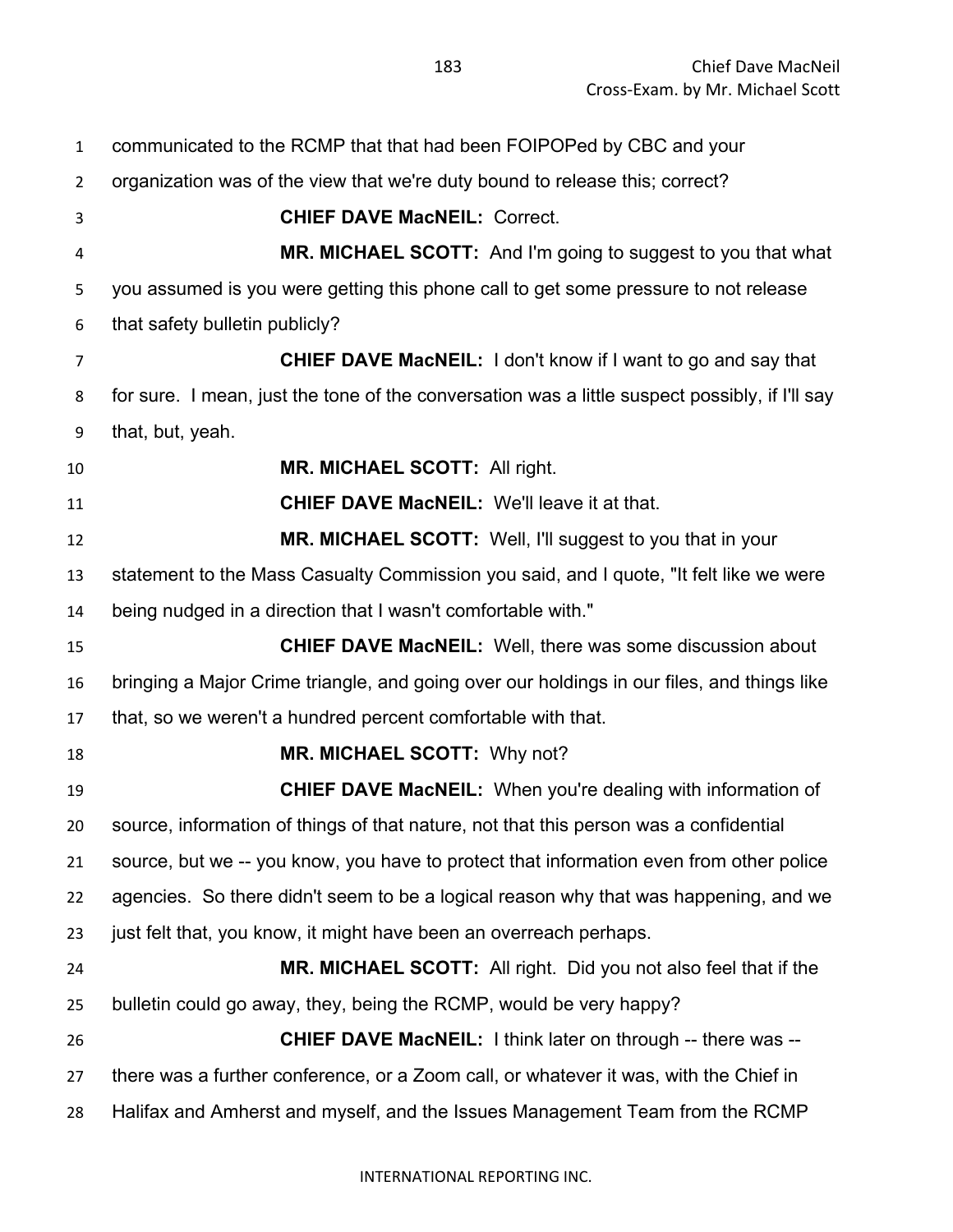side of the house, and there was a document that was produced about the life cycle of a bulletin, and it seemed to explain what should and shouldn't happen from everybody else but the RCMP. And it wasn't just myself that took note of that. The other chiefs as well were kind of thinking that was a little bit strange. **MR. MICHAEL SCOTT:** Was it your impression that the RCMP was trying to come up with reasons to blame the existence of that bulletin on either the Truro Police Service or another agency? **CHIEF DAVE MacNEIL:** I mean, the document speaks for itself. The Issues Management document, it clearly spells out what Amherst should or shouldn't have did, what Halifax should or shouldn't have did, and everybody except the RCMP, so I don't -- the document kind of maybe lends one to think that, but --- **MR. MICHAEL SCOTT:** Sorry, I didn't catch that. **CHIEF DAVE MacNEIL:** I think the document kind of lends me to think that, but I -- again, I -- yeah. **MR. MICHAEL SCOTT:** Right. But I'm asking you what you think. **CHIEF DAVE MacNEIL:** Yeah, that's what I think, based on the document. **MR. MICHAEL SCOTT:** Right. **CHIEF DAVE MacNEIL:** There was more -- it left out a big piece of that and what happened with the Portapique information, I think. **MR. MICHAEL SCOTT:** Sorry, it left out? **CHIEF DAVE MacNEIL:** In that document, it explained Amherst, Truro and Halifax, but it didn't refer to the RCMP's dealings with the Portapique information. **MR. MICHAEL SCOTT:** And what efforts the RCMP had made to follow up on --- **CHIEF DAVE MacNEIL:** Correct. **MR. MICHAEL SCOTT:** --- information that had been provided,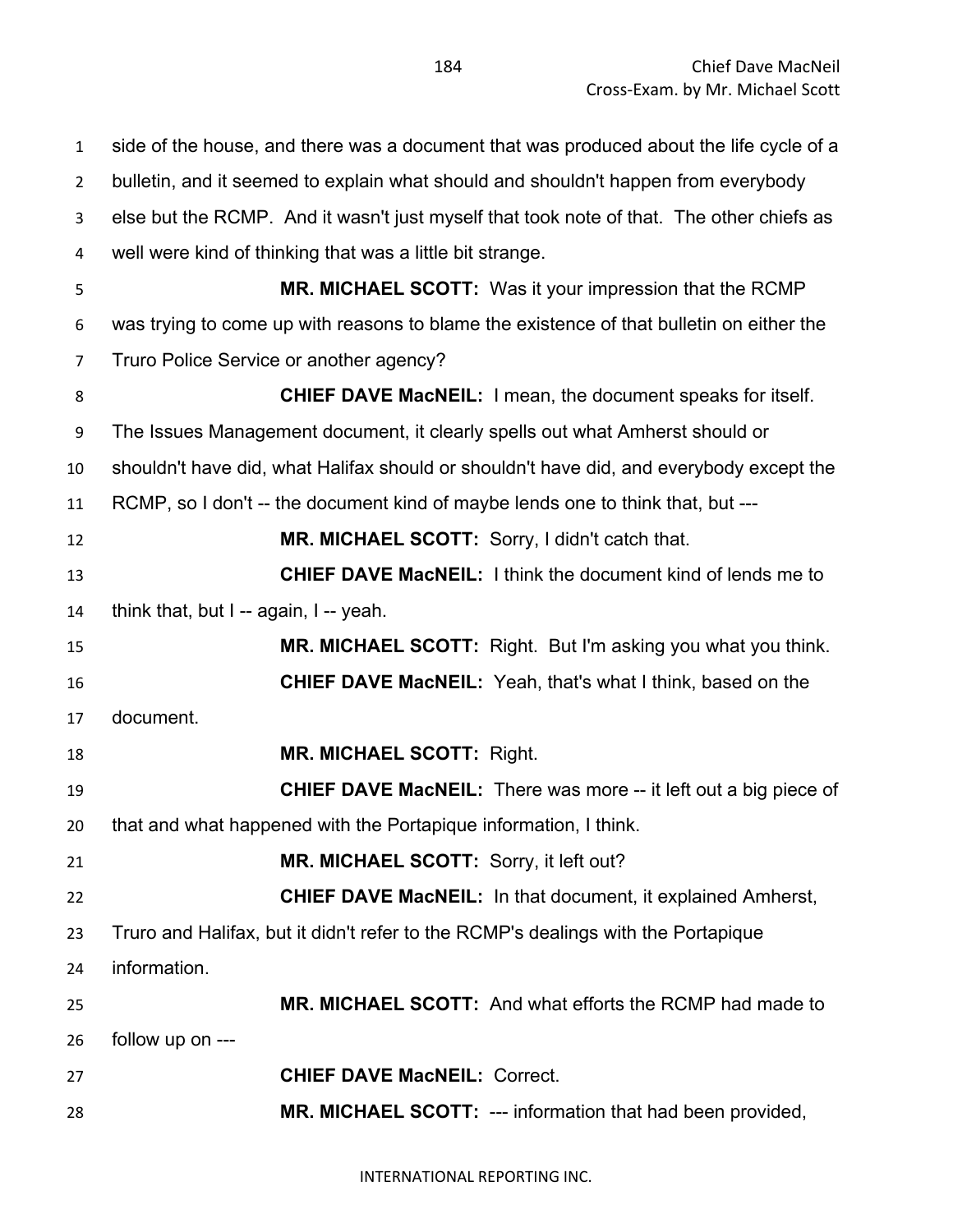yeah. At paragraph 1 -- or page 114 of your statement to the MCC, and I'm quoting here, you say,

 "…the vibe I got was nudge, nudge a little brother, we're going to put a little heat on you until it goes away." What did you mean by that? **CHIEF DAVE MacNEIL:** Well, this whole thing has been an emotional -- for me personally, I mean, my family lives out there, my in-laws live out there. I just -- at that time, I -- at the time of my statement, I was very emotional about this whole situation and I still am. This was a senseless loss of life and 23 people lost their lives and the families and communities are impacted deeply by this. So I think a lot of the -- my statement was -- I stand by my statement, but I was -- it was pretty raw and pretty emotional, and the feeling I got was, you know, what did Halifax Regional do with this information, that kind of thing. So that's what I meant by nudge, nudge, that sort of thing. **MR. MICHAEL SCOTT:** And in that scenario, who's doing the nudging? **CHIEF DAVE MacNEIL:** Well, the document came from the RCMP Issues Management Team, so that's where I felt there was nudging from. **MR. MICHAEL SCOTT:** Can we go to page 102 of Chief MacNeil's statement to the Commission, please? Chief, do I understand correctly that in July of 2020 you had sent an email to the then Justice Minister Mark Furey suggesting that you did not want to participate in a review? **CHIEF DAVE MacNEIL:** Correct. **MR. MICHAEL SCOTT:** Right. And what precipitated you sending that email to the Justice Minister? **CHIEF DAVE MacNEIL:** My recollection was all the Chiefs in Nova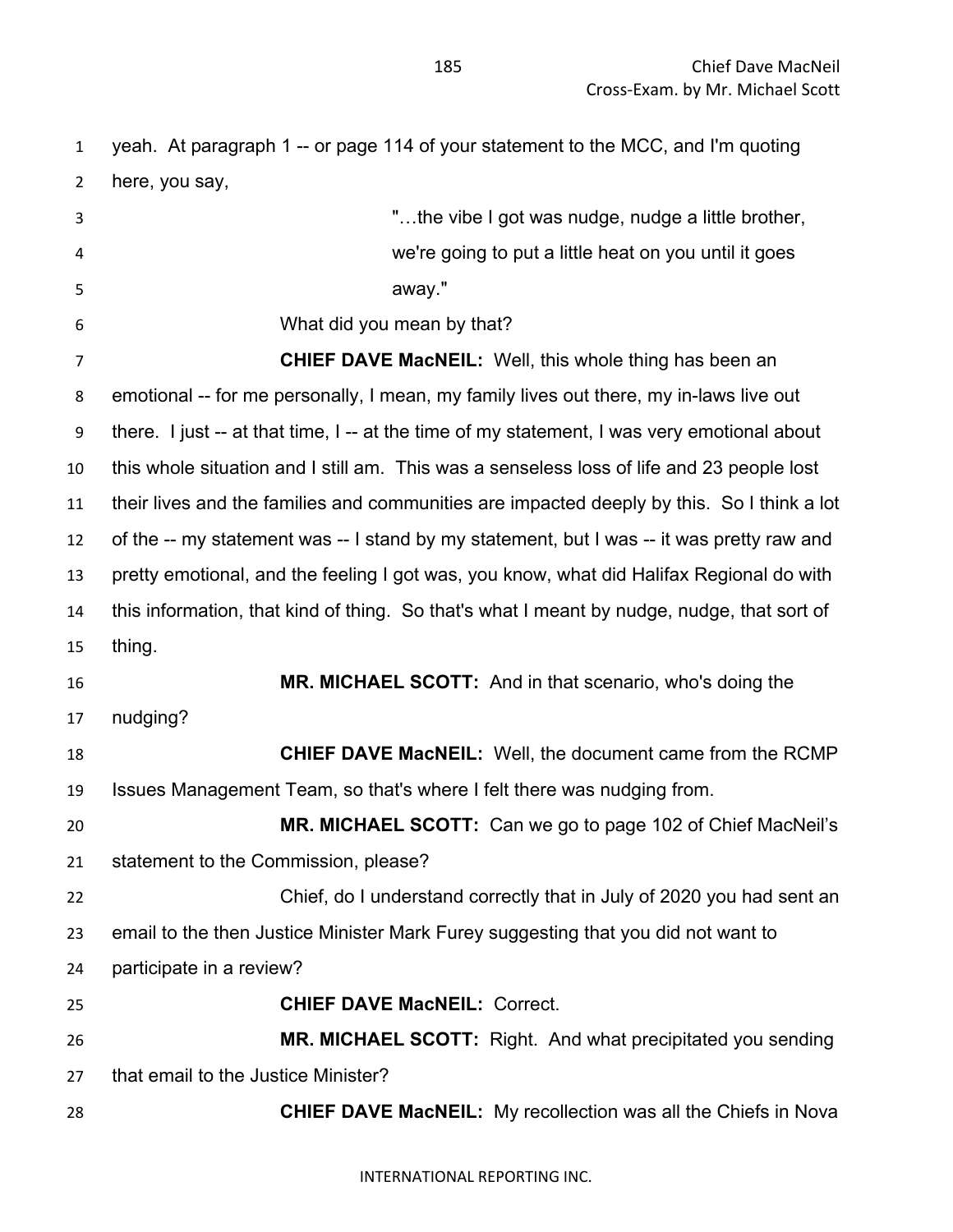Scotia received a request to sign a letter indicating that the Nova Scotia Police Chiefs, individual Chiefs, were happy with the review instead of a full inquiry. **MR. MICHAEL SCOTT:** You're talking about a review instead of a public inquiry? **CHIEF DAVE MacNEIL:** Correct, yeah. **MR. MICHAEL SCOTT:** And you did not want to -- I think what you said in your statement was, in good conscience I couldn't sign it. **CHIEF DAVE MacNEIL:** Correct. I have --- **MR. MICHAEL SCOTT:** Why not? **CHIEF DAVE MacNEIL:** --- friends and family that lost loved ones in this incident and we as police need to do better, and I didn't think at that time -- I knew the family and community didn't want a review, and I wasn't going to sign onto a document that I didn't believe in my heart was the right way to go. **MR. MICHAEL SCOTT:** And did you receive any pressure from the provincial government or anyone else to sign on to that narrative? **CHIEF DAVE MacNEIL:** No, I never -- I never did get a response from the Minister's Office. **MR. MICHAEL SCOTT:** You said at page 103 of your statement to the Commission, "And a lot of people felt it was a coverup and I was one of those people." What did you mean by that? **CHIEF DAVE MacNEIL:** Well, I mean, again, having in-laws that live in the community, I mean, I know the community's feelings on that review versus what we have today, and the review wasn't going to cut it. I mean, there was a march 24 to the RCMP Detachment by the family members, and as a community member myself and a leader in the community, I wasn't prepared to sign onto that. **MR. MICHAEL SCOTT:** And I understand that you're suggesting the community wanted a public inquiry, not a review, and you were supportive of that as

a leader within the community.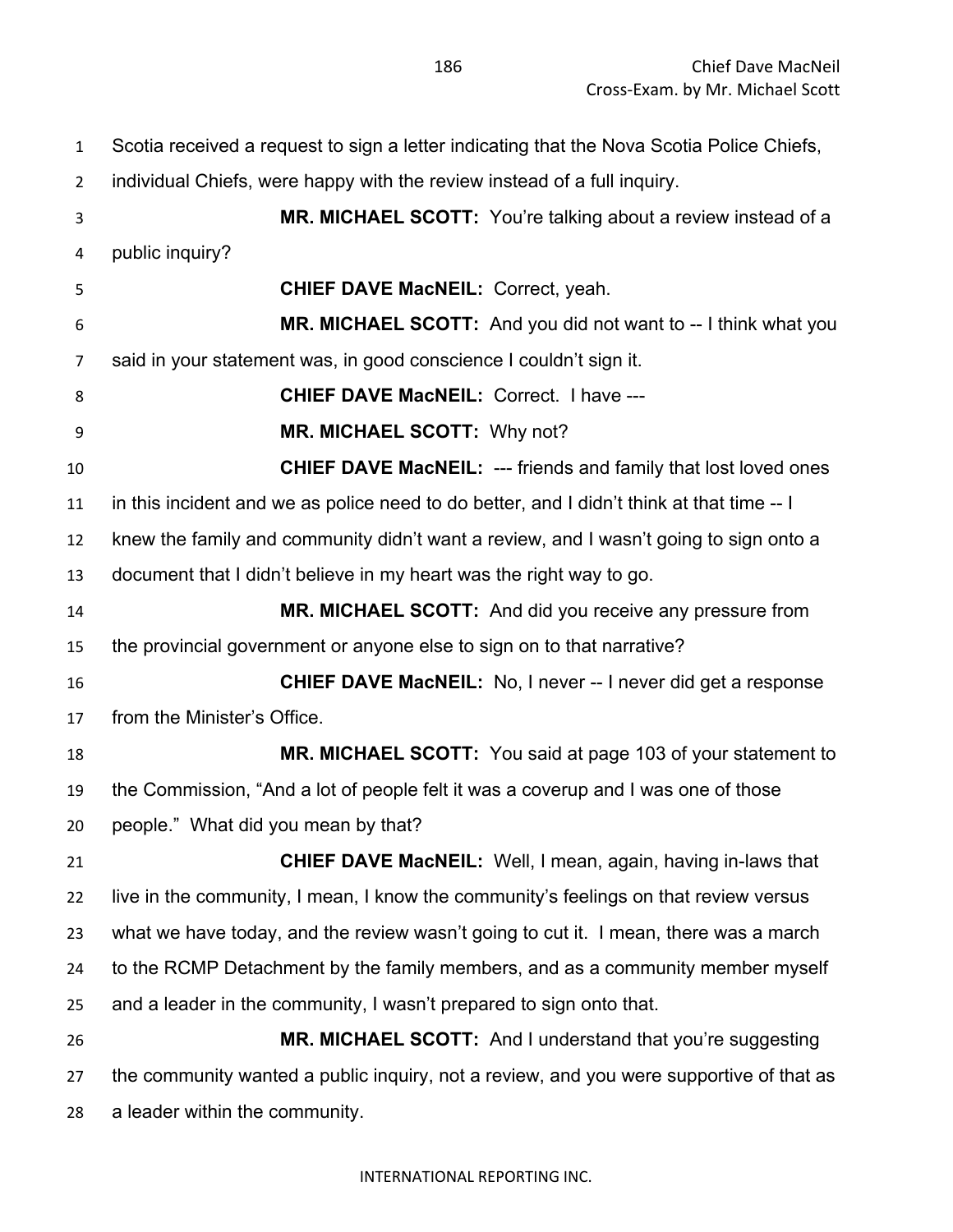| $\mathbf{1}$   | <b>CHIEF DAVE MacNEIL: Correct.</b>                                                           |
|----------------|-----------------------------------------------------------------------------------------------|
| $\overline{2}$ | MR. MICHAEL SCOTT: But I'm asking you specifically, you know,                                 |
| 3              | you said, "And a lot of people felt it was a coverup". And then you followed that by          |
| 4              | saying, "and I was one of those people." What is it you're referring to when you're           |
| 5              | talking about a cover up?                                                                     |
| 6              | <b>CHIEF DAVE MacNEIL:</b> Yeah, I think the review versus the full                           |
| 7              | inquiry. So the review had limitations as to what evidence could come forward, who            |
| 8              | would testify, those types of things, and that's what I felt was going to be the end result   |
| 9              | of a review. The community and the families weren't going to get the answers they             |
| 10             | were looking for, and we as police leaders weren't going to get the answers that we           |
| 11             | were looking for.                                                                             |
| 12             | MR. MICHAEL SCOTT: So your concern at the time was that                                       |
| 13             | without the full panel of powers available under a public inquiry, that certain things about  |
| 14             | what happened would not be uncovered?                                                         |
| 15             | <b>CHIEF DAVE MacNEIL: Correct. Correct.</b>                                                  |
| 16             | MR. MICHAEL SCOTT: Okay. Can you give us a sense of what                                      |
| 17             | things you believed would have been left cover up -- covered up, but for a public             |
| 18             | inquiry?                                                                                      |
| 19             | <b>CHIEF DAVE MacNEIL:</b> I don't really want to speculate on that                           |
| 20             | because I don't know -- I mean, I just -- that is how I felt and I know the families felt the |
| 21             | same way, and the community felt the same way. And I didn't want to be pressured by           |
| 22             | the Minister of the day to sign on to something that I didn't believe in my heart was the     |
| 23             | right direction to go.                                                                        |
| 24             | MR. MICHAEL SCOTT: And were you pressured to sign on?                                         |
| 25             | <b>CHIEF DAVE MacNEIL:</b> No. Other than receiving the same letter                           |
| 26             | all the other Chiefs did.                                                                     |
| 27             | <b>MR. MICHAEL SCOTT:</b> And at page 104 of your statement to the                            |
| 28             | MCC you say, "The way it was handled, the intimidation, and the spin-doctoring, and the       |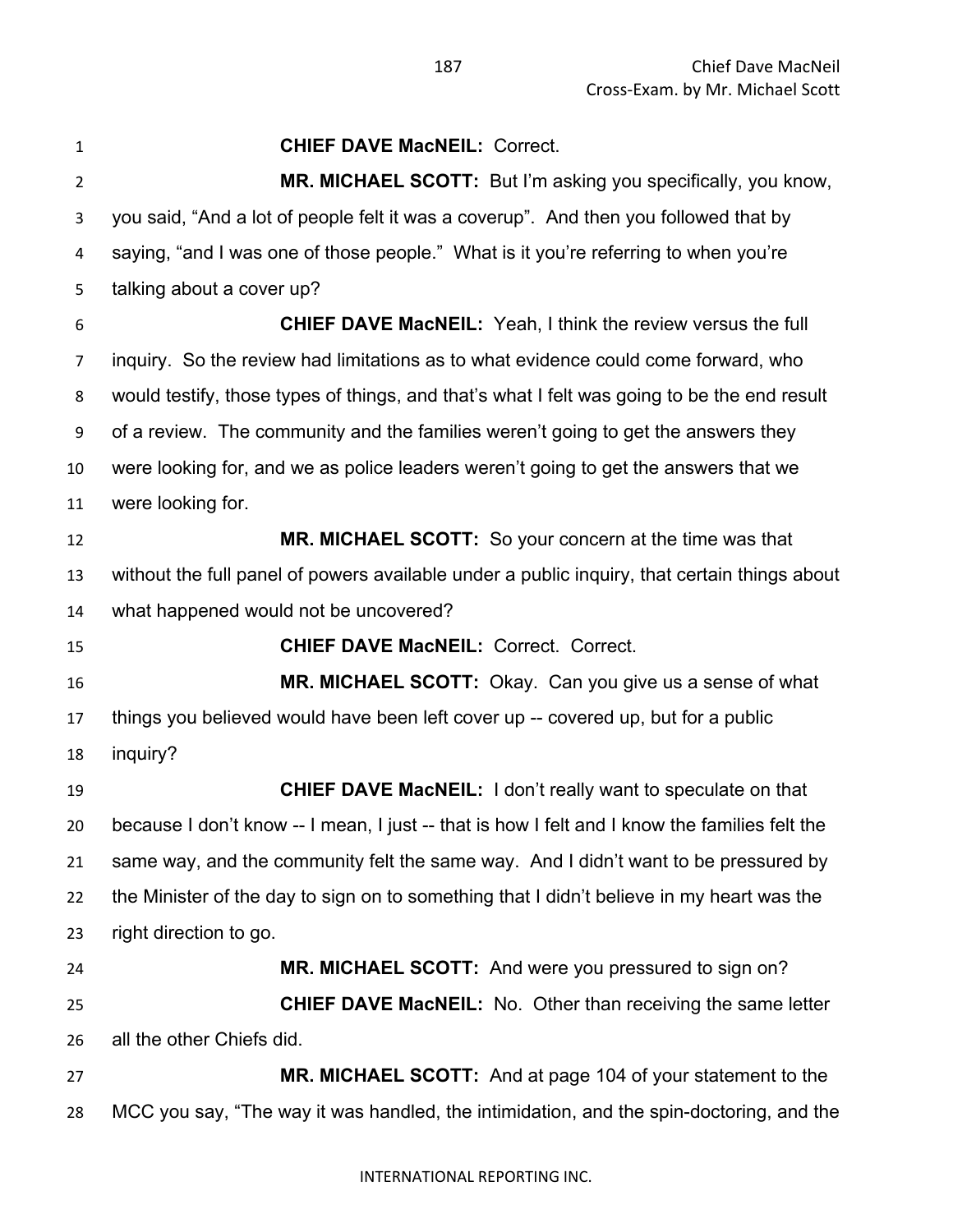lack of transparency." Do you know what it is you're referring to? **CHIEF DAVE MacNEIL:** My agency has been held out to by -- in the media to have no ability to communicate with the RCMP, not to have proper training, not to have policies, not to have firearms, not to have all sorts of things. So that's kind of what I meant by the spin. That's kind of been a narrative that we had to fight from day one. We were reached out by a reporter from the *Canada Press* in the early days and said he was told that the RCMP didn't call us because we have push bumpers on our car. Well, our cars aren't Fords, they're Dodge Chargers, they don't look anything like it. But those are the things we've been dealing with for two years from this. **MR. MICHAEL SCOTT:** Right. So when you talk about people spin-doctoring, you're talking about the media, or the government, or the RCMP? Who is in your view spinning the truth? **CHIEF DAVE MacNEIL:** Yeah, so and again it's -- my statement is raw because this is an emotional time and when pressed on some of these reporters, they said, we heard this from the RCMP. I don't know who in the RCMP, but this is what they've heard. **MR. MICHAEL SCOTT:** Okay. And when you're talking about the intimidation, who was intimidating you or the --- **CHIEF DAVE MacNEIL:** I think it was an overall sense, like this letter from the Justice Minister. Just the whole -- a whole host of things throughout this thing. The Alert Ready narrative, the BOLO from 2011, all those things. It was -- my statement was a compilation of a whole year of frustration and that -- all those things came into there. **MR. MICHAEL SCOTT:** Okay. But is there any way you're able to be more specific about what the source of what you felt this intimidation was? I understand that the situation is stressful. But did you feel that some agency or groups were directly attempting to intimidate you in your role as the Chief of Police? **CHIEF DAVE MacNEIL:** I think overall, not specifically. I think just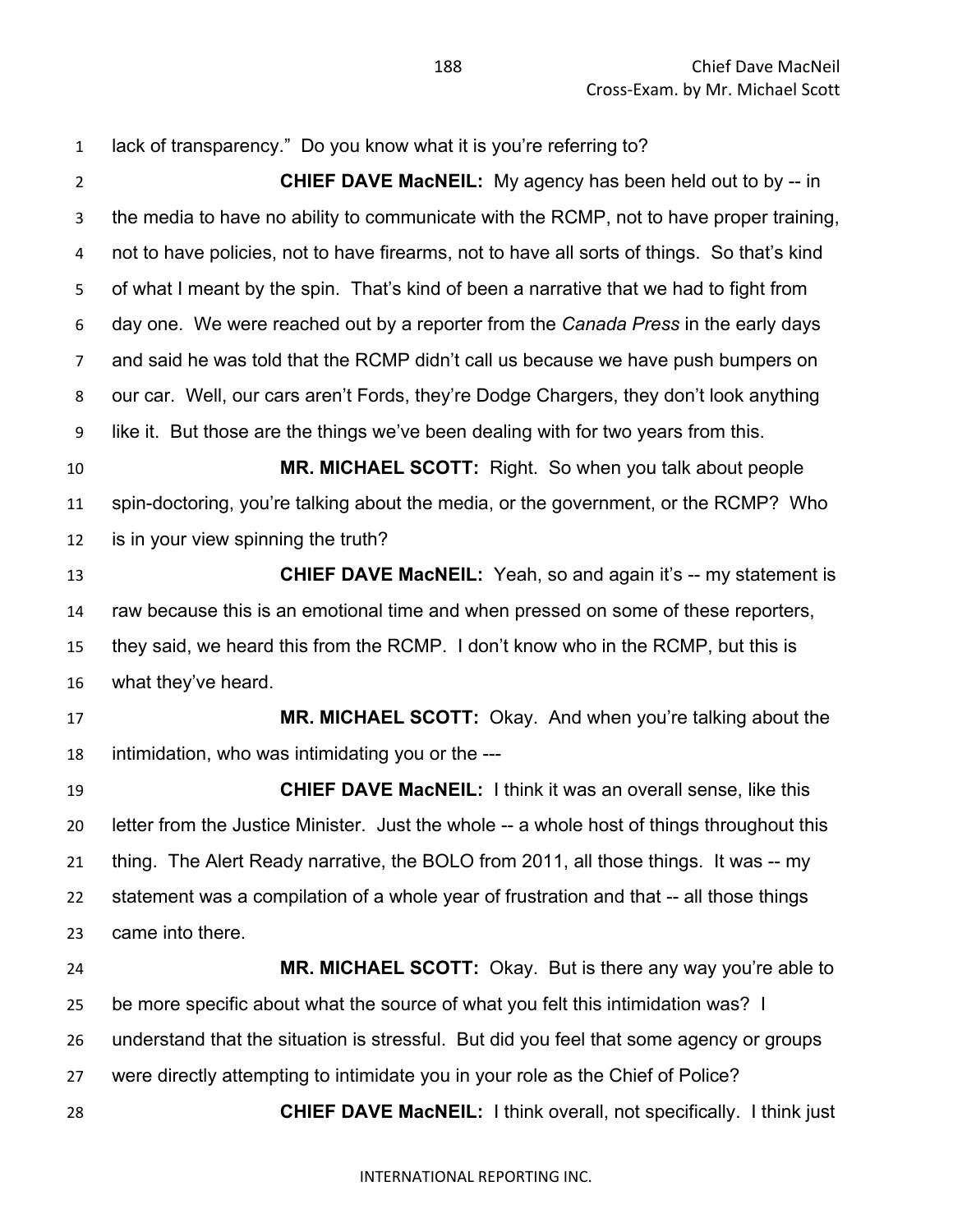the whole situation. There was like I said, the Minister of Justice sending a letter to all the Chief, and a lot of the Chiefs were asking, like, why am I signing this? You know, like, this had nothing to do with Cape Breton or wherever. So there's just been a whole lot of things over that whole year that it's not one specific incident, it's just a compilation of things that led me to feel that frustration. **MR. MICHAEL SCOTT:** Okay. What about with respect to you note, a lack of transparency? What's the source of the lack of transparency that you were concerned with? **CHIEF DAVE MacNEIL:** I mean, yeah, it's difficult to put your finger on one thing. I mean, if mistakes are made, if people -- you know, if things should have been done differently, maybe that could have been communicated better. Some of the things in the media that came out originally, that we come to find out now aren't, I mean, that kind of thing, I think.

 **MR. MICHAEL SCOTT:** Can you give us an example? **CHIEF DAVE MacNEIL:** Not off the top of my head, no. **MR. MICHAEL SCOTT:** Okay. When you were asked by the interviewers for the Mass Casualty Commission about the impact this incident had on your officers, the officers of the Truro Police Service, one of the things you said at page 106 of your statement was, "The whole thing with the shooting at the fire hall in Onslow, our officers are still bothered by that." What did you mean by that? **CHIEF DAVE MacNEIL:** Well, you know, just the whole SiRT report, possibly. I've heard officers talk about that. That type of thing. The whole -- the way that all unfolded is a little troubling, I think, was what they think. **MR. MICHAEL SCOTT:** But in what way would either the incident at Onslow or SiRT's handling of it impact your officers in the Truro Police Service? What would be the source of their concerns? **CHIEF DAVE MacNEIL:** I mean, and I don't want to be critical of

anybody, you know, front line response to this incident at all. But that whole incident at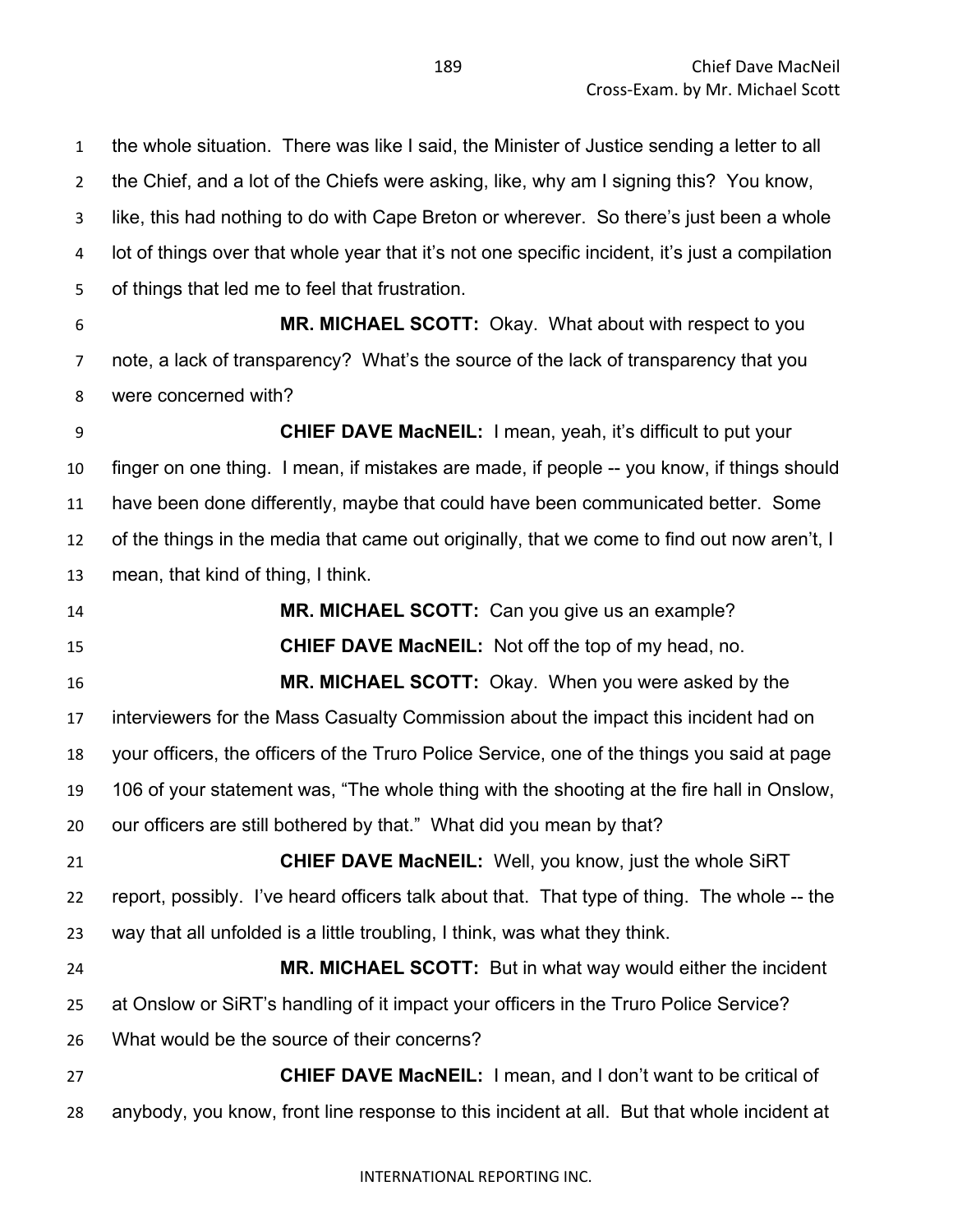the fire hall just seems to be a little outside of the playbook that is normal police response. And --- **MR. MICHAEL SCOTT:** Is that how you would describe it, a little bit out of the playbook? **CHIEF DAVE MacNEIL:** It's not the way we do business. That regard, I guess. And I just know some of my officers were talking about it once the report came out, they were concerned with it. **MR. MICHAEL SCOTT:** And what were the concerns, and do you share them? **CHIEF DAVE MacNEIL:** The outcome of the report itself, possibly. That you know --- **MR. MICHAEL SCOTT:** How so? **CHIEF DAVE MacNEIL:** That there was determined that there was no fault, that kind of thing. **MR. MICHAEL SCOTT:** Okay. And sorry, are you expressing a concern that you had or a concern that your officers had? **CHIEF DAVE MacNEIL:** No, I didn't express -- I don't want to engage the officers with that kind of thing. But I just know there was talk around the office that people were making comments about that. **MR. MICHAEL SCOTT:** And they were concerned by it? **CHIEF DAVE MacNEIL:** Yeah. **MR. MICHAEL SCOTT:** Okay. What other impacts has the April 2020 had on your officers? **CHIEF DAVE MacNEIL:** I mean, the whole community has been impacted by this, and again, it's been -- the incident was one thing and then the two years after the incident has been another. So this is, you know, it's a deeply raw, emotional time in our community here, and again, I know family members here, I know them personally, that were impacted by this. So this has been difficult for everybody in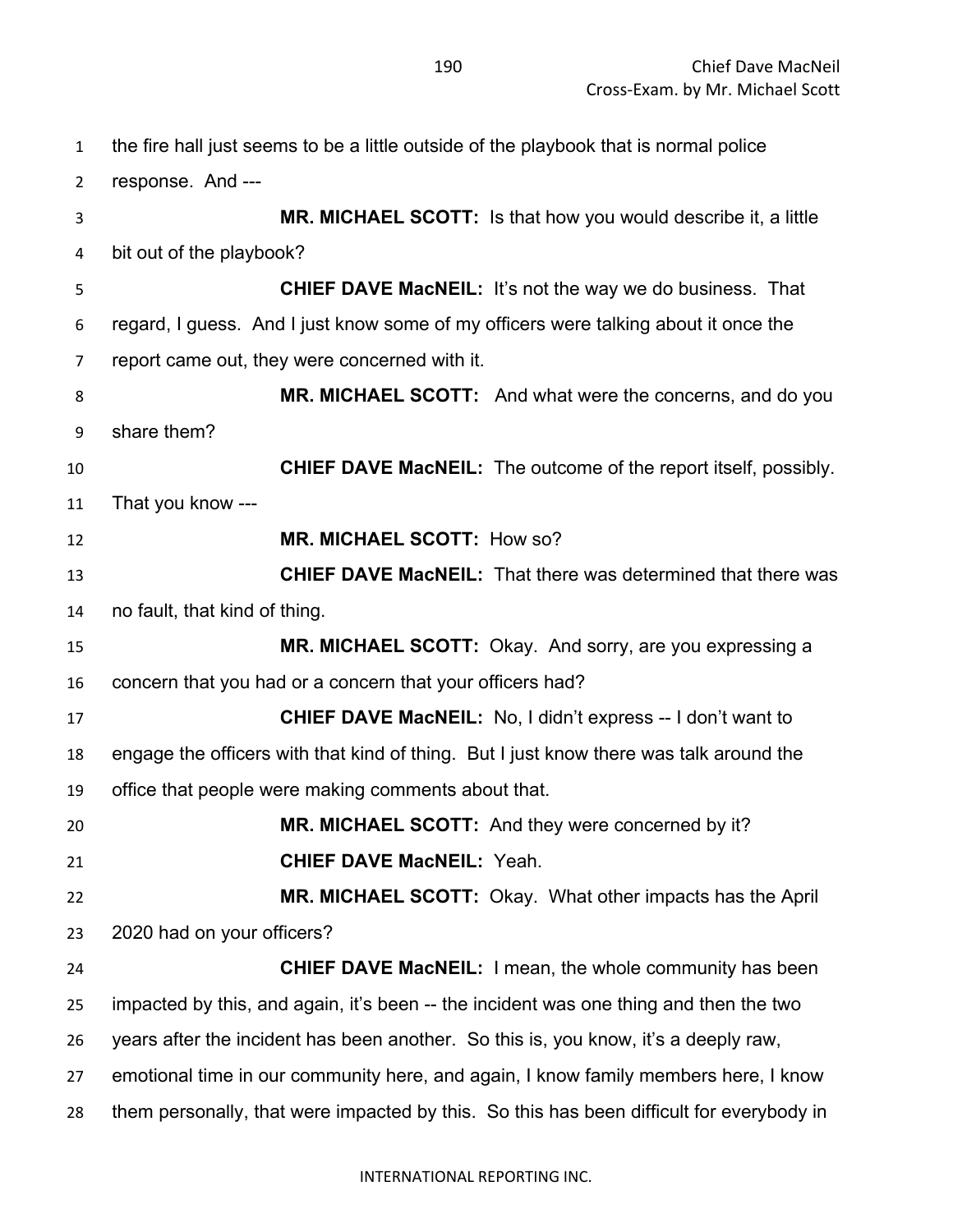| $\mathbf{1}$   | this part of Nova Scotia and beyond and that's -- I guess that's what I meant by that.        |
|----------------|-----------------------------------------------------------------------------------------------|
| $\overline{2}$ | MR. MICHAEL SCOTT: Going to page 97 of your statement to the                                  |
| 3              | Mass Casualty Commission you say, "The incident caused a lot of angst and grief               |
| 4              | among our officers, like a lot of them thought the thing was a complete mess." What           |
| 5              | was a complete mess?                                                                          |
| 6              | <b>CHIEF DAVE MacNEIL:</b> The fact that this guy was able to drive                           |
| $\overline{7}$ | through our community really bothered us. We take public safety seriously and we have         |
| 8              | a responsibility in Truro for that, and the fact that we found out a week later that this guy |
| 9              | drove through our community upset a lot of our officers, including me.                        |
| 10             | MR. MICHAEL SCOTT: And how did you find out?                                                  |
| 11             | <b>CHIEF DAVE MacNEIL:</b> From the news, when it was released on                             |
| 12             | the news.                                                                                     |
| 13             | MR. MICHAEL SCOTT: Yeah, you saw on the news that there                                       |
| 14             | was footage ---                                                                               |
| 15             | <b>CHIEF DAVE MacNEIL: Correct.</b>                                                           |
| 16             | MR. MICHAEL SCOTT: --- taken from security cameras.                                           |
| 17             | <b>CHIEF DAVE MacNEIL: Yeah.</b>                                                              |
| 18             | MR. MICHAEL SCOTT: Yeah, and was that security footage                                        |
| 19             | gathered by the Truro Police Service?                                                         |
| 20             | <b>CHIEF DAVE MacNEIL: No.</b>                                                                |
| 21             | MR. MICHAEL SCOTT: No. Is it your understanding the RCMP                                      |
| 22             | came into the Town of Truro and canvasses and collected that information?                     |
| 23             | <b>CHIEF DAVE MacNEIL:</b> I guess I would assume that. I'm not                               |
| 24             | sure.                                                                                         |
| 25             | <b>MR. MICHAEL SCOTT: Right.</b>                                                              |
| 26             | <b>CHIEF DAVE MacNEIL:</b> But they got it somewhere.                                         |
| 27             | MR. MICHAEL SCOTT: Were you contacted by anyone at the                                        |
| 28             | RCMP to say, hey, we're going to come into Truro and -- because we're going to                |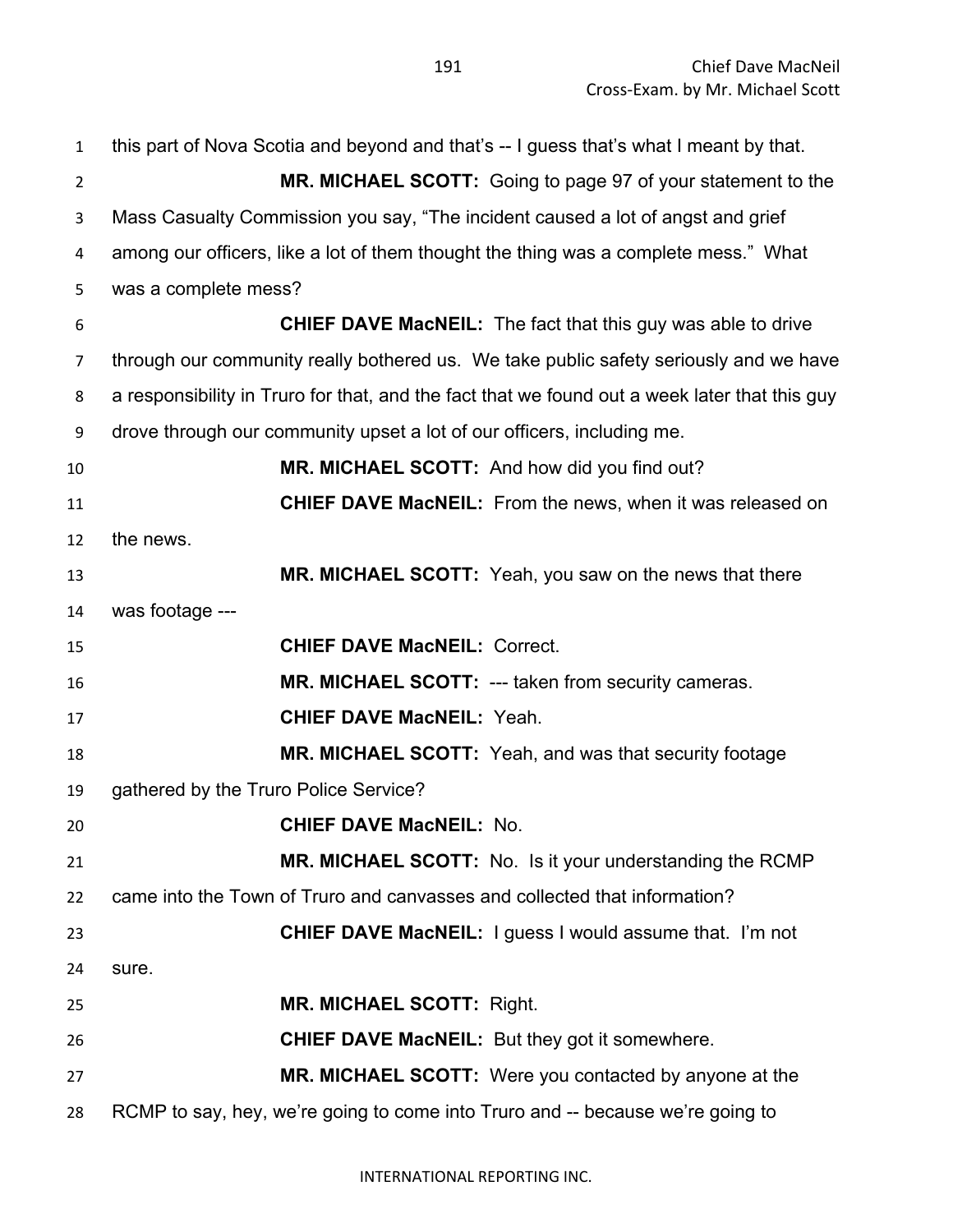canvas some of the businesses to look for footage? **CHIEF DAVE MacNEIL:** Not that I can recall. **MR. MICHAEL SCOTT:** Nobody gave you a heads up? **CHIEF DAVE MacNEIL:** They were going -- there was one where they were going to do a search at a business and they did call and say that, and we provided a police vehicle to sit at the business when they did their search. But other than that, no. **MR. MICHAEL SCOTT:** Was this before or after you saw it on the news? **CHIEF DAVE MacNEIL:** Oh, after, well after. **MR. MICHAEL SCOTT:** Right. But I'm talking about when -- at the time you saw it on the news, had you had any communication in the RCMP about them coming into the Town of Truro --- **CHIEF DAVE MacNEIL**: No, none. **MR. MICHAEL SCOTT:** --- as part of their investigation? And it would be normal any time the RCMP was operating within the town that presumably, the Truro Police Service would, as a courtesy, be advised of that, correct? **CHIEF DAVE MacNEIL**: As a courtesy, and also like, a de- confliction so if there were plainclothes officers in a community maybe wearing firearms, we should probably know that in case someone calls and says, "There's two guys at my store with -- you know what I mean? So yeah, that's usually the way we would like to see things done. **MR. MICHAEL SCOTT:** And would you have expected if the RCMP had information that a mass murderer in a police car was driving up Prince Street that that's something that they would have alerted to you before you saw it on the news? **CHIEF DAVE MacNEIL**: I think it would, as a professional courtesy, as the chief, I would have liked to known that for sure, because it did cause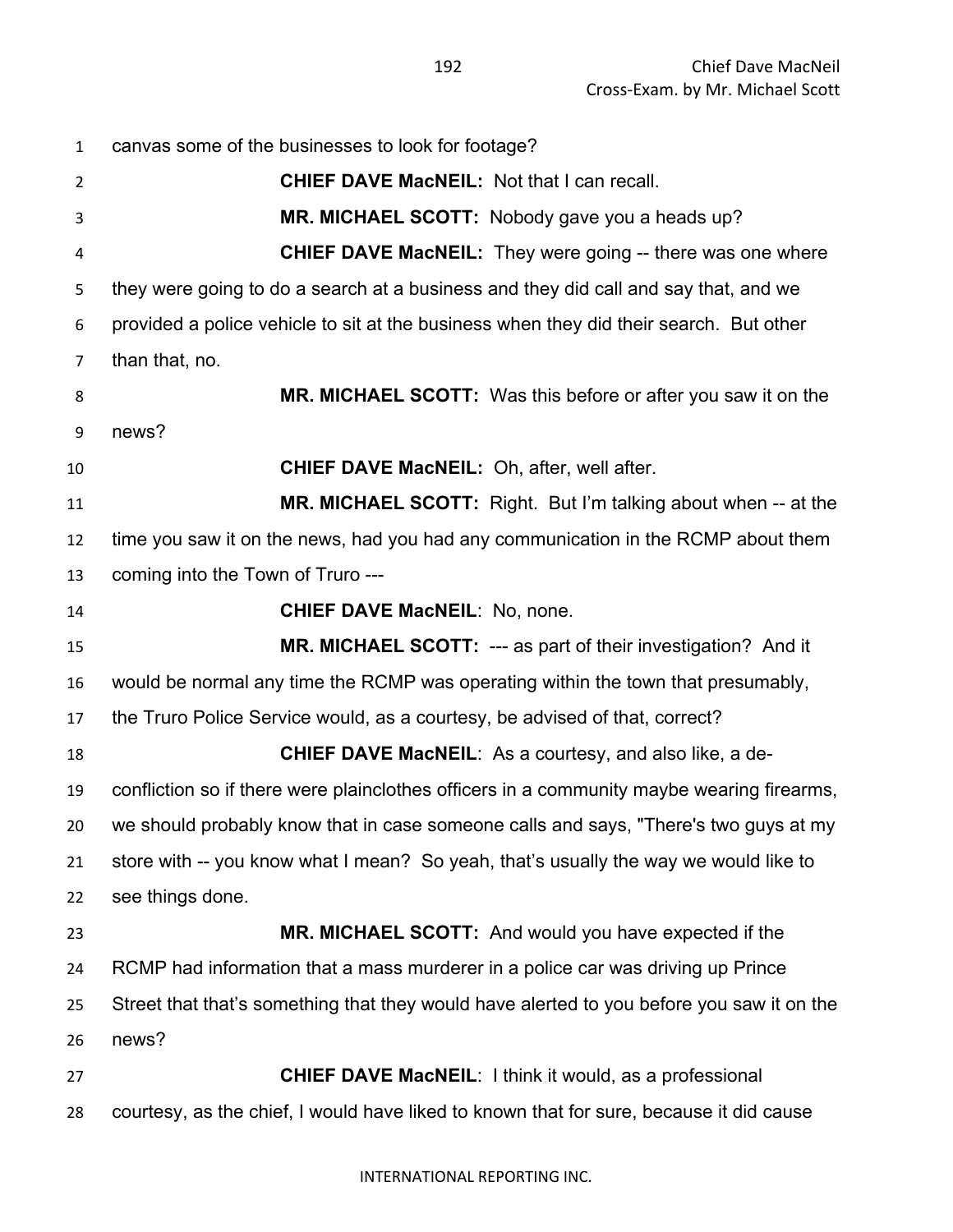some concern with citizens who then contacted the mayor and the police board chair, and they were asking me questions, and I had no idea. **MR. MICHAEL SCOTT:** A big part of the reason why your officers were upset after the event was you said that they felt that they didn't have information from you and the other managers, correct? **CHIEF DAVE MacNEIL**: M'hm. Correct, yeah. **MR. MICHAEL SCOTT:** And your response to them would be that you didn't have information to give them, correct? **CHIEF DAVE MacNEIL**: Yeah, about him driving through the town, you mean, is that -- or in general? **MR. MICHAEL SCOTT:** In general, yeah. **CHIEF DAVE MacNEIL**: Yeah. **MR. MICHAEL SCOTT:** Page 100 of your statement to the MCC, you said: "Obviously, something critically went wrong in the response. The initial response was flawed." (As 17 read) What were you referring to? **CHIEF DAVE MacNEIL**: Well, I think probably containment, but I -- again, I'm not criticizing the officers that responded there. There was something -- obviously, something catastrophically went wrong if this happened over this period of time. **MR. MICHAEL SCOTT:** And at page 129 of your statement to the Mass Casualty Commission, you said: "Unless there's a real willingness to acknowledge that this model doesn't work, I don't know that you're going to get a change." (As read) What model were you referring to?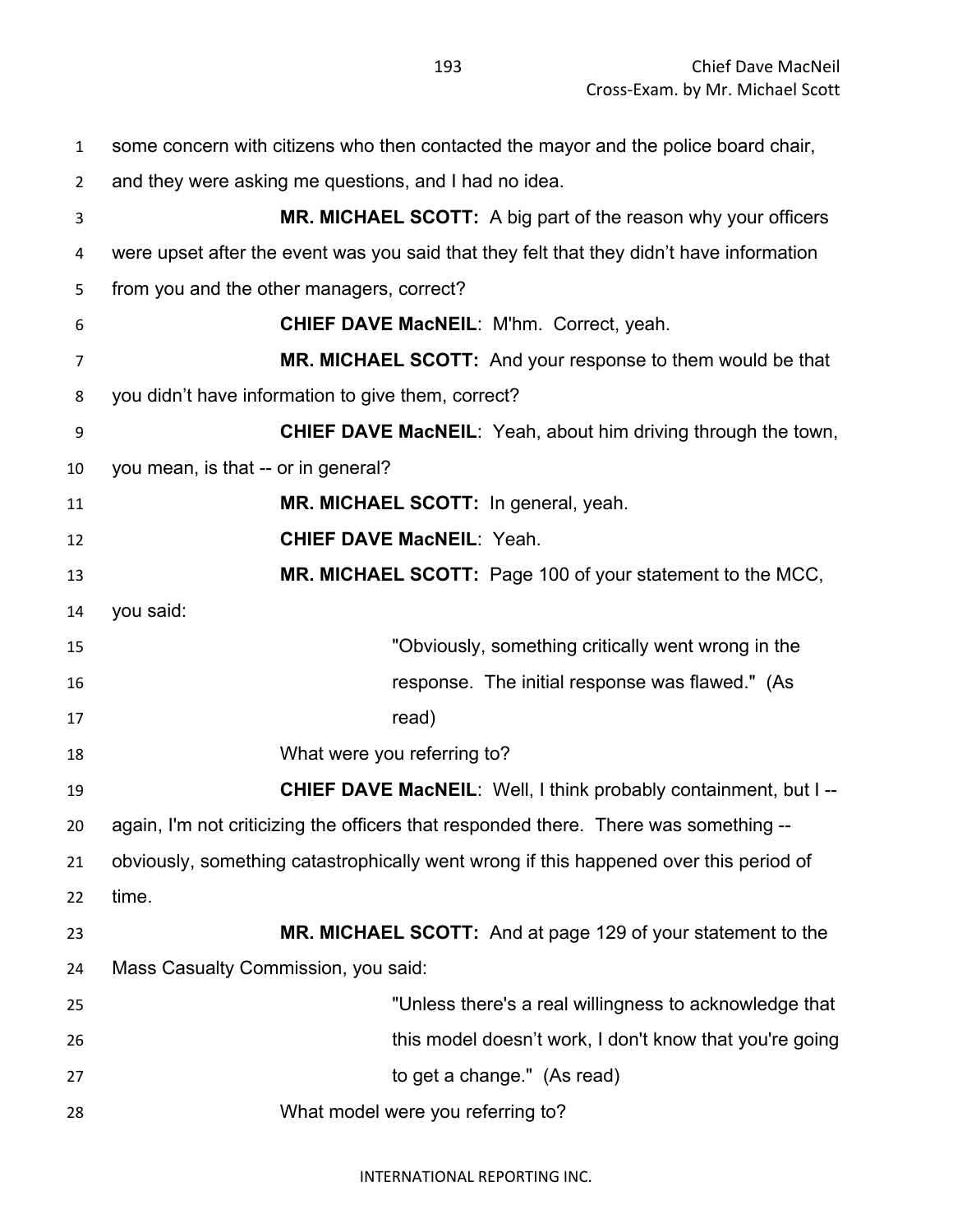Chief Dave MacNeil Cross-Exam. by Mr. Michael Scott

| $\mathbf{1}$   | <b>CHIEF DAVE MacNEIL:</b> I think what I was referring to is the model                  |
|----------------|------------------------------------------------------------------------------------------|
| $\overline{2}$ | of -- the District Policing Model that is in place in rural Nova Scotia.                 |
| 3              | MR. MICHAEL SCOTT: And sorry, do I take it from combining that                           |
| 4              | with what you said in your statement that you believe that that does not work?           |
| 5              | <b>CHIEF DAVE MacNEIL: No, I -- that's correct.</b>                                      |
| 6              | MR. MICHAEL SCOTT: Is it true that you also believe -- that you                          |
| 7              | firmly believe that the agency, being the RCMP, that they never admit that they did      |
| 8              | anything wrong?                                                                          |
| 9              | <b>CHIEF DAVE MacNEIL:</b> Yeah, it's -- in this case, so far, it seems                  |
| 10             | that way.                                                                                |
| 11             | <b>MR. MICHAEL SCOTT:</b> And is it your view that that's part of the                    |
| 12             | reason why this model can't work?                                                        |
| 13             | <b>CHIEF DAVE MacNEIL:</b> We need to do better in Nova Scotia, and                      |
| 14             | we need -- a knowledge exchange needs to happen, and we need to look, you know,          |
| 15             | better and learn from shortcomings and learn from mistakes.                              |
| 16             | <b>MR. MICHAEL SCOTT:</b> And it's your view that that can't be done                     |
| 17             | under the model that exists currently?                                                   |
| 18             | <b>CHIEF DAVE MacNEIL: I don't know if this -- if that's exactly what</b>                |
| 19             | I was getting at, but ---                                                                |
| 20             | MR. MICHAEL SCOTT: Well, what exactly were you getting at?                               |
| 21             | <b>CHIEF DAVE MacNEIL:</b> I think the model, the Rural Policing                         |
| 22             | Model, we need to have a good look at that. Like, what does that look like, how is there |
| 23             | four people working in a county the size of Colchester County? How is there not 24-      |
| 24             | hour police? There's a whole bunch of things that need to be looked at. That's, I think, |
| 25             | what I was referring to.                                                                 |
| 26             | MR. MICHAEL SCOTT: From the perspective of you as being the                              |
| 27             | chief of police for the Truro Police Service, if we had another event today like the one |
| 28             | we had in April of 2020, do you have any reason to believe that it would end any         |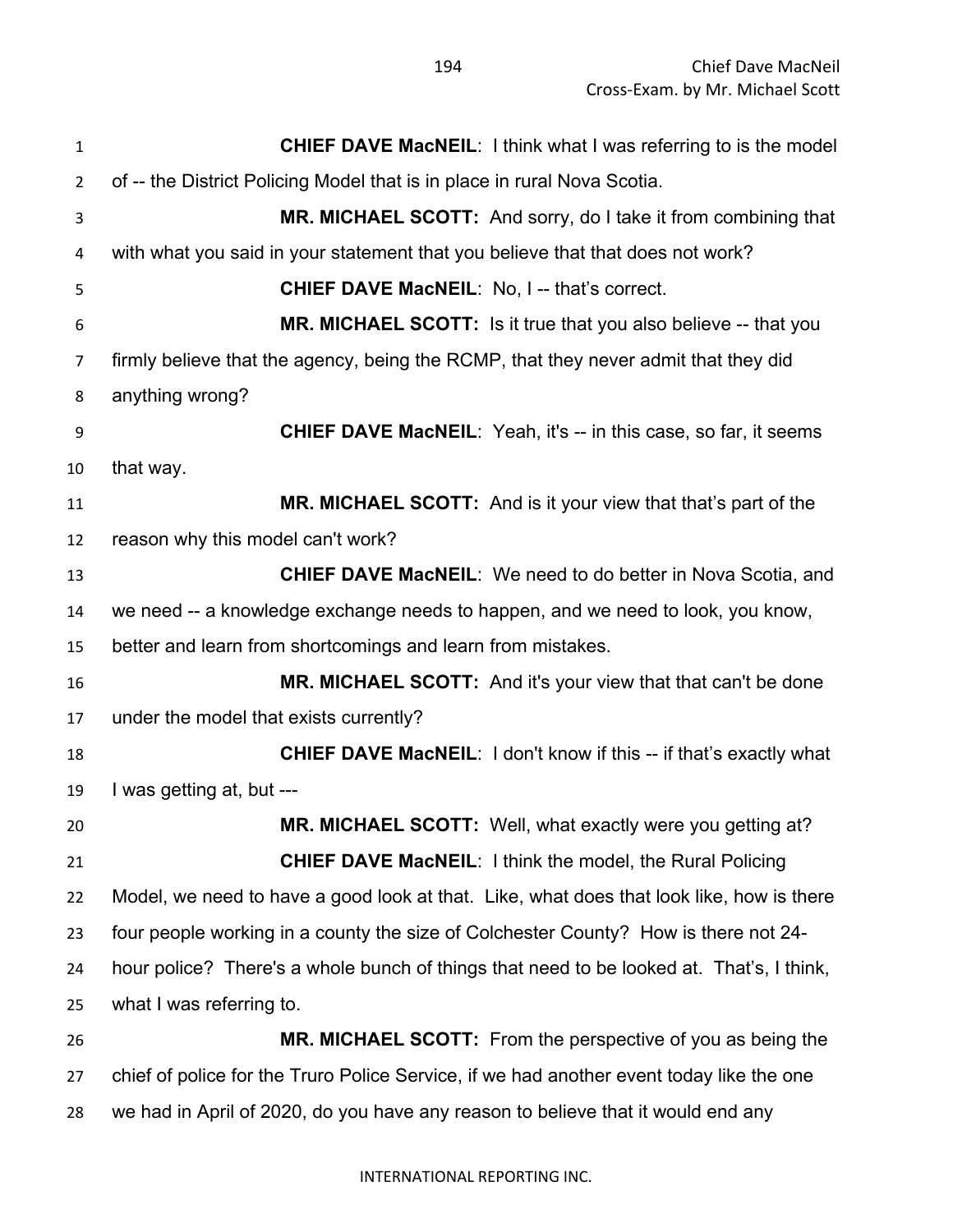differently? Are we better prepared today than we were? **CHIEF DAVE MacNEIL**: I -- that's a hard one to speculate on, and a difficult one to answer, to be honest, in fairness to some of the families. I don't know. I don't know how it would turn out. You know, I can speak for my own agency. I mean, we're prepared. We take it seriously. We train. We have the equipment and all those things, and you know, God forbid it never happens in our community. **MR. MICHAEL SCOTT:** Are you more prepared, is your police force more prepared now than it was April of 2020? **CHIEF DAVE MacNEIL**: I believe we are. We had -- all our patrol sergeants are now train in Incident Command, and you know, we've engaged our business communities and made sure their plans are up to -- updated as far as, you know, active shooter at the hospital, community college, things of that nature. So that work's been done and is ongoing. So yeah, I believe we're better. I know our agency feels like we're better prepared. **MR. MICHAEL SCOTT:** Does Truro Police have a healthy and functioning relationship with management at district RCMP in the provincial level? **CHIEF DAVE MacNEIL**: At the district level? **MR. MICHAEL SCOTT:** At the provincial level. **CHIEF DAVE MacNEIL**: I mean, I'm currently probably not as healthy as it should be, but locally, there's no issues. But at the provincial level, I think, in light of some of the stuff that came out here today, I mean, there's obviously some issues at the provincial level with the Nova Scotia chiefs and the RCMP. **MR. MICHAEL SCOTT:** Is the relationship between the municipal 24 chiefs and the RCMP management better or worse than it was on April  $17<sup>th</sup>$ , 2020? **CHIEF DAVE MacNEIL**: I mean, from my perspective, worse, yeah. **MR. MICHAEL SCOTT:** And is that directly related to matters that are connected to the mass casualty event?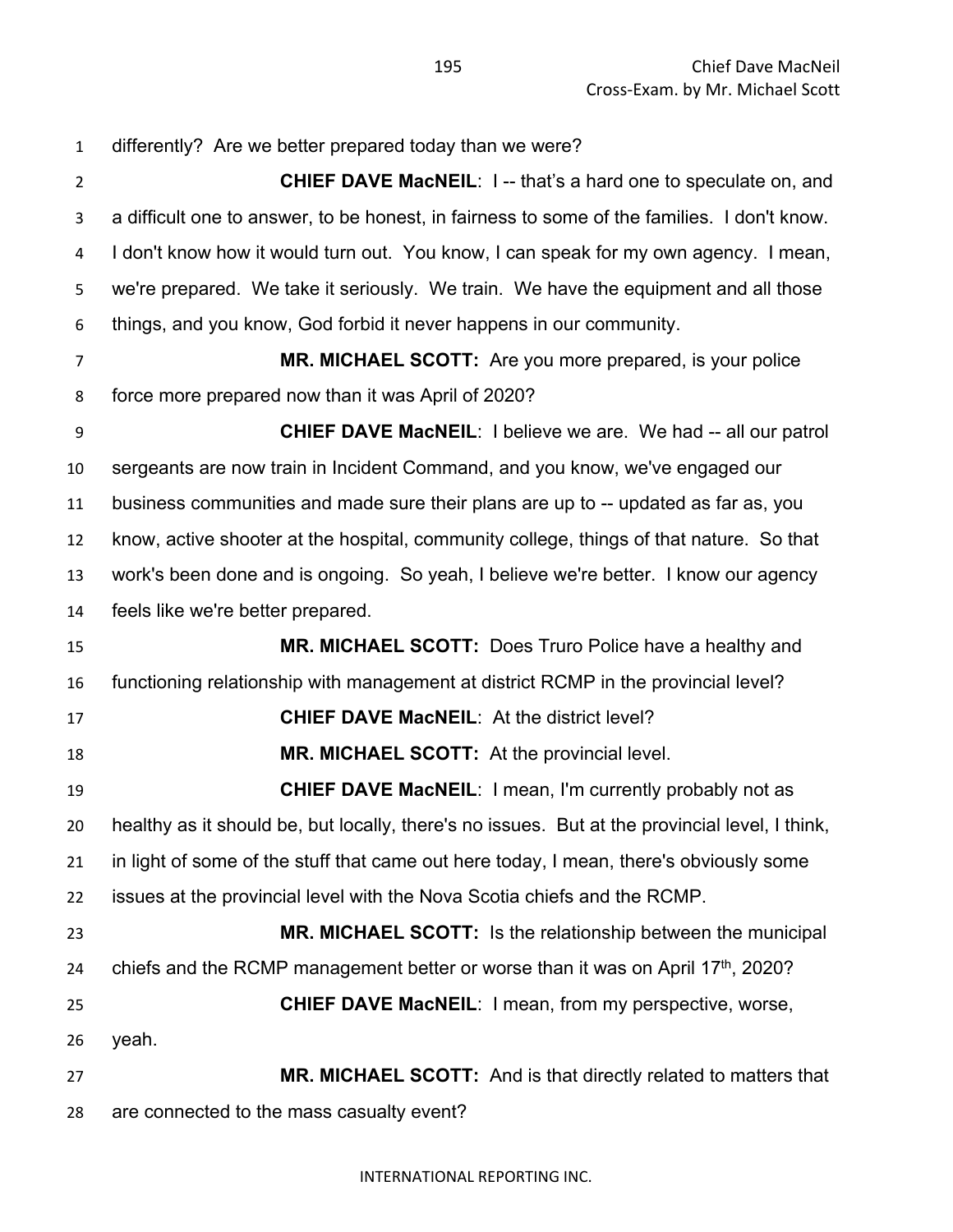| $\mathbf{1}$ | <b>CHIEF DAVE MacNEIL: Some may be.</b>                                                    |
|--------------|--------------------------------------------------------------------------------------------|
| 2            | <b>MR. MICHAEL SCOTT:</b> Those are my questions. Thanks, Chief.                           |
| 3            | <b>CHIEF DAVE MacNEIL: Thank you, Mr. Scott.</b>                                           |
| 4            | <b>COMMISSIONER MacDONALD: Ms. Ward?</b>                                                   |
| 5            | <u>--- CROSS-EXAMINATION BY MS. LORI WARD:</u>                                             |
| 6            | MS. LORI WARD: Good afternoon, Chief.                                                      |
| 7            | <b>CHIEF DAVE MacNEIL: Hello.</b>                                                          |
| 8            | MS. LORI WARD: My name's Lori Ward, and I am counsel to the                                |
| 9            | Attorney General of Canada.                                                                |
| 10           | <b>CHIEF DAVE MacNEIL: Okay.</b>                                                           |
| 11           | MS. LORI WARD: I want to start with the Nova Scotia Police Act,                            |
| 12           | and I think it referenced it in your statement a bit. You talked about the requirements of |
| 13           | municipal policing, but I just want to read from section 35 ---                            |
| 14           | <b>CHIEF DAVE MacNEIL: Okay.</b>                                                           |
| 15           | MS. LORI WARD: --- that you referenced. So:                                                |
| 16           | "Every municipality is responsible for the policing of                                     |
| 17           | and maintenance of law and order in the municipality                                       |
| 18           | and for providing and maintaining an adequate,                                             |
| 19           | efficient, and effective police department at its                                          |
| 20           | expense in accordance with its needs." (As read)                                           |
| 21           | I'm sure you're familiar with this.                                                        |
| 22           | <b>CHIEF DAVE MacNEIL: Yeah.</b>                                                           |
| 23           | MS. LORI WARD: It goes on in subsection 3 to say:                                          |
| 24           | "For the purposes of subsection 1, the service"                                            |
| 25           | provided by police departments shall include crime                                         |
| 26           | prevention, law enforcement, assistance to victims of                                      |
| 27           | crime, emergency and enhanced services, and public                                         |
| 28           | order maintenance." (As read)                                                              |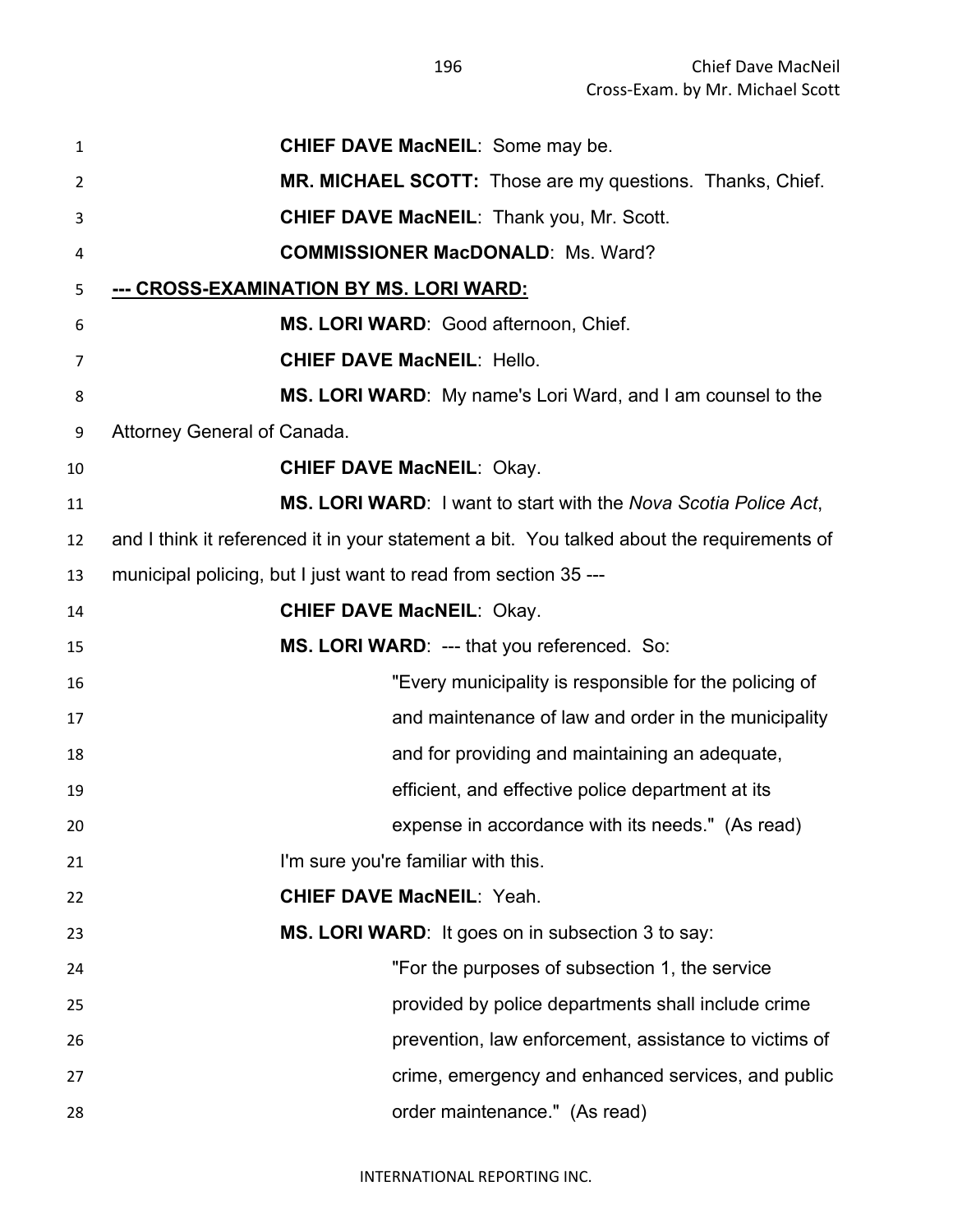| $\mathbf{1}$   | And then section 36 talks about how you can discharge those                                |
|----------------|--------------------------------------------------------------------------------------------|
| $\overline{2}$ | obligations, either by setting up your own municipal police ---                            |
| 3              | <b>CHIEF DAVE MacNEIL: M'hm.</b>                                                           |
| 4              | <b>MS. LORI WARD: --- or making agreements with another</b>                                |
| 5              | municipal force or the provincial force, which in this case, is the RCMP; is that your --- |
| 6              | <b>CHIEF DAVE MacNEIL: Correct.</b>                                                        |
| 7              | MS. LORI WARD: --- understanding?                                                          |
| 8              | <b>CHIEF DAVE MacNEIL: Yeah.</b>                                                           |
| 9              | MS. LORI WARD: And I just want to ask you what your                                        |
| 10             | understanding of "emergency and enhanced services" is. So would enhanced services          |
| 11             | include those things like forensic identification, emergency response teams, police dog    |
| 12             | services ---                                                                               |
| 13             | <b>CHIEF DAVE MacNEIL: It could, yeah.</b>                                                 |
| 14             | <b>MS. LORI WARD: --- all those things?</b>                                                |
| 15             | <b>CHIEF DAVE MacNEIL: It could, yeah.</b>                                                 |
| 16             | <b>MS. LORI WARD:</b> So you'll agree that a municipality is obligated to                  |
| 17             | provide those services, and if it can't provide them itself, it needs to make an agreement |
| 18             | with someone else?                                                                         |
| 19             | <b>CHIEF DAVE MacNEIL: M'hm.</b>                                                           |
| 20             | <b>MS. LORI WARD:</b> Is that correct?                                                     |
| 21             | <b>CHIEF DAVE MacNEIL: Correct.</b>                                                        |
| 22             | MS. LORI WARD: I think you said in your statement that Truro is                            |
| 23             | lucky to have some of those services funded by the town?                                   |
| 24             | <b>CHIEF DAVE MacNEIL: Correct.</b>                                                        |
| 25             | MS. LORI WARD: And I think you said you had your own forensic                              |
| 26             | identification?                                                                            |
| 27             | <b>CHIEF DAVE MacNEIL: M'hm.</b>                                                           |
| 28             | MS. LORI WARD: K-9 service?                                                                |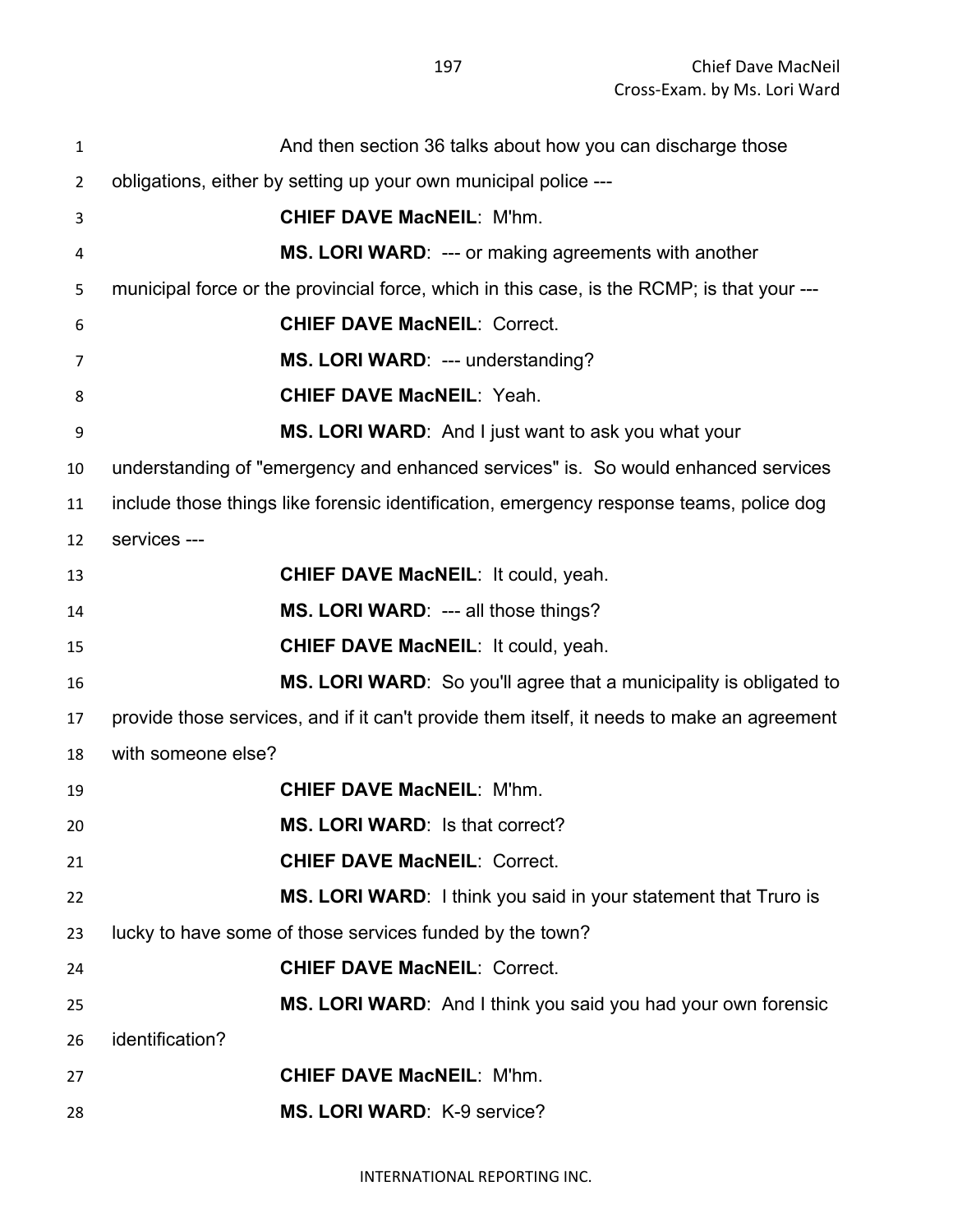| $\mathbf{1}$   | <b>CHIEF DAVE MacNEIL: Correct.</b>                                                         |
|----------------|---------------------------------------------------------------------------------------------|
| 2              | <b>MS. LORI WARD: Detective section?</b>                                                    |
| 3              | <b>CHIEF DAVE MacNEIL: M'hm.</b>                                                            |
| 4              | MS. LORI WARD: And I then -- I think in your statement you said,                            |
| 5              | "Whatever", which you -- was there anything you would add to that list?                     |
| 6              | <b>CHIEF DAVE MacNEIL: Other sections, you mean?</b>                                        |
| $\overline{7}$ | <b>MS. LORI WARD: Yes.</b>                                                                  |
| 8              | <b>CHIEF DAVE MacNEIL:</b> We have traffic section, community school                        |
| 9              | resource, intelligence, criminal intelligence, street crime enforcement. So there are       |
| 10             | other things, yeah.                                                                         |
| 11             | MS. LORI WARD: Okay. Would you -- things like traffic and                                   |
| 12             | school support officers, would you include those in "enhanced services" or is that just     |
| 13             | sort of regular day-to-day policing?                                                        |
| 14             | <b>CHIEF DAVE MacNEIL:</b> I guess you could lump it in either one, so                      |
| 15             | a lot of places don't have dedicated traffic section, but we have that. So yeah, I mean, it |
| 16             | could be either one.                                                                        |
| 17             | <b>MS. LORI WARD:</b> Have you read the Provincial Policing Services                        |
| 18             | Agreement between the province and the RCMP?                                                |
| 19             | <b>CHIEF DAVE MacNEIL: I have, yeah.</b>                                                    |
| 20             | <b>MS. LORI WARD:</b> And have you read it recently?                                        |
| 21             | <b>CHIEF DAVE MacNEIL: No.</b>                                                              |
| 22             | MS. LORI WARD: Okay. And you're not party to it, obviously?                                 |
| 23             | You're not ---                                                                              |
| 24             | <b>CHIEF DAVE MacNEIL: Correct.</b>                                                         |
| 25             | MS. LORI WARD: --- privy to the contracting that goes into that?                            |
| 26             | <b>CHIEF DAVE MacNEIL: Right.</b>                                                           |
| 27             | MS. LORI WARD: So you know, you have so many -- those                                       |
| 28             | enhanced services yourself, and you know they're budgeted for and the town has              |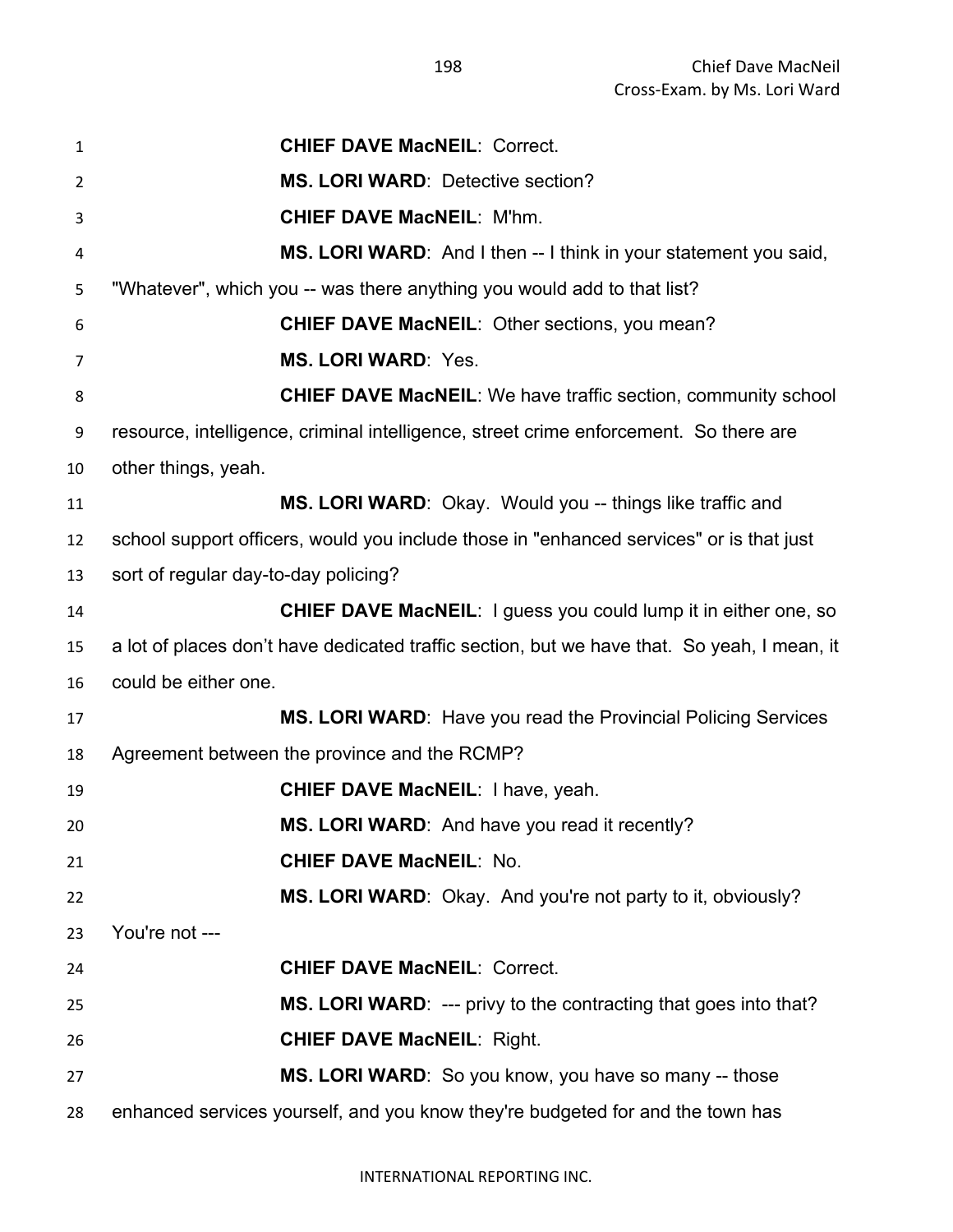| 1              | approved them, and obviously, they cost money?                                             |
|----------------|--------------------------------------------------------------------------------------------|
| $\overline{2}$ | <b>CHIEF DAVE MacNEIL: Correct.</b>                                                        |
| 3              | MS. LORI WARD: So in your statement and you talked about the                               |
| 4              | form $---$                                                                                 |
| 5              | <b>CHIEF DAVE MacNEIL: M'hm.</b>                                                           |
| 6              | MS. LORI WARD: --- this new form that apparently is coming from                            |
| 7              | the RCMP ---                                                                               |
| 8              | <b>CHIEF DAVE MacNEIL: M'hm.</b>                                                           |
| 9              | MS. LORI WARD: --- when you request a service.                                             |
| 10             | <b>CHIEF DAVE MacNEIL: Yes.</b>                                                            |
| 11             | MS. LORI WARD: And my take on your statement was you're                                    |
| 12             | somewhat annoyed, or resentful -- or you tell me how you felt about the form.              |
| 13             | <b>CHIEF DAVE MacNEIL:</b> I think more surprised because we've                            |
| 14             | never had a form before and there was no explanation, really, given at the time, what      |
| 15             | the form was or why it was created. So yeah, I was a little bit, yeah, taken aback by this |
| 16             | form.                                                                                      |
| 17             | MS. LORI WARD: Okay. And being a chief of police and no doubt                              |
| 18             | putting together the budgets and things year to year, would you agree with me it's not     |
| 19             | unreasonable, though, to have to track those things because, as I said, they do cost       |
| 20             | money.                                                                                     |
| 21             | <b>CHIEF DAVE MacNEIL: Yes.</b>                                                            |
| 22             | <b>MS. LORI WARD:</b> Now, as I understand it -- as I said, in the <i>Police</i>           |
| 23             | Act, if you don't -- of you can't provide those services for your own force, you need to   |
| 24             | make an agreement with someone.                                                            |
| 25             | <b>CHIEF DAVE MacNEIL: M'hm.</b>                                                           |
| 26             | MS. LORI WARD: Do you have an agreement with anyone else for                               |
| 27             | other services, be it a municipal force or the RCMP? Do you have agreements for            |
| 28             | service provision?                                                                         |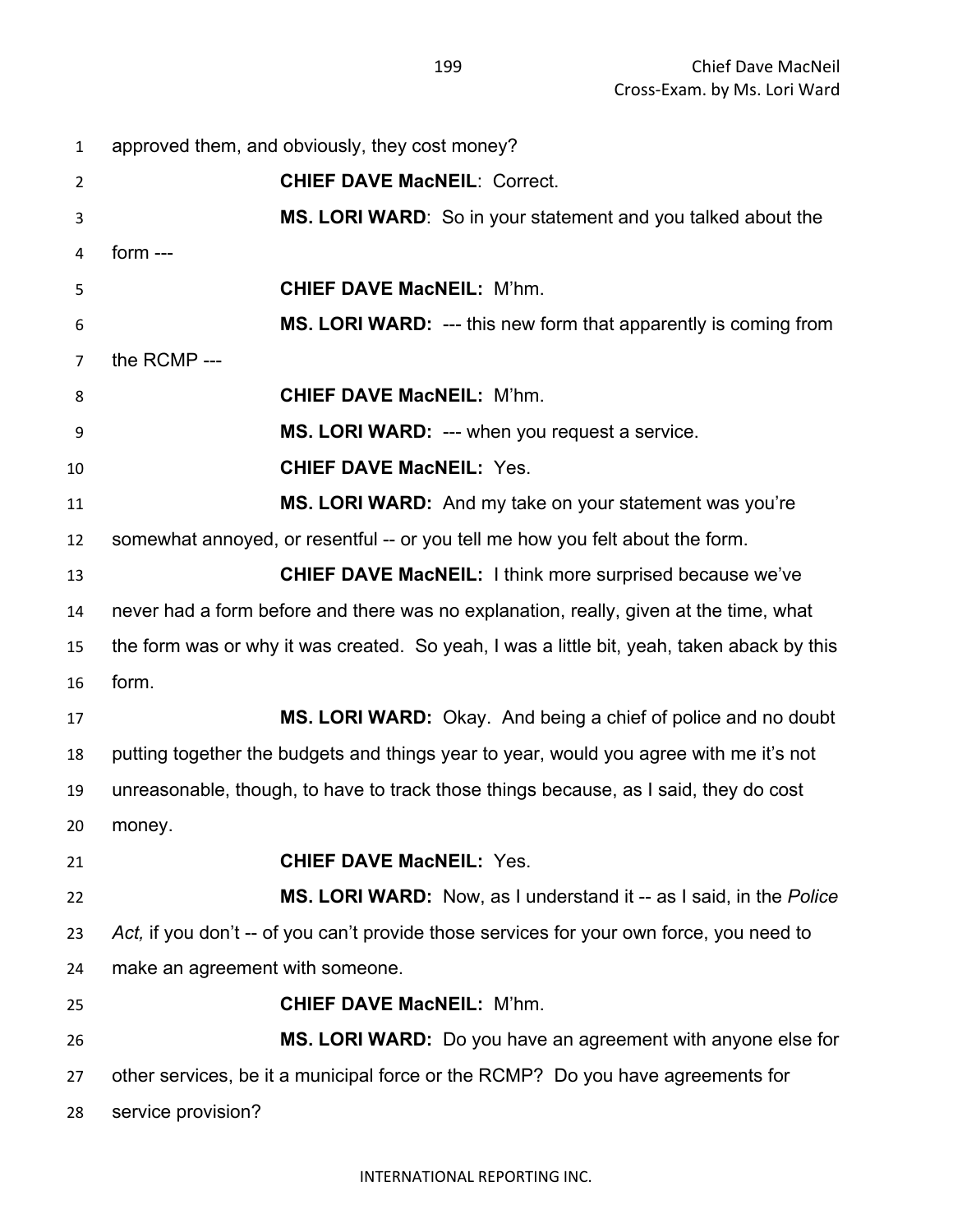| 1  | <b>CHIEF DAVE MacNEIL: Yes.</b>                                                        |
|----|----------------------------------------------------------------------------------------|
| 2  | <b>MS. LORI WARD:</b> And what would those entail?                                     |
| 3  | <b>CHIEF DAVE MacNEIL:</b> So we had an MOU for street crime for                       |
| 4  | CS&S when we had a Major Crime investigator there. We've had -- we've had MOUs in      |
| 5  | the past like those type of things.                                                    |
| 6  | MS. LORI WARD: And are there other ad hoc request? I mean                              |
| 7  | you showed us a list of times when Truro had helped out other forces or the RCMP.      |
| 8  | <b>CHIEF DAVE MacNEIL: Right.</b>                                                      |
| 9  | <b>MS. LORI WARD:</b> And it works both ways ---                                       |
| 10 | <b>CHIEF DAVE MacNEIL:</b> Absolutely it does.                                         |
| 11 | MS. LORI WARD: --- does it not.                                                        |
| 12 | <b>CHIEF DAVE MacNEIL: Absolutely.</b>                                                 |
| 13 | MS. LORI WARD: And you think you talked about the relationship                         |
| 14 | between sort of frontline people on the street ---                                     |
| 15 | <b>CHIEF DAVE MacNEIL: M'hm.</b>                                                       |
| 16 | <b>MS. LORI WARD:</b> --- there's no problem with the give and take.                   |
| 17 | <b>CHIEF DAVE MacNEIL: Right.</b>                                                      |
| 18 | MS. LORI WARD: Are you aware that the Provincial Policing                              |
| 19 | Service Agreement doesn't bind the RCMP to provide services like that?                 |
| 20 | <b>MS. RACHEL YOUNG: Commission ---</b>                                                |
| 21 | <b>COMMISSIONER MacDONALD:</b> Ms. Young.                                              |
| 22 | MS. RACHEL YOUNG: --- that sounds like Ms. Ward is asking                              |
| 23 | Chief MacNeil for a legal opinion. I don't think he's qualified to answer that.        |
| 24 | <b>COMMISSIONER MacDONALD: Ms. Ward.</b>                                               |
| 25 | MS. LORI WARD: Chief MacNeil, are you aware of any obligation                          |
| 26 | under the legislation or a contract for the RCMP to provide services free of charge to |
| 27 | municipalities?                                                                        |
| 28 | <b>CHIEF DAVE MacNEIL:</b> So, again, I'm not ---                                      |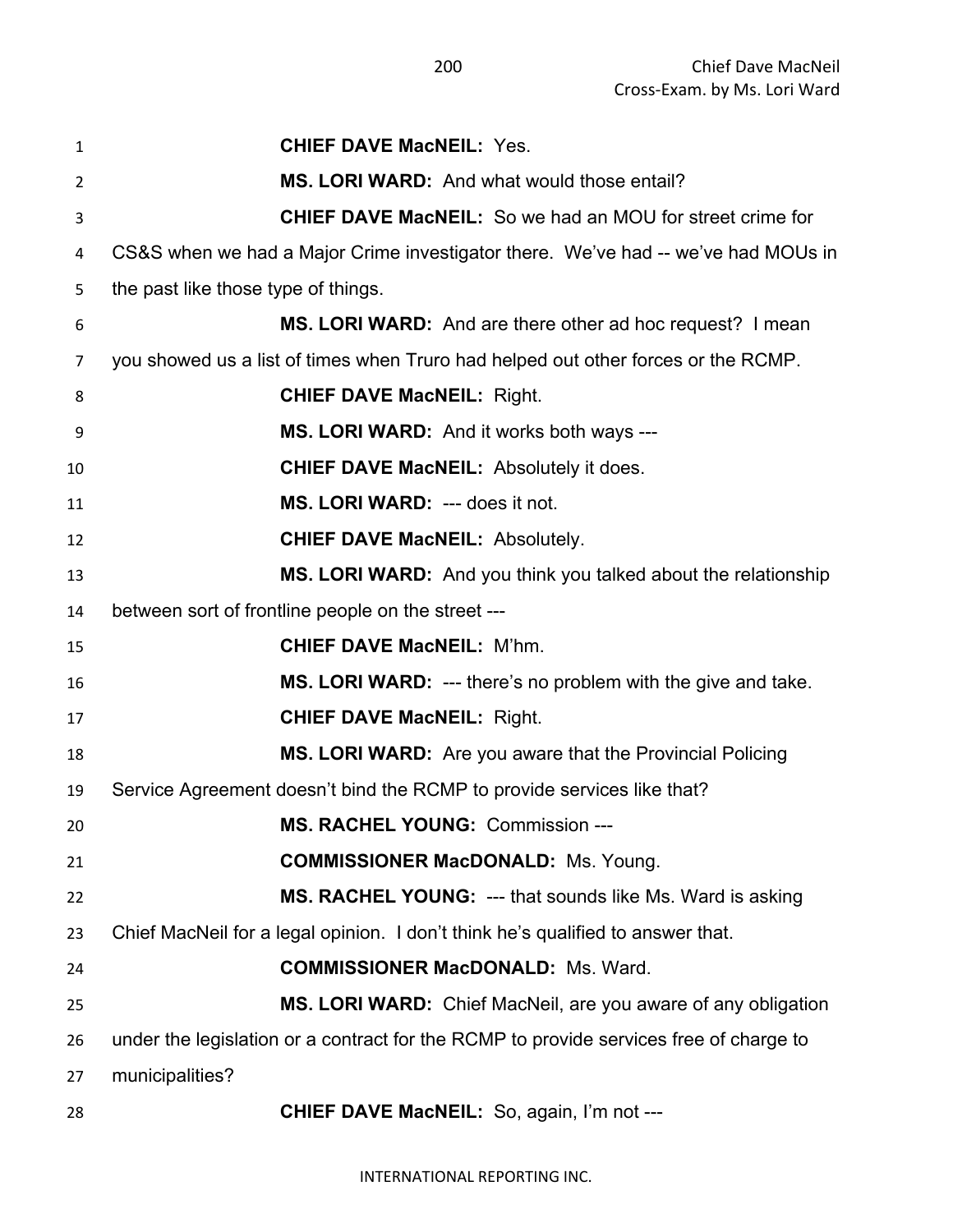| 1              | MS. RACHEL YOUNG: Commissioner, it's ---                                                 |
|----------------|------------------------------------------------------------------------------------------|
| $\overline{2}$ | CHIEF DAVE MacNEIL: Yeah, I'm not ---                                                    |
| 3              | MS. RACHEL YOUNG: Asking whether there's an obligation under                             |
| 4              | a contract is a legal question, in my submission.                                        |
| 5              | <b>COMMISSIONER MacDONALD: All right.</b>                                                |
| 6              | <b>CHIEF DAVE MacNEIL:</b> I'm not that -- I've looked at the                            |
| 7              | agreement, but I'm not an expert on the agreement. I mean I could speak to past          |
| 8              | practice and how things typically work in the province, but that's not, maybe, an answer |
| 9              | to your question.                                                                        |
| 10             | MS. LORI WARD: Okay, let's move on. I just ---                                           |
| 11             | <b>COMMISSIONER MacDONALD:</b> If it helps, we -- you know, we                           |
| 12             | can interpret and ---                                                                    |
| 13             | <b>MS. LORI WARD: Right.</b>                                                             |
| 14             | <b>COMMISSIONER MacDONALD:</b> Yes, thank you.                                           |
| 15             | MS. LORI WARD: So I take it these forms started appearing but                            |
| 16             | you hadn't seen them. When was the first time you would have seen a form like this       |
| 17             | requesting information on one of these requests for assistance?                          |
| 18             | <b>CHIEF DAVE MacNEIL: I--I-I don't know. I mean -- I'd say</b>                          |
| 19             | February, but I'm not sure. So I mean it could March, could have been April. I'm not     |
| 20             | 100 percent sure.                                                                        |
| 21             | MS. LORI WARD: February of this year?                                                    |
| 22             | <b>CHIEF DAVE MacNEIL: Of 2021.</b>                                                      |
| 23             | MS. LORI WARD: Of 2021?                                                                  |
| 24             | <b>CHIEF DAVE MacNEIL:</b> Yeah. And then that's just a rough                            |
| 25             | guess. It was some time in the new year in 2021.                                         |
| 26             | MS. LORI WARD: Has the RCMP ever refused a request for                                   |
| 27             | assistance?                                                                              |
| 28             | <b>CHIEF DAVE MacNEIL: No.</b>                                                           |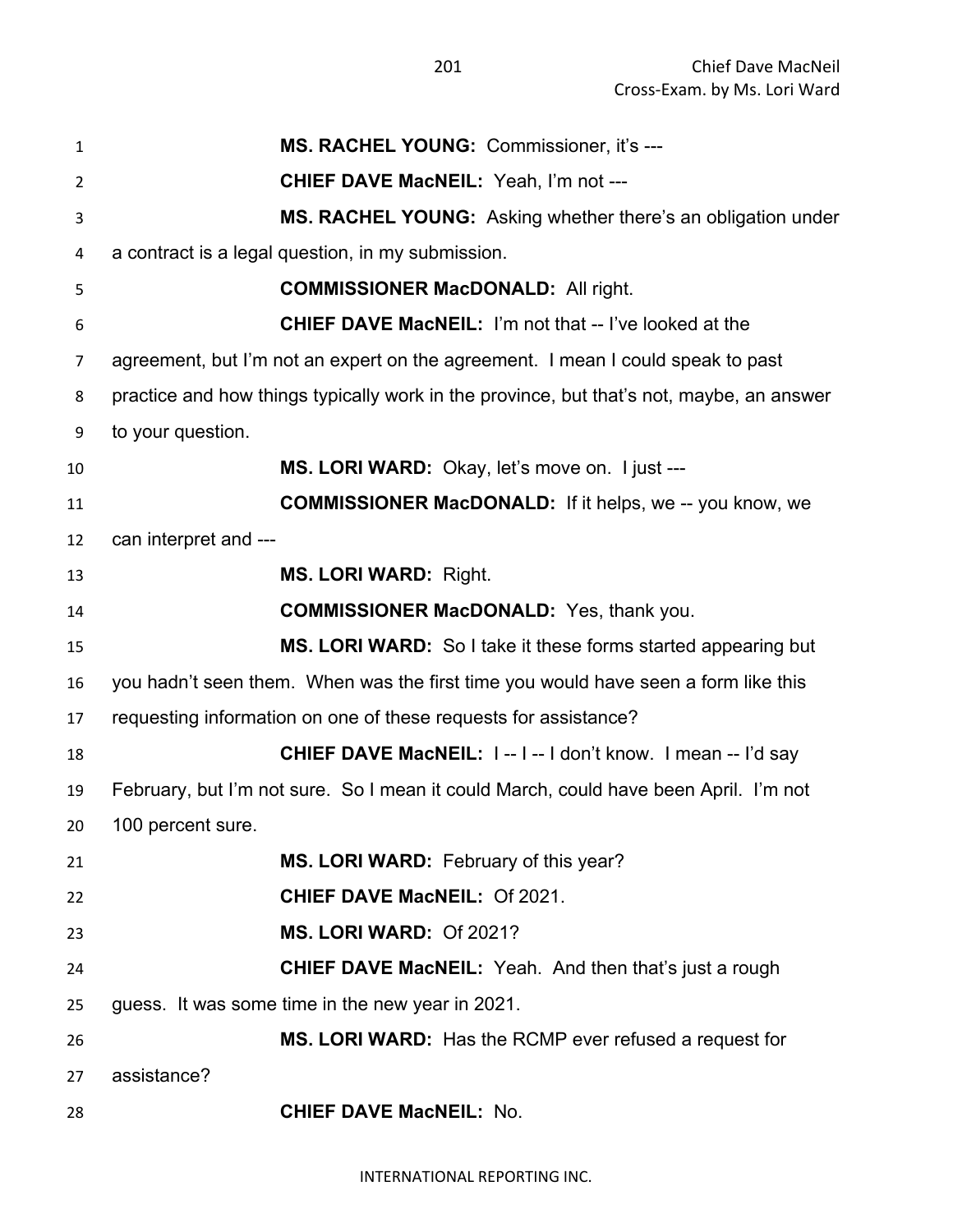**MS. LORI WARD:** And you recovered costs from the RCMP when they put their prisoners in your cells, too, so --- **CHIEF DAVE MacNEIL:** Yeah. **MS. LORI WARD:** So it's not an unreasonable thing to need to bill someone for your services. Would you agree with that? **CHIEF DAVE MacNEIL:** I would. But, again, looking at the totality and past practices in the province, that's never happened and has never been spoken of before. **MS. LORI WARD:** But would you agree with me that from time to time, as conditions change, or budgets go up, or money goes down, you've got to reassess, and these contracts are redone every 20 years? **CHIEF DAVE MacNEIL:** Yeah, I would think, yeah, sure, that seems reasonable. **MS. LORI WARD:** Sorry, I'm going to be jumping around a bit --- **CHIEF DAVE MacNEIL:** Sure. **MS. LORI WARD:** --- because of the nature of cross-examination at the end of the day. With respect to the unencrypted radios that you had -- so you said in your statement, you'd made a decision, essentially, based on cost, that you would get encryption for your detective and drug radios but not for your general-duty radios. **CHIEF DAVE MacNEIL:** Yeah, and that was probably a previous chief because that was done, you know, in the early to mid-2000's when we are the TMR-1. Like, there was a TMR and then we moved to TMR-2. And I don't remember when that was, if it was 2014 or 2015, but we kept the same -- we kept the same model then, too, until recently. **MS. LORI WARD:** Okay. If we could call up your statement, which is Exhibit 1032, Madame Registrar, at page 27. If you could scroll down, I think. Yeah, the last paragraph there.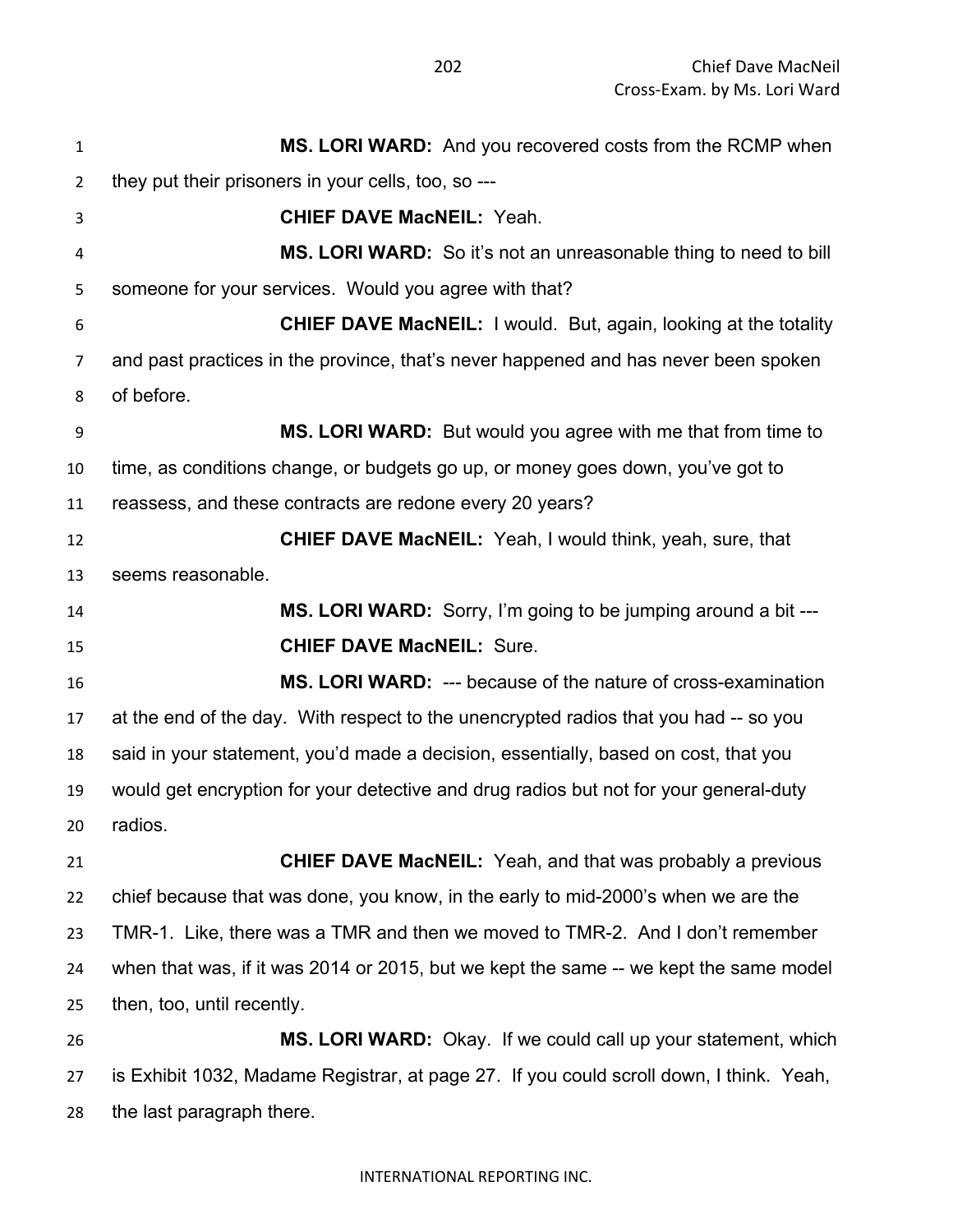| $\mathbf{1}$ | So you said:                                                                           |
|--------------|----------------------------------------------------------------------------------------|
| 2            | "And, really, we looked at it and thought our general                                  |
| 3            | calls going on weren't that big a deal."                                               |
| 4            | <b>CHIEF DAVE MacNEIL: M'hm.</b>                                                       |
| 5            | <b>MS. LORI WARD:</b> So that's a reference to your general-duty calls                 |
| 6            | and why you didn't go with encrypted radio?                                            |
| 7            | <b>CHIEF DAVE MacNEIL:</b> Yeah. At that time, yeah.                                   |
| 8            | MS. LORI WARD: And when you got encrypted radios, I think you                          |
| 9            | said you got them from the Province of Nova Scotia.                                    |
| 10           | <b>CHIEF DAVE MacNEIL: M'hm.</b>                                                       |
| 11           | MS. LORI WARD: And were you aware that those came from the                             |
| 12           | RCMP?                                                                                  |
| 13           | <b>CHIEF DAVE MacNEIL:</b> Yes, they were surplus. And I think the                     |
| 14           | province paid for them as part of that provincial budget, but anyway. But yeah, we got |
| 15           | them from DOJ from communications from the RCMP, sure.                                 |
| 16           | MS. LORI WARD: Well, actually, would you be surprised to know                          |
| 17           | that they were donated free of charge ---                                              |
| 18           | <b>CHIEF DAVE MacNEIL: That's awesome, good.</b>                                       |
| 19           | MS. LORI WARD: --- on the -- after receiving permission from                           |
| 20           | RCMP National Procurement? And that's in the statement of Glen Byrne. I don't need     |
| 21           | to take you to it.                                                                     |
| 22           | <b>CHIEF DAVE MacNEIL: No, that's great.</b>                                           |
| 23           | MS. LORI WARD: On page 61 of your statement, you talked about                          |
| 24           | dispatcher training.                                                                   |
| 25           | <b>CHIEF DAVE MacNEIL: M'hm.</b>                                                       |
| 26           | MS. LORI WARD: And when asked about the training, you said,                            |
| 27           | "That's an age-old question." So Stephen Henkel asked you at the top of the page ---   |
| 28           | <b>CHIEF DAVE MacNEIL: Okay.</b>                                                       |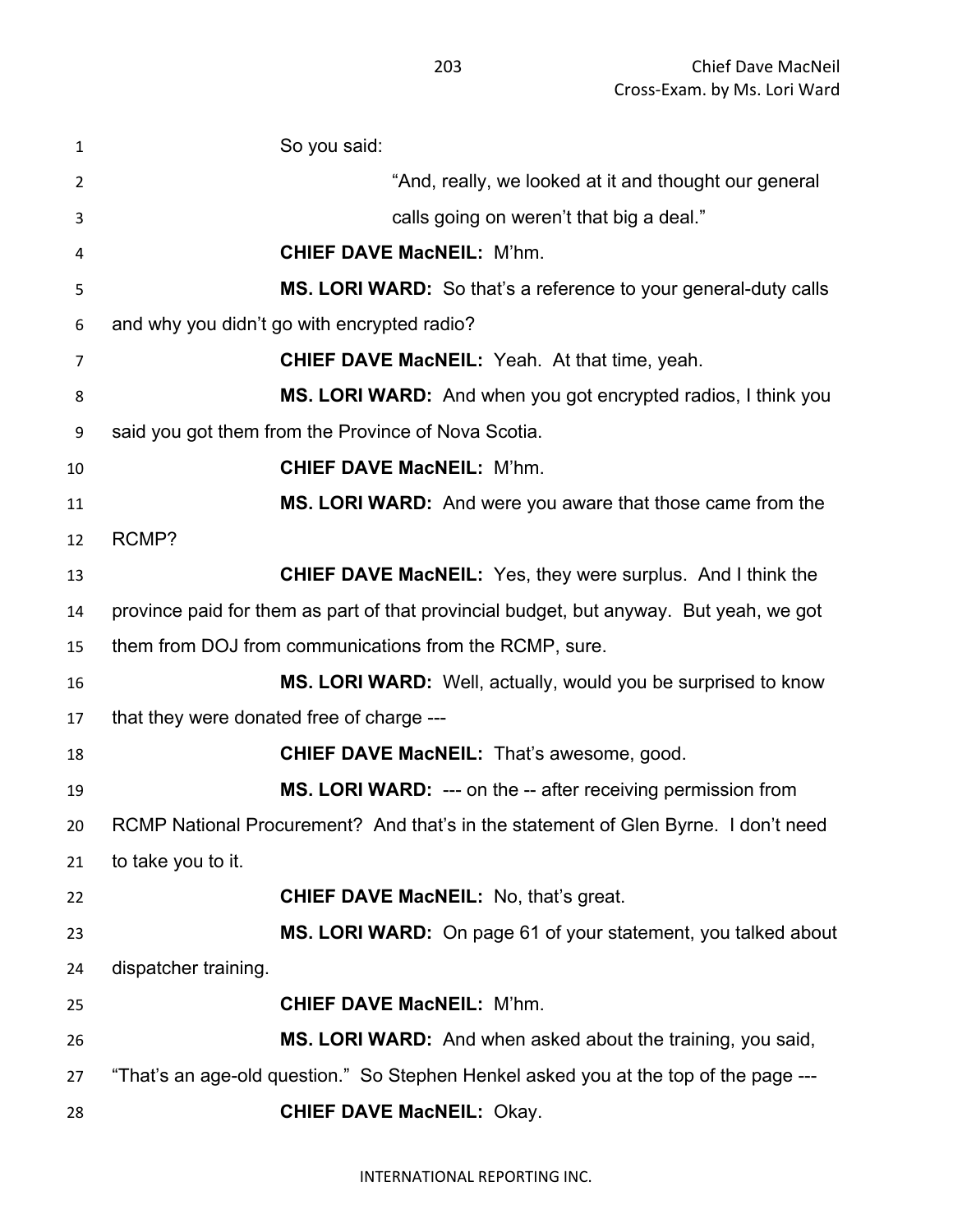| $\mathbf{1}$ | <b>MS. LORI WARD: ---</b>                                                                |
|--------------|------------------------------------------------------------------------------------------|
| 2            | "Like, where are the dispatchers trained?"                                               |
| 3            | And you said:                                                                            |
| 4            | "Yeah, it's an age-old question -- is, where do you find                                 |
| 5            | dispatcher training? So we've checked around                                             |
| 6            | numerous times and, like, even HRP train their own                                       |
| 7            | dispatchers. There's no real course, per se." (As                                        |
| 8            | read).                                                                                   |
| 9            | Are you aware that the RCMP has a national core training program                         |
| 10           | for dispatchers?                                                                         |
| 11           | CHIEF DAVE MacNEIL: No, I'm not aware of that.                                           |
| 12           | MS. LORI WARD: Did you ever ask them about it?                                           |
| 13           | <b>CHIEF DAVE MacNEIL:</b> We've hired dispatchers that came from                        |
| 14           | the RMCP from Telecomms and, basically, what I've described in my statement is what      |
| 15           | they told us they received for training at that time when we hired them. Now, that might |
| 16           | have changed. I'm not sure.                                                              |
| 17           | MS. LORI WARD: Okay. I want to turn to Alert Ready, the Alert                            |
| 18           | Ready issue.                                                                             |
| 19           | <b>CHIEF DAVE MacNEIL: M'hm.</b>                                                         |
| 20           | MS. LORI WARD: So this is something you talked about in your                             |
| 21           | statement at page 121 and 122. So I think it's your opinion that you believe an Alert    |
| 22           | Ready should have been used on April 18th or 19th.                                       |
| 23           | <b>CHIEF DAVE MacNEIL:</b> My opinion is yes.                                            |
| 24           | MS. LORI WARD: And you believe it could have saved lives?                                |
| 25           | <b>CHIEF DAVE MacNEIL: I do.</b>                                                         |
| 26           | MS. LORI WARD: I think on page 119 of your statement, you said:                          |
| 27           | "The system works very well."                                                            |
| 28           | Believed it was available to the RCMP that night -- or that morning,                     |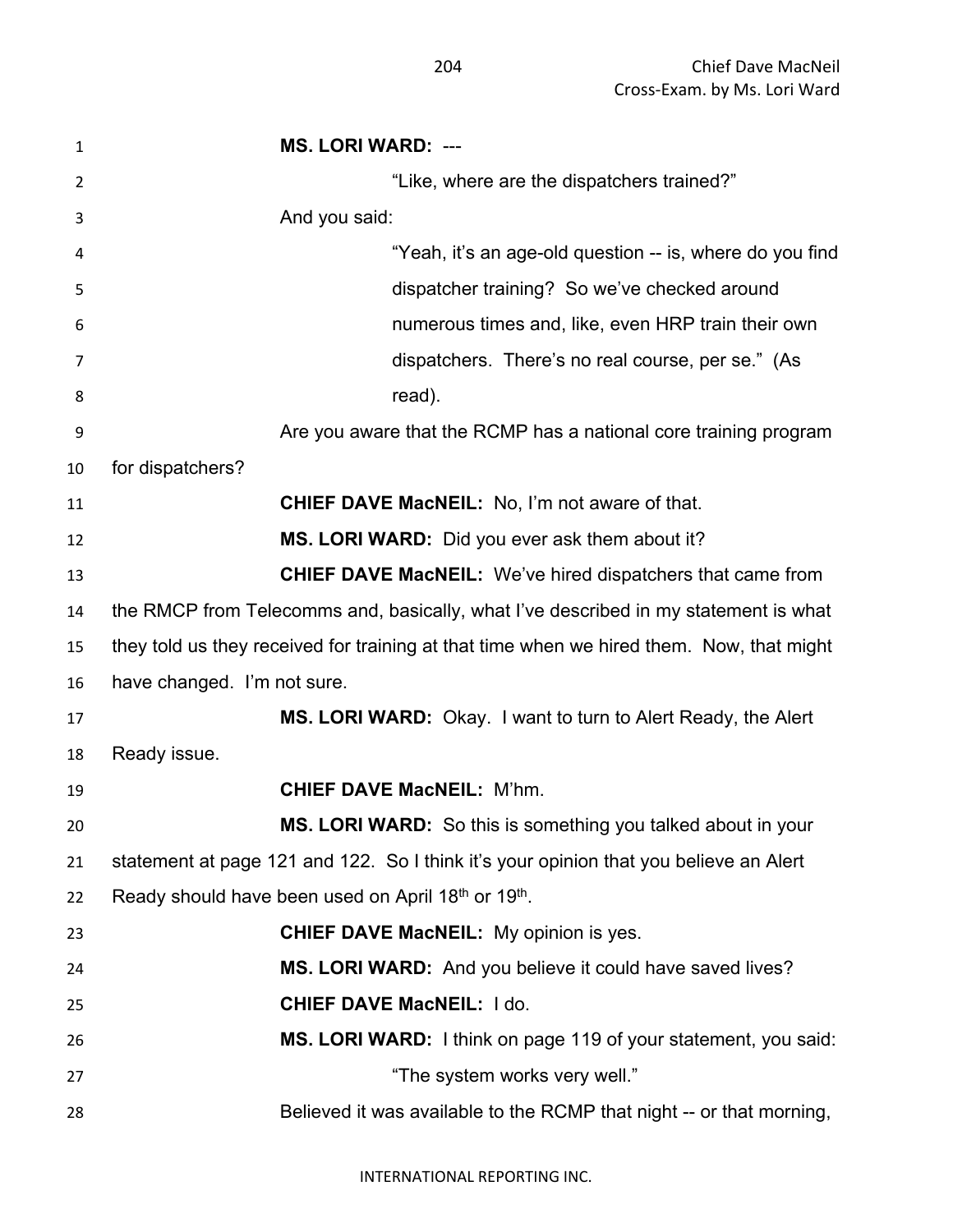| $\mathbf{1}$ | actually ---                                                                                |
|--------------|---------------------------------------------------------------------------------------------|
| 2            | <b>CHIEF DAVE MacNEIL: Yeah.</b>                                                            |
| 3            | MS. LORI WARD: --- April 19? Had it used it prior to April 2020?                            |
| 4            | <b>CHIEF DAVE MacNEIL: No.</b>                                                              |
| 5            | MS. LORI WARD: But you've used it for missing persons and                                   |
| 6            | other things. Can you tell us what other things? This is on page 120.                       |
| 7            | <b>CHIEF DAVE MacNEIL:</b> Part of my role in REMO, I believe I                             |
| 8            | would be speaking with -- so flood, localized flooding, things like that, so weather events |
| 9            | more than anything.                                                                         |
| 10           | MS. LORI WARD: So on April 19th of 2020, you -- it was -- Alert                             |
| 11           | Ready was available to you and you were familiar with it?                                   |
| 12           | <b>CHIEF DAVE MacNEIL: I was familiar with it, yeah.</b>                                    |
| 13           | MS. LORI WARD: And so were your -- your deputy chief and your                               |
| 14           | inspector were familiar with it as well on April 19 <sup>th</sup> , 2020?                   |
| 15           | <b>CHIEF DAVE MacNEIL: I don't know. I don't even want to</b>                               |
| 16           | comment on what they may be familiar with or not. I'm not sure. I know though our           |
| 17           | involvement with our REMO and being on that local -- I'm not going to say board, but        |
| 18           | being involved in our local REMO, I was aware of it that way.                               |
| 19           | MS. LORI WARD: I'm wondering, there's a point on April 19th                                 |
| 20           | when some of your officers were warning people on the streets of Truro, or they -- there    |
| 21           | -- that was their -- they were tasked to tell people who were out and about to go into      |
| 22           | their homes, do you know if any consideration was given by your police service to put       |
| 23           | out an Alert Ready?                                                                         |
| 24           | <b>CHIEF DAVE MacNEIL:</b> I don't believe anything was, no.                                |
| 25           | MS. LORI WARD: Okay.                                                                        |
| 26           | So you talked a bit about -- or you were asked about some of the                            |
| 27           | statements made in the aftermath of this -- about Alert Ready and possibly the RCMP's       |
| 28           | view that such an alert would cause the system to be overwhelmed.                           |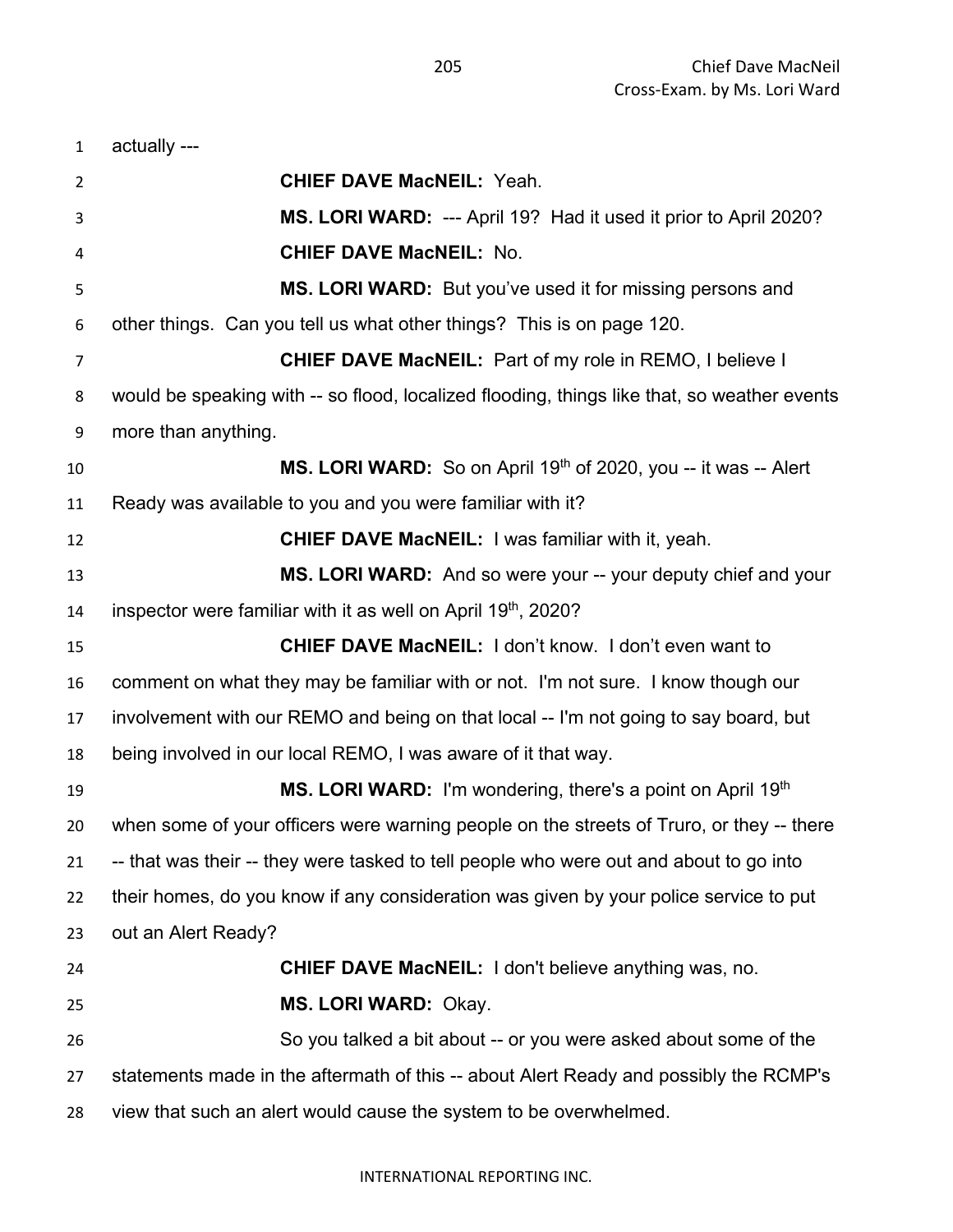**CHIEF DAVE MacNEIL:** Correct. **MS. LORI WARD:** That's correct? And --- **CHIEF DAVE MacNEIL:** Yeah. **MS. LORI WARD:** --- and it's your opinion that that's a false narrative? **CHIEF DAVE MacNEIL:** No. I -- it may cause that. I'm not aware that it would or wouldn't, but what I'm saying is I believe the alert should have been put out, regardless if it caused a 9-1-1 concern. **MS. LORI WARD:** Okay. You're aware that alert was put out on April 24<sup>th</sup>, 5 days later --- **CHIEF DAVE MacNEIL:** M'hm. **MS. LORI WARD:** --- of an active shooter situation. And are you aware that during that instance, the OCC was overwhelmed with calls and that 29 percent of the calls were not processed? **CHIEF DAVE MacNEIL:** There was discussion around that, and, you know, some of the other police services that have the Public Answering sections, they -- the calls weren't defaulted to them, so some of the chiefs questioned how big of an issue was it if their agencies weren't impacted by the overflow. But again, I don't have that -- we're not a Public Answering Service, so I can't really comment on that, but some of the chiefs did express that. **MS. LORI WARD:** Well, I'm not sure what you mean, but I'm looking at the Foundational Document on Alert Ready, so this is the Commission's best evidence on this --- **CHIEF DAVE MacNEIL:** M'hm. **MS. LORI WARD:** --- subject so far. And I don't know, Madam Registrar, if we need to go to the document, but maybe we should. It's COMM- 0057390. **REGISTRAR DARLENE SUTHERLAND:** I think Ms. Ward is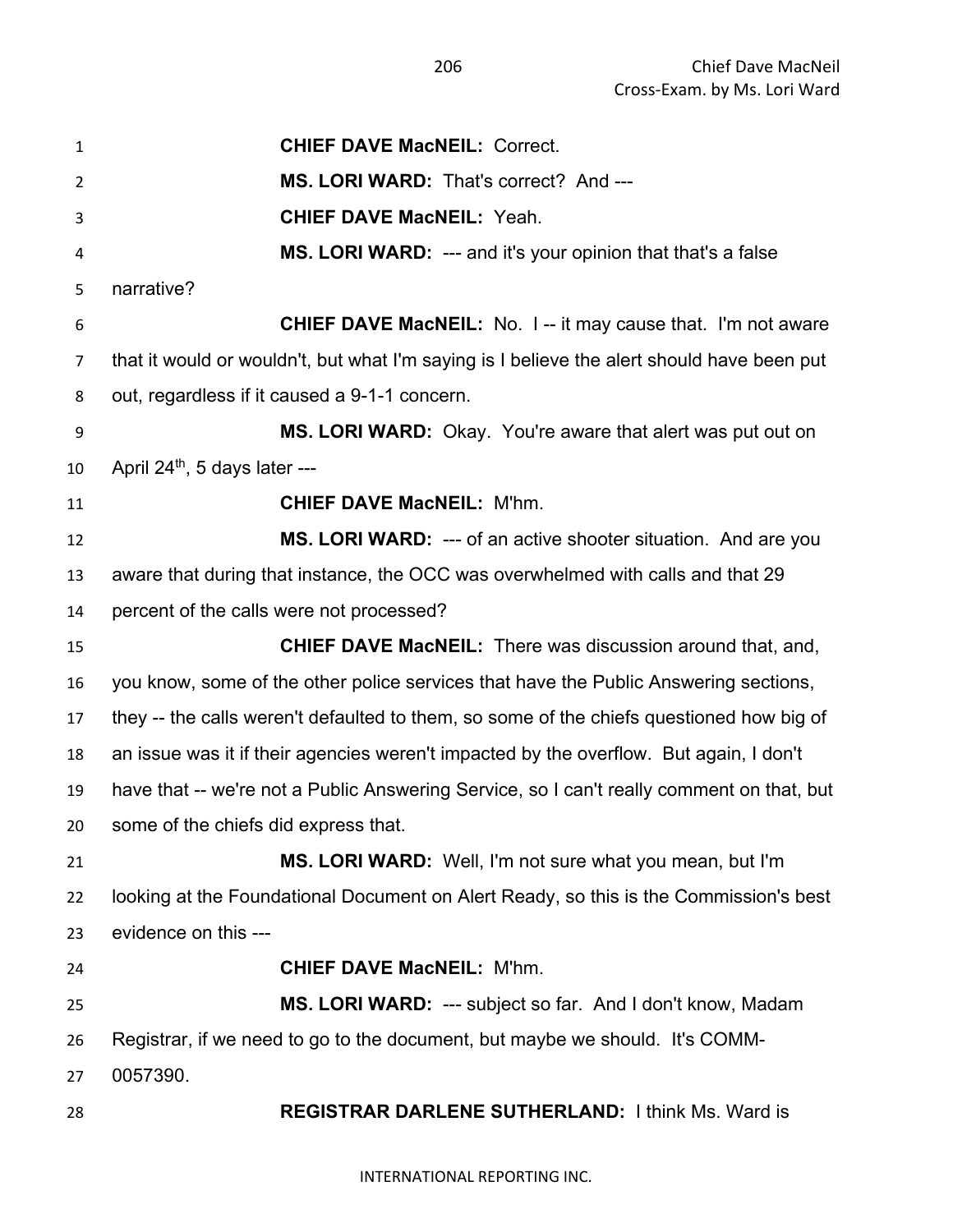going to bring Chief MacNeil to the document. I think it's an RCMP situation report that

Ms. Ward is referring to.

| 3  | MS. LORI WARD: Well, I'm referring to two things.                                      |
|----|----------------------------------------------------------------------------------------|
| 4  | <b>COMMISSIONER MacDONALD:</b> Is that the Foundational                                |
| 5  | Document you're looking for ---                                                        |
| 6  | <b>MS. LORI WARD: Yes.</b>                                                             |
| 7  | <b>COMMISSIONER MacDONALD: --- Ms. Ward?</b>                                           |
| 8  | MS. LORI WARD: Yes, and I refer you to paragraph 56 and 57.                            |
|    |                                                                                        |
| 9  | Nineteen (19), sorry.                                                                  |
| 10 | So, of course, this is a briefing note from Minister of Public Safety --               |
| 11 |                                                                                        |
| 12 | <b>CHIEF DAVE MacNEIL: M'hm.</b>                                                       |
| 13 | MS. LORI WARD: --- where he says the OCC was overwhelmed,                              |
| 14 | 185 calls, only 131 were processed, even with the addition of an extra call taker. And |
| 15 | there was some discussion when we had experts here about a narrative about people      |
| 16 | panicking. And I just want to make it clear that we're not talking about a panicking.  |
| 17 | We're talking about just a flooding of the OCC ---                                     |
| 18 | <b>CHIEF DAVE MacNEIL: M'hm.</b>                                                       |
| 19 | MS. LORI WARD: --- because as it says here,                                            |
| 20 | "Many callers were members of the public inquiring                                     |
| 21 | about the incident and what actions they should take."                                 |
| 22 | So it doesn't sound like a panic. But in the next paragraph,                           |
| 23 | "A briefing note from Inspector [] Greg Robertson of                                   |
| 24 | [HRP], included the IES Shift Supervisor"                                              |
| 25 | So that's the HRP's, basically, PSAP; right?                                           |
| 26 | <b>CHIEF DAVE MacNEIL: Yeah.</b>                                                       |
| 27 | MS. LORI WARD: "Supervisor's comment [] there was also                                 |
| 28 | "ridiculous" information shared on social media [],                                    |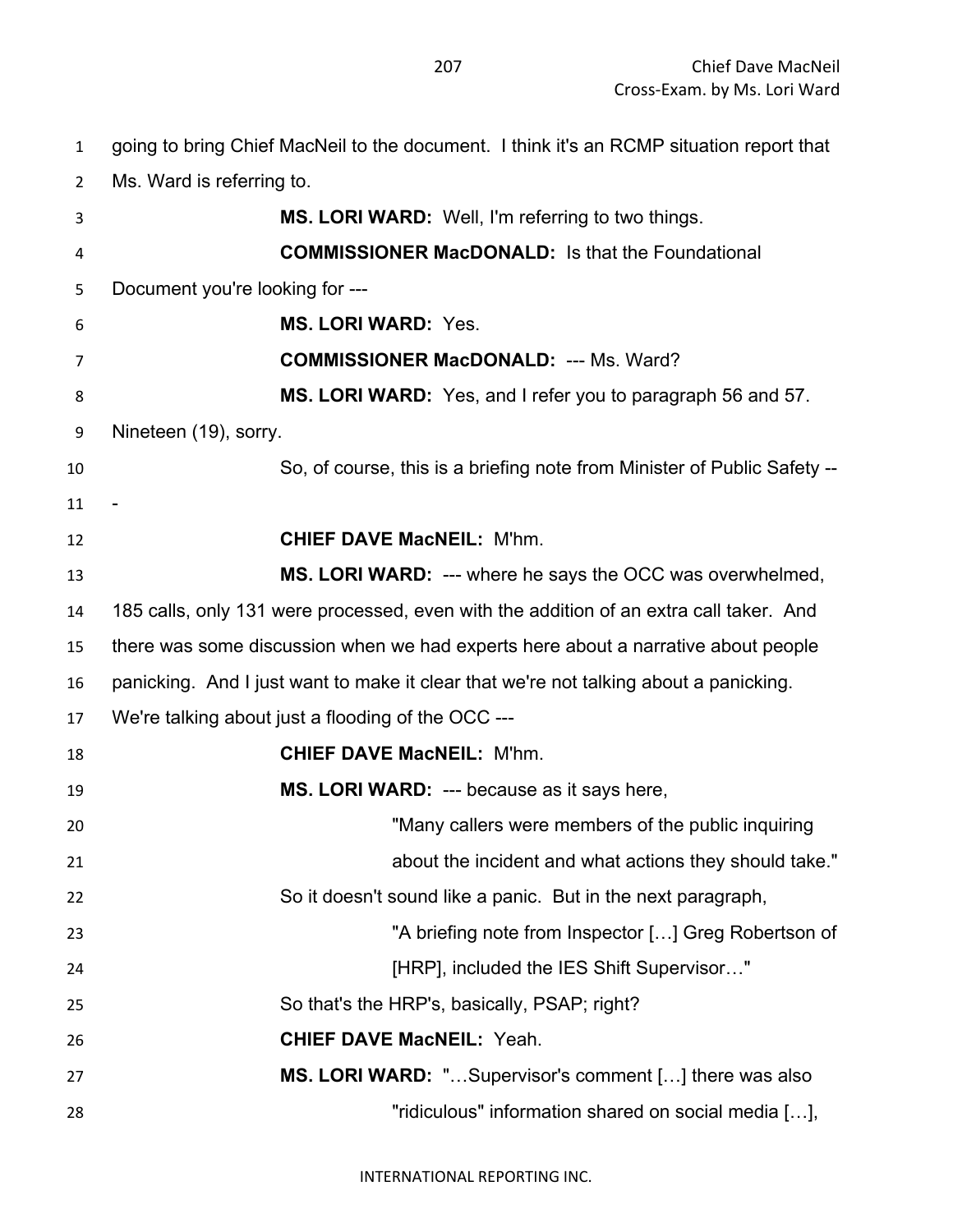| $\mathbf{1}$   | which may have contributed to the increased number                                             |
|----------------|------------------------------------------------------------------------------------------------|
| $\overline{2}$ | of calls."                                                                                     |
| 3              | So do you have any views on that false narrative, so to speak, or ---                          |
| 4              | <b>CHIEF DAVE MacNEIL: Which is that?</b>                                                      |
| 5              | MS. LORI WARD: Well, it seems that it's an -- a reality, that the                              |
| 6              | public alerts will cause overflow at the OCCs.                                                 |
| $\overline{7}$ | <b>CHIEF DAVE MacNEIL:</b> And that could be. But in the situation                             |
| 8              | that we were faced with in Portapique, you have to weigh that out. And I'm not here to         |
| 9              | criticize. I'm just pointing out my belief is the alert should have been used. I think,        |
| 10             | going forward, the province needs to deal with public awareness, and training, and             |
| 11             | make that part of our go forward. And, you know, if we are going to issue a public alert       |
| 12             | for a law enforcement event, then we need to do public education in advance, and let           |
| 13             | people know don't call the 9-1-1 system, don't do this, don't do -- we're going to have        |
| 14             | people call, but you have to outweigh the balance. What -- we have an immediate loss,          |
| 15             | an immediate threat to life, or do we worry about flooding the 9-1-1 system? I don't           |
| 16             | know.                                                                                          |
| 17             | MS. LORI WARD: So, yeah, and I agree. And so you'll agree with                                 |
| 18             | me though that it's a problem if people are getting their calls through to ask if it's safe to |
| 19             | walk their dog, as opposed to someone who's in a crisis situation because the shooter is       |
| 20.            | at their door?                                                                                 |
| 21             | <b>CHIEF DAVE MacNEIL:</b> Could be, yeah. But you have to weigh                               |
| 22             | that risk.                                                                                     |
| 23             | MS. LORI WARD: With respect to the Nova Scotia Chiefs of Police                                |
| 24             |                                                                                                |
| 25             | <b>CHIEF DAVE MacNEIL: M'hm.</b>                                                               |
| 26             | MS. LORI WARD: --- and the -- I'll call it the downgrading of the                              |
| 27             | status of the RCMP, is it correct that all 10 municipal chiefs voted unanimously to do         |
| 28             | so?                                                                                            |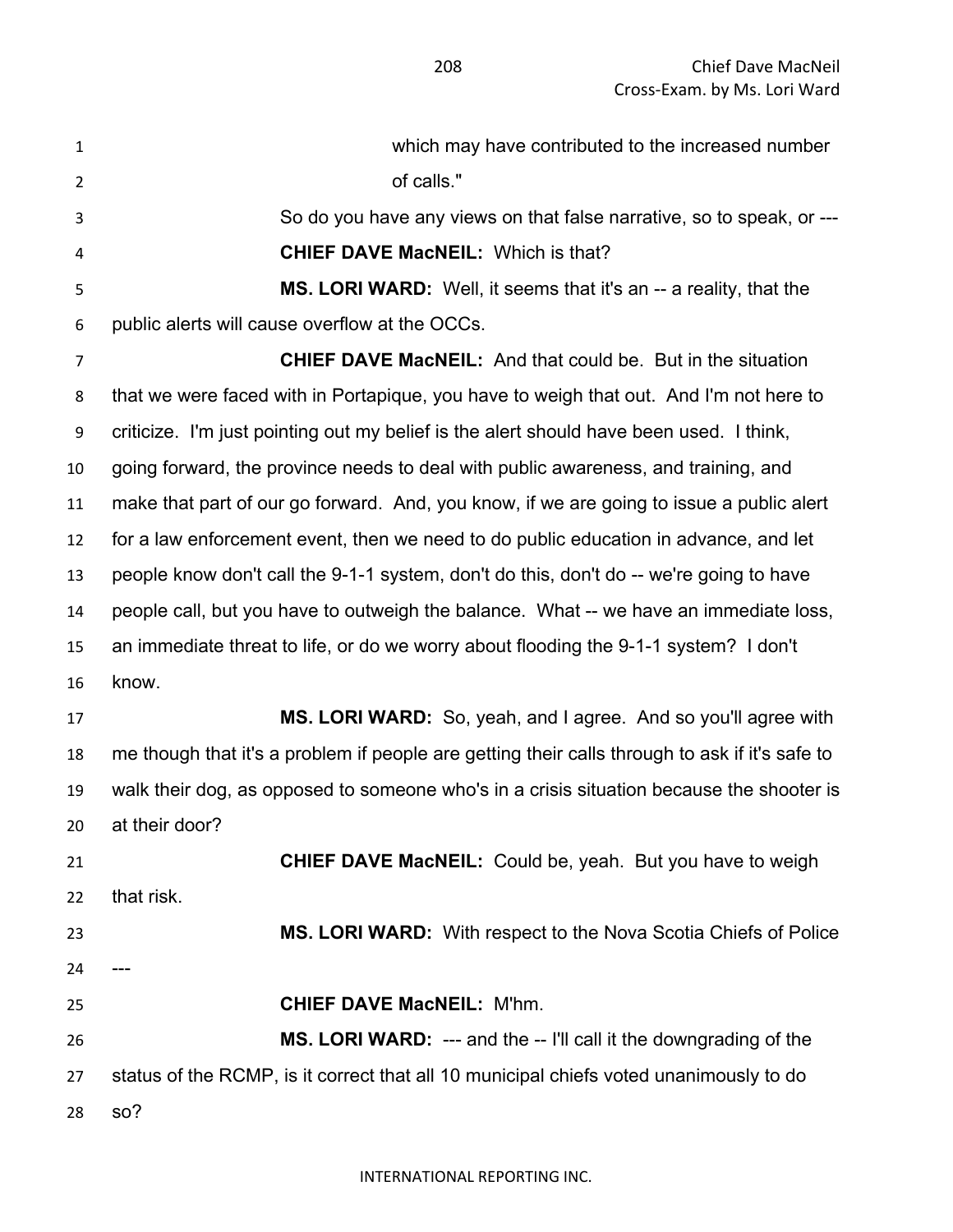Chief Dave MacNeil Cross-Exam. by Ms. Lori Ward

 **CHIEF DAVE MacNEIL:** All 10 signed the -- what am I going to call it, the motion or the -- I guess it's the motion, but in attendance, all the municipal -- so it would have been deputy chiefs in the room as well, so all voted unanimously, yes. **MS. LORI WARD:** And this morning you said you consulted the RCMP on alternatives. **CHIEF DAVE MacNEIL:** I didn't. **MS. LORI WARD:** Okay. But --- **CHIEF DAVE MacNEIL:** Our president, the vice-president did. **MS. LORI WARD:** --- your understanding is they consulted on alternatives? **CHIEF DAVE MacNEIL:** That's my understanding, but I don't know -- I wasn't privy to those conversations and I don't know exactly what was said, but I was -- as an executive member, I was told that those calls did happen, but I don't -- I can't comment on what was said or what wasn't said because I wasn't on the call. **MS. LORI WARD:** I believe this morning you also said they offered an opportunity to come up with a collaborative solution. **CHIEF DAVE MacNEIL:** M'hm. **MS. LORI WARD:** So what would you see or what opportunity was that? What would you see as a collaborative solution or alternative to, you know, we're demoting you to observer status? **CHIEF DAVE MacNEIL:** Yeah, and again, I wasn't privy to the conversations, but they -- I know Chief Walsh and Chief Feener were on the call, and they did say, "We're open to suggestions here, and looking for it." So when I meant collaboration, I meant that they were willing to listen and willing to consult and see if there was a way forward, other than what transpired so. But I wasn't on the call, so I'm not privy to what that was. **MS. LORI WARD:** No, but I'm asking you what --- **CHIEF DAVE MacNEIL:** M'hm.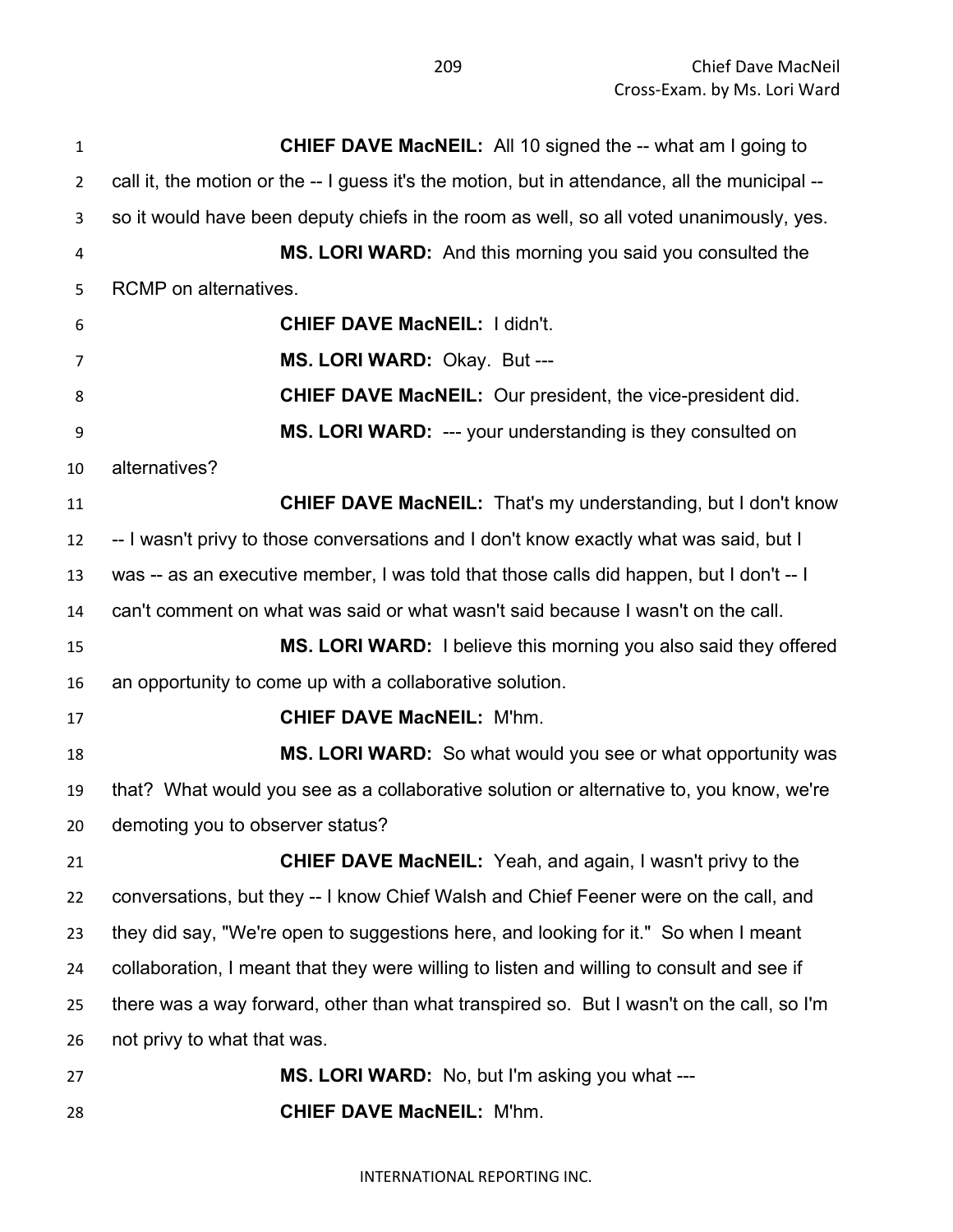| $\mathbf{1}$   | MS. LORI WARD: --- if you have an opinion on what the way                                   |
|----------------|---------------------------------------------------------------------------------------------|
| $\overline{2}$ | forward could be when the RCMP is told that we're going to get together and demote          |
| 3              | you.                                                                                        |
| 4              | <b>CHIEF DAVE MacNEIL: M'hm.</b>                                                            |
| 5              | MS. LORI WARD: What could be an alternative?                                                |
| 6              | <b>CHIEF DAVE MacNEIL: I don't know.</b>                                                    |
| $\overline{7}$ | MS. LORI WARD: I'm going to refer you to a document, and I'm                                |
| 8              | not sure it's in relativity, but it has a COMM number of 005840. Oh, there it is. I believe |
| 9              | it was entered as an exhibit, and this is, of course, Commissioner Lucki's letter ---       |
| 10             | <b>CHIEF DAVE MacNEIL: M'hm.</b>                                                            |
| 11             | MS. LORI WARD: --- to Chief Walsh after the vote.                                           |
| 12             | <b>CHIEF DAVE MacNEIL: Okay.</b>                                                            |
| 13             | MS. LORI WARD: Have you seen this letter before?                                            |
| 14             | <b>CHIEF DAVE MacNEIL:</b> Yeah. It's been a bit, but I have seen it.                       |
| 15             | MS. LORI WARD: He says in the second paragraph,                                             |
| 16             | "It appears that the vote achieves the opposite of the                                      |
| 17             | Association's objectives, namely, encourage and                                             |
| 18             | develop cooperation between police forces in Nova                                           |
| 19             | Scotia, create a high standard of efficiency in policing,                                   |
| 20             | promote and maintain a high standard of ethics,                                             |
| 21             | integrity, honour, and conduct, and foster best                                             |
| 22             | practices and cooperation" (As read)                                                        |
| 23             | <b>CHIEF DAVE MacNEIL: M'hm.</b>                                                            |
| 24             | MS. LORI WARD: "among law enforcement agencies." (As                                        |
| 25             | read)                                                                                       |
| 26             | And is it your understanding that those objectives of the Association                       |
| 27             | come directly from its own constitution?                                                    |
| 28             | <b>CHIEF DAVE MacNEIL: Constitution? Yeah, absolutely.</b>                                  |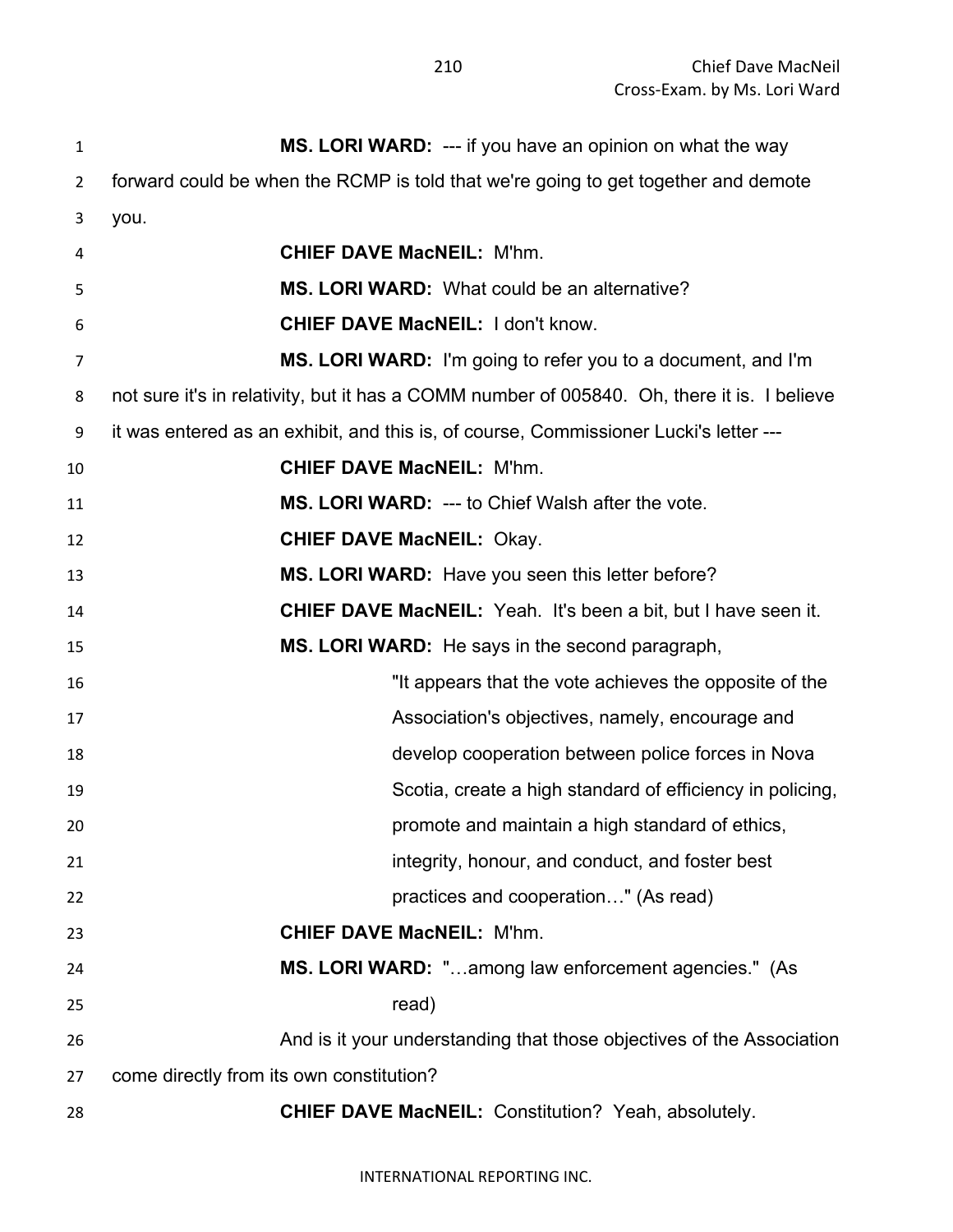| 1              | MS. LORI WARD: You'll agree with me that the RCMP is a big part                              |
|----------------|----------------------------------------------------------------------------------------------|
| $\overline{2}$ | of policing in Nova Scotia with about 1400 members here?                                     |
| 3              | <b>CHIEF DAVE MacNEIL: Yeah.</b>                                                             |
| 4              | <b>MS. LORI WARD:</b> And so would you agree with me, it's difficult to                      |
| 5              | see how it would foster cooperation between police forces by downgrading them to a           |
| 6              | non-voting observer status?                                                                  |
| 7              | <b>CHIEF DAVE MacNEIL:</b> Well, they're not an observer, they're an                         |
| 8              | associate member, so they can still participate in all the committees, they can still attend |
| 9              | professional development, we can still network, we can still build relationships. They do    |
| 10             | not have a seat on the executive and they can't vote, that's the only difference.            |
| 11             | MS. LORI WARD: They can audit.                                                               |
| 12             | <b>CHIEF DAVE MacNEIL: Pardon me?</b>                                                        |
| 13             | MS. LORI WARD: They can audit.                                                               |
| 14             | <b>CHIEF DAVE MacNEIL: I'm not ---</b>                                                       |
| 15             | <b>MS. LORI WARD:</b> They can attend, they can watch, but they can't                        |
| 16             | vote.                                                                                        |
| 17             | <b>CHIEF DAVE MacNEIL:</b> They can't vote, correct, on motions that                         |
| 18             | come from the floor, yeah.                                                                   |
| 19             | MS. LORI WARD: So would you call that meaningful participation                               |
| 20             | if you can't vote?                                                                           |
| 21             | <b>CHIEF DAVE MacNEIL: Yeah.</b>                                                             |
| 22             | <b>MS. LORI WARD: Really?</b>                                                                |
| 23             | You said it would have been good to know when the RCMP was                                   |
| 24             | coming into Truro to investigate after the incident.                                         |
| 25             | <b>CHIEF DAVE MacNEIL: M'hm.</b>                                                             |
| 26             | MS. LORI WARD: You're familiar with Bruce Lake?                                              |
| 27             | <b>CHIEF DAVE MacNEIL: Yeah.</b>                                                             |
| 28             | MS. LORI WARD: He's a member of the Truro Police Services?                                   |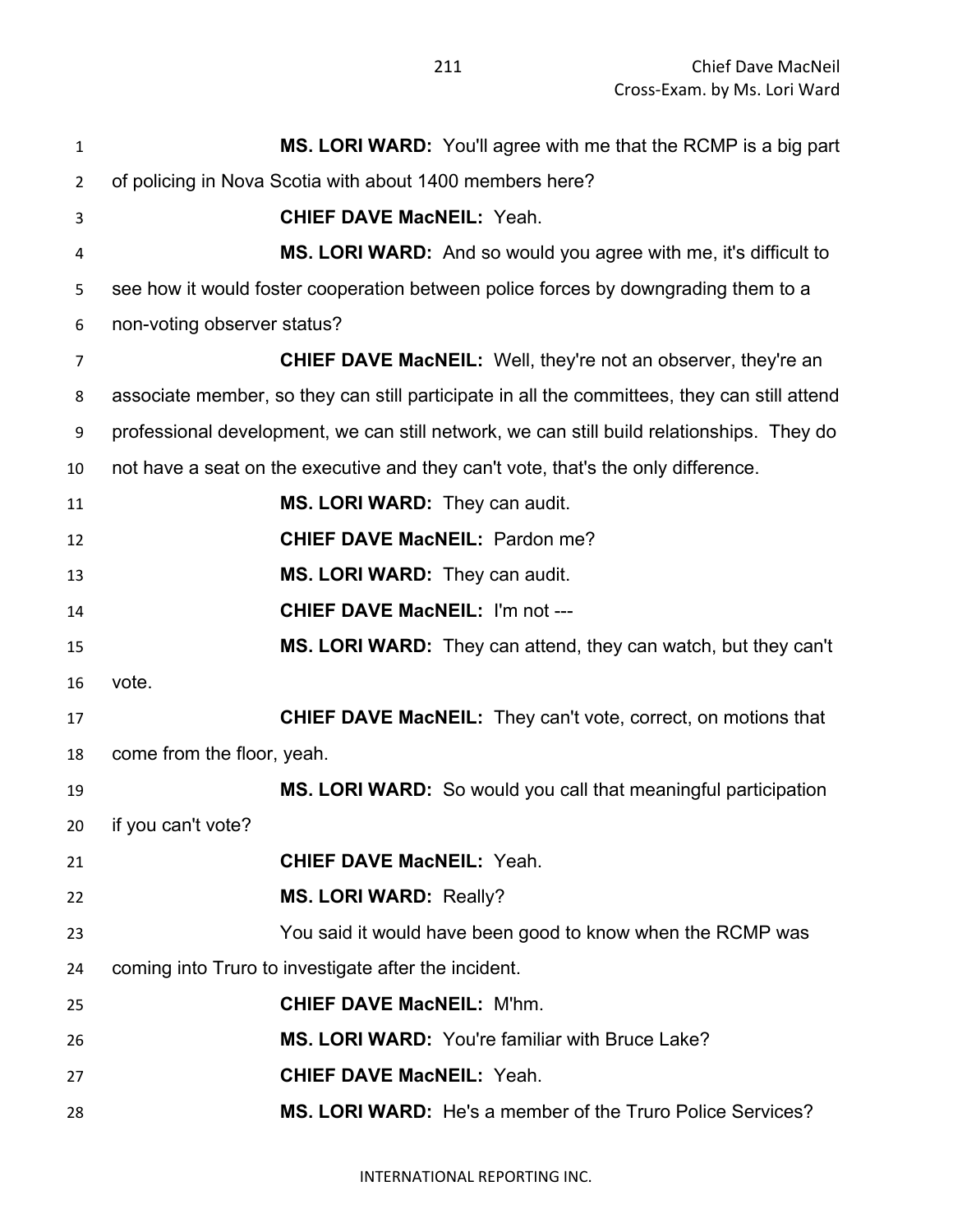| 1  | <b>CHIEF DAVE MacNEIL: Yeah.</b>                                                         |
|----|------------------------------------------------------------------------------------------|
| 2  | MS. LORI WARD: And he's directly embedded with the Northeast                             |
| 3  | Nova Major Crime Unit?                                                                   |
| 4  | <b>CHIEF DAVE MacNEIL:</b> Not any longer, but he was in April 2020.                     |
| 5  | MS. LORI WARD: He was at the time?                                                       |
| 6  | <b>CHIEF DAVE MacNEIL: Yeah.</b>                                                         |
| 7  | MS. LORI WARD: Okay. And he was involved with the                                        |
| 8  | investigation of this -- these events?                                                   |
| 9  | <b>CHIEF DAVE MacNEIL:</b> From what I understand, yeah.                                 |
| 10 | MS. LORI WARD: Did he report back to you on the investigation?                           |
| 11 | <b>CHIEF DAVE MacNEIL:</b> No. He was seconded to the -- Northeast                       |
| 12 | Nova Major Crime Unit, so he didn't really report to us at this time. He was seconded to |
| 13 | that section.                                                                            |
| 14 | MS. LORI WARD: And do you have knowledge of any of those                                 |
| 15 | video canvasses, if any of your members were alerted by the RCMP or present?             |
| 16 | <b>CHIEF DAVE MacNEIL:</b> Not that I'm aware of, but I don't know.                      |
| 17 | MS. LORI WARD: You don't know.                                                           |
| 18 | CHIEF DAVE MacNEIL: I know I wasn't aware.                                               |
| 19 | MS. LORI WARD: Well, let me ask you this: When -- if an RCMP                             |
| 20 | member needs to come into the jurisdiction of Truro for ---                              |
| 21 | <b>CHIEF DAVE MacNEIL: M'hm.</b>                                                         |
| 22 | MS. LORI WARD: --- any reason, to go to court, say ---                                   |
| 23 | <b>CHIEF DAVE MacNEIL: Yeah.</b>                                                         |
| 24 | MS. LORI WARD: --- do you find that out? Are you alerted?                                |
| 25 | <b>CHIEF DAVE MacNEIL: No.</b>                                                           |
| 26 | MS. LORI WARD: Do other members find out?                                                |
| 27 | <b>CHIEF DAVE MacNEIL:</b> I don't think, unless they maybe see them                     |
| 28 | at court, but But going to court and conducting an investigation are a little different. |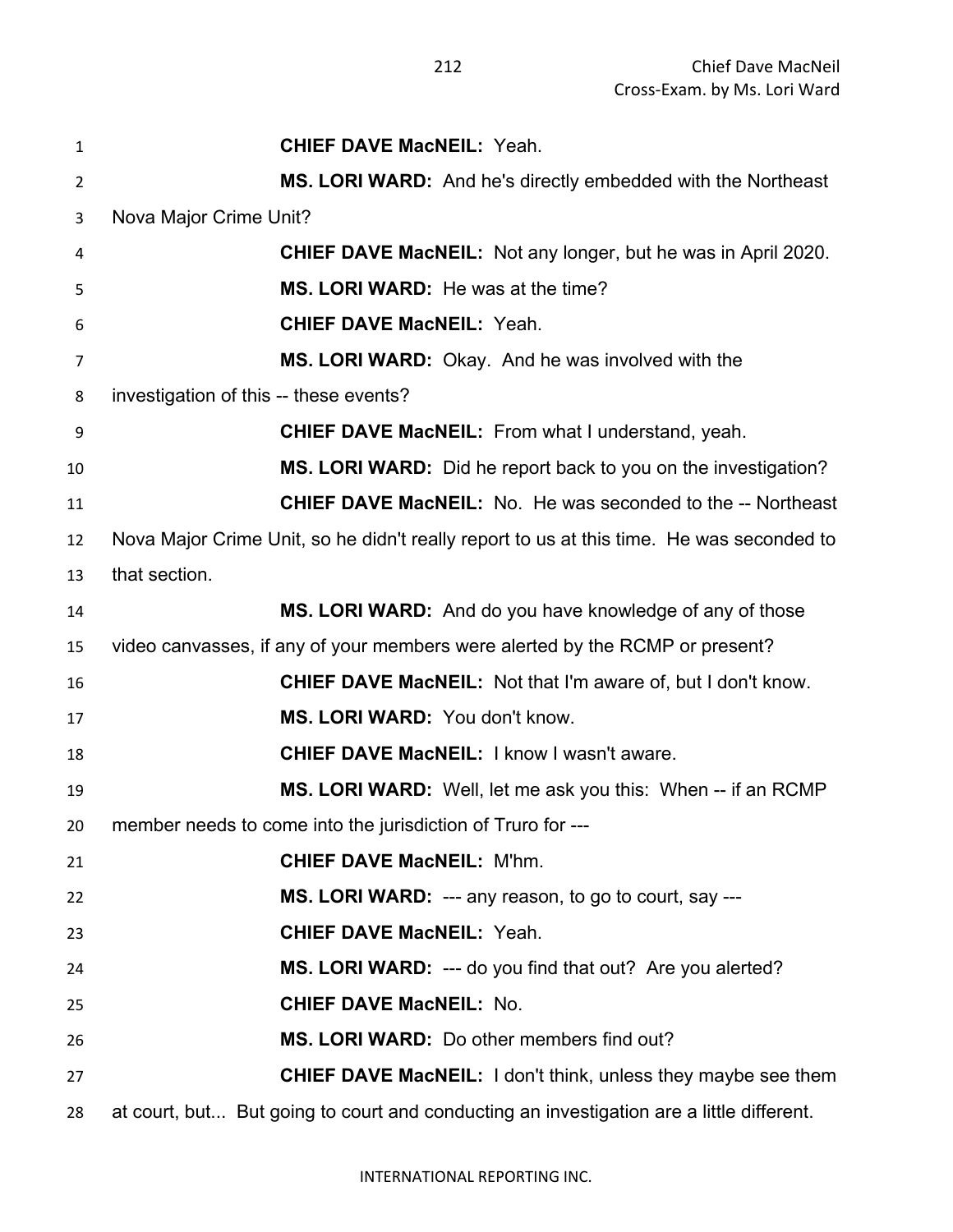| 1              | MS. LORI WARD: When you were asked about the Onslow                                           |
|----------------|-----------------------------------------------------------------------------------------------|
| $\overline{2}$ | Firehall investigation, you said you disagreed with the findings.                             |
| 3              | <b>CHIEF DAVE MacNEIL: M'hm.</b>                                                              |
| 4              | MS. LORI WARD: Does that mean you don't have faith in the                                     |
| 5              | Serious Incident Response Team?                                                               |
| 6              | <b>CHIEF DAVE MacNEIL:</b> No. 1 think -- from my perspective, I think                        |
| $\overline{7}$ | I just thought there should have been a little bit more of a -- I don't know how to explain   |
| 8              | it. I -- nothing to do with the confidence I have in SiRT, just in that case it just seemed   |
| 9              | to be a little bit of a -- I don't know how to put it without being -- I don't know. To me, I |
| 10             | just thought the findings were a little bit -- I thought there should have been a little bit  |
| 11             | more to the findings.                                                                         |
| 12             | MS. LORI WARD: Either you have confidence in them or you                                      |
| 13             | don't.                                                                                        |
| 14             | <b>CHIEF DAVE MacNEIL: I have confidence in SiRT, yeah.</b>                                   |
| 15             | MS. LORI WARD: Okay. But not in this report. How do you                                       |
| 16             | reconcile those two things?                                                                   |
| 17             | <b>CHIEF DAVE MacNEIL: Well, I don't know.</b>                                                |
| 18             | <b>COMMISSIONER MacDONALD:</b> I don't have a difficulty                                      |
| 19             | reconciling that, and maybe I'm not getting your point. You can have confidence in an         |
| 20             | institution and disagree with a particular outcome; couldn't you?                             |
| 21             | <b>MS. LORI WARD:</b> Yes, I would say that SiRT's a pretty small                             |
| 22             | body, and so I'm simply asking for his opinion on what he feels about that institution.       |
| 23             | <b>COMMISSIONER MacDONALD: Right.</b>                                                         |
| 24             | MS. LORI WARD: Madam Registrar, could you bring up COMM                                       |
| 25             | Number 1652. And I apologise, this was not one of the ones we alerted you to. It came         |
| 26             | up in questioning.                                                                            |
| 27             | Zero-zero-one-six-five-two (0001652)?                                                         |
| 28             | It's a letter that my friend referred to but didn't bring up from the                         |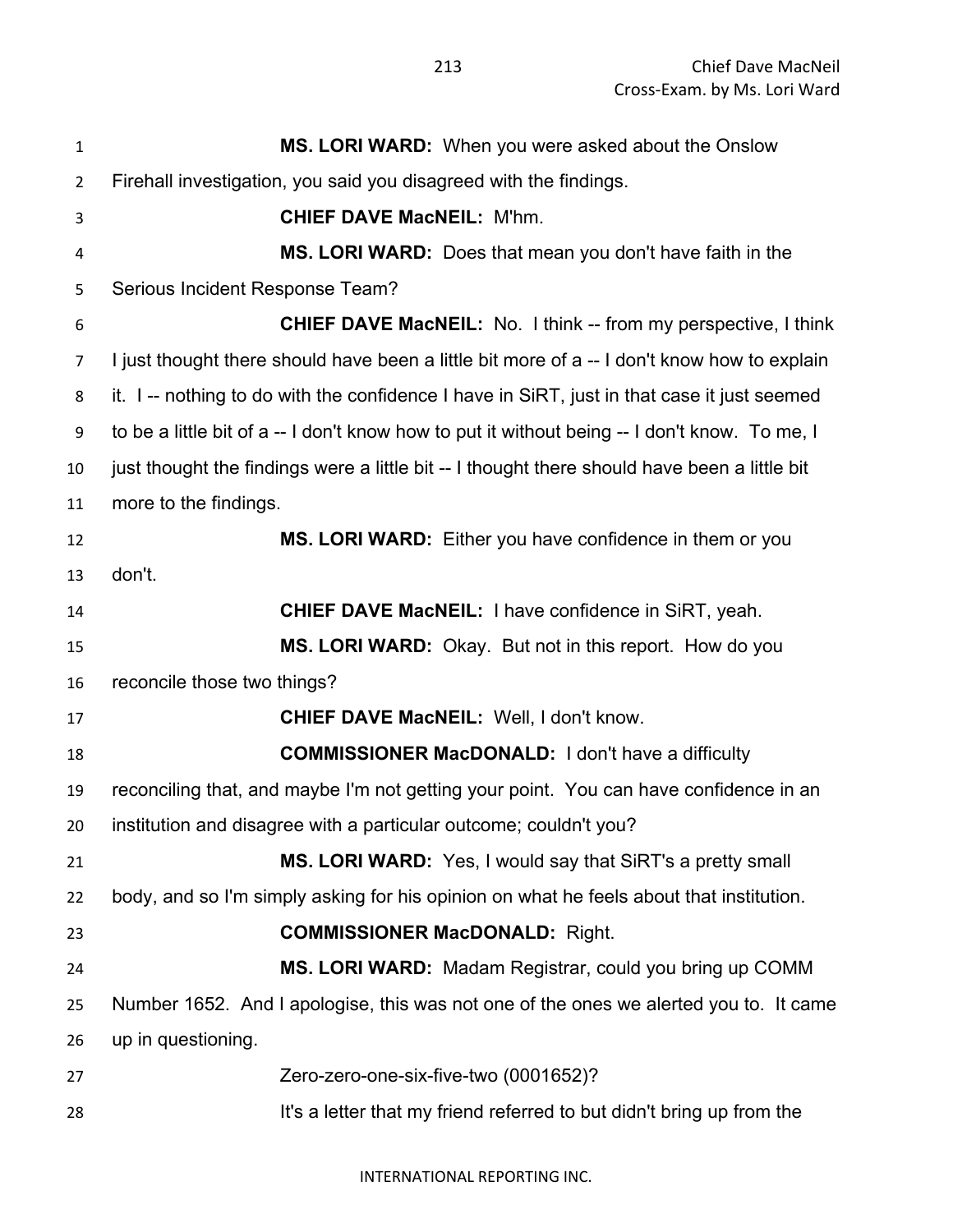| $\mathbf{1}$   | Minister of Justice. Actually, a package of documents.               |
|----------------|----------------------------------------------------------------------|
| $\overline{2}$ | <b>COMMISSIONER MacDONALD:</b> I think, Ms. MacPhee, your            |
| 3              | colleague, is meeting with the registrar.                            |
| 4              | MS. LORI WARD: Oh. Okay.                                             |
| 5              | <b>COMMISSIONER MacDONALD:</b> They're trying to find it.            |
| 6              | (SHORT PAUSE)                                                        |
| 7              | <b>COMMISSIONER STANTON:</b> While they're looking for that, could   |
| 8              | you perhaps ask other?                                               |
| 9              | <b>MS. LORI WARD: Certainly.</b>                                     |
| 10             | <b>COMMISSIONER STANTON: Thanks.</b>                                 |
| 11             | <b>COMMISSIONER MacDONALD:</b> I'll tell you what, Ms. Ward, we'll   |
| 12             | take a break and just ---                                            |
| 13             | MS. LORI WARD: Okay.                                                 |
| 14             | <b>COMMISSIONER MacDONALD:</b> --- let the -- have the registrar let |
| 15             | know, and we'll come back. So thank you.                             |
| 16             | MS. LORI WARD: I won't be very long after.                           |
| 17             | <b>COMMISSIONER MacDONALD:</b> Thank you.                            |
| 18             | <b>REGISTRAR DARLENE SUTHERLAND:</b> Thank you. The                  |
| 19             | proceedings.                                                         |
| 20             | <b>COMMISSIONER MacDONALD:</b> We'll call it 10-minutes, but --      |
| 21             | yeah, it'll be hard to do it under 10-minutes. So, thank you.        |
| 22             | <b>REGISTRAR DARLENE SUTHERLAND:</b> The proceedings are             |
| 23             | now on break and will resume in 10-minutes.                          |
| 24             | --- Upon recessing at 4:53 p.m.                                      |
| 25             | --- Upon resuming at 5:22 p.m.                                       |
| 26             | <b>REGISTRAR DARLENE SUTHERLAND: Welcome back. The</b>               |
| 27             | proceedings are again in session.                                    |
| 28             | <b>COMMISSIONER MacDONALD:</b> Thank you. Chief? Ms. Ward?           |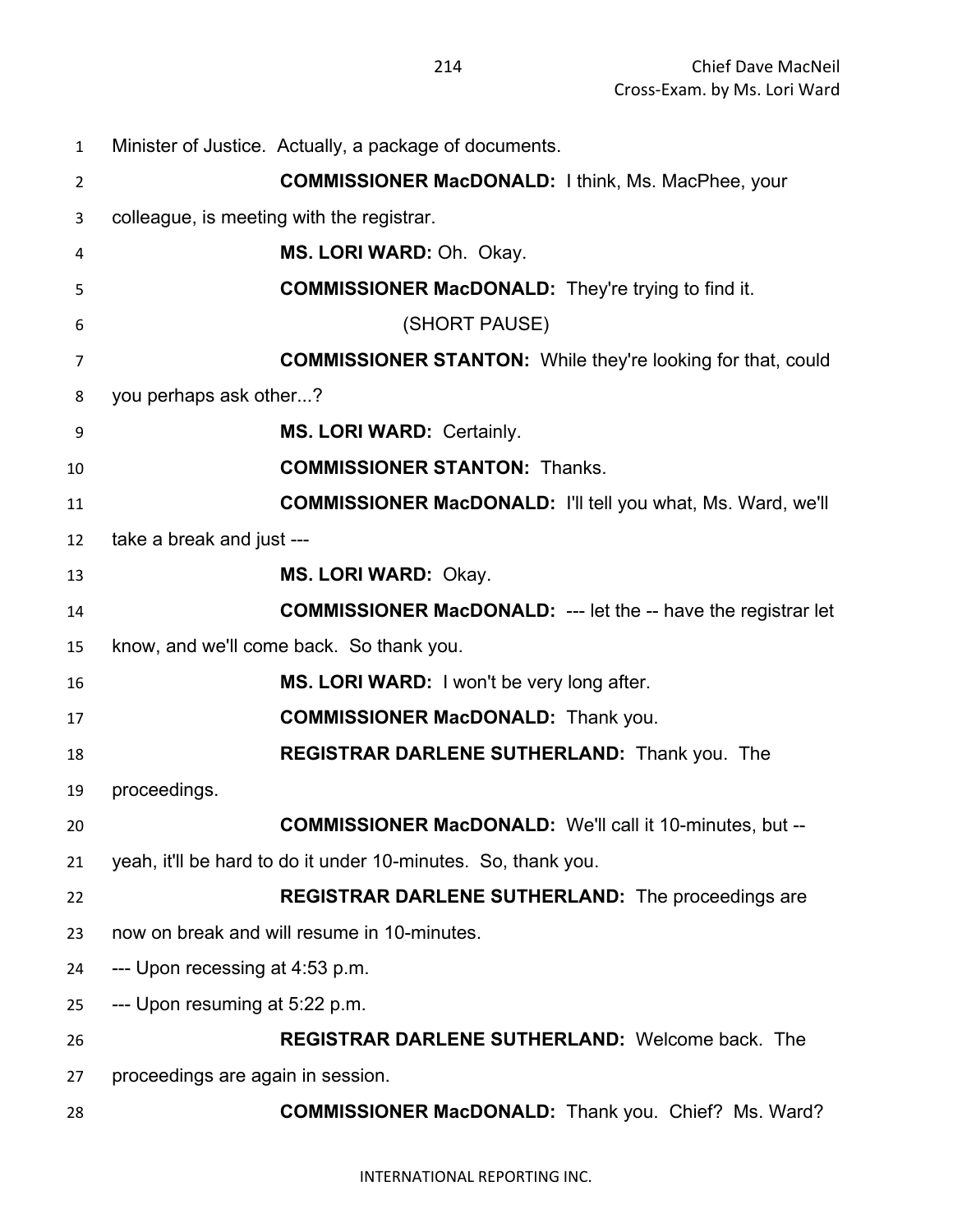## **--- DAVID MacNEIL, Resumed: MS. LORI WARD:** Thank you. I think Ms. Young's just going to clarify the --- **COMMISSIONER MacDONALD:** Oh. **MS. LORI WARD:** --- status of the exhibit. **COMMISSIONER MacDONALD:** Thank you. **MS. RACHEL YOUNG:** Commissioners, just to let you know, Ms. Ward wanted to refer to a document that is in disclosure, but the registrar wasn't able to bring it up on the screen. It's COMM0001652. So if we could make that an exhibit, please, Madam Registrar. **REGISTRAR DARLENE SUTHERLAND:** It's Exhibit 2000. **--- EXHIBIT NO. 2000:** (COMM0001652) Bundle of correspondence **MS. RACHEL YOUNG:** It's a bundle of correspondence. Just so that we could all have it in front of us, we did over the break print a number of copies, and so each of the Commissioners and the witness have a copy in front of them and the counsel who need it, and I believe it's at about page 16 of the bundle, and I've marked the hard copy with a sticky note for everyone. **COMMISSIONER MacDONALD:** Thanks so much, Ms. Young. **And Ms. Ward, whenever you're ready. --- CROSS-EXAMINATION BY MS. LORI WARD: (Cont'd) MS. LORI WARD:** Thank you, Commissioners. 23 I'd like to take you back to your statement for a moment, Chief MacNeil --- **CHIEF DAVE MacNEIL:** Yes. **MS. LORI WARD:** --- on page 103. So you were asked about this passage my friend, Mr. Scott, and in the middle of that paragraph, where it starts: "So there's a lot stuff post-event that caused me a lot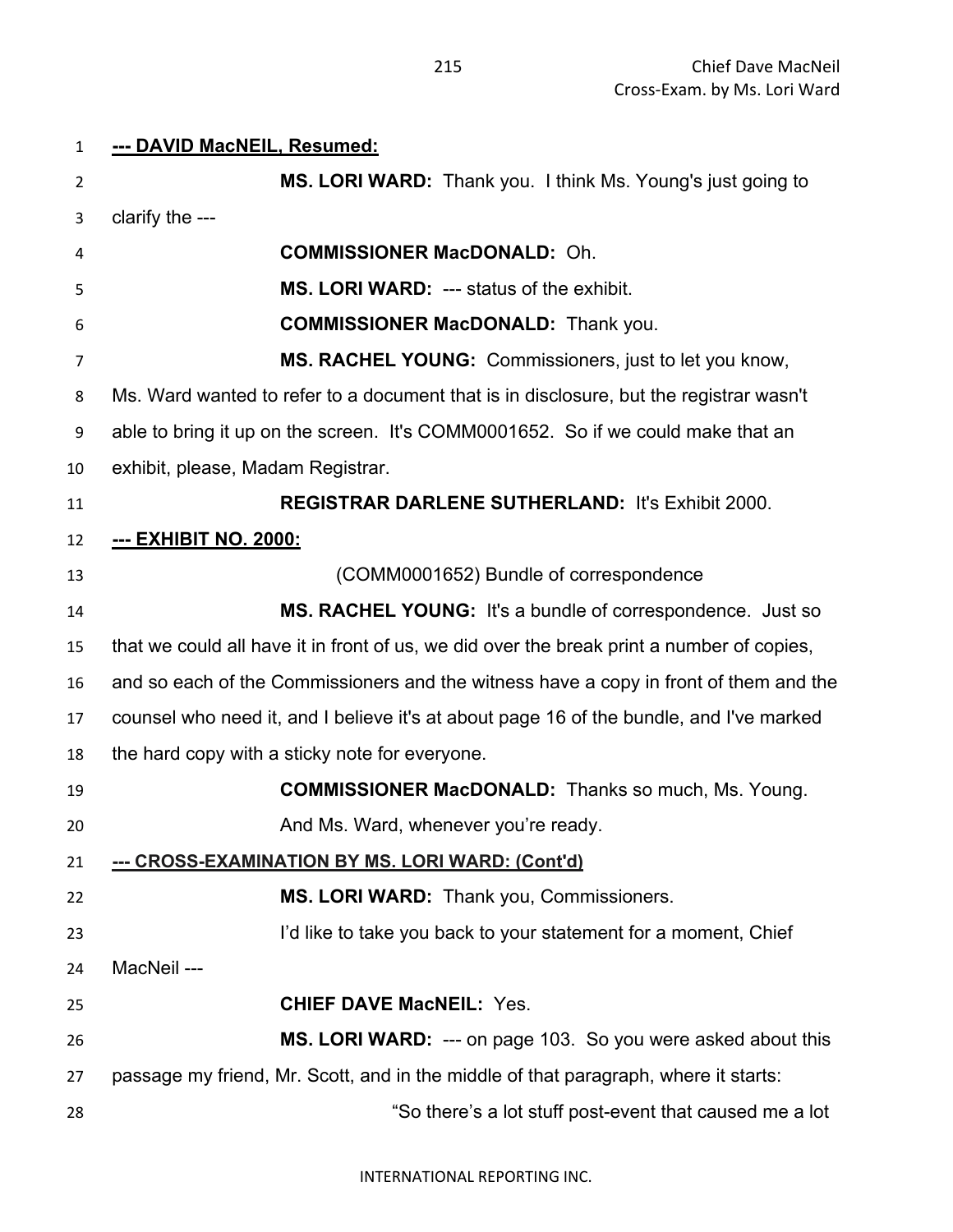| $\mathbf{1}$ | of concern around the whole -- the whole thing, and                |
|--------------|--------------------------------------------------------------------|
| 2            | one of them was this whole review. It just didn't sit              |
| 3            | right with me. And further, the Minister of Justice,               |
| 4            | Mark Furey, at the time, he wanted all the police                  |
| 5            | chiefs of Nova Scotia to sign this document saying we              |
| 6            | support the review no matter where they were. So                   |
| 7            | Cape Breton Regional Chief, Annapolis Royal, the                   |
| 8            | other end of the province, didn't matter, he wanted all            |
| 9            | the police chiefs to sign on like good soldiers and say,           |
| 10           | 'Hey, we support this review,' which we didn't." (As               |
| 11           | read).                                                             |
| 12           | <b>CHIEF DAVE MacNEIL: Okay.</b>                                   |
| 13           | MS. LORI WARD: And further down the page, in the bottom of that    |
| 14           | paragraph:                                                         |
| 15           | "And I didn't like the narrative. I didn't like the                |
| 16           | direction. I didn't think it was appropriate for the               |
| 17           | Minister to ask all the chiefs to sign up and to stand             |
| 18           | behind him and to say, 'Hey, Nova Scotia. Hey,                     |
| 19           | Media. The chiefs are on board with this.' It's got                |
| 20           | nothing to do with the chiefs. This didn't happen in a             |
| 21           | municipal agency's jurisdiction, so why ask us to sign.            |
| 22           | That's for starters." (As read).                                   |
| 23           | So what did you mean by, "No matter where they were, Cape          |
| 24           | Breton, Annapolis Royal, the other end of the province"?           |
| 25           | <b>CHIEF DAVE MacNEIL:</b> Yeah, geographically located, is what I |
| 26           | meant.                                                             |
| 27           | <b>MS. LORI WARD: Right.</b>                                       |
| 28           | <b>CHIEF DAVE MacNEIL: Right.</b>                                  |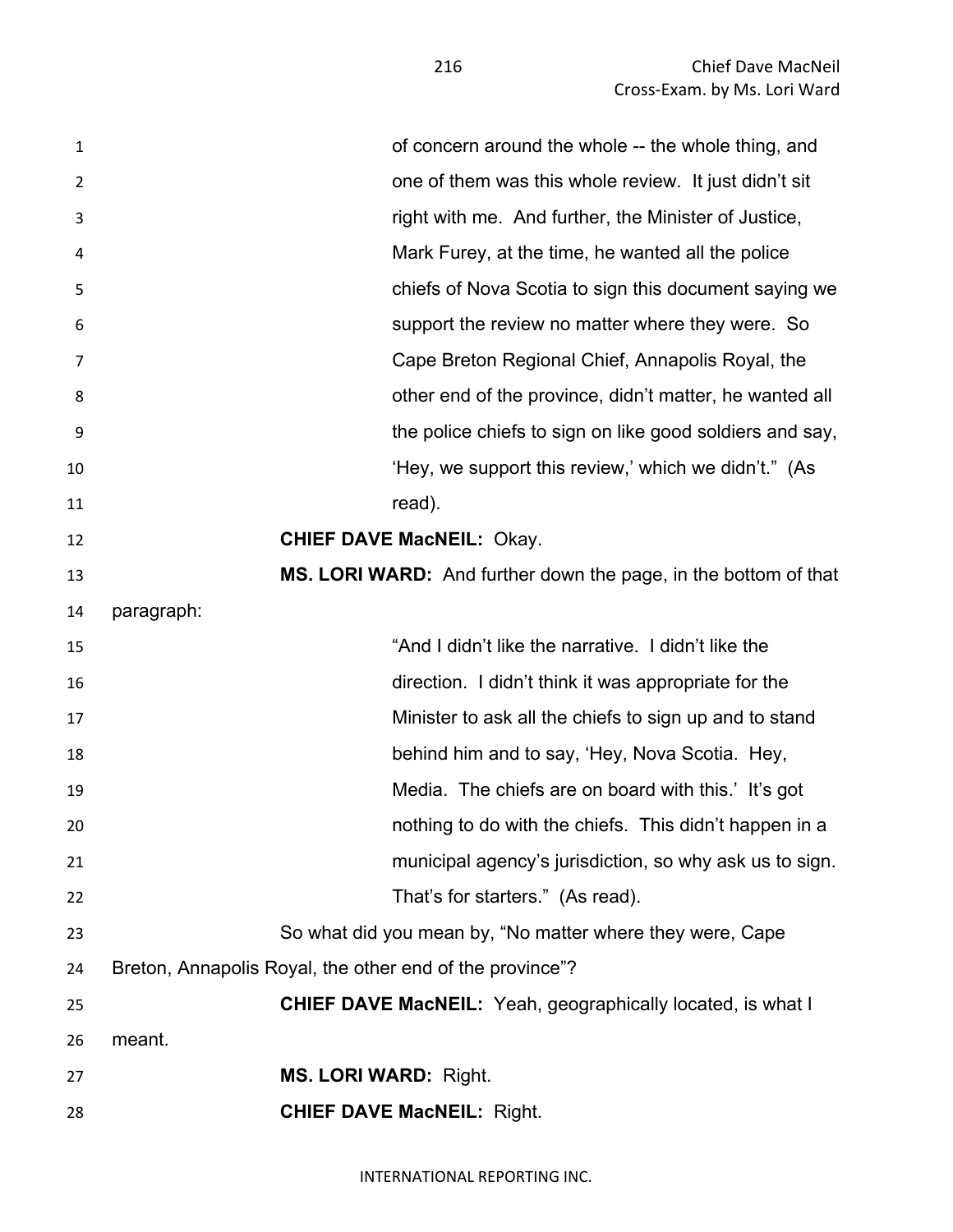Chief Dave MacNeil Cross-Exam. by Ms. Lori Ward

| $\mathbf{1}$   | MS. LORI WARD: So what difference did that make to you that --                             |
|----------------|--------------------------------------------------------------------------------------------|
| $\overline{2}$ | what did that mean to you that he was asking all the chiefs to sign the letter?            |
| 3              | <b>CHIEF DAVE MacNEIL:</b> To me, it meant that he wanted -- he                            |
| 4              | wanted all the chiefs to sign on even though this didn't happen in their jurisdiction kind |
| 5              | of thing.                                                                                  |
| 6              | MS. LORI WARD: And what did "signing on" mean to you?                                      |
| 7              | <b>CHIEF DAVE MacNEIL:</b> He requested that we sign this document                         |
| 8              |                                                                                            |
| 9              | <b>MS. LORI WARD: Right.</b>                                                               |
| 10             | <b>CHIEF DAVE MacNEIL: --- and then send it back.</b>                                      |
| 11             | <b>MS. LORI WARD:</b> And you said "to support the review".                                |
| 12             | <b>CHIEF DAVE MacNEIL: M'hm.</b>                                                           |
| 13             | MS. LORI WARD: Which you didn't?                                                           |
| 14             | <b>CHIEF DAVE MacNEIL: Correct.</b>                                                        |
| 15             | <b>MS. LORI WARD:</b> Okay, I want to take you to the exhibit there ---                    |
| 16             | <b>CHIEF DAVE MacNEIL: Okay.</b>                                                           |
| 17             | <b>MS. LORI WARD:</b> --- that you have on paper now ---                                   |
| 18             | <b>CHIEF DAVE MacNEIL: Yeah.</b>                                                           |
| 19             | <b>MS. LORI WARD:</b> --- and to the Minister's letter to you ---                          |
| 20             | <b>CHIEF DAVE MacNEIL: Okay.</b>                                                           |
| 21             | MS. LORI WARD: --- of July 23rd. Do you have that page?                                    |
| 22             | <b>CHIEF DAVE MacNEIL: Yeah.</b>                                                           |
| 23             | MS. LORI WARD: And on the first paragraph, Minister Furey says:                            |
| 24             | "I'm writing to inform you that me and Minister Blair                                      |
| 25             | have commissioned an independent review"                                                   |
| 26             | He says:                                                                                   |
| 27             | " in order for an independent and impartial review                                         |
| 28             | panel to conduct a broad review of the events,                                             |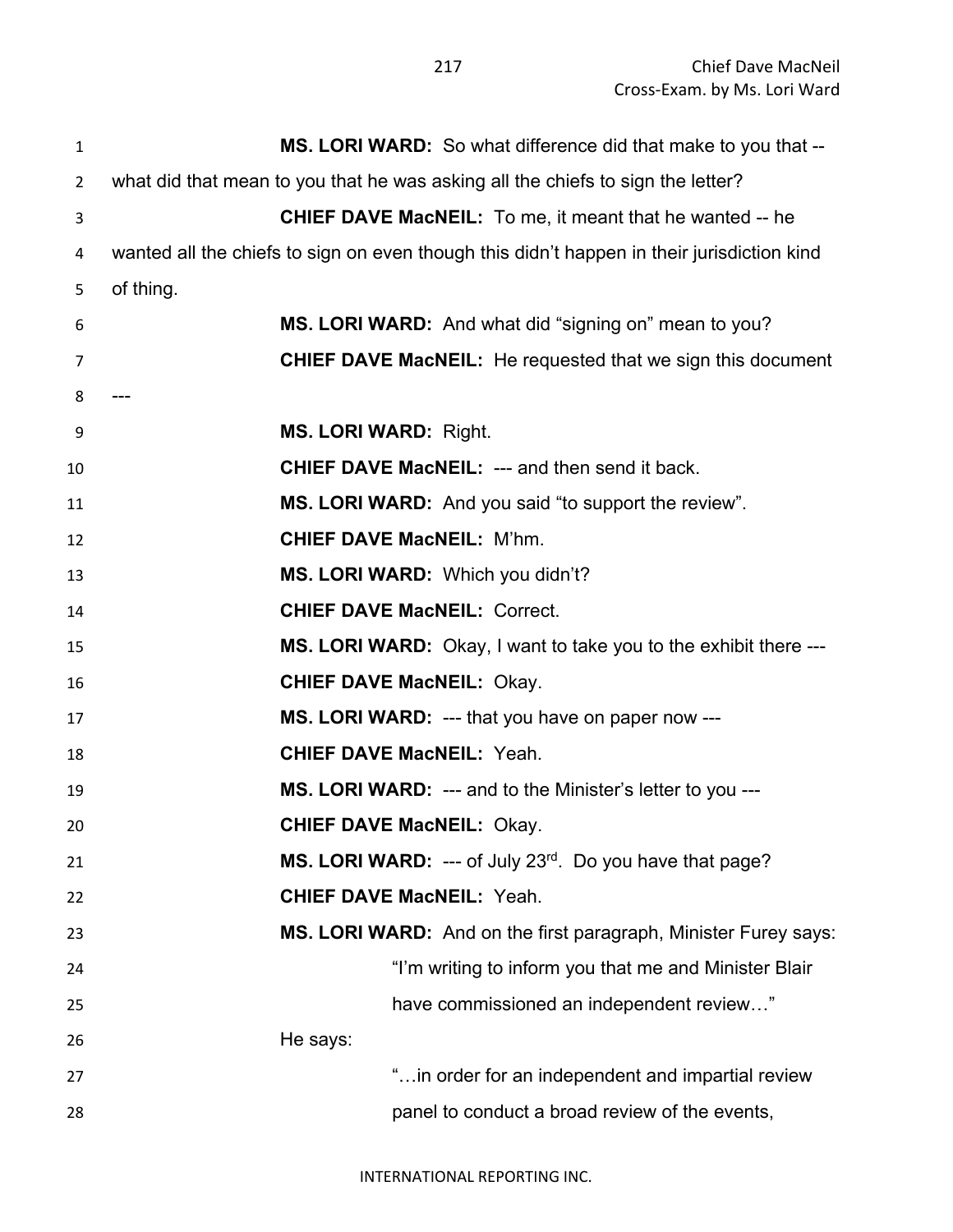| $\mathbf{1}$   | including the causes, contexts, and circumstances                                        |
|----------------|------------------------------------------------------------------------------------------|
| $\overline{2}$ | giving rise to them, the responses of the police, the                                    |
| 3              | RCMP and municipal police forces, steps taken to                                         |
| 4              | inform, support, and engage victims, families, and                                       |
| 5              | affected citizens." (As read).                                                           |
| 6              | <b>CHIEF DAVE MacNEIL: M'hm.</b>                                                         |
| 7              | MS. LORI WARD: In this -- so I think we all know that the major                          |
| 8              | criticism of the proposed internal review was that it wouldn't have subpoena power.      |
| 9              | <b>CHIEF DAVE MacNEIL: Correct.</b>                                                      |
| 10             | MS. LORI WARD: Is that your understanding?                                               |
| 11             | <b>CHIEF DAVE MacNEIL: M'hm.</b>                                                         |
| 12             | <b>MS. LORI WARD:</b> So in the next paragraph, he says:                                 |
| 13             | "I am providing a letter similar to this to every chief of                               |
| 14             | police in the province requesting that you and all                                       |
| 15             | members of all police agencies fully cooperate with                                      |
| 16             | the review panel should the panel request information                                    |
| 17             | or assistance from you." (As read).                                                      |
| 18             | So it seems to me he's asking you to cooperate without the need                          |
| 19             | for a subpoena if the panel asks for information.                                        |
| 20             | <b>CHIEF DAVE MacNEIL: Right.</b>                                                        |
| 21             | MS. LORI WARD: So he's not necessarily asking you to support                             |
| 22             | the fact that it's an independent review as opposed to an inquiry. Is that your          |
| 23             | understanding?                                                                           |
| 24             | <b>CHIEF DAVE MacNEIL:</b> Well, what he's asking is -- yeah. So                         |
| 25             | rephrase your question for me again. I'm sorry I'm foggy at the end of the day here, but |
| 26             |                                                                                          |
| 27             | MS. LORI WARD: Well, I believe when you were asked about this                            |
| 28             | document before, and it wasn't before you ---                                            |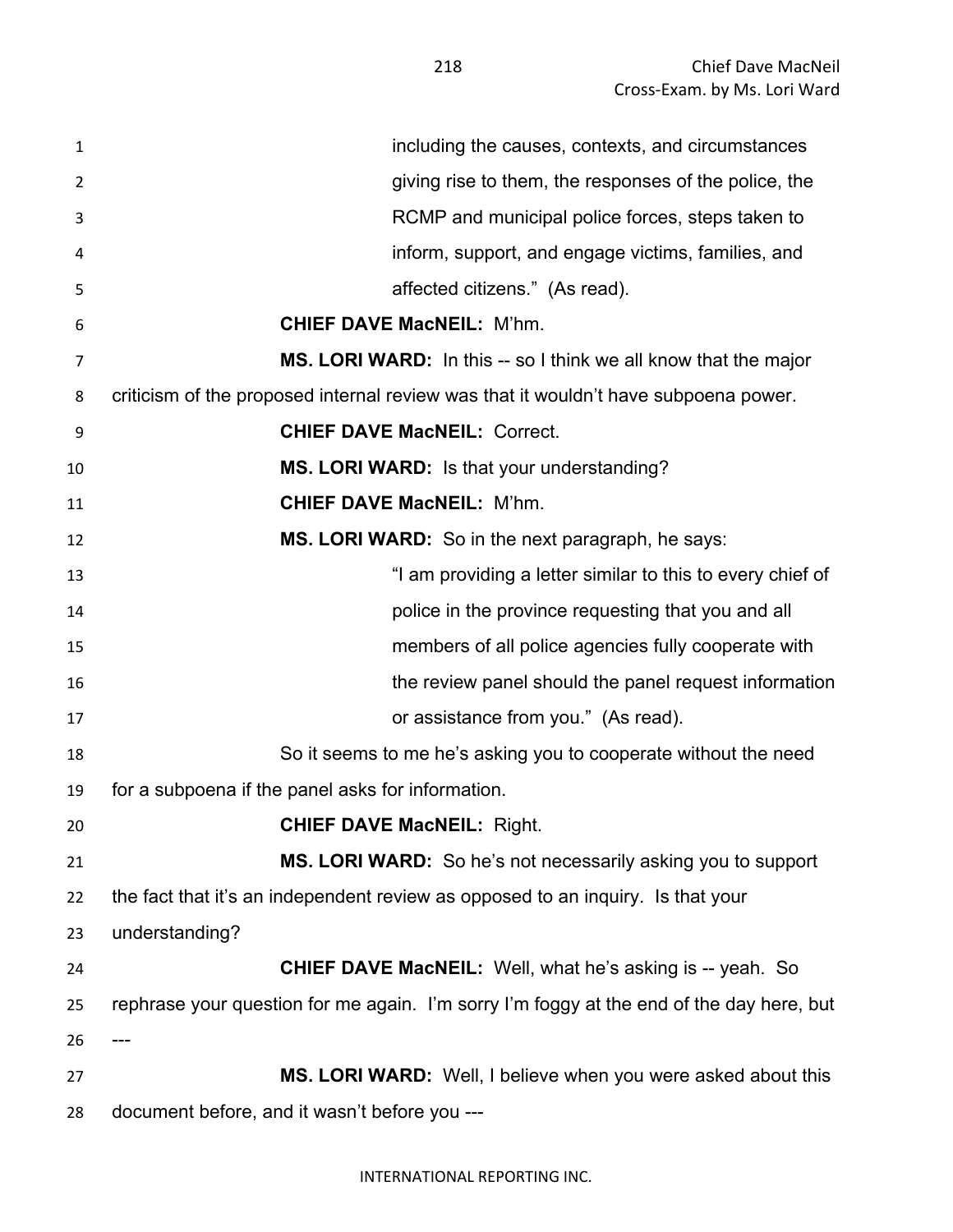| $\mathbf{1}$   | <b>CHIEF DAVE MacNEIL: M'hm.</b>                                                       |
|----------------|----------------------------------------------------------------------------------------|
| $\overline{2}$ | MS. LORI WARD: --- you said that your understanding was that he                        |
| 3              | was asking all the municipal chiefs to support ---                                     |
| 4              | CHIEF DAVE MacNEIL: Sign onto this review document, correct.                           |
| 5              | MS. LORI WARD: Sign onto ---                                                           |
| 6              | <b>CHIEF DAVE MacNEIL: Yeah.</b>                                                       |
| 7              | MS. LORI WARD: --- in the sense of -- and I'm asking you to                            |
| 8              | clarify this.                                                                          |
| 9              | <b>CHIEF DAVE MacNEIL: Yeah.</b>                                                       |
| 10             | <b>MS. LORI WARD:</b> In the sense of, "We're behind an independent                    |
| 11             | review as opposed to an inquiry." Was that your understanding?                         |
| 12             | <b>CHIEF DAVE MacNEIL: Right, yeah.</b>                                                |
| 13             | <b>MS. LORI WARD:</b> Okay. And I'm putting to you that, is it possible                |
| 14             | that he's just asking you to cooperate with such a review panel because it wouldn't    |
| 15             | subpoena power?                                                                        |
| 16             | <b>CHIEF DAVE MacNEIL: Possible, sure.</b>                                             |
| 17             | MS. LORI WARD: Okay. Because it doesn't say "support", right?                          |
| 18             | It says "cooperate".                                                                   |
| 19             | <b>CHIEF DAVE MacNEIL: Right, cooperate.</b>                                           |
| 20             | MS. LORI WARD: And your response was, "No ---                                          |
| 21             | <b>CHIEF DAVE MacNEIL: Correct.</b>                                                    |
| 22             | MS. LORI WARD: --- we won't."                                                          |
| 23             | <b>CHIEF DAVE MacNEIL:</b> And is it also possible, because the                        |
| 24             | review was going to look into policing in general -- because in the next paragraph, he |
| 25             | says:                                                                                  |
| 26             | "I anticipate the panel will examine many important                                    |
| 27             | matters including the nature of the relationship                                       |
| 28             | between municipal police agencies and the RCMP."                                       |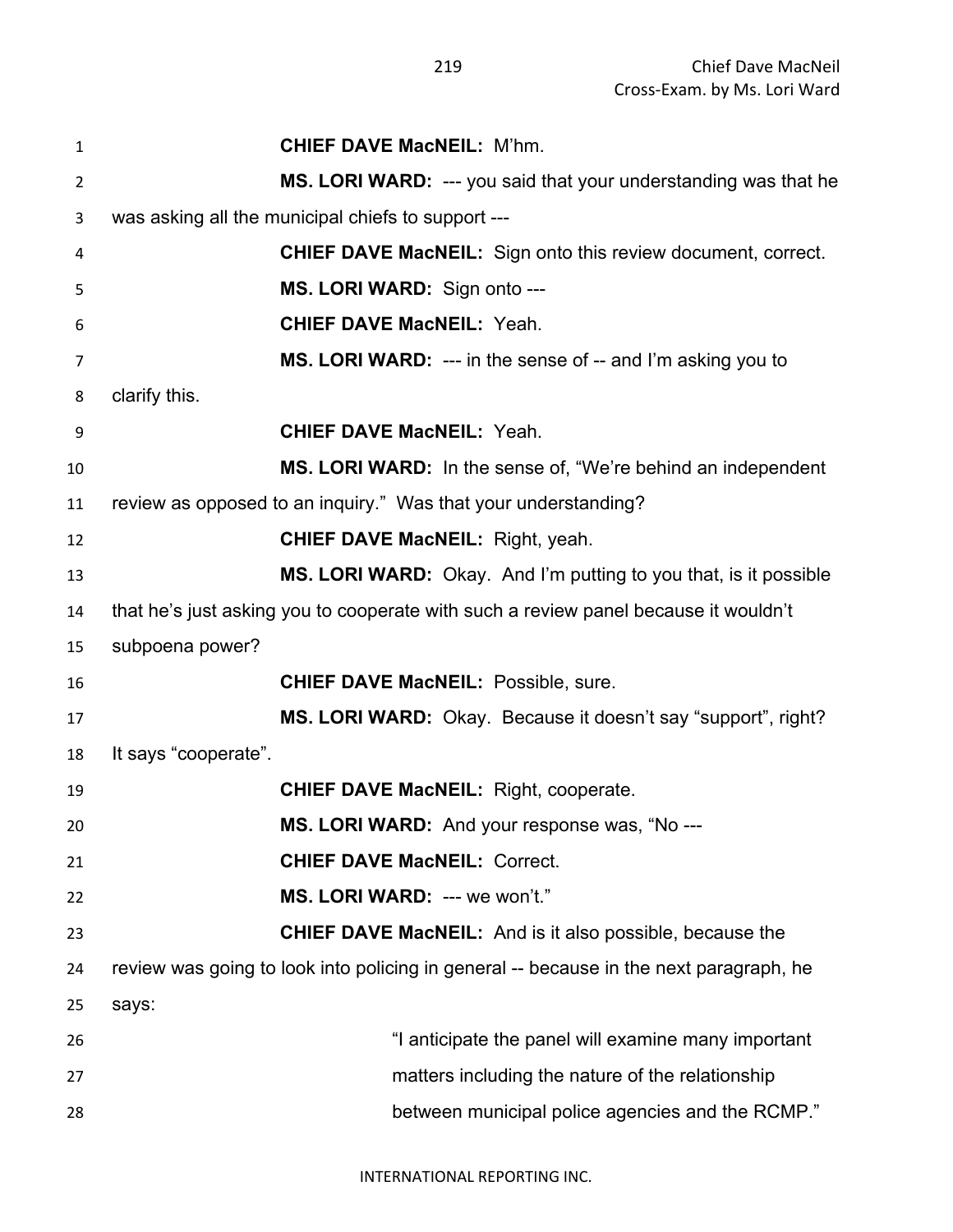| $\mathbf{1}$   | (As read).                                                                                  |
|----------------|---------------------------------------------------------------------------------------------|
| $\overline{2}$ | Isn't it possible that that's why he's asking all the municipal chiefs to                   |
| 3              | sign on?                                                                                    |
| 4              | MS. LORI WARD: It may be. I'm not sure. I don't know what his                               |
| 5              | intent was.                                                                                 |
| 6              | <b>CHIEF DAVE MacNEIL: Okay.</b>                                                            |
| 7              | MS. LORI WARD: Because you made a comment about, you                                        |
| 8              | know, being "good soldier", which seemed to -- correct me if I'm wrong -- imply that you    |
| 9              | were being pressured.                                                                       |
| 10             | <b>CHIEF DAVE MacNEIL:</b> Not pressured. He wanted us to sign this                         |
| 11             | agreeing that we support this and want to get behind it and participate fully, and I wasn't |
| 12             | in favour of that.                                                                          |
| 13             | MS. LORI WARD: Okay, but that's not what it says. It says                                   |
| 14             | "cooperate". It doesn't say "support".                                                      |
| 15             | <b>CHIEF DAVE MacNEIL:</b> Well, in my mind, I thought he wanted us                         |
| 16             | to sign on endorsing what he has proposed here, and I don't endorse that.                   |
| 17             | MS. LORI WARD: Okay.                                                                        |
| 18             | <b>CHIEF DAVE MacNEIL:</b> I didn't endorse it at the time, and I don't                     |
| 19             | now.                                                                                        |
| 20             | MS. LORI WARD: Thank you. If we could turn to page 128 of your                              |
| 21             | statement. I'm almost done. I promise.                                                      |
| 22             | <b>CHIEF DAVE MacNEIL: Okay.</b>                                                            |
| 23             | MS. LORI WARD: Toward the end of the first big paragraph there -                            |
| 24             |                                                                                             |
| 25             | <b>CHIEF DAVE MacNEIL: M'hm.</b>                                                            |
| 26             | <b>MS. LORI WARD: ---</b>                                                                   |
| 27             | "Like -- like, you know, the RCMP, as an agency,                                            |
| 28             | don't do a very good job of learning from their                                             |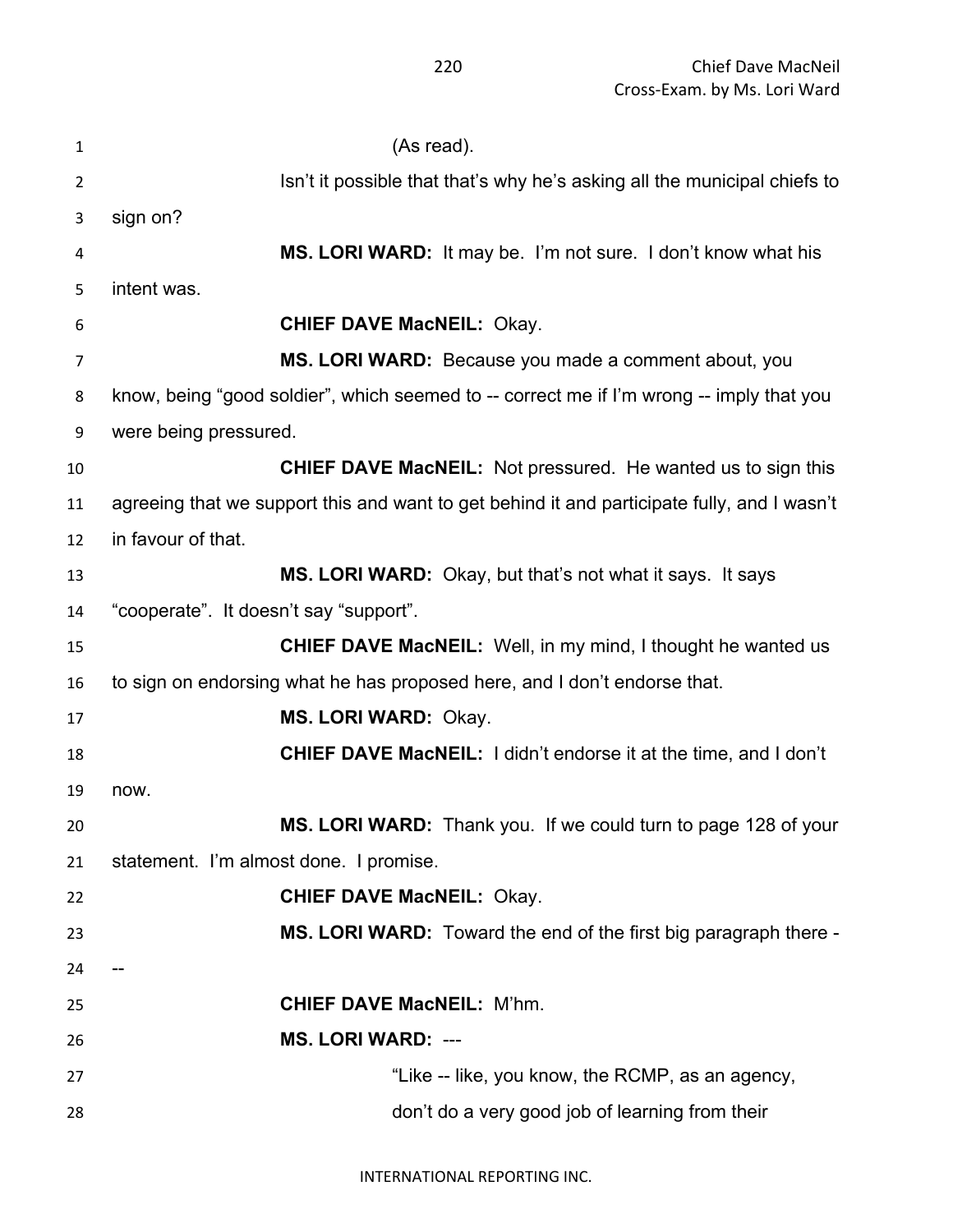| $\mathbf{1}$ | shortcomings because they don't believe they have                            |
|--------------|------------------------------------------------------------------------------|
| 2            | any." (As read).                                                             |
| 3            | <b>CHIEF DAVE MacNEIL: M'hm.</b>                                             |
| 4            | <b>MS. LORI WARD:</b>                                                        |
| 5            | "And if you look across the Country, Moncton, and all                        |
| 6            | these different things that have happened across the                         |
| 7            | country, there's recommendations up the wazoo but,                           |
| 8            | at the end of the day, nothing changes, nothing." (As                        |
| 9            | read).                                                                       |
| 10           | So your reference to Moncton, I assume, is the Moncton shootings?            |
| 11           | <b>CHIEF DAVE MacNEIL: M'hm.</b>                                             |
| 12           | MS. LORI WARD: And we know that that spawned MacNeil                         |
| 13           | Report---                                                                    |
| 14           | <b>CHIEF DAVE MacNEIL: Yeah.</b>                                             |
| 15           | MS. LORI WARD: --- with 64 recommendations. Are you aware                    |
| 16           | that 60 of the 64 have been implemented, and the last four are in the works? |
| 17           | <b>CHIEF DAVE MacNEIL:</b> Possibly. I'm not aware of that.                  |
| 18           | MS. LORI WARD: Okay. So, if that were true, things do change.                |
| 19           | <b>CHIEF DAVE MacNEIL:</b> Well, you asked me my opinion, and                |
| 20           | that's my opinion, and that's what I gave, so that's what it is.             |
| 21           | MS. LORI WARD: Oh, that's just an opinion, then?                             |
| 22           | <b>CHIEF DAVE MacNEIL: Yeah.</b>                                             |
| 23           | MS. LORI WARD: Okay. So your opinion is that nothing ever                    |
| 24           | changes and recommendations go nowhere?                                      |
| 25           | <b>CHIEF DAVE MacNEIL:</b> That's my opinion, yeah.                          |
| 26           | MS. LORI WARD: Okay. So if I tell you that recommendations are               |
| 27           | implemented, does it change your opinion?                                    |
| 28           | <b>CHIEF DAVE MacNEIL:</b> Yeah, it may, yeah. Oftentimes, they              |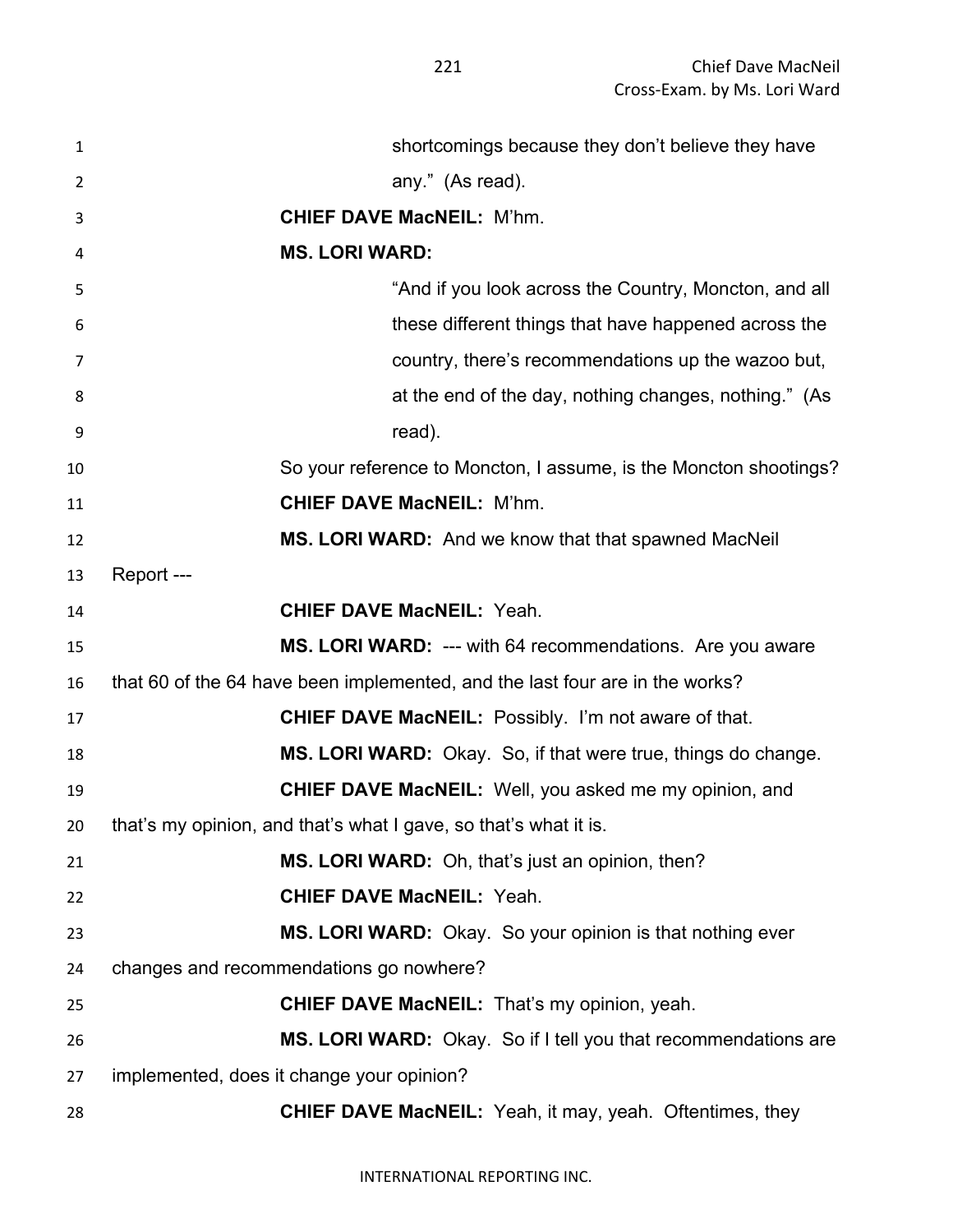| $\mathbf{1}$   | take a long to come into play, and that adds a level of frustration as well, so -- but yeah, |
|----------------|----------------------------------------------------------------------------------------------|
| $\overline{2}$ | I would accept that.                                                                         |
| 3              | MS. LORI WARD: Do you agree that a province-wide policing                                    |
| 4              | standard would be a good thing?                                                              |
| 5              | <b>CHIEF DAVE MacNEIL:</b> Define what that is. I'm not sure what                            |
| 6              | you're referring to.                                                                         |
| $\overline{7}$ | MS. LORI WARD: Well, do you agree that it would be good -- in a                              |
| 8              | province like Nova Scotia where we have 10 municipal forces, provincial force, and           |
| 9              | RCMP municipal policing as well, that it would aid interoperability for there to be a        |
| 10             | standard policing standard? And I'm not saying it would be the RCMP's. I'm saying just       |
| 11             | to have a common -- common policies, common training.                                        |
| 12             | <b>COMMISSIONER MacDONALD:</b> Ms. Young.                                                    |
| 13             | MS. RACHEL YOUNG: Commissioner, I just wondered -- "a                                        |
| 14             | policing standard" is broad. I don't know if there was a particular area that Ms. Ward       |
| 15             | was intending to ask about.                                                                  |
| 16             | <b>COMMISSIONER MacDONALD:</b> Maybe you can just clarify, Ms.                               |
| 17             | Ward.                                                                                        |
| 18             | MS. LORI WARD: Would it be of assistance in a province like                                  |
| 19             | Nova Scotia, where you have many policing entities ---                                       |
| 20             | <b>CHIEF DAVE MacNEIL: M'hm.</b>                                                             |
| 21             | <b>MS. LORI WARD:</b> --- for there to be common policies on, say,                           |
| 22             | carbine training?                                                                            |
| 23             | <b>CHIEF DAVE MacNEIL: M'hm.</b>                                                             |
| 24             | MS. LORI WARD: Major crime investigations?                                                   |
| 25             | <b>CHIEF DAVE MacNEIL: M'hm.</b>                                                             |
| 26             | MS. LORI WARD: Things of that nature? I don't know. Hard body                                |
| 27             | armour? It runs the gamut. So do you think it would aid in interoperability, working         |
| 28             | together?                                                                                    |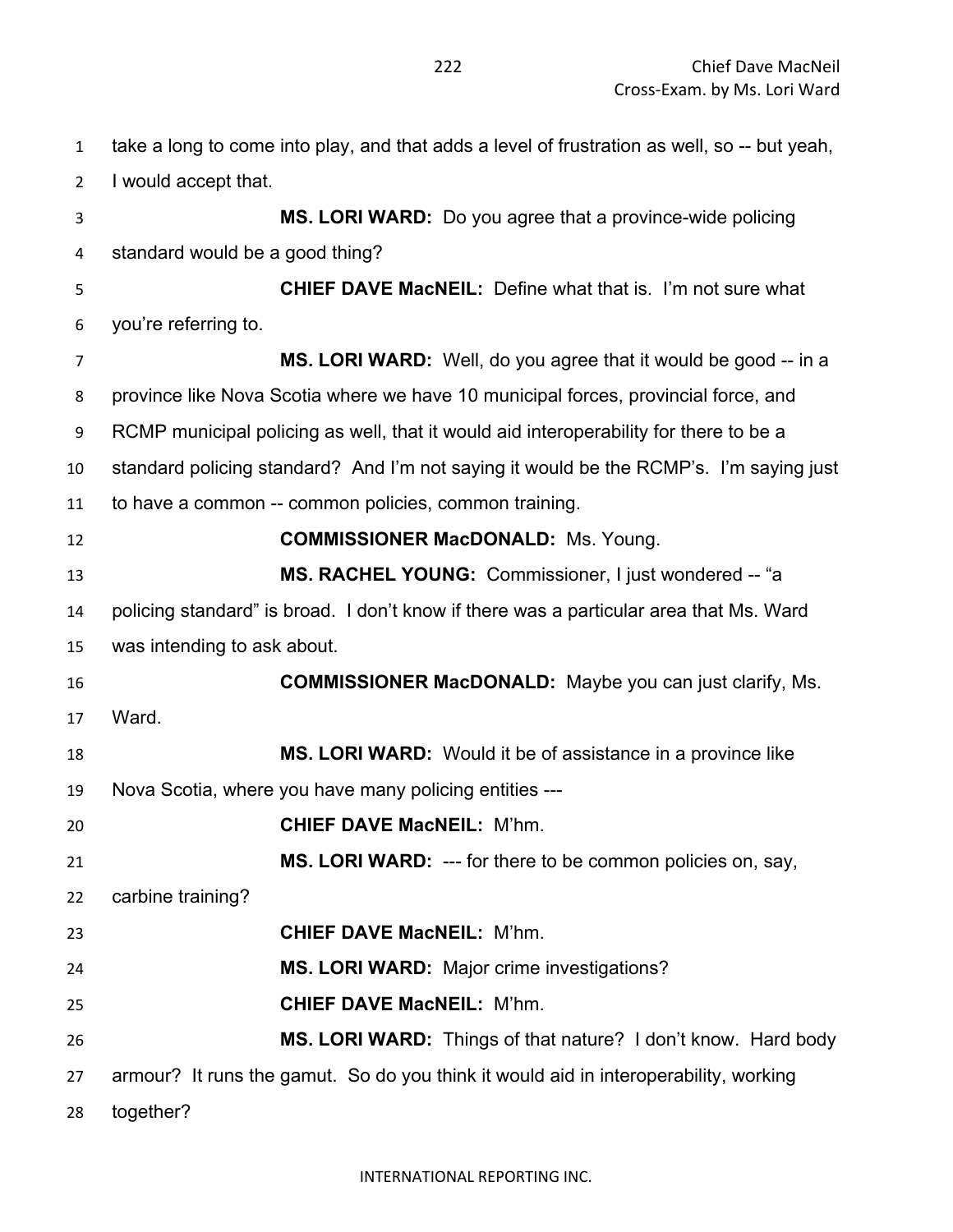| $\mathbf 1$    | <b>CHIEF DAVE MacNEIL:</b> Well, so there has been standard in Nova                          |
|----------------|----------------------------------------------------------------------------------------------|
| $\overline{2}$ | Scotia, so you're -- I'm almost understanding -- you're referring there's not standards?     |
| 3              | Or what ---                                                                                  |
| 4              | MS. LORI WARD: I'm saying "common standards" as a province-                                  |
| 5              | wide policing standard. I know you said in your statement that at one time, you had          |
| 6              | these binders. You made it sound like they fell into disrepair, the province lost interest.  |
| 7              | <b>CHIEF DAVE MacNEIL:</b> For a period of time, yeah.                                       |
| 8              | MS. LORI WARD: And now there's an interest in ---                                            |
| 9              | <b>CHIEF DAVE MacNEIL:</b> Well, not now. There has been ongoing                             |
| 10             | interest, so it's not just a new phenomenon, so -- and there are standards in draft forms    |
| 11             | that departments have implemented, so this isn't a new initiative, if that's what you're     |
| 12             | referring to.                                                                                |
| 13             | MS. LORI WARD: No, I'm not saying it's a new initiative, I'm just                            |
| 14             | asking if it's a good thing in general.                                                      |
| 15             | <b>CHIEF DAVE MacNEIL: I think so, yeah.</b>                                                 |
| 16             | MS. LORI WARD: Okay. And I think you said in your statement                                  |
| 17             | that at one time, you sat down with -- you couldn't wait for the province to get on with it, |
| 18             | essentially. Am I mischaracterizing that?                                                    |
| 19             | <b>CHIEF DAVE MacNEIL: Yeah. No, that's true.</b>                                            |
| 20             | MS. LORI WARD: And so you sat down with your deputy and at                                   |
| 21             | times, your inspector?                                                                       |
| 22             | <b>CHIEF DAVE MacNEIL: Yeah.</b>                                                             |
| 23             | MS. LORI WARD: And you revamped your own policies?                                           |
| 24             | <b>CHIEF DAVE MacNEIL: Correct. Yeah.</b>                                                    |
| 25             | MS. LORI WARD: And that you gave some of them to Amherst                                     |
| 26             | and $---$                                                                                    |
| 27             | <b>CHIEF DAVE MacNEIL: Yeah.</b>                                                             |
| 28             | MS. LORI WARD: --- Kentville, maybe?                                                         |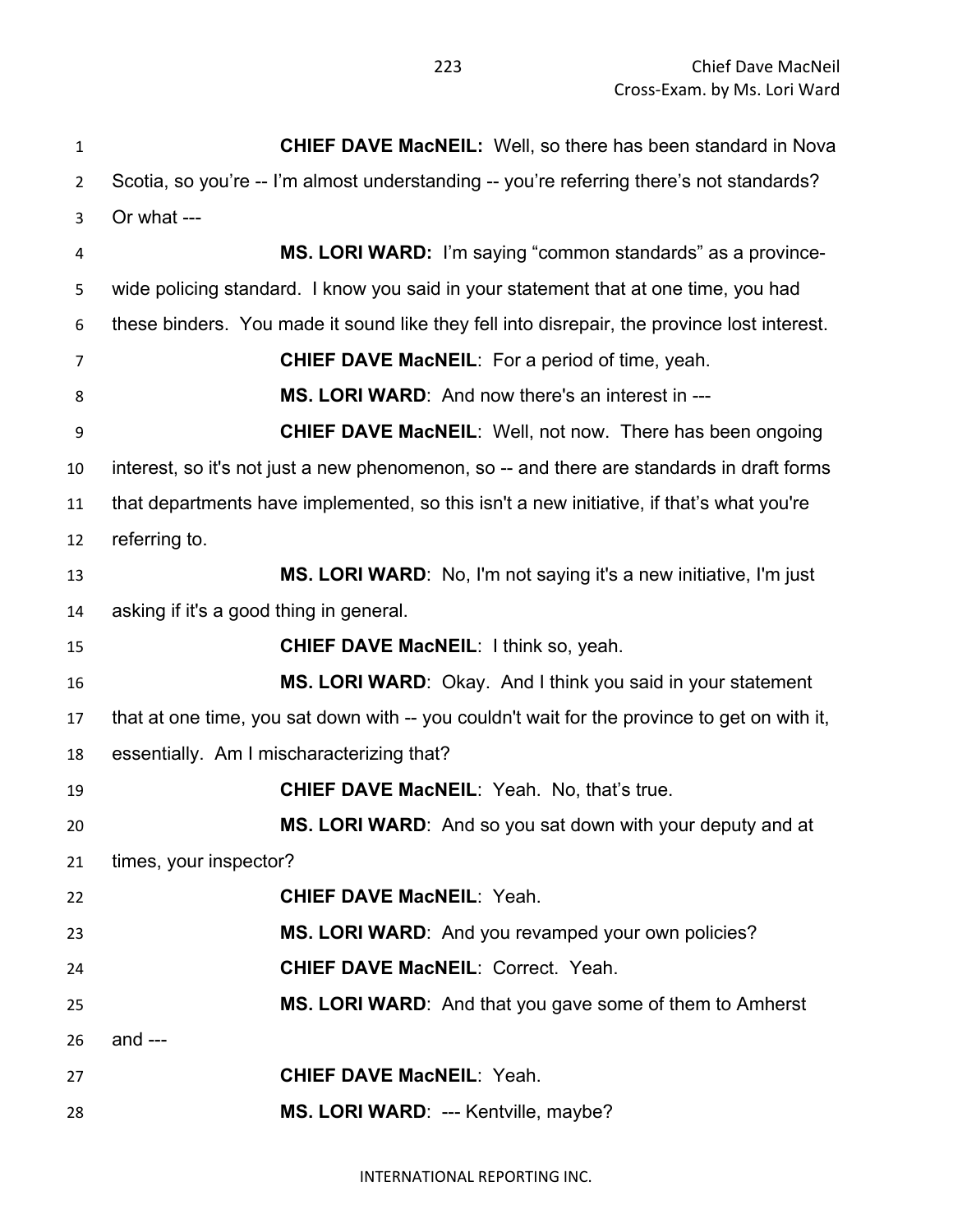| $\mathbf{1}$   | <b>CHIEF DAVE MacNEIL:</b> Yeah, a number of departments, yeah.                      |
|----------------|--------------------------------------------------------------------------------------|
| $\overline{2}$ | MS. LORI WARD: Would you be interested in working on a                               |
| 3              | provincial-wide policing standard that included all the municipalities and the RCMP? |
| 4              | <b>CHIEF DAVE MacNEIL:</b> Well, I'm on a committee now that's doing                 |
| 5              | that, so I'm not so sure. This work's been going on in Nova Scotia, right?           |
| 6              | <b>MS. LORI WARD: Sure.</b>                                                          |
| 7              | <b>CHIEF DAVE MacNEIL: So---</b>                                                     |
| 8              | <b>MS. LORI WARD: Sure.</b>                                                          |
| 9              | <b>CHIEF DAVE MacNEIL:</b> Yeah. So I'm on a committee currently                     |
| 10             | representing the Nova Scotia chiefs on that committee.                               |
| 11             | <b>MS. LORI WARD:</b> Is the RCMP on that committee?                                 |
| 12             | <b>CHIEF DAVE MacNEIL: Absolutely, yeah.</b>                                         |
| 13             | MS. LORI WARD: Cool, because you were also asked in your                             |
| 14             | statement about the RCMP's policies, policing standards, operations.                 |
| 15             | Have you read the RCMP operations manual?                                            |
| 16             | <b>CHIEF DAVE MacNEIL: No.</b>                                                       |
| 17             | <b>MS. LORI WARD:</b> place here. So on page 128, at the bottom,                     |
| 18             | you were asked:                                                                      |
| 19             | "So if the province were looking at aligning Nova                                    |
| 20             | Scotia Policing standards to the RCMP model, would                                   |
| 21             | you have any concerns with that -- about that?"                                      |
| 22             | You said:                                                                            |
| 23             | "Yeah, definitely."                                                                  |
| 24             | "What would you like to see?"                                                        |
| 25             | "I don't know that the RCMP model is the be all, end                                 |
| 26             | all, and I don't know. I think -- I think -- I don't know --                         |
| 27             | yeah. I don't know why we would do that, to be quite                                 |
| 28             | honest because what works for them may not work for                                  |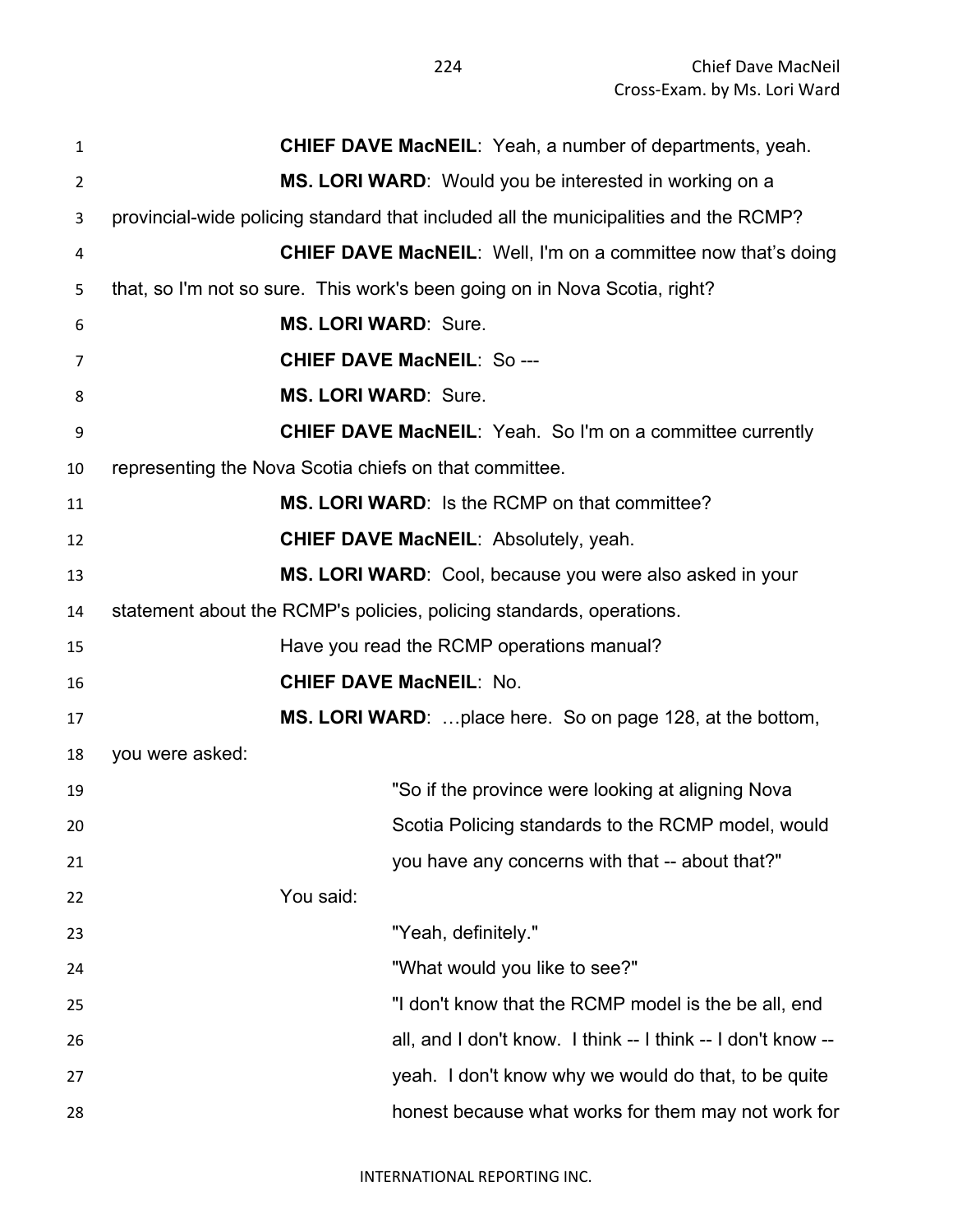| 1  | us." (As read)                                                                                  |
|----|-------------------------------------------------------------------------------------------------|
| 2  | <b>CHIEF DAVE MacNEIL: Correct.</b>                                                             |
| 3  | MS. LORI WARD: Is there any move afoot to impose the RCMP                                       |
| 4  | standards on the province?                                                                      |
| 5  | <b>CHIEF DAVE MacNEIL: Not that I'm aware of.</b>                                               |
| 6  | MS. LORI WARD: Not that you're aware of, okay.                                                  |
| 7  | <b>CHIEF DAVE MacNEIL: Okay.</b>                                                                |
| 8  | <b>MS. LORI WARD:</b> After the events of April 18 <sup>th</sup> and 19 <sup>th</sup> , did you |
| 9  | change any policies as a result?                                                                |
| 10 | <b>CHIEF DAVE MacNEIL: In reference to what? We're always</b>                                   |
| 11 | aligned, like, reviewing policies and tweaking things, so is there a specific policy you're     |
| 12 | asking about, or anything in general?                                                           |
| 13 | MS. LORI WARD: No, I'm just asking if you updated any policies                                  |
| 14 | specifically on account of the events of April 18th and 19th?                                   |
| 15 | <b>CHIEF DAVE MacNEIL: No.</b>                                                                  |
| 16 | MS. LORI WARD: And you didn't do any tabletop exercises?                                        |
| 17 | <b>CHIEF DAVE MacNEIL: In relation to what?</b>                                                 |
| 18 | MS. LORI WARD: In relation to active shooter events or scenarios.                               |
| 19 | <b>CHIEF DAVE MacNEIL:</b> Tabletop exercises, no, but we have                                  |
| 20 | discussed it with our supervisor at a supervisor meeting and we've updated some                 |
| 21 | community plans and things of that nature, but not a tabletop exercise.                         |
| 22 | MS. LORI WARD: Okay. I'm just wondering what, if anything,                                      |
| 23 | transpired in the Truro Police Service on account of these events to make                       |
| 24 | improvements, adjustments, learn from these events. And so you're telling me that               |
| 25 | you've spoken with supervisors and you've talked about the events, and that's the               |
| 26 | extent of it?                                                                                   |
| 27 | <b>CHIEF DAVE MacNEIL: Yeah.</b>                                                                |
| 28 | MS. LORI WARD: Thank you. Those are my questions.                                               |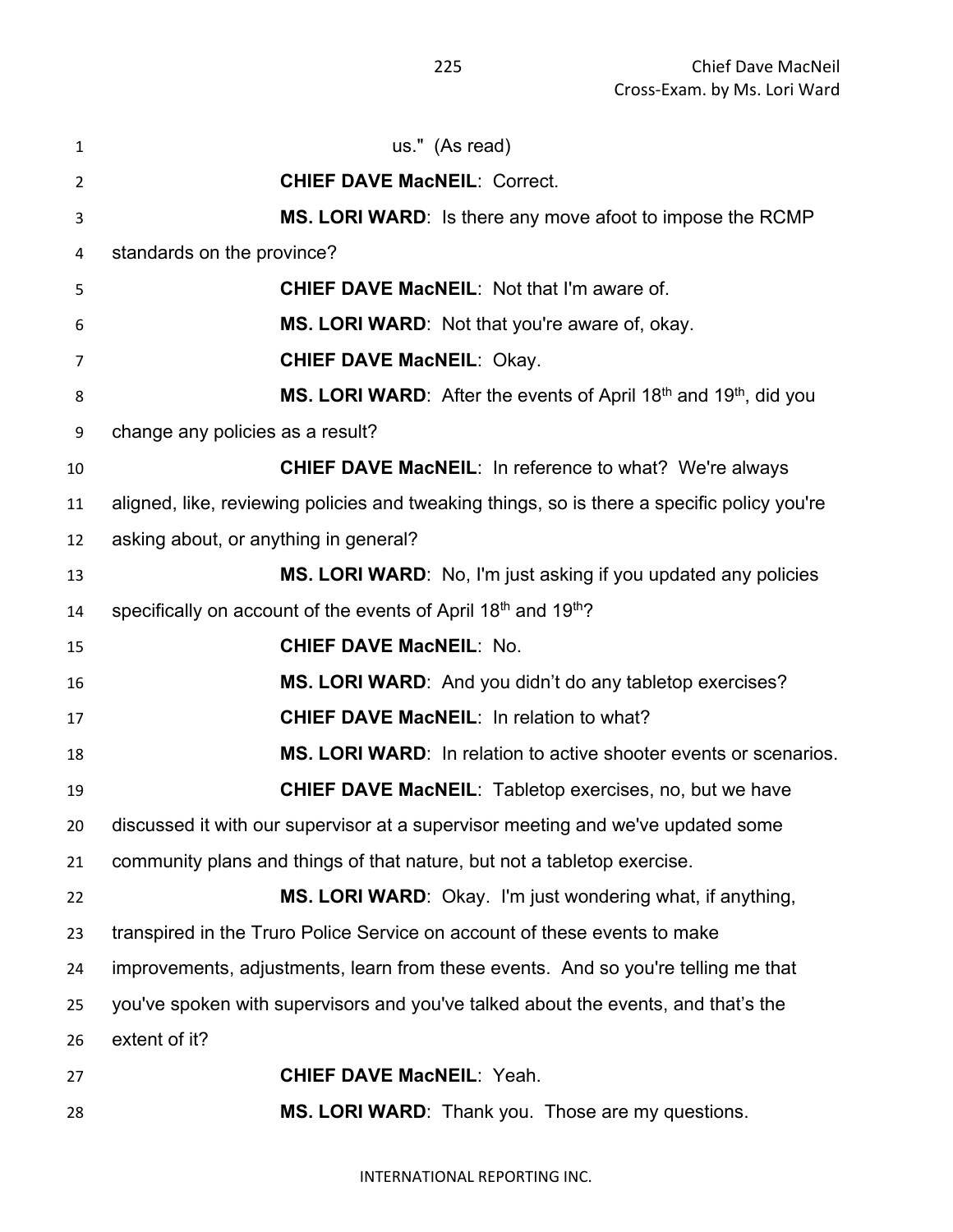**CHIEF DAVE MacNEIL**: Thank you. **COMMISSIONER MacDONALD**: Thank you, Ms. Ward. Commissioner Fitch? Sorry, Ms. Young. **MS. RACHEL YOUNG**: I just have a couple of clarifying questions, Commissioners, if you don't mind, and I did canvass with Charles Thompson, counsel for Truro Police Service if he had any follow-up questions, and he does not. **Just on the -- that letter from Minister Furey, I think Ms. Ward** 9 mentioned it was July  $23^{rd}$ , just to put into the record that it was July  $23^{rd}$ ,  $2020$  --- **CHIEF DAVE MacNEIL**: Okay. **MS. RACHEL YOUNG**: --- and then in the bundle of documents that that letter was in, we do see over the page your reply to Minister Furey dated July  $28<sup>th</sup>$ , 2020. Do you see that there? It's double-sided pages, so where the sticky note is, it should be --- **CHIEF DAVE MacNEIL**: It's not on mine that I see. **MS. RACHEL YOUNG:** --- after the -- on the back of the page that has a line for you to sign, there's your email in reply. Yeah, where your right hand is, on the other side of that page, your right hand. Now, did you find this there? **CHIEF DAVE MacNEIL**: It's been a long day. **MS. RACHEL YOUNG**: We're almost there. **CHIEF DAVE MacNEIL**: Yeah. Okay. There it is, yeah. Okay. Thanks. Next one? Okay. All right, thank you. **MS. RACHEL YOUNG**: I just wanted to take you to your reply. I'll 24 just give you a minute to read it over if you haven't looked at it. **CHIEF DAVE MacNEIL**: Okay. **MS. RACHEL YOUNG**: And so I'll read you the first line where you say: "Minister Furey, unfortunately, I'm not in a position to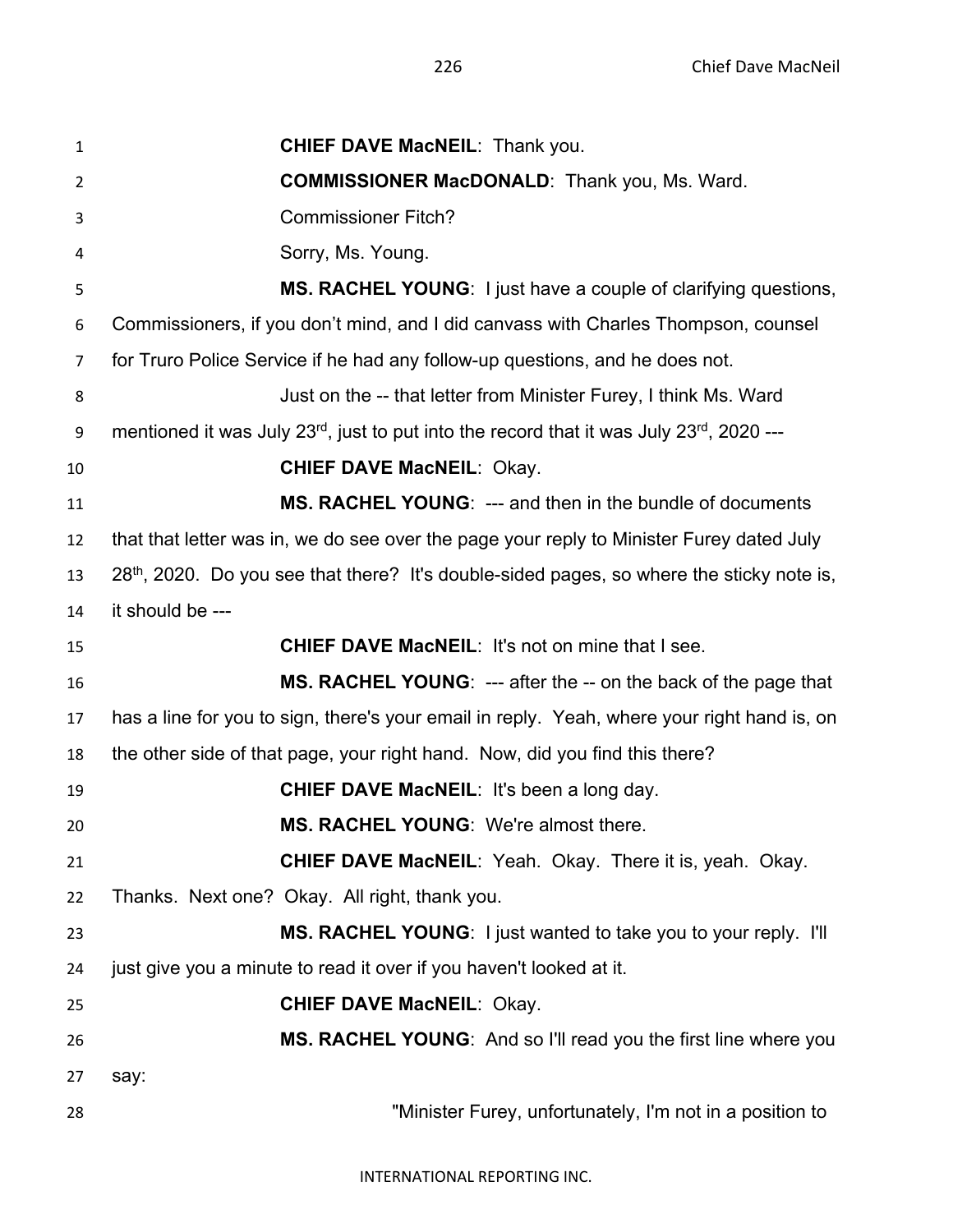| $\mathbf{1}$   | sign this document in support of this review." (As                                        |
|----------------|-------------------------------------------------------------------------------------------|
| $\overline{2}$ | read)                                                                                     |
| 3              | And so that was your contemporaneous perception that this -- your                         |
| 4              | -- the request for your signature was asking you to sign on in support ---                |
| 5              | <b>CHIEF DAVE MacNEIL: Correct.</b>                                                       |
| 6              | MS. RACHEL YOUNG: --- not just cooperation?                                               |
| 7              | <b>CHIEF DAVE MacNEIL: Right.</b>                                                         |
| 8              | MS. RACHEL YOUNG: And was there -- why did you think that?                                |
| 9              | Was there something about the contents of this letter that made you feel that was what    |
| 10             | was being asked of you?                                                                   |
| 11             | <b>CHIEF DAVE MacNEIL:</b> Just where he was asking to sign on. I                         |
| 12             | think my signature would have been endorsing the review, and yeah, that's how I           |
| 13             | interpreted it anyway.                                                                    |
| 14             | MS. RACHEL YOUNG: Okay. I had one question for you about                                  |
| 15             | what information was available to Truro police officers during the event, and just what's |
| 16             | available to them in their cars.                                                          |
| 17             | When Ms. Nijhawan was asking you how a dispatcher could relay                             |
| 18             | information in BOLOS that are provided by text to officers in cars ---                    |
| 19             | <b>CHIEF DAVE MacNEIL: Right.</b>                                                         |
| 20             | <b>MS. RACHEL YOUNG: --- and you mentioned that the dispatcher</b>                        |
| 21             | could read it out. And are these -- are we talking about the BOLOS that are in CPIC?      |
| 22             | <b>CHIEF DAVE MacNEIL: Yes.</b>                                                           |
| 23             | MS. RACHEL YOUNG: And do those appear in PROS?                                            |
| 24             | <b>CHIEF DAVE MacNEIL:</b> Not unless they're scanned and added to                        |
| 25             | the occurrence, is my understanding.                                                      |
| 26             | MS. RACHEL YOUNG: And so that was my question. The --                                     |
| 27             | leaving aside cell phones in cars, there was a computer system in the car. Would ---      |
| 28             | <b>CHIEF DAVE MacNEIL: Yeah.</b>                                                          |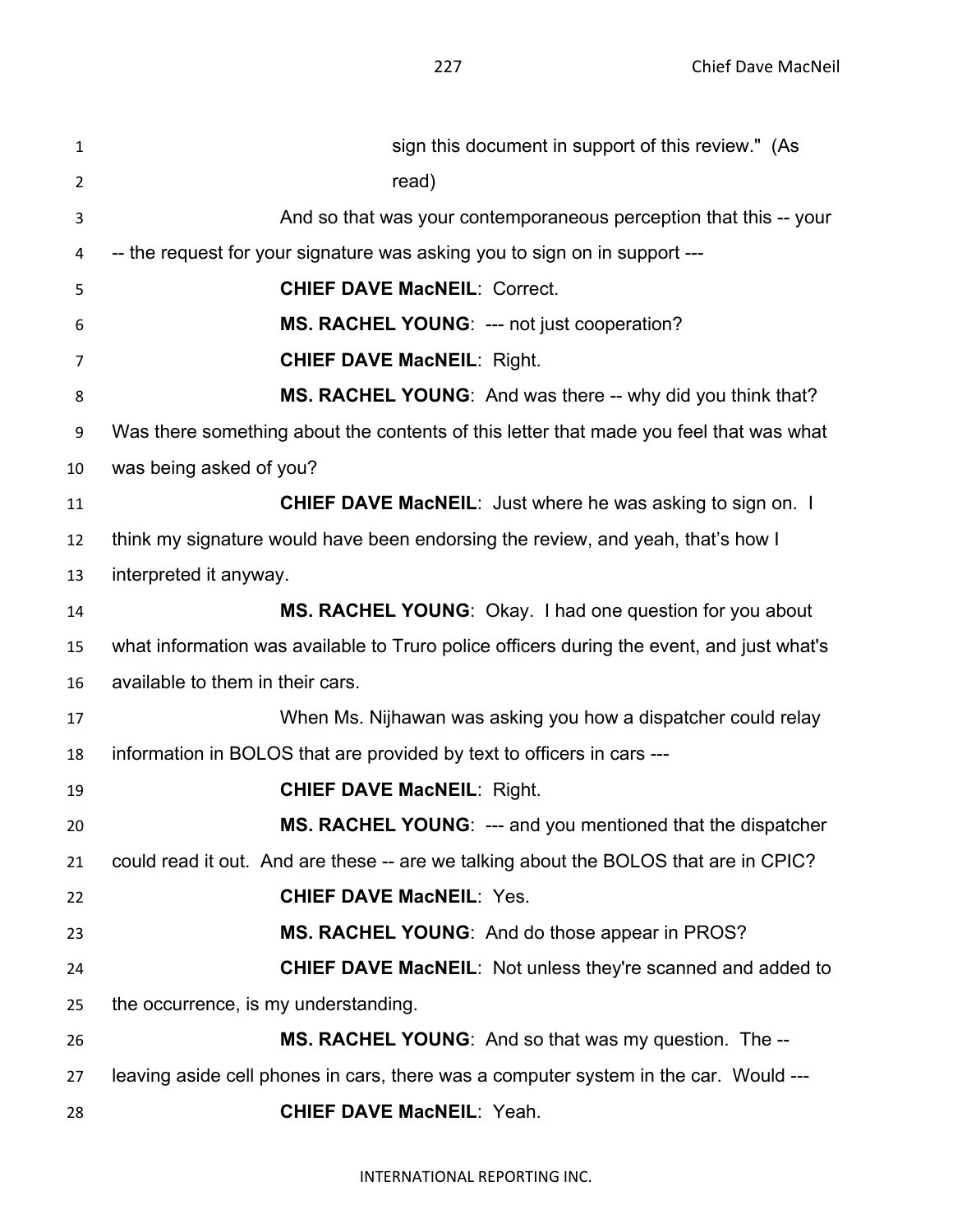| 1              | MS. RACHEL YOUNG: Would the officers have been able to pull                            |
|----------------|----------------------------------------------------------------------------------------|
| $\overline{2}$ | up the BOLOS on those computers?                                                       |
| 3              | CHIEF DAVE MacNEIL: If they were scanned to the occurrence.                            |
| 4              | <b>MS. RACHEL YOUNG:</b> So someone would have had to take the                         |
| 5              | additional stuff to add it in ---                                                      |
| 6              | <b>CHIEF DAVE MacNEIL: Yeah.</b>                                                       |
| 7              | <b>MS. RACHEL YOUNG: --- first?</b>                                                    |
| 8              | <b>CHIEF DAVE MacNEIL: Yeah.</b>                                                       |
| 9              | MS. RACHEL YOUNG: Okay. Thank you, those are my                                        |
| 10             | questions.                                                                             |
| 11             | <b>CHIEF DAVE MacNEIL: Thank you.</b>                                                  |
| 12             | <b>COMMISSIONER MacDONALD:</b> Thank you, Ms. Young.                                   |
| 13             | <b>Commissioner Fitch?</b>                                                             |
| 14             | <b>COMMISSIONER FITCH: Thank you, Chief MacNeil. I recognize</b>                       |
| 15             | it's been a long day and we do have a few questions for you.                           |
| 16             | In saying that, I do want to thank our participant counsel for asking                  |
| 17             | some questions. It enabled me to knock a few off my list, so thank you for that.       |
| 18             | Chief MacNeil, some of my questions are going to be directly                           |
| 19             | related to what I've heard from you today, but some of them I'm going to be asking you |
| 20             | to kind of look forward ---                                                            |
| 21             | <b>CHIEF DAVE MacNEIL: Okay.</b>                                                       |
| 22             | <b>COMMISSIONER FITCH: --- to help us out with some of our</b>                         |
| 23             | recommendations, so some of them are forward-looking questions.                        |
| 24             | And much like Ms. Ward said, my questions are a little bit scattered                   |
| 25             | because we've covered a lot of information today.                                      |
| 26             | <b>CHIEF DAVE MacNEIL: Yeah.</b>                                                       |
| 27             | <b>COMMISSIONER FITCH:</b> So I'll be going back to the beginning                      |
| 28             | and working my way towards the end of the day.                                         |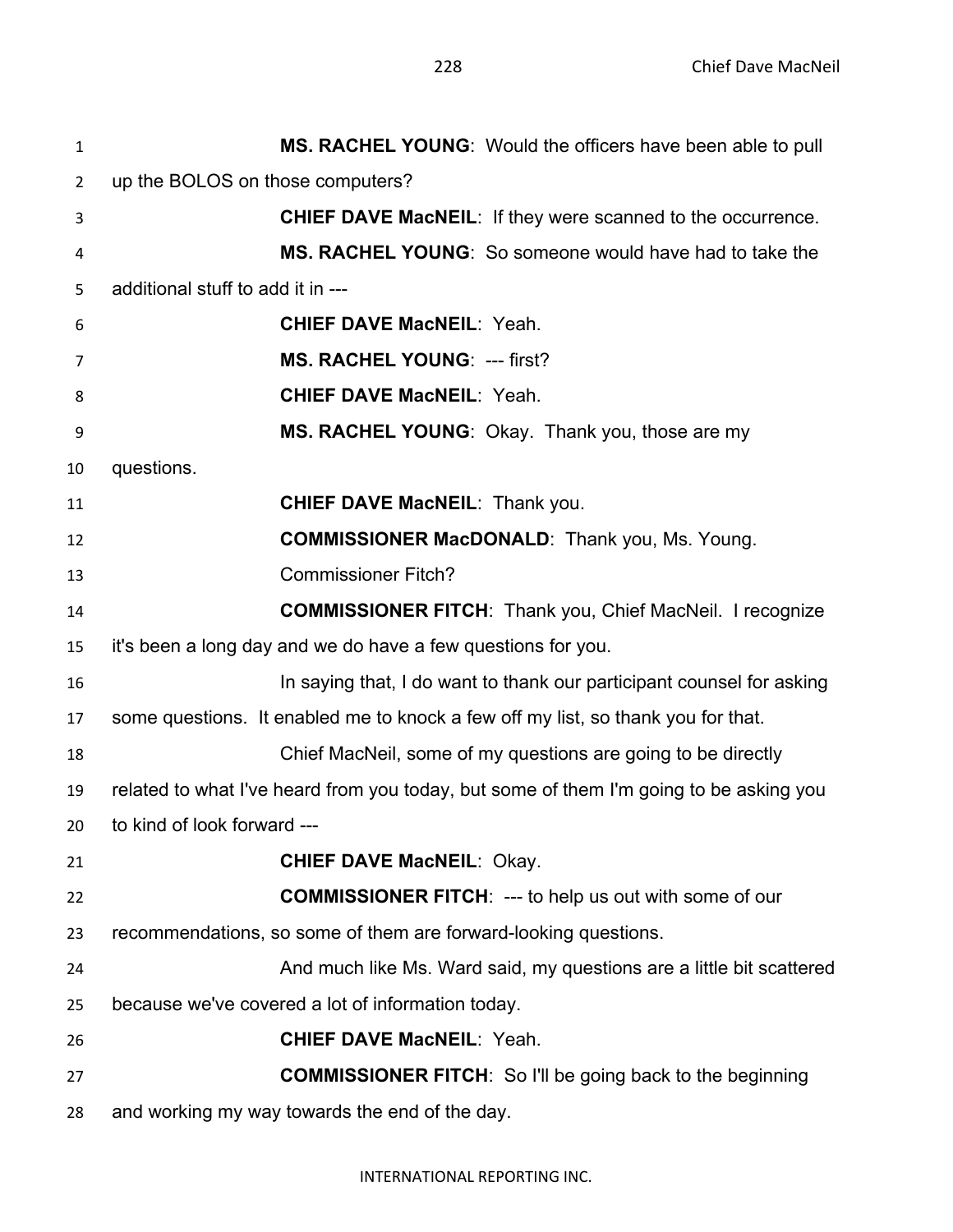**CHIEF DAVE MacNEIL**: Okay. **COMMISSIONER FITCH**: My first question for you is in reference to ASIS. We talked about Criminal Intelligence Service Nova Scotia and the intelligence sharing information system through ASIS. And speaking from your experience, I recognize that municipal, military police, CBSA can upload into ASIS and RCMP? **CHIEF DAVE MacNEIL**: M'hm. **COMMISSIONER FITCH**: In your experience, has that been a reciprocal relationship with information sharing? **CHIEF DAVE MacNEIL**: I believe so, yeah. I have no reason not to think that, yeah. **COMMISSIONER FITCH**: Okay. So what goes in the database, there's equal access for all agencies --- **CHIEF DAVE MacNEIL**: Oh, yeah. **COMMISSIONER FITCH**: --- to --- **CHIEF DAVE MacNEIL**: Once it's in the database for sure, yeah. **COMMISSIONER FITCH**: Okay. There are no secret categories that --- **CHIEF DAVE MacNEIL**: There are, but I don't know how much information's in there, so you can restrict files on ASIS, for sure. **COMMISSIONER FITCH:** Okay. **CHIEF DAVE MacNEIL:** --- but through CIS, and that's -- we have a meaningful participation clause, and it's anticipated that everybody participates meaningfully in the intelligence sharing and collecting of intelligence. And unless there's a bona fide reason operationally, or a serious, serious security concern, then everything should be free access for everybody, correct. **COMMISSIONER FITCH:** Right. Thank you very much for that. **CHIEF DAVE MacNEIL:** Okay. **COMMISSIONER FITCH:** Does the Truro Police Service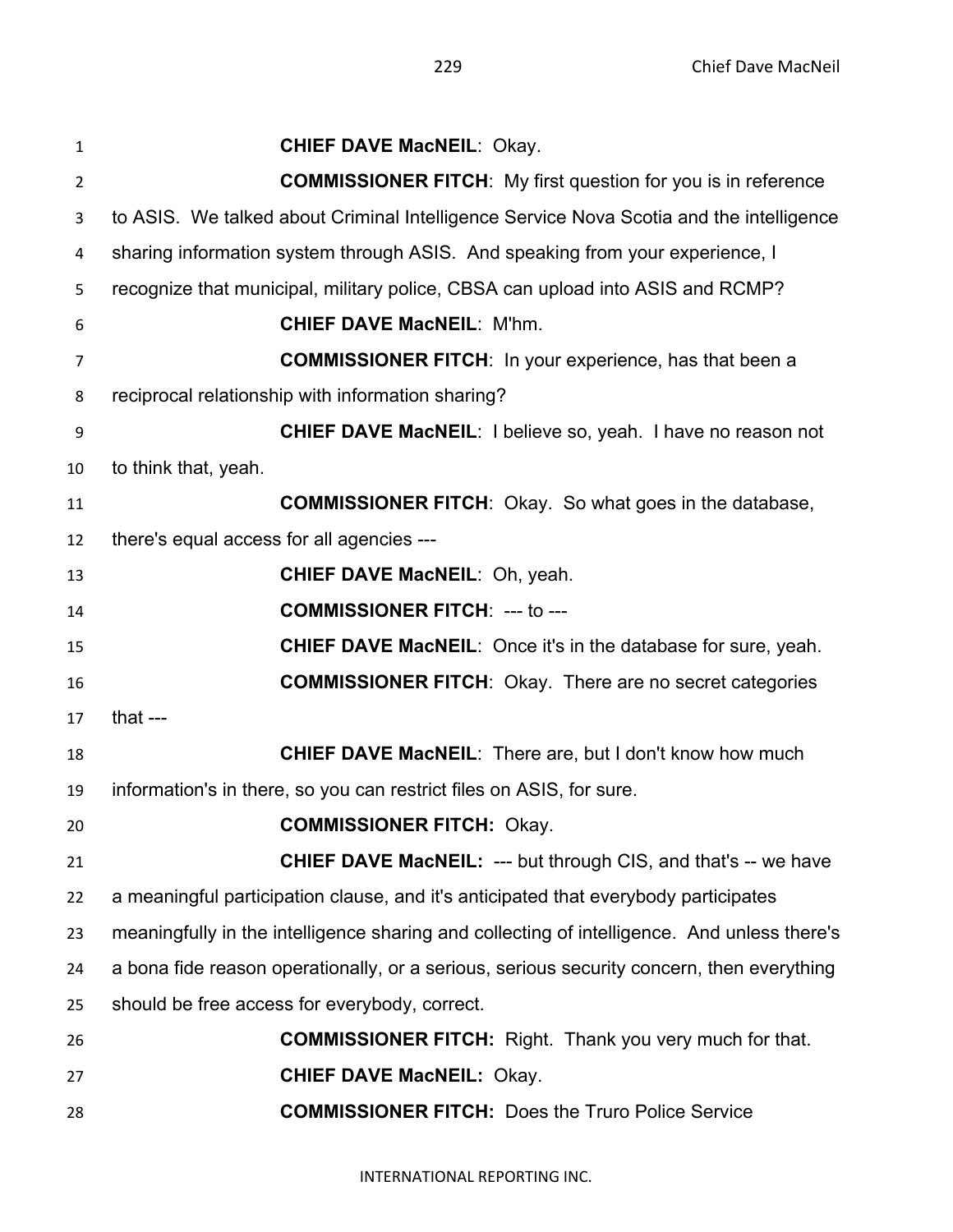participate in using the formally known as the Public Information Portal but now I think it's called the Public Safety Portal to access records with other agencies including the RCMP? **CHIEF DAVE MacNEIL:** Yeah, for non-PROS agencies, yes. Fortunately, in Nova Scotia, all municipal police agencies in the RCMP are on PROS, with the exception of Halifax Regional and Cape Breton, so we would use that portal to access Halifax and Cape Breton files. **COMMISSIONER FITCH:** So what is the extent of your access to RCMP files through PROS and vice versa? **CHIEF DAVE MacNEIL:** Wide open. **COMMISSIONER FITCH:** It's wide open? **CHIEF DAVE MacNEIL:** Yeah, unless there's a restriction. If there is -- so, for example, we had a couple of homicides last -- in 2021, unfortunately, and both of those were restricted access to, obviously to the investigators and the investigative team. So those would be sensitive that you wouldn't want everybody to know about. So if there was a drug operation, or something of that nature, they may -- those things would be restricted access for operational security. But other than that, it's -- yeah, we -- I'm sure they look at our files. And, you know, usually once a week, I make it a point to try and look at the Colchester files just to see what's going on in the county. So it's pretty wide open that way. **COMMISSIONER FITCH:** Okay. So on April 18<sup>th</sup> and 19<sup>th</sup>, while these events were unfolding, is it unreasonable to think that anybody within the Truro Police Service would be prohibited from accessing an occurrence report if an occurrence report was established? Could have your members gone in to see --- **CHIEF DAVE MacNEIL:** Yeah. **COMMISSIONER FITCH:** --- what the status was ---

- **CHIEF DAVE MacNEIL:** Absolutely.
- **COMMISSIONER FITCH:** --- on the occurrence report?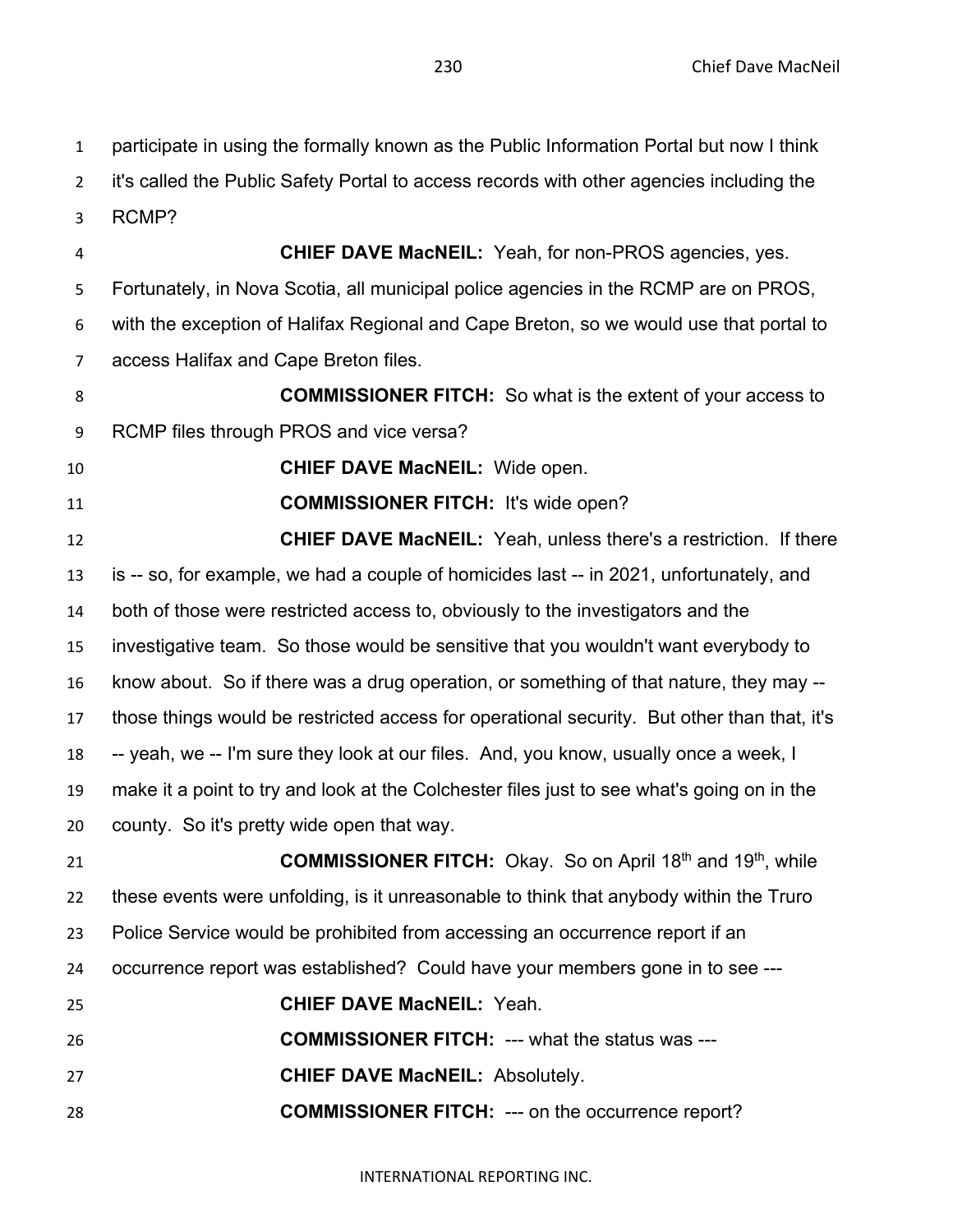| $\mathbf{1}$   | CHIEF DAVE MacNEIL: Yeah, if there was one established, but I                              |
|----------------|--------------------------------------------------------------------------------------------|
| $\overline{2}$ | don't know that there was much on the file at that time, but, yeah, we could look at that, |
| 3              | sure.                                                                                      |
| 4              | <b>COMMISSIONER FITCH:</b> Do you know if anybody in your service                          |
| 5              |                                                                                            |
| 6              | <b>CHIEF DAVE MacNEIL: I don't know.</b>                                                   |
| 7              | <b>COMMISSIONER FITCH: --- had access to the occurrence report?</b>                        |
| 8              | <b>CHIEF DAVE MacNEIL: I don't know that.</b>                                              |
| 9              | <b>COMMISSIONER FITCH: Okay. Thank you.</b>                                                |
| 10             | <b>CHIEF DAVE MacNEIL:</b> I would think shortly after though it was                       |
| 11             | probably restricted, but that would -- just because it's a -- was a serious investigation, |
| 12             | but I don't know that for sure either.                                                     |
| 13             | <b>COMMISSIONER FITCH:</b> Okay. You had mentioned today in your                           |
| 14             | sharing with us that you couldn't recall positively, but you believe that you received a   |
| 15             | text of the replica cruiser from Deputy Chief Hearn at some ---                            |
| 16             | <b>CHIEF DAVE MacNEIL: Yeah.</b>                                                           |
| 17             | <b>COMMISSIONER FITCH:</b> --- point. Over the course of the day,                          |
| 18             | have you reflected on that any further?                                                    |
| 19             | <b>CHIEF DAVE MacNEIL: I had mentioned to the counsel in our --</b>                        |
| 20             | one of our breaks that, you know, it may have been I seen it when I got to the station,    |
| 21             | I'm not sure. And I don't want to sound non-committal on that, but I just don't -- I don't |
| 22             | recall, to be honest, with any degree of accuracy. It might have been when I was home,     |
| 23             | but it might have been when I got to the station too.                                      |
| 24             | <b>COMMISSIONER FITCH:</b> Okay. We've heard from others in their                          |
| 25             | testimony that they were shocked when they actually saw the level of detail on the         |
| 26             | replica vehicle. Knowing that you can't recall when you saw the picture, what was your     |
| 27             | reaction?                                                                                  |
| 28             | <b>CHIEF DAVE MacNEIL:</b> Yeah, surprise, absolutely, yeah. Yeah.                         |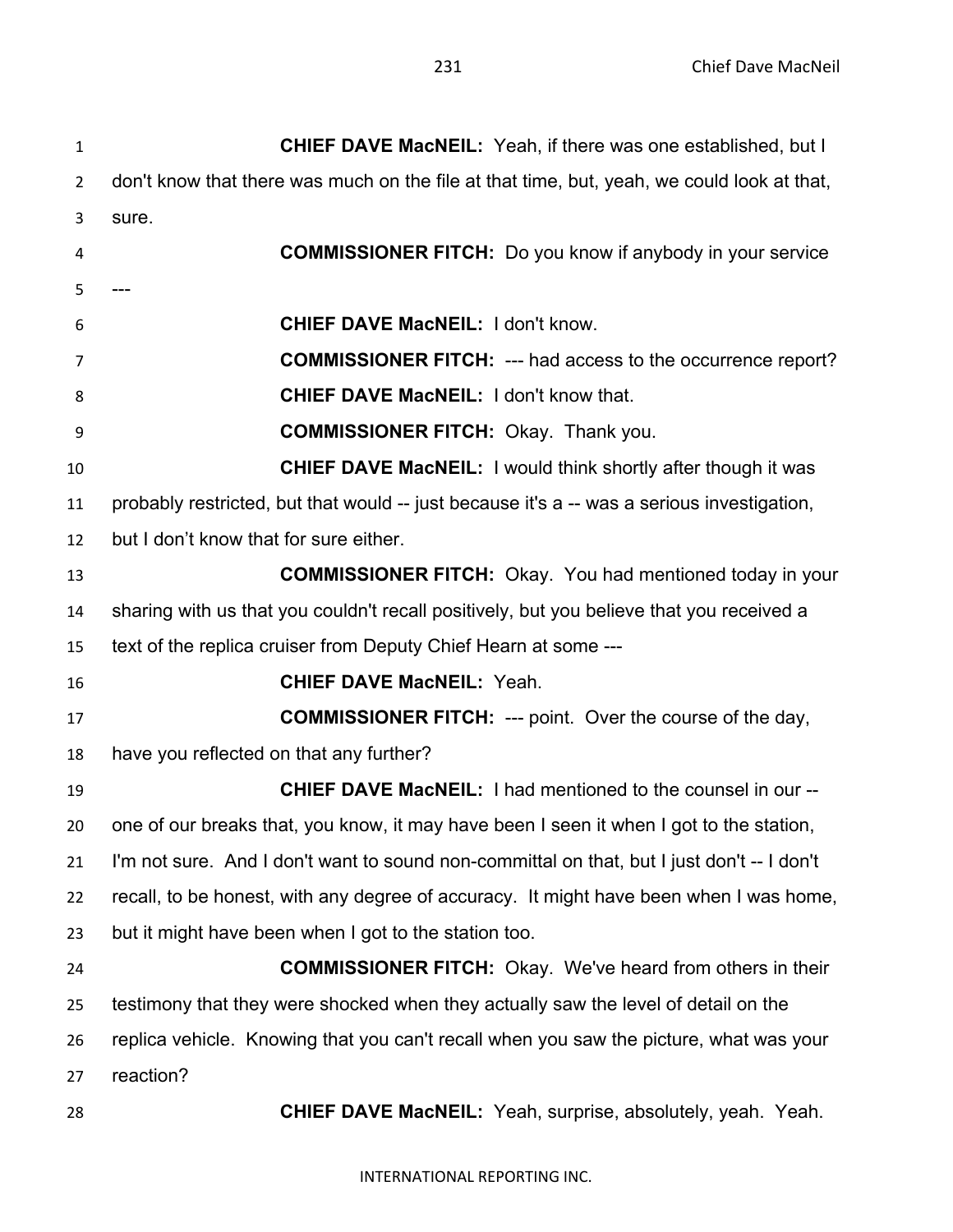| $\mathbf{1}$   | <b>COMMISSIONER FITCH:</b> When you attended the station, you had                         |
|----------------|-------------------------------------------------------------------------------------------|
| $\overline{2}$ | mentioned that you went in, and you got into your uniform, and got your kit.              |
| 3              | <b>CHIEF DAVE MacNEIL: Yeah.</b>                                                          |
| 4              | <b>COMMISSIONER FITCH:</b> Presuming that included a mobile radio?                        |
| 5              | <b>CHIEF DAVE MacNEIL: Yeah.</b>                                                          |
| 6              | <b>COMMISSIONER FITCH:</b> And do you have police radio in your car                       |
| $\overline{7}$ | as well?                                                                                  |
| 8              | <b>CHIEF DAVE MacNEIL: Yeah.</b>                                                          |
| 9              | <b>COMMISSIONER FITCH:</b> And were you driving your police car                           |
| 10             | from home to Truro?                                                                       |
| 11             | <b>CHIEF DAVE MacNEIL: Yeah.</b>                                                          |
| 12             | <b>COMMISSIONER FITCH:</b> Okay. Were you monitoring the radio                            |
| 13             | transmissions with your officers during that time?                                        |
| 14             | <b>CHIEF DAVE MacNEIL:</b> No, so I'll correct that. So I have a                          |
| 15             | portable radio that's issued to me. So when I'm in my car, it's in my car, when it's not, |
| 16             | it's at the office. So ---                                                                |
| 17             | <b>COMMISSIONER FITCH: Okay.</b>                                                          |
| 18             | <b>CHIEF DAVE MacNEIL: --- it wasn't in my car on my way there.</b>                       |
| 19             | <b>COMMISSIONER FITCH:</b> Okay. And so were you monitoring the                           |
| 20             | transmission with your officers once you got kitted up and headed in?                     |
| 21             | <b>CHIEF DAVE MacNEIL:</b> I was -- yeah, I came on the floor, like,                      |
| 22             | the main floor, and was trying to talk to Inspector Smith and Corporal Cormier, so I      |
| 23             | didn't really have the radio on because I was in the police agency.                       |
| 24             | <b>COMMISSIONER FITCH:</b> Okay. So any of the conversations that                         |
| 25             | were going back and forth between, for example, Corporal Cormier and dispatch, you        |
| 26             | did or did not ---                                                                        |
| 27             | <b>CHIEF DAVE MacNEIL: No, did not.</b>                                                   |
| 28             | <b>COMMISSIONER FITCH: --- have opportunity hearing those</b>                             |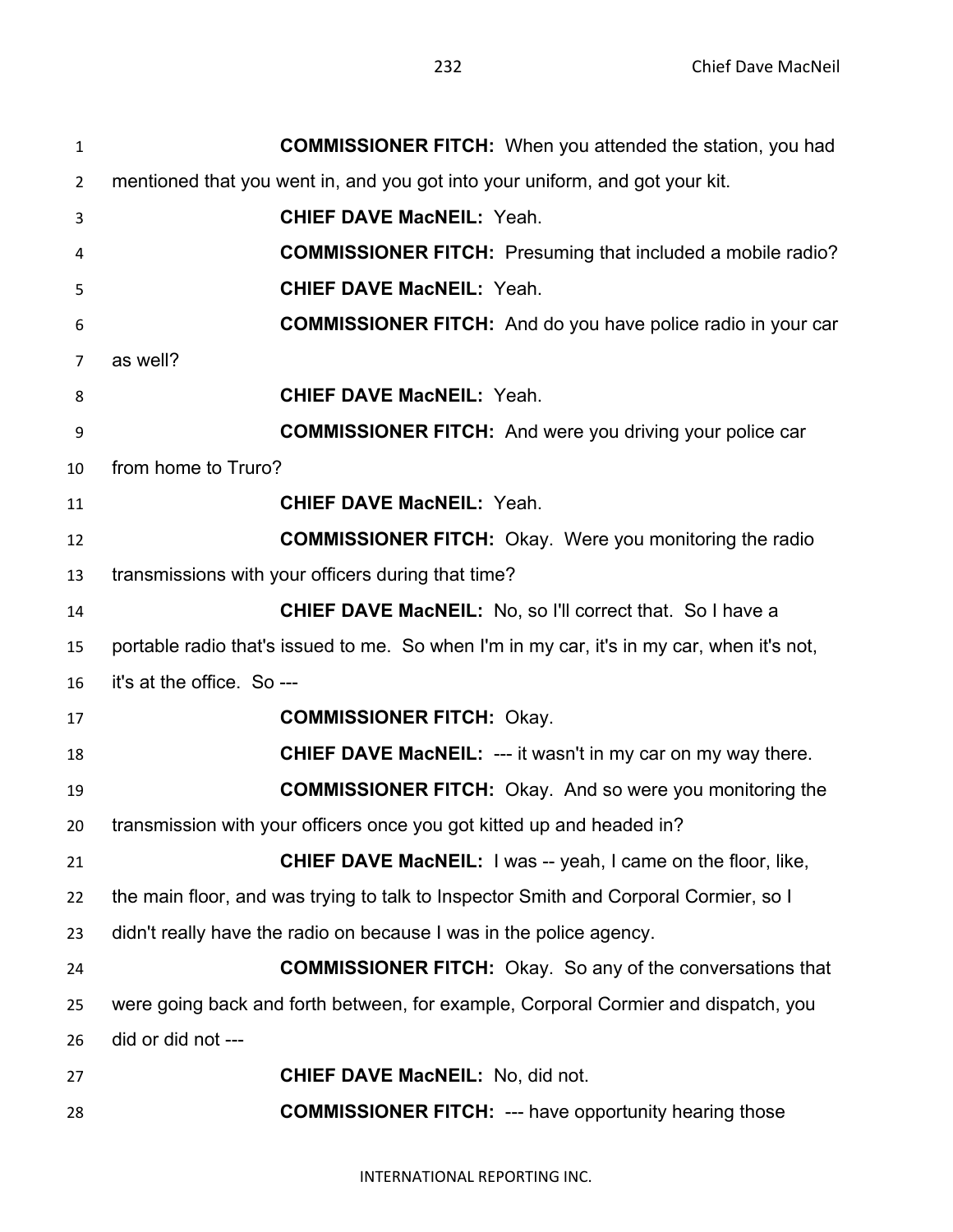conversations?

| $\overline{2}$ | <b>CHIEF DAVE MacNEIL: No. That's right.</b>                                                 |
|----------------|----------------------------------------------------------------------------------------------|
| 3              | <b>COMMISSIONER FITCH:</b> Okay. Do you recall at any time -- and                            |
| 4              | forgive me, I'm not sure if this was a telephone call or radio transmission of RCMP -- or    |
| 5              | pardon me, OCC conversation with Dispatch Bagley at 10:37, I think it's at paragraph         |
| 6              | 95, making reference to the fact that they didn't know where the perpetrator was and         |
| $\overline{7}$ | that he was -- appeared to be going in circles?                                              |
| 8              | <b>CHIEF DAVE MacNEIL: If it's in the Foundational Document, I--</b>                         |
| 9              | but I don't -- I didn't -- I don't recall right now when I would have found that out but --- |
| 10             | <b>COMMISSIONER FITCH: You've never heard ---</b>                                            |
| 11             | <b>CHIEF DAVE MacNEIL: No.</b>                                                               |
| 12             | <b>COMMISSIONER FITCH:</b> You didn't hear that for yourself?                                |
| 13             | <b>CHIEF DAVE MacNEIL: No.</b>                                                               |
| 14             | <b>COMMISSIONER FITCH:</b> You've been a member of the Truro                                 |
| 15             | Police Service for 28 years, I believe?                                                      |
| 16             | <b>CHIEF DAVE MacNEIL:</b> Twenty-ninth (29 <sup>th</sup> ) now, yeah.                       |
| 17             | <b>COMMISSIONER FITCH:</b> Twenty-nine (29). And a number as                                 |
| 18             | chief. In your experience, have there been times in the past where RCMP have been in         |
| 19             | the jurisdiction conducting investigations and that you didn't learn about that until after  |
| 20             | the fact, for example, arrest made ---                                                       |
| 21             | <b>CHIEF DAVE MacNEIL:</b> Sometimes, but both agencies like to                              |
| 22             | operate under the premise if they're in each other's jurisdiction, we out of courtesy we     |
| 23             | let each other know, and they try to do that, you know.                                      |
| 24             | <b>COMMISSIONER FITCH:</b> Okay. As a provincial police force and a                          |
| 25             | municipal police force, it's my understanding that both entities are sworn in with           |
| 26             | provincial jurisdiction?                                                                     |
| 27             | <b>CHIEF DAVE MacNEIL: Correct, yeah.</b>                                                    |
| 28             | <b>COMMISSIONER FITCH:</b> Correct. So it wouldn't be uncommon                               |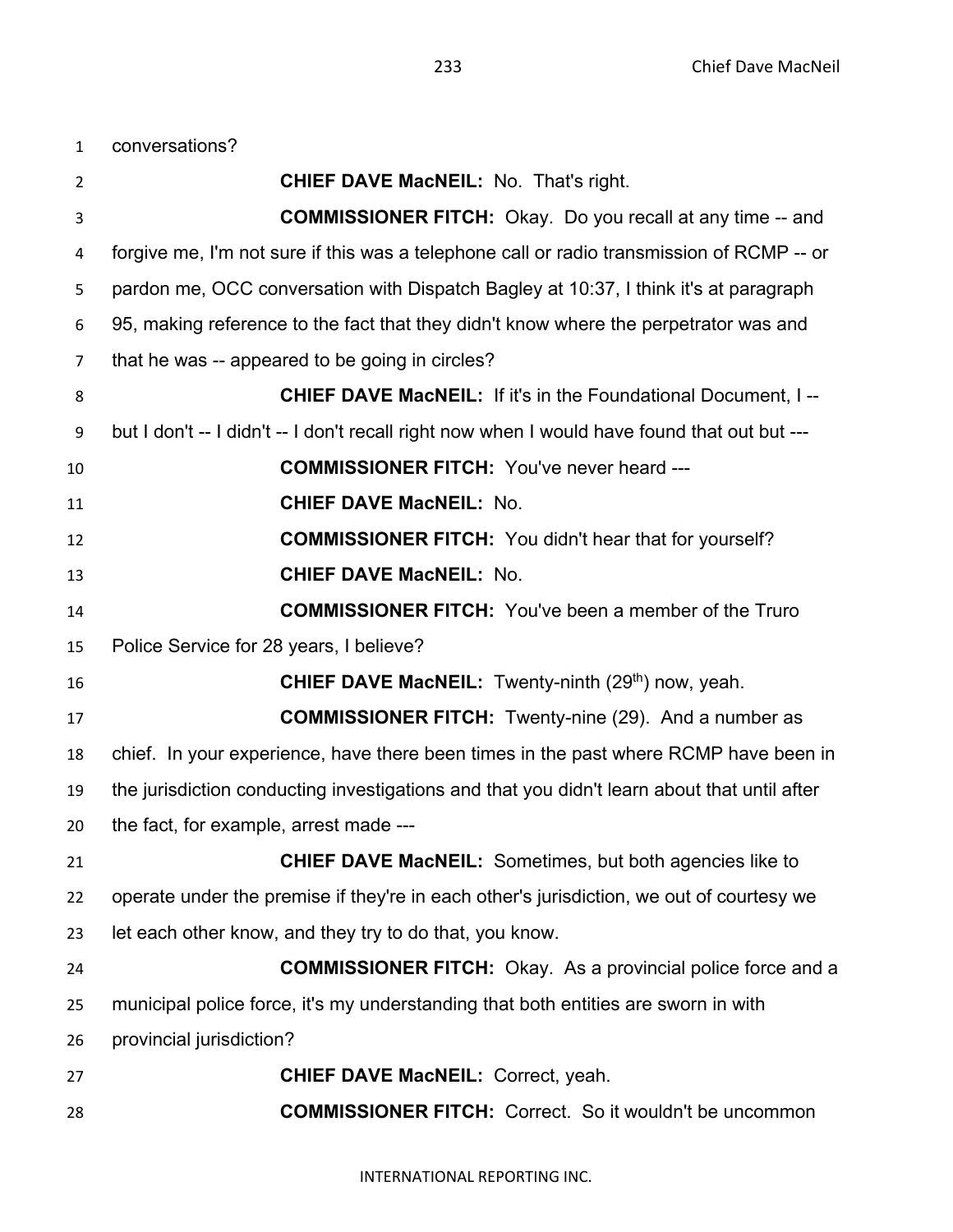for Truro to make arrests in RCMP jurisdiction or vice versa? **CHIEF DAVE MacNEIL:** Yeah, correct. Yeah. **COMMISSIONER FITCH:** On the issue of MOUs, it was asked of you -- I think it's with respect to cost recovery and services available, where do you get your services for emergency response team and explosive disposal? **CHIEF DAVE MacNEIL:** We get that from the provincial police service, the RCMP. **COMMISSIONER FITCH:** And is that on a cost recovery basis? **CHIEF DAVE MacNEIL:** No, never has been. **COMMISSIONER FITCH:** Okay. Has that been included in the forms that you made reference to? **CHIEF DAVE MacNEIL:** I've only signed a couple of those forms, so I'm not sure exactly what is. There may be a spot where you specify what service is being asked, but it's been a while since I've seen the forms, so I don't want to say with any certainty. **COMMISSIONER FITCH:** Okay. Thank you. The -- on to the issue of the Nova Scotia Association of Chiefs of Police, until the recent changes, what would the composition of those meetings be? Who -- how many representatives would you have and rank structure from RCMP as well as municipal agencies? It was just chiefs or --- **CHIEF DAVE MacNEIL:** No. **COMMISSIONER FITCH:** --- chiefs, deputies, inspectors --- **CHIEF DAVE MacNEIL:** Yeah, superintendents --- **COMMISSIONER FITCH:** --- superintendents? **CHIEF DAVE MacNEIL:** --- correct, yeah. So associate membership, everyone with inspector rank is an associate member anyway. And, yeah, so superintendent and above are actual active members. And the large agencies like the RCMP, Cape Breton and Halifax would have only so many of those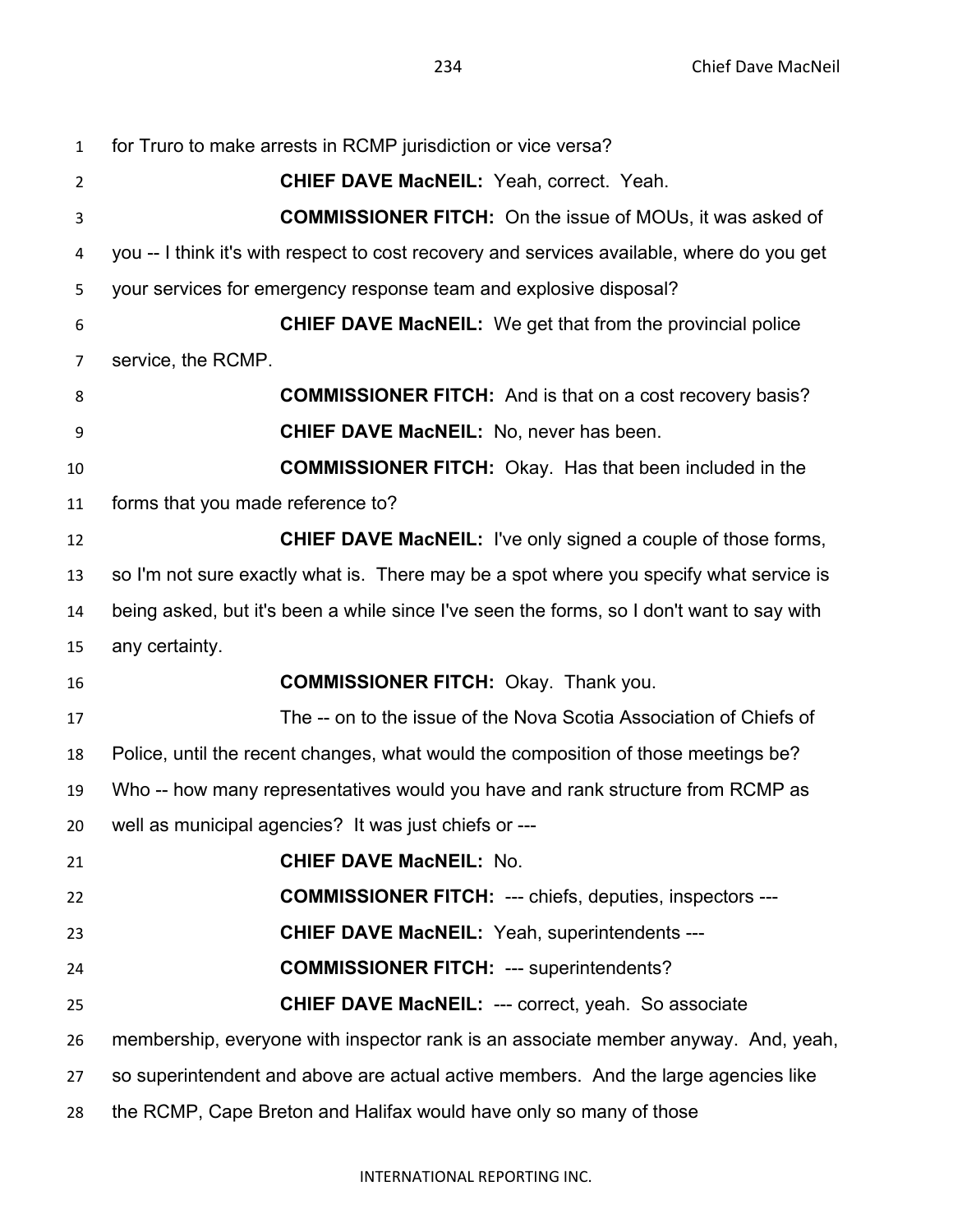superintendents. So if Halifax had eight superintendents, they weren't all active members, so that way they couldn't control a vote, but there was -- there's a limited amount so. And it was relegated, I believe off the top of my head, to five voting members from Cape Breton, five from Halifax, five from the RCMP, and then the chief of the other agencies, chief and deputy of the other agencies. **COMMISSIONER FITCH:** Okay. Then that's exactly where I was headed was the distribution of votes on significant issues. **CHIEF DAVE MacNEIL:** Okay. **COMMISSIONER FITCH:** So I realize that the Nova Scotia Chiefs of Police Associations were lobbying, working with government, trying to initiate change --- **CHIEF DAVE MacNEIL:** Yeah. **COMMISSIONER FITCH:** --- forward motion, forward movement. **CHIEF DAVE MacNEIL:** Correct. **COMMISSIONER FITCH:** But is it fair to say that the strategic decisions that are made at the Chiefs Association level do have a roll out impact or effect on day-to-day policing? **CHIEF DAVE MacNEIL:** Maybe in a limited capacity, but those decisions are at another table usually, as I spoke of earlier, like, with our PEC committee. We have a very strong Provincial Executive Committee, and those operational day-to-day nuts and bolts on what projects we're going to take on, from enforcement action in the province, which projects we're going to take on for intelligence probes and those types of things, those are more at that table. The Nova Scotia Chiefs is more on the -- I'm not going to say the political side, but more on that side. **COMMISSIONER FITCH:** Sure, but if at Nova Scotia Chiefs meetings, there's a decision to make -- to be made around emphasis to be put on, for example, impaired drivers, or intimate partner violence, that would have knock on effects to your individual organizations operationally?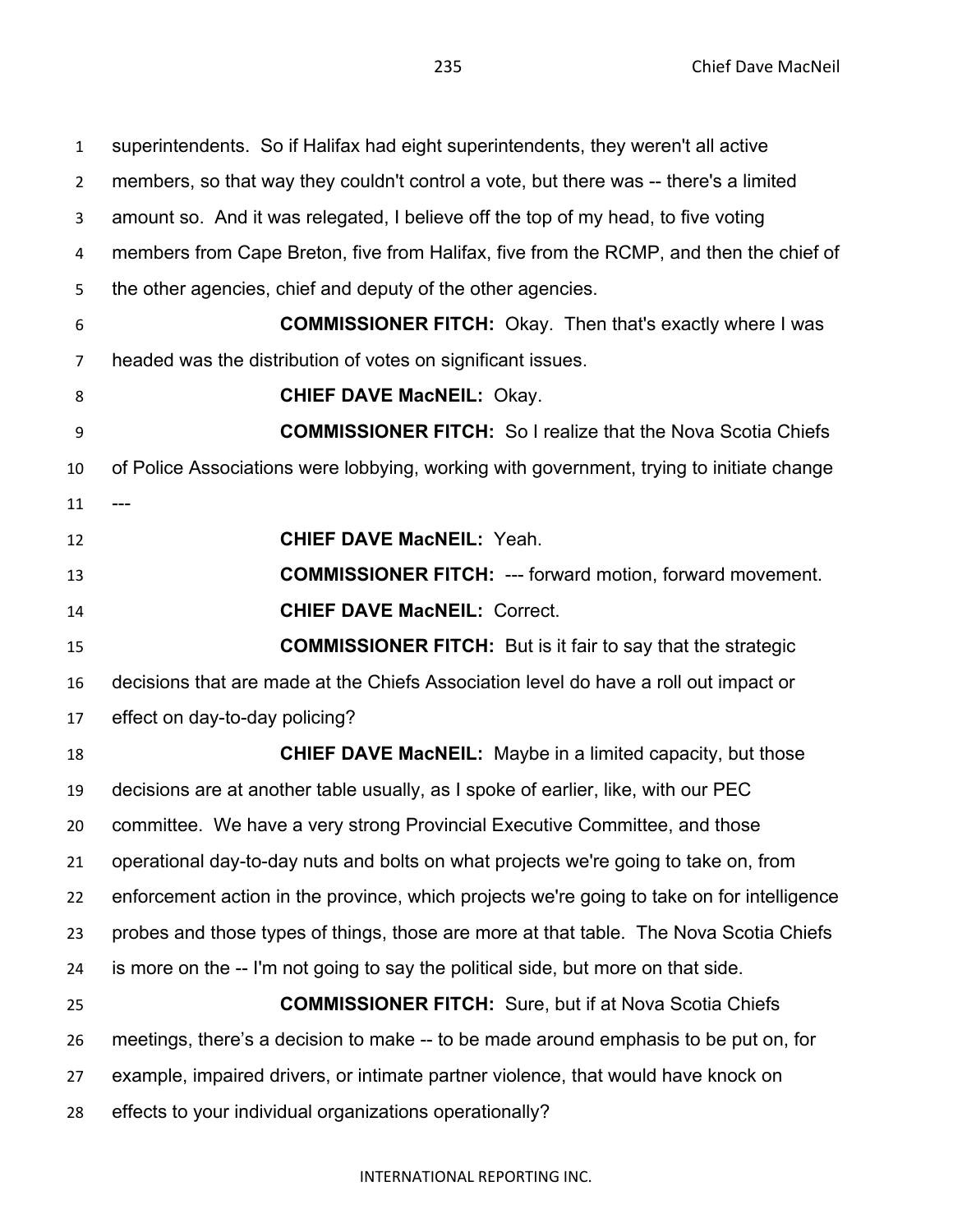**CHIEF DAVE MacNEIL:** Sure, yeah. But associate members and active members can be involved in that dialogue still. Those types of things typically don't go to a motion. We make very few motions as an association. So really, we wouldn't have a vote on are we going to support this or that. We would discuss it as a group and whether you're associate, or an inspector as an associate member, or a Chief as an active member, you'd have a say in that still. **COMMISSIONER FITCH:** And this is my last question. **CHIEF DAVE MacNEIL:** Sure. I'm losing my voice, so that's good. **COMMISSIONER FITCH:** Are there representatives from the Department of Justice Nova Scotia that are present at NB Chief's table -- or Nova Scotia Chief's table? **CHIEF DAVE MacNEIL:** Nova Scotia Chiefs. Yeah. So they can attend the -- they're not there for the business meeting, which is for active members, but they would be there definitely on the professional development side, or the general meetings. Also on the PEC committee, the Executive Director for Policing Services does attend the PEC meeting as well, because they fund the CSS, so they have a say in that -- not a voting say ,or an operational crime say, but they are there at the table as well. **COMMISSIONER FITCH:** Great. Thank you very much, Chief.

Those are all my questions.

**CHIEF DAVE MacNEIL:** Thank you.

 **COMMISSIONER MacDONALD:** Commissioner Stanton? **COMMISSIONER STANTON:** Thank you. Just some 24 clarifications, please. I understand that on the morning of the 19<sup>th</sup> Risk Manager Briers gave Corporal Cormier a call and updated the Truro Police Service with respect to what he knew at the time, which was he thought there were more than seven dead and that there was a fully marked police car involved. And he suggested that Corporal Cormier tell all Truro Police Members to put on hard body armour. And then Corporal Cormier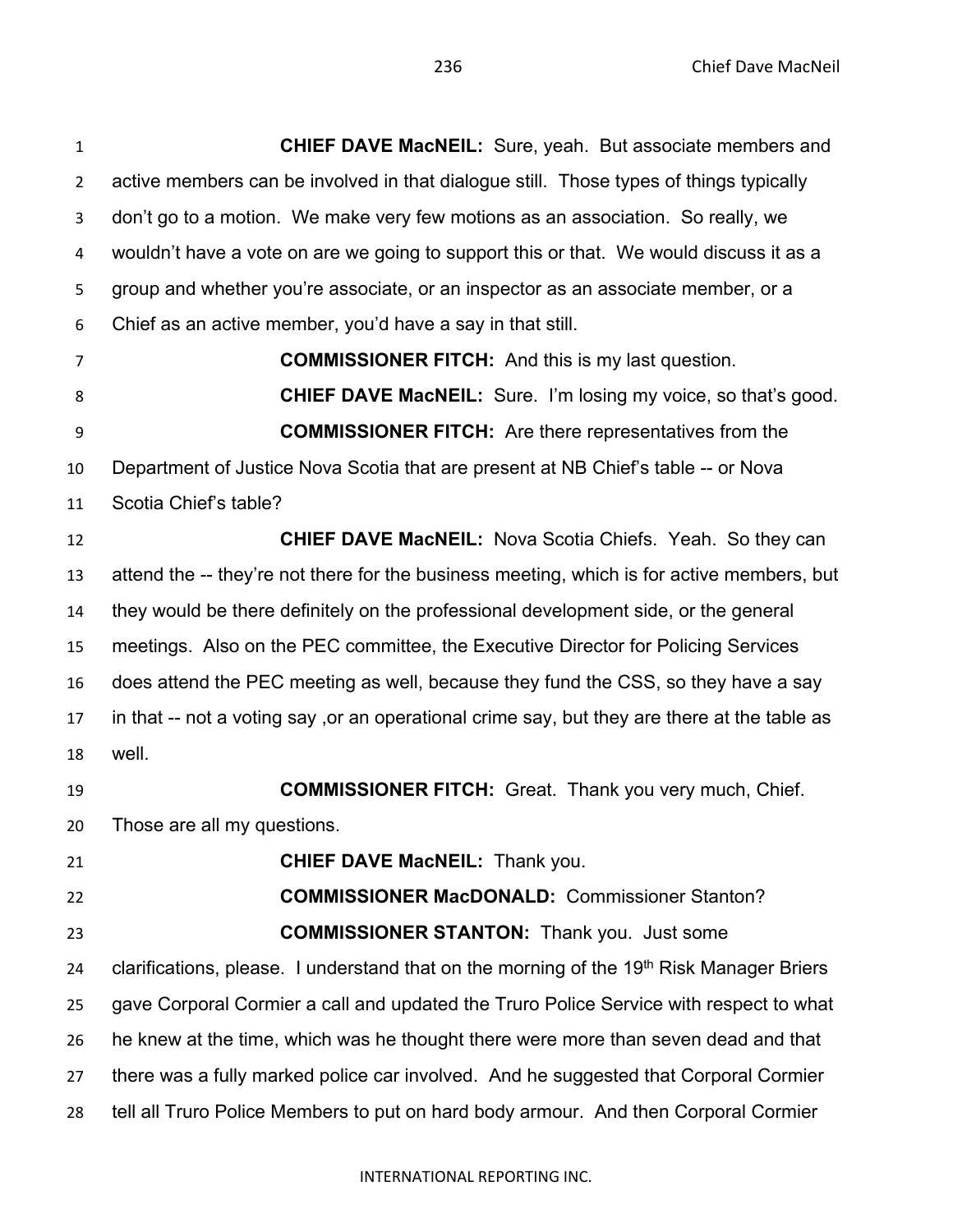updated Truro Police Members at 8:51 about this and then gave Deputy Chief Hearn a

call to update him as well on all of that information.

 **CHIEF DAVE MacNEIL:** Yeah. **COMMISSIONER STANTON:** I may have missed it, but I just wondered if you know whether that message to Truro Police Members to put on their hard body armour was passed along? **CHIEF DAVE MacNEIL:** I'm not sure. **COMMISSIONER STANTON:** Okay. **CHIEF DAVE MacNEIL:** I know from some of the officers' statements to the Commission that they did have their hard body armour on. But I don't know if they did that on their own or if it was as a result of that. **COMMISSIONER STANTON:** Okay. And so at -- so before 9:00 in the morning, the hospital is -- the hospital is still locked down, you're getting information -- at least Corporal Cormier got information about that, and also this dispatcher told Constable Reeves at 8:49 that the -- passed along the BOLO information that the perpetrator could be anywhere in the province. And we'd heard previous testimony about there being a bit of a debate about whether to use a roadblock in these circumstances. And I just wondered if you -- did you at any point consider putting a roadblock at Highway 2 coming into Truro from the north? **CHIEF DAVE MacNEIL:** Me personally, or the police service? **COMMISSIONER STANTON:** Either. **CHIEF DAVE MacNEIL:** So yeah, I didn't have a whole lot of information, as I said earlier, until later on in the morning. And I don't know the police service, that's not in our area. So really, you know, if -- I think -- and again, I don't want -- I'll speak for myself. If I felt that the RCMP thought that this situation had dispersed that wide and they needed us to do that, and they asked, we would have done that. But just to go assert ourselves into the situation when not knowing exactly what they had under control, what they didn't, what required from us, we wouldn't do that to typically.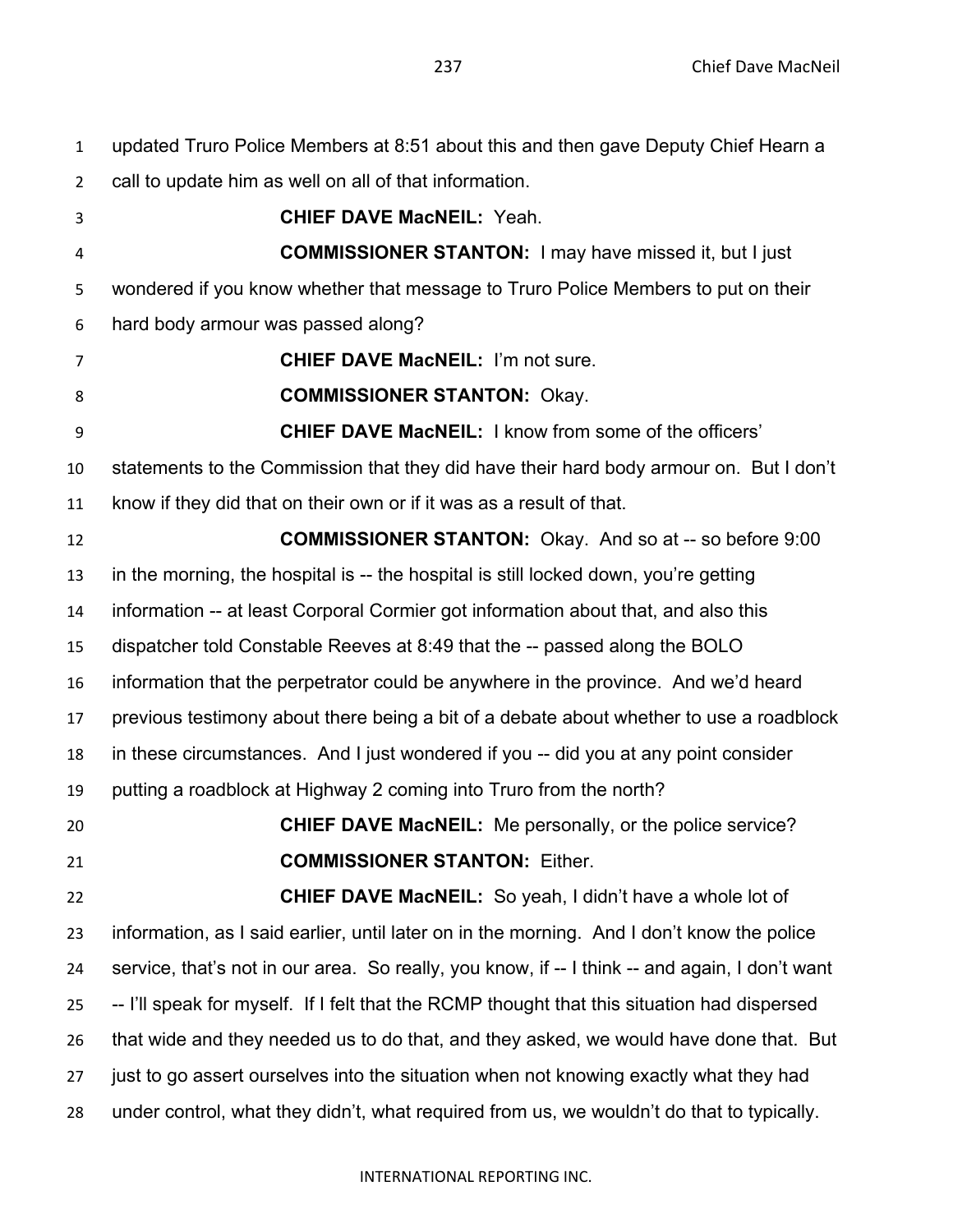Much like we wouldn't expect another police agency to assert themselves in our area without being asked to come and assist. For a few reasons, command and control, so we know who's doing what, and those types of things. So that would be my answer to that. **COMMISSIONER STANTON:** Okay. And so the information that Corporal Cormier briefed Deputy Chief Hearn on, did -- I believe Deputy Chief Hearn then briefed you. Is that right? **CHIEF DAVE MacNEIL:** He provided me some information and he indicated that Inspector Smith was being called into the office to see if -- you know, to organize or see what else was required from us. **COMMISSIONER STANTON:** Okay. Thank you. And then I believe you said as well that whether to have a regional policing model is under discussion. **CHIEF DAVE MacNEIL:** What was? **COMMISSIONER STANTON:** Whether to have a regional policing model is under discussion? **CHIEF DAVE MacNEIL:** I don't know where that is right now. That's a decision that the County Council --- **COMMISSIONER STANTON:** You've been part of discussions? **CHIEF DAVE MacNEIL:** Yeah. Since 2019, yeah. **COMMISSIONER STANTON:** Okay. And is that -- I assume because you've been part of those discussions, it's something that you think would be worthwhile exploring further? **CHIEF DAVE MacNEIL:** I believe it would, yeah. **COMMISSIONER STANTON:** Okay. Thanks so much. **CHIEF DAVE MacNEIL:** You're welcome. **COMMISSIONER MacDONALD:** Thank you so much, Chief MacNeil. All my questions have been answered. So it falls on me to offer our sincere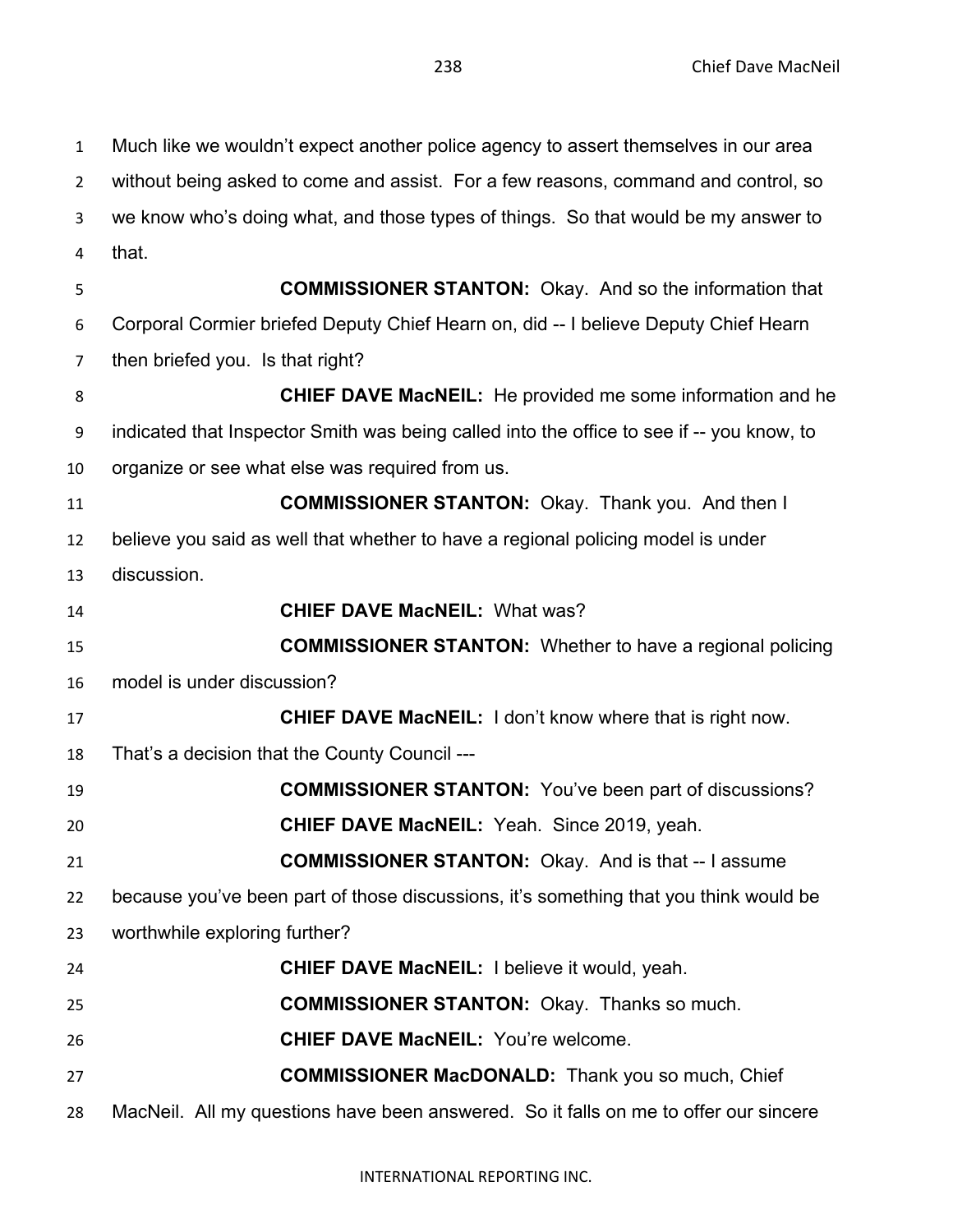| $\mathbf{1}$   | thanks to you. It's been a very long day. It's almost 6:00, two minutes before 6:00.            |
|----------------|-------------------------------------------------------------------------------------------------|
| $\overline{2}$ | <b>CHIEF DAVE MacNEIL: It's been a long day.</b>                                                |
| 3              | <b>COMMISSIONER MacDONALD:</b> It's been a long day, and I'm so                                 |
| 4              | sorry it went longer than we all expected.                                                      |
| 5              | <b>CHIEF DAVE MacNEIL:</b> Don't -- don't need to apologize to me. I -                          |
| 6              | - it was my duty to be here, and I appreciate the opportunity.                                  |
| 7              | <b>COMMISSIONER MacDONALD:</b> Well, thank you. And that's                                      |
| 8              | where I'm going as well, it was a difficult day for you and it's a difficult subject matter for |
| 9              | all of us. But you know, we're all here for the same purpose and that is to make Nova           |
| 10             | Scotians and Canadians safer. And you have contributed to that today, sir, and for that         |
| 11             | we're very grateful and we appreciate it.                                                       |
| 12             | <b>CHIEF DAVE MacNEIL:</b> Appreciate it. Thank you. Thanks for                                 |
| 13             | your work, and to the families, thank you for everything you've been doing. So yeah.            |
| 14             | <b>COMMISSIONER MacDONALD:</b> Thank you, and you're free to                                    |
| 15             | go.                                                                                             |
| 16             | <b>CHIEF DAVE MacNEIL: Okay. Thank you.</b>                                                     |
| 17             | <b>COMMISSIONER MacDONALD:</b> Thank you.                                                       |
| 18             | <b>COMMISSIONER STANTON: That's fine. Thank you.</b>                                            |
| 19             | Like many parts of Canada, Nova Scotia is served by multiple                                    |
| 20             | police forces and emergency response organizations, and today we've learned more                |
| 21             | about the Truro Police Service and how it works alongside and collaborates with other           |
| 22             | police forces, including the RCMP.                                                              |
| 23             | Chief MacNeil has helped to build our understanding of how Truro                                |
| 24             | Police Service coordinates activities, including training, communications, intelligence,        |
| 25             | sharing, and mutual assistance with its neighbouring forces. He's also shared his               |
| 26             | experience as a member of the -- of this community which has been so affected. And it           |
| 27             | wouldn't have been an easy day for him, and we do appreciate him being here. We                 |
| 28             | thank Chief MacNeil and Commission Counsel and participant counsel for all of your              |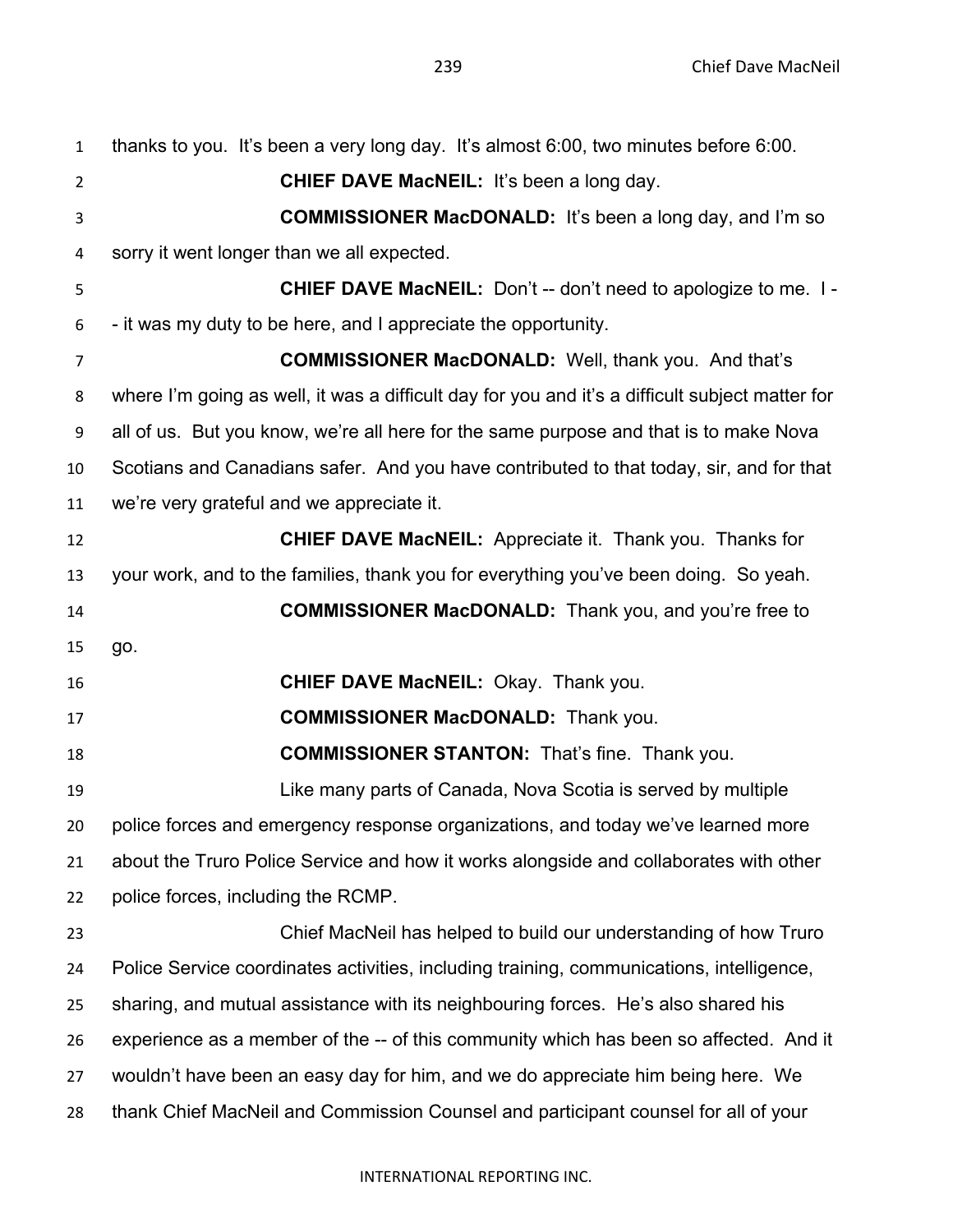| $\mathbf{1}$   | questions that have been very illuminating today.                                         |
|----------------|-------------------------------------------------------------------------------------------|
| $\overline{2}$ | The foundational document on Truro Police Services that was                               |
| 3              | shared today helps to build our understanding of what happened. It provides               |
| 4              | information about the actions and decisions of Truro's officers during the mass casualty. |
| 5              | You'll be able to read the document and related source materials on our website, along    |
| 6              | with the other many foundational documents and materials shared to date. For more         |
| $\overline{7}$ | detailed information about discussions we've been having on police training or decision   |
| 8              | making, we do encourage you to watch the webcasts of last week's roundtables, which       |
| 9              | include preeminent experts from around the world who talked about best practices and      |
| 10             | their experience in these areas. And the videos are on the website as well.               |
| 11             | And through the website we continue to accept suggestions for                             |
| 12             | relevant research or ideas for change about any of the issues we're exploring through     |
| 13             | this work. We'll use these suggestions to inform our final report and the                 |
| 14             | recommendations to help make communities safer. You can find that information under       |
| 15             | the public submissions tab on the website.                                                |
| 16             | Tomorrow Commission counsel will present a foundational                                   |
| 17             | document about RCMP public communications, and we'll hear from RCMP witnesses,            |
| 18             | Corporal Jennifer Clark, Glen Mason, and Superintendent Dustine Rodier to speak           |
| 19             | about different aspects of public communications.                                         |
| 20             | Thanks again. I know it's been a long day. We do appreciate you                           |
| 21             | hanging in there. We'll see you tomorrow at 9:30. Thank you.                              |
| 22             | THE REGISTRAR: Thank you. The proceedings are adjourned                                   |
| 23             | until June the $7th$ , 2022 at 9:30 a.m.                                                  |
| 24             | --- Upon adjourning at 6:02 p.m.                                                          |
| 25             |                                                                                           |
| 26             |                                                                                           |
| 27             |                                                                                           |
| 28             |                                                                                           |